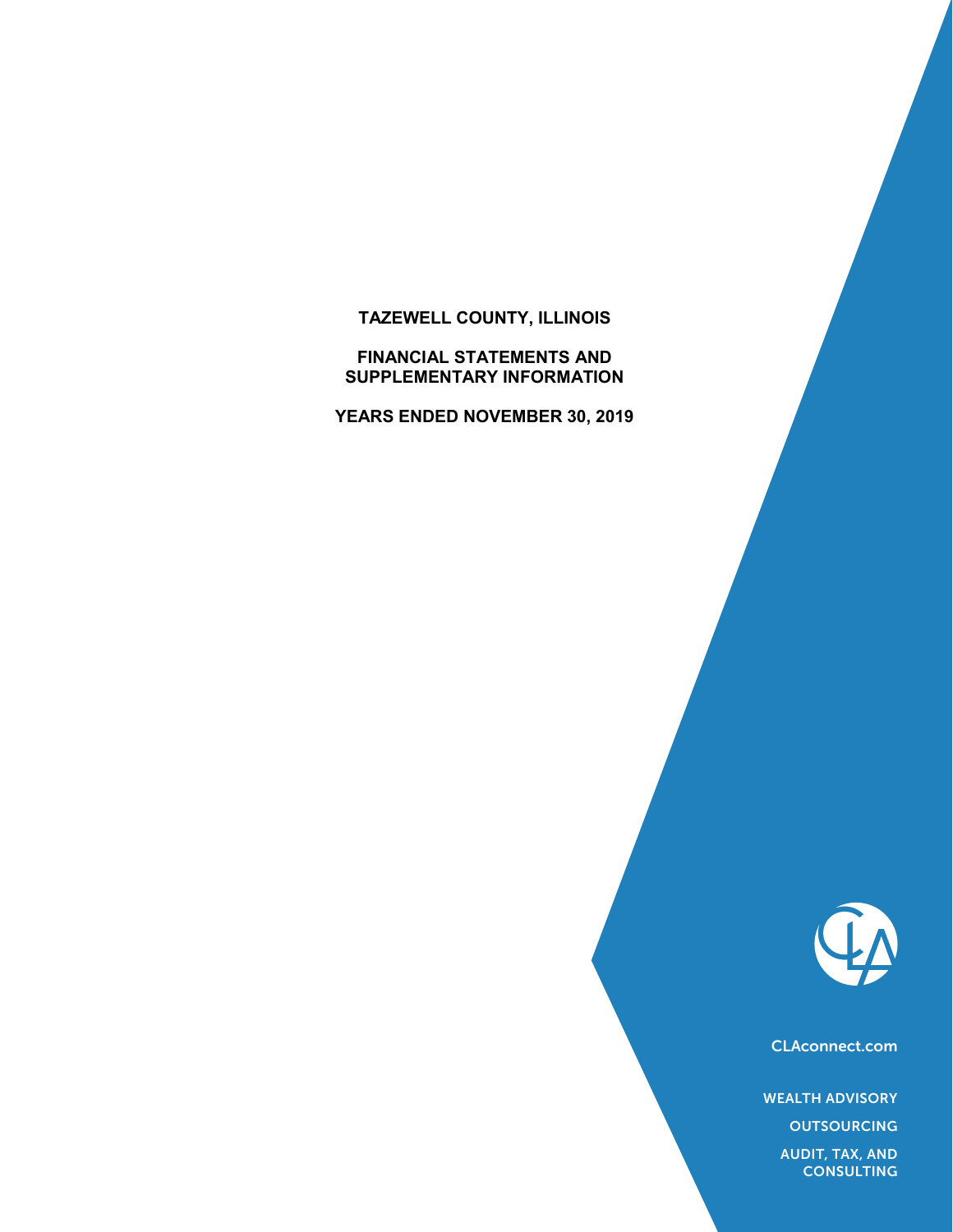#### **TAZEWELL COUNTY, ILLINOIS TABLE OF CONTENTS YEAR ENDED NOVEMBER 30, 2019**

| <b>INDEPENDENT AUDITORS' REPORT</b>                                                                                                          | 1                       |
|----------------------------------------------------------------------------------------------------------------------------------------------|-------------------------|
| <b>MANAGEMENT'S DISCUSSION AND ANALYSIS</b>                                                                                                  | $\overline{\mathbf{4}}$ |
| <b>BASIC FINANCIAL STATEMENTS:</b>                                                                                                           |                         |
| <b>GOVERNMENT-WIDE FINANCIAL STATEMENTS:</b>                                                                                                 |                         |
| <b>Statement of Net Position</b>                                                                                                             | 12                      |
| <b>Statement of Activities</b>                                                                                                               | 14                      |
| <b>GOVERNMENTAL FUND FINANCIAL STATEMENTS:</b>                                                                                               |                         |
| <b>Balance Sheet - Governmental Funds</b>                                                                                                    | 15                      |
| Reconciliation of the Governmental Funds Balance Sheet to the Statement of<br><b>Net Position</b>                                            | 16                      |
| Statement of Revenues, Expenditures, and Changes in Fund Balances -<br><b>Governmental Funds</b>                                             | 17                      |
| Reconciliation of the Governmental Funds Statement of Revenues,<br>Expenditures, and Changes in Fund Balances to the Statement of Activities | 18                      |
| <b>PROPRIETARY FUND - INTERNAL SERVICE FUND:</b>                                                                                             |                         |
| <b>Statement of Net Position</b>                                                                                                             | 19                      |
| Statement of Revenues, Expenses, and Changes in Net Position                                                                                 | 20                      |
| <b>Statement of Cash Flows</b>                                                                                                               | 21                      |
| <b>STATEMENT OF FIDUCIARY NET POSITION</b>                                                                                                   | 22                      |
| <b>NOTES TO BASIC FINANCIAL STATEMENTS</b>                                                                                                   | 23                      |
| <b>REQUIRED SUPPLEMENTARY INFORMATION:</b>                                                                                                   |                         |
| Schedule of Revenues, Expenditures, and Changes in Fund Balances - Budget<br>and Actual - Major Funds                                        | 54                      |
| Schedule of Changes in the County's Total OPEB Liability and Related Ratios                                                                  | 56                      |
| Note to Required Supplementary Information                                                                                                   | 57                      |
| <b>OTHER SUPPLEMENTARY INFORMATION:</b>                                                                                                      |                         |
| <b>COMBINING AND INDIVIDUAL FUND STATEMENTS AND SCHEDULES:</b>                                                                               |                         |
| <b>NONMAJOR GOVERNMENTAL FUNDS:</b>                                                                                                          |                         |
| <b>Combining Balance Sheet</b>                                                                                                               | 58                      |
| Combining Schedule of Revenues, Expenditures, and Changes in Fund<br><b>Balance (Deficit)</b>                                                | 64                      |
| <b>GENERAL FUND:</b>                                                                                                                         |                         |
| Balance Sheet - By Account                                                                                                                   | 70                      |
| Schedule of Revenues, Expenditures, and Changes in Fund Balance - By<br>Account                                                              | 71                      |
| Schedule of Revenues, Expenditures, and Changes in Fund Balance -<br><b>Budget and Actual</b>                                                | 72                      |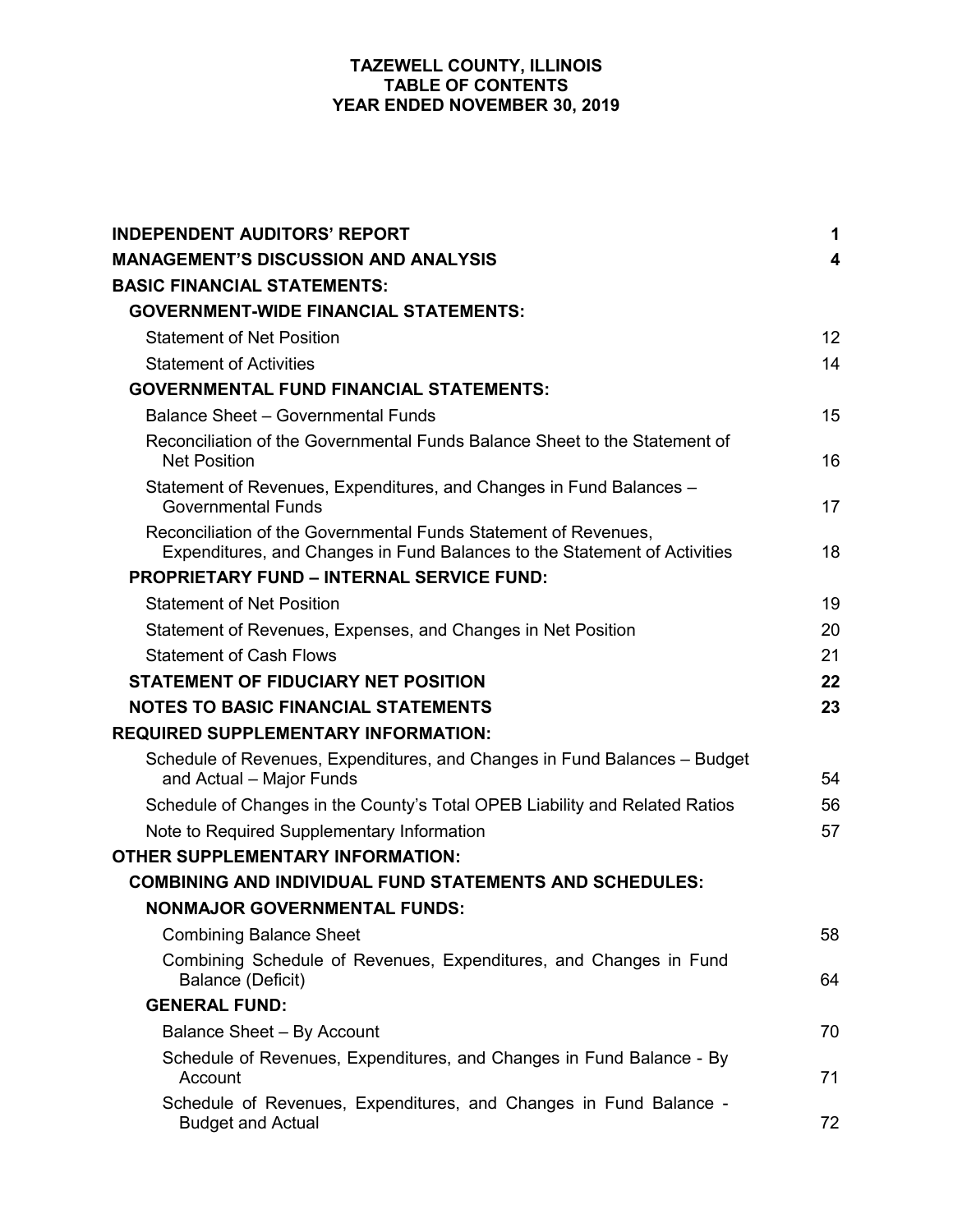#### **TAZEWELL COUNTY, ILLINOIS TABLE OF CONTENTS YEAR ENDED NOVEMBER 30, 2019**

| OTHER SUPPLEMENTARY INFORMATION (CONTINUED):                                                  |     |
|-----------------------------------------------------------------------------------------------|-----|
| <b>COMBINING AND INDIVIDUAL FUND STATEMENTS AND SCHEDULES</b><br>(CONTINUED):                 |     |
| <b>SPECIAL REVENUE FUNDS:</b>                                                                 |     |
| SCHEDULE OF REVENUES, EXPENDITURES, AND CHANGES IN<br><b>FUND BALANCE - BUDGET AND ACTUAL</b> |     |
| <b>Township Motor Fuel Tax Fund</b>                                                           | 88  |
| Illinois Municipal Retirement Fund                                                            | 89  |
| <b>Tort Judgment Fund</b>                                                                     | 90  |
| County Motor Fuel Tax Fund                                                                    | 91  |
| <b>County Bridge Fund</b>                                                                     | 92  |
| <b>Federal Aid Matching Tax Fund</b>                                                          | 93  |
| <b>Township Bridge Fund</b>                                                                   | 94  |
| <b>County Health Fund</b>                                                                     | 95  |
| <b>Social Security Fund</b>                                                                   | 99  |
| <b>Animal Control Fund</b>                                                                    | 100 |
| <b>County Highway Fund</b>                                                                    | 102 |
| Persons with Developmental Disabilities Fund                                                  | 103 |
| Veterans' Assistance Fund                                                                     | 104 |
| Law Library Fund                                                                              | 105 |
| <b>Circuit Clerk Automation Fund</b>                                                          | 106 |
| <b>Economic Development Grant Fund</b>                                                        | 107 |
| <b>County Recorder Automation Fund</b>                                                        | 108 |
| <b>Circuit Clerk Child Support Fund</b>                                                       | 109 |
| <b>Treasurer's Automation Fund</b>                                                            | 110 |
| Solid Waste Planning Fund                                                                     | 111 |
| Rural We-Care, Inc. Fund                                                                      | 112 |
| <b>Circuit Clerk Document Storage Fund</b>                                                    | 113 |
| Police Vehicle and Equipment Fund                                                             | 114 |
| <b>Children's Advocacy Center Fund</b>                                                        | 115 |
| <b>Sheriff's Grant Fund</b>                                                                   | 116 |
| <b>GIS Fund</b>                                                                               | 117 |
| <b>County Clerk Automation Fund</b>                                                           | 118 |
| State's Attorney Forfeiture Fund                                                              | 119 |
| <b>Circuit Clerk Operations Fund</b>                                                          | 120 |
| Coroner's Fee Fund                                                                            | 121 |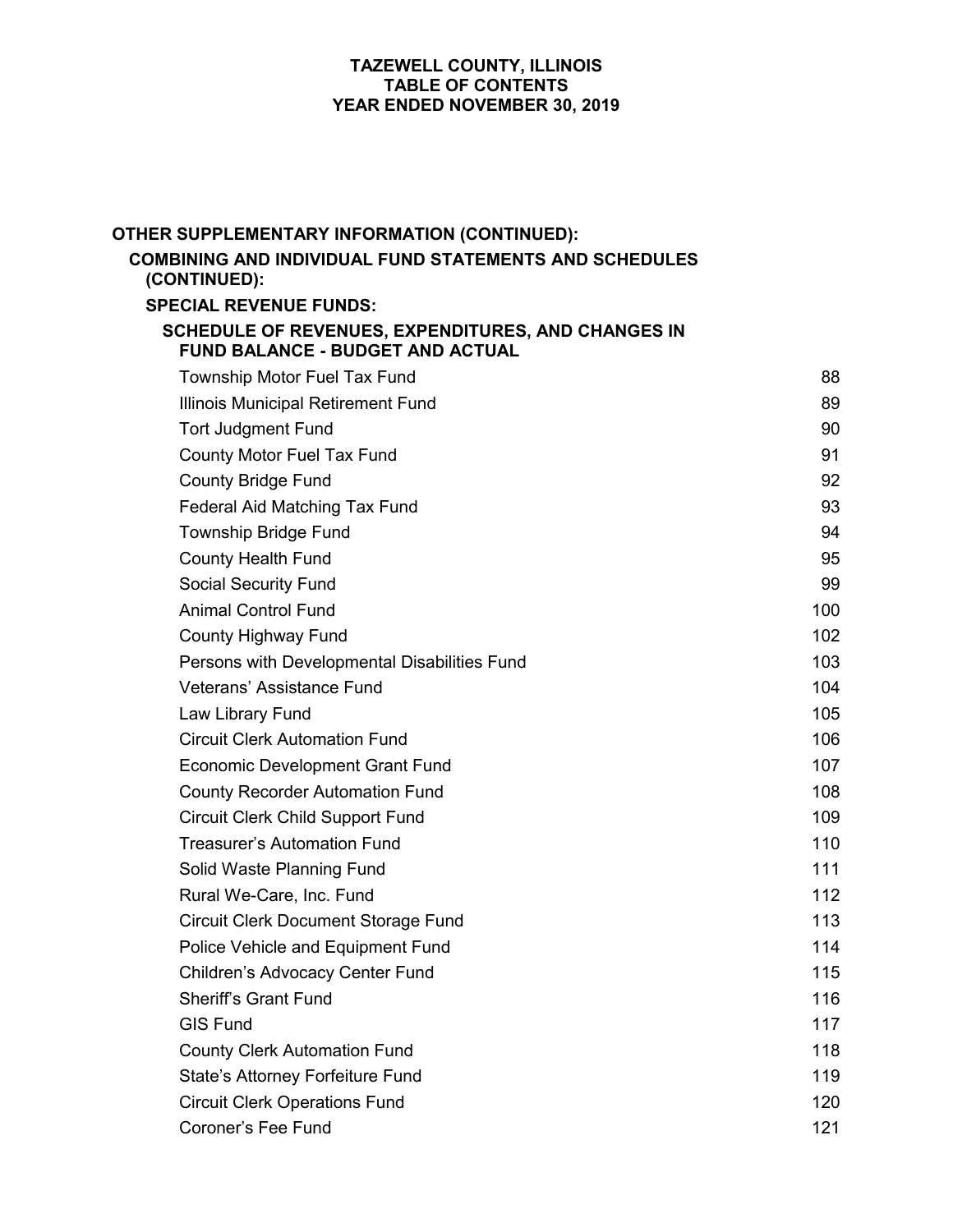### **TAZEWELL COUNTY, ILLINOIS TABLE OF CONTENTS YEAR ENDED NOVEMBER 30, 2019**

| OTHER SUPPLEMENTARY INFORMATION (CONTINUED):                                                                            |     |
|-------------------------------------------------------------------------------------------------------------------------|-----|
| <b>COMBINING AND INDIVIDUAL FUND STATEMENTS AND SCHEDULES</b><br>(CONTINUED):                                           |     |
| <b>SPECIAL REVENUE FUNDS (CONTINUED):</b>                                                                               |     |
| SCHEDULE OF REVENUES, EXPENDITURES, AND CHANGES IN<br>FUND BALANCE - BUDGET AND ACTUAL (CONTINUED)                      |     |
| <b>State's Attorney Automation Fund</b>                                                                                 | 122 |
| <b>Circuit Clerk Electronic Citation Fund</b>                                                                           | 123 |
| <b>Sheriff Electronic Citation Fund</b>                                                                                 | 124 |
| Heritage Lake Fund                                                                                                      | 125 |
| <b>Indemnity Fund</b>                                                                                                   | 126 |
| <b>Sheriff's Commissary Fund</b>                                                                                        | 127 |
| Drug Court Operations and Administration Fund                                                                           | 128 |
| <b>Public Defender Automation Fund</b>                                                                                  | 129 |
| <b>PROPRIETARY FUND:</b>                                                                                                |     |
| <b>HEALTH INSURANCE FUND:</b>                                                                                           |     |
| <b>Statement of Net Position</b>                                                                                        | 130 |
| Statement of Revenues, Expenses, and Changes in Net Position                                                            | 131 |
| <b>Statement of Cash Flows</b>                                                                                          | 132 |
| <b>FIDUCIARY FUNDS - AGENCY FUNDS:</b>                                                                                  | 133 |
| <b>Combining Schedule of Assets and Liabilities</b>                                                                     | 133 |
| <b>COMPONENT UNIT - EMERGENCY SYSTEM TELEPHONE BOARD (911):</b>                                                         |     |
| <b>Balance Sheet and Statement of Net Position</b>                                                                      | 135 |
| Reconciliation of Balance Sheet to Statement of Net Position                                                            | 136 |
| Statement of Revenues, Expenditures, and Changes in Fund Balance and<br><b>Statement of Activities</b>                  | 137 |
| Reconciliation of Statement of Revenues, Expenditures, and Changes in<br><b>Fund Balance to Statement of Activities</b> | 138 |
| Statement of Revenues, Expenditures, and Changes in Fund Balance -<br><b>Budget and Actual</b>                          | 139 |
| SCHEDULE OF ASSESSED VALUATIONS, TAX EXTENSIONS, TAX<br><b>DISTRIBUTIONS, AND TAX RATES</b>                             | 140 |
| <b>CONSOLIDATED YEAR-END FINANCIAL REPORT</b>                                                                           | 142 |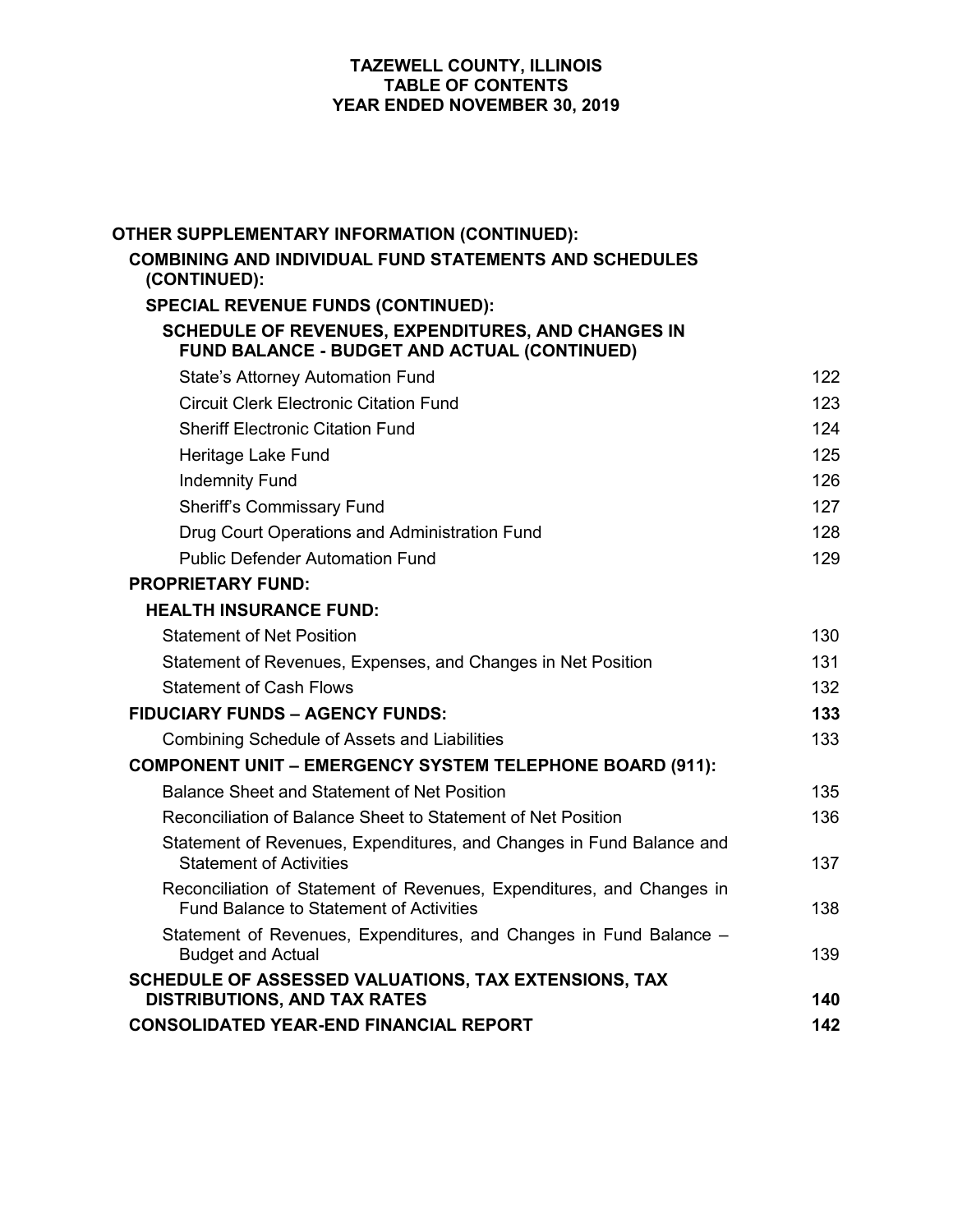

CliftonLarsonAllen LLP CLAconnect.com

# **INDEPENDENT AUDITORS' REPORT**

Chairman and Members of the County Board Tazewell County, Illinois

## **Report on the Financial Statements**

We have audited the accompanying financial statements of the governmental activities, the discretely presented component unit, each major fund, and the aggregate remaining fund information of Tazewell County, Illinois as of and for the year ended November 30, 2019, and the related notes to the financial statements, which collectively comprise the entity's basic financial statements as listed in the table of contents.

## *Management's Responsibility for the Financial Statements*

Management is responsible for the preparation and fair presentation of these financial statements in accordance with accounting principles generally accepted in the United States of America; this includes the design, implementation, and maintenance of internal control relevant to the preparation and fair presentation of financial statements that are free from material misstatement, whether due to fraud or error.

#### *Auditors' Responsibility*

Our responsibility is to express opinions on these financial statements based on our audit. We conducted our audit in accordance with auditing standards generally accepted in the United States of America and the standards applicable to financial audits contained in *Government Auditing Standards*, issued by the Comptroller General of the United States. Those standards require that we plan and perform the audit to obtain reasonable assurance about whether the financial statements are free from material misstatement.

An audit involves performing procedures to obtain audit evidence about the amounts and disclosures in the financial statements. The procedures selected depend on the auditors' judgment, including the assessment of the risks of material misstatement of the financial statements, whether due to fraud or error. In making those risk assessments, the auditor considers internal control relevant to the entity's preparation and fair presentation of the financial statements in order to design audit procedures that are appropriate in the circumstances, but not for the purpose of expressing an opinion on the effectiveness of the entity's internal control. Accordingly, we express no such opinion. An audit also includes evaluating the appropriateness of accounting policies used and the reasonableness of significant accounting estimates made by management, as well as evaluating the overall presentation of the financial statements.

We believe that the audit evidence we have obtained is sufficient and appropriate to provide a basis for our audit opinions.

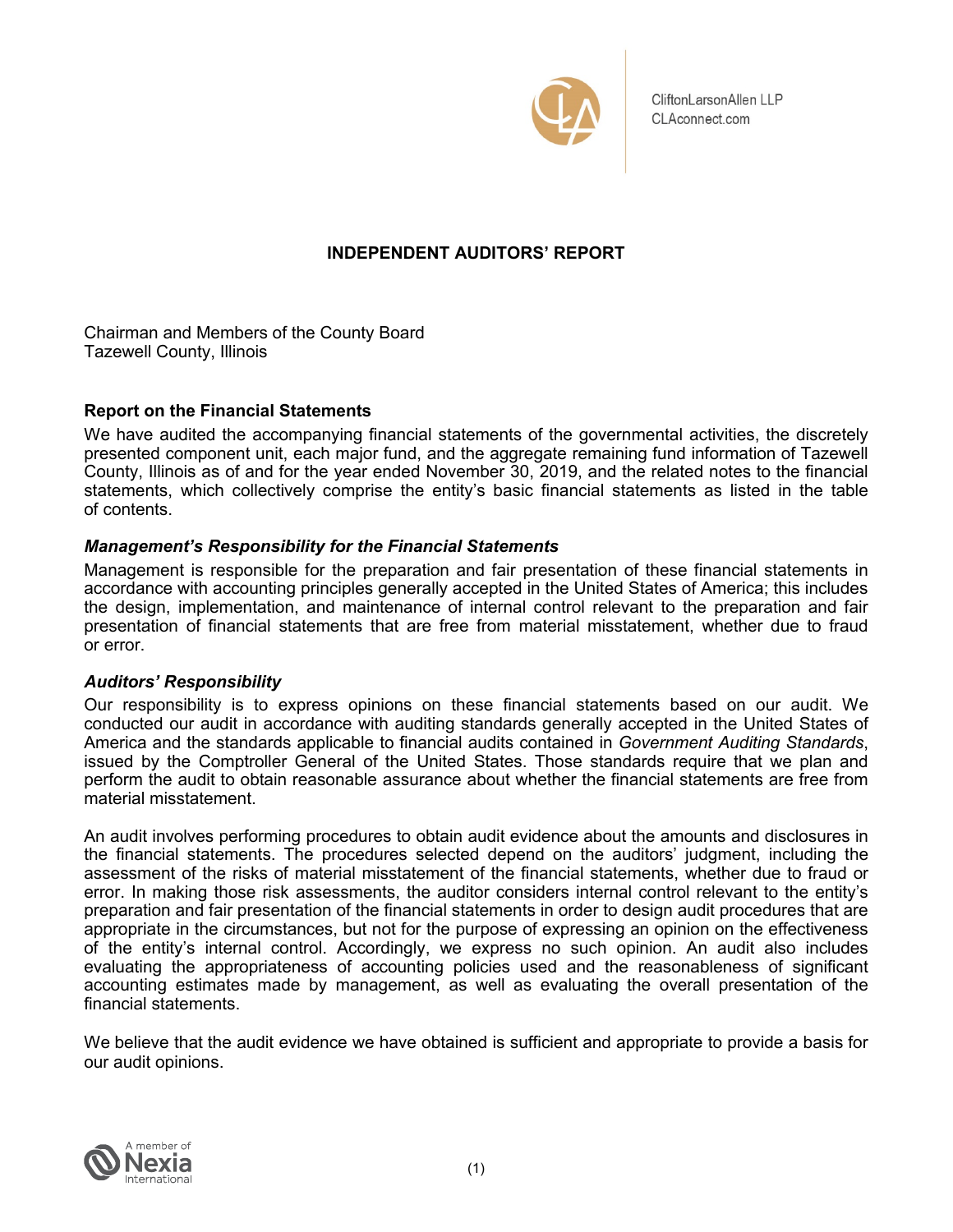## *Opinion*

In our opinion, the financial statements referred to above present fairly, in all material respects, the respective financial position of the governmental activities, the discretely presented component unit, each major fund, and the aggregate remaining fund information of Tazewell County, Illinois as of November 30, 2019, and the respective changes in financial position and, where applicable, cash flows thereof for the year then ended in accordance with accounting principles generally accepted in the United States of America.

## **Other Matters**

## *Required Supplementary Information*

Accounting principles generally accepted in the United States of America require that the management's discussion and analysis on pages 4 through 11, schedule of revenues, expenditures, and changes in fund balances - budget and actual - major funds on pages 54 and 55, other postemployment benefits information on page 56, and a note to required supplementary information on page 57 be presented to supplement the basic financial statements. Such information, although not a part of the basic financial statements, is required by the Governmental Accounting Standards Board who considers it to be an essential part of financial reporting for placing the basic financial statements in appropriate operational, economic, or historical context. We have applied certain limited procedures to the required supplementary information in accordance with auditing standards generally accepted in the United States of America, which consisted of inquiries of management about the methods of preparing the information and comparing the information for consistency with management's responses to our inquiries, the basic financial statements, and other knowledge we obtained during our audit of the basic financial statements. We do not express an opinion or provide any assurance on the information because the limited procedures do not provide us with sufficient evidence to express an opinion or provide any assurance.

Management has omitted certain pension information that accounting principles generally accepted in the United States of America requires to be presented to supplement the basic financial statements. Such missing information, although not a part of the basic financial statements, is required by the Governmental Accounting Standards Board who considers it to be an essential part of financial reporting for placing the basic financial statements in an appropriate operational, economic, or historical context. Our opinion on the basic financial statements is not affected by this missing information.

## **Other Information**

Our audit was conducted for the purpose of forming opinions on the financial statements that collectively comprise Tazewell County, Illinois' basic financial statements. The combining and individual fund statements and schedules and schedule of assessed valuations, tax extensions, tax distributions, tax rates, and the consolidated year-end financial report are presented for purposes of additional analysis and are not a required part of the basic financial statements.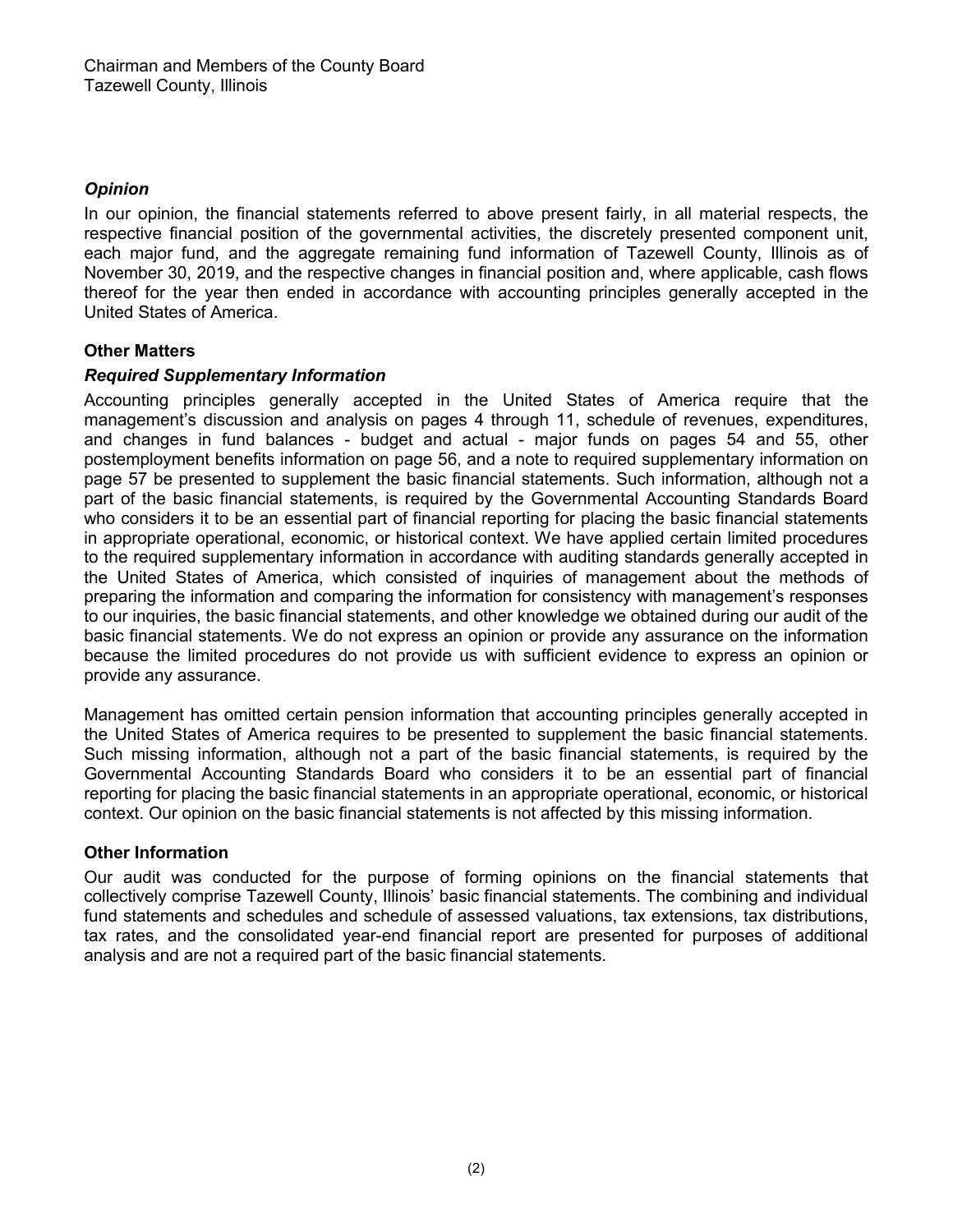The combining and individual fund statements and the consolidated year-end financial report are the responsibility of management and were derived from and relate directly to the underlying accounting and other records used to prepare the basic financial statements. Such information has been subjected to the auditing procedures applied in the audit of the basic financial statements and certain additional procedures, including comparing and reconciling such information directly to the underlying accounting and other records used to prepare the basic financial statements or to the basic financial statements themselves, and other additional procedures in accordance with auditing standards generally accepted in the United States of America. In our opinion, the combining and individual fund statements, and the consolidated year-end financial report are fairly stated, in all material respects, in relation to the basic financial statements as a whole.

We have also previously audited, in accordance with auditing standards generally accepted in the United States of America, the basic financial statements for the year ended November 30, 2018, which are not presented with the accompanying financial statements. In our report dated July 8, 2019, we expressed unmodified opinions on the respective financial statements of the governmental activities, the discretely presented component unit, each major fund, and the aggregate remaining fund information. That audit was conducted for the purpose of forming opinions on the financial statements that collectively comprise the County's financial statements as a whole. The 2018 individual fund statements are presented for purposes of additional analysis and are not a required part of the basic financial statements. Such information is the responsibility of management and was derived from and relates directly to the underlying accounting and other records used to prepare the 2018 financial statements. The information has been subjected to the auditing procedures applied in the audit of those financial statements and certain additional procedures, including comparing and reconciling such information directly to the underlying accounting and other records used to prepare the financial statements or to the financial statements themselves, and other additional procedures in accordance with auditing standards generally accepted in the United States of America. In our opinion, the 2018 individual fund statements are fairly stated in all material respects in relation to the basic financial statements from which they have been derived.

The schedule of assessed valuations, tax extensions, tax distributions, and tax rates has not been subjected to the auditing procedures applied in the audit of the basic financial statements, and accordingly, we do not express an opinion or provide any assurance on it.

#### **Other Reporting Required by Governmental Standards**

In accordance with *Government Auditing Standards*, we have also issued our report dated July 20, 2020 on our consideration of Tazewell County, Illinois' internal control over financial reporting and on our tests of its compliance with certain provisions of laws, regulations, contracts, and grant agreements and other matters. The purpose of that report is solely to describe the scope of our testing of internal control over financial reporting and compliance and the result of that testing, and not to provide an opinion on the effectiveness of the County's internal control over financial reporting or on compliance. That report is an integral part of an audit performed in accordance with *Government Auditing Standards* in considering Tazewell County, Illinois' internal control over financial reporting and compliance.

Vifton Larson Allen LLP

**CliftonLarsonAllen LLP**

Peoria, Illinois July 20, 2020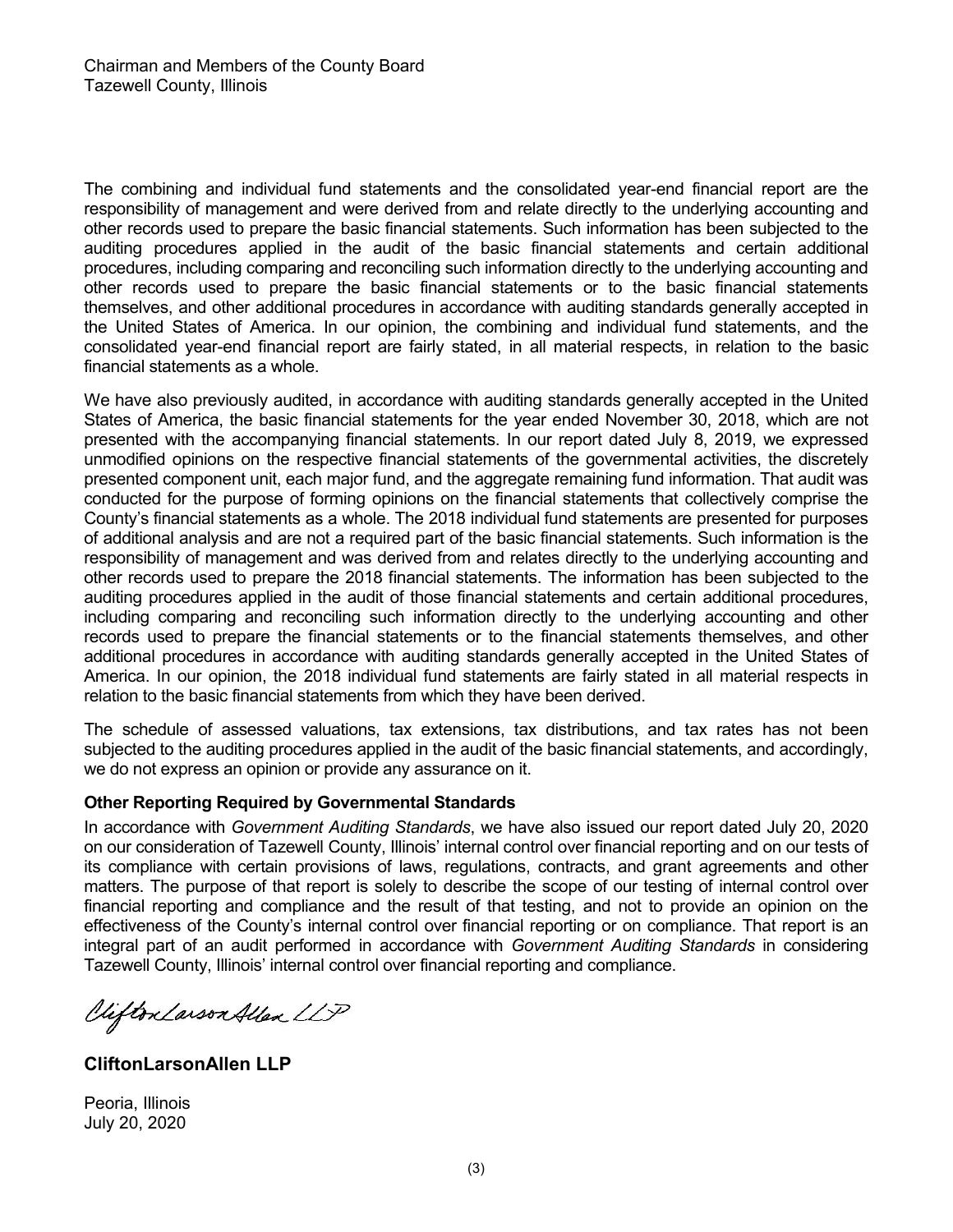As management of Tazewell County, Illinois (County), we offer readers of these financial statements this narrative overview and analysis of the financial activities of the County for the fiscal year ended November 30, 2019. We encourage readers to consider the information presented here in conjunction with the County's financial statements which follow this section.

## **Financial Highlights**

The assets of the County exceeded its liabilities at the end of the most recent fiscal year by \$74,056,393 (Total Net Position). The net position related to Governmental Activities decreased by \$1,691,615.

As of the close of the current fiscal year, the County's governmental funds reported combined ending fund balances of \$56,147,877. Of this amount, approximately \$12.1 million is restricted to use for specific purposes as set forth by state statute or other external sources (grantors, creditors, etc.) while \$21.4 million is assigned, meaning that the County intends to spend it on a specific purpose. The majority of the remaining fund balances are comprised of \$20.9 million of unassigned fund balance meaning it's available for any purpose. The fund balances as of November 30, 2019 represent an increase of \$3,803,784 from the prior year.

## **Overview of the Financial Statements**

This discussion and analysis is intended to serve as an introduction to the County's basic financial statements. The County's basic financial statements comprise three components: government-wide financial statements, fund financial statements, and notes to the financial statements. This report also contains required and other supplementary information in addition to the basic financial statements themselves.

## **Government-Wide Financial Statements**

The government-wide financial statements are designed to provide readers with a broad overview of the County's finances, in a manner similar to private-sector business.

- The *Statement of Net Position* presents information on the County's assets plus deferred outflows of resources and liabilities plus deferred inflows of resources, with the difference reported as net position. Over time, increases and decreases in net position may serve as a useful indicator of whether the financial position of the County is improving or deteriorating.
- The *Statement of Activities* presents information showing how the government's net position changed during the most recent fiscal year. All changes in net position are reported as soon as the underlying event giving rise to the change occurs, regardless of the timing of the related cash flows. Thus, revenues and expenses are reported in this statement for some items that will only result in cash flows in future fiscal periods such as earned but unused vacation leave.

Both of the government-wide financial statements provide information on the functions of the primary government and its component unit that are principally supported by taxes and intergovernmental revenue. The governmental activities or functions of the primary government of the County include general government, public safety and corrections, judicial, health and welfare, highways and community development. The government-wide financial statements do not include funds classified as Fiduciary Funds (discussed later), because the resources of those funds are not available to support the County's programs.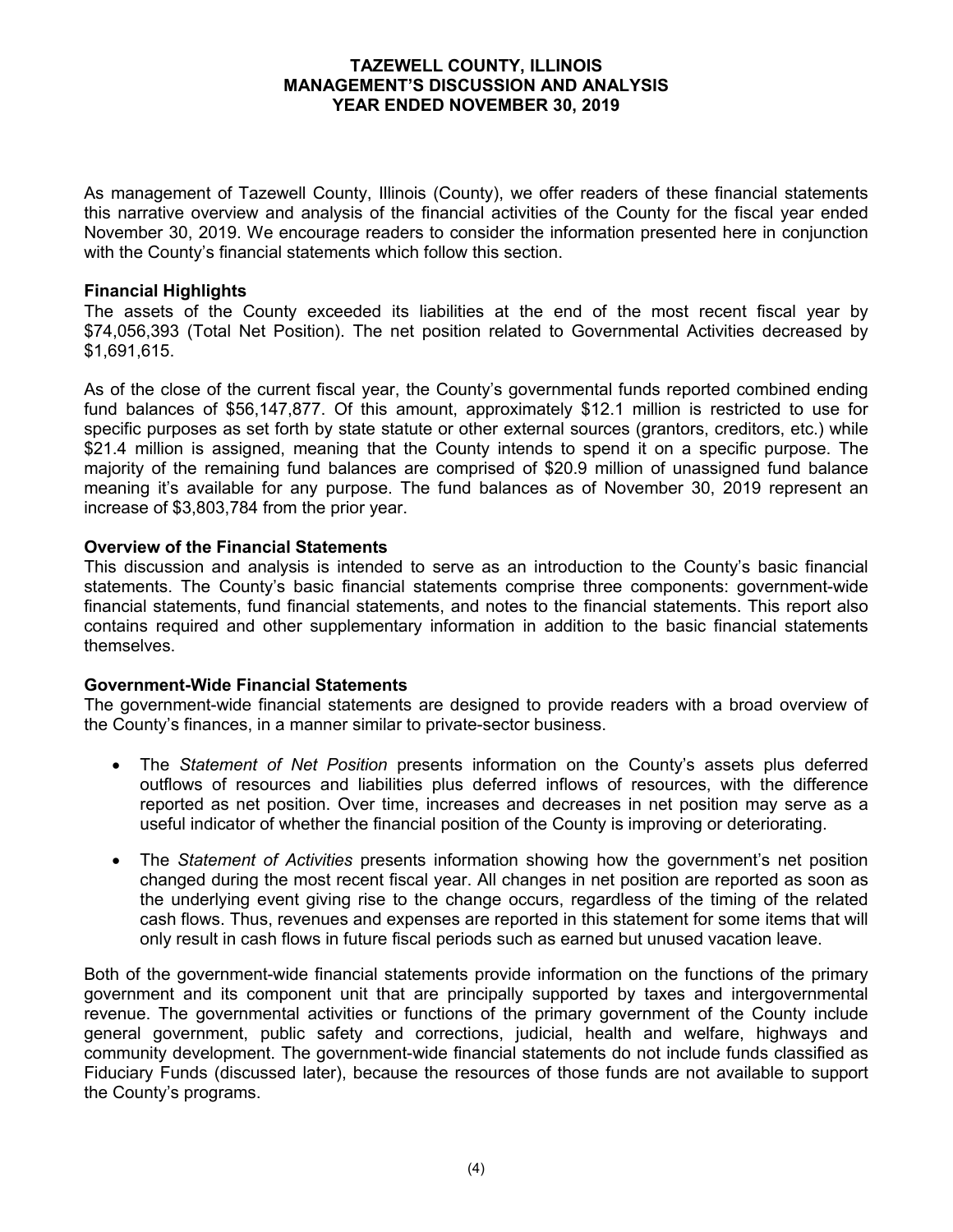The government-wide financial statements can be found on pages 12 to 14 of this report.

#### **Fund Financial Statements**

A fund is a grouping of related accounts that is used to maintain control over resources that have been segregated for specific activities or objectives. Tazewell County, like other state and local governments, uses fund accounting to ensure and demonstrate compliance with finance-related legal requirements. All of the funds of the County can be divided into three categories: governmental funds, proprietary funds and fiduciary funds.

*Governmental Funds.* Governmental funds are used to account for essentially the same functions reported as *governmental activities* in the government-wide financial statements. However, unlike government-wide financial statements, governmental fund financial statements focus on *near-term inflows and outflows of spendable resources*, as well as on balances of *spendable resources* available at the end of the fiscal year. Such information may be useful in evaluating a government's near-term financing requirements.

Because the focus of governmental funds is narrower than that of the government-wide financial statements, it is useful to compare the information presented for *governmental funds* with similar information presented for *governmental activities* in the government-wide financial statements. By doing so, readers may better understand the long-term impact of the government's near-term financing decisions. Both the governmental fund balance sheet and the governmental fund statement of revenues, expenditures, and changes in fund balances provide a reconciliation to facilitate this comparison between *governmental funds* and *governmental activities*.

Tazewell County maintains 37 individual governmental funds. Information is presented separately in the governmental fund *balance sheet* and in the governmental fund *statement of revenues, expenditures, and changes in fund balances* for the General, County Highway Fund and County Health Fund, all of which are reported as major funds. Information on the remaining non-major governmental funds is combined into a single, aggregated presentation. Individual fund data for each of these non-major governmental funds is presented in the form of *combining statements* in this report.

Tazewell County adopts an annual appropriations budget for the General Fund and other governmental funds. A budgetary comparison schedule has been provided for each of those funds to demonstrate compliance with those budgets in the combining and individual fund statements and schedules, which follow the Required Supplementary Information.

The basic governmental fund financial statements can be found on pages 15-18.

*Proprietary Funds*. Tazewell County maintains only one proprietary fund which is the internal service fund. Internal Service Funds are an accounting device used to accumulate and allocate costs internally among the County's various functions. The County uses one internal service fund to account for the self-insured medical program. This program is provided to other funds of the County and reimbursed for those costs by the associated funds.

The basic proprietary fund financial statements can be found on pages 19-21 of this report.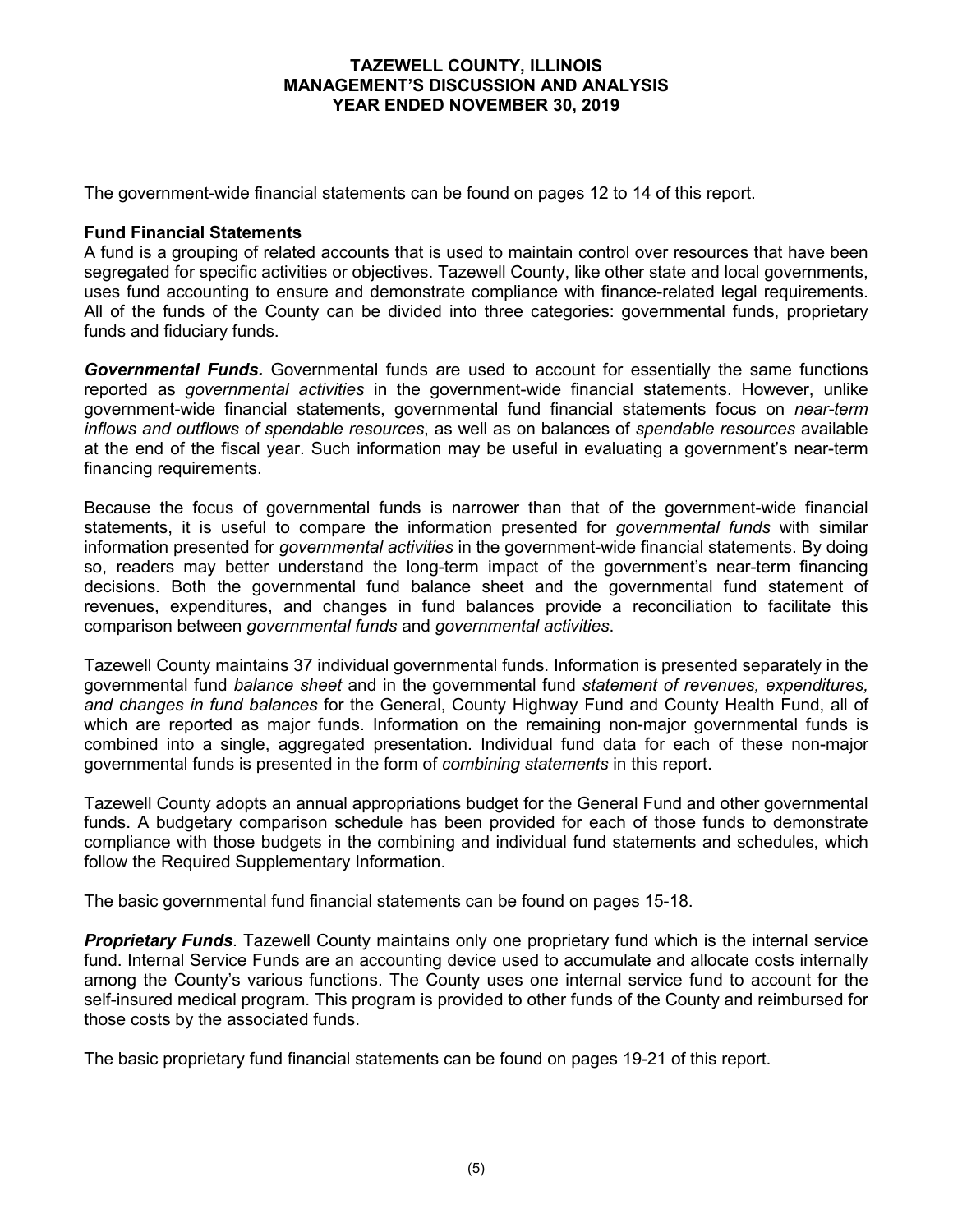*Fiduciary Funds.* Fiduciary Funds are used to account for resources held for the benefit of parties outside the County. Fiduciary funds are *not* reflected in the government-wide financial statements because the resources of those funds are *not* available to support the County's own programs. The basic fiduciary fund financial statements can be found on page 22.

#### **Notes to the Financial Statements**

The notes provide additional information that is essential to a full understanding of the data provided in the government-wide and fund financial statements. The notes to the financial statements can be found on pages 23-54.

#### **Other Information**

As part of the basic financial statement and accompanying notes, this report also presents certain *required supplementary information* concerning the budget to actual comparison of major funds' revenues, expenditures, changes in fund balances, and the County's progress in funding its obligations to provide pension and other post-employment benefits to employees. Required supplementary information can be found on pages 54-57.

The combining statements referred to earlier in connection with non-major governmental funds and internals service funds are presented immediately following the required supplementary information of pensions. Combining and individual fund statements can be found on pages 58-139 of this report.

#### **Government-Wide Financial Analysis**

As noted earlier, the total net position may serve over time as a useful indicator of a government's financial position. For Tazewell County, assets and deferred outflows of resources exceeded liabilities and deferred inflows of resources by \$74.1 million at the close of the most recent fiscal year. The largest component of the County's total net position (\$47.7 million or 64.4%) is its net investment in capital assets (e.g., land, buildings, machinery and equipment) less any outstanding debt used to acquire those assets. The County used these capital assets to provide services to citizens; consequently, these assets are not available for future spending. The following table represents the condensed Statement of Net Position as of November 30, 2019.

| <b>CONDENSED STATEMENT OF NET POSITION</b>     |    |                                |    |             |    |                       |    |           |              |              |  |  |
|------------------------------------------------|----|--------------------------------|----|-------------|----|-----------------------|----|-----------|--------------|--------------|--|--|
|                                                |    | <b>Governmental Activities</b> |    |             |    | <b>Component Unit</b> |    |           |              | Total        |  |  |
|                                                |    | 2019                           |    | 2018        |    | 2019                  |    | 2018      | 2019         | 2018         |  |  |
| Assets:                                        |    |                                |    |             |    |                       |    |           |              |              |  |  |
| <b>Current and Other Assets</b>                | Ś. | 82.272.013                     | Ŝ. | 77,403.881  | Ŝ. | 2.033.922             | Ŝ. | 1.351.035 | \$84,305,935 | \$78,754,916 |  |  |
| Long-term Notes Receivable                     |    | 82.378                         |    | 95,521      |    |                       |    |           | 82.378       | 95,521       |  |  |
| <b>Capital Assets</b>                          |    | 49,310,410                     |    | 50,042,728  |    | 1.220.282             |    | 1,302,175 | 50,530,692   | 51,344,903   |  |  |
| <b>Total Assets</b>                            |    | 131,664,801                    |    | 127,542,130 |    | 3,254,204             |    | 2,653,210 | 134,919,005  | 130,195,340  |  |  |
|                                                |    |                                |    |             |    |                       |    |           |              |              |  |  |
| <b>Deferred Outflow of Resources</b>           |    | 20.586.356                     |    | 5,410,111   |    | 98.216                |    | 34,848    | 20,684,572   | 5,444,959    |  |  |
| Total Assets and Deferred Outflow of Resources |    | 152,251,157                    |    | 132,952,241 |    | 3,352,420             |    | 2,688,058 | 155,603,577  | 135,640,299  |  |  |
|                                                |    |                                |    |             |    |                       |    |           |              |              |  |  |
| Liabilities:                                   |    |                                |    |             |    |                       |    |           |              |              |  |  |
| Current and Other Liabilities                  |    | 5,075,066                      |    | 4,550,950   |    | 34.706                |    | 15.843    | 5,109,772    | 4,566,793    |  |  |
| Long-term Liabilities                          |    | 50,778,828                     |    | 26,365,914  |    | 985,535               |    | 1,047,724 | 51,764,363   | 27,413,638   |  |  |
| <b>Total Liabilities</b>                       |    | 55,853,894                     |    | 30,916,864  |    | 1,020,241             |    | 1,063,567 | 56,874,135   | 31,980,431   |  |  |
| <b>Deferred Inflows of Resources</b>           |    | 22.340.870                     |    | 26,287,369  |    | 31.206                |    | 69.252    | 22,372,076   | 26,356,621   |  |  |
| <b>Net Position:</b>                           |    |                                |    |             |    |                       |    |           |              |              |  |  |
| Net Investment in Capital Assets               |    | 47,727,749                     |    | 47,931,526  |    | 434.785               |    | 330.314   | 48.162.534   | 48,261,840   |  |  |
| Restricted                                     |    | 12,276,207                     |    | 10,539,434  |    |                       |    |           | 12,276,207   | 10,539,434   |  |  |
| Unrestricted                                   |    | 14,052,437                     |    | 17.277.048  |    | 1.866.188             |    | 1.224.925 | 15,918,625   | 18,501,973   |  |  |
| <b>Total Net Position</b>                      | Ś. | 74.056.393                     | Ś. | 75.748.008  | \$ | 2.300.973             | Ś  | 1,555,239 | \$76,357,366 | \$77.303.247 |  |  |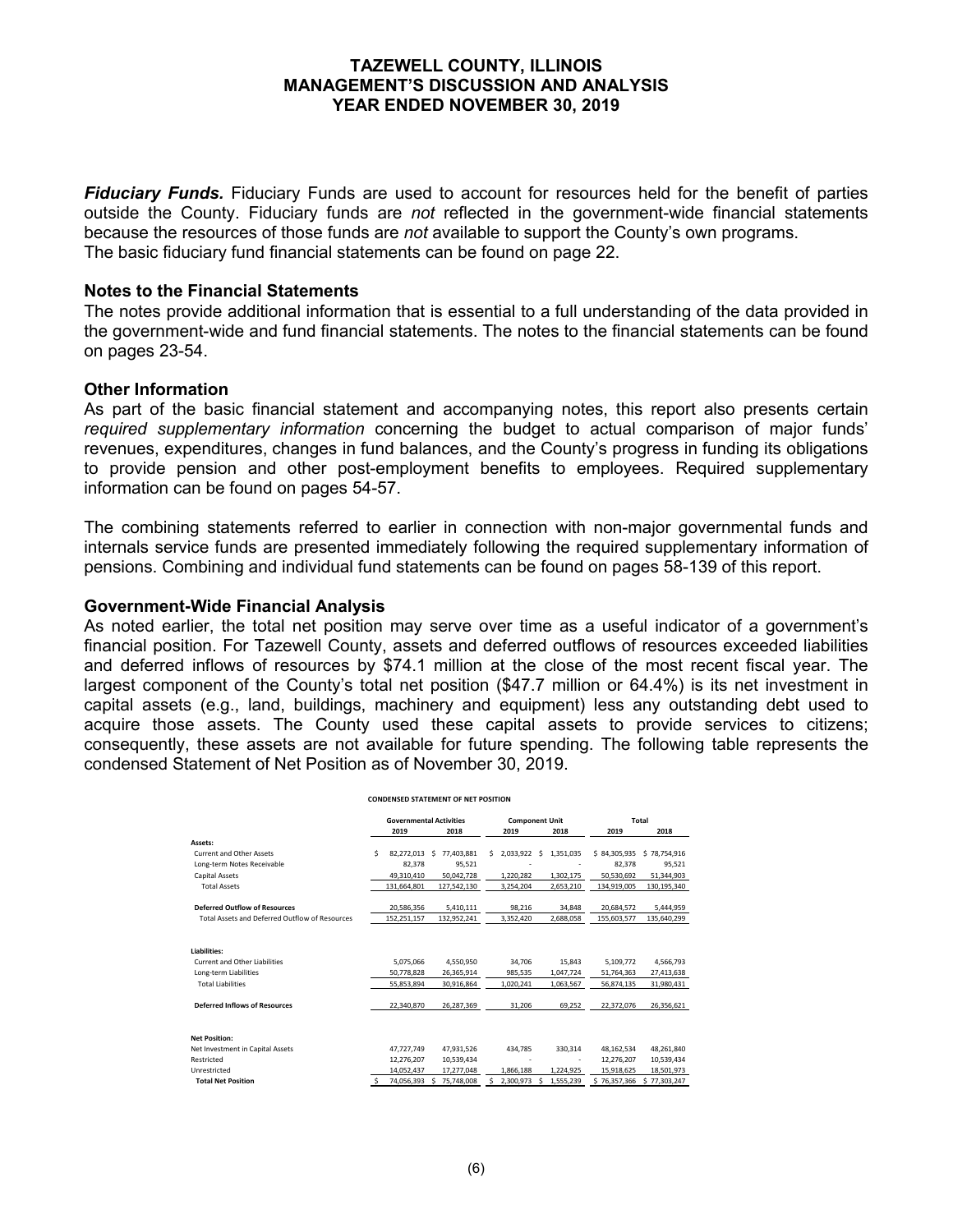Another component of the County's total net position, totaling \$12.3 million or 16.6%, represents resources that are subject to external restriction on how they may be used. The remaining balance of unrestricted net position, \$14.1 million or 19%, may be used to meet the government's ongoing obligation to its citizens and creditors. For more detailed information see the statement of net position on pages 12-13 of this report.

The following table summarizes the revenues and expenses of the County's activities:

|                                                         | <b>Governmental Activities</b> |            | <b>Component Unit</b> |           | <b>Total</b> |            |  |
|---------------------------------------------------------|--------------------------------|------------|-----------------------|-----------|--------------|------------|--|
|                                                         | 2019                           | 2018       | 2019                  | 2018      | 2019         | 2018       |  |
| Revenues:                                               |                                |            |                       |           |              |            |  |
| Program Revenues:                                       |                                |            |                       |           |              |            |  |
| <b>Charges for Services</b>                             | 8,437,592                      | 9,565,291  | 2,070,368             | 2,063,750 | 10,507,960   | 11,629,041 |  |
| <b>Operating Grants</b>                                 | 6,194,376                      | 6,271,838  |                       |           | 6,194,376    | 6,271,838  |  |
| <b>Capital Grants</b>                                   | 180,563                        | 65,506     |                       |           | 180,563      | 65,506     |  |
| <b>General Revenues:</b>                                |                                |            |                       |           |              |            |  |
| <b>Property Taxes</b>                                   | 14,237,715                     | 13,898,702 |                       |           | 14,237,715   | 13,898,702 |  |
| Sales Tax/Retailer's Occupation Taxes                   | 12,695,727                     | 12,988,746 |                       |           | 12,695,727   | 12,988,746 |  |
| Motor Fuel Taxes                                        | 3,539,966                      | 3,454,855  |                       |           | 3,539,966    | 3,454,855  |  |
| <b>State Income Taxes</b>                               | 2,723,242                      | 2,449,974  |                       |           | 2,723,242    | 2,449,974  |  |
| Personal Property Replacement Taxes                     | 1,562,989                      | 1,257,186  |                       |           | 1,562,989    | 1,257,186  |  |
| <b>Other Taxes</b>                                      | 998,806                        | 858,205    |                       |           | 998,806      | 858,205    |  |
| <b>Unrestricted Interest Earnings</b>                   | 871,767                        | 703,528    | 16,506                | 6,811     | 888,273      | 710,339    |  |
| Miscellaneous                                           | 672,918                        | 1,391,986  | 8                     | 92,344    | 672,926      | 1,484,330  |  |
| <b>Total Revenues</b>                                   | 52,115,661                     | 52,905,817 | 2,086,882             | 2,162,905 | 54,202,543   | 55,068,722 |  |
| Expenses:                                               |                                |            |                       |           |              |            |  |
| Judicial                                                | 11,606,173                     | 9,807,008  |                       |           | 11,606,173   | 9,807,008  |  |
| Public Safety and Corrections                           | 18,777,573                     | 14,109,441 |                       |           | 18,777,573   | 14,109,441 |  |
| Community Development                                   | 490,918                        | 382,107    |                       |           | 490,918      | 382,107    |  |
| Highways                                                | 7,007,519                      | 10,757,700 |                       |           | 7,007,519    | 10,757,700 |  |
| <b>Health and Welfare</b>                               | 10,659,538                     | 9,743,301  |                       |           | 10,659,538   | 9,743,301  |  |
| <b>General Governmental Services</b>                    | 5,070,823                      | 6,793,421  |                       |           | 5,070,823    | 6,793,421  |  |
| <b>Interest Expense</b>                                 | 194,732                        | 54,382     |                       |           | 194,732      | 54,382     |  |
| <b>Emergency Telephone System Board</b>                 |                                |            | 1,341,148             | 1,105,087 | 1,341,148    | 1,105,087  |  |
| <b>Total Expenses</b>                                   | 53,807,276                     | 51,647,360 | 1,341,148             | 1,105,087 | 55,148,424   | 52,752,447 |  |
| Change in Net Position                                  | (1,691,615)                    | 1,258,457  | 745,734               | 1,057,818 | (945, 881)   | 2,316,275  |  |
| Net Position, Beginning of Year, as Previously Reported | 75,748,008                     | 74,489,551 | 1,555,239             | 497,421   | 77,303,247   | 74,986,972 |  |
| Net Position, End of Year                               | 74,056,393                     | 75,748,008 | 2,300,973             | 1,555,239 | 76,357,366   | 77,303,247 |  |

#### **TAZEWELL COUNTY'S CHANGES IN NET POSITION**

General revenues for the County's governmental activities are derived from a number of different sources which are dependent on different financial factors. As illustrated in the following chart, the majority of revenues are derived from property taxes (27.3%), sales/retailers occupational taxes (24.4%) and Charges for Services (16.2%).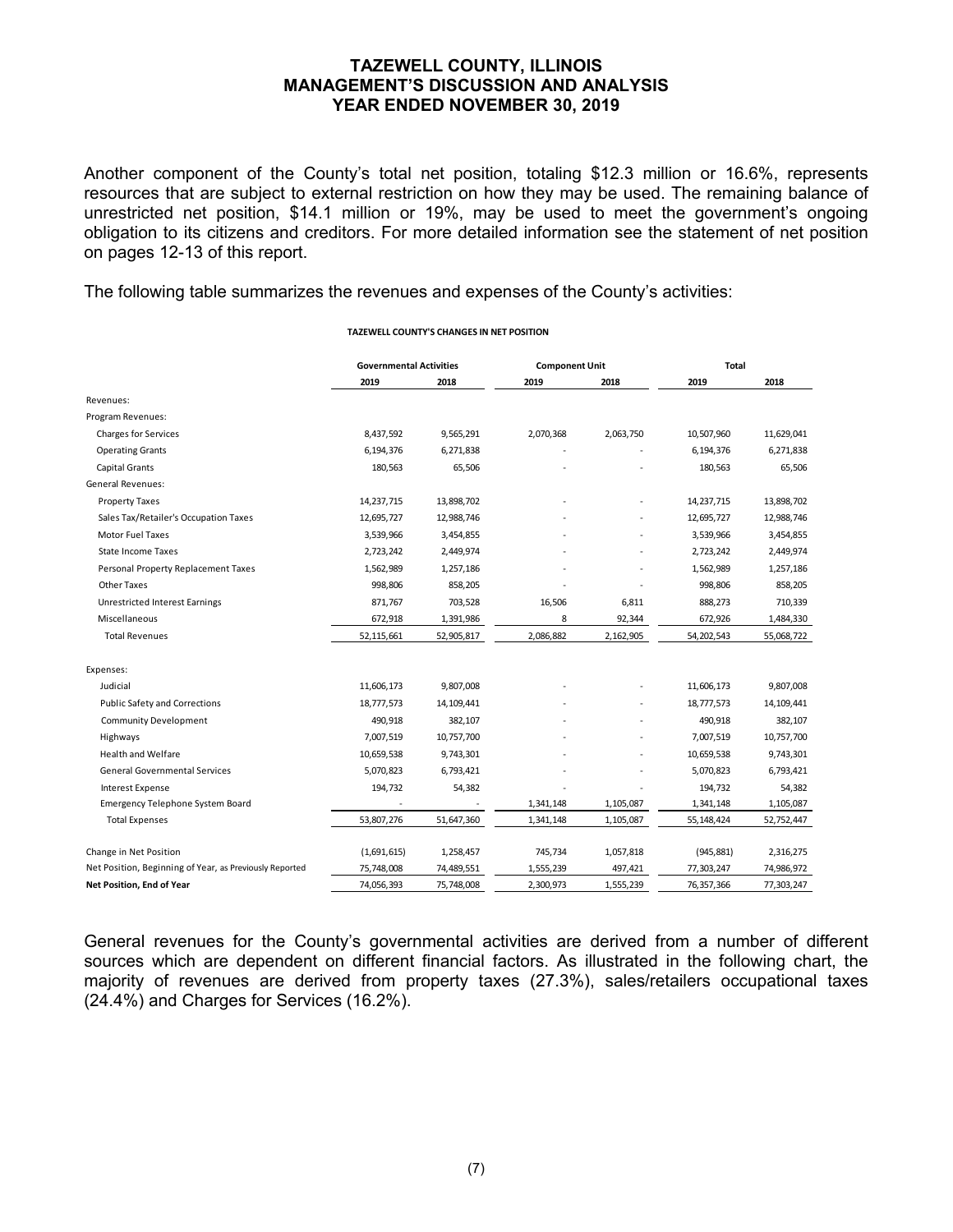

## **Governmental Activities – Revenues by Source**

The chart below shows the expenses by activity type for the governmental activities for the County during Fiscal Year 2019. For the Fiscal Year Ended November 30, 2019, governmental activity expenses totaled \$53,807,276, an increase of \$2,159,916 or 4.18% when compared to Fiscal Year 2018. The majority of that increase was reflected in Public Safety and Corrections and Judicial which showed a \$4.7 million and \$1.8 million increase, respectively. Some of the increase in those expenses was offset by a decrease in General Governmental Services and Highways.

Public Safety and Correction expenses constituted the largest single category of expenses within the governmental activities totaling \$18,777,573, or 34.9% of total expenses. Judicial expenses were the next largest at \$11,606,173 (21.6%), followed by Health and Welfare expenses of \$10,659,538 (19.8%) and Highway expenses of \$7,007,519 (13.0%).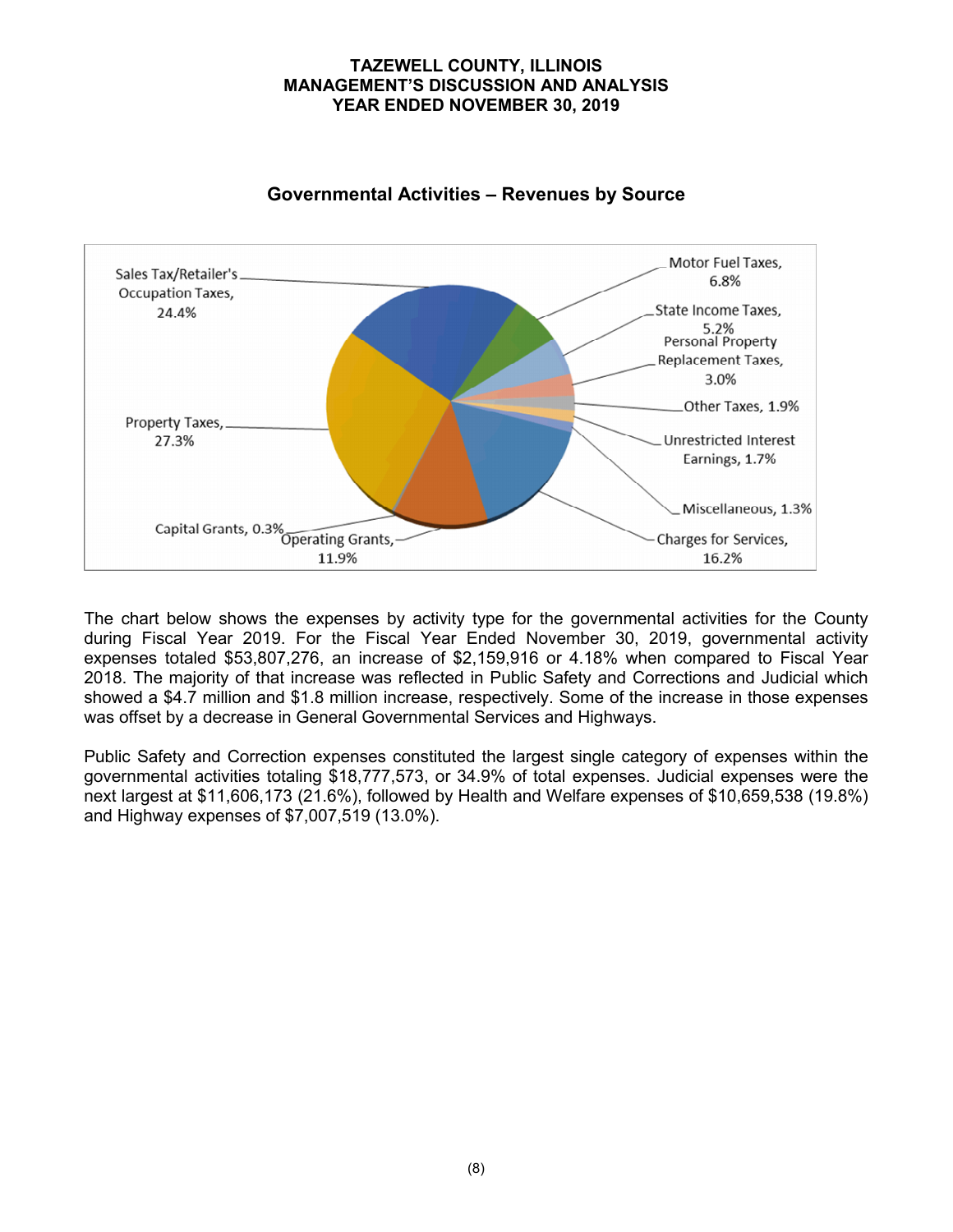

# **Governmental Activities – Expenses by Activity Type**

## **Financial Analysis of the County's Funds**

As noted earlier, the County uses fund accounting to ensure and demonstrate compliance with financerelated legal requirements.

As of November 30, 2019, the County's governmental funds reported combined ending fund balances of \$56,147,877 which is an increase of \$3,803,784 from the prior year fund balances.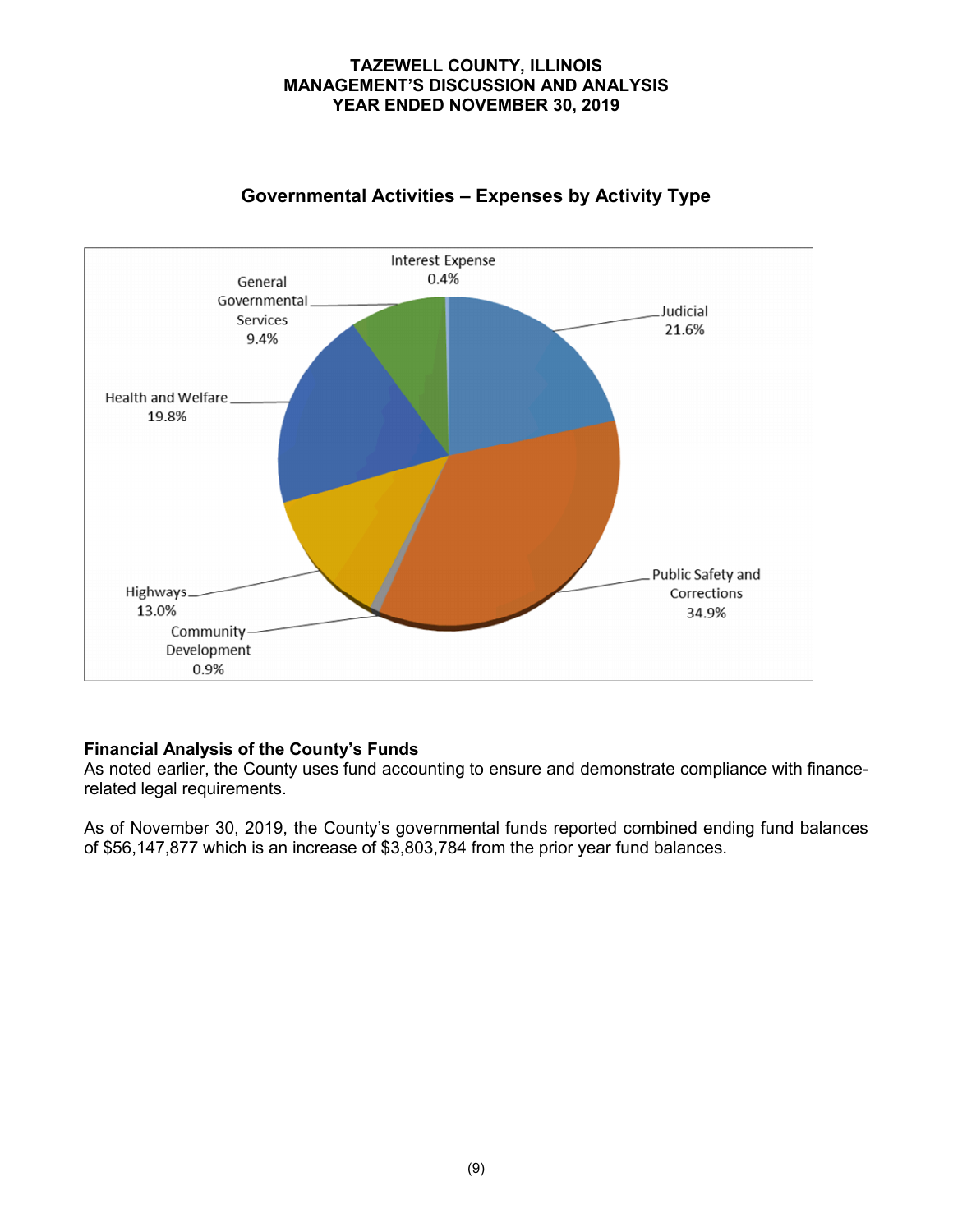The General Fund is the County's primary operating fund and the largest source of day-to-day service delivery. The total General Fund balance increased from \$22,016,865 at the end of Fiscal Year 2018 to \$23,524,505 at the end of Fiscal Year 2019. Revenues were \$1,408,928 more than expenditures in 2019.

The Tort Judgment Fund is a special revenue fund used to account for revenues derived from specific taxes for risk of loss incurred by the county. The ending fund balance for the Tort Judgment fund increased from \$1,201,178 in Fiscal Year 2018 to \$1,557,696 in Fiscal Year 2019, a \$356,518 increase.

The County Health Fund is a special revenue fund that accounts for the operations of the Tazewell County Health Department. The County Health Fund ended the year with a fund balance of \$3,284,680, representing a decrease of \$66,634 for Fiscal Year 2019.

#### **Budgetary Highlights**

During Fiscal Year 2019, the County made amendments to the budget within the funds but those amendments did not alter the total budgeted amount for the year.

## **Capital Asset Administration**

The County's investment in capital assets net of accumulated depreciation for its primary government and discretely presented component unit as of November 30, 2019 was \$50,530,692. This investment in capital assets includes land, land improvements, buildings and building improvements, furnishings and equipment, infrastructure, and construction in progress as detailed below:

## **Capital Assets November 30, 2019**

(net of depreciation)

|                                 | <b>Discretely Presented</b> |            |                |           |            |            |  |  |  |  |  |  |  |
|---------------------------------|-----------------------------|------------|----------------|-----------|------------|------------|--|--|--|--|--|--|--|
|                                 | <b>Primary Government</b>   |            | Component Unit |           | Total      |            |  |  |  |  |  |  |  |
|                                 | 2019                        | 2018       | 2019           | 2018      | 2019       | 2018       |  |  |  |  |  |  |  |
| Land                            | 1,735,715                   | 1,735,715  |                |           | 1,735,715  | 1,735,715  |  |  |  |  |  |  |  |
| <b>Construction in Progress</b> | 595,876                     | 230,103    |                |           | 595,876    | 230,103    |  |  |  |  |  |  |  |
| <b>Buildings and Building</b>   |                             |            |                |           |            |            |  |  |  |  |  |  |  |
| Improvements                    | 18,469,287                  | 18,917,529 |                | ۰.        | 18,469,287 | 18,917,529 |  |  |  |  |  |  |  |
| Land Improvements               | 440,239                     | 459,372    |                |           | 440,239    | 459,372    |  |  |  |  |  |  |  |
| Furnishings and Equipment       | 5,693,027                   | 5,521,818  | 1,220,282      | 1,302,175 | 6,913,309  | 6,823,993  |  |  |  |  |  |  |  |
| Infrastructure                  | 22,376,266                  | 23,178,191 |                |           | 22,376,266 | 23,178,191 |  |  |  |  |  |  |  |
| Total                           | 49,310,410                  | 50,042,728 | 1,220,282      | 1,302,175 | 50,530,692 | 51,344,903 |  |  |  |  |  |  |  |

Additional information on the County's capital assets can be found in Note 6 on pages 37-38 of this report.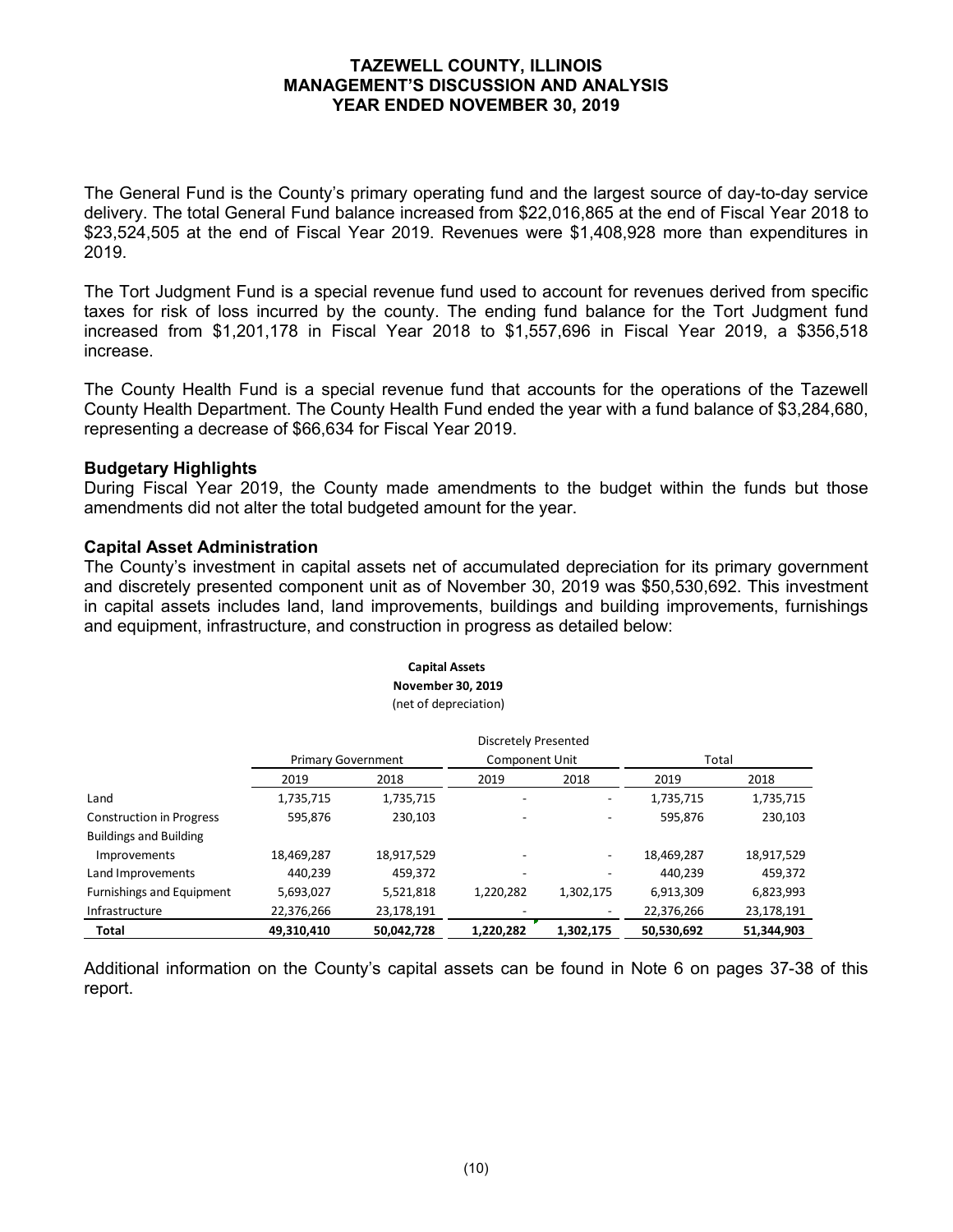## **Long-Term Debt**

As of November 30, 2019, Tazewell County's total governmental activities long-term debt liabilities were \$4,275,622. This includes \$749,151 from a line of credit for capital repairs, \$2,810,908 from a line of credit related to the Heritage Lake Project which is not owned by Tazewell County, \$124,144 in general obligation debt certificates and \$591,419 in capital leases for a wheel loader, a backhoe, telephone and copier equipment.

Additional information on long-term debt activity can be found in Note 7 on pages 38-41 of this report.

## **Deferred Outflows of Resources**

As of November 30, 2019, the County' governmental activities had deferred outflows of resources related to pension and OPEB expense to be recognized in future periods and for pension contributions made after the measurement dates of \$13,086,534 and \$7,499,822, respectively.

Additional information on deferred outflows of resources related to pension activity can be found in Note 11 on pages 43-48 of this report.

## **Deferred Inflows of Resources**

The County's governmental activities had deferred inflows of resources related to property taxes receivable recorded in the current year for which the revenue will be received in subsequent year of \$14,700,217. The County also had deferred inflows of resources related to pension and OPEB expense to be recognized in future periods of \$3,214,779 and \$4,425,841, respectively.

Additional information on deferred inflows of resources related to property taxes, pension activity and OPEB activity can be found in Note 3 on page 35, Note 11 on pages 43-48 and Note 12 on pages 49- 51, respectively.

#### **Economic Factors and Conditions**

The equalized assessed valuation (EAV) of taxable property in Tazewell County, for taxes payable in 2019, increased by approximately 0.58% to \$2.76 billion. Residential properties made up 69.2% of the EAV, while commercial and industrial development constituted 22.3% and farmland 7.8%.

According to the Illinois Department of Employment Security, the unemployment rate in Tazewell County decreased from 4.9% in 2018 to 4.4% in 2019. In comparison, the unemployment rate in the State of Illinois was 4.3% in 2018 and 4.0% in 2019 while the average unemployment rate United States was 3.9% in 2018 and 3.7% in 2019.

The State of Illinois is an unknown variable with regards to Tazewell County's fiscal stability in the future. The County continues to closely monitor proposed legislation at the State level with a special focus on any discussions related to reductions, withholding and/or sweeping of state shared revenues. Examples of some areas the County is most concerned about include the State's distribution of the County's share of income, sales, personal property replacement taxes and motor fuel taxes, as well as grants and state reimbursements.

The declaration of the global pandemic by the World Health Organization and subsequent stay at home order issued for the State of Illinois in March 2020 will have a significant impact on the United States, State of Illinois and Tazewell County. At this time, the full impact of this pandemic on the local economy cannot be estimated. The situation will continue to be assessed as it progresses and appropriate actions will be taken to minimize the impact as necessary.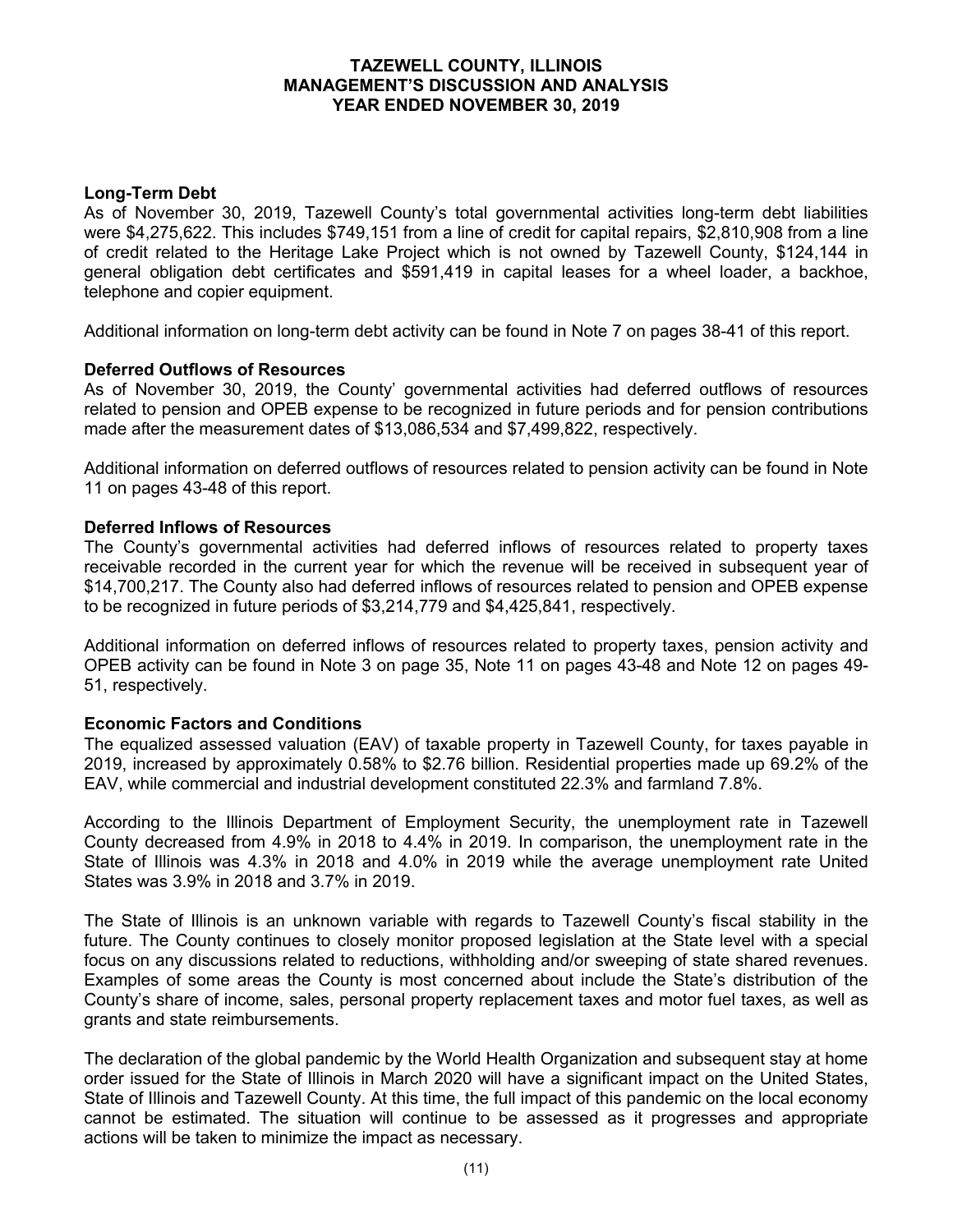## **TAZEWELL COUNTY, ILLINOIS STATEMENT OF NET POSITION NOVEMBER 30, 2019**

|                                                 |            | Primary      | <b>Component Unit</b> |                   |  |  |
|-------------------------------------------------|------------|--------------|-----------------------|-------------------|--|--|
|                                                 | Government |              | Emergency             | Total             |  |  |
|                                                 |            | Governmental | Telephone             | Reporting         |  |  |
| ASSETS AND DEFERRED OUTFLOWS OF RESOURCES       |            | Activities   | System Board          | Entity            |  |  |
| <b>CURRENT ASSETS</b>                           |            |              |                       |                   |  |  |
| Cash                                            | \$         | 54,482,672   | \$<br>1,370,203       | \$<br>55,852,875  |  |  |
| Investments                                     |            | 7,369,503    |                       | 7,369,503         |  |  |
| Receivables:                                    |            |              |                       |                   |  |  |
| <b>Property Taxes</b>                           |            | 14,700,217   |                       | 14,700,217        |  |  |
| State of Illinois                               |            | 5,346,479    |                       | 5,346,479         |  |  |
| Other                                           |            | 95,368       | 663,719               | 759,087           |  |  |
| Notes Receivable, Net of Allowance for Doubtful |            |              |                       |                   |  |  |
| Accounts of \$23,000                            |            | 74,351       |                       | 74,351            |  |  |
| <b>Prepaid Expenses</b>                         |            | 83,427       |                       | 83,427            |  |  |
| <b>Accrued Interest Receivable</b>              |            | 53,454       |                       | 53,454            |  |  |
| Inventory, at Cost                              |            | 66,542       |                       | 66,542            |  |  |
| <b>Total Current Assets</b>                     |            | 82,272,013   | 2,033,922             | 84,305,935        |  |  |
| <b>NONCURRENT ASSETS</b>                        |            |              |                       |                   |  |  |
| Notes Receivable                                |            | 82,378       |                       | 82,378            |  |  |
| Capital Assets, Not Depreciated                 |            | 2,331,591    |                       | 2,331,591         |  |  |
| Capital Assets, Net                             |            | 46,978,819   | 1,220,282             | 48,199,101        |  |  |
| <b>Total Noncurrent Assets</b>                  |            | 49,392,788   | 1,220,282             | 50,613,070        |  |  |
| <b>Total Assets</b>                             |            | 131,664,801  | 3,254,204             | 134,919,005       |  |  |
| <b>DEFERRED OUTFLOWS OF RESOURCES</b>           |            |              |                       |                   |  |  |
| Deferred Amount Related to OPEB Liability       |            | 7,499,822    | 20,547                | 7,520,369         |  |  |
| Deferred Amount Related to Pension Liability    |            | 13,086,534   | 77,669                | 13,164,203        |  |  |
| <b>Total Deferred Outflows of Resources</b>     |            | 20,586,356   | 98,216                | 20,684,572        |  |  |
| <b>Total Assets and Deferred Outflows</b>       |            |              |                       |                   |  |  |
| of Resources                                    |            | 152,251,157  | \$<br>3,352,420       | \$<br>155,603,577 |  |  |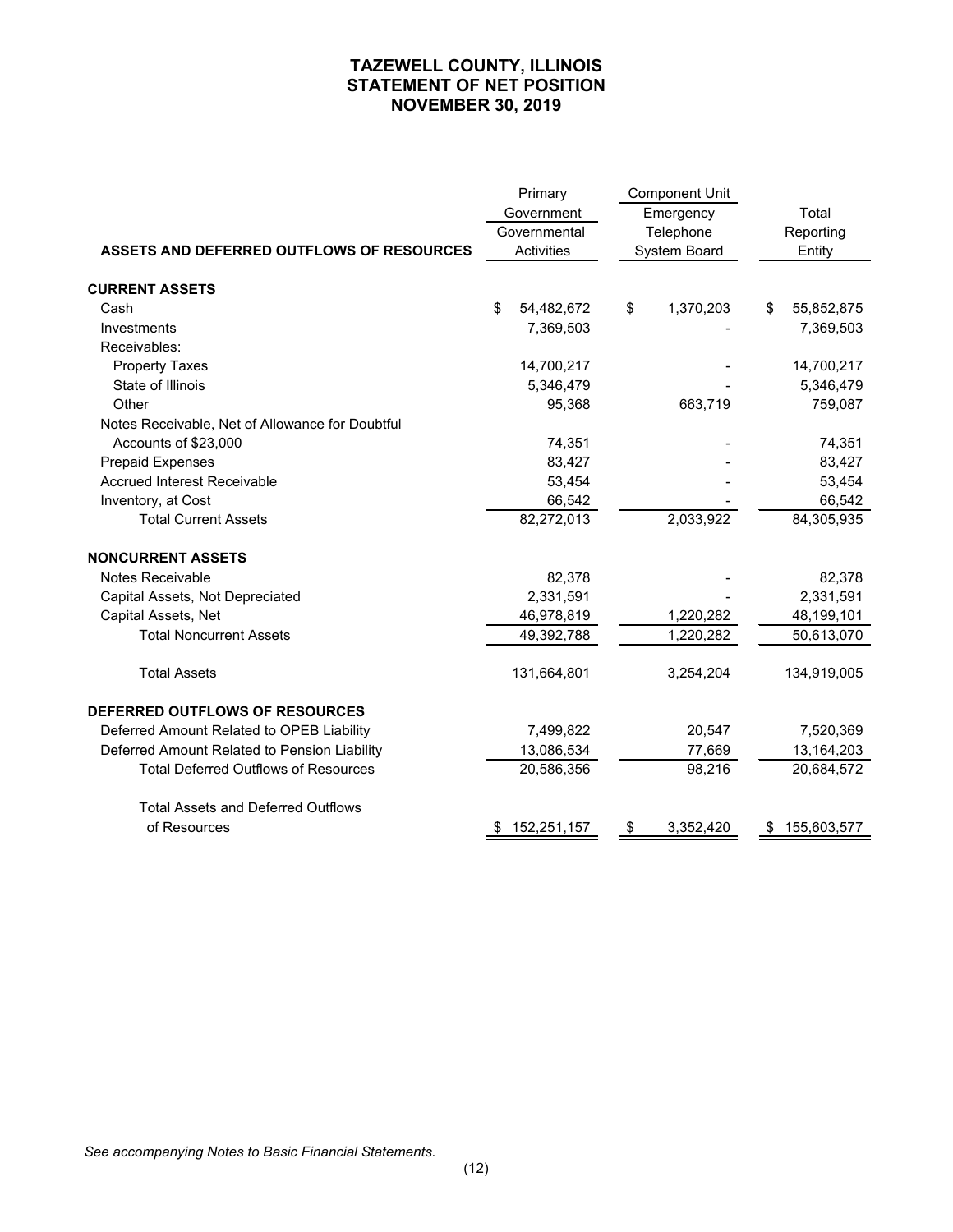## **TAZEWELL COUNTY, ILLINOIS STATEMENT OF NET POSITION (CONTINUED) NOVEMBER 30, 2019**

|                                              | Primary          | <b>Component Unit</b> |                              |              |  |
|----------------------------------------------|------------------|-----------------------|------------------------------|--------------|--|
|                                              | Government       | Emergency             | Total<br>Reporting<br>Entity |              |  |
| LIABILITIES, DEFERRED INFLOWS OF             | Governmental     | Telephone             |                              |              |  |
| <b>RESOURCES, AND NET POSITION</b>           | Activities       | System Board          |                              |              |  |
| <b>CURRENT LIABILITIES</b>                   |                  |                       |                              |              |  |
| Accounts Payable                             | \$<br>1,708,070  | \$<br>33,059          | \$                           | 1,741,129    |  |
| <b>Accrued Payroll and Related Costs</b>     | 947,722          | 1,647                 |                              | 949,369      |  |
| <b>Flex Spending Payable</b>                 | 20,739           |                       |                              | 20,739       |  |
| Estimated Payable for Claims and Losses      | 294,313          |                       |                              | 294,313      |  |
| Due to Others                                | 42,169           |                       |                              | 42,169       |  |
| <b>Trust Funds Due Others</b>                | 660,377          |                       |                              | 660,377      |  |
| Unearned Revenue - Other                     | 132,096          |                       |                              | 132,096      |  |
| <b>Compensated Absences Payable</b>          | 9,518            |                       |                              | 9,518        |  |
| <b>Debt Certificates</b>                     | 28,068           |                       |                              | 28,068       |  |
| <b>Lines of Credit</b>                       | 989,151          |                       |                              | 989,151      |  |
| <b>Capital Lease Obligation</b>              | 242,843          |                       |                              | 242,843      |  |
| <b>Total Current Liabilities</b>             | 5,075,066        | 34,706                |                              | 5,109,772    |  |
| <b>NONCURRENT LIABILITIES</b>                |                  |                       |                              |              |  |
| <b>Compensated Absences Payable</b>          | 540,455          |                       |                              | 540,455      |  |
| Net Pension Liability                        | 22,113,841       | 131,246               |                              | 22,245,087   |  |
| Total Other Postemployment Benefit Liability | 25,108,972       | 68,792                |                              | 25, 177, 764 |  |
| <b>Debt Certificates</b>                     | 96,076           |                       |                              | 96,076       |  |
| <b>Lines of Credit</b>                       | 2,570,908        |                       |                              | 2,570,908    |  |
| Capital Lease Obligation                     | 348,576          | 785,497               |                              | 1,134,073    |  |
| <b>Total Noncurrent Liabilities</b>          | 50,778,828       | 985,535               |                              | 51,764,363   |  |
|                                              |                  |                       |                              |              |  |
| <b>Total Liabilities</b>                     | 55,853,894       | 1,020,241             |                              | 56,874,135   |  |
| DEFERRED INFLOWS OF RESOURCES                |                  |                       |                              |              |  |
| <b>Subsequent Year's Property Taxes</b>      | 14,700,217       |                       |                              | 14,700,217   |  |
| Deferred Amount Related to Pension Liability | 3,214,779        | 19,080                |                              | 3,233,859    |  |
| Deferred Amount Related to OPEB Liability    | 4,425,874        | 12,126                |                              | 4,438,000    |  |
| <b>Total Deferred Inflows of Resources</b>   | 22,340,870       | 31,206                |                              | 22,372,076   |  |
| <b>NET POSITION</b>                          |                  |                       |                              |              |  |
| Net Investment in Capital Assets             | 47,727,749       | 434,785               |                              | 48, 162, 534 |  |
| Restricted for:                              |                  |                       |                              |              |  |
| Judicial                                     | 1,291,222        |                       |                              | 1,291,222    |  |
| <b>Public Safety and Corrections</b>         | 513,283          |                       |                              | 513,283      |  |
| <b>Community Development</b>                 | 549,093          |                       |                              | 549,093      |  |
| Highways                                     | 3,713,295        |                       |                              | 3,713,295    |  |
| <b>Health and Welfare</b>                    | 802,249          |                       |                              | 802,249      |  |
| <b>General Governmental Services</b>         | 1,918,862        |                       |                              | 1,918,862    |  |
| Retirement                                   | 3,488,203        |                       |                              | 3,488,203    |  |
| Unrestricted                                 | 14,052,437       | 1,866,188             |                              | 15,918,625   |  |
| <b>Total Net Position</b>                    | \$<br>74,056,393 | \$<br>2,300,973       | \$                           | 76,357,366   |  |

*See accompanying Notes to Basic Financial Statements.*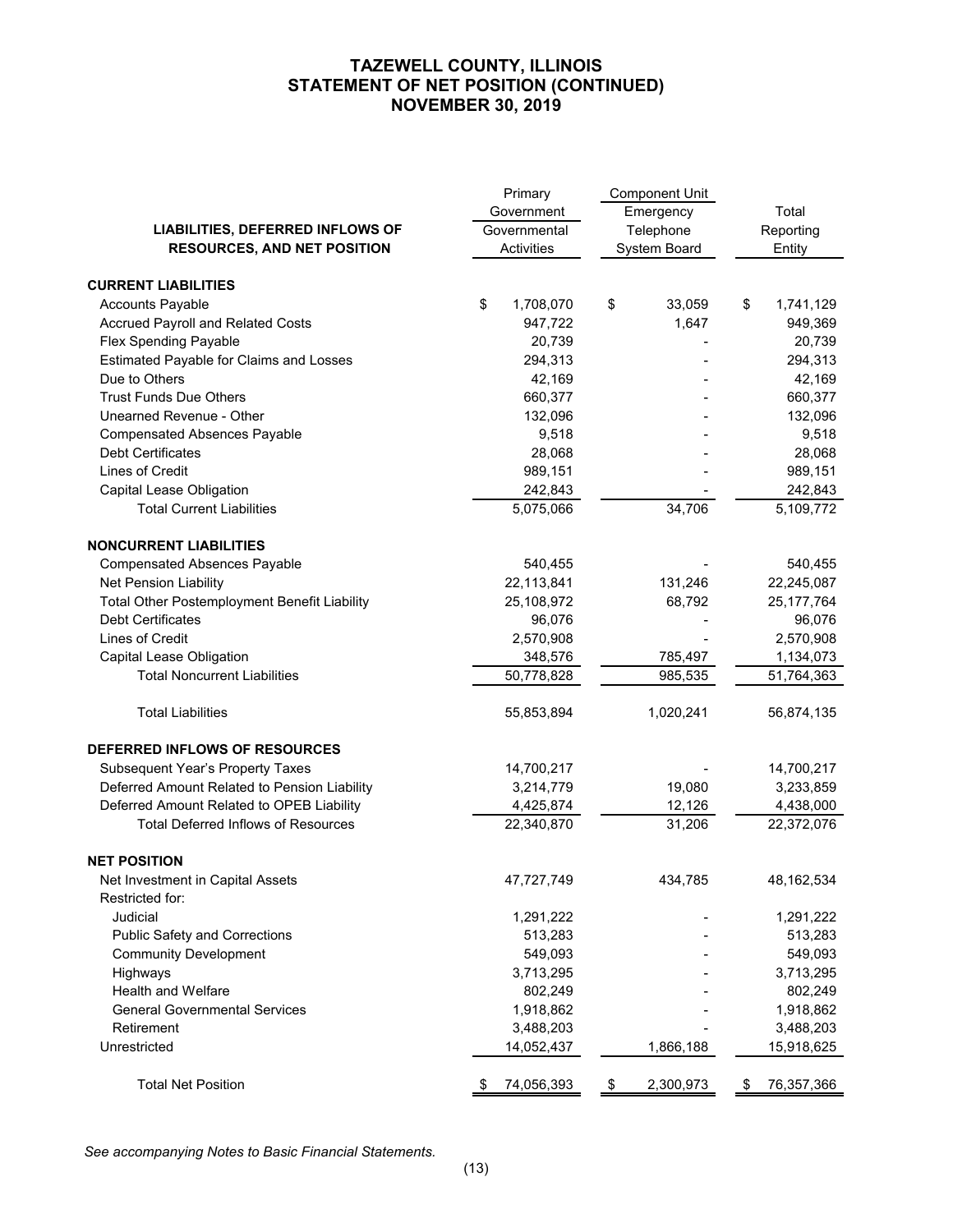## **TAZEWELL COUNTY, ILLINOIS STATEMENT OF ACTIVITIES YEAR ENDED NOVEMBER 30, 2019**

|                                      |    |            |    |                 |                  |           |    |         | Net Revenue (Expenses)      |                 |                   |
|--------------------------------------|----|------------|----|-----------------|------------------|-----------|----|---------|-----------------------------|-----------------|-------------------|
|                                      |    |            |    |                 | Program Revenues |           |    |         | and Changes in Net Position |                 | Total             |
|                                      |    |            |    | Charges for     |                  | Operating |    | Capital | Primary                     | Component       | Reporting         |
|                                      |    | Expenses   |    | <b>Services</b> |                  | Grants    |    | Grants  | Government                  | Unit            | Entity            |
| PRIMARY GOVERNMENT                   |    |            |    |                 |                  |           |    |         |                             |                 |                   |
| <b>Governmental Activities:</b>      |    |            |    |                 |                  |           |    |         |                             |                 |                   |
| Judicial                             | \$ | 11,606,173 | \$ | 2,373,286       | \$               | 990,116   | \$ |         | $(8,242,771)$ \$<br>\$      |                 | (8,242,771)<br>\$ |
| Public Safety and Corrections        |    | 18,777,573 |    | 886,284         |                  | 56,514    |    | 54,894  | (17, 779, 881)              |                 | (17, 779, 881)    |
| <b>Community Development</b>         |    | 490,918    |    | 145,128         |                  |           |    |         | (345, 790)                  |                 | (345, 790)        |
| Highways                             |    | 7,007,519  |    | 314,782         |                  |           |    |         | (6,692,737)                 |                 | (6,692,737)       |
| <b>Health and Welfare</b>            |    | 10,659,538 |    | 2,246,521       |                  | 5,064,016 |    |         | (3,349,001)                 |                 | (3,349,001)       |
| <b>General Governmental Services</b> |    | 5,070,823  |    | 2,471,591       |                  | 83,730    |    | 125,669 | (2,389,833)                 |                 | (2,389,833)       |
| <b>Interest Expense</b>              |    | 194,732    |    |                 |                  |           |    |         | (194, 732)                  |                 | (194, 732)        |
| <b>Total Primary Government</b>      | S  | 53,807,276 | \$ | 8,437,592       | \$               | 6,194,376 | \$ | 180,563 | (38, 994, 745)              |                 | (38, 994, 745)    |
| <b>COMPONENT UNIT</b>                |    |            |    |                 |                  |           |    |         |                             |                 |                   |
| <b>Emergency Telephone</b>           |    |            |    |                 |                  |           |    |         |                             |                 |                   |
| System Board                         | \$ | 1,341,148  |    | \$2,070,368     | \$               |           | \$ |         |                             | 729,220         | 729,220           |
| <b>GENERAL REVENUES</b>              |    |            |    |                 |                  |           |    |         |                             |                 |                   |
| <b>Property Taxes</b>                |    |            |    |                 |                  |           |    |         | 14,237,715                  |                 | 14,237,715        |
| Sales Tax/Retailers' Occupation      |    |            |    |                 |                  |           |    |         |                             |                 |                   |
| Taxes                                |    |            |    |                 |                  |           |    |         | 12,695,727                  |                 | 12,695,727        |
| <b>Motor Fuel Taxes</b>              |    |            |    |                 |                  |           |    |         | 3,539,966                   |                 | 3,539,966         |
| <b>State Income Taxes</b>            |    |            |    |                 |                  |           |    |         | 2,723,242                   |                 | 2,723,242         |
| Personal Property                    |    |            |    |                 |                  |           |    |         |                             |                 |                   |
| <b>Replacement Taxes</b>             |    |            |    |                 |                  |           |    |         | 1,562,989                   |                 | 1,562,989         |
| <b>Other Taxes</b>                   |    |            |    |                 |                  |           |    |         | 998,806                     |                 | 998,806           |
| Unrestricted Interest Earnings       |    |            |    |                 |                  |           |    |         | 871,767                     | 16,506          | 888,273           |
| Miscellaneous                        |    |            |    |                 |                  |           |    |         | 672,918                     | 8               | 672,926           |
| <b>Total General Revenues</b>        |    |            |    |                 |                  |           |    |         | 37,303,130                  | 16,514          | 37,319,644        |
| Change in Net Position               |    |            |    |                 |                  |           |    |         | (1,691,615)                 | 745,734         | (945, 881)        |
| <b>NET POSITION</b>                  |    |            |    |                 |                  |           |    |         |                             |                 |                   |
| Beginning of Year                    |    |            |    |                 |                  |           |    |         | 75,748,008                  | 1,555,239       | 77,303,247        |
| End of Year                          |    |            |    |                 |                  |           |    |         | 74,056,393<br>\$            | 2,300,973<br>\$ | \$76,357,366      |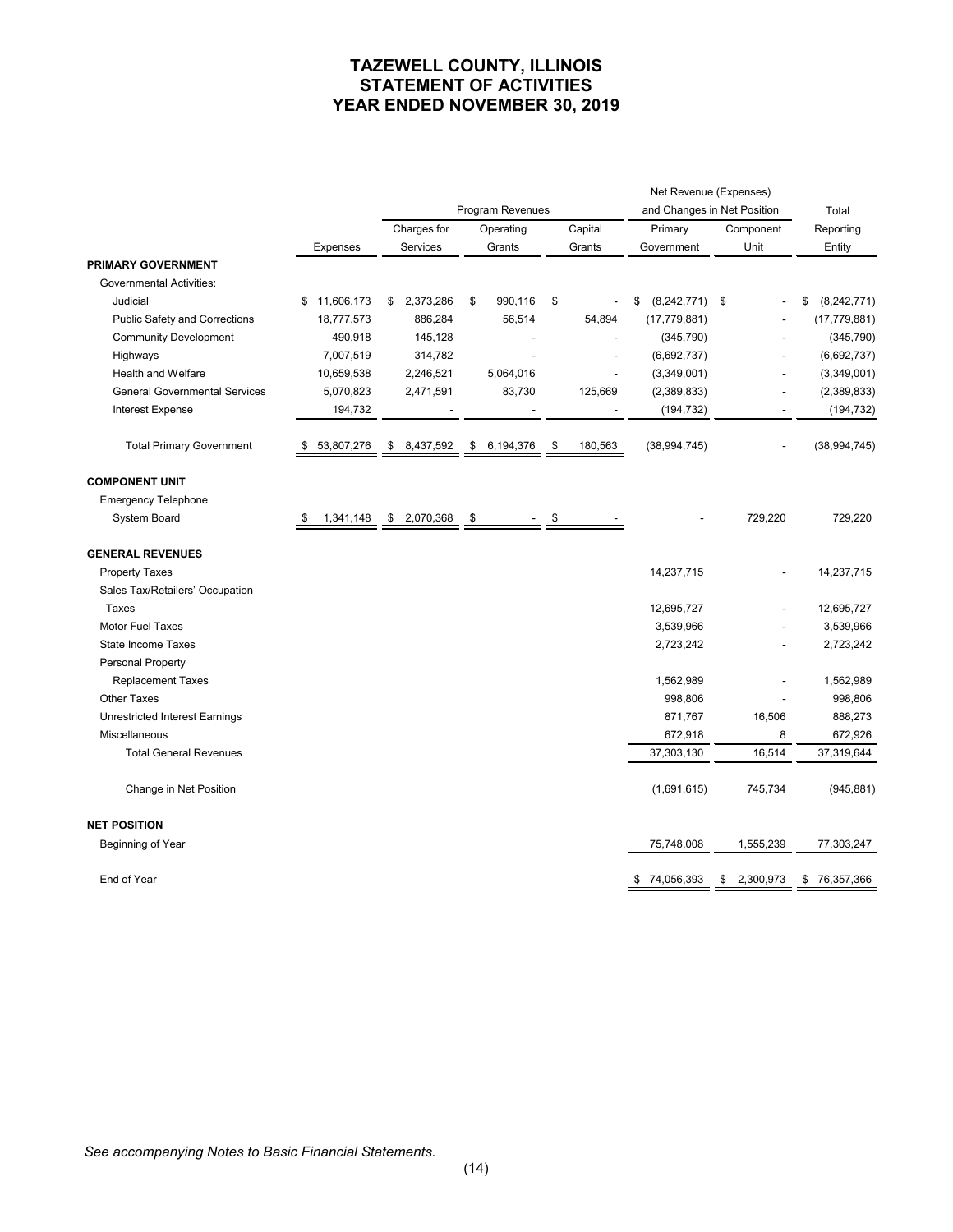## **TAZEWELL COUNTY, ILLINOIS BALANCE SHEET – GOVERNMENTAL FUNDS NOVEMBER 30, 2019**

| <b>ASSETS</b>                                                           |    | General<br>Fund | Tort<br>Judgment<br>Fund | County<br>Health<br>Fund | Other<br>Governmental<br>Funds | Total<br>Governmental<br>Funds |
|-------------------------------------------------------------------------|----|-----------------|--------------------------|--------------------------|--------------------------------|--------------------------------|
| Cash                                                                    | \$ | 17,597,997      | \$<br>1,433,875          | \$<br>2,379,294          | \$<br>25,182,360               | \$<br>46,593,526               |
| Investments                                                             |    | 3,523,371       | 127,502                  | 612,804                  | 3,105,826                      | 7,369,503                      |
| Receivables:                                                            |    |                 |                          |                          |                                |                                |
| <b>Property Taxes</b>                                                   |    | 5,445,000       | 2,079,000                | 908,502                  | 6,267,715                      | 14,700,217                     |
| State of Illinois                                                       |    | 4,162,993       |                          | 485,851                  | 697,635                        | 5,346,479                      |
| Other                                                                   |    |                 |                          |                          | 95,368                         | 95,368                         |
| Notes Receivable, Net of Allowance for Doubtful                         |    |                 |                          |                          |                                |                                |
| Accounts of \$23,000                                                    |    |                 |                          |                          | 156,729                        | 156,729                        |
| <b>Prepaid Expenses</b>                                                 |    | 69,952          |                          | 6,242                    | 7,233                          | 83,427                         |
| <b>Accrued Interest Receivable</b>                                      |    |                 |                          |                          |                                |                                |
|                                                                         |    | 44,647          |                          | 8,807                    |                                | 53,454                         |
| Inventory, at Cost                                                      |    |                 |                          | 66,542                   |                                | 66,542                         |
| Due from Other Funds                                                    |    | 194,866         |                          | 14,126                   | 135,325                        | 344,317                        |
| <b>Total Assets</b>                                                     |    | 31,038,826      | \$<br>3,640,377          | \$<br>4,482,168          | \$<br>35,648,191               | \$<br>74,809,562               |
| LIABILITIES, DEFERRED INFLOWS OF<br><b>RESOURCES, AND FUND BALANCES</b> |    |                 |                          |                          |                                |                                |
| <b>LIABILITIES</b>                                                      |    |                 |                          |                          |                                |                                |
| <b>Accounts Payable</b>                                                 | \$ | 619,489         | \$                       | \$<br>74.616             | \$<br>1,010,430                | \$<br>1,704,535                |
| <b>Accrued Payroll and Related Costs</b>                                |    | 766,415         | 3,681                    | 64,652                   | 112,974                        | 947,722                        |
| Due to Other Funds                                                      |    | -               |                          | 17,857                   | 326,460                        | 344,317                        |
| Due to Others - Deferred Prosecution                                    |    | 20,372          |                          |                          |                                | 20,372                         |
| Due to Others - Veteran Memorial                                        |    | 2,668           |                          |                          |                                | 2,668                          |
| <b>Trust Funds Due Others</b>                                           |    | 660,377         |                          |                          |                                | 660,377                        |
| <b>Unearned Revenue</b>                                                 |    |                 |                          | 131,861                  | 235                            | 132,096                        |
| <b>Total Liabilities</b>                                                |    | 2,069,321       | 3,681                    | 288,986                  | 1,450,099                      | 3,812,087                      |
|                                                                         |    |                 |                          |                          |                                |                                |
| DEFERRED INFLOWS OF RESOURCES                                           |    |                 |                          |                          |                                |                                |
| Subsequent Year's Property Taxes                                        |    | 5,445,000       | 2,079,000                | 908,502                  | 6,267,715                      | 14,700,217                     |
| Unavailable Revenue                                                     |    |                 |                          |                          | 149,381                        | 149,381                        |
| <b>Total Deferred Inflows of Resources</b>                              |    | 5,445,000       | 2,079,000                | 908,502                  | 6,417,096                      | 14,849,598                     |
| <b>FUND BALANCES</b>                                                    |    |                 |                          |                          |                                |                                |
| Nonspendable:                                                           |    |                 |                          |                          |                                |                                |
| Inventory                                                               |    |                 |                          | 66,542                   |                                | 66,542                         |
| Prepaids                                                                |    | 69,952          |                          | 6,242                    | 7,233                          | 83,427                         |
| Restricted for:                                                         |    |                 |                          |                          |                                |                                |
| Judicial                                                                |    |                 |                          |                          | 1,291,222                      | 1,291,222                      |
|                                                                         |    |                 |                          |                          |                                |                                |
| <b>Public Safety and Corrections</b>                                    |    |                 |                          |                          | 513,283                        | 513,283                        |
| <b>Community Development</b>                                            |    |                 |                          |                          | 399,712                        | 399,712                        |
| Highways                                                                |    |                 |                          |                          | 3,713,295                      | 3,713,295                      |
| <b>Health and Welfare</b>                                               |    |                 |                          |                          | 802,249                        | 802,249                        |
| <b>General Governmental Services</b>                                    |    |                 | 900.999                  |                          | 1,017,863                      | 1,918,862                      |
| Retirement                                                              |    |                 |                          |                          | 3,488,203                      | 3,488,203                      |
| Committed to:                                                           |    |                 |                          |                          |                                |                                |
| <b>Public Safety and Corrections</b>                                    |    | 1,571,752       |                          |                          |                                | 1,571,752                      |
| Assigned to:                                                            |    |                 |                          |                          |                                |                                |
| Judicial                                                                |    | 453,524         |                          |                          | 593,889                        | 1,047,413                      |
| Public Safety and Corrections                                           |    | 86,908          |                          |                          | 209,243                        | 296,151                        |
| <b>Community Development</b>                                            |    |                 |                          |                          | 396,712                        | 396,712                        |
| Highways                                                                |    |                 |                          |                          | 12,219,977                     | 12,219,977                     |
| <b>Health and Welfare</b>                                               |    |                 |                          | 3,211,896                | 2,029,867                      | 5,241,763                      |
| <b>General Governmental Services</b>                                    |    |                 | 656,697                  |                          | 1,105,356                      | 1,762,053                      |
| <b>Working Cash</b>                                                     |    | 450,757         |                          |                          |                                | 450,757                        |
| Unassigned                                                              |    | 20,891,612      |                          |                          | (7, 108)                       | 20,884,504                     |
| <b>Total Fund Balances</b>                                              |    | 23,524,505      | 1,557,696                | 3,284,680                | 27,780,996                     | 56, 147, 877                   |
|                                                                         |    |                 |                          |                          |                                |                                |
| Total Liabilities, Deferred Inflows of Resources, and                   |    |                 |                          |                          |                                |                                |
| <b>Fund Balances</b>                                                    | S. | 31,038,826      | \$<br>3,640,377          | \$<br>4,482,168          | \$<br>35,648,191               | \$74,809,562                   |

*See accompanying Notes to Basic Financial Statements.*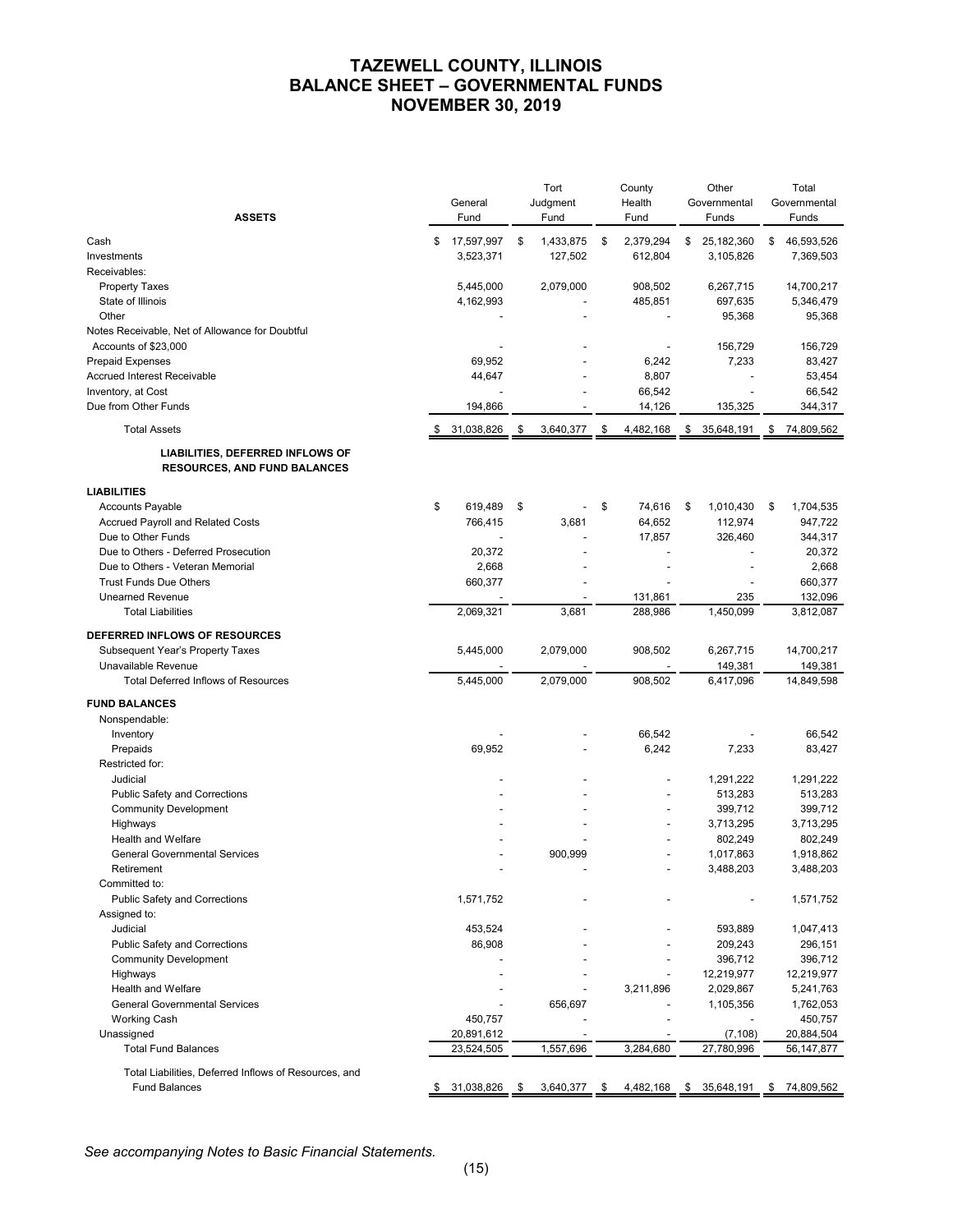## **TAZEWELL COUNTY, ILLINOIS RECONCILIATION OF THE GOVERNMENTAL FUNDS BALANCE SHEET TO THE STATEMENT OF NET POSITION YEAR ENDED NOVEMBER 30, 2019**

| <b>Total Fund Balances - Governmental Funds</b>                                                                                                                                                                                                                    |                                                             | S  | 56, 147, 877 |
|--------------------------------------------------------------------------------------------------------------------------------------------------------------------------------------------------------------------------------------------------------------------|-------------------------------------------------------------|----|--------------|
| Amounts reported for governmental activities in the Statement of Net<br>Position are different because:                                                                                                                                                            |                                                             |    |              |
| Capital assets used in governmental activities are not financial<br>resources and therefore are not reported as assets in governmental<br>funds. The cost of the assets and related accumulated depreciation is:                                                   |                                                             |    |              |
| <b>Cost of Capital Assets</b><br><b>Accumulated Depreciation</b>                                                                                                                                                                                                   | \$111,360,204<br>62,049,794                                 |    | 49,310,410   |
| Long-term receivable is not available to pay for current period<br>expenditures and therefore was reported as a deferred<br>inflow of resources in the governmental funds.                                                                                         |                                                             |    | 149,381      |
| Deferred outflows of resources for net pension liability                                                                                                                                                                                                           |                                                             |    | 13,086,534   |
| Deferred inflows of resources for net pension liability                                                                                                                                                                                                            |                                                             |    | (3,214,779)  |
| Deferred outflows of resources for OPEB liability                                                                                                                                                                                                                  |                                                             |    | 7,499,822    |
| Deferred inflows of resources for OPEB liability                                                                                                                                                                                                                   |                                                             |    | (4,425,874)  |
| An internal service fund is used by the County to charge the costs of<br>medical and dental plans to the individual funds. The assets and<br>liabilities of the internal service fund are included in governmental<br>activities in the Statement of Net Position. |                                                             |    | 7,551,430    |
| Certain liabilities are not due and payable in the current period and,<br>therefore, are not reported as liabilities in the governmental funds.<br>These liabilities at November 30, 2019 consist of:                                                              |                                                             |    |              |
| <b>Compensated Absences</b><br>Net Pension Liability<br><b>Total Other Postemployment Benefit Liability</b><br><b>Debt Certificates</b><br><b>Lines of Credit</b>                                                                                                  | 549,973<br>22,113,841<br>25,108,972<br>124,144<br>3,560,059 |    |              |
| Capital Lease Obligation                                                                                                                                                                                                                                           | 591,419                                                     |    | (52,048,408) |
| Total Net Position of Governmental Activities                                                                                                                                                                                                                      |                                                             | \$ | 74,056,393   |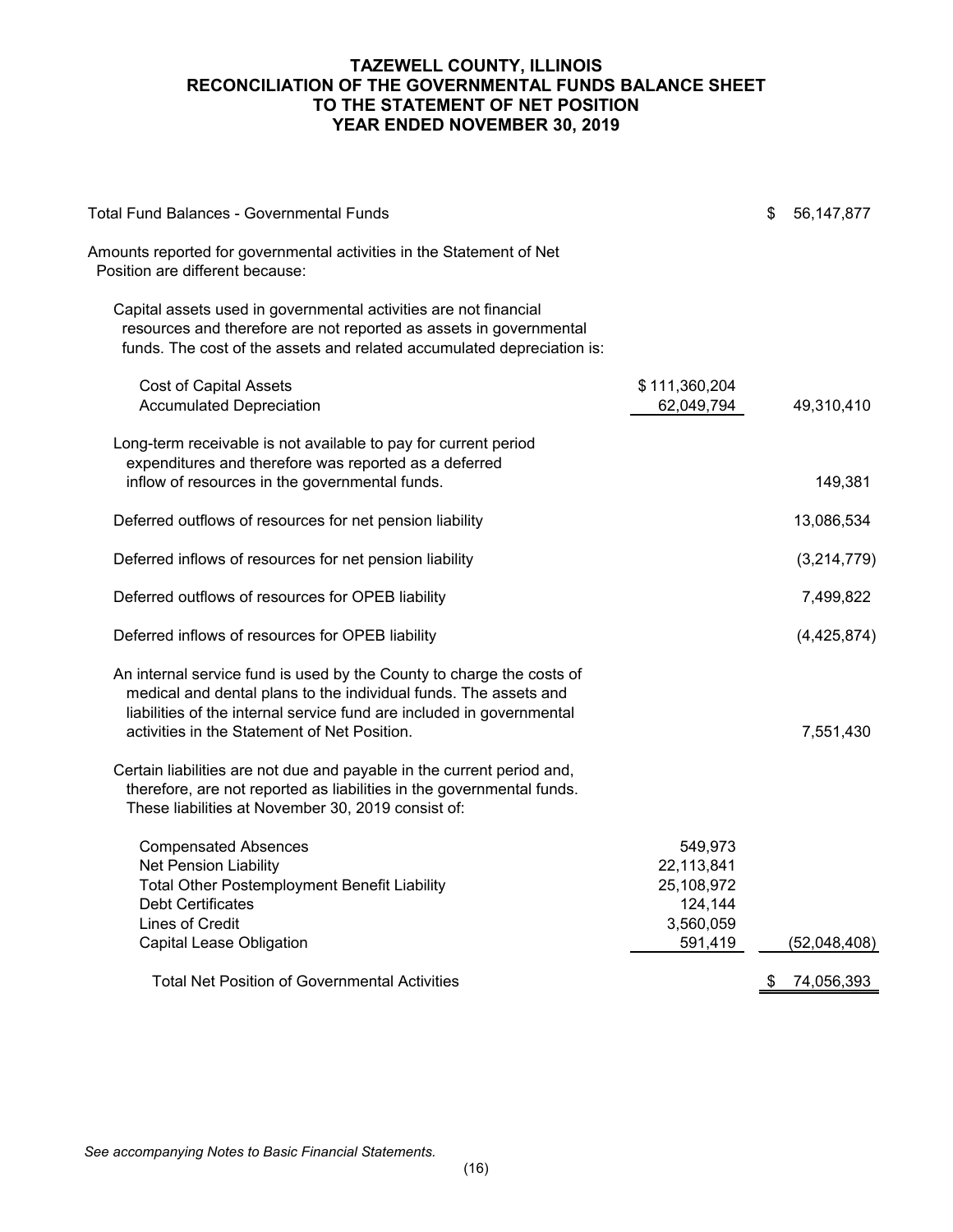## **TAZEWELL COUNTY, ILLINOIS STATEMENT OF REVENUES, EXPENDITURES, AND CHANGES IN FUND BALANCES – GOVERNMENTAL FUNDS YEAR ENDED NOVEMBER 30, 2019**

|                                                   |    | General<br>Fund |    | Tort<br>Judgment<br>Fund |    | County<br>Health<br>Fund |    | Other<br>Governmental<br>Funds |    | Total<br>Governmental<br>Funds |
|---------------------------------------------------|----|-----------------|----|--------------------------|----|--------------------------|----|--------------------------------|----|--------------------------------|
| <b>REVENUES</b>                                   |    |                 |    |                          |    |                          |    |                                |    |                                |
| <b>Property Taxes</b>                             | \$ | 5,471,317       | \$ | 1,666,416                | \$ | 906,769                  | \$ | 6,193,213                      | \$ | 14,237,715                     |
| Sales Tax/Retailers' Occupation Taxes             |    | 11,140,015      |    |                          |    |                          |    | 1.555.712                      |    | 12,695,727                     |
| Intergovernmental                                 |    | 5,817,538       |    |                          |    | 4,451,813                |    | 4,930,591                      |    | 15,199,942                     |
| Loan Repayment                                    |    |                 |    |                          |    |                          |    | 38,118                         |    | 38,118                         |
| <b>Licenses and Permits</b>                       |    | 841,835         |    |                          |    |                          |    |                                |    | 841,835                        |
| <b>Charges for Services</b>                       |    | 3,094,118       |    |                          |    | 529,790                  |    | 2,970,410                      |    | 6,594,318                      |
| <b>Fines and Forfeitures</b>                      |    | 422,326         |    |                          |    |                          |    | 118,110                        |    | 540,436                        |
| Interest                                          |    | 389,676         |    | 2,243                    |    | 48,663                   |    | 320,147                        |    | 760,729                        |
| Miscellaneous                                     |    | 461,003         |    |                          |    | 246,316                  |    | 197,284                        |    | 904,603                        |
| <b>Total Revenues</b>                             |    | 27,637,828      |    | 1,668,659                |    | 6,183,351                |    | 16,323,585                     |    | 51,813,423                     |
| <b>EXPENDITURES</b>                               |    |                 |    |                          |    |                          |    |                                |    |                                |
| Current:                                          |    |                 |    |                          |    |                          |    |                                |    |                                |
| Judicial                                          |    | 7,674,679       |    |                          |    |                          |    | 1,043,667                      |    | 8,718,346                      |
| Public Safety and Corrections                     |    | 11,484,994      |    |                          |    |                          |    | 196,530                        |    | 11,681,524                     |
| <b>Community Development</b>                      |    | 363,453         |    |                          |    |                          |    |                                |    | 363,453                        |
| Highways                                          |    |                 |    |                          |    |                          |    | 5,987,121                      |    | 5,987,121                      |
| <b>Health and Welfare</b>                         |    |                 |    |                          |    | 6,202,477                |    | 2,433,306                      |    | 8,635,783                      |
| <b>General Governmental Services</b>              |    | 4,758,784       |    | 1,283,144                |    |                          |    | 442,863                        |    | 6,484,791                      |
| Retirement                                        |    |                 |    |                          |    |                          |    | 3,704,243                      |    | 3,704,243                      |
| Capital Outlay                                    |    | 1,115,609       |    | 28,997                   |    | 26,717                   |    | 433,182                        |    | 1,604,505                      |
| Debt Service:                                     |    |                 |    |                          |    |                          |    |                                |    |                                |
| Principal                                         |    | 771,055         |    |                          |    | 18,382                   |    | 20,027                         |    | 809,464                        |
| Interest                                          |    | 60,326          |    |                          |    | 3,293                    |    | 131,113                        |    | 194,732                        |
| <b>Total Expenditures</b>                         |    | 26,228,900      |    | 1,312,141                |    | 6,250,869                |    | 14,392,052                     |    | 48,183,962                     |
| Excess (Deficiency) of Revenues over Expenditures |    | 1,408,928       |    | 356,518                  |    | (67, 518)                |    | 1,931,533                      |    | 3,629,461                      |
| <b>OTHER FINANCING SOURCES (USES)</b>             |    |                 |    |                          |    |                          |    |                                |    |                                |
| Proceeds from Capital Lease Obligation            |    | 174,323         |    |                          |    |                          |    |                                |    | 174,323                        |
| Transfers In                                      |    | 55,335          |    |                          |    | 884                      |    | 336,482                        |    | 392,701                        |
| <b>Transfers Out</b>                              |    | (130, 946)      |    |                          |    |                          |    | (261, 755)                     |    | (392, 701)                     |
| Total Other Financing Sources (Uses)              |    | 98,712          |    |                          |    | 884                      |    | 74,727                         |    | 174,323                        |
| Net Change in Fund Balances                       |    | 1,507,640       |    | 356,518                  |    | (66, 634)                |    | 2,006,260                      |    | 3,803,784                      |
| <b>FUND BALANCE</b>                               |    |                 |    |                          |    |                          |    |                                |    |                                |
| Beginning of Year                                 |    | 22,016,865      |    | 1,201,178                |    | 3,351,314                |    | 25,774,736                     |    | 52,344,093                     |
| End of Year                                       | S  | 23,524,505      | \$ | 1,557,696                | \$ | 3,284,680                | \$ | 27,780,996                     | \$ | 56, 147, 877                   |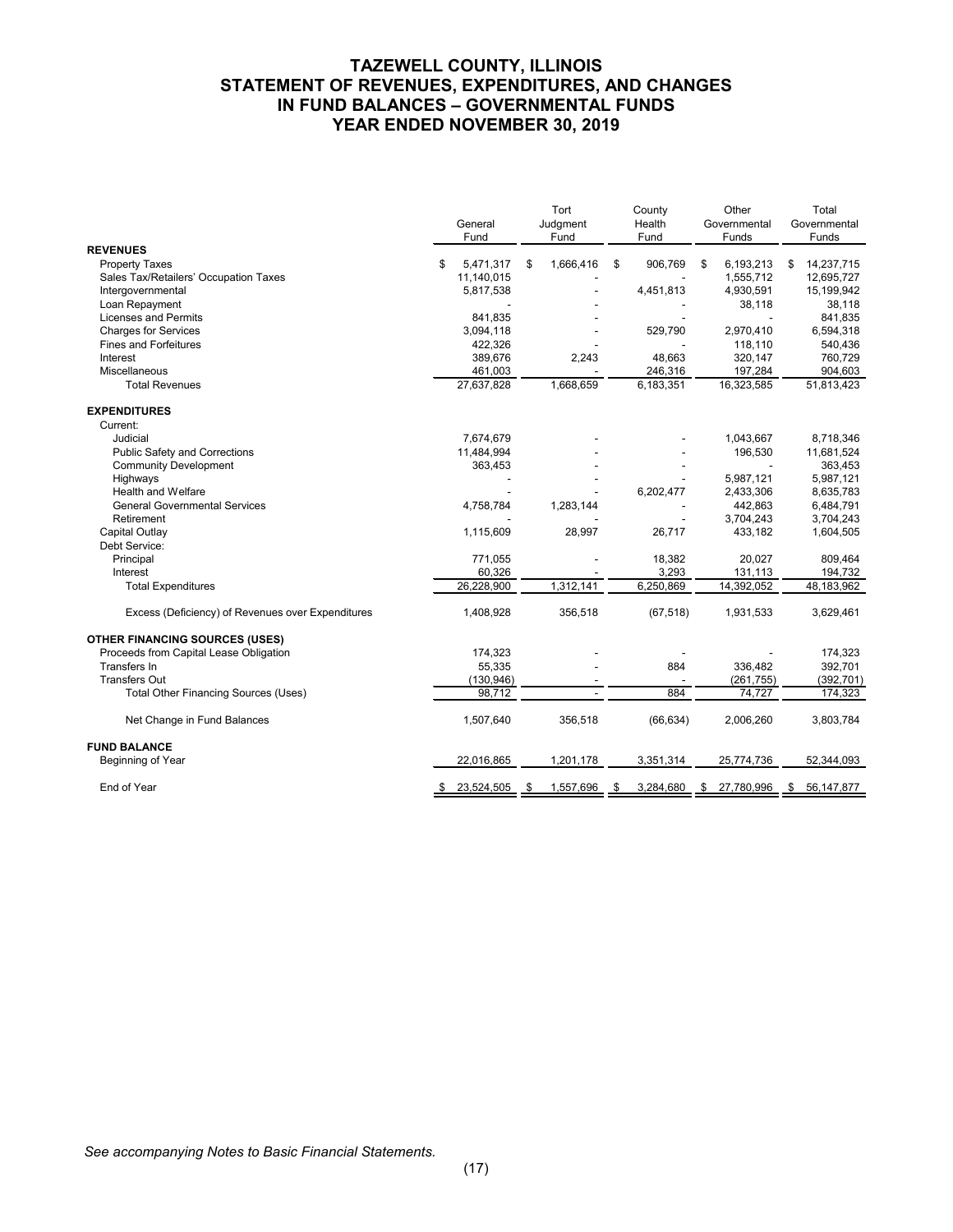## **TAZEWELL COUNTY, ILLINOIS RECONCILIATION OF THE GOVERNMENTAL FUNDS STATEMENT OF REVENUES, EXPENDITURES, AND CHANGES IN FUND BALANCES TO THE STATEMENT OF ACTIVITIES YEAR ENDED NOVEMBER 30, 2019**

| Total Net Change in Fund Balances - Governmental Funds                                                                                                                                                                                                                                                                                 |                                  | \$<br>3,803,784 |
|----------------------------------------------------------------------------------------------------------------------------------------------------------------------------------------------------------------------------------------------------------------------------------------------------------------------------------------|----------------------------------|-----------------|
| Amounts reported for governmental activities in the statement of<br>activities are different because:                                                                                                                                                                                                                                  |                                  |                 |
| Capital outlays are reported in governmental funds as expenditures.<br>However, in the statement of activities, the cost of those assets is<br>allocated over their estimated useful lives as depreciation expense.<br>Below are the depreciation expense and capital outlay for the year:                                             |                                  |                 |
| Capital Outlay<br><b>Depreciation Expense</b>                                                                                                                                                                                                                                                                                          | \$<br>1,604,505<br>(2, 335, 729) | (731, 224)      |
| Pension contributions are expenditures in the governmental funds.<br>However, in the Statement of Activities, pension expense is the cost<br>of benefits earned, adjusted for member contributions, the recognition<br>of changes in deferred outflows and inflows of resources related<br>to pensions, and the investment experience. |                                  |                 |
| <b>Pension Contributions</b><br><b>Pension Expense</b>                                                                                                                                                                                                                                                                                 | 2,305,757<br>(5, 157, 261)       | (2,851,504)     |
| Issuance of long-term debt provides current financial resources to<br>governmental funds, but the issuance increases long-term debt in the<br>statement of net position.                                                                                                                                                               |                                  | (174, 323)      |
| Repayments of principal on long-term debt are expenditures in the<br>governmental funds, but the repayments reduce long-term debt<br>in the statement of net position.                                                                                                                                                                 |                                  |                 |
| <b>Debt Certificates</b><br>Liine of Credit<br>Capital Lease Obligation                                                                                                                                                                                                                                                                | 18,382<br>725,404<br>65,678      | 809,464         |
| Accrued compensated absences reported in the statement of net<br>position do require the use of current financial resources and, therefore,<br>are reported as expenditures in governmental funds.                                                                                                                                     |                                  | (36, 872)       |
| OPEB contributions are reported in governmental funds as expenditures.<br>However, in the statement of activities, OPEB expense is the<br>cost of benefits earned, adjusted for recognition of changes in<br>deferred outflows and inflows of resources related to OPEB.                                                               |                                  |                 |
| <b>OPEB Payments</b><br><b>OPEB Expense</b>                                                                                                                                                                                                                                                                                            | 258,194<br>(3,329,867)           | (3,071,673)     |
| Revenues in the statement of activities that do not provide current<br>financial resources are not reported as revenues in the funds.                                                                                                                                                                                                  |                                  |                 |
| Net Change in Intergovernmental                                                                                                                                                                                                                                                                                                        |                                  | (38, 119)       |
| The net change in net position of the internal service fund is reported<br>with governmental activities.                                                                                                                                                                                                                               |                                  | 598,852         |
| Change in Net Position of Governmental Activities                                                                                                                                                                                                                                                                                      |                                  | (1,691,615)     |
|                                                                                                                                                                                                                                                                                                                                        |                                  |                 |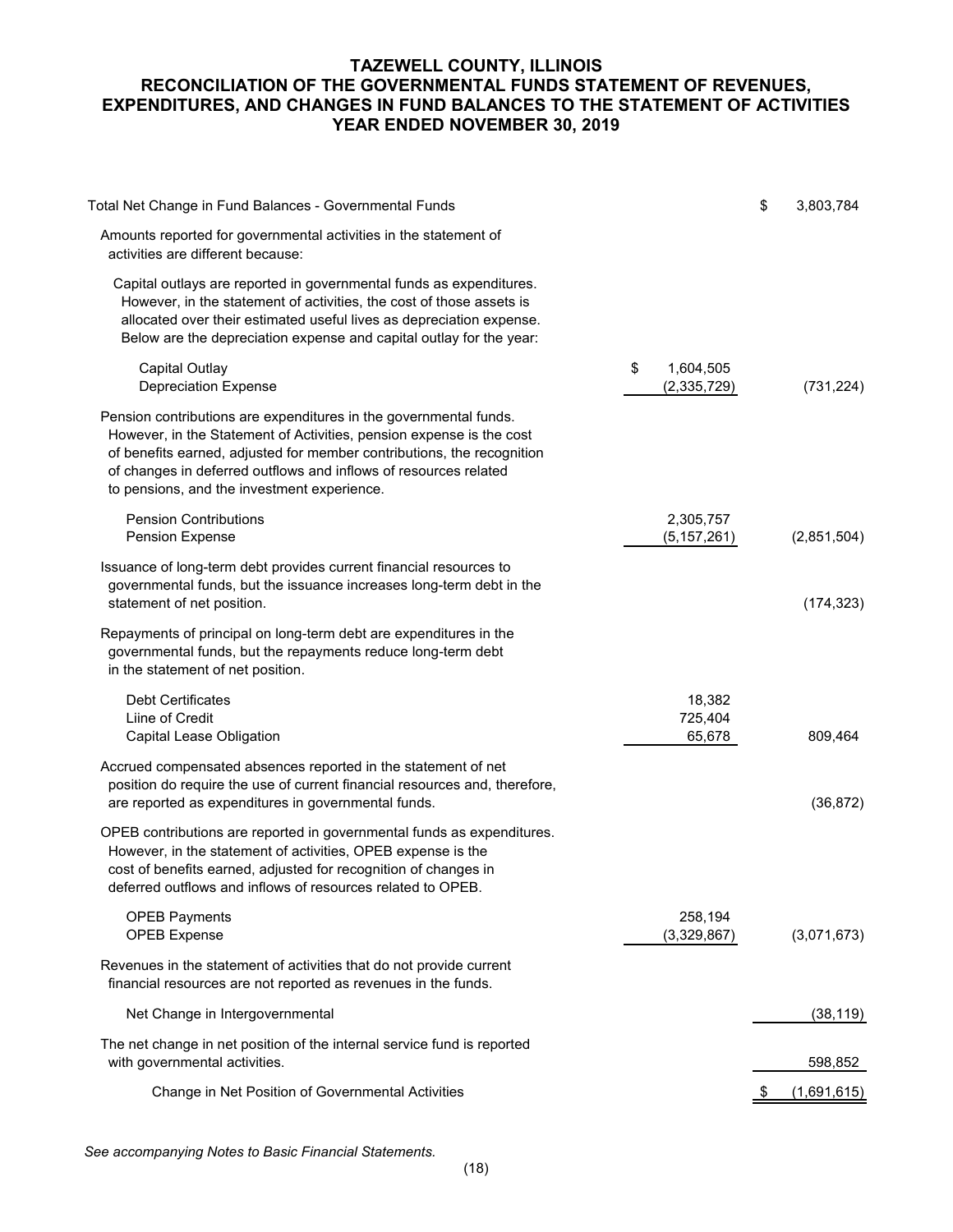## **TAZEWELL COUNTY, ILLINOIS PROPRIETARY FUND – INTERNAL SERVICE FUND STATEMENT OF NET POSITION NOVEMBER 30, 2019**

| <b>ASSETS</b>                                  |                 |
|------------------------------------------------|-----------------|
| Cash                                           | \$<br>7,889,146 |
| <b>LIABILITIES</b>                             |                 |
| <b>Accounts Payable</b>                        | 3,535           |
| <b>Flex Spending Payable</b>                   | 20,739          |
| <b>Estimated Payable for Claims and Losses</b> | 294,313         |
| Due to Others                                  | 19,129          |
| <b>Total Liabilities</b>                       | 337,716         |
|                                                |                 |
| <b>NET POSITION - UNRESTRICTED</b>             | 7,551,430       |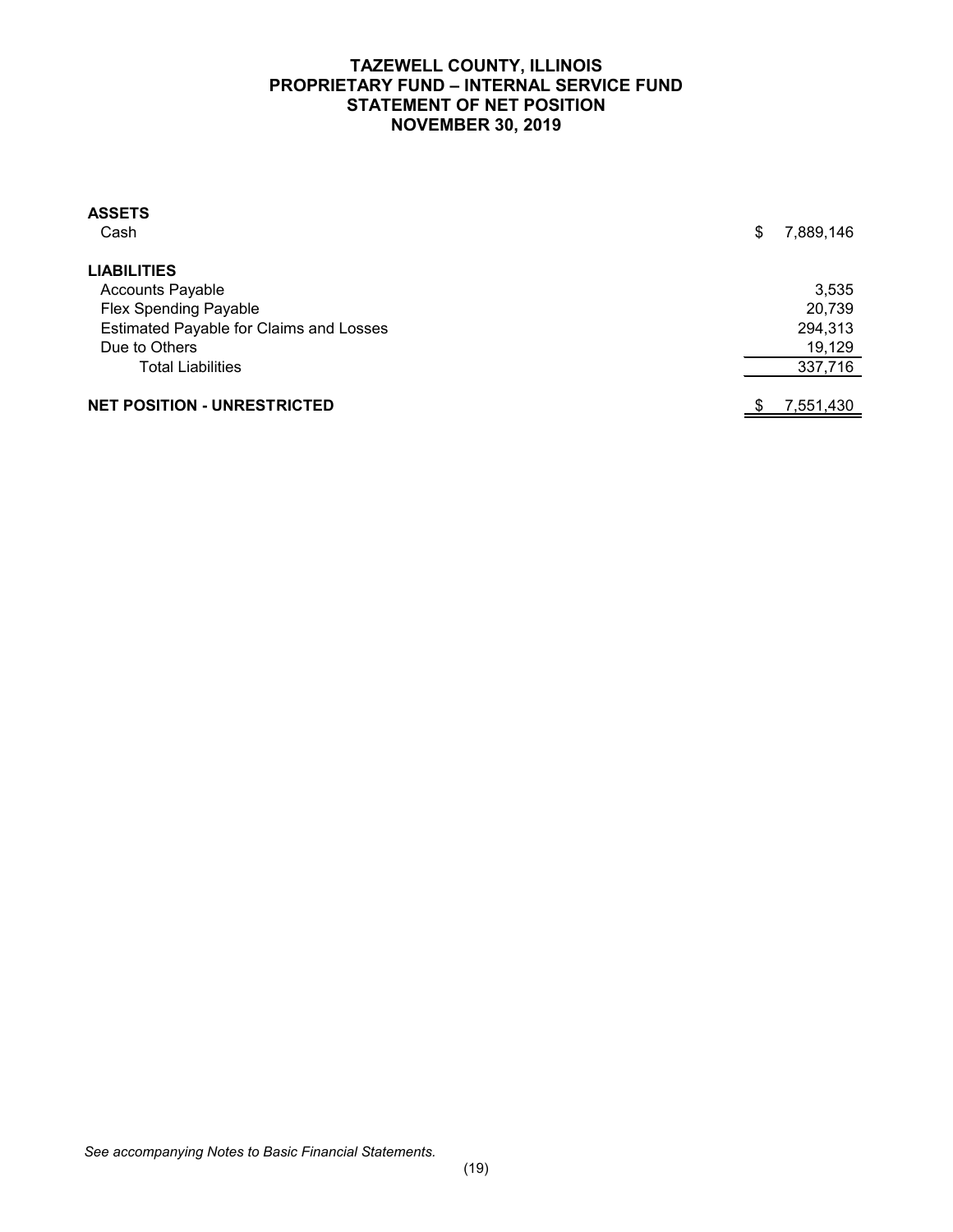## **TAZEWELL COUNTY, ILLINOIS PROPRIETARY FUND – INTERNAL SERVICE FUND STATEMENT OF REVENUES, EXPENSES, AND CHANGES IN NET POSITION YEAR ENDED NOVEMBER 30, 2019**

| <b>OPERATING REVENUES</b>       |                 |
|---------------------------------|-----------------|
| <b>Charges for Services</b>     | \$<br>5,305,188 |
| <b>Refunds and Recoveries</b>   | 232,099         |
| <b>Total Operating Revenues</b> | 5,537,287       |
| <b>OPERATING EXPENSES</b>       |                 |
| <b>Medical Claims</b>           | 4,454,076       |
| <b>Administrative Costs</b>     | 143,834         |
| Stop Loss Reinsurance           | 451,563         |
| <b>Total Operating Expenses</b> | 5,049,473       |
|                                 |                 |
| <b>OPERATING INCOME</b>         | 487,814         |
| <b>NONOPERATING REVENUES</b>    |                 |
| Interest Income                 | 111,038         |
| <b>CHANGE IN NET POSITION</b>   | 598,852         |
| <b>NET POSITION</b>             |                 |
| Beginning of Year               | 6,952,578       |
| End of Year                     | 7,551,430       |
|                                 |                 |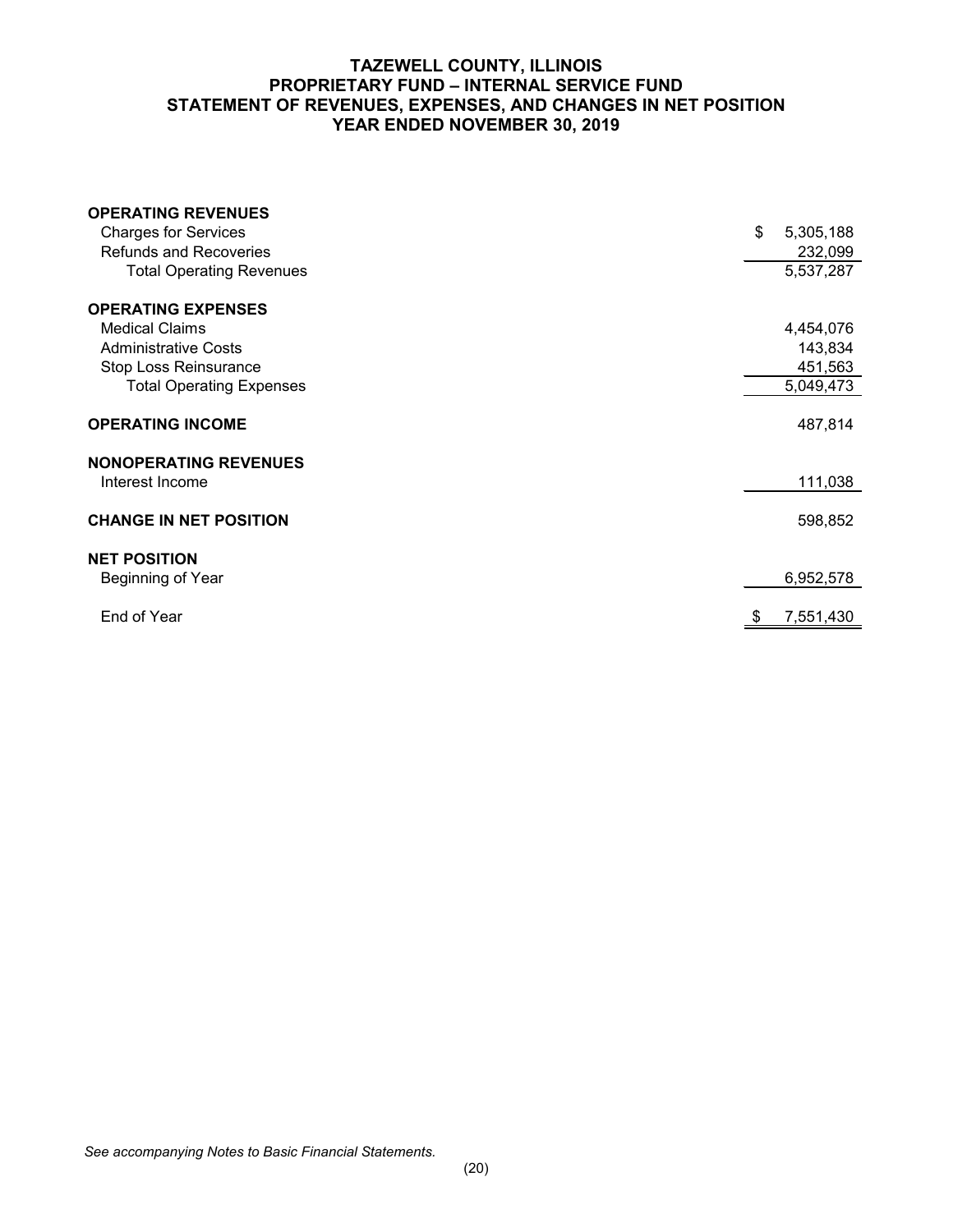## **TAZEWELL COUNTY, ILLINOIS PROPRIETARY FUND – INTERNAL SERVICE FUND STATEMENT OF CASH FLOWS YEAR ENDED NOVEMBER 30, 2019**

| <b>CASH FLOWS FROM OPERATING ACTIVITIES</b>                    |                 |
|----------------------------------------------------------------|-----------------|
| Cash Received from Assessments Made to Other Funds             | \$<br>3,942,169 |
| Cash Received from Employees and Others                        | 1,363,019       |
| Cash Received from Refunds and Recoveries                      | 232,099         |
| Cash Paid for Claims                                           | (4,705,960)     |
| Cash Paid for Administrative Costs and Stop Loss Insurance     | (595, 397)      |
| Net Cash Provided by Operating Activities                      | 235,930         |
| <b>CASH FLOWS FROM INVESTING ACTIVITIES</b>                    |                 |
| Interest Received on Cash and Investments                      | 111,038         |
| <b>NET INCREASE IN CASH</b>                                    | 346,968         |
| <b>CASH</b>                                                    |                 |
| Beginning of Year                                              | 7,542,178       |
| End of Year                                                    | 7,889,146       |
| <b>RECONCILIATION OF OPERATING INCOME TO NET CASH</b>          |                 |
| <b>PROVIDED BY OPERATING ACTIVITIES</b>                        |                 |
| Operating Income                                               | \$<br>487,814   |
| Adjustments to Reconcile Operating Income to Net Cash Provided |                 |
| by Operating Activities:                                       |                 |
| Change in Assets and Liabilities:                              |                 |
| <b>Flex Spending Payable</b>                                   | (1,789)         |
| <b>Estimated Payable for Claims and Losses</b>                 | (250, 095)      |
| Net Cash Provided by Operating Activities                      | \$<br>235,930   |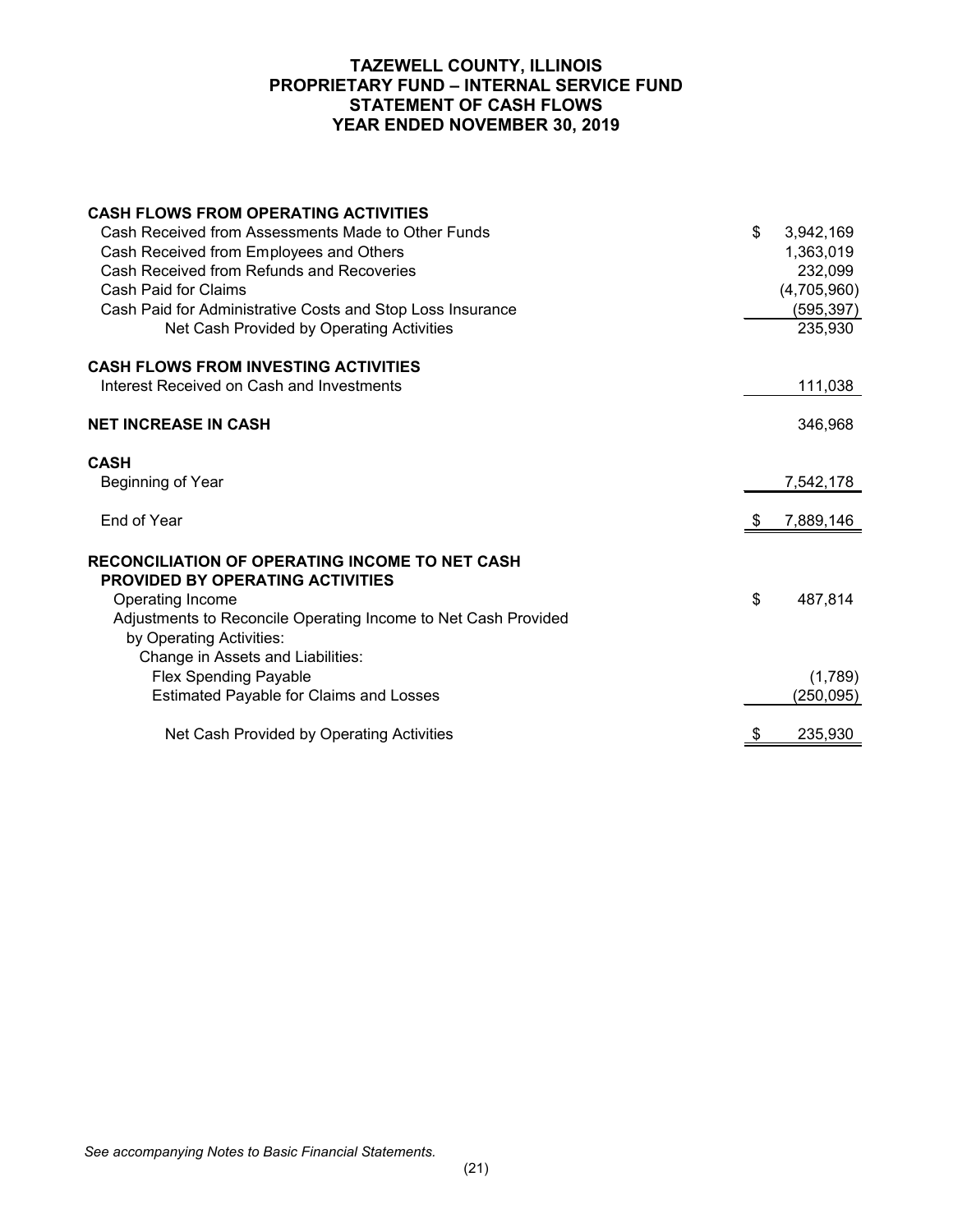## **TAZEWELL COUNTY, ILLINOIS FIDUCIARY FUNDS – AGENCY FUND STATEMENT OF FIDUCIARY NET POSITION NOVEMBER 30, 2019**

| <b>ASSETS</b><br>Cash and Investments                |              |
|------------------------------------------------------|--------------|
|                                                      | 2,155,743    |
| <b>LIABILITIES</b>                                   |              |
| Due to State of Illinois                             | \$<br>30,258 |
| Due to Others                                        | 44,340       |
| Amounts Due Taxing Bodies and Others                 | 76,659       |
| Amounts Held Pending Court Disposition               | 124.687      |
| <b>Amounts Held for Prisoners</b>                    | 8,920        |
| Bond, Restitution, Tax Redemption, and Miscellaneous |              |
| Available for Distribution                           | 1,870,879    |
| <b>Total Liabilities</b>                             | 2,155,743    |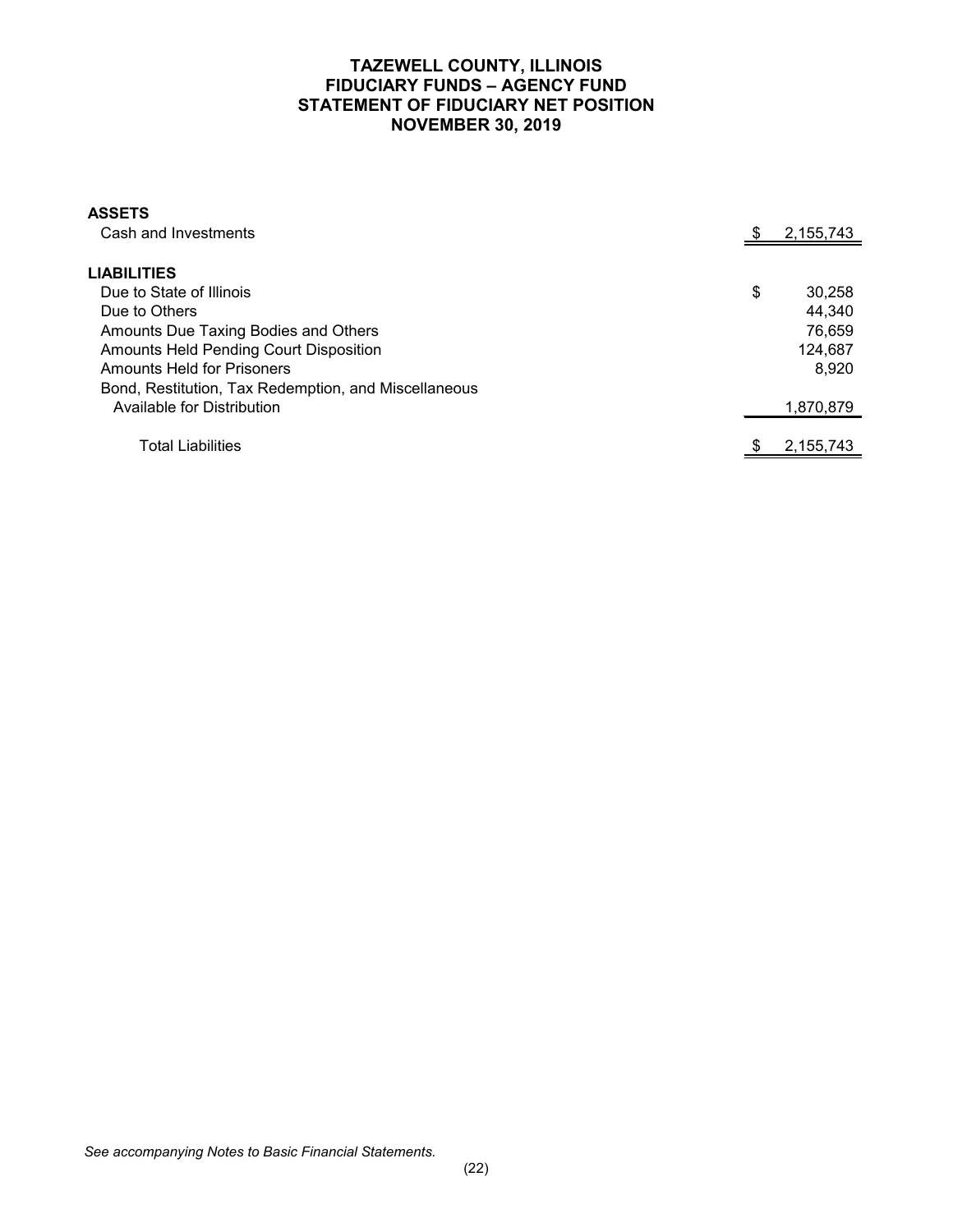#### **NOTE 1 DESCRIPTION OF BUSINESS AND SUMMARY OF SIGNIFICANT ACCOUNTING POLICIES**

Tazewell County is a governmental entity located in Central Illinois. Revenues are substantially generated as a result of taxes assessed and allocated to Tazewell County (examples would be property taxes, sales taxes, income taxes, and motor fuel taxes) and charges for services performed for constituents of the County and others. Tazewell County revenues are therefore primarily dependent on the economy within its territorial boundaries. Industry within the County is primarily agriculture, manufacturing, and retail.

The accounting policies of Tazewell County, Illinois, conform to accounting principles generally accepted in the United States of America as applicable to governmental units. The following is a summary of the significant policies.

## **Financial Reporting Entity**

For financial reporting purposes, in accordance with the *Codification of Governmental Accounting and Financial Reporting Standards*, Section 2100, Tazewell County, Illinois, is a primary government in that it is a county with a separately elected governing body - one that is elected by the citizens in a general, popular election and is fiscally independent of other units of government.

The County has developed criteria to determine whether other entities are component units of the County. Component units are legally separate organizations for which the elected officials of Tazewell County are financially accountable. Tazewell County would be considered financially accountable if it appoints a voting majority of the organization's governing body and (1) it is able to impose its will (significantly influence the programs, projects, activities, or level of services performed or provided by the organization) on the organization or (2) there is a potential for the organization to provide specific financial benefits to, or impose specific financial burdens on, Tazewell County (i.e., entitled to or can access the organization's resources, is legally obligated or has otherwise assumed the obligation to finance deficits of, or provide financial support to the organization, or is obligated in some manner for the debt of the organization). If an organization is fiscally dependent on Tazewell County, the County is considered financially accountable regardless of whether the organization has (1) a separately elected governing board, (2) a governing board appointed by a higher level of government, or (3) a jointly appointed board.

Based on the foregoing criteria, the following organization is considered to be a discretely presented component unit and is reported in a separate column in the government-wide financial statements of Tazewell County to emphasize that it is legally separate from the County.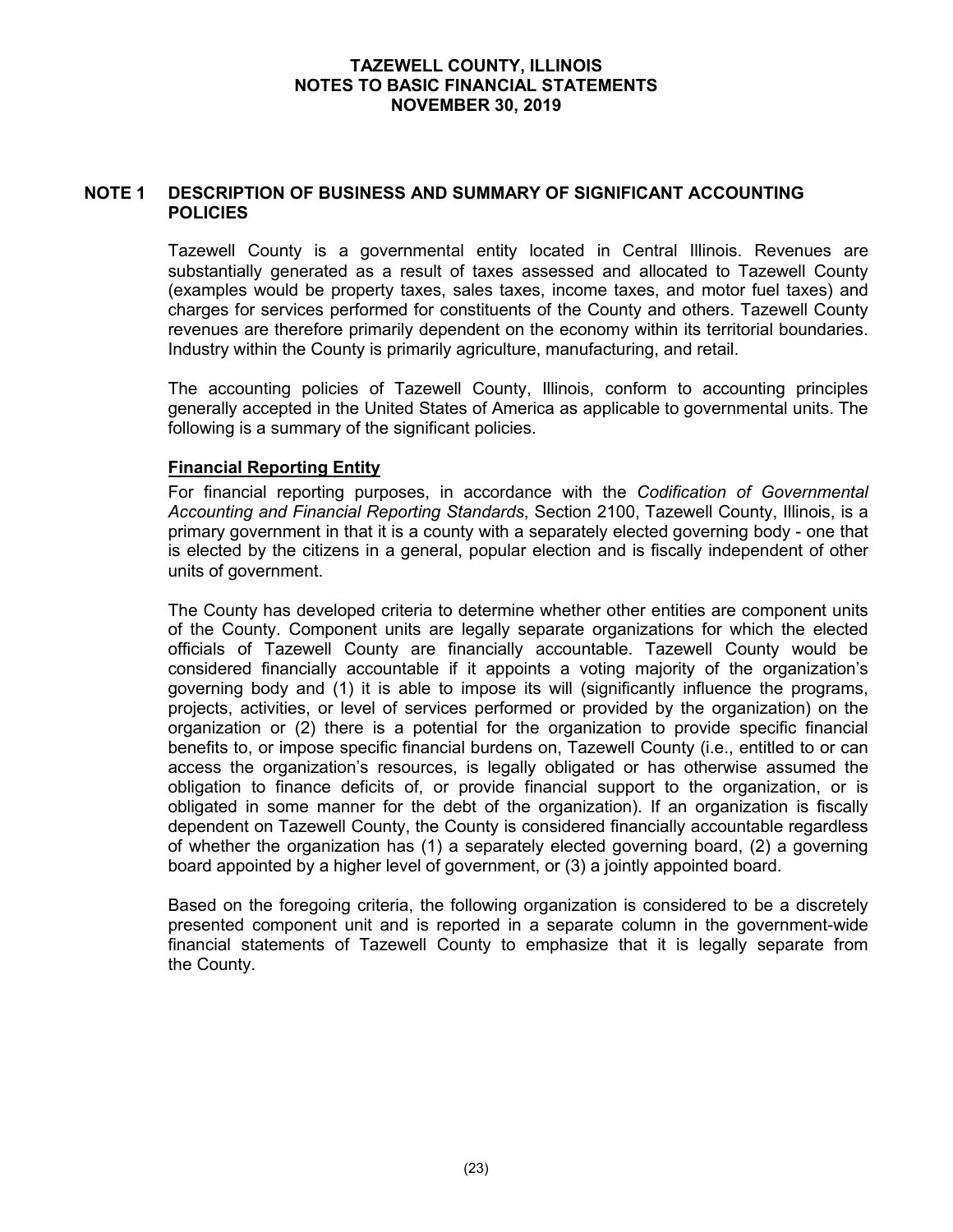## **NOTE 1 DESCRIPTION OF BUSINESS AND SUMMARY OF SIGNIFICANT ACCOUNTING POLICIES (CONTINUED)**

## **Financial Reporting Entity (Continued)**

## *Emergency Telephone System Board of Tazewell County (ETSB)*

The Tazewell County Board Chairman with the advice and consent of the Tazewell County Board appoints board members (not to exceed 11 members) to the ETSB. The members of the ETSB are then responsible for planning the 911 emergency system, receiving monies imposed under an established surcharge, authorizing disbursements, and hiring all staff. The geographic area served by the ETSB is the same as Tazewell County. The treasurer of Tazewell County maintains the funds and invests or disburses them at the direction of the ETSB. Tazewell County Board has the responsibility for approving the rate of the surcharge which funds the activities of the ETSB and therefore has the ability to impose its will on that Board.

Transactions between Tazewell County and the ETSB are accounted for in the same manner as any other state and local government and, therefore, have been treated as interfund services provided and used.

Significant accounting policies of the ETSB are the same as those of Tazewell County. Separate financial statements are not prepared.

#### *Other Related Organizations*

The county board chairman and county board make appointments of the governing boards of a number of special purpose districts. Even though the county board may appoint a majority of the members of the respective districts, the members do not serve at the discretion of the county board, that is, they can be removed only for cause. There are no indications that the county board can impose its will over these districts and therefore has no financial accountability. These units are not considered component units of Tazewell County, Illinois.

Additionally, the Tazewell County Board Chairman and county board make appointments to several jointly appointed boards for which Tazewell County may provide limited support and derive benefit from the services. However, Tazewell County does not appoint a voting majority and the entities are not considered component units of Tazewell County. The County does not have equity interest in the organizations and financial information of the organizations is not included in these basic financial statements.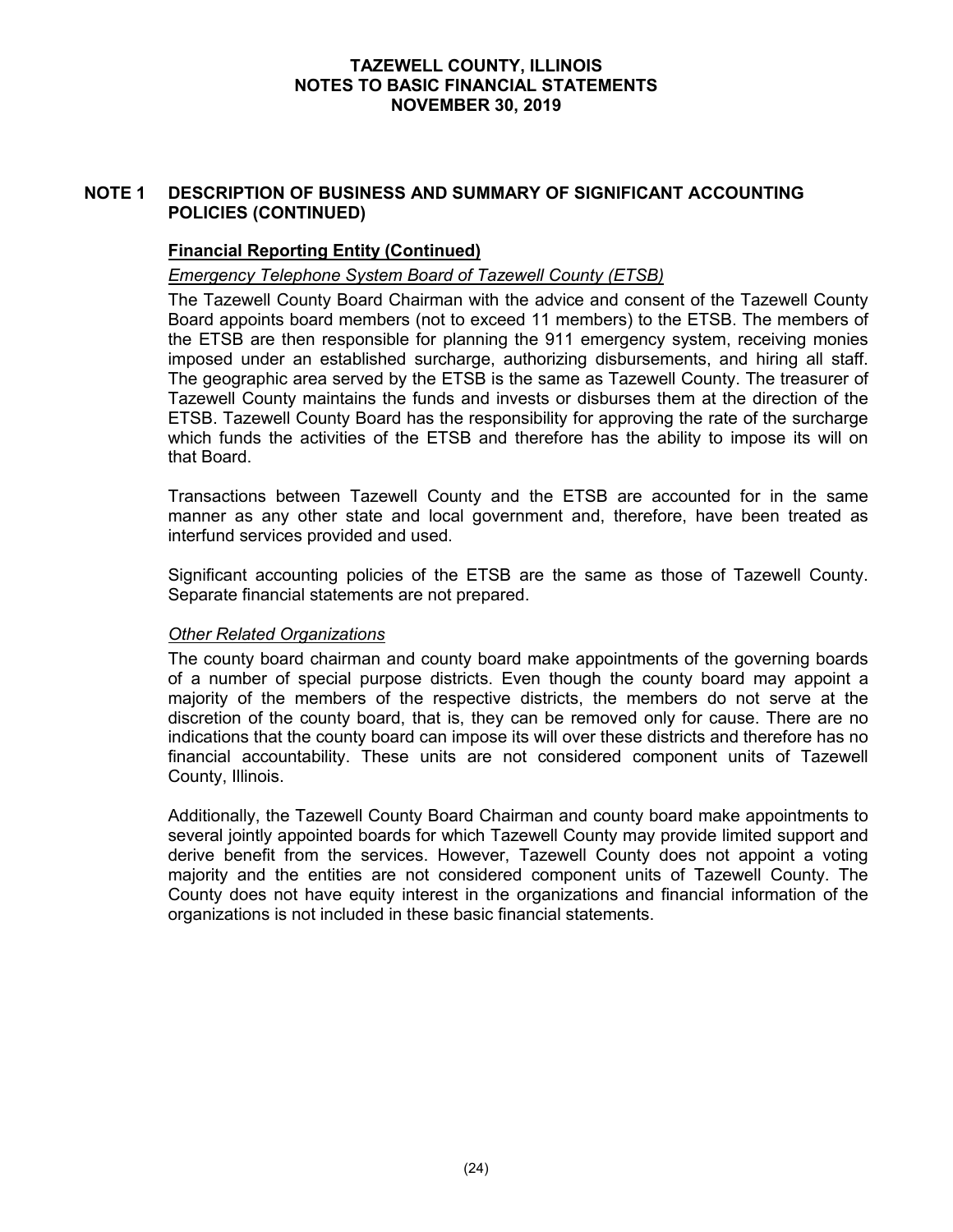## **NOTE 1 DESCRIPTION OF BUSINESS AND SUMMARY OF SIGNIFICANT ACCOUNTING POLICIES (CONTINUED)**

## **Government-Wide and Fund Financial Statements**

The government-wide financial statements (i.e., the statement of net position and the statement of activities) report information on all of the nonfiduciary activities of the primary government and its component units. Governmental activities, which are normally supported by taxes and intergovernmental revenues, are reported separately from business-type activities, which rely to a significant extent on fees and charges for support. The County does not have any business-type activities. For the most part, the effect of interfund activity has been removed from these statements. The primary government is reported separately from its legally separate component unit for which the primary government is financially accountable.

The statement of activities demonstrates the degree to which the direct expenses of a given function or segment is offset by program revenues. Direct expenses are those that are clearly identifiable with a specific function or segment. Program revenues include (1) charges to customers or applicants who purchase, use, or directly benefit from goods, services, or privileges provided by a given function or segment and (2) grants and contributions that are restricted to meeting the operational or capital requirements of a particular function or segment. Taxes and other items not properly included among program revenues are reported instead as general revenues.

Separate financial statements are provided for governmental funds, the proprietary fund, and fiduciary funds, even though the latter are excluded from the government-wide financial statements. Major individual governmental funds are reported as separate columns in the fund financial statements. Nonmajor funds are aggregated and presented in a single column.

#### **Measurement Focus, Basis of Accounting, and Financial Statement Presentation**

The government-wide financial statements are reported using the economic resources measurement focus and the accrual basis of accounting, as are proprietary fund and fiduciary fund financial statements. Revenues are recorded when earned and expenses are recorded when a liability is incurred, regardless of the timing of related cash flows. Property taxes are recognized as revenues in the year for which they are levied for budgetary purposes. Grants and similar items are recognized as revenue as soon as all eligibility requirements imposed by the provider have been met.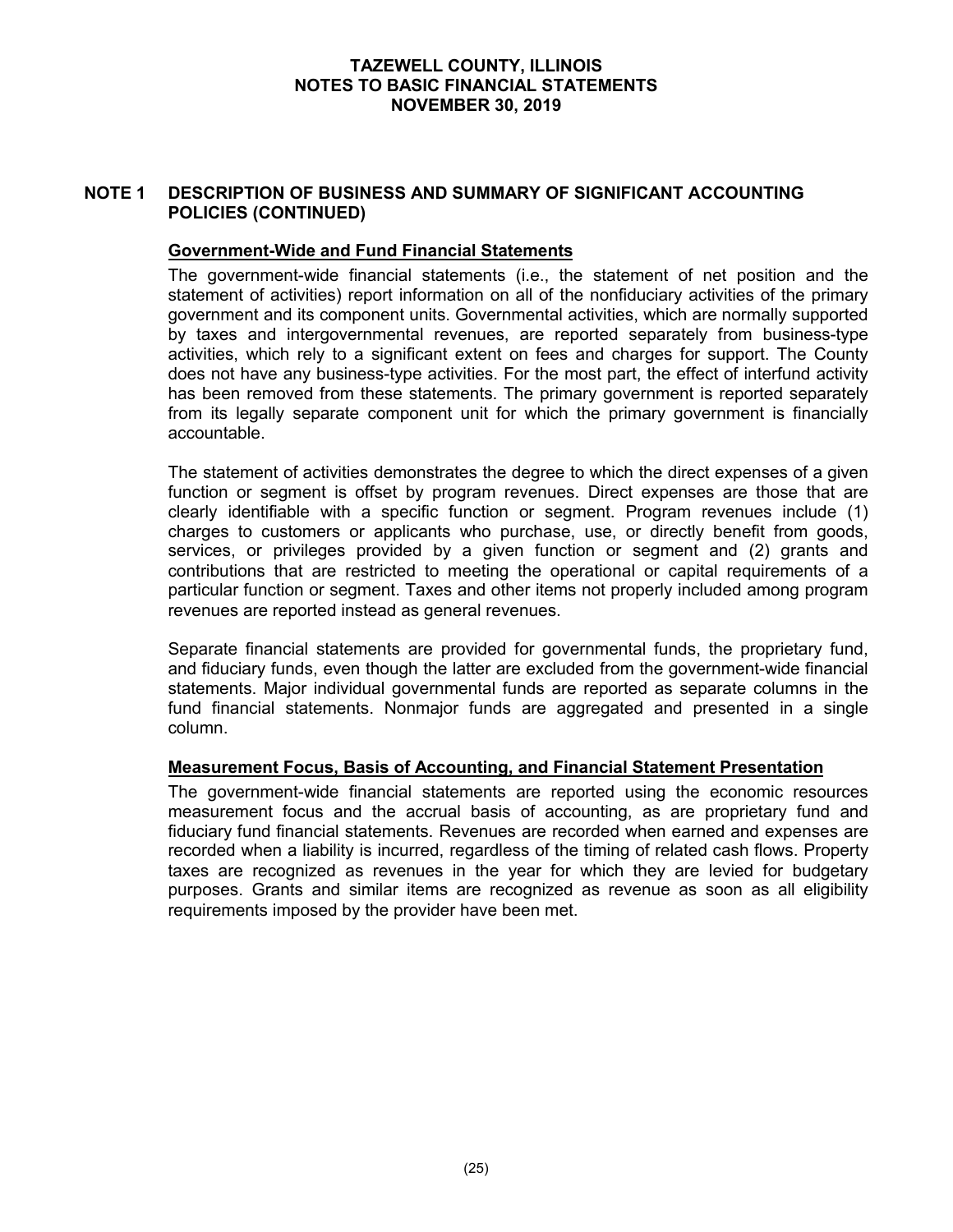## **NOTE 1 DESCRIPTION OF BUSINESS AND SUMMARY OF SIGNIFICANT ACCOUNTING POLICIES (CONTINUED)**

## **Measurement Focus, Basis of Accounting, and Financial Statement Presentation (Continued)**

Governmental fund financial statements are reported using the current financial resources measurement focus and the modified accrual basis of accounting. Revenues are recognized as soon as they are both measurable and available. Revenues are considered to be available when they are collectible within the current period or soon enough thereafter to pay liabilities of the current period. For this purpose, the County considers revenues to be available if they are collected within approximately 180 days of the end of the current fiscal year, except for property taxes, which must be collected within 60 days to be considered available. Property taxes, franchise taxes, licenses, and interest associated with the current fiscal period are all considered to be susceptible to accrual and so have been recognized as revenues of the current fiscal period. All other revenue items are considered to be measurable and available only when cash is received by the government. Expenditures generally are recorded when a liability is incurred, as under accrual accounting. However, debt service expenditures, as well as expenditures related to compensated absences and claims and judgments, are recorded only when payment is due.

Agency funds have no measurement focus.

The County reports the following major governmental funds:

*General Fund* – The General Fund is the general operating fund of the County. All general tax revenues and other receipts that are not allocated by law or contractual agreement to some other fund are accounted for in this fund. This fund pays the general operating expenditures, the fixed charges, and the capital improvement costs that are not paid through other funds.

*Tort Judgment Fund* – This special revenue fund is used to account for revenues derived from specific taxes for risk of loss incurred by the county.

*County Health Fund* – This special revenue fund accounts for grants, entitlements, and other revenues that finance the operations of the County's health related activities.

Additional governmental fund types which are combined as nonmajor funds are as follows:

*Special Revenue Funds* – The Special Revenue Funds are utilized to account for revenues derived from specific sources which are usually required by law or regulation to be accounted for in separate funds.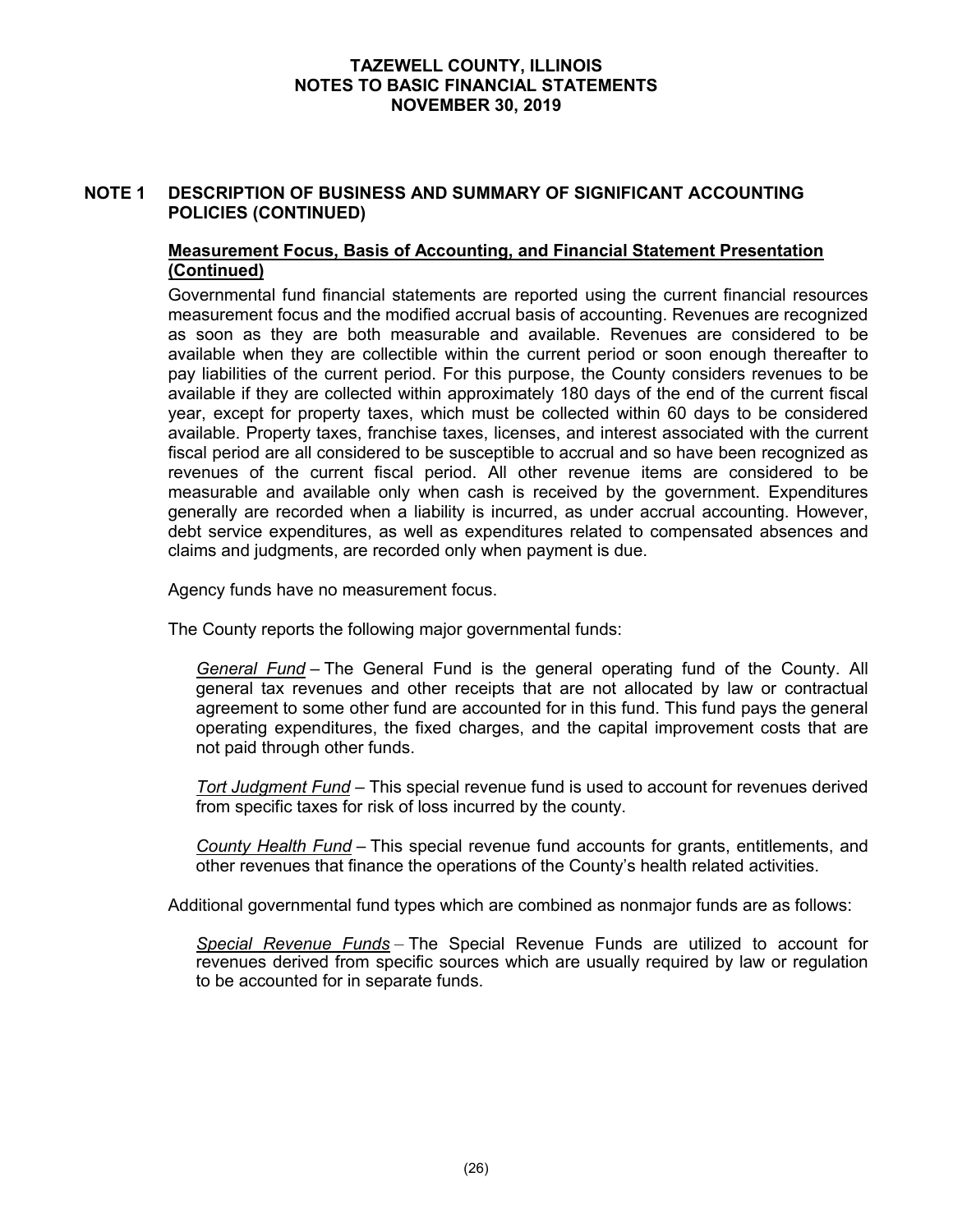## **NOTE 1 DESCRIPTION OF BUSINESS AND SUMMARY OF SIGNIFICANT ACCOUNTING POLICIES (CONTINUED)**

#### **Measurement Focus, Basis of Accounting, and Financial Statement Presentation (Continued)**

Additionally, the County reports the following fund types:

*Internal Service Fund* – This fund is used to account for the self-insured medical program that is provided to other funds of the County on a cost-reimbursement basis.

*Agency Funds* – These funds are used to account for assets held by the County in a trustee capacity or as an agent for individuals, private organizations, and other governmental units.

The proprietary fund (only proprietary fund Tazewell County maintains is the internal service fund) distinguishes operating revenues and expenses from nonoperating items. Operating revenues and expenses generally result from providing services and producing and delivering goods in connection with a proprietary fund's principal on-going operations. Operating expenses for the proprietary fund include the cost of sales and services and administrative expenses. All revenues and expenses not meeting this definition are reported as nonoperating revenues and expenses.

When both restricted and unrestricted resources are available for use, it is the County's policy to use restricted resources first, then unrestricted resources as they are needed.

## **Deposits and Investments**

The County's cash is comprised of cash on hand, demand deposits, and short-term investments, typically with a maturity at the date of purchase of twelve months or less.

The County and ETSB invest in allowable investments under the Illinois Compiled Statutes. These include (a) interest-bearing savings accounts and certificates of deposit, (b) bonds, notes, certificates of indebtedness, treasury bills, or other securities which are guaranteed by the full faith and credit of the United States of America, and (c) short-term discount obligations of the Federal National Mortgage Association.

Investments also include sweep accounts investing in United States Government debt securities, which are stated at cost which approximates fair value.

Investments are stated at fair value. Certificates of deposit are stated at cost, which approximates fair value.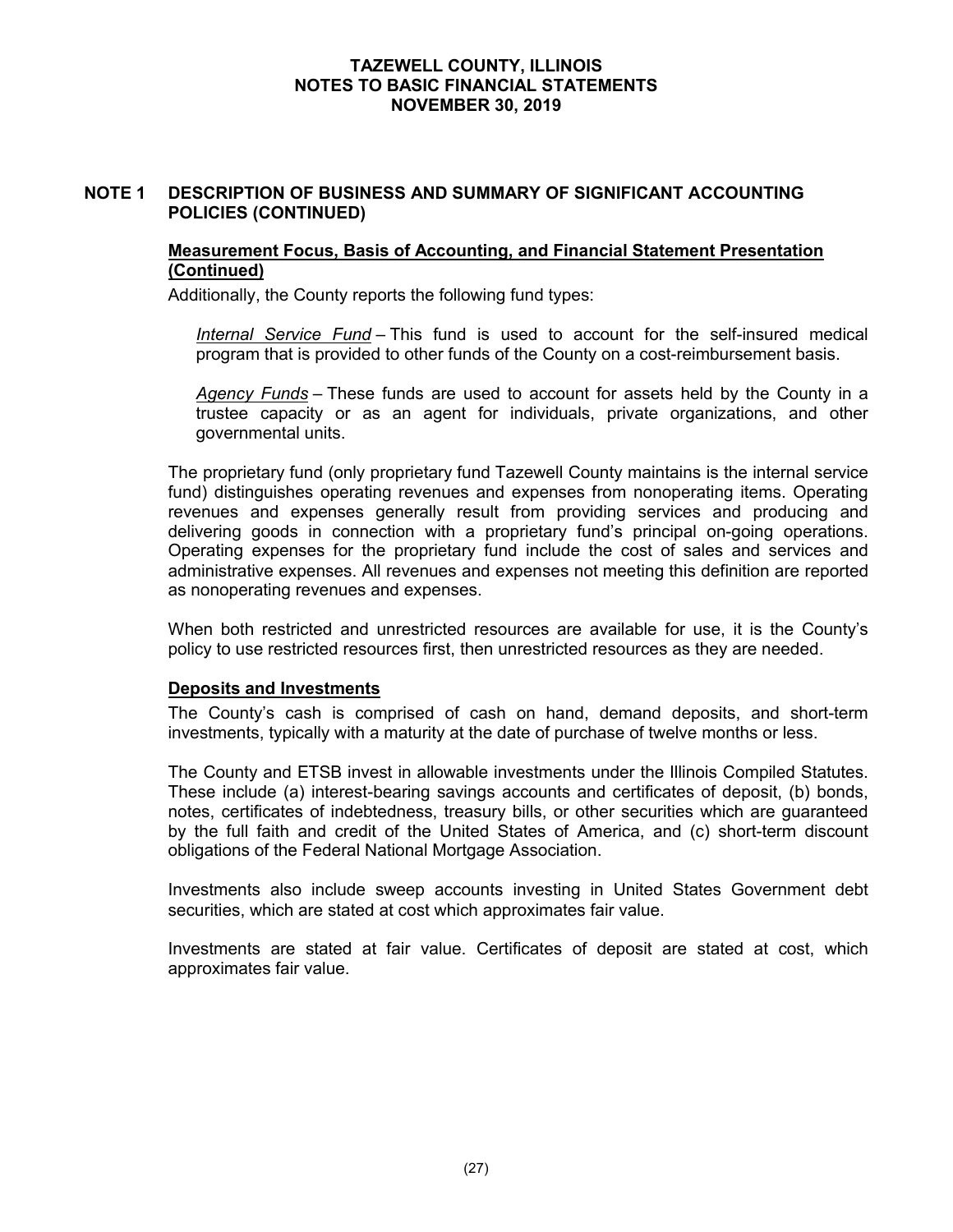## **NOTE 1 DESCRIPTION OF BUSINESS AND SUMMARY OF SIGNIFICANT ACCOUNTING POLICIES (CONTINUED)**

## **Receivables**

Activity between funds that are representative of lending/borrowing arrangements outstanding at the end of the fiscal year are referred to as either "due to/from other funds" (i.e., the current portion of interfund loans) or "advances to/from other funds" (i.e., the noncurrent portion of interfund loans). All other outstanding balances between funds are reported as "due to/from other funds."

All trade and property tax receivables are shown net of an allowance for uncollectibles. The property tax receivable allowance is equal to one percent of the total extended levy.

## **Prepaid Items**

Prepaid items represent current expenditures which benefit future periods. Prepaid items of governmental funds are recorded as expenditures when consumed rather than when purchased.

#### **Inventories**

Inventories are stated at cost. Inventories are accounted for under the consumption method whereby acquisitions are initially recorded in inventory accounts and charged as expenditures when used.

#### **Capital Assets**

Capital assets, which include property, plant, equipment, and infrastructure assets (e.g., roads, bridges, sidewalks, and similar items), are reported in the government-wide financial statements. Capital assets are defined by the County as assets with an initial, individual cost of more than \$5,000, except for infrastructure, where the threshold for individual cost is \$250,000. Capital assets are recorded at historical cost or estimated historical cost if purchased or constructed. Donated capital assets are recorded at estimated acquisition cost.

The costs of normal maintenance and repairs that do not add to the value of the asset or materially extend assets lives are not capitalized. Major outlays for capital assets and improvements are capitalized as projects are constructed.

Depreciation has been provided over the estimated useful lives using the straight-line method. The estimated useful lives are as follows:

| Category of Asset                          | <b>Estimated Life</b> |
|--------------------------------------------|-----------------------|
| Land Improvements                          | 20 Years              |
| Infrastructure                             | 40 Years              |
| <b>Buildings and Building Improvements</b> | 20 to 50 Years        |
| <b>Furnishings and Equipment</b>           | 5 to 15 Years         |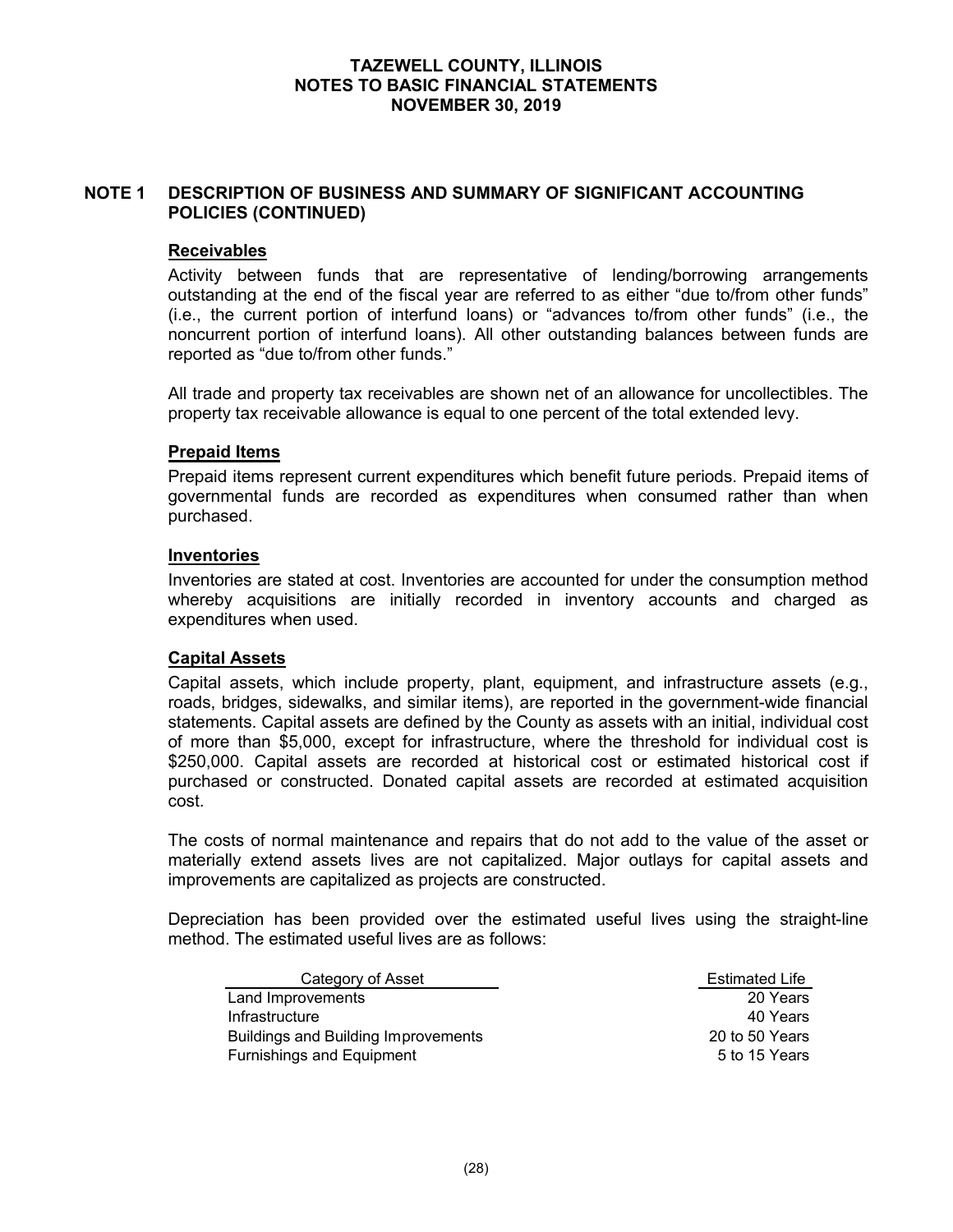## **NOTE 1 DESCRIPTION OF BUSINESS AND SUMMARY OF SIGNIFICANT ACCOUNTING POLICIES (CONTINUED)**

## **Compensated Absences Payable**

County employees are paid for vacation and compensated time by prescribed formulas based on length of service. Accumulated unpaid compensated absences are accrued when incurred in the government-wide financial statements. In the governmental funds, expenditures are typically recorded when payment is due and a liability would only be recorded as a result of employee resignations or retirements, for example.

#### **Long-Term Liabilities**

In the government-wide financial statements, long-term debt and other long-term obligations are reported as liabilities in the statement of net position. Bond premiums and discounts are amortized over the life of the bonds using the straight-line method. Bonds payable are reported net of the applicable bond premium or discount. Bond issuance costs are expensed.

In the fund financial statements, governmental fund types recognize bond premiums and discounts, as well as bond issuance costs, during the current period. The face amount of debt issued is reported as other financing sources. Premiums received on debt issuances are reported as other financing sources while discounts on debt issuances are reported as other financing uses. Issuance costs, whether or not withheld from the actual debt proceeds received, are reported as debt service expenditures.

## **Deferred Outflows of Resources**

The County would report decreases in net position or fund balance that relate to future periods as deferred outflows of resources in a separate section of its statements of net position or governmental fund balance sheet. The County has deferred outflows related to pension and other postemployment benefit liabilities expense to be recognized in future periods and for pension contributions made after the measurement dates.

## **Deferred Inflows of Resources**

The County's financial statements report a separate section for deferred inflows of resources. This separate financial statement element reflects an increase in net position or fund balance that applies to a future period. The County will not recognize the related revenue until a future event occurs. The County has four types of items which occur related to revenue recognition. The governmental funds report unavailable revenue from intergovernmental sources. This amount is deferred and recognized as an inflow of resources in the period that the amount becomes available. Property tax receivables are recorded in the current year, but the revenue will be recorded in the subsequent year, as it is intended to finance the subsequent year. Economic development loan receivables are recorded in the current year, but the revenue will be recorded in each subsequent year for the life of the loan, as it is not available in the governmental funds as of fiscal year-end. In addition, the County also reports deferred inflows of resources related to the pension and other postemployment benefit liabilities.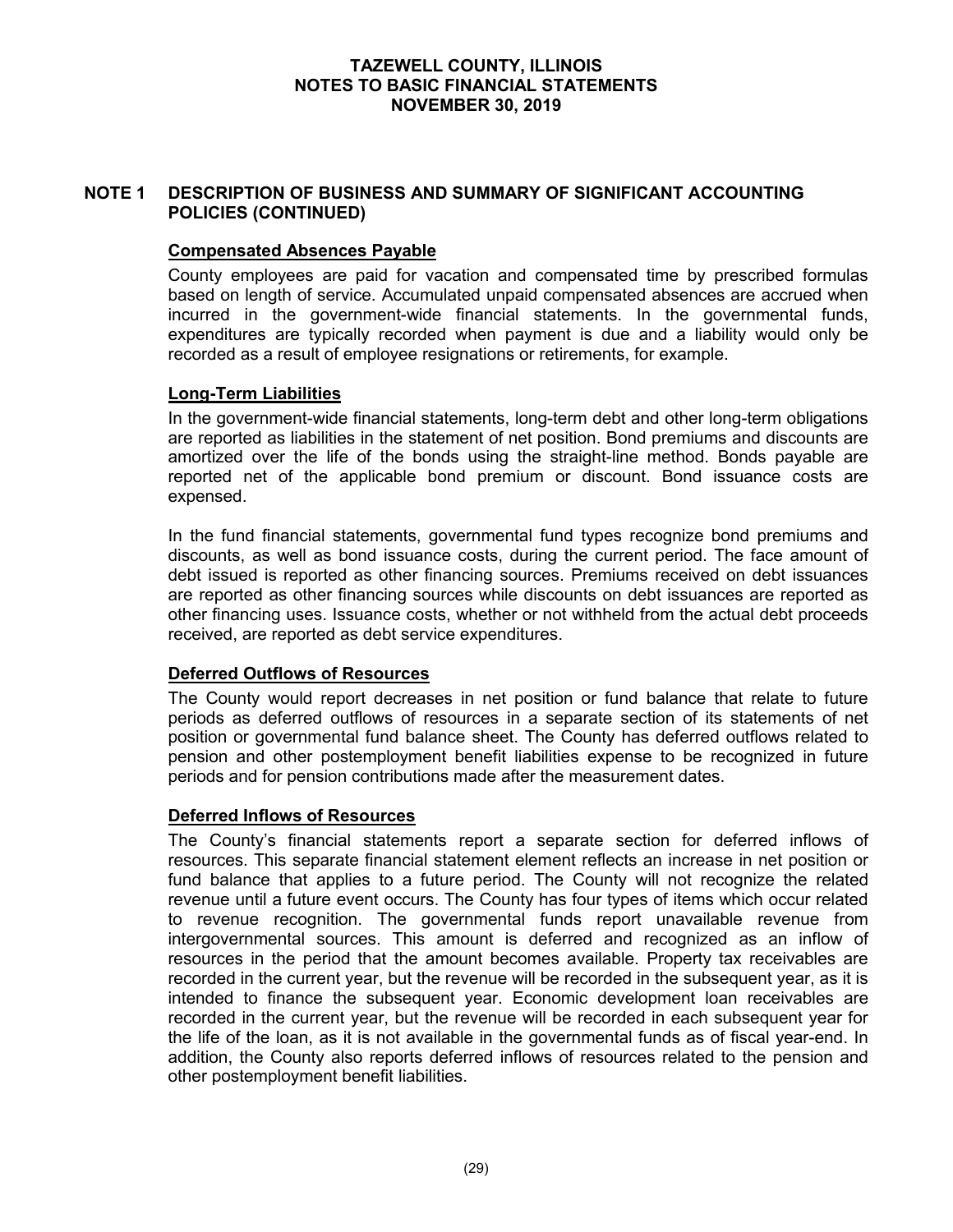## **NOTE 1 DESCRIPTION OF BUSINESS AND SUMMARY OF SIGNIFICANT ACCOUNTING POLICIES (CONTINUED)**

## **Pensions**

For purposes of measuring the net pension liability, deferred outflows of resources and deferred inflows of resources related to pensions, and pension expense, information about the fiduciary net position of the Illinois Municipal Retirement Fund (IMRF) and additions to/deductions from IMRF's fiduciary net position have been determined on the same basis as they are reported by IMRF. For this purpose, benefit payments (including refunds of employee contributions) are recognized when due and payable in accordance with the benefit terms. Investments are reported at fair value.

## **Net Position**

Net position represents the difference between assets plus deferred outflows of resources less liabilities and deferred inflows of resources. Net investment in capital assets consists of capital assets, net of accumulated depreciation, reduced by the outstanding balances of any borrowings used for the acquisition, construction, or improvement of those assets. Net investment in capital assets excludes unspent debt proceeds. As of November 30, 2019, there were no unspent bond proceeds. Net positions are reported as restricted when there are limitations imposed on their use through enabling legislation or through external restrictions imposed by creditors, grantors, or laws or regulations of other governments.

The County first applies restricted resources when an expense is incurred for purposes for which both restricted and unrestricted net positions are available.

## **Cash Equivalents**

For the purposes of the statement of cash flows, the County considers all highly liquid investments with a maturity of three months or less when purchased to be cash equivalents. At November 30, 2019, there were no investments that were cash equivalents.

#### **Use of Estimates in Preparing Financial Statements**

The preparation of financial statements in conformity with accounting principles generally accepted in the United States of America require management to make estimates and assumptions that affect the reported amounts of assets, deferred outflows of resources, liabilities, and deferred inflows of resources and disclosure of contingent assets and liabilities at the date of the financial statements and the reported amounts of revenues, expenditures, gains, losses, and other changes in fund balance during the reporting period. Actual results could differ from those estimates. Material estimates that are particularly susceptible to significant change in the near term relate to the determination of the net pension liability and related deferred inflows and outflows of resources, other postemployment benefit liability and related deferred inflows of resources, estimated payable for claims and issues, reimbursable expenditures for certain health department grants, and accounts receivable and accounts payable related to various highway projects.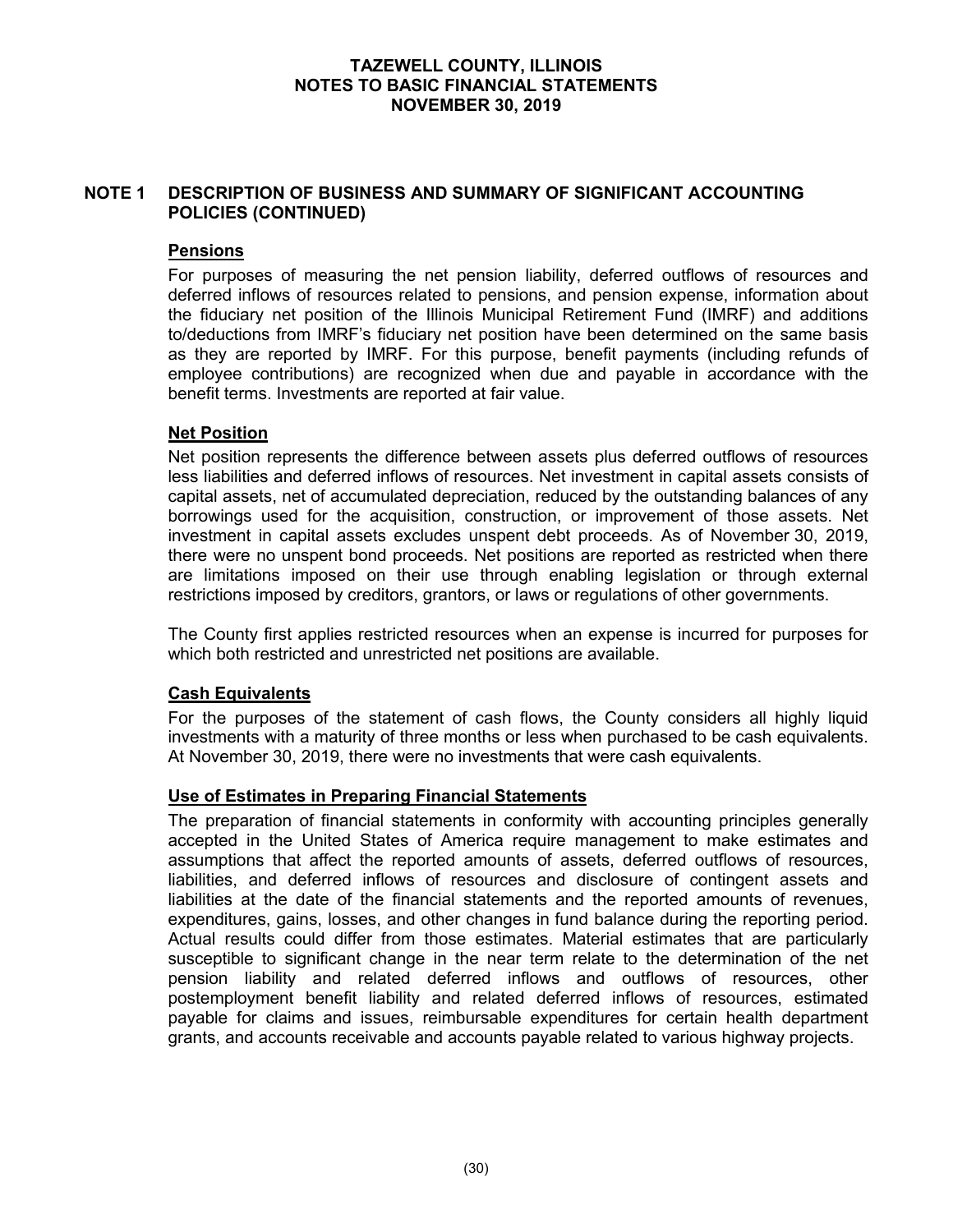## **NOTE 1 DESCRIPTION OF BUSINESS AND SUMMARY OF SIGNIFICANT ACCOUNTING POLICIES (CONTINUED)**

## **Budgetary Data**

The County follows these procedures in establishing the budgetary data reflected in the financial statements:

- (1) At a regular or special call meeting of the county board in a time period from September to November, the proposed budget for the fiscal year commencing on the following December 1 is submitted. The budget includes proposed expenditures and the means of financing them.
- (2) Prior to or soon after December 1, the final budget is legally enacted through passage of an appropriation ordinance. The final budget may differ from the proposed budget by changes that have been made and approved by two-thirds of the county board.
- (3) Transfers of budgeted amounts among object classifications, or any budget increases by means of an emergency or supplemental appropriation, require approval by two-thirds of the county board members. The legal level of control is the fund level.
- (4) The budget is prepared on the modified accrual basis.
- (5) Annual budgets have been legally adopted and/or informationally presented to the county board for review for the General Fund (excludes working cash account), Special Revenue Funds (except for the Indemnity Fund and Sheriff's Commissary Fund).
- (6) All appropriations lapse at year-end.

#### **Common Cash Account**

Separate bank accounts are not maintained for all County funds. Instead, certain general and special revenue funds maintain their cash balances in a common checking account. Accounting records are maintained to show the portion of the common cash balance attributable to each participating fund.

Earnings on the common checking account are allocated to the General Fund unless statutes require otherwise or the County Board has authorized otherwise. These respective allocations are made based on the average balances by fund.

Certain of the funds participating in the common cash account incur overdrafts (deficits) in the account. These overdrafts result from expenditures which have been approved by the County Board and at year-end are reflected as amounts due to the respective "loaning" fund in the fund financial statements.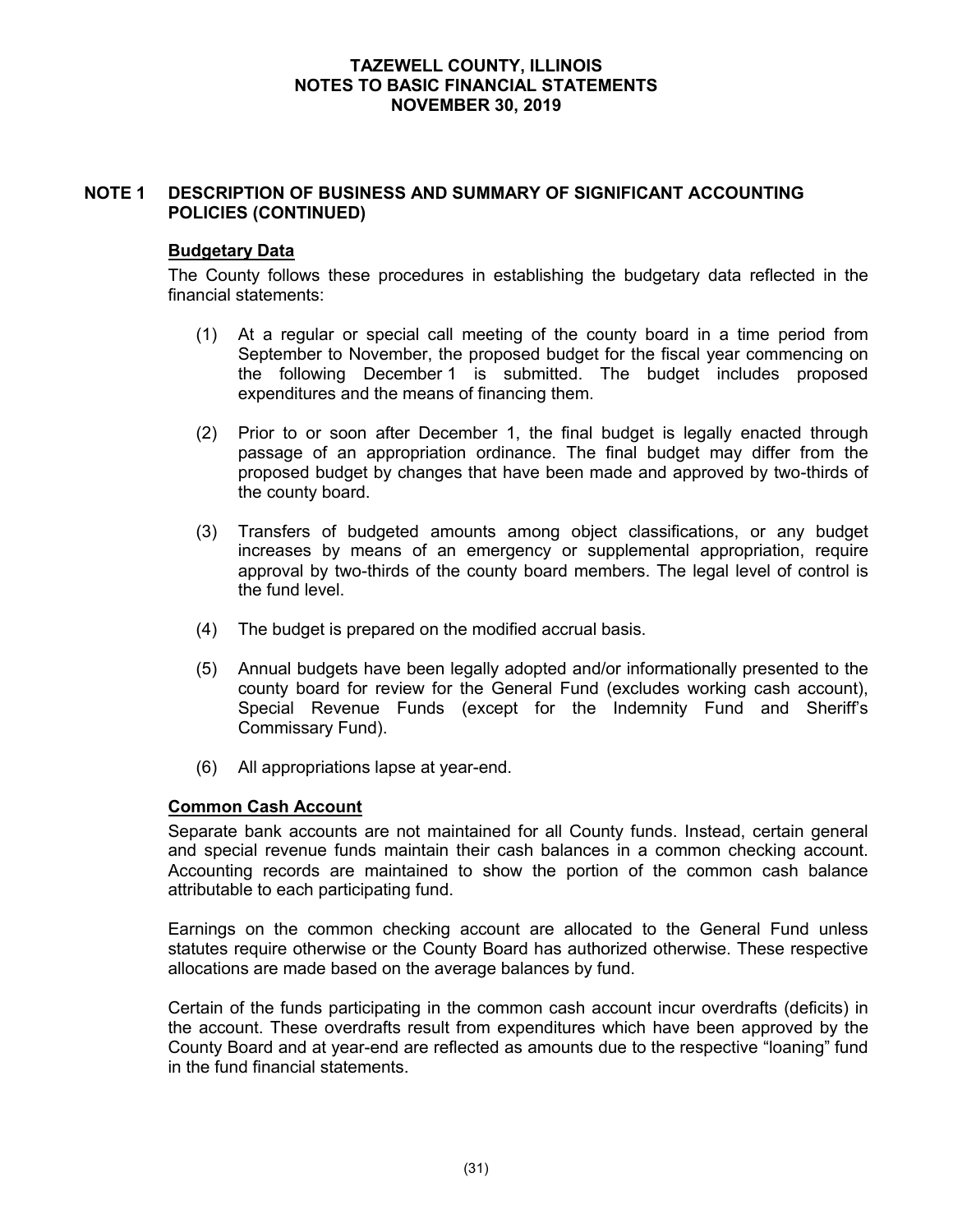## **NOTE 1 DESCRIPTION OF BUSINESS AND SUMMARY OF SIGNIFICANT ACCOUNTING POLICIES (CONTINUED)**

## **Fund Balance Classification**

GASB Statement No. 54, *Fund Balance Reporting and Governmental Fund Type Definitions*  provides more clearly defined fund balance categories to make the nature and extent of the constraints placed on a government's fund balances more transparent. The following classifications describe the relative strength of the spending constraints:

- *Nonspendable:* This classification includes amounts that cannot be spent because they are either (a) not in spendable form or (b) are legally or contractually required to be maintained intact. The County has classified inventory and prepaid expenditures as nonspendable fund balance.
- *Restricted:* This classification includes amounts for which constraints have been placed on the use of the resources either (a) externally imposed by creditors (such as through a debt covenant), grantors, contributors, or laws or regulations of other governments, or (b) imposed by law through constitutional provisions or enabling legislation. The County has classified state and federal grants as being restricted because their use is restricted by granting agencies. The County has also classified property taxes and various fees and fines as being restricted because their use is restricted by state laws and regulations.
- *Committed:* This classification includes amounts that can be used only for specific purposes pursuant to constraints imposed by formal action of the County Board. These amounts cannot be used for any other purpose unless the County Board removes or changes the specified use by taking the same type of action (ordinance or resolution) that was employed when the funds were initially committed. The County has classified fees collected to house gainfully employed prisoners as being committed because their use is formally committed by the County Board.
- *Assigned:* This classification includes amounts that are constrained by the County's intent to be used for a specific purpose but are neither restricted nor committed. This intent can be expressed by the County Board or through the County Board delegating this responsibility to a board member through the budgetary process. This classification also includes the remaining positive fund balance for all governmental funds except for the General Fund.
- *Unassigned:* This classification includes the residual fund balance for the General Fund and includes negative residual fund balance of any other governmental fund that cannot be eliminated by offsetting of assigned fund balance amounts.

The County would typically use restricted fund balances first, followed by committed resources, and then assigned resources, as appropriate opportunities arise, but reserves the right to selectively spend unassigned resources first to defer the use of these other classified funds.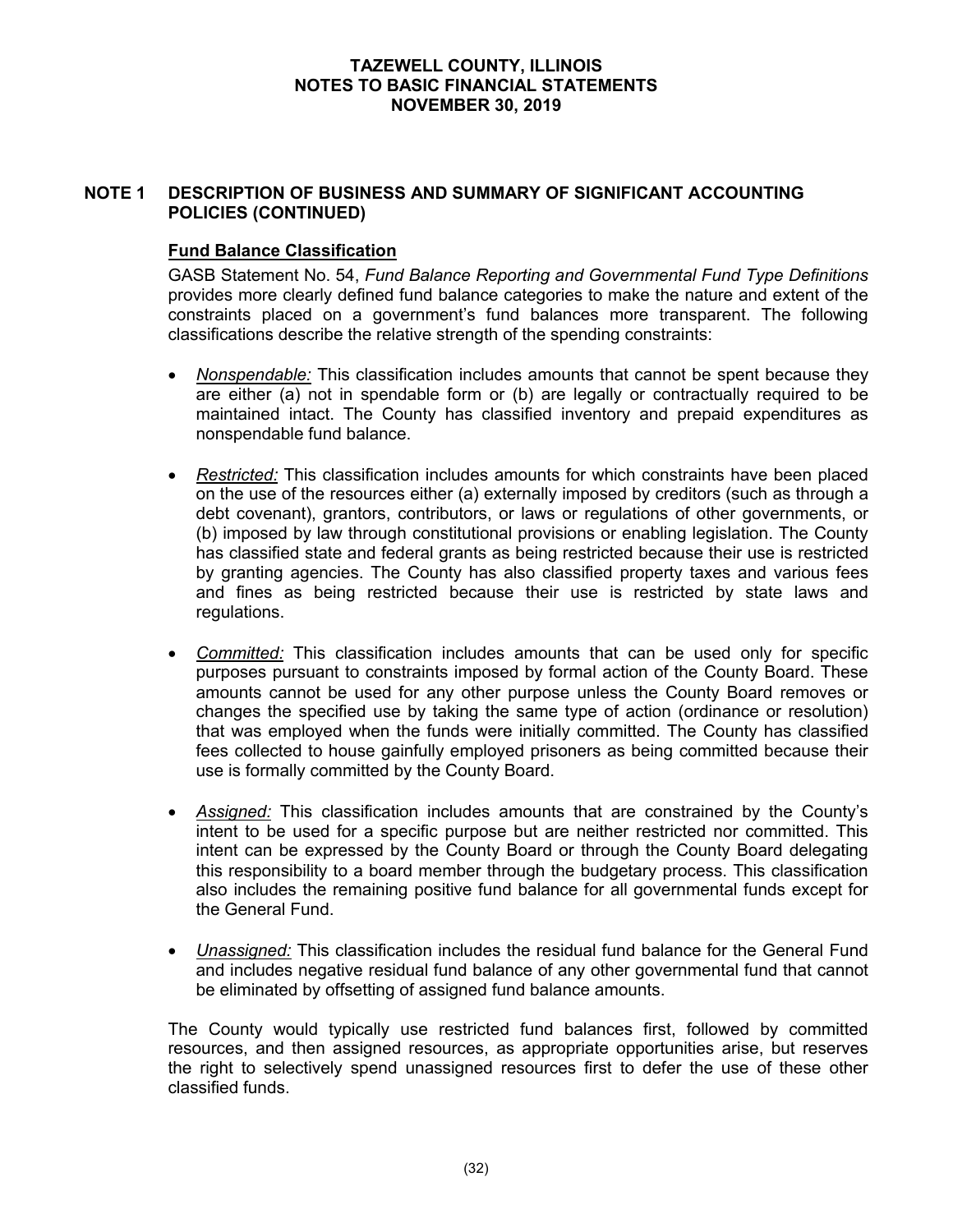## **NOTE 1 DESCRIPTION OF BUSINESS AND SUMMARY OF SIGNIFICANT ACCOUNTING POLICIES (CONTINUED)**

## **Minimum Fund Balance Policy**

It is the policy of the Tazewell County Board to maintain unrestricted balances in the General Fund and in its Special Revenue Funds in an amount equal to at least four months (33%) of projected expenditures. For those Funds whose primary revenue source is the real estate tax levy, a minimum fund balance should be maintained equal to one half (50%) of projected expenditures.

### **NOTE 2 CASH AND INVESTMENTS**

#### **Custodial Credit Risk – Deposits**

Custodial credit risk is the potential for a financial institution or counterparty to fail such that the County would not be able to recover the value of deposits, investments, or collateral securities that are in the possession of an outside party. The County's investment policy requires funds on deposit in excess of FDIC limits to be secured by some form of collateral, witnessed by a written agreement.

As of November 30, 2019, the carrying amount of the County's bank deposits (includes checking, savings, and certificates of deposit) was \$12,294,827 (excludes petty cash in the amount of \$6,982 which is included in the cash balance in the statement of net position). As of November 30, 2019, \$10,456,202 of the County's bank balance of \$13,791,488 was exposed to custodial credit risk as follows:

Uninsured with Collateral Held by Pledging Bank  $$10,456,202$ 

As of November 30, 2019, the County's investments included the following:

|                |               | Maturities    |               |
|----------------|---------------|---------------|---------------|
|                | Fair          | Carrying      |               |
|                | Value*        | Less Than One | Amount        |
| Sweep Accounts | \$ 53.076.312 | \$ 53,076,312 | \$ 53,076,312 |

\* Equivalent to Deposit Balance

#### Sweep Accounts

For an investment, custodial credit risk is the risk that, in the event of the failure of the counterparty, the County will not be able to recover the value of its investments or collateral securities that are in the possession of an outside party. Regarding the County's investment in the sweep accounts, all of the underlying securities are held by the bank, not in the name of the County, and are invested in United States Government agency debt securities.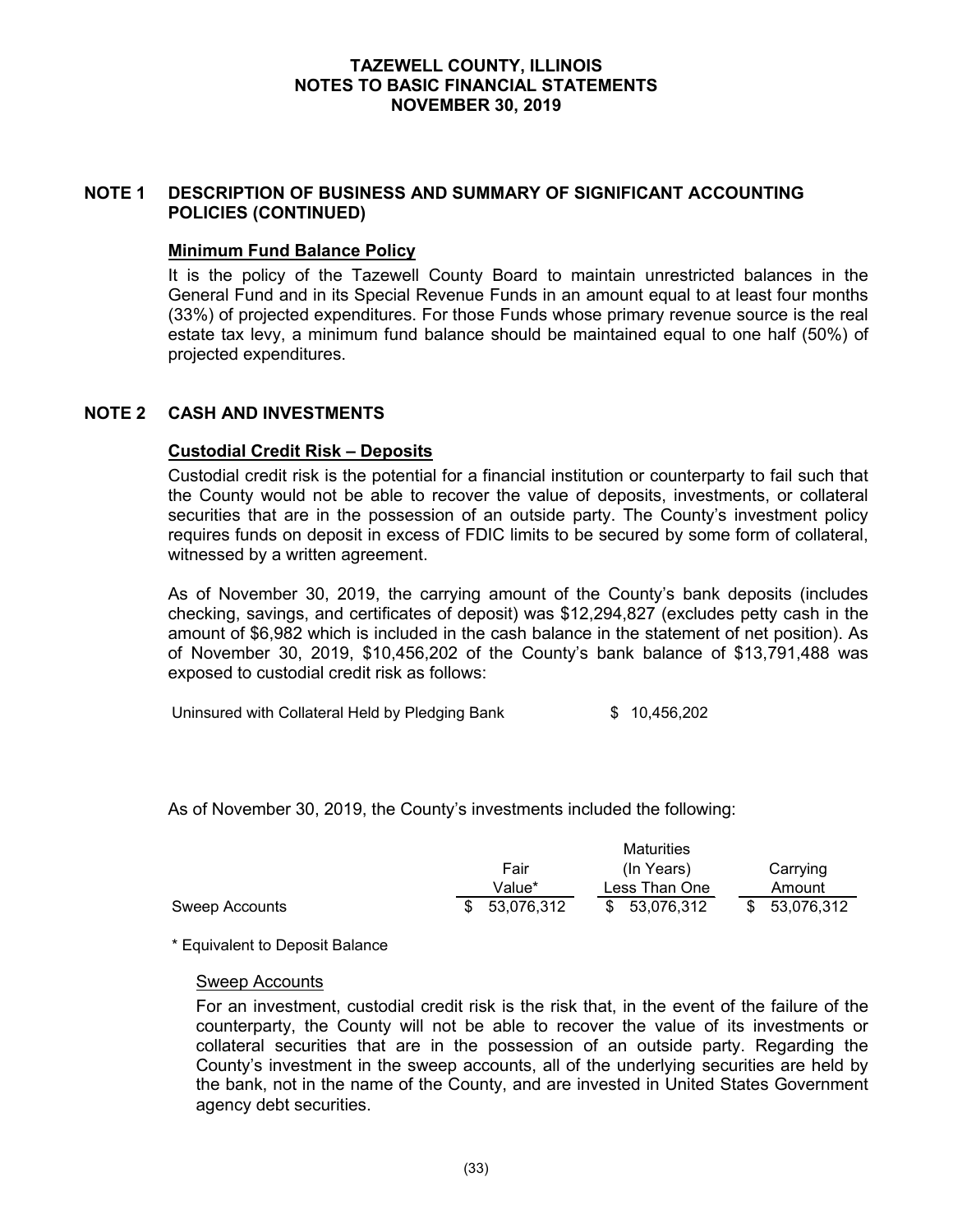## **NOTE 2 CASH AND INVESTMENTS (CONTINUED)**

#### **Interest Rate Risk**

Interest rate risk is the risk that changes in interest rates will adversely affect the fair value of an investment.

It is the County's policy, to the extent possible, that the County will attempt to match investments with anticipated cash flow requirements. Unless matched to a specific cash flow, the County will not directly invest in securities maturing more than three years from the date of purchase. However, the County may collateralize its repurchase agreements using longer-dated investments not to exceed five years to maturity.

Under the terms of the sweep and repurchase agreements, funds are reinvested daily. Certificates of deposit at year-end all have a date of maturity at date of purchase of one year or less.

# **Concentration Risk**

Concentration risk is the risk associated with having more than five percent of investments in any issuer, other than the U.S. Government. County policy is to diversify its investments to the extent practical and within the confines of the statutes to ensure safety of the funds and to maximize return on investment. Such diversification will vary based on types of investment opportunities available from offering institutions. The County does not have any investments associated with a concentration risk.

# **Credit Risk**

Credit risk is the risk that an issuer or other counterparty to a debt investment will not fulfill its obligations.

State law limits investments as described in Note 1 to the basic financial statements. The County has no investment policy that would further limit its investment choices.

# **Other Information**

Additionally, during the year, the Tazewell County Treasurer serves in an agency relationship as the collector of property taxes. At a given point in the tax collection cycle, unsecured, uninsured deposits and investments may significantly exceed amounts at yearend. The policy to obtain securities to insure or collateralize deposits and investments throughout the year follows Illinois Compiled Statutes which state that uncollateralized deposits and investments shall not exceed 75% of the capital stock and surplus (net worth) of the financial institution.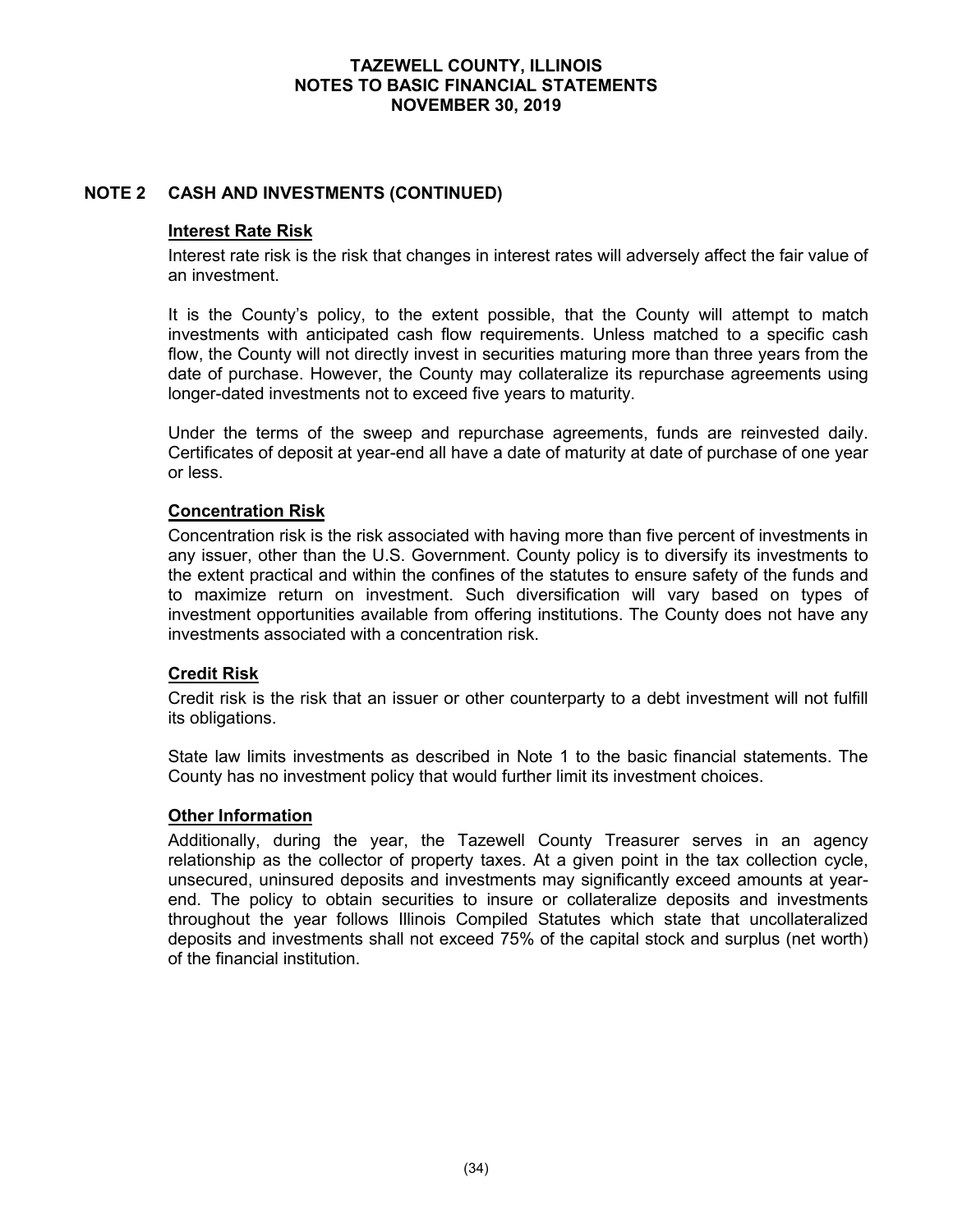### **NOTE 2 CASH AND INVESTMENTS (CONTINUED)**

#### **Reconciliation**

Below is a reconciliation of the County's deposits and investments as reported in the November 30, 2019 financial statements.

|                           | Government-Wide<br>Statement of<br><b>Net Position</b> | <b>Fiduciary Funds</b><br>Statement of<br><b>Net Position</b> |    | Total      |  |  |
|---------------------------|--------------------------------------------------------|---------------------------------------------------------------|----|------------|--|--|
| Cash on Hand and in Banks | \$<br>55,852,875                                       | \$                                                            | S  | 55,852,875 |  |  |
| <b>Investments</b>        | 7,369,503                                              |                                                               |    | 7,369,503  |  |  |
| Cash and Investments      |                                                        | 2,155,743                                                     |    | 2,155,743  |  |  |
| Total                     | 63,222,378                                             | 2,155,743                                                     |    | 65,378,121 |  |  |
| Petty Cash                |                                                        |                                                               | \$ | 6.982      |  |  |
| <b>Bank Deposits</b>      |                                                        |                                                               |    | 12,294,827 |  |  |
| Sweep Accounts            |                                                        |                                                               |    | 53,076,312 |  |  |
| Total                     |                                                        |                                                               |    | 65,378,121 |  |  |

## **NOTE 3 PROPERTY TAXES**

Property taxes attach as an enforceable lien on property as of January 1. The County's property tax is levied each year at the time the budget for the ensuing year is passed and is extended against the assessed valuation of the County on January 1. Taxes are typically due and payable in two installments in June and September at the County Collector's office. Sale of taxes on any uncollected amounts is typically prior to November 30 and distribution to all taxing bodies, including County funds is typically also made prior to November 30.

Property taxes levied in 2018 are reflected as revenues in fiscal year 2019. Amounts not collected by the close of the tax cycle are either under tax objection or forfeiture. Distributions of these amounts are recognized as revenue in the year of distribution since collection is uncertain.

Property taxes levied in 2019 have been recognized as assets, net of an estimated uncollectible amount of 1%, and deferred inflows of resources as these taxes will be collected and are planned for budget purposes to be used in 2020.

Additionally, mobile home tax revenues are recognized on the cash basis due to uncertain availability until collection.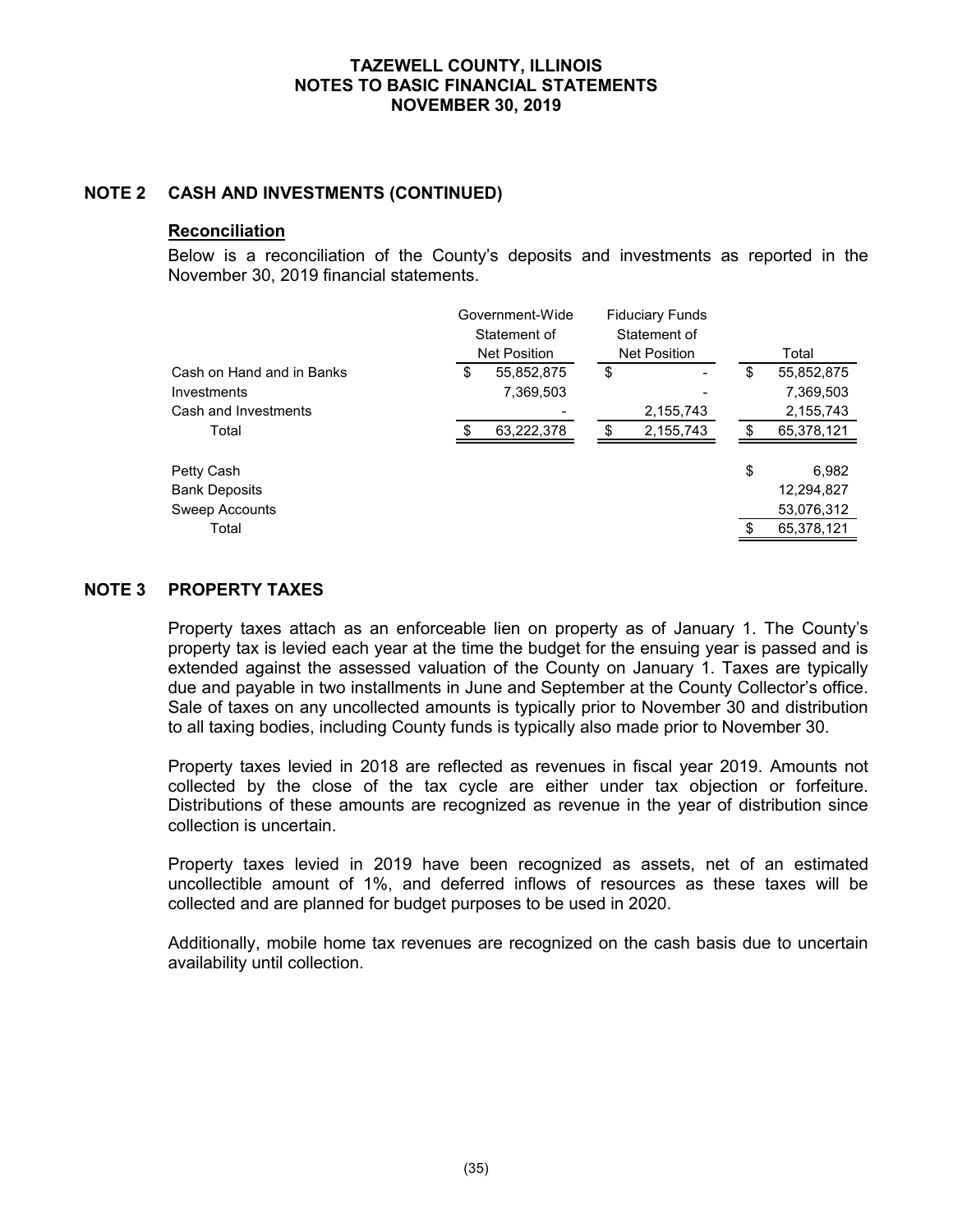## **NOTE 4 RECEIVABLES**

Certain receivables at November 30, 2019 for the County's major funds and nonmajor funds are as follows:

|                                 | General         | County<br>Health | Nonmajor<br>Funds |
|---------------------------------|-----------------|------------------|-------------------|
| State of Illinois:              |                 |                  |                   |
| Sales Taxes                     | \$<br>3,145,307 | \$               | \$                |
| Income Taxes                    | 167,511         |                  |                   |
| <b>Video Gaming Taxes</b>       | 11,994          |                  |                   |
| <b>Replacement Taxes</b>        | 62,526          |                  |                   |
| Use Taxes                       | 227,891         |                  |                   |
| <b>Motor Fuel Taxes</b>         |                 |                  | 460,394           |
| <b>Reimbursements</b>           | 438,690         |                  |                   |
| Grants                          |                 |                  | 237.241           |
| Department of Public Health and |                 |                  |                   |
| Department of Human Services    |                 | 485,851          |                   |
| Other                           | 109,074         |                  |                   |
| Total                           | 4,162,993       | \$<br>485.851    | 697,635           |

|   |                          | Nonmajor<br>Funds |        |  |  |
|---|--------------------------|-------------------|--------|--|--|
|   |                          |                   |        |  |  |
| S | ۰                        | S                 | 70,141 |  |  |
|   | $\overline{\phantom{0}}$ |                   | 25,227 |  |  |
|   | -                        |                   | 95,368 |  |  |
|   |                          | General           |        |  |  |

# **NOTE 5 NOTES RECEIVABLE**

### **Economic Development Grant Fund**

The County received a grant from the State of Illinois for the purpose of providing financial assistance to local businesses in the form of loans.

Under the terms of the grant, principal and interest on the notes receivable for future revolving loans must be reloaned to a business before the funds become the property of Tazewell County.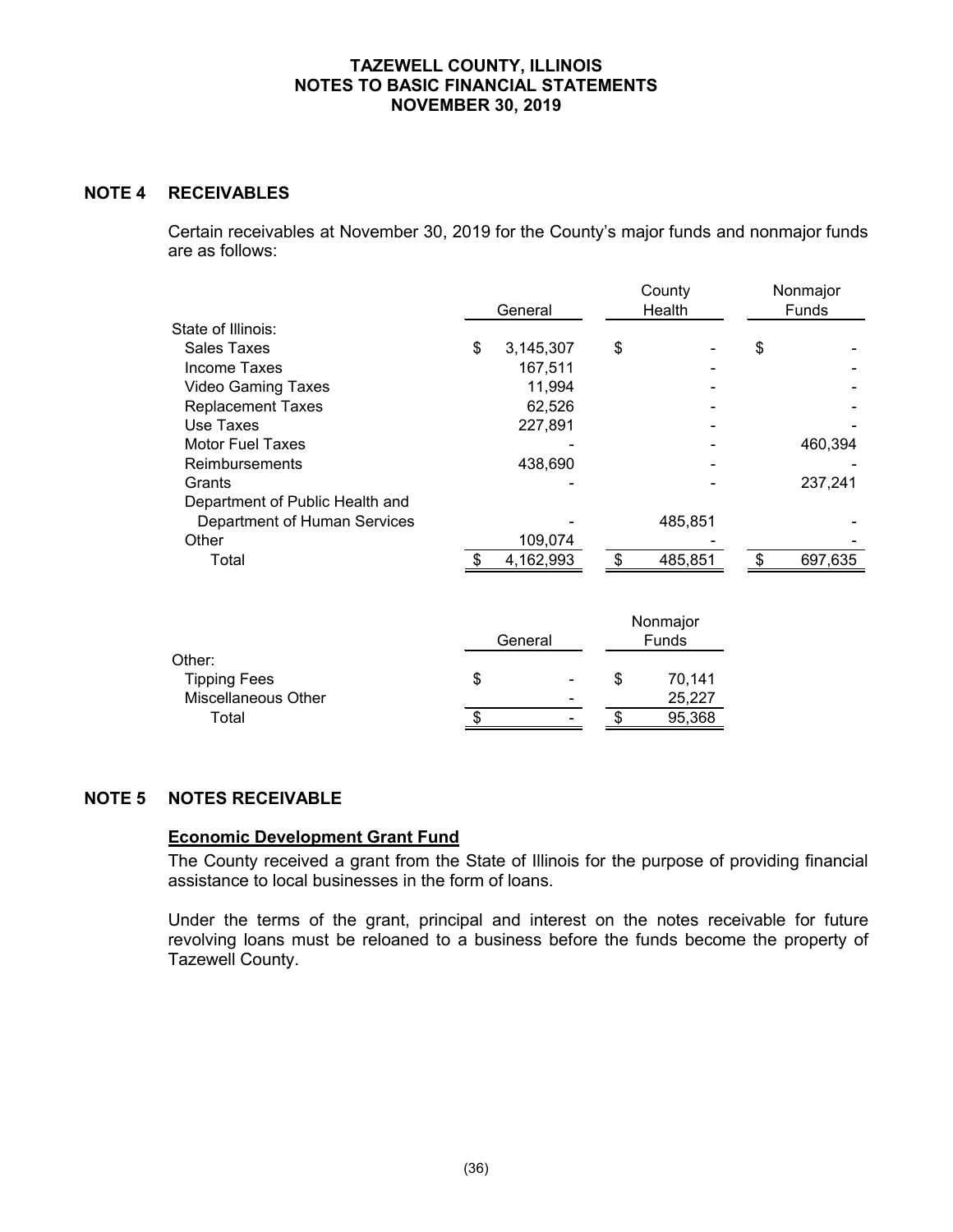# **NOTE 5 NOTES RECEIVABLE (CONTINUED)**

### **Summary of Notes Receivable**

Following is the note receivable repayment schedule for payments to be made to Tazewell County from local businesses:

| Due in Year Ending November 30,          |   | Economic<br>Development<br>Grant |
|------------------------------------------|---|----------------------------------|
| 2020                                     | S | 74,351                           |
| 2021                                     |   | 40,973                           |
| 2022                                     |   | 30,562                           |
| 2023                                     |   | 6,060                            |
| 2024                                     |   | 6,213                            |
| Thereafter                               |   | 21,570                           |
| Total                                    |   | 179,729                          |
| Allowance for Doubtful Accounts, Current |   | (23,000)                         |
| Total                                    |   | 156.729                          |

# **NOTE 6 CAPITAL ASSETS**

Capital asset activity for the year ended November 30, 2019 was as follows:

#### **Primary Government**

|                                    | Balance at      |                  |                   | Balance at       |
|------------------------------------|-----------------|------------------|-------------------|------------------|
|                                    | November 30,    |                  |                   | November 30,     |
|                                    | 2018            | Additions        | <b>Deductions</b> | 2019             |
| Not Depreciated:                   |                 |                  |                   |                  |
| Land                               | \$<br>1,735,715 | \$               | \$                | 1,735,715<br>\$  |
| <b>Construction in Progress</b>    | 230,103         | 398,122          | 32,349            | 595,876          |
| Depreciated:                       |                 |                  |                   |                  |
| <b>Buildings and Building</b>      |                 |                  |                   |                  |
| Improvements                       | 30,007,453      | 74,024           |                   | 30,081,477       |
| Land Improvements                  | 1,633,379       | 10,334           |                   | 1,643,713        |
| Furnishings and Equipment          | 14,539,911      | 1,160,698        | 288,801           | 15,411,808       |
| Infrastructure                     | 61,891,615      |                  |                   | 61,891,615       |
| <b>Total Capital Assets</b>        | 110,038,176     | 1,643,178        | 321,150           | 111,360,204      |
| Less Accumulated Depreciation for: |                 |                  |                   |                  |
| <b>Buildings and Building</b>      |                 |                  |                   |                  |
| Improvements                       | 11,089,927      | 522,263          |                   | 11,612,190       |
| Land Improvements                  | 1,174,007       | 29,467           |                   | 1,203,474        |
| <b>Furnishings and Equipment</b>   | 9,018,093       | 982,074          | 281,386           | 9,718,781        |
| Infrastructure                     | 38,713,424      | 801,925          |                   | 39,515,349       |
| <b>Total Accumulated</b>           |                 |                  |                   |                  |
| Depreciation                       | 59,995,451      | 2,335,729        | 281,386           | 62,049,794       |
| Governmental Capital Assets, Net   | 50,042,725<br>S | (692, 551)<br>\$ | 39,764<br>\$      | 49,310,410<br>\$ |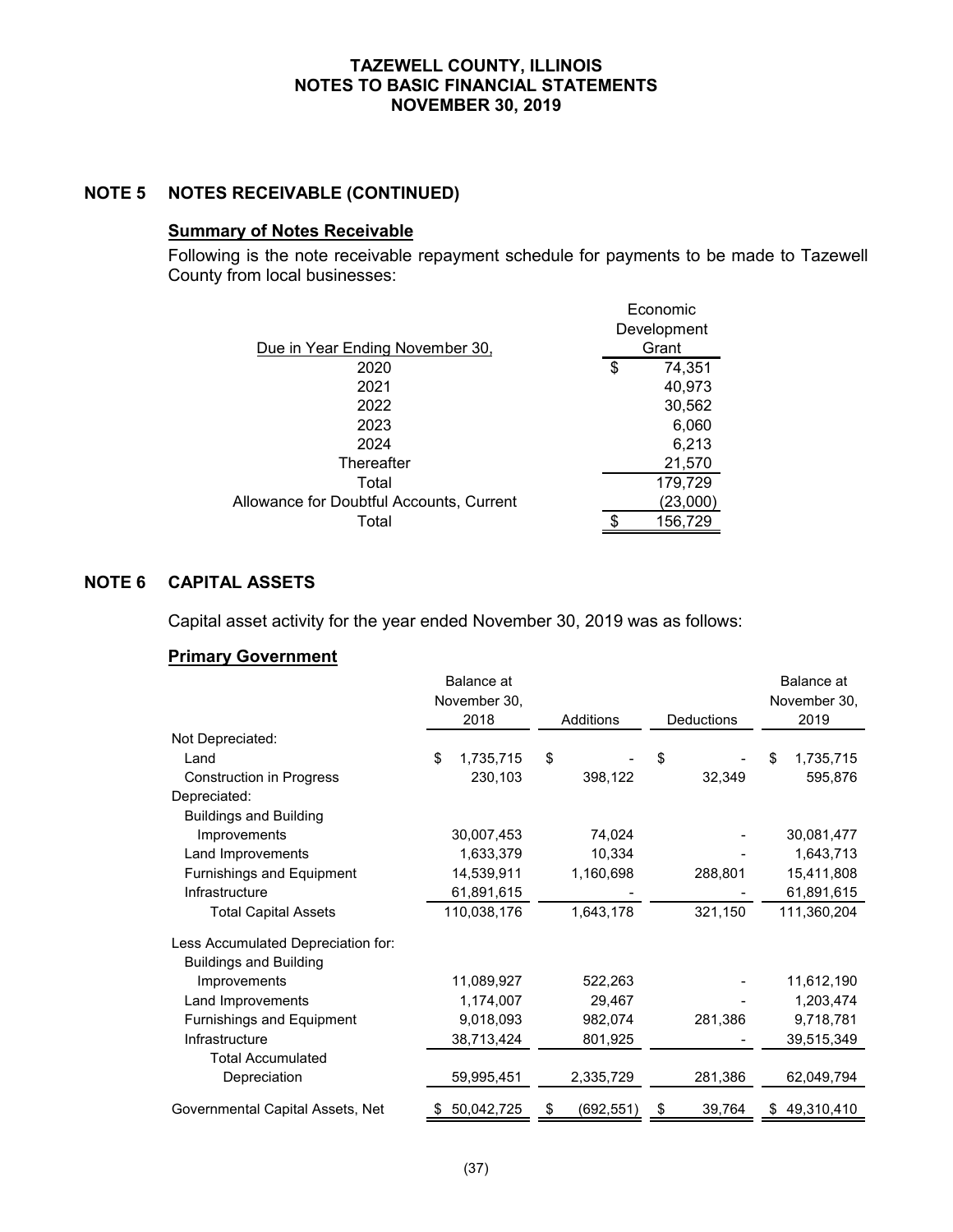# **NOTE 6 CAPITAL ASSETS (CONTINUED)**

### **Primary Government (Government)**

Construction in progress consists primarily of highway projects in progress.

Depreciation expense was charged to functions/programs as follows at November 30, 2019:

| Judicial                             | 169.160   |
|--------------------------------------|-----------|
| <b>Public Safety and Corrections</b> | 667,165   |
| Highways                             | 1,066,782 |
| <b>Health and Welfare</b>            | 24,079    |
| <b>General Governmental Services</b> | 408.543   |
| <b>Total Depreciation Expense</b>    | 2,335,729 |

# **Discretely Presented Component Unit**

|                                |   | Balance at<br>November 30,<br>2018 |     | Additions | Deductions |                          |   | Balance at<br>November 30,<br>2019 |
|--------------------------------|---|------------------------------------|-----|-----------|------------|--------------------------|---|------------------------------------|
| ETSB:                          |   |                                    |     |           |            |                          |   |                                    |
| Equipment                      | S | 4,402,409                          | \$  | 44.893    | \$         | $\overline{\phantom{a}}$ | S | 4.447.302                          |
| Less Accumulated Depreciation: |   |                                    |     |           |            |                          |   |                                    |
| Equipment                      |   | 3,100,234                          |     | 126.786   |            | $\qquad \qquad$          |   | 3,227,020                          |
| <b>Component Unit Capital</b>  |   |                                    |     |           |            |                          |   |                                    |
| Assets, Net                    |   | 1,302,175                          | \$. | (81, 893) | S          | $\,$                     |   | 1,220,282                          |

# **NOTE 7 LONG-TERM DEBT**

# **Primary Government**

The following is a summary of changes in long-term debt, other than compensated absences, of the County for the year ended November 30, 2019:

|                          | <b>Balance</b> |                          |              | Balance      |          |           |
|--------------------------|----------------|--------------------------|--------------|--------------|----------|-----------|
|                          | November 30,   |                          |              | November 30, | Current  | Long-Term |
|                          | 2018           | Additions                | Reductions   | 2019         | Portion  | Portion   |
| General Obligation       |                |                          |              |              |          |           |
| <b>Debt Certificates</b> | 142.526        | \$<br>-                  | \$<br>18.382 | 124.144      | 28.068   | 96.076    |
| Lines of Credit          | 4,285,463      | $\overline{\phantom{0}}$ | 725.404      | 3,560,059    | 989.151  | 2,570,908 |
| Capital Leases           | 482,774        | 174,323                  | 65,678       | 591.419      | 242,843  | 348,576   |
| Total                    | 4,910,763      | 174,323                  | 809,464      | 4.275.622    | .260,062 | 3.015,560 |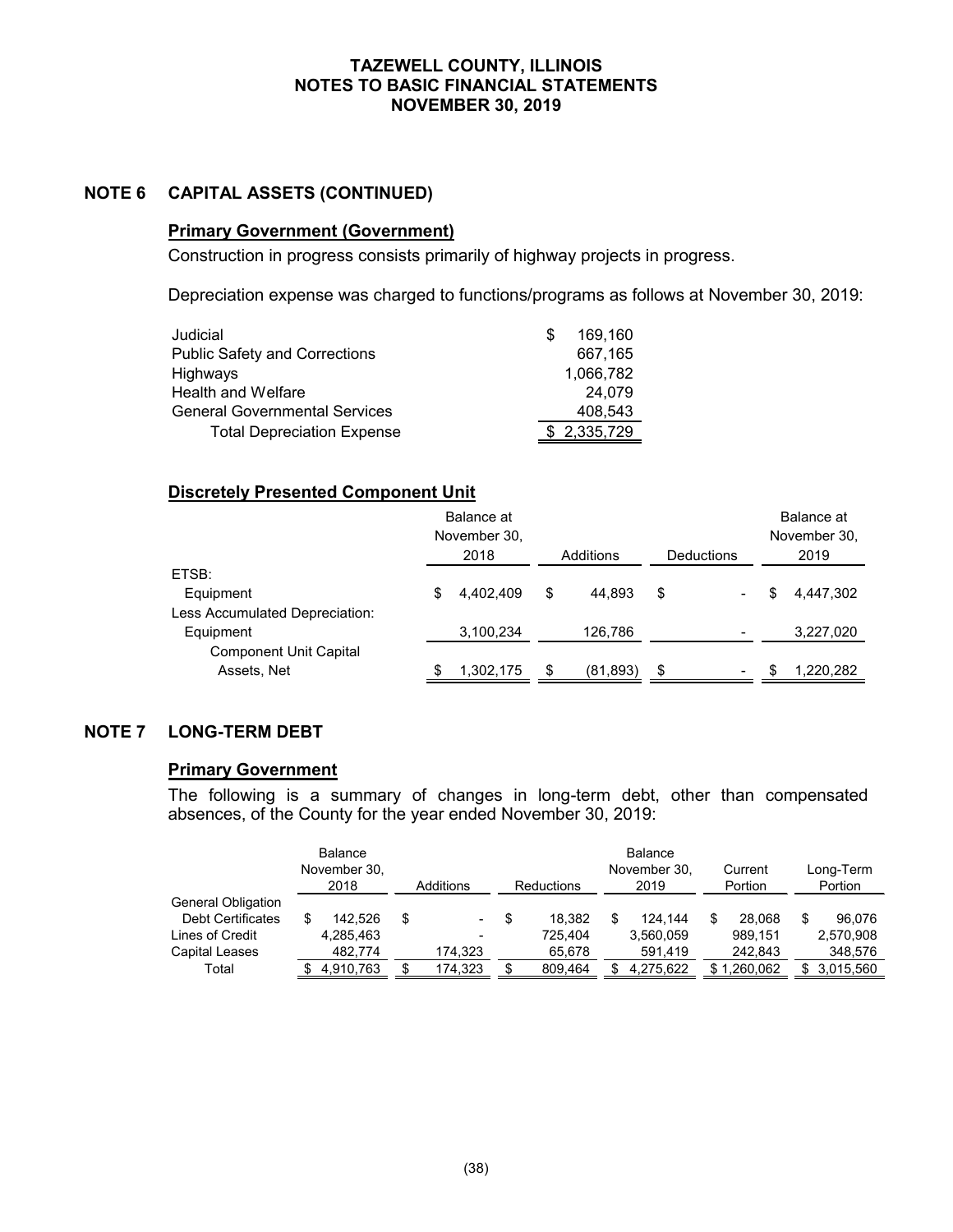# **NOTE 7 LONG-TERM DEBT (CONTINUED)**

### **General Obligation Debt**

General obligation debt at November 30, 2019 is comprised of the following original issue:

Principal Due Monthly through June 2023, with Interest Due Monthly at 2.1125%. Original Issue of \$378,500. **\$ 124,144** at 2.1125%. Original Issue of \$378,500. General Obligation Debt Certificates, Series 2006, Dated July 19, 2006,

Total

Tazewell County is required to comply with certain debt covenants contained in the debt issue agreement.

Debt service payments on the Series 2006 debt certificates are made from the County Health Fund.

The annual requirements to amortize debt outstanding at November 30, 2019 are as follows:

|                          |                  |    |          |   | .            |
|--------------------------|------------------|----|----------|---|--------------|
|                          |                  |    |          |   | Principal    |
| Year Ending November 30: | <b>Principal</b> |    | Interest |   | and Interest |
| 2020                     | \$<br>28,068     | \$ | 1,963    | S | 30,031       |
| 2021                     | 28,667           |    | 1,364    |   | 30,031       |
| 2022                     | 29,279           |    | 753      |   | 30,032       |
| 2023                     | 38,130           |    | 151      |   | 38,281       |
| Total                    | 124,144          |    | 4,231    |   | 128,375      |

The County was approved for a line of credit, dated February 12, 2018, to make draws up to \$394,420. The County made a draw of \$394,420 during fiscal year 2018. The proceeds were recorded in the General Fund to fund capital projects. The line of credit is due on February 12, 2020, with interest payable at 2.94%.

The County was approved for a line of credit, dated November 28, 2018, to make draws up to \$1,080,135. The County made a draw of \$1,080,135 during fiscal year 2018. The proceeds were recorded in the General Fund to fund capital projects. The line of credit is due on November 28, 2020, with interest payable at 3.325%.

The County was approved for a line of credit, dated December 1, 2017, to make draws up to \$4,320,000. The County made draws of \$2,810,908 during fiscal year 2018. The proceeds were recorded in the Heritage Lake Fund (nonmajor governmental fund) to fund expenditures associated with the Heritage Lake project, which is not owned by the County. The line of credit is due on December 1, 2037, with interest payable ranging from 4.1% to 5.8%.

The County has entered into lease agreements as lessee for financing the acquisition of a wheel loader, backhoe, phone equipment, and copier equipment. These lease agreements qualify as capital leases for accounting purposes and, therefore, have been recorded at the present value of the future minimum lease payments as of the inception date.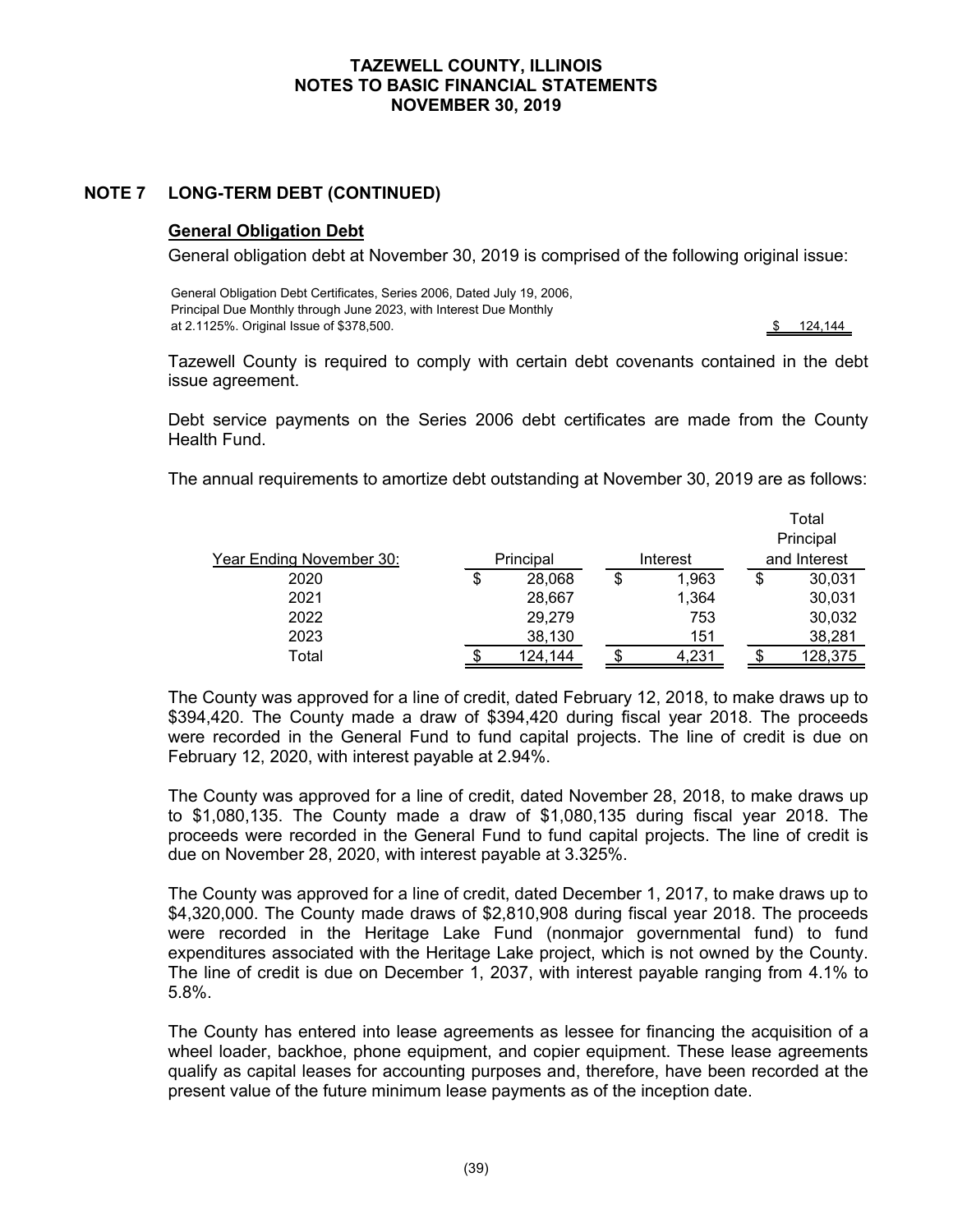# **NOTE 7 LONG-TERM DEBT (CONTINUED)**

## **General Obligation Debt (Continued)**

The assets acquired through capital leases are as follows:

|                                       |     | Governmental |
|---------------------------------------|-----|--------------|
|                                       |     | Activities   |
| Machinery and Equipment               |     | 742.198      |
| <b>Less: Accumulated Depreciation</b> |     | 83.657       |
| Total                                 | \$. | 658.541      |

Depreciation expense for these assets acquired through capital lease totaled \$42,928.

The future minimum lease obligations and the net present value of these minimum lease payments as of November 30, 2019 were as follows:

|                                         |   | Governmental |
|-----------------------------------------|---|--------------|
| Year Ending November 30:                |   | Activities   |
| 2020                                    | S | 269,366      |
| 2021                                    |   | 106,505      |
| 2022                                    |   | 166,214      |
| 2023                                    |   | 72,699       |
| 2024                                    |   | 37,584       |
| Total                                   |   | 652,368      |
| Less: Amount Representing Interest      |   | 60,949       |
| Present Value of Minimum Lease Payments |   | 591,419      |

# **Discretely Presented Component Unit**

The following is a summary of changes in long-term debt, other than compensated absences, of the discretely presented component unit for the year ended November 30, 2019:

| Balance               |  |              |  |           |  |  |            | Balance |              |         |         |                          |           |
|-----------------------|--|--------------|--|-----------|--|--|------------|---------|--------------|---------|---------|--------------------------|-----------|
|                       |  | November 30. |  |           |  |  |            |         | November 30. |         | Current |                          | Long-Term |
|                       |  | 2018         |  | Additions |  |  | Reductions | 2019    |              | Portion |         | Portion                  |           |
| <b>Capital Leases</b> |  | 971.861      |  | $\sim$    |  |  | 186.364    | \$      | 785.497      |         |         | $\overline{\phantom{0}}$ | 785.497   |

The discretely presented component unit has entered into a lease agreement as lessee for financing the acquisition of phone equipment. This lease agreement qualifies as a capital lease for accounting purposes and, therefore, has been recorded at the present value of the future minimum lease payments as of the inception date.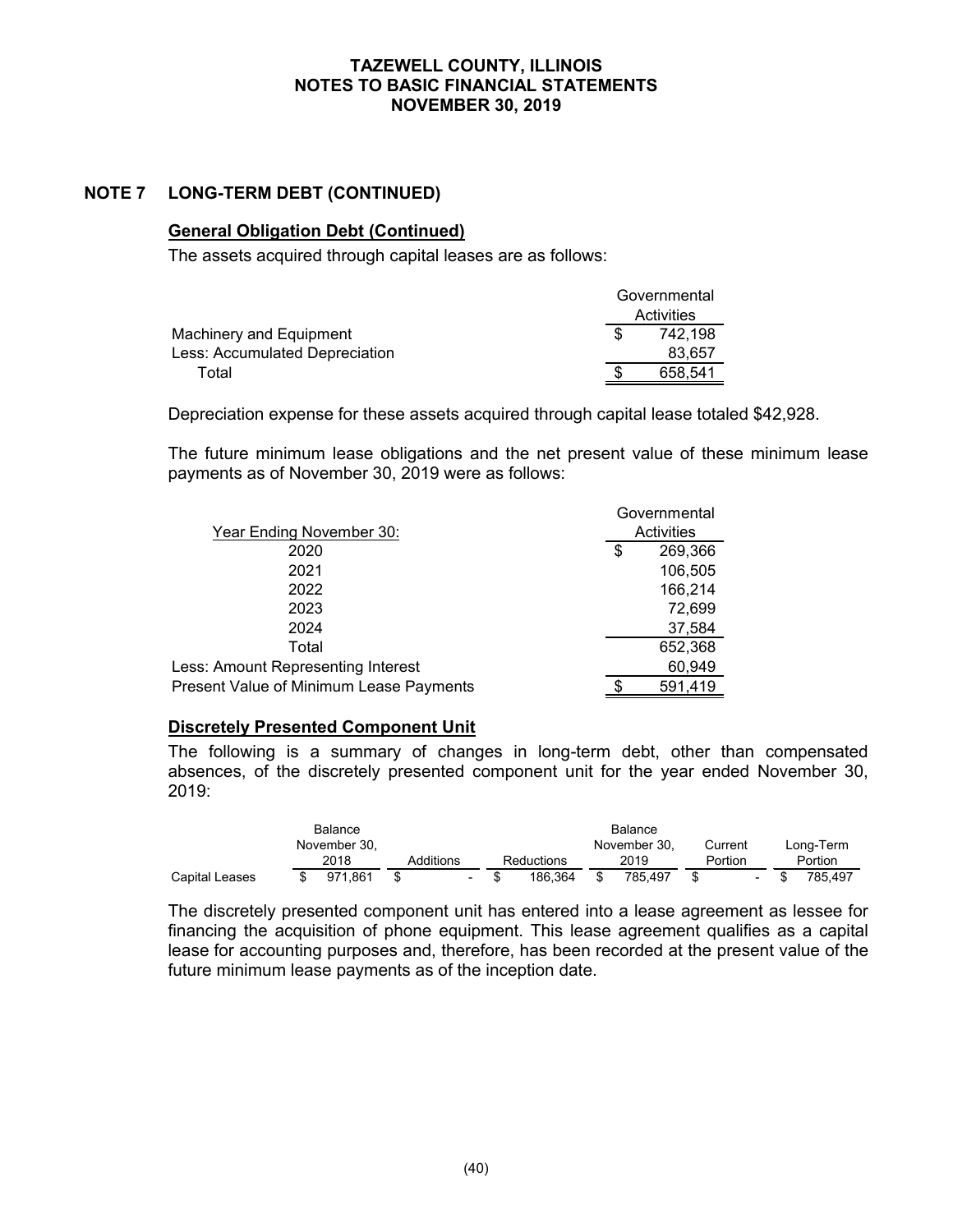# **NOTE 7 LONG-TERM DEBT (CONTINUED)**

### **Discretely Presented Component Unit (Continued)**

The asset acquired through capital lease is as follows:

|                                | <b>Discretely</b>     |
|--------------------------------|-----------------------|
|                                | Presented             |
|                                | <b>Component Unit</b> |
| Machinery and Equipment        | 1.059.518             |
| Less: Accumulated Depreciation | 158.928               |
| Total                          | 900,590               |
|                                |                       |

Depreciation expense for this asset acquired through capital lease totaled \$105,952.

The future minimum lease obligations and the net present value of these minimum lease payments as of November 30, 2019 were as follows:

|                                         | <b>Discretely</b> |                |  |  |  |
|-----------------------------------------|-------------------|----------------|--|--|--|
|                                         |                   | Presented      |  |  |  |
| Year Ending November 30:                |                   | Component Unit |  |  |  |
| 2020                                    | \$                |                |  |  |  |
| 2021                                    |                   |                |  |  |  |
| 2022                                    |                   | 131,574        |  |  |  |
| 2023                                    |                   | 131,574        |  |  |  |
| 2024                                    |                   | 131,574        |  |  |  |
| Thereafter                              |                   | 526,294        |  |  |  |
| Total                                   |                   | 921,016        |  |  |  |
| Less: Amount Representing Interest      |                   | 135,519        |  |  |  |
| Present Value of Minimum Lease Payments |                   | 785,497        |  |  |  |

#### **Compensated Absences**

Activity for compensated absences for the governmental activities for the year ended November 30, 2019 was as follows:

| Beginning      |           |                   |         |    | Ending         |  | Due Within |
|----------------|-----------|-------------------|---------|----|----------------|--|------------|
| <b>Balance</b> | Additions | <b>Reductions</b> |         |    | <b>Balance</b> |  | วne Year   |
| 513.101        | 652.092   |                   | 615.220 | J. | 549.973        |  |            |

# **NOTE 8 LEGAL DEBT MARGIN**

Illinois Revised Statutes limit the amount of debt the County may have outstanding to 2.875% of the assessed value of all taxable property located within the County. At November 30, 2019, using the 2018 assessed valuation, the statutory limit for the County was \$79,260,968 providing a debt margin of \$77,759,908.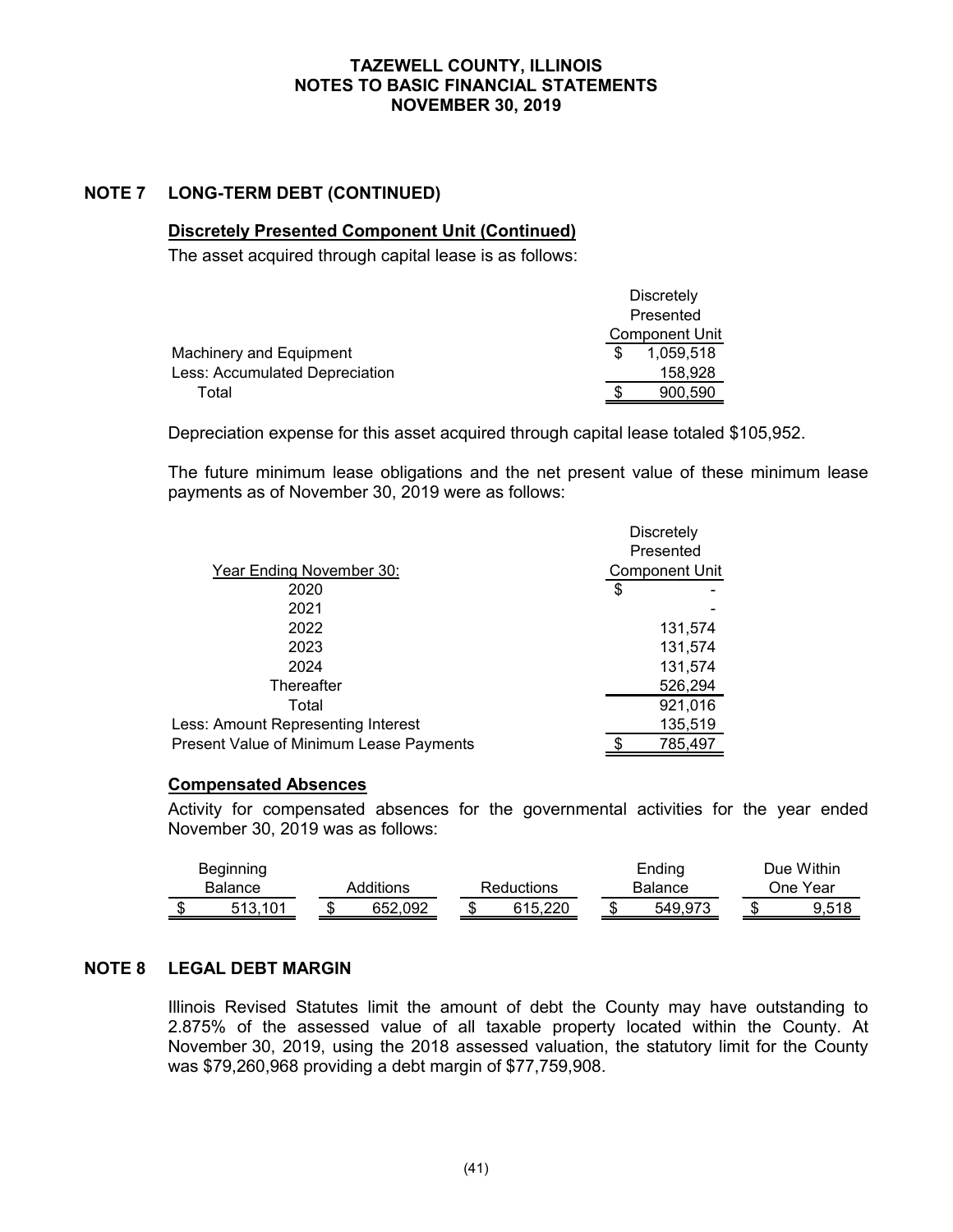# **NOTE 9 INTERFUND TRANSFERS AND BALANCES**

Interfund transfers are defined as the flow of assets, such as cash or goods, without equivalent flows of assets in return. Interfund borrowings are reflected as "Due from/to Other Funds" on the accompanying governmental funds financial statements.

The following balances as of November 30, 2019 represent due from/to balances among all funds:

| Receivable Fund<br>Payable Fund |                       |   | Amount  |  |  |  |
|---------------------------------|-----------------------|---|---------|--|--|--|
| General                         | <b>County Health</b>  | S | 17,857  |  |  |  |
|                                 | Nonmajor Governmental |   | 177,009 |  |  |  |
| County Health                   | Nonmajor Governmental |   | 14,126  |  |  |  |
| Nonmajor Governmental           | Nonmajor Governmental |   | 135,325 |  |  |  |
|                                 | Total                 |   | 344,317 |  |  |  |

These interfund balances are primarily the result of reimbursements due for expenditures paid on behalf of one fund by another fund, corrections of allocations and deposits, interfund borrowings for negative cash balances, or transfer of interest earned to the General Fund.

Interfund transfers consisted of the following:

|                             |    | Transfers In             |   |                          |              |          |    |         |  |
|-----------------------------|----|--------------------------|---|--------------------------|--------------|----------|----|---------|--|
|                             |    |                          |   | County                   |              | Nonmajor |    |         |  |
|                             |    | General                  |   | Health                   | Governmental |          |    |         |  |
| Transfers Out               |    | Fund                     |   | Fund                     |              | Funds    |    | Total   |  |
| General                     | \$ | $\overline{\phantom{a}}$ | Ф | $\overline{\phantom{a}}$ | S            | 130.946  | \$ | 130,946 |  |
| Nonmajor Governmental Funds |    | 55,335                   |   | 884                      |              | 205,536  |    | 261,755 |  |
| Total                       | σ  | 55,335                   |   | 884                      |              | 336,482  |    | 392,701 |  |

The transfers to the General Fund primarily represent unrestricted interest earnings from various funds and collections that were incorrectly recorded in another fund.

The transfers in to the Nonmajor Governmental Funds are for revenues that were incorrectly recorded in another fund.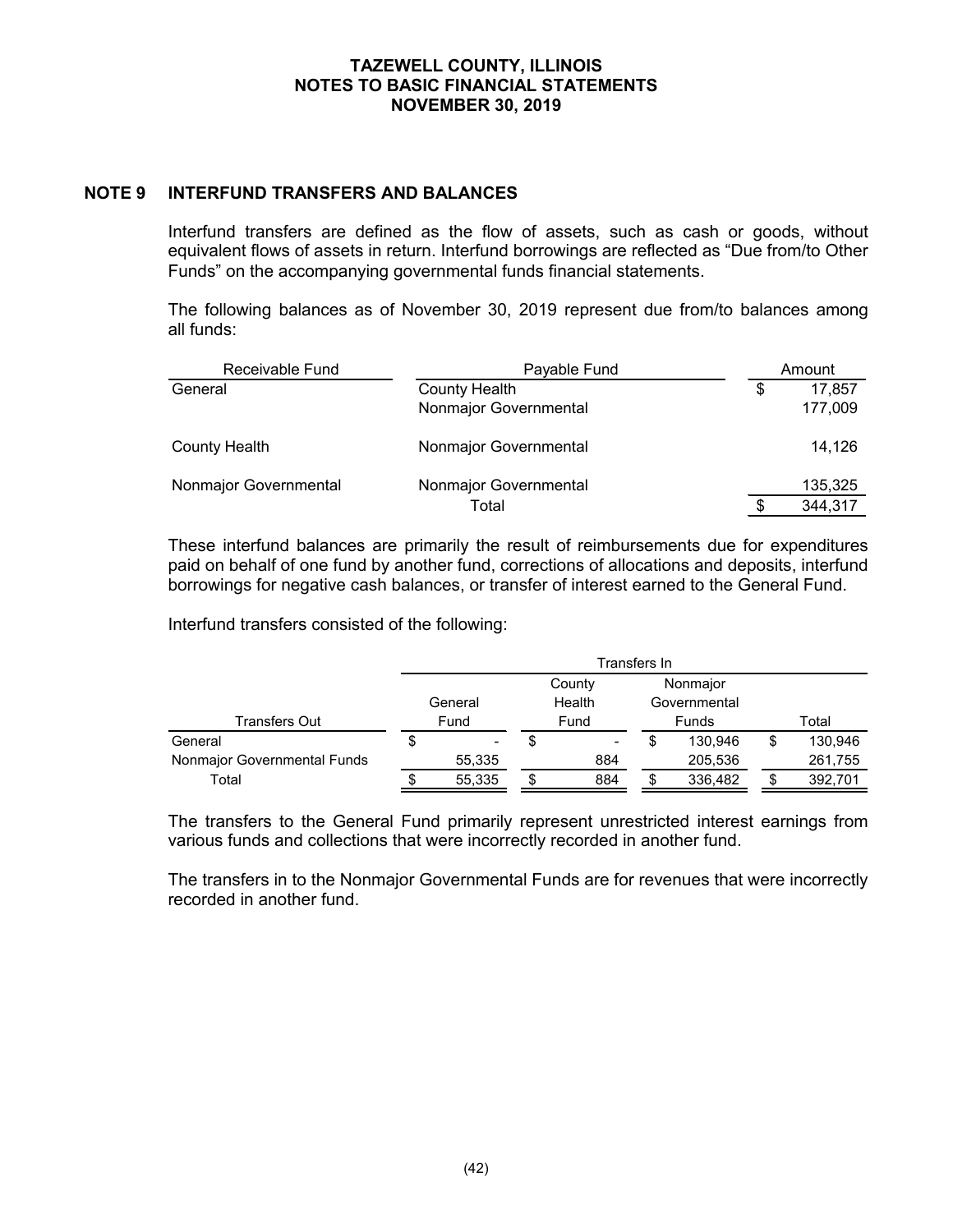# **NOTE 10 OTHER REQUIRED DISCLOSURES**

(a) Excesses of expenditures over budget in individual funds:

|                                          | <b>Expenditures</b> |               |    |         |    |               |  |
|------------------------------------------|---------------------|---------------|----|---------|----|---------------|--|
|                                          |                     |               |    |         |    | Excess Actual |  |
|                                          |                     | Amended       |    |         |    | Over Amended  |  |
| Fund                                     |                     | <b>Budget</b> |    | Actual  |    | <b>Budget</b> |  |
| <b>County Clerk Automation</b>           | \$                  | 22,604        | \$ | 24,851  | \$ | 2,247         |  |
| <b>Sheriff's Grant</b>                   |                     | 43.500        |    | 47.111  |    | 3,611         |  |
| <b>Circuit Clerk Document Storage</b>    |                     | 414,902       |    | 487,134 |    | 72,232        |  |
| <b>Circuit Clerk Automation</b>          |                     | 379,956       |    | 479,523 |    | 99,567        |  |
| <b>Treasurer's Automation</b>            |                     | 16.386        |    | 17.473  |    | 1.087         |  |
| <b>Circuit Clerk Electronic Citation</b> |                     | 3.000         |    | 5,842   |    | 2,842         |  |
| Drug Court Operations and Administration |                     | 9,650         |    | 32,682  |    | 23,032        |  |

(b) Funds with deficit fund balances or deficit net position balances consist of the following:

|                      | Amount of       |
|----------------------|-----------------|
| Fund                 | Deficit Balance |
| Sheriff's Grant Fund | (7.108)         |

The deficit will be eliminated via transfer from another fund or additional revenue allocated to the fund in future years.

# **NOTE 11 PENSION PLAN**

#### **Plan Description**

The County's defined benefit pension plan provides retirement and disability benefits, postretirement increases, and death benefits to plan members and beneficiaries. The County participates in the following agent multiple employer defined benefit pension plans administered by the Illinois Municipal Retirement Fund (IMRF). A summary of IMRF's pension benefits is provided in the "Benefits Provided" section of this document. Details of all benefits are available from IMRF. Benefit provisions are established by statute and may only be changed by the General Assembly of the State of Illinois. IMRF issues a publicly available Comprehensive Annual Financial Report that includes financial statements, detailed information about the pension plan's fiduciary net position, and required supplementary information. The report is available for download at www.imrf.org.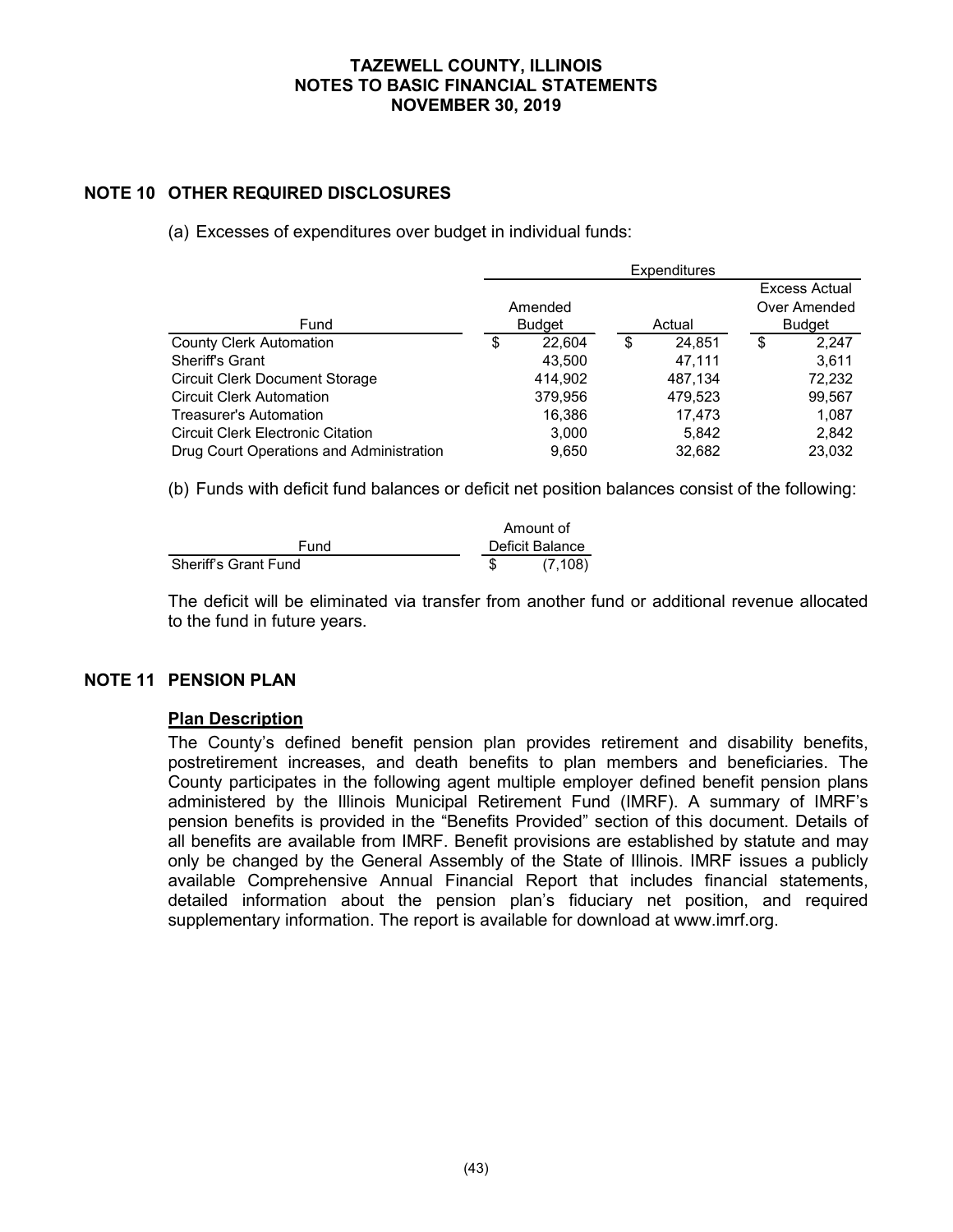## **NOTE 11 PENSION PLAN (CONTINUED)**

### **Benefits Provided**

IMRF has three benefit plans. The vast majority of IMRF members participate in the Regular Plan (RP). The Sheriff's Law Enforcement Personnel (SLEP) plan is for sheriffs, deputy sheriffs, and selected police chiefs. Counties could adopt the Elected County Official (ECO) plan for officials elected prior to August 8, 2011 (the ECO plan was closed to new participants after that date).

All three IMRF benefit plans have two tiers. Employees hired before January 1, 2011, are eligible for Tier 1 benefits. Tier 1 employees are vested for pension benefits when they have at least eight years of qualifying service credit. Tier 1 employees who retire at age 55 (at reduced benefits) or after age 60 (at full benefits) with eight years of service are entitled to an annual retirement benefit, payable monthly for life, in an amount equal to 1-2/3% of the final rate of earnings for the first 15 years of service credit, plus 2% for each year of service credit after 15 years to a maximum of 75% of their final rate earnings. Final rate of earnings is the highest total earnings during any consecutive 48 months within the last 10 years of service, divided by 48. Under Tier 1, the pension is increased by 3% of the original amount on January 1 every year after retirement.

Employees hired on or after January 1, 2011 are eligible for Tier 2 benefits. For Tier 2 employees, pension benefits vest after ten years of service. Participating employees who retire at age 62 (reduced benefits) or after age 67 (at full benefits) with ten years of service are entitled to an annual retirement benefit, payable monthly for life, in an amount equal to 1-2/3% of the final rate of earnings for the first 15 years of service credit, plus 2% for each year of service credit after 15 years to a maximum 75% of their final rate of earnings. Final rate of earnings is the highest total earnings during any 96 consecutive months within the last 10 years of service, divided by 96. Under Tier 2, the pension is increased on January 1 every year after retirement, upon reaching age 67, by the lessor of:

- 3% of the original pension amount, or
- 1/2 of the increase in the Consumer Price Index of the original pension amount.

#### **Employees Covered by Benefit Terms**

As of December 31, 2018, the following employees were covered by the benefit terms:

| Regular Plan                                                     | <b>IMRF</b> |
|------------------------------------------------------------------|-------------|
| Retirees and Beneficiaries Currently Receiving Benefits          | 330         |
| Inactive Plan Members Entitled To But Not Yet Receiving Benefits | 240         |
| <b>Active Plan Members</b>                                       | 349         |
| Total                                                            | 919         |
| SLEP                                                             |             |
| Retirees and Beneficiaries Currently Receiving Benefits          | 43          |
| Inactive Plan Members Entitled To But Not Yet Receiving Benefits |             |
| <b>Active Plan Members</b>                                       | 38          |
| Total                                                            | 88          |
|                                                                  |             |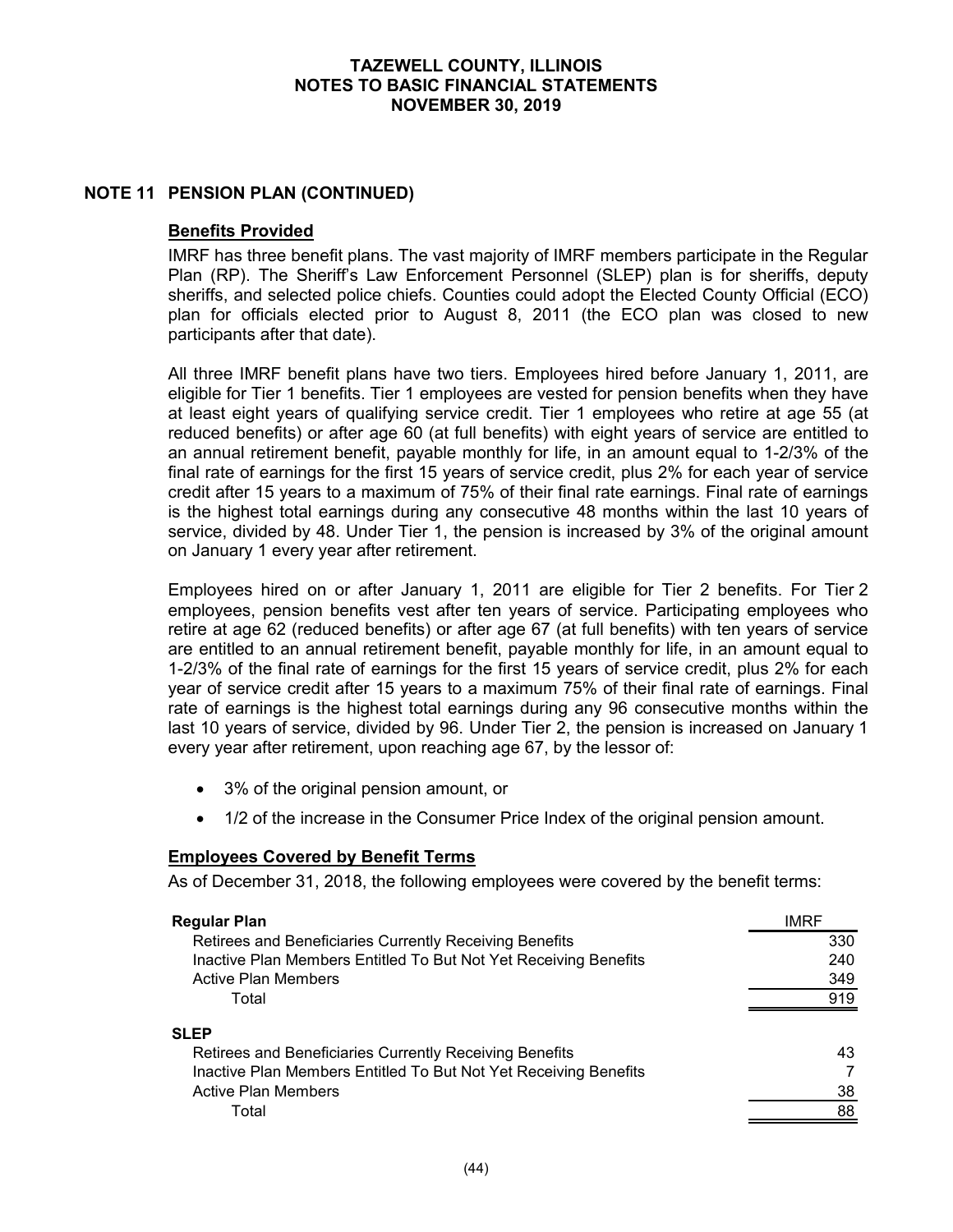# **NOTE 11 PENSION PLAN (CONTINUED)**

### **Contributions**

Statute requires employers to contribute the amount necessary, in addition to member contributions, to finance the retirement coverage of its own employees. The County also contributes for disability benefits, and supplemental retirement benefits, all of which are pooled at the IMRF level. Contribution rates for disability and death benefits are set by IMRF's Board of Trustees, while the supplemental retirement benefits rate is set by statute.

- 1. As set by statute, the County's Regular Plan Members are required to contribute 4.5% of their annual covered salary. The County's annual contribution rate for calendar year 2019 and 2018 was 9.50% and 11.21%, respectively. For the fiscal year ended November 30, 2019, the County contributed \$1,727,022 to the plan.
- 2. As set by statute, the County's SLEP Plan Members are required to contribute 7.5% of their annual covered salary. The County's annual contribution rate for calendar year 2019 and 2018 was 18.45% and 19.59%, respectively. For the fiscal year ended November 30, 2019, the County contributed \$597,173 to the plan.

### **Net Pension Liability**

The County's net pension liability was measured as of December 31, 2018. The total pension liability used to calculate the net pension liability was determined by an actuarial valuation as of that date.

# **Actuarial Assumptions**

The following are the methods and assumptions used to determine total pension liability at December 31, 2018:

- The Actuarial Cost Method used was Entry Age Normal.
- The Asset Valuation Method used was Market Value of Assets.
- The Inflation Rate was assumed to be 2.50%.
- Salary Increases were expected to be 3.39% to 14.25%, including inflation.
- The Investment Rate of Return was assumed to be 7.25%.
- Projected Retirement Age was from the Experience-based Table of Rates, specific to the type of eligibility condition, last updated for the 2017 valuation according to an experience study from years 2014 to 2016.
- The IMRF-specific rates for Mortality (for nondisabled retirees) were developed from the RP-2014 Blue Collar Health Annuitant Mortality Table with adjustments to match current IMRF experience.
- For Disabled Retirees, an IMRF-specific mortality table was used with fully generational projection scale MP-2017 (base year 2015). The IMRF-specific rates were developed from the RP-2014 Disabled Retirees Mortality Table, applying the same adjustments that were applied for nondisabled lives.
- For Active Members, an IMRF-specific mortality table was used with fully generational projection scale MP-2017 (base year 2015). The IMRF-specific rates were developed from the RP-2014 Employee Mortality Table with adjustments to match current IMRF experience.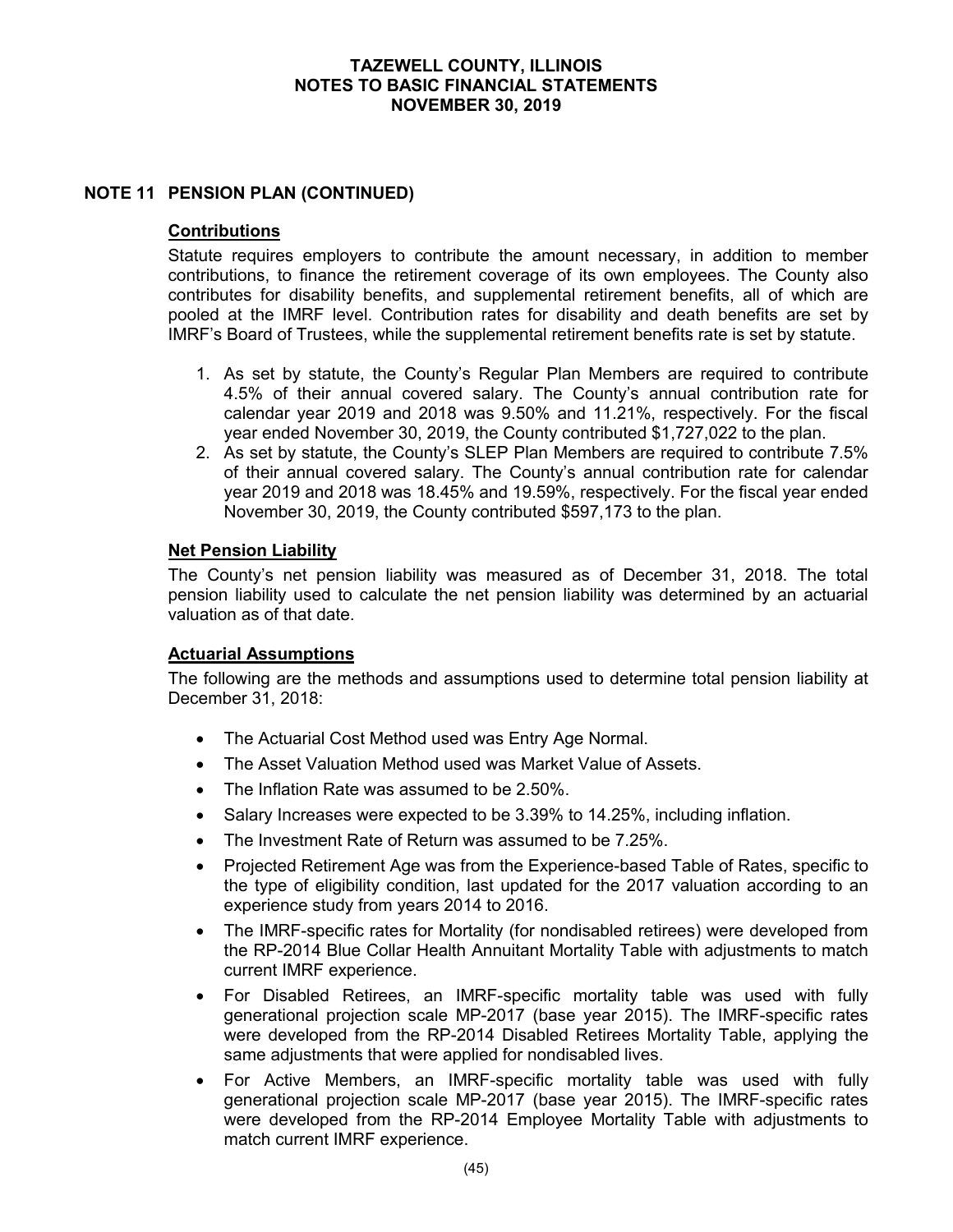# **NOTE 11 PENSION PLAN (CONTINUED)**

## **Actuarial Assumptions (Continued)**

• The long-term expected rate of return on pension plan investments was determined using a building-block method in which best-estimate ranges of expected future real rates of return (expected returns, net pension of plan investment expense, and inflation) are developed for each major asset class. These ranges are combined to produce the long-term expected rate of return by weighting the expected future real rates of return to the target asset allocation percentage and adding expected inflation. The target allocation and best estimates of geometric real rates of return for each major asset class are summarized in the following table:

|                               | Portfolio  | Long-Term<br>Expected |
|-------------------------------|------------|-----------------------|
|                               | Target     | <b>Real Rate</b>      |
| <b>Asset Class</b>            | Percentage | of Return             |
| Equities                      | 37%        | 7.15%                 |
| <b>International Equities</b> | 18%        | 7.25%                 |
| Fixed Income                  | 28%        | 3.75%                 |
| <b>Real Estate</b>            | 9%         | 6.25%                 |
| Alternatives                  | 7%         | N/A                   |
| <b>Private Equity</b>         | N/A        | 8.50%                 |
| Hedge Funds                   | N/A        | 5.50%                 |
| Commodities                   | N/A        | 3.20%                 |
| Cash Equivalents              | 1%         | 2.50%                 |
| Total                         | 100%       |                       |

# **Single Discount Rate**

A Single Discount Rate of 7.25% was used to measure the total pension liability. The projection of cash flow used to determine this Single Discount Rate assumed that the plan members' contributions will be made at the current contribution rate, and that employer contributions will be made at rates equal to the difference between actuarially determined contribution rates and the member rate. The Single Discount Rate reflects:

- 1. The long-term expected rate of return on pension plan investments (during the period in which the fiduciary net position is projected to be sufficient to pay benefits), and
- 2. The tax-exempt municipal bond rate based on an index of 20-year general obligation bonds with an average AA credit rating (which is published by the Federal Reserve) as of the measurement date (to the extent that the contributions for use with the long-term expected rate of return are not met).

For the purpose of the most recent valuation, the expected rate of return on plan investments is 7.25%, the municipal bond rate is 3.71%, and the resulting single discount rate is 7.25%.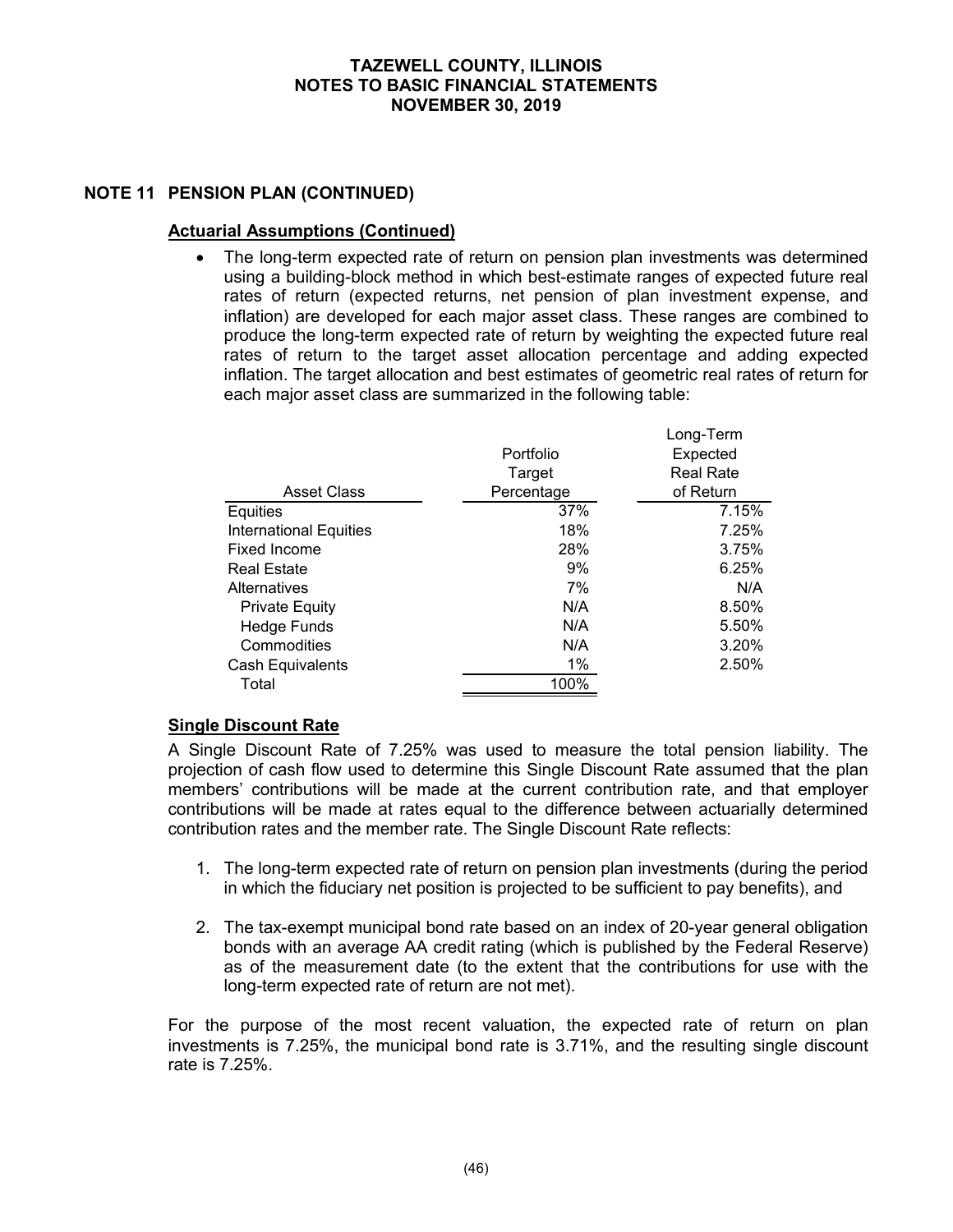# **NOTE 11 PENSION PLAN (CONTINUED)**

## **Changes in the Net Pension Liability**

|                                           |    | Total<br>Pension<br>Liability<br>(A) |   | Plan<br>Fiduciary<br><b>Net Position</b><br>(B) |    | <b>Net Pension</b><br>Liability<br>$(A) - (B)$ |  |
|-------------------------------------------|----|--------------------------------------|---|-------------------------------------------------|----|------------------------------------------------|--|
| <b>Balances at December 31, 2017</b>      | \$ | 125,931,199                          | S | 120,989,468                                     | \$ | 4,941,731                                      |  |
| Changes for the Year:                     |    |                                      |   |                                                 |    |                                                |  |
| Service Cost                              |    | 2,383,354                            |   |                                                 |    | 2,383,354                                      |  |
| Interest on Total Pension Liability       |    | 9,338,255                            |   |                                                 |    | 9,338,255                                      |  |
| Differences Between Expected and Actual   |    |                                      |   |                                                 |    |                                                |  |
| Experience of the Total Pension Liability |    | (199, 461)                           |   |                                                 |    | (199, 461)                                     |  |
| Changes of Assumptions                    |    | 4,063,600                            |   |                                                 |    | 4,063,600                                      |  |
| <b>Contributions - Employer</b>           |    |                                      |   | 2,671,535                                       |    | (2,671,535)                                    |  |
| <b>Contributions - Employee</b>           |    |                                      |   | 1,191,182                                       |    | (1, 191, 182)                                  |  |
| Investment Income                         |    |                                      |   | (5,474,997)                                     |    | 5,474,997                                      |  |
| Benefit Payments, including Refunds       |    |                                      |   |                                                 |    |                                                |  |
| of Employee Contributions                 |    | (5,743,022)                          |   | (5,743,022)                                     |    |                                                |  |
| <b>Administrative Expense</b>             |    |                                      |   | (102, 045)                                      |    | 102,045                                        |  |
| Other (Net Transfer)                      |    |                                      |   | (3, 283)                                        |    | 3,283                                          |  |
| Net Changes                               |    | 9,842,726                            |   | (7,460,630)                                     |    | 17,303,356                                     |  |
| <b>Balances at December 31, 2018</b>      | \$ | 135,773,925                          | S | 113,528,838                                     | S  | 22,245,087                                     |  |

The changes in net pension liability above are the aggregated information of the Regular Plan and Sheriff's Law Enforcement Personnel Plan. Disaggregated information for balances at December 31, 2018 was not available.

# **Sensitivity of the Net Pension Liability to Changes in the Discount Rate**

The following presents the plan's net pension liability, calculated using a Single Discount Rate of 7.25%, as well as what the plan's net pension liability would be if it were calculated using a Single Discount Rate that is 1% lower or 1% higher:

|                               | 1% Decrease  |       | Current Discount | 1% Increase  |
|-------------------------------|--------------|-------|------------------|--------------|
|                               | 6.25%        | 7.25% |                  | 8.25%        |
| Net Pension Liability (Asset) | \$40.150.131 |       | 22.245.087       | \$ 7.626.800 |

\* The analysis above is the aggregated information of the Regular Plan and Sheriff's Law Enforcement Plan. Disaggregated information was not available.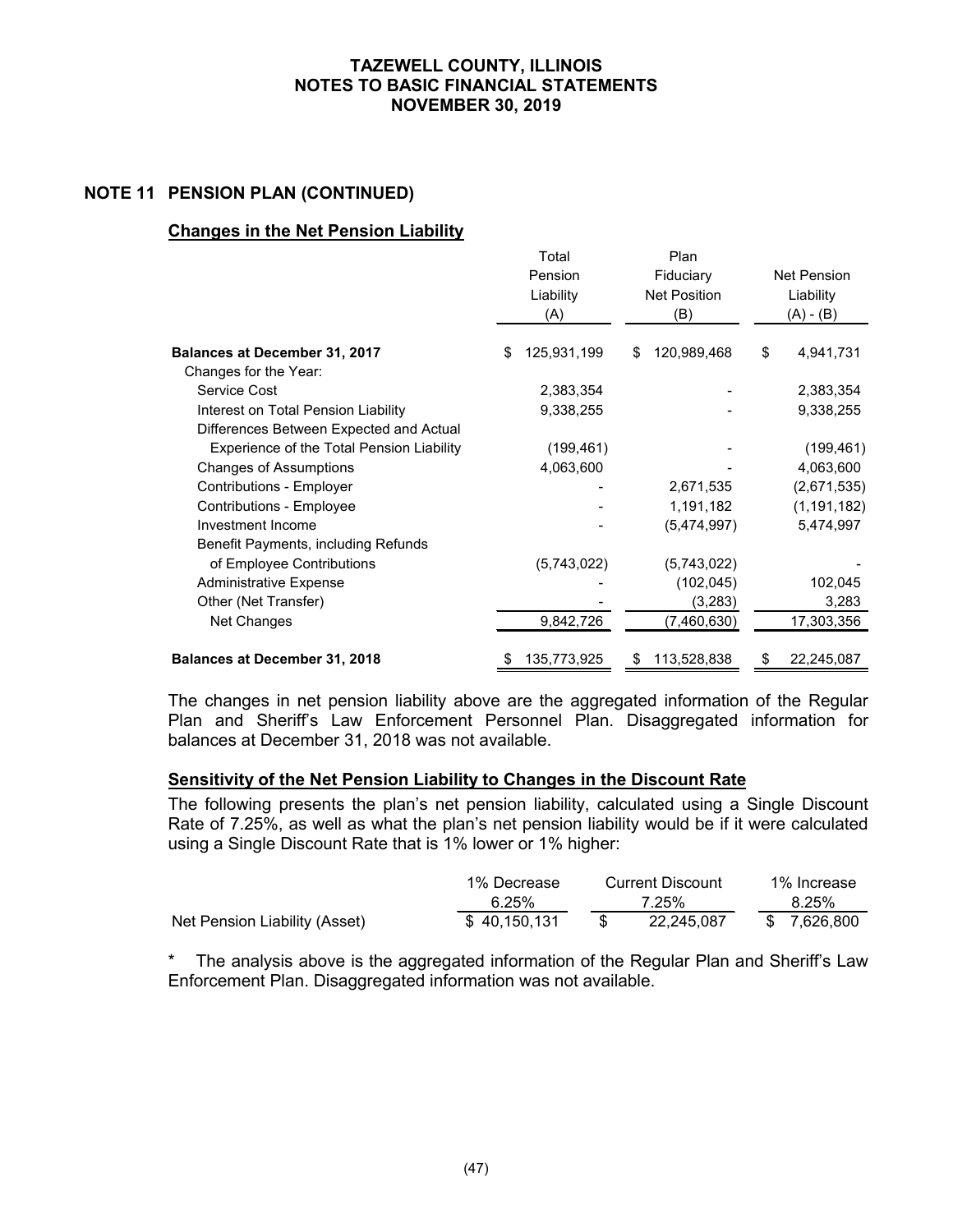## **NOTE 11 PENSION PLAN (CONTINUED)**

## **Pension Expense, Deferred Outflows of Resources, and Deferred Inflows of Resources Related to Pensions**

For the year ended November 30, 2019, the County recognized pension expense of \$5,187,869. At November 30, 2019, the County reported deferred outflows of resources and deferred inflows of resources related to pensions from the following sources:

|                                                      |    | Deferred<br>Outflows of |    | Deferred<br>Inflows of |  |
|------------------------------------------------------|----|-------------------------|----|------------------------|--|
| <b>Deferred Amounts Related to Pensions</b>          |    | Resources               |    | Resources              |  |
| Deferred Amounts to be Recognized in Pension         |    |                         |    |                        |  |
| <b>Expense in Future Periods</b>                     |    |                         |    |                        |  |
| Differences Between Expected and Actual Experience   | \$ | 1,228,681               | \$ | (1,275,777)            |  |
| <b>Changes of Assumptions</b>                        |    | 3,163,515               |    | (1,958,082)            |  |
| Net Difference Between Projected and Actual Earnings |    |                         |    |                        |  |
| on Pension Plan Investments                          |    | 6,668,469               |    |                        |  |
| Total Deferred Amounts to be Recognized in           |    |                         |    |                        |  |
| Pension Expense in Future Periods                    |    | 11,060,665              |    | (3,233,859)            |  |
| <b>Pension Contributions Made Subsequent</b>         |    | 2,103,538               |    |                        |  |
| to the Measurement Date                              |    |                         |    |                        |  |
| Total Deferred Amounts Related to Pensions           | æ. | 13,164,203              |    | (3,233,859)            |  |

\$2,103,538 reported as deferred outflows of resources related to pensions resulting from the County contributions subsequent to the measurement date will be recognized as a reduction of the net pension liability in the year ending November 30, 2020.

Amounts reported as deferred outflows of resources and deferred inflows of resources related to pensions will be recognized in pension expense in future periods as follows:

| Year Ending December 31, |   | Pension<br>Expense |
|--------------------------|---|--------------------|
| 2020                     | S | 2,362,892          |
| 2021                     |   | 678,674            |
| 2022                     |   | 1,721,461          |
| 2023                     |   | 3,063,779          |
| Total                    |   | 7,826,806          |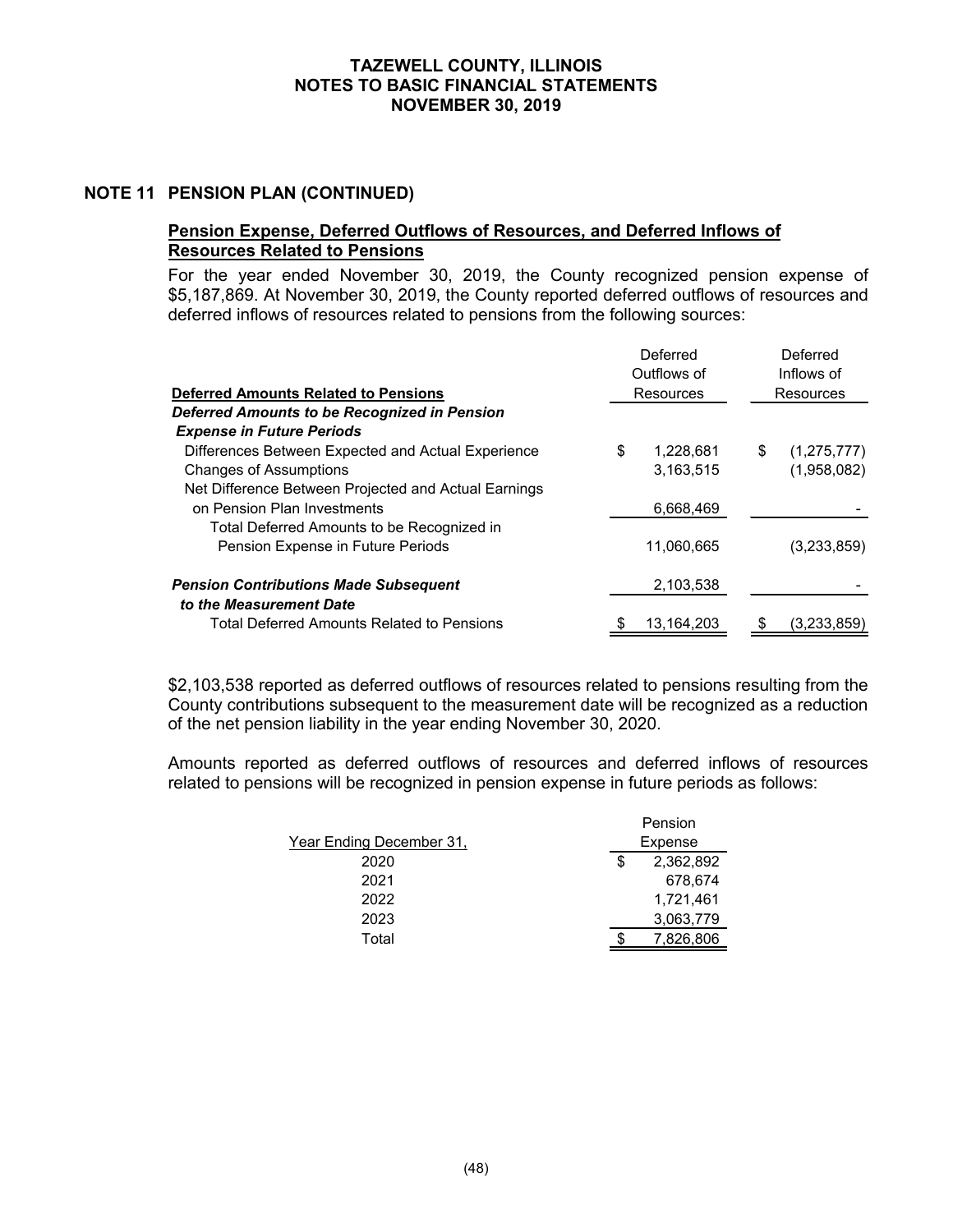### **NOTE 12 POSTEMPLOYMENT BENEFITS OTHER THAN PENSIONS (OPEB)**

### **General Information about the OPEB Plan**

*Plan description*. The County provides limited postemployment health care benefits (OPEB) for its eligible retired employees through a single employer defined benefit plan (Retiree Healthcare Program). The benefits, benefit levels, employee contributions and employer contributions are governed by the County and can be amended by the County through its personnel manual and union contracts. The plan is not accounted for as a trust fund, as an irrevocable trust has not been established to account for the plan. The plan does not issue a separate report.

*Benefits provided*. The County provides limited health care coverage at the active employee rate to eligible employees in accordance with Illinois statutes, which creates an implicit subsidy of retiree health care coverage. This is in addition to any County provided subsidy as based on the employee bargaining group. Also, the County provides dental, vision, and life insurance coverage. To be eligible for benefits, an employee must qualify for retirement under one of the County's retirement plans. Upon a retiree reaching age 65 years of age, Medicare becomes the primary insurer. The County's Retiree Healthcare Program includes two employee groups: deputies and all other eligible employees.

*Employees covered by benefit terms*. At November 30, 2019, the following employees were covered by the benefit terms:

| Active Employees Full Eligible    | 60   |
|-----------------------------------|------|
| Active Employees Not Yet Eligible | 279  |
| <b>Retired Plan Members</b>       | - 27 |
| Total                             | 366  |

#### **Total OPEB Liability**

The County's total OPEB liability of \$25,177,764 was measured as of November 30, 2019, and was determined by an actuarial valuation as of December 1, 2018.

*Actuarial assumptions and other inputs*. The total OPEB liability in the December 1, 2018 actuarial valuation was determined using the following actuarial assumptions and other inputs, applied to all periods included in the measurement, unless otherwise specified.

| Salary Increases        | 2.50%               |
|-------------------------|---------------------|
| 20-Year Tax-Exempt G.O. |                     |
| <b>Bond Rate</b>        | 2.77%               |
| <b>Healthcare Cost</b>  |                     |
| <b>Trend Rates</b>      | 7.00% decreasing to |
|                         | 5.00% after 8 years |

The discount rate was based on the municipal bond rate. Mortality rates were based on the IMRF and IMRF-SLEP 2016 Mortality Table.

The actuarial assumptions used in the December 1, 2018 valuation were based on the results of an actuarial experience study for the period December 1, 2018 through November 30, 2019.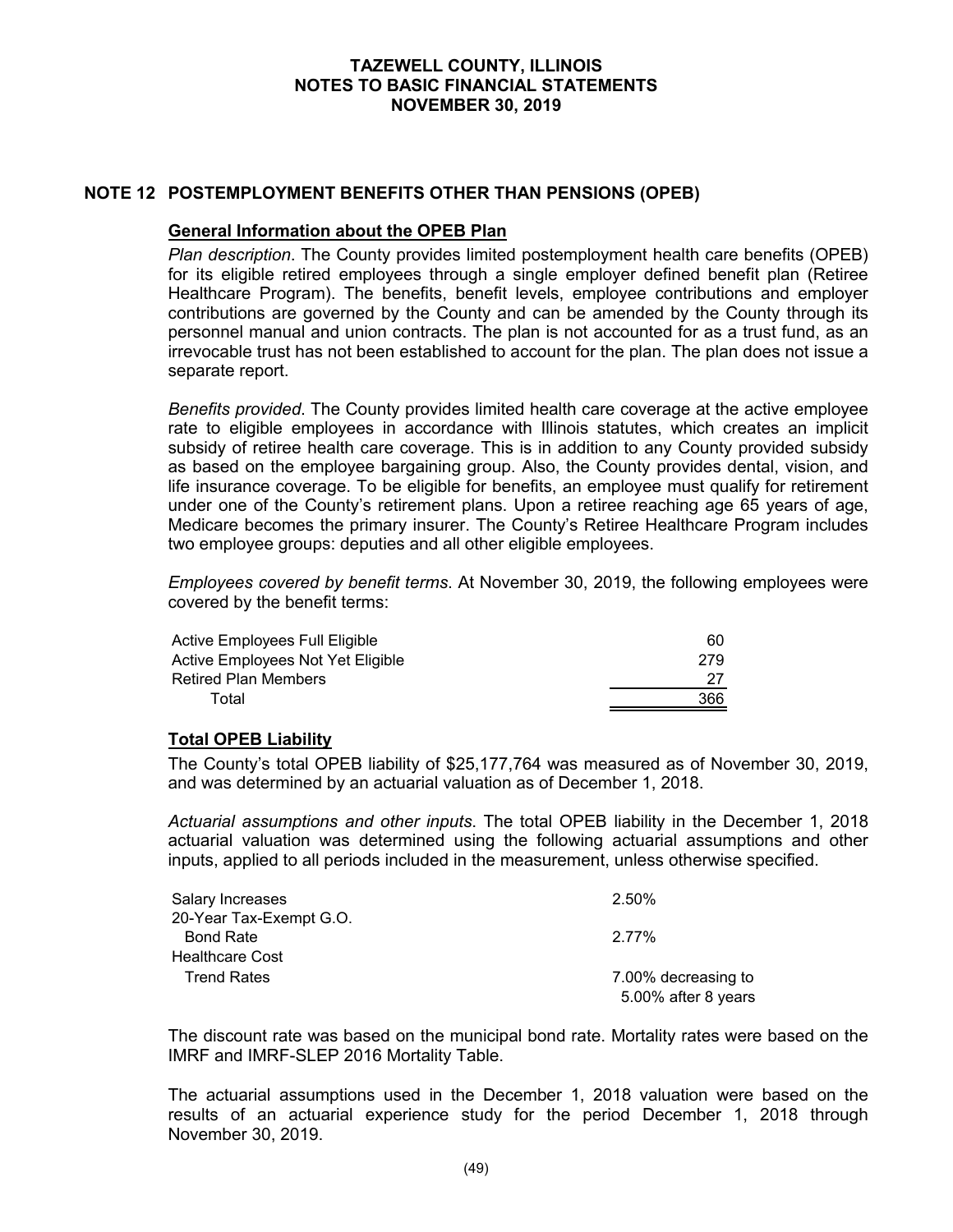## **NOTE 12 POSTEMPLOYMENT BENEFITS OTHER THAN PENSIONS (CONTINUED)**

### **Changes in the Total OPEB Liability**

|                                                    |   | Amount       |
|----------------------------------------------------|---|--------------|
| Balance at November 30, 2018                       | S | 16,898,140   |
| Changes for the year:                              |   |              |
| Service Cost                                       |   | 490,519      |
| Interest                                           |   | 592,100      |
| <b>Changes of Benefit Terms</b>                    |   | 1,798,503    |
| Differences Between Expected and Actual Experience |   | (2,722,437)  |
| Changes in Assumptions or Other Inputs             |   | 8,379,840    |
| <b>Benefit Payments</b>                            |   | (258, 901)   |
| Net Changes                                        |   | 8,279,624    |
| Balance at November 30, 2019                       |   | 25, 177, 764 |

Changes in assumptions and other inputs reflect a change in the discount rate from 4.22% in 2018 to 2.77% in 2019.

*Sensitivity of the total OPEB liability to changes in the discount rate*. The following presents the total OPEB liability of the County, as well as what the County's total OPEB liability would be if it were calculated using a discount rate that is 1-percentage-point lower (1.77%) or 1 percentage-point higher (3.77%) than the current discount rate:

|                      | 1% Decrease   | Discount Rate | 1% Increase   |
|----------------------|---------------|---------------|---------------|
|                      | $(1.77\%)$    | $(2.77\%)$    | $(3.77\%)$    |
| Total OPEB Liability | \$ 31.583.536 | \$ 25.177.764 | \$ 20,380,120 |

*Sensitivity of the total OPEB liability to changes in the healthcare cost trend rates*. The following presents the total OPEB liability of the County, as well as what the County's total OPEB liability would be if it were calculated using healthcare cost trend rates that are 1 percentage-point lower or 1-percentage-point higher than the current healthcare cost trend rates:

|                      |                   | <b>Healthcare Cost</b> |               |
|----------------------|-------------------|------------------------|---------------|
|                      | 1% Decrease       | Trend Rates            | 1% Increase   |
|                      | 'Varies)          | (Varies)               | (Varies       |
| Total OPEB Liability | 19.745.824<br>\$. | \$ 25.177.764          | \$ 32.661.639 |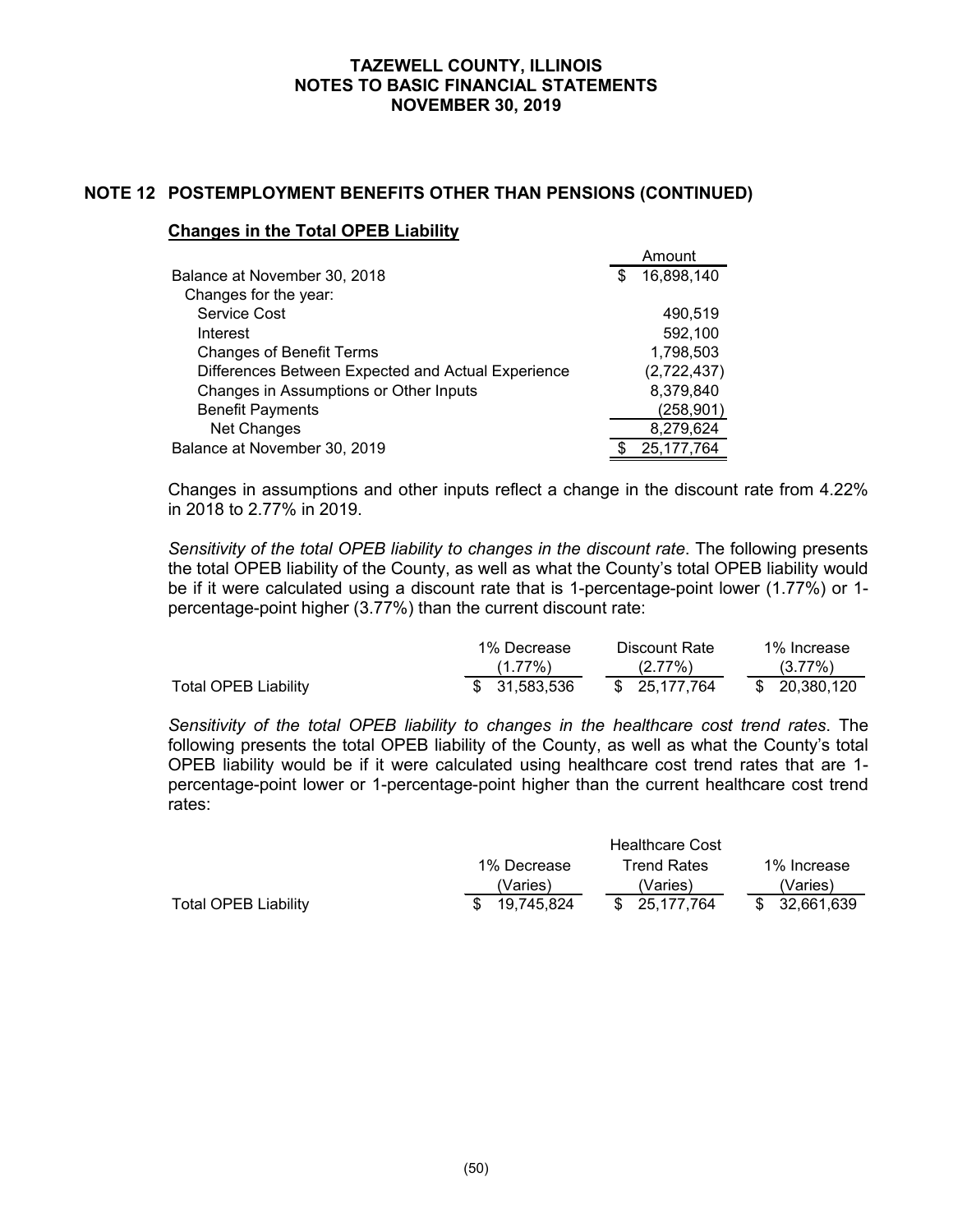## **NOTE 12 POSTEMPLOYMENT BENEFITS OTHER THAN PENSIONS (CONTINUED)**

### **OPEB Expense and Deferred Outflows of Resources and Deferred Inflows of Resources Related to OPEB**

For the year ended November 30, 2019, the County recognized OPEB expense of \$3,338,384. At November 30, 2019, the County reported deferred outflows and inflows of resources related to OPEB from the following sources:

| <b>Deferred Amounts Related to OPEB</b>                 | Deferred<br>Outflows of<br><b>Resources</b> | Deferred<br>Inflows of<br><b>Resources</b> |
|---------------------------------------------------------|---------------------------------------------|--------------------------------------------|
| Deferred Amounts to be Recognized in OPEB               |                                             |                                            |
| <b>Expense in Future Periods</b>                        |                                             |                                            |
| Differences Between Expected and Actual Experience      | \$                                          | \$<br>(2,443,212)                          |
| <b>Changes of Assumptions</b>                           | 7,520,369                                   | (1,994,788)                                |
| Net Difference Between Projected and Actual Earnings on |                                             |                                            |
| <b>OPEB Plan Investments</b>                            |                                             |                                            |
| Total Deferred Amounts to be Recognized in OPEB         |                                             |                                            |
| <b>Expense in Future Periods</b>                        | 7,520,369                                   | (4,438,000)                                |

Amounts reported as deferred inflows of resources related to OPEB will be recognized in OPEB expense in future periods as follows:

| Year Ending November 30, | <b>OPEB Expense</b> |  |  |
|--------------------------|---------------------|--|--|
| 2020                     | \$<br>457,262       |  |  |
| 2021                     | 457,262             |  |  |
| 2022                     | 457,262             |  |  |
| 2023                     | 457,262             |  |  |
| 2024                     | 457,262             |  |  |
| Thereafter               | 796,059             |  |  |
| Total                    | 3,082,369           |  |  |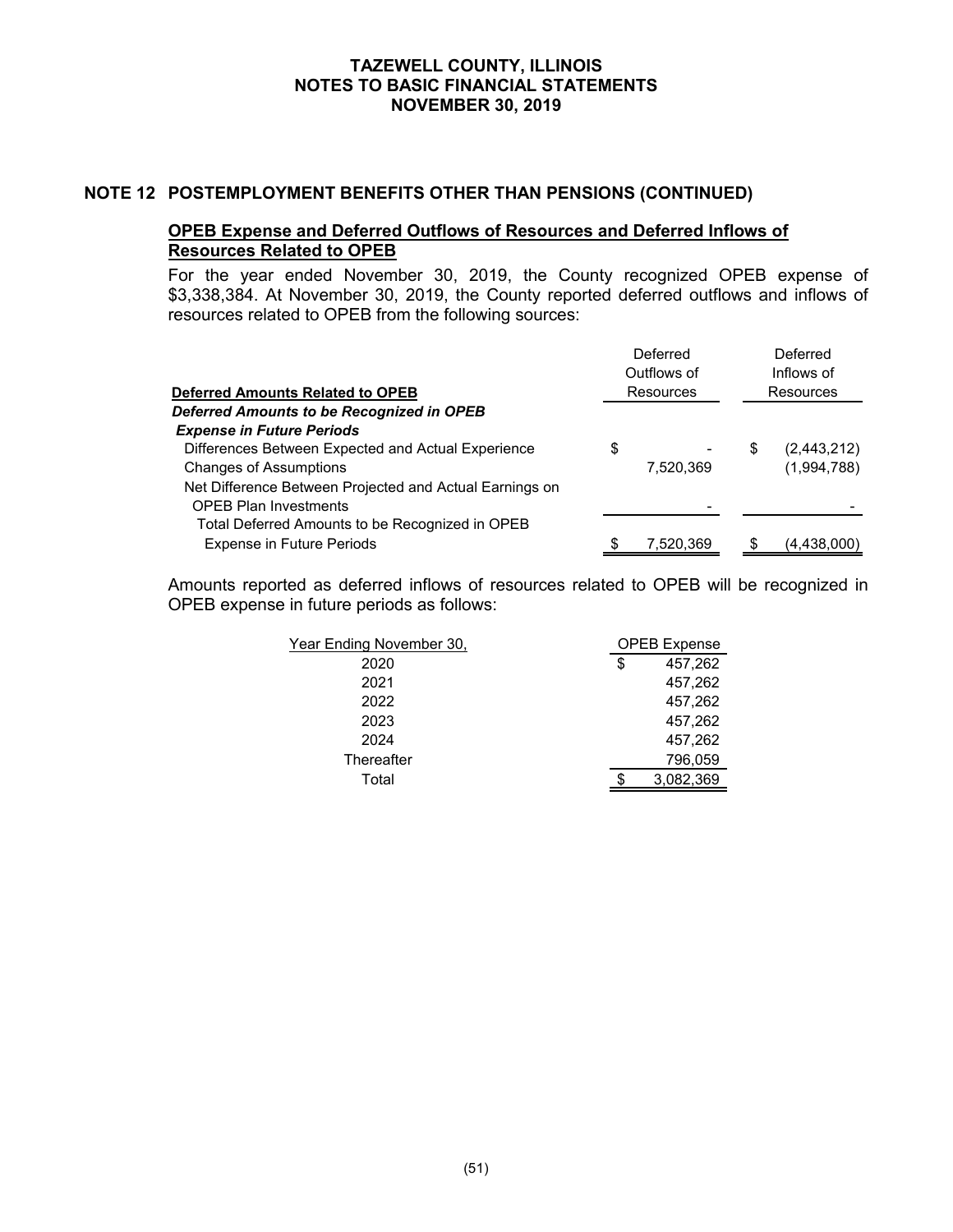### **NOTE 13 SELF-FUNDED INSURANCE**

The County is exposed to various risks of loss related to torts, theft of, damages to and destruction of assets, natural disasters, and medical and dental claims of its employees and their dependents. The County uses an internal service fund to account for and finance its uninsured risks of loss for medical and dental claims. Other risks of loss are accounted for in the Tort Judgment special revenue fund. Claims expenses and liabilities are reported when it is probable that a loss has occurred and the amount of that loss can be reasonably estimated. These losses include an estimate of claims that have been incurred but not reported. At November 30, 2019, the estimate of health and dental claims incurred but not reported provided by the claims administrator amounted to \$294,313. The County does not anticipate any amount to be incurred but not reported related to liability coverage. The County has commercial insurance coverage of \$9,000,000 for general liability insurance when aggregate claims exceed \$1,000,000 over the annual liability period and coverage for medical and hospital when claims exceed \$250,000 individually. Settled claims have not exceeded this commercial coverage in any of the past three fiscal years.

Various funds of the County participate and make payments to the internal service fund based on historical cost information and to establish a reserve for catastrophe losses. That reserve is considered to be \$7,551,430 for the Health Insurance Fund and is considered to be a designation for those purposes of the net position of the Internal Service Fund.

Changes in the claims liability, including claims payable and estimated payable for claims and losses, in fiscal years 2019 and 2018 were:

|                             |   | Fund        |
|-----------------------------|---|-------------|
|                             |   |             |
| Balance - November 30, 2017 | S | 231,448     |
| <b>Claims Incurred</b>      |   | 5,263,094   |
| Claims Paid                 |   | (4,950,134) |
| Balance - November 30, 2018 |   | 544,408     |
| <b>Claims Incurred</b>      |   | 4,454,076   |
| Claims Paid                 |   | (4,704,171) |
| Balance - November 30, 2019 |   | 294,313     |

### **NOTE 14 LEASES**

During fiscal year 2009, the County received a donation of a building valued at \$395,000 and purchased adjacent parking lots for \$66,000. The building is currently being leased to tenants. The value of the building and cost of the parking lots are included in the governmental activities' capital assets at November 30, 2019.

As of November 30, 2019, the building is being leased for monthly rental payments of between \$125 and \$2,600 and expires at various times through September 1, 2024. Total rental income for the year ended November 30, 2019 was \$104,445.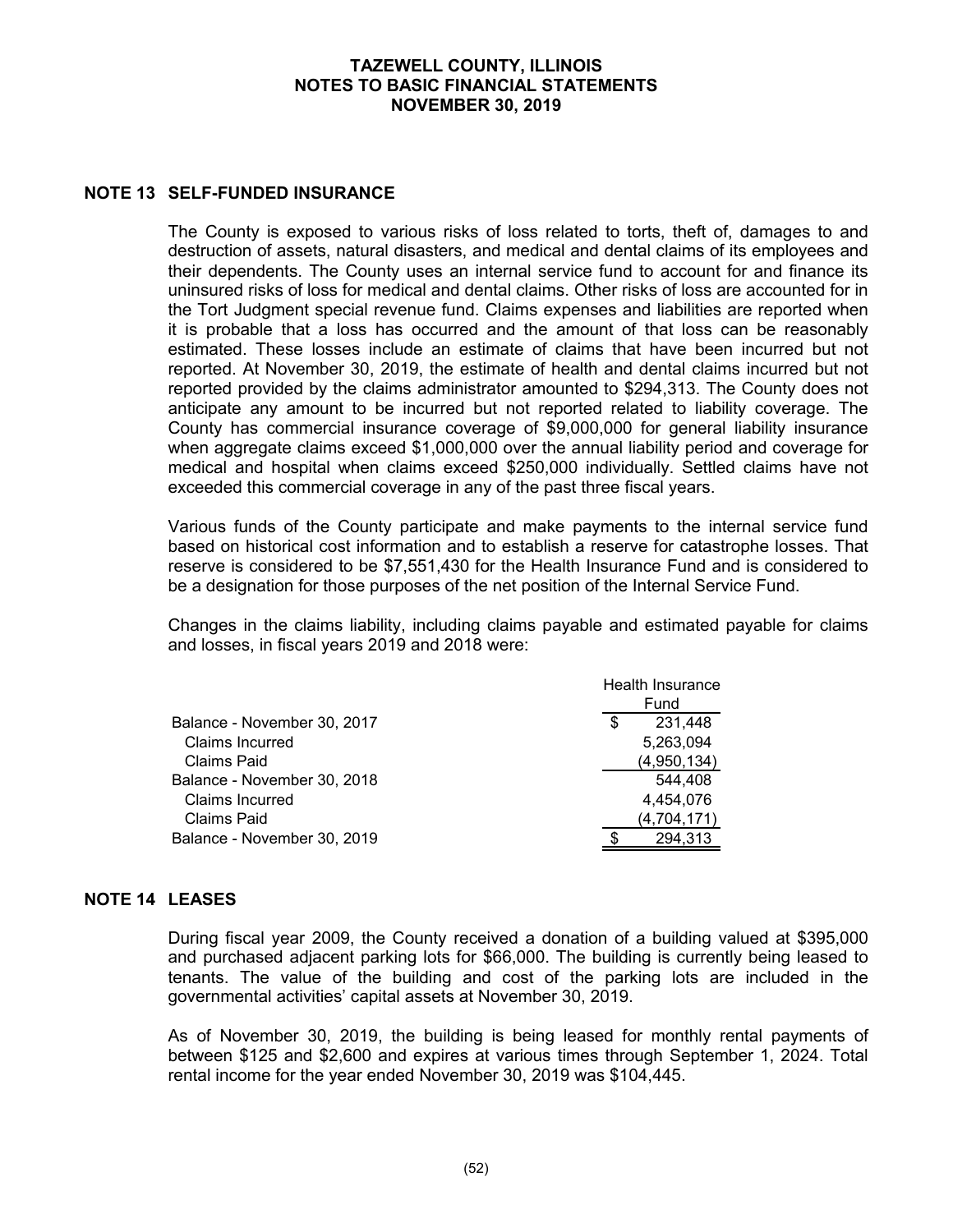# **NOTE 14 LEASES (CONTINUED)**

The future minimum lease rental income for the above leases is as follows:

| Year Ending November 30, |    | Amount  |  |
|--------------------------|----|---------|--|
| 2020                     | \$ | 59,150  |  |
| 2021                     |    | 34,420  |  |
| 2022                     |    | 12,360  |  |
| 2023                     |    | 12,360  |  |
| 2024                     |    | 10,300  |  |
| Total                    | S  | 128,590 |  |

# **NOTE 15 COMMITMENTS AND CONTINGENCIES**

## **Operating Lease**

The County entered into a five-year noncancelable lease for the Health Department Dental Clinic. Monthly lease payments began on January 1, 2016.

The future minimum lease payments for the above lease are as follows:

| Year Ending November 30. | Amount  |
|--------------------------|---------|
| 2020                     | 51.653  |
| 2021                     | 51.653  |
| 2022                     | 4.304   |
| Total                    | 107,610 |

# **Contingencies**

The County is a defendant in various claims and lawsuits. The outcome of these claims and lawsuits is not presently determinable, in the opinion of the County's counsel, the resolution of these matters will not have a material adverse effect on the financial condition of the County.

# **NOTE 16 SUBSEQUENT EVENTS**

#### **Worldwide Pandemic**

Subsequent to year-end, the World Health Organization declared the spread of Coronavirus Disease (COVID-19) a worldwide pandemic. The COVID-19 pandemic is having significant effects on global markets, supply chains, businesses, and communities. Specific to the County, COVID-19 may impact various parts of its 2020 operations and financial results. Management believes the County is taking appropriate actions to mitigate the negative impact. However, the full impact of COVID-19 is unknown and cannot be reasonably estimated as these events occurred subsequent to year-end and are still developing.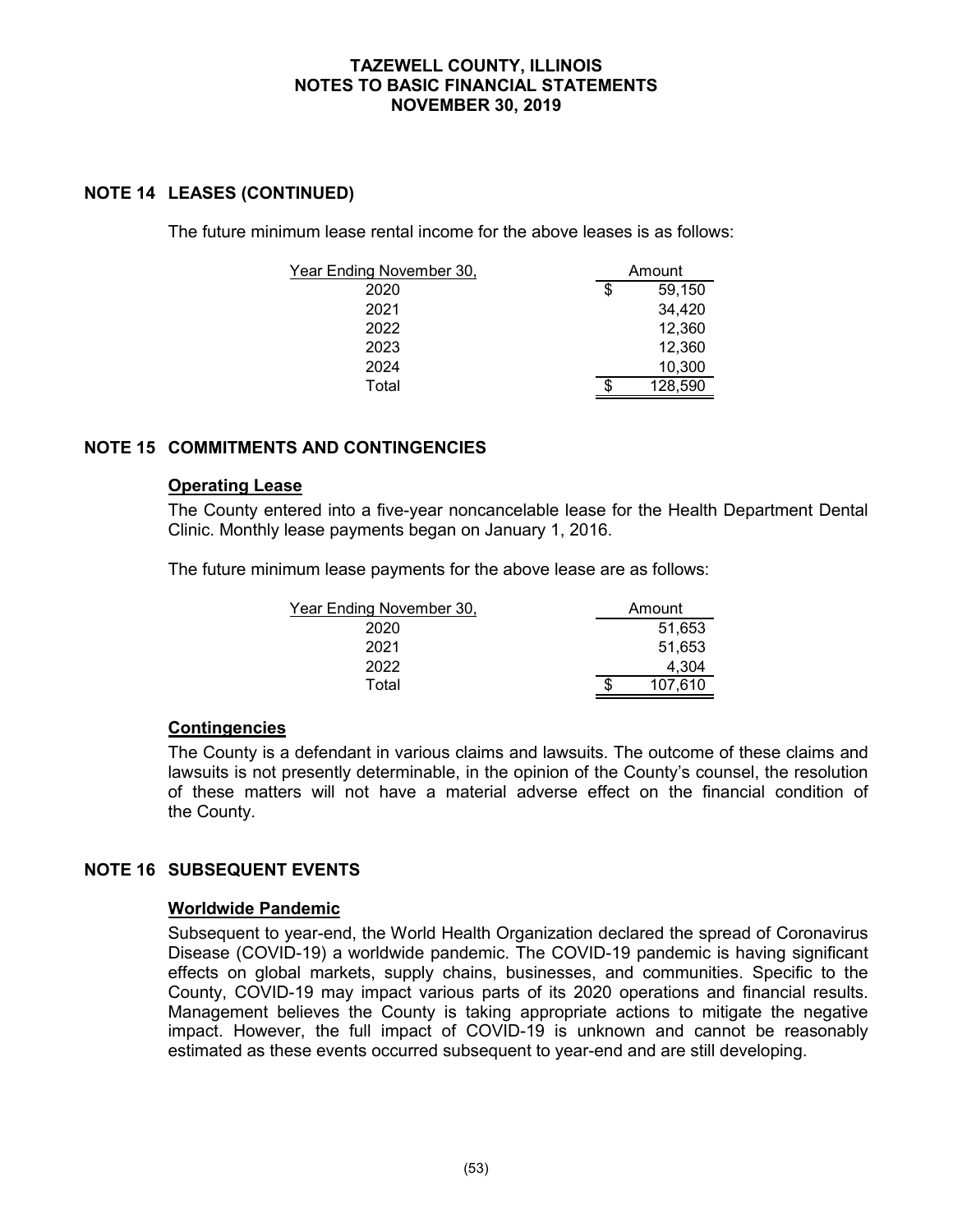## **TAZEWELL COUNTY, ILLINOIS SCHEDULE OF REVENUES, EXPENDITURES, AND CHANGES IN FUND BALANCES – BUDGET AND ACTUAL MAJOR FUNDS YEAR ENDED NOVEMBER 30, 2019**

|                                        | <b>General Fund</b> |                              |                  |  |  |  |  |  |
|----------------------------------------|---------------------|------------------------------|------------------|--|--|--|--|--|
|                                        | Original            | Amended                      |                  |  |  |  |  |  |
|                                        | <b>Budget</b>       | <b>Budget</b>                | Actual           |  |  |  |  |  |
| <b>REVENUES</b>                        |                     |                              |                  |  |  |  |  |  |
| <b>Property Taxes</b>                  | \$<br>5,539,077     | \$<br>5,539,077              | \$<br>5,471,317  |  |  |  |  |  |
| Sales Taxes                            | 10,000,000          | 10,000,000                   | 11,140,015       |  |  |  |  |  |
| Illinois State Income Taxes            | 2,150,000           | 2,150,000                    | 2,723,242        |  |  |  |  |  |
| Personal Property Replacement Taxes    | 600,000             | 600,000                      | 847,990          |  |  |  |  |  |
| <b>Other State Taxes</b>               | 621,500             | 621,500                      | 998,806          |  |  |  |  |  |
| Salary and Expenditure Reimbursements  | 1,189,825           | 1,189,825                    | 1,121,831        |  |  |  |  |  |
| <b>Governmental Grants</b>             | 77,490              | 77,490                       | 125,669          |  |  |  |  |  |
| <b>Licenses and Permits</b>            | 677,125             | 677,125                      | 841,835          |  |  |  |  |  |
| <b>Charges for Services</b>            | 3,764,550           | 3,764,550                    | 3,094,118        |  |  |  |  |  |
| <b>Fines and Forfeitures</b>           | 467,000             | 467,000                      | 422,326          |  |  |  |  |  |
| Interest                               | 133,600             | 133,600                      | 389,676          |  |  |  |  |  |
| Miscellaneous                          | 470,450             | 470,450                      | 461,003          |  |  |  |  |  |
| <b>Total Revenues</b>                  | 25,690,617          | 25,690,617                   | 27,637,828       |  |  |  |  |  |
| <b>EXPENDITURES</b>                    |                     |                              |                  |  |  |  |  |  |
| Judicial                               | 8,302,326           | 8,309,497                    | 7,674,679        |  |  |  |  |  |
| <b>Public Safety and Corrections</b>   | 11,834,029          | 11,918,734                   | 11,914,236       |  |  |  |  |  |
| <b>Community Development</b>           | 356,733             | 356,733                      | 363,453          |  |  |  |  |  |
| Highways                               |                     |                              |                  |  |  |  |  |  |
| <b>Health and Welfare</b>              |                     |                              |                  |  |  |  |  |  |
| <b>General Governmental Services</b>   | 8,583,825           | 8,650,670                    | 5,445,151        |  |  |  |  |  |
| Retirement                             |                     |                              |                  |  |  |  |  |  |
| <b>Debt Service</b>                    | 1,145,000           | 1,145,000                    | 831,381          |  |  |  |  |  |
| <b>Total Expenditures</b>              | 30,221,913          | 30,380,634                   | 26,228,900       |  |  |  |  |  |
|                                        |                     |                              |                  |  |  |  |  |  |
| Excess (Deficiency) of Revenues        |                     |                              |                  |  |  |  |  |  |
| <b>Over Expenditures</b>               | (4,531,296)         | (4,690,017)                  | 1,408,928        |  |  |  |  |  |
|                                        |                     |                              |                  |  |  |  |  |  |
| <b>OTHER FINANCING SOURCES (USES)</b>  |                     |                              |                  |  |  |  |  |  |
| Proceeds from Capital Lease Obligation | 1,878,514           | 1,878,514                    | 174,323          |  |  |  |  |  |
| Transfers In                           |                     |                              | 55,335           |  |  |  |  |  |
| <b>Transfers Out</b>                   |                     |                              | (130, 946)       |  |  |  |  |  |
| <b>Total Other Financing Sources</b>   | 1,878,514           | 1,878,514                    | 98,712           |  |  |  |  |  |
| Net Change in Fund Balances            | (2,652,782)         | (2,811,503)<br>$\sqrt[6]{3}$ | 1,507,640        |  |  |  |  |  |
| <b>FUND BALANCE</b>                    |                     |                              |                  |  |  |  |  |  |
| Beginning of Year                      |                     |                              | 22,016,865       |  |  |  |  |  |
| End of Year                            |                     |                              | 23,524,505<br>\$ |  |  |  |  |  |
|                                        |                     |                              |                  |  |  |  |  |  |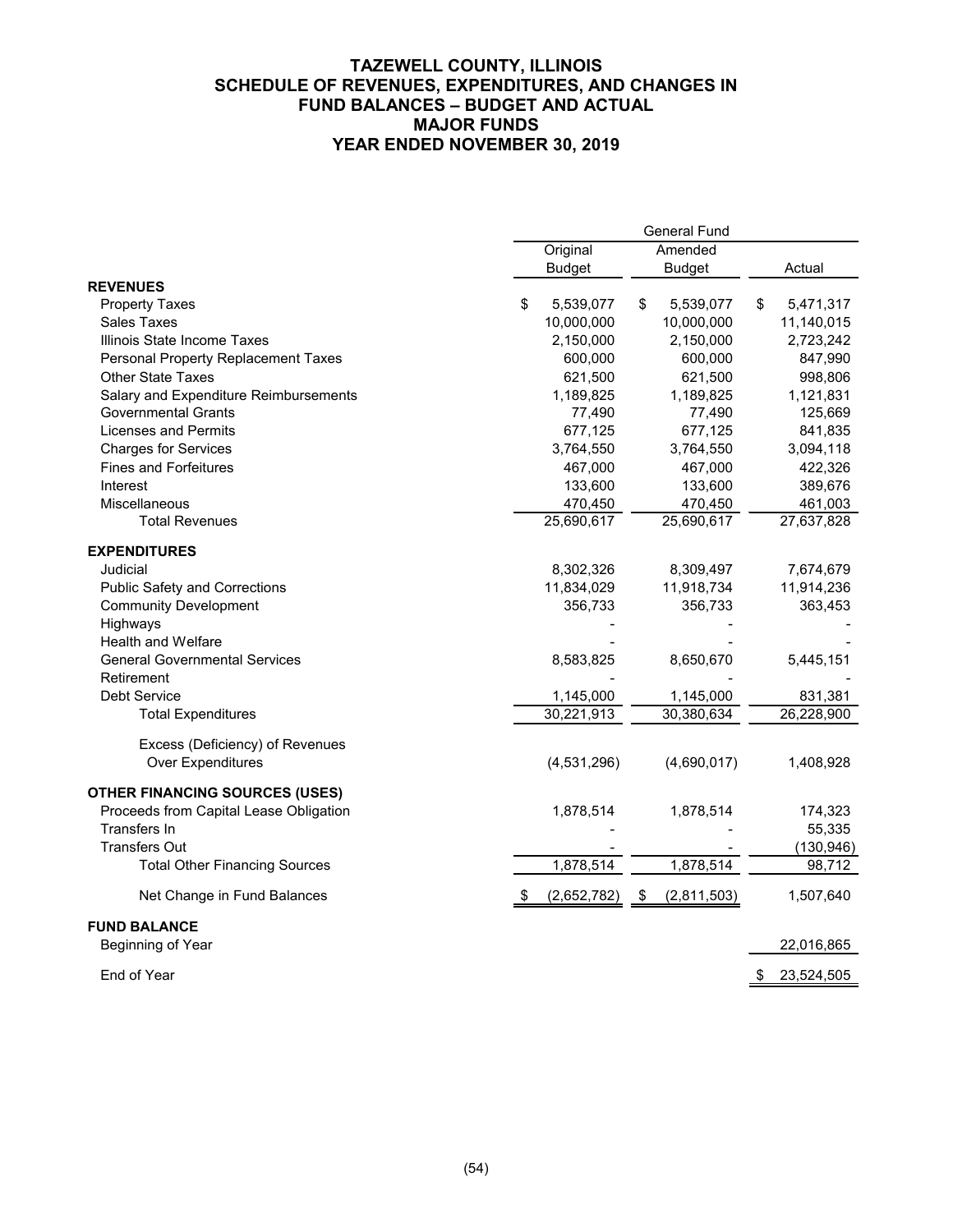# **TAZEWELL COUNTY, ILLINOIS SCHEDULE OF REVENUES, EXPENDITURES, AND CHANGES IN FUND BALANCES – BUDGET AND ACTUAL MAJOR FUNDS (CONTINUED) YEAR ENDED NOVEMBER 30, 2019**

|                 | <b>Tort Judgment Fund</b> |               |           | County Health Fund |                      |    |                      |    |                      |  |
|-----------------|---------------------------|---------------|-----------|--------------------|----------------------|----|----------------------|----|----------------------|--|
| Original        | Amended                   |               |           |                    | Original             |    | Amended              |    |                      |  |
| <b>Budget</b>   | <b>Budget</b>             |               | Actual    |                    | <b>Budget</b>        |    | <b>Budget</b>        |    | Actual               |  |
| \$<br>1,686,554 | \$<br>1,686,554           | \$            | 1,666,416 | \$                 | 917,679              | \$ | 917,679              | \$ | 906,769              |  |
|                 |                           |               |           |                    |                      |    |                      |    |                      |  |
|                 |                           |               |           |                    | 187,230              |    | 187,230              |    | 207,665              |  |
|                 |                           |               |           |                    |                      |    |                      |    |                      |  |
|                 |                           |               |           |                    |                      |    |                      |    |                      |  |
|                 |                           |               |           |                    | 4,388,135            |    | 4,388,135            |    | 4,244,148            |  |
|                 |                           |               |           |                    |                      |    |                      |    |                      |  |
|                 |                           |               |           |                    | 583,450              |    | 583,450              |    | 529,790              |  |
|                 |                           |               |           |                    |                      |    |                      |    |                      |  |
| 200             | 200                       |               | 2,243     |                    | 20,000               |    | 20,000               |    | 48,663               |  |
| 1,686,754       | 1,686,754                 |               | 1,668,659 |                    | 320,209<br>6,416,703 |    | 320,209<br>6,416,703 |    | 246,316<br>6,183,351 |  |
|                 |                           |               |           |                    |                      |    |                      |    |                      |  |
|                 |                           |               |           |                    |                      |    |                      |    |                      |  |
|                 |                           |               |           |                    |                      |    |                      |    |                      |  |
|                 |                           |               |           |                    |                      |    |                      |    |                      |  |
|                 |                           |               |           |                    |                      |    |                      |    |                      |  |
|                 |                           |               |           |                    |                      |    |                      |    |                      |  |
|                 |                           |               |           |                    | 6,492,998            |    | 6,492,998            |    | 6,229,194            |  |
| 1,573,009       | 1,573,009                 |               | 1,312,141 |                    |                      |    |                      |    |                      |  |
|                 |                           |               |           |                    | 30,000               |    | 30,000               |    | 21,675               |  |
| 1,573,009       | 1,573,009                 |               | 1,312,141 |                    | 6,522,998            |    | 6,522,998            |    | 6,250,869            |  |
|                 |                           |               |           |                    |                      |    |                      |    |                      |  |
| 113,745         | 113,745                   |               | 356,518   |                    | (106, 295)           |    | (106, 295)           |    | (67, 518)            |  |
|                 |                           |               |           |                    |                      |    |                      |    |                      |  |
|                 |                           |               |           |                    |                      |    |                      |    | 884                  |  |
|                 |                           |               |           |                    |                      |    |                      |    |                      |  |
|                 |                           |               |           |                    |                      |    |                      |    | 884                  |  |
| \$<br>113,745   | \$<br>113,745             |               | 356,518   | $\frac{1}{2}$      | (106, 295)           | \$ | (106, 295)           |    | (66, 634)            |  |
|                 |                           |               | 1,201,178 |                    |                      |    |                      |    | 3,351,314            |  |
|                 |                           |               |           |                    |                      |    |                      |    |                      |  |
|                 |                           | $\frac{1}{2}$ | 1,557,696 |                    |                      |    |                      | \$ | 3,284,680            |  |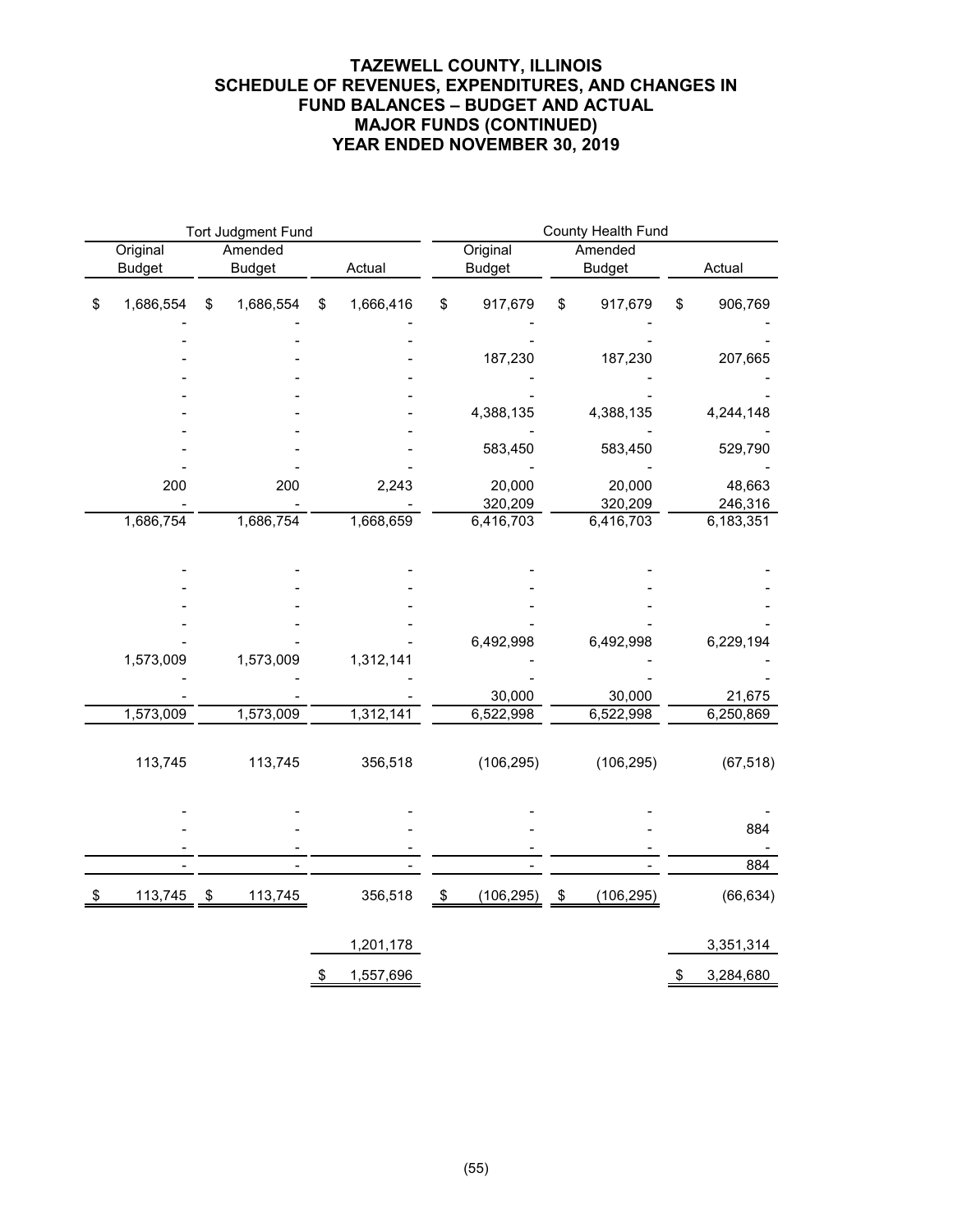#### **TAZEWELL COUNTY, ILLINOIS REQUIRED SUPPLEMENTARY INFORMATION SCHEDULE OF CHANGES IN THE COUNTY'S TOTAL OPEB LIABILITY AND RELATED RATIOS YEAR ENDED NOVEMBER 30, 2019**

|                                                                     | 2019             | 2018             | 2017             |
|---------------------------------------------------------------------|------------------|------------------|------------------|
| <b>Total OPEB Liability - Beginning</b>                             | 16,898,140<br>\$ | 18,059,702<br>\$ | \$<br>16,982,721 |
| Service Cost                                                        | 490,519          | 688,948          | 665,072          |
| Interest on Total OPEB Liability                                    | 592,100          | 643,792          | 613,295          |
| <b>Changes in Benefit Terms</b>                                     | 1,798,503        |                  |                  |
| Differences Between Expected and Actual Experience                  | (2,722,437)      |                  |                  |
| Changes in Assumptions                                              | 8,379,840        | (2, 240, 756)    |                  |
| <b>Benefit Payments and Refunds</b>                                 | (258, 901)       | (253, 546)       | (201, 386)       |
| Net Change in Total OPEB Liability                                  | 8,279,624        | (1,161,562)      | 1,076,981        |
| <b>Total OPEB Liability - Ending</b>                                | 25, 177, 764     | 16,898,140<br>\$ | 18,059,702<br>S  |
| Covered-Employee Payroll                                            | 21,044,944       | 23,109,589       | 15,487,927       |
| Total OPEB Liability as a Percentage of<br>Covered-Employee Payroll | 119.64%          | 73.12%           | 116.61%          |
|                                                                     |                  |                  |                  |

In fiscal year 2019, the discount rate increased from 4.22% to 2.77%. However, there were no additional changes in assumptions or benefit terms in the actuarial valuation.

In the fiscal year 2018, the discount rate increased from 3.59% to 4.22%. However, there were no additional changes in assumptions or benefit terms in the actuarial valuation.

No assets are accumulated in a trust to pay related benefits.

The County implemented GASB Statement No. 75 in fiscal year 2017, and the above table will be expanded to 10 years of information as the information becomes available.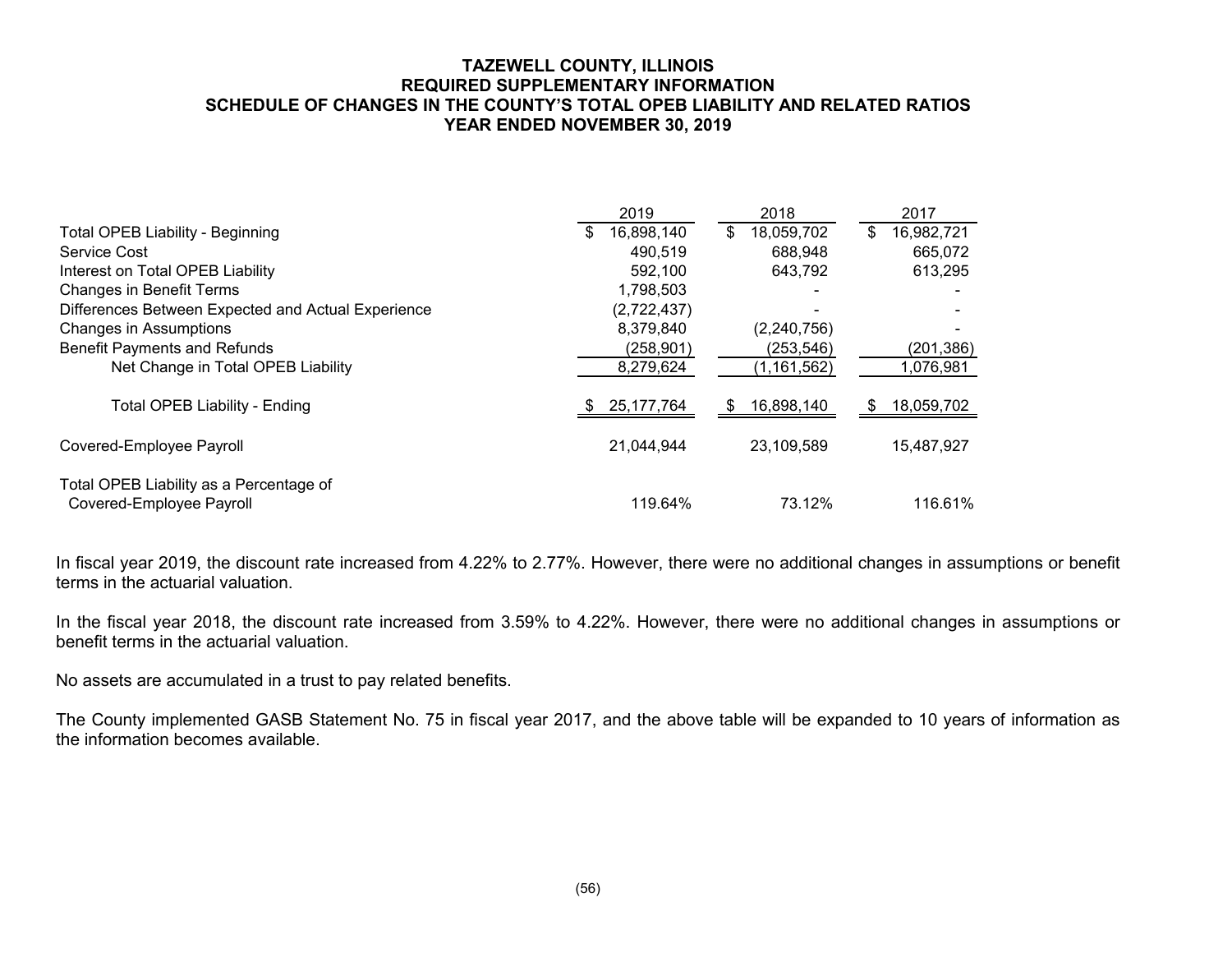### **TAZEWELL COUNTY, ILLINOIS NOTE TO REQUIRED SUPPLEMENTARY INFORMATION NOVEMBER 30, 2019**

# **NOTE 1 BUDGETARY BASIS**

The budgetary comparison schedules for the General Fund, Tort Judgment Fund, and County Health Fund present comparisons of the budget with actual data on a modified accrual basis.

There were no individual major funds with excesses of expenditures over budget.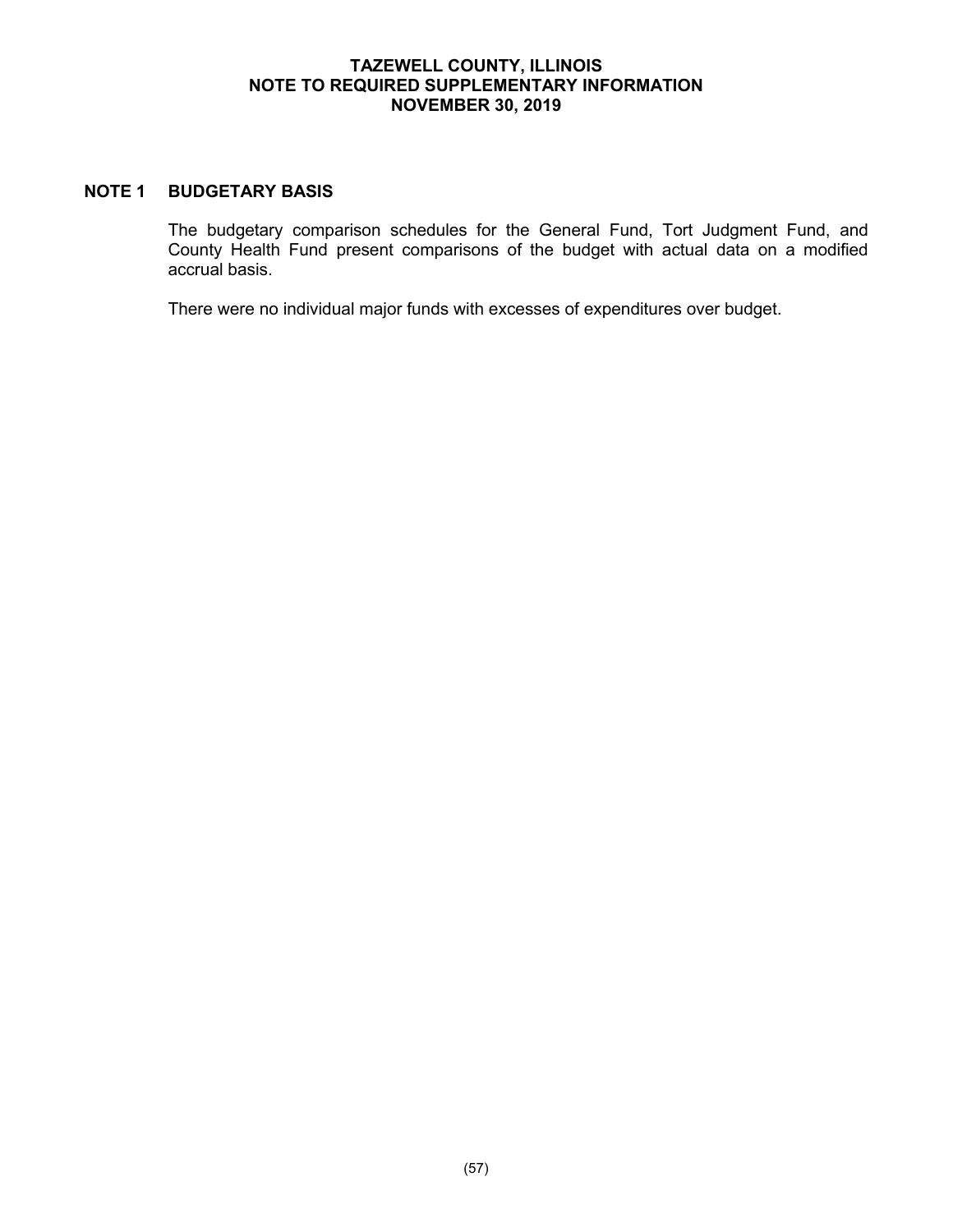|                                                                                  |                                       |                                                    | Special Revenue                                                  |                                 |                                               |
|----------------------------------------------------------------------------------|---------------------------------------|----------------------------------------------------|------------------------------------------------------------------|---------------------------------|-----------------------------------------------|
| <b>ASSETS</b>                                                                    | Township<br>Motor<br>Fuel Tax<br>Fund | <b>Illinois</b><br>Municipal<br>Retirement<br>Fund | County<br><b>Motor Fuel</b><br><b>Tax Fund</b>                   | County<br><b>Bridge</b><br>Fund | Federal<br>Aid<br>Matching<br><b>Tax Fund</b> |
| Cash                                                                             | \$1,262,253                           | \$1,992,161                                        | \$1,188,024                                                      | \$4,210,724                     | \$2,792,574                                   |
| Investments                                                                      |                                       |                                                    | 2,675,281                                                        | 25                              |                                               |
| Receivables:                                                                     |                                       |                                                    |                                                                  |                                 |                                               |
| <b>Property Taxes</b>                                                            |                                       | 839,520                                            |                                                                  | 785,169                         | 652,608                                       |
| State of Illinois:                                                               |                                       |                                                    |                                                                  |                                 |                                               |
| <b>Motor Fuel Tax Allotments</b>                                                 | 150,883                               |                                                    | 309,511                                                          |                                 |                                               |
| Grants                                                                           |                                       |                                                    |                                                                  |                                 |                                               |
| Other                                                                            |                                       |                                                    |                                                                  |                                 |                                               |
| Notes Receivable, Net of Allowance for Doubtful                                  |                                       |                                                    |                                                                  |                                 |                                               |
| Accounts of \$23,000                                                             |                                       |                                                    |                                                                  |                                 |                                               |
| <b>Prepaid Expenses</b>                                                          |                                       |                                                    |                                                                  |                                 |                                               |
| Due from Other Funds                                                             | 84,014                                |                                                    |                                                                  | 50,915                          | 396                                           |
| <b>Total Assets</b>                                                              |                                       |                                                    | \$ 1,497,150 \$ 2,831,681 \$ 4,172,816 \$ 5,046,833 \$ 3,445,578 |                                 |                                               |
| LIABILITIES, DEFERRED INFLOWS OF<br><b>RESOURCES, AND FUND BALANCE (DEFICIT)</b> |                                       |                                                    |                                                                  |                                 |                                               |
| <b>Accounts Payable</b>                                                          | \$<br>3,976                           | \$                                                 | 17,704<br>\$                                                     | 410,837<br>\$                   | \$<br>54,946                                  |
| Accrued Payroll and Related Costs                                                |                                       |                                                    | 2,724                                                            |                                 |                                               |
| Due to Other Funds                                                               |                                       | 3,569                                              | 84,023                                                           |                                 | 95                                            |
| <b>Unearned Revenue</b>                                                          |                                       |                                                    |                                                                  |                                 |                                               |
| <b>Total Liabilities</b>                                                         | 3,976                                 | 3,569                                              | 104,451                                                          | 410,837                         | 55,041                                        |
| Deferred Inflows of Resources:                                                   |                                       |                                                    |                                                                  |                                 |                                               |
| Subsequent Year's Property Taxes                                                 |                                       | 839,520                                            |                                                                  | 785,169                         | 652,608                                       |
| Unavailable Revenue                                                              |                                       |                                                    |                                                                  |                                 |                                               |
| <b>Total Deferred Inflows of Resources</b>                                       |                                       | 839,520                                            |                                                                  | 785,169                         | 652,608                                       |
| Fund Balance (Deficit):                                                          |                                       |                                                    |                                                                  |                                 |                                               |
| Nonspendable:                                                                    |                                       |                                                    |                                                                  |                                 |                                               |
| Prepaids                                                                         |                                       |                                                    |                                                                  |                                 |                                               |
| Restricted for:                                                                  |                                       |                                                    |                                                                  |                                 |                                               |
| Judicial                                                                         |                                       |                                                    |                                                                  |                                 |                                               |
| <b>Public Safety and Corrections</b>                                             |                                       |                                                    |                                                                  |                                 |                                               |
| <b>Community Development</b>                                                     |                                       |                                                    |                                                                  |                                 |                                               |
| Highways                                                                         | 972,351                               |                                                    |                                                                  | 664,792                         | 1,337,518                                     |
| Health and Welfare                                                               |                                       |                                                    |                                                                  |                                 |                                               |
| <b>General Governmental Services</b>                                             |                                       |                                                    |                                                                  |                                 |                                               |
| Retirement                                                                       |                                       | 1,988,592                                          |                                                                  |                                 |                                               |
| Assigned to:                                                                     |                                       |                                                    |                                                                  |                                 |                                               |
| Judicial                                                                         |                                       |                                                    |                                                                  |                                 |                                               |
| Public Safety and Corrections                                                    |                                       |                                                    |                                                                  |                                 |                                               |
| <b>Community Development</b>                                                     |                                       |                                                    |                                                                  |                                 |                                               |
| Highways                                                                         | 520,823                               |                                                    | 4,068,365                                                        | 3,186,035                       | 1,400,411                                     |
| <b>Health and Welfare</b>                                                        |                                       |                                                    |                                                                  |                                 |                                               |
| <b>General Governmental Services</b>                                             |                                       |                                                    |                                                                  |                                 |                                               |
| Unassigned                                                                       |                                       |                                                    |                                                                  |                                 |                                               |
| <b>Total Fund Balance (Deficit)</b>                                              | 1,493,174                             | 1,988,592                                          | 4,068,365                                                        | 3,850,827                       | 2,737,929                                     |
| Total Liabilities, Deferred Inflows of                                           |                                       |                                                    |                                                                  |                                 |                                               |
| Resources, and Fund Balance (Deficit)                                            |                                       |                                                    | $$1,497,150$ $$2,831,681$ $$4,172,816$ $$5,046,833$ $$3,445,578$ |                                 |                                               |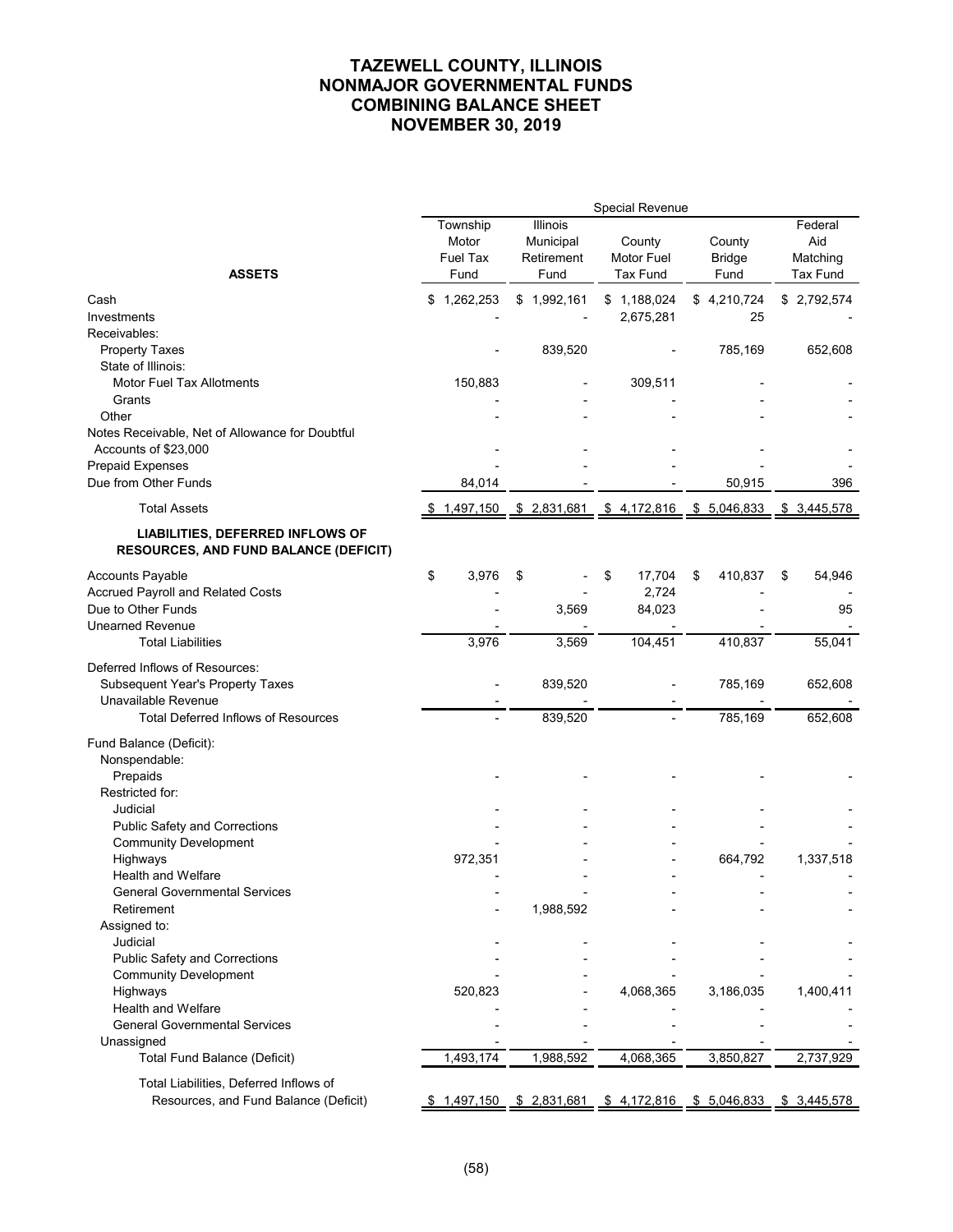|                                   |                            |                           | Special Revenue           |                |                                                              |                                 |      |                        |     |                                        |
|-----------------------------------|----------------------------|---------------------------|---------------------------|----------------|--------------------------------------------------------------|---------------------------------|------|------------------------|-----|----------------------------------------|
| Township<br><b>Bridge</b><br>Fund | Social<br>Security<br>Fund | Animal<br>Control<br>Fund | County<br>Highway<br>Fund |                | Persons With<br>Developmental<br><b>Disabilities</b><br>Fund | Veterans'<br>Assistance<br>Fund |      | Law<br>Library<br>Fund |     | Circuit<br>Clerk<br>Automation<br>Fund |
| \$<br>252,394                     | \$1,556,272                | \$<br>766,153             | \$2,956,125               | \$             | 213,945                                                      | \$<br>270,130                   | \$   | 96,819                 | \$  | 747,096                                |
|                                   |                            |                           |                           |                |                                                              |                                 |      |                        |     |                                        |
|                                   | 1,077,318                  |                           | 1,741,559                 |                | 548,955                                                      | 184,289                         |      |                        |     |                                        |
|                                   |                            |                           |                           |                |                                                              |                                 |      |                        |     |                                        |
|                                   |                            |                           | 25,227                    |                |                                                              |                                 |      |                        |     |                                        |
|                                   |                            |                           |                           |                |                                                              |                                 |      |                        |     |                                        |
|                                   |                            |                           |                           |                |                                                              |                                 |      |                        |     |                                        |
|                                   |                            | 1,324                     |                           |                |                                                              |                                 |      | 50                     |     |                                        |
| 252,394                           | \$2,633,590                | \$                        | 767,477 \$4,722,911       | $\mathfrak{s}$ | 762,900                                                      | \$<br>454,419                   | - \$ | 96,869                 | \$. | 747,096                                |
|                                   |                            |                           |                           |                |                                                              |                                 |      |                        |     |                                        |
|                                   |                            |                           |                           |                |                                                              |                                 |      |                        |     |                                        |
| \$                                | \$                         | \$<br>7,933               | \$<br>32,664              | \$             | 180,000                                                      | \$<br>5,838                     | \$   | 1,557                  | \$  |                                        |
|                                   | 56,661                     | 6,255                     | 22,016                    |                |                                                              | 1,152                           |      | 460                    |     | 4,810                                  |
| 52,684                            |                            |                           | 3,959                     |                |                                                              |                                 |      |                        |     |                                        |
| 52,684                            | 56,661                     | 14,188                    | 58,639                    |                | 180,000                                                      | 6,990                           |      | 2,017                  |     | 4,810                                  |
|                                   |                            |                           |                           |                |                                                              |                                 |      |                        |     |                                        |
|                                   | 1,077,318                  |                           | 1,741,559                 |                | 548,955                                                      | 184,289                         |      |                        |     |                                        |
|                                   | 1,077,318                  | $\overline{a}$            | 1,741,559                 |                | 548,955                                                      | 184,289                         |      |                        |     |                                        |
|                                   |                            |                           |                           |                |                                                              |                                 |      |                        |     |                                        |
|                                   |                            |                           |                           |                |                                                              |                                 |      |                        |     |                                        |
|                                   |                            | 1,324                     |                           |                |                                                              |                                 |      | 50                     |     |                                        |
|                                   |                            |                           |                           |                |                                                              |                                 |      | 22,762                 |     | 501,843                                |
|                                   |                            |                           |                           |                |                                                              |                                 |      |                        |     |                                        |
|                                   |                            |                           |                           |                |                                                              |                                 |      |                        |     |                                        |
| 78,080                            |                            |                           |                           |                |                                                              |                                 |      |                        |     |                                        |
|                                   |                            | 199,722                   |                           |                | 33,945                                                       | 112,872                         |      |                        |     |                                        |
|                                   | 1,499,611                  |                           |                           |                |                                                              |                                 |      |                        |     |                                        |
|                                   |                            |                           |                           |                |                                                              |                                 |      |                        |     |                                        |
|                                   |                            |                           |                           |                |                                                              |                                 |      | 72,040                 |     | 240,443                                |
|                                   |                            |                           |                           |                |                                                              |                                 |      |                        |     |                                        |
| 121,630                           |                            |                           | 2,922,713                 |                |                                                              |                                 |      |                        |     |                                        |
|                                   |                            | 552,243                   |                           |                |                                                              | 150,268                         |      |                        |     |                                        |
|                                   |                            |                           |                           |                |                                                              |                                 |      |                        |     |                                        |
|                                   |                            |                           |                           |                |                                                              |                                 |      |                        |     |                                        |
| 199,710                           | 1,499,611                  | 753,289                   | 2,922,713                 |                | 33,945                                                       | 263,140                         |      | 94,852                 |     | 742,286                                |
|                                   |                            |                           |                           |                |                                                              |                                 |      |                        |     |                                        |
|                                   | 252,394 \$ 2,633,590 \$    |                           | 767,477 \$4,722,911 \$    |                | 762,900 \$                                                   | 454,419 \$                      |      | 96,869                 | S   | 747,096                                |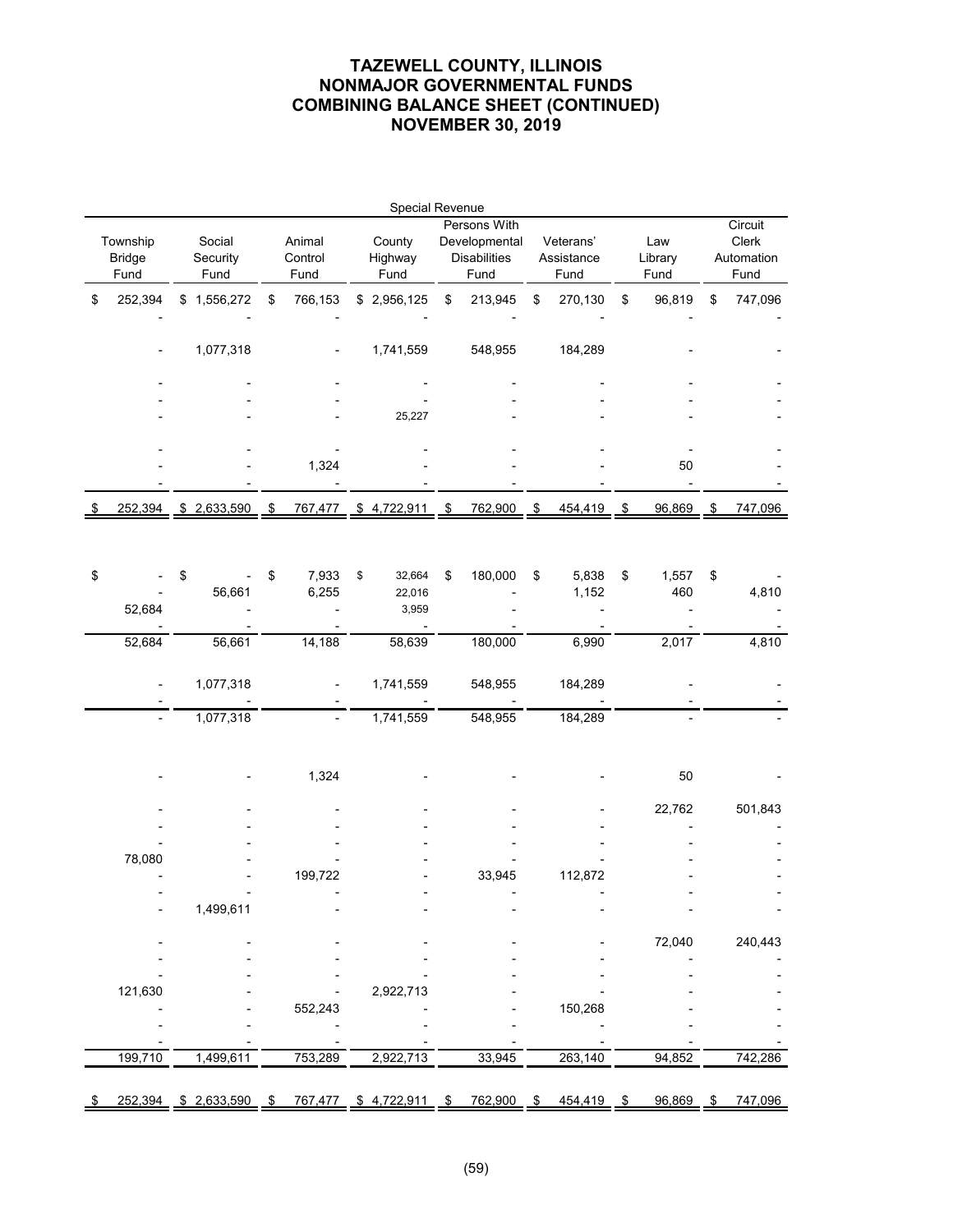|                                                                                  | Special Revenue |                                              |    |                                          |                          |                                                  |    |                                   |                                    |
|----------------------------------------------------------------------------------|-----------------|----------------------------------------------|----|------------------------------------------|--------------------------|--------------------------------------------------|----|-----------------------------------|------------------------------------|
| <b>ASSETS</b>                                                                    |                 | Economic<br>Development<br><b>Grant Fund</b> |    | County<br>Recorder<br>Automation<br>Fund |                          | Circuit<br><b>Clerk Child</b><br>Support<br>Fund |    | Treasurer's<br>Automation<br>Fund | Solid<br>Waste<br>Planning<br>Fund |
| Cash                                                                             | \$              | 789,076                                      | \$ | 493,812                                  | \$                       | 83,360                                           | \$ | 76,895                            | \$<br>1,695,020                    |
| Investments                                                                      |                 |                                              |    |                                          |                          |                                                  |    |                                   |                                    |
| Receivables:                                                                     |                 |                                              |    |                                          |                          |                                                  |    |                                   |                                    |
| <b>Property Taxes</b>                                                            |                 |                                              |    |                                          |                          |                                                  |    |                                   |                                    |
| State of Illinois:                                                               |                 |                                              |    |                                          |                          |                                                  |    |                                   |                                    |
| <b>Motor Fuel Tax Allotments</b>                                                 |                 |                                              |    |                                          |                          |                                                  |    |                                   |                                    |
| Grants                                                                           |                 |                                              |    |                                          |                          | 6,084                                            |    |                                   |                                    |
| Other                                                                            |                 |                                              |    |                                          |                          |                                                  |    |                                   | 70,141                             |
| Notes Receivable, Net of Allowance for Doubtful                                  |                 |                                              |    |                                          |                          |                                                  |    |                                   |                                    |
| Accounts of \$23,000                                                             |                 | 156,729                                      |    |                                          |                          |                                                  |    |                                   |                                    |
| <b>Prepaid Expenses</b>                                                          |                 |                                              |    |                                          |                          |                                                  |    |                                   |                                    |
| Due from Other Funds                                                             |                 |                                              |    |                                          |                          |                                                  |    |                                   |                                    |
| <b>Total Assets</b>                                                              |                 | 945,805                                      | \$ | 493,812                                  | $\overline{\mathcal{S}}$ | 89,444                                           | \$ | 76,895                            | \$ 1,765,161                       |
|                                                                                  |                 |                                              |    |                                          |                          |                                                  |    |                                   |                                    |
| LIABILITIES, DEFERRED INFLOWS OF<br><b>RESOURCES, AND FUND BALANCE (DEFICIT)</b> |                 |                                              |    |                                          |                          |                                                  |    |                                   |                                    |
| <b>Accounts Payable</b>                                                          | \$              |                                              | \$ | 553                                      | \$                       | 35                                               | \$ | 5,238                             | \$<br>1,655                        |
| Accrued Payroll and Related Costs                                                |                 |                                              |    |                                          |                          |                                                  |    | 344                               | 2,035                              |
| Due to Other Funds                                                               |                 |                                              |    |                                          |                          |                                                  |    |                                   | 61,611                             |
| <b>Unearned Revenue</b>                                                          |                 |                                              |    |                                          |                          | 235                                              |    |                                   |                                    |
| <b>Total Liabilities</b>                                                         |                 |                                              |    | 553                                      |                          | 270                                              |    | 5,582                             | 65,301                             |
| Deferred Inflows of Resources:                                                   |                 |                                              |    |                                          |                          |                                                  |    |                                   |                                    |
| <b>Subsequent Year's Property Taxes</b>                                          |                 |                                              |    |                                          |                          |                                                  |    |                                   |                                    |
| Unavailable Revenue                                                              |                 | 149,381                                      |    |                                          |                          |                                                  |    |                                   |                                    |
| <b>Total Deferred Inflows of Resources</b>                                       |                 | 149,381                                      |    |                                          |                          |                                                  |    |                                   |                                    |
| Fund Balance (Deficit):                                                          |                 |                                              |    |                                          |                          |                                                  |    |                                   |                                    |
| Nonspendable:                                                                    |                 |                                              |    |                                          |                          |                                                  |    |                                   |                                    |
| Prepaids                                                                         |                 |                                              |    |                                          |                          |                                                  |    |                                   |                                    |
| Restricted for:                                                                  |                 |                                              |    |                                          |                          |                                                  |    |                                   |                                    |
| Judicial                                                                         |                 |                                              |    |                                          |                          | 8,462                                            |    |                                   |                                    |
| <b>Public Safety and Corrections</b>                                             |                 |                                              |    |                                          |                          |                                                  |    |                                   |                                    |
| <b>Community Development</b>                                                     |                 | 399,712                                      |    |                                          |                          |                                                  |    |                                   |                                    |
| Highways                                                                         |                 |                                              |    |                                          |                          |                                                  |    |                                   |                                    |
| <b>Health and Welfare</b>                                                        |                 |                                              |    |                                          |                          |                                                  |    |                                   | 455,710                            |
| <b>General Governmental Services</b>                                             |                 |                                              |    | 477,956                                  |                          |                                                  |    |                                   |                                    |
| Retirement                                                                       |                 |                                              |    |                                          |                          |                                                  |    |                                   |                                    |
| Assigned to:                                                                     |                 |                                              |    |                                          |                          |                                                  |    |                                   |                                    |
| Judicial                                                                         |                 |                                              |    |                                          |                          | 80,712                                           |    |                                   |                                    |
| <b>Public Safety and Corrections</b>                                             |                 |                                              |    |                                          |                          |                                                  |    |                                   |                                    |
| <b>Community Development</b>                                                     |                 | 396,712                                      |    |                                          |                          |                                                  |    |                                   |                                    |
| Highways                                                                         |                 |                                              |    |                                          |                          |                                                  |    |                                   |                                    |
| <b>Health and Welfare</b>                                                        |                 |                                              |    |                                          |                          |                                                  |    |                                   | 1,244,150                          |
| <b>General Governmental Services</b>                                             |                 |                                              |    | 15,303                                   |                          |                                                  |    | 71,313                            |                                    |
| Unassigned                                                                       |                 |                                              |    |                                          |                          |                                                  |    |                                   |                                    |
| Total Fund Balance (Deficit)                                                     |                 | 796,424                                      |    | 493,259                                  |                          | 89,174                                           |    | 71,313                            | 1,699,860                          |
| Total Liabilities, Deferred Inflows of                                           |                 |                                              |    |                                          |                          |                                                  |    |                                   |                                    |
| Resources, and Fund Balance (Deficit)                                            |                 | <u>945,805 </u>                              | \$ | 493,812                                  | \$                       | 89,444                                           | \$ |                                   | <u>76,895 \$1,765,161</u>          |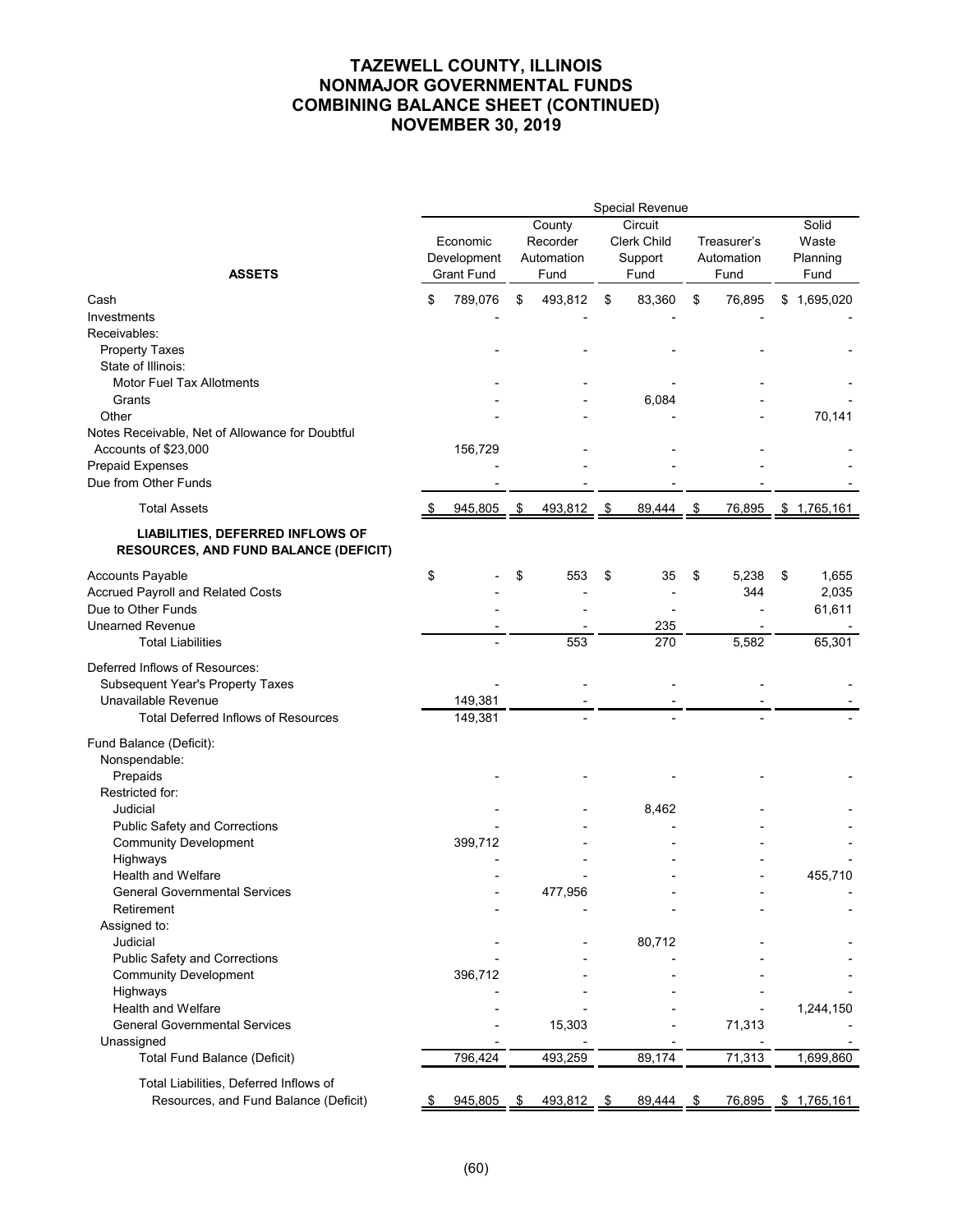| Special Revenue   |      |                      |            |                        |                          |                    |        |                                    |  |         |  |
|-------------------|------|----------------------|------------|------------------------|--------------------------|--------------------|--------|------------------------------------|--|---------|--|
|                   |      | <b>Circuit Clerk</b> |            | Police                 |                          | Children's         |        |                                    |  |         |  |
| Rural<br>We-Care, |      | Document<br>Storage  |            | Vehicle &<br>Equipment |                          | Advocacy<br>Center |        | Sheriff's<br>Grant                 |  | GIS     |  |
| Inc. Fund         |      | Fund                 |            | Fund                   |                          | Fund               |        | Fund                               |  | Fund    |  |
|                   |      |                      |            |                        |                          |                    |        |                                    |  |         |  |
| \$<br>72,051      | \$   | 701,321              | \$         | 50,586                 | \$                       | 66,846             | \$     | \$                                 |  | 346,214 |  |
|                   |      |                      |            |                        |                          |                    |        |                                    |  |         |  |
|                   |      |                      |            |                        |                          |                    |        |                                    |  |         |  |
|                   |      |                      |            |                        |                          |                    |        |                                    |  |         |  |
|                   |      |                      |            |                        |                          |                    |        |                                    |  |         |  |
| 187,051           |      |                      |            |                        |                          | 25,800             |        | 18,306                             |  |         |  |
|                   |      |                      |            |                        |                          |                    |        |                                    |  |         |  |
|                   |      |                      |            |                        |                          |                    |        |                                    |  |         |  |
|                   |      |                      |            |                        |                          | 600                |        |                                    |  |         |  |
|                   |      |                      |            |                        |                          |                    |        |                                    |  |         |  |
| 259,102           | - \$ | 701,321              | $\sqrt{2}$ | 50,586                 | $\overline{\mathcal{S}}$ | $93,246$ \$        |        | 18,306<br>$\overline{\mathcal{L}}$ |  | 346,214 |  |
|                   |      |                      |            |                        |                          |                    |        |                                    |  |         |  |
|                   |      |                      |            |                        |                          |                    |        |                                    |  |         |  |
| \$<br>259,069     | \$   | 5,451                | \$         | 824                    | \$                       | 6,863              | \$     | \$                                 |  |         |  |
|                   |      | 5,018                |            |                        |                          | 2,610              |        | 4,762                              |  | 4,127   |  |
|                   |      |                      |            |                        |                          |                    |        | 20,652                             |  |         |  |
|                   |      |                      |            |                        |                          |                    |        |                                    |  |         |  |
| 259,069           |      | 10,469               |            | $\overline{824}$       |                          | 9,473              | 25,414 |                                    |  | 4,127   |  |
|                   |      |                      |            |                        |                          |                    |        |                                    |  |         |  |
|                   |      |                      |            |                        |                          |                    |        |                                    |  |         |  |
|                   |      |                      |            |                        |                          |                    |        |                                    |  |         |  |
|                   |      |                      |            |                        |                          |                    |        |                                    |  |         |  |
|                   |      |                      |            |                        |                          |                    |        |                                    |  |         |  |
|                   |      |                      |            |                        |                          | 600                |        |                                    |  |         |  |
|                   |      |                      |            |                        |                          |                    |        |                                    |  |         |  |
|                   |      | 502,298              |            |                        |                          |                    |        |                                    |  |         |  |
|                   |      |                      |            | 41,898                 |                          |                    |        |                                    |  |         |  |
|                   |      |                      |            |                        |                          |                    |        |                                    |  |         |  |
|                   |      |                      |            |                        |                          |                    |        |                                    |  |         |  |
|                   |      |                      |            |                        |                          |                    |        |                                    |  | 172,531 |  |
|                   |      |                      |            |                        |                          |                    |        |                                    |  |         |  |
|                   |      |                      |            |                        |                          |                    |        |                                    |  |         |  |
|                   |      | 188,554              |            |                        |                          |                    |        |                                    |  |         |  |
|                   |      |                      |            | 7,864                  |                          |                    |        |                                    |  |         |  |
|                   |      |                      |            |                        |                          |                    |        |                                    |  |         |  |
| 33                |      |                      |            |                        |                          | 83,173             |        |                                    |  |         |  |
|                   |      |                      |            |                        |                          |                    |        |                                    |  | 169,556 |  |
|                   |      |                      |            |                        |                          |                    |        | (7, 108)                           |  |         |  |
| 33                |      | 690,852              |            | 49,762                 |                          | 83,773             |        | (7, 108)                           |  | 342,087 |  |
|                   |      |                      |            |                        |                          |                    |        |                                    |  |         |  |
| $259,102$ \$      |      | 701,321 \$           |            | 50,586                 | \$                       | 93,246             | \$     | 18,306<br>\$                       |  | 346,214 |  |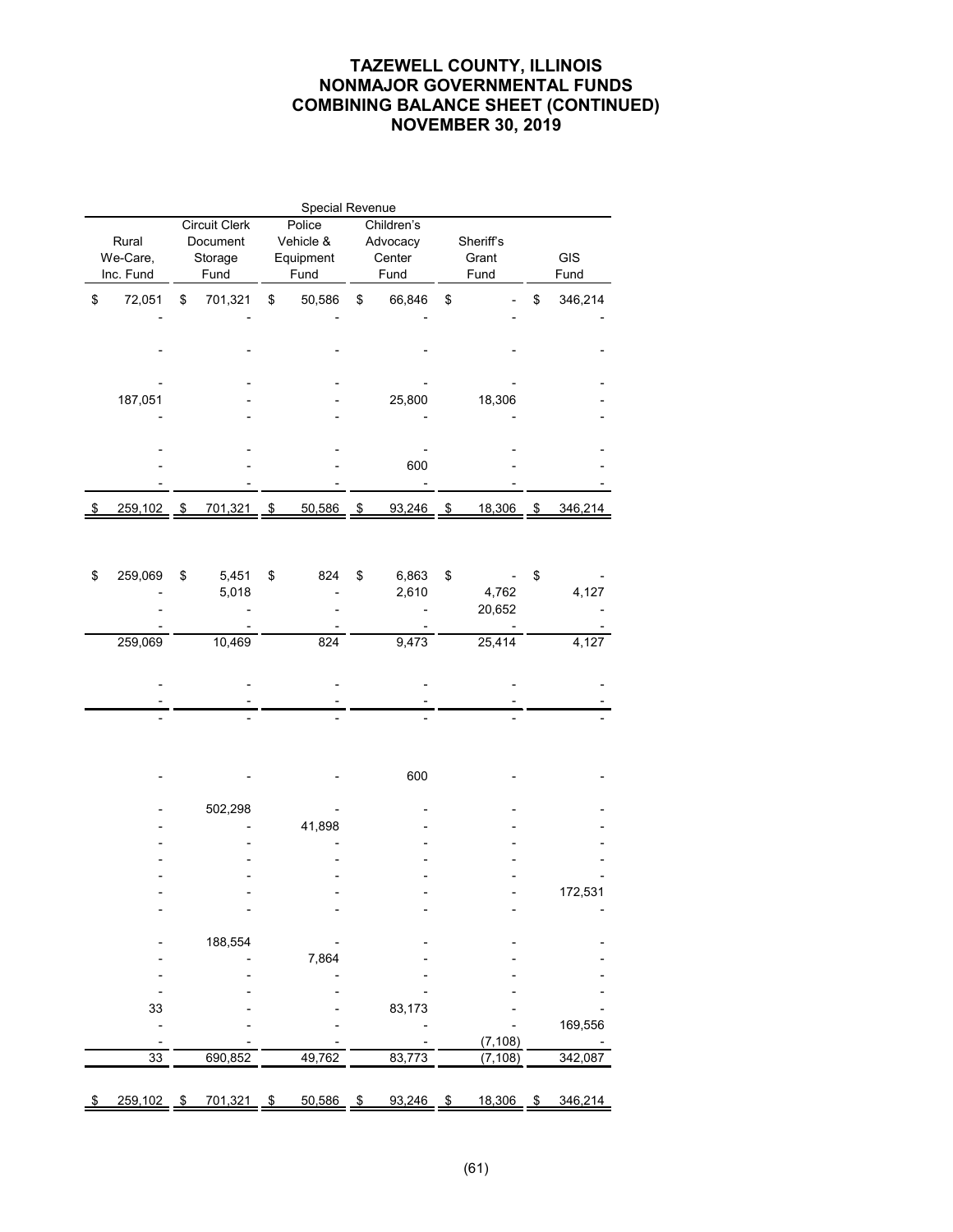|                                                                                  |                                       |                                           |              |                                               | Special Revenue |                       |         |                                           |        |
|----------------------------------------------------------------------------------|---------------------------------------|-------------------------------------------|--------------|-----------------------------------------------|-----------------|-----------------------|---------|-------------------------------------------|--------|
| <b>ASSETS</b>                                                                    | County<br>Clerk<br>Automation<br>Fund | State's<br>Attorney<br>Forfeiture<br>Fund |              | Circuit<br><b>Clerk</b><br>Operations<br>Fund |                 | Coroner's<br>Fee Fund |         | State's<br>Attorney<br>Automation<br>Fund |        |
| Cash                                                                             | \$<br>38,355                          | \$                                        | 448,618      | \$                                            | 196,992         | \$                    | 196,276 | \$                                        | 91,194 |
| Investments                                                                      |                                       |                                           |              |                                               |                 |                       |         |                                           |        |
| Receivables:                                                                     |                                       |                                           |              |                                               |                 |                       |         |                                           |        |
| <b>Property Taxes</b>                                                            |                                       |                                           |              |                                               |                 |                       |         |                                           |        |
| State of Illinois:                                                               |                                       |                                           |              |                                               |                 |                       |         |                                           |        |
| <b>Motor Fuel Tax Allotments</b>                                                 |                                       |                                           |              |                                               |                 |                       |         |                                           |        |
| Grants                                                                           |                                       |                                           |              |                                               |                 |                       |         |                                           |        |
| Other                                                                            |                                       |                                           |              |                                               |                 |                       |         |                                           |        |
| Notes Receivable, Net of Allowance for Doubtful                                  |                                       |                                           |              |                                               |                 |                       |         |                                           |        |
| Accounts of \$23,000                                                             |                                       |                                           |              |                                               |                 |                       |         |                                           |        |
| <b>Prepaid Expenses</b>                                                          |                                       |                                           |              |                                               | 490             |                       |         |                                           | 4,769  |
| Due from Other Funds                                                             |                                       |                                           |              |                                               |                 |                       |         |                                           |        |
| <b>Total Assets</b>                                                              | 38,355                                | \$                                        | 448,618      | - \$                                          | 197,482         | \$                    | 196,276 | \$                                        | 95,963 |
|                                                                                  |                                       |                                           |              |                                               |                 |                       |         |                                           |        |
| LIABILITIES, DEFERRED INFLOWS OF<br><b>RESOURCES, AND FUND BALANCE (DEFICIT)</b> |                                       |                                           |              |                                               |                 |                       |         |                                           |        |
| <b>Accounts Payable</b>                                                          | \$                                    | \$                                        |              | \$                                            |                 | \$                    | 208     | \$                                        | 9,311  |
| <b>Accrued Payroll and Related Costs</b>                                         |                                       |                                           |              |                                               |                 |                       |         |                                           |        |
| Due to Other Funds                                                               |                                       |                                           |              |                                               |                 |                       |         |                                           |        |
| <b>Unearned Revenue</b>                                                          |                                       |                                           |              |                                               |                 |                       |         |                                           |        |
| <b>Total Liabilities</b>                                                         |                                       |                                           |              |                                               |                 |                       | 208     |                                           | 9,311  |
| Deferred Inflows of Resources:                                                   |                                       |                                           |              |                                               |                 |                       |         |                                           |        |
| <b>Subsequent Year's Property Taxes</b>                                          |                                       |                                           |              |                                               |                 |                       |         |                                           |        |
| Unavailable Revenue                                                              |                                       |                                           |              |                                               |                 |                       |         |                                           |        |
| <b>Total Deferred Inflows of Resources</b>                                       |                                       |                                           |              |                                               |                 |                       |         |                                           |        |
|                                                                                  |                                       |                                           |              |                                               |                 |                       |         |                                           |        |
| Fund Balance (Deficit):                                                          |                                       |                                           |              |                                               |                 |                       |         |                                           |        |
| Nonspendable:                                                                    |                                       |                                           |              |                                               | 490             |                       |         |                                           |        |
| Prepaids<br>Restricted for:                                                      |                                       |                                           |              |                                               |                 |                       |         |                                           | 4,769  |
| Judicial                                                                         |                                       |                                           |              |                                               | 186,664         |                       |         |                                           |        |
| <b>Public Safety and Corrections</b>                                             |                                       |                                           | 247,440      |                                               |                 |                       |         |                                           |        |
| <b>Community Development</b>                                                     |                                       |                                           |              |                                               |                 |                       |         |                                           |        |
| Highways                                                                         |                                       |                                           |              |                                               |                 |                       |         |                                           |        |
| Health and Welfare                                                               |                                       |                                           |              |                                               |                 |                       |         |                                           |        |
| <b>General Governmental Services</b>                                             | 32,125                                |                                           |              |                                               |                 |                       | 140,276 |                                           | 81,883 |
| Retirement                                                                       |                                       |                                           |              |                                               |                 |                       |         |                                           |        |
| Assigned to:                                                                     |                                       |                                           |              |                                               |                 |                       |         |                                           |        |
| Judicial                                                                         |                                       |                                           |              |                                               | 10,328          |                       |         |                                           |        |
| <b>Public Safety and Corrections</b>                                             |                                       |                                           | 201,178      |                                               |                 |                       |         |                                           |        |
| <b>Community Development</b>                                                     |                                       |                                           |              |                                               |                 |                       |         |                                           |        |
| Highways                                                                         |                                       |                                           |              |                                               |                 |                       |         |                                           |        |
| <b>Health and Welfare</b>                                                        |                                       |                                           |              |                                               |                 |                       |         |                                           |        |
| <b>General Governmental Services</b>                                             | 6,230                                 |                                           |              |                                               |                 |                       | 55,792  |                                           |        |
| Unassigned                                                                       |                                       |                                           |              |                                               |                 |                       |         |                                           |        |
| <b>Total Fund Balance (Deficit)</b>                                              | 38,355                                |                                           | 448,618      |                                               | 197,482         |                       | 196,068 |                                           | 86,652 |
| Total Liabilities, Deferred Inflows of                                           |                                       |                                           |              |                                               |                 |                       |         |                                           |        |
| Resources, and Fund Balance (Deficit)                                            | 38,355                                | - \$                                      | $448,618$ \$ |                                               | 197,482         | - \$                  | 196,276 | - \$                                      | 95,963 |
|                                                                                  |                                       |                                           |              |                                               |                 |                       |         |                                           |        |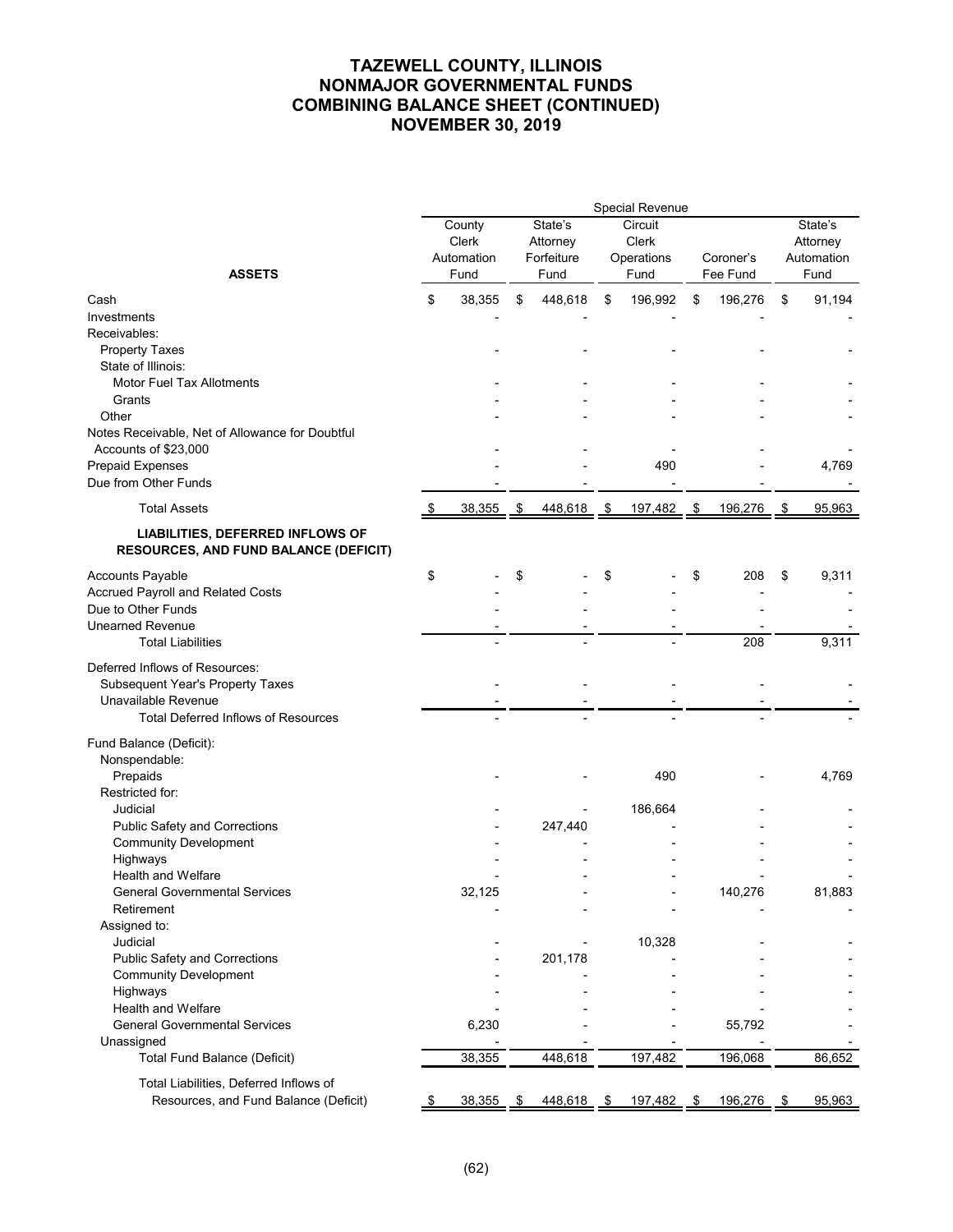|                                                        |                                           |                       |    | Special Revenue    |                                 |                         |                                                        |                                          |     |                               |
|--------------------------------------------------------|-------------------------------------------|-----------------------|----|--------------------|---------------------------------|-------------------------|--------------------------------------------------------|------------------------------------------|-----|-------------------------------|
| <b>Circuit Clerk</b><br>Electronic<br>Citation<br>Fund | Sheriff<br>Electronic<br>Citation<br>Fund | Heritage<br>Lake      |    | Indemnity<br>Fund  | Sheriff's<br>Commissary<br>Fund |                         | Drug Court<br>Operations and<br>Administration<br>Fund | Public<br>Defender<br>Automation<br>Fund |     | Total                         |
| \$<br>71,005                                           | 8,026<br>\$                               | \$<br>733,737         | \$ | 496,418<br>430,520 | \$<br>91,627                    | \$                      | 129,838                                                | \$                                       | 423 | \$<br>25,182,360<br>3,105,826 |
|                                                        |                                           | 438,297               |    |                    |                                 |                         |                                                        |                                          |     | 6,267,715                     |
|                                                        |                                           |                       |    |                    |                                 |                         |                                                        |                                          |     | 460,394                       |
|                                                        |                                           |                       |    |                    |                                 |                         |                                                        |                                          |     | 237,241                       |
|                                                        |                                           |                       |    |                    |                                 |                         |                                                        |                                          |     | 95,368                        |
|                                                        |                                           |                       |    |                    |                                 |                         |                                                        |                                          |     | 156,729                       |
|                                                        |                                           |                       |    |                    |                                 |                         |                                                        |                                          |     | 7,233                         |
|                                                        | 8,026                                     |                       |    |                    |                                 |                         |                                                        |                                          |     | 135,325                       |
| \$<br>71,005                                           | $\frac{1}{2}$                             | \$1,172,034           | \$ | 926,938            | \$<br>91,627                    | $\sqrt[6]{\frac{1}{2}}$ | 129,838                                                | \$                                       | 423 | \$35,648,191                  |
| \$                                                     | \$                                        | \$                    | \$ |                    | \$                              | \$                      | 5,768                                                  | \$                                       |     | \$<br>1,010,430               |
|                                                        |                                           |                       |    |                    |                                 |                         |                                                        |                                          |     | 112,974                       |
|                                                        |                                           |                       |    | 99,867             |                                 |                         |                                                        |                                          |     | 326,460                       |
|                                                        |                                           |                       |    |                    |                                 |                         |                                                        |                                          |     | 235                           |
|                                                        |                                           |                       |    | 99,867             |                                 |                         | 5,768                                                  |                                          |     | 1,450,099                     |
|                                                        |                                           | 438,297               |    |                    |                                 |                         |                                                        |                                          |     | 6,267,715                     |
|                                                        |                                           | 438,297               |    |                    |                                 |                         |                                                        |                                          |     | 149,381<br>6,417,096          |
|                                                        |                                           |                       |    |                    |                                 |                         |                                                        |                                          |     |                               |
|                                                        |                                           |                       |    |                    |                                 |                         |                                                        |                                          |     | 7,233                         |
| 69,193                                                 |                                           |                       |    |                    |                                 |                         |                                                        |                                          |     | 1,291,222                     |
|                                                        | 7,825                                     |                       |    |                    | 91,627                          |                         | 124,070                                                |                                          | 423 | 513,283                       |
|                                                        |                                           |                       |    |                    |                                 |                         |                                                        |                                          |     | 399,712                       |
|                                                        |                                           | 660,554               |    |                    |                                 |                         |                                                        |                                          |     | 3,713,295                     |
|                                                        |                                           |                       |    |                    |                                 |                         |                                                        |                                          |     | 802,249                       |
|                                                        |                                           |                       |    | 113,092            |                                 |                         |                                                        |                                          |     | 1,017,863                     |
|                                                        |                                           |                       |    |                    |                                 |                         |                                                        |                                          |     | 3,488,203                     |
| 1,812                                                  |                                           |                       |    |                    |                                 |                         |                                                        |                                          |     | 593,889                       |
|                                                        | 201                                       |                       |    |                    |                                 |                         |                                                        |                                          |     | 209,243                       |
|                                                        |                                           |                       |    |                    |                                 |                         |                                                        |                                          |     | 396,712                       |
|                                                        |                                           |                       |    |                    |                                 |                         |                                                        |                                          |     | 12,219,977<br>2,029,867       |
|                                                        |                                           | 73,183                |    | 713,979            |                                 |                         |                                                        |                                          |     | 1,105,356                     |
|                                                        |                                           |                       |    |                    |                                 |                         |                                                        |                                          |     | (7, 108)                      |
| 71,005                                                 | 8,026                                     | 733,737               |    | 827,071            | 91,627                          |                         | 124,070                                                |                                          | 423 | 27,780,996                    |
|                                                        |                                           |                       |    |                    |                                 |                         |                                                        |                                          |     |                               |
| $71,005$ \$                                            |                                           | 8,026 \$ 1,172,034 \$ |    | $926,938$ \$       | $91,627$ \$                     |                         | 129,838 \$                                             |                                          |     | 423 \$ 35,648,191             |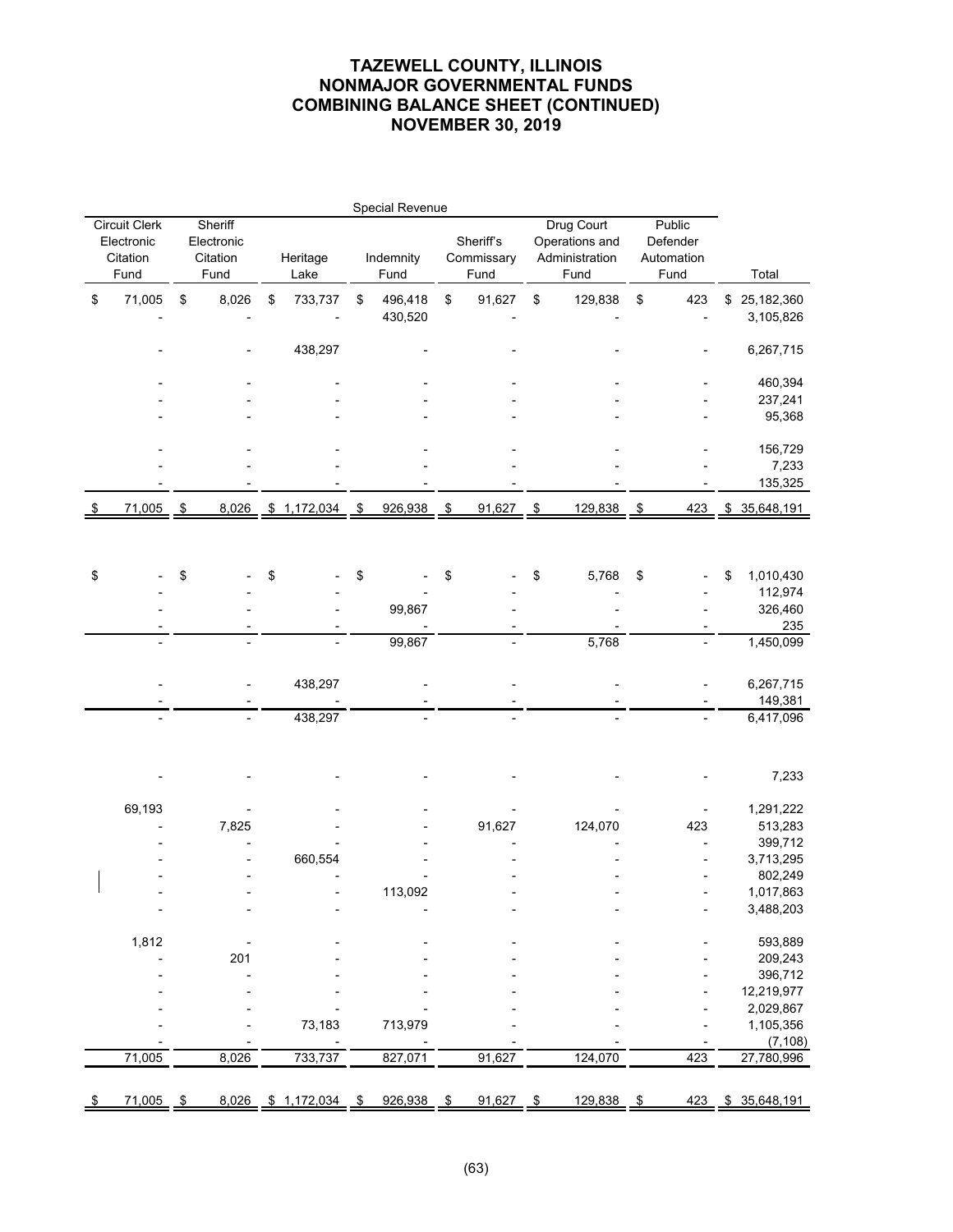|                                                             | Special Revenue                       |                                             |                                         |                                 |                                               |  |  |  |
|-------------------------------------------------------------|---------------------------------------|---------------------------------------------|-----------------------------------------|---------------------------------|-----------------------------------------------|--|--|--|
|                                                             | Township<br>Motor<br>Fuel Tax<br>Fund | Illinois<br>Municipal<br>Retirement<br>Fund | County<br>Motor Fuel<br><b>Tax Fund</b> | County<br><b>Bridge</b><br>Fund | Federal<br>Aid<br>Matching<br><b>Tax Fund</b> |  |  |  |
| <b>REVENUES</b>                                             |                                       |                                             |                                         |                                 |                                               |  |  |  |
| <b>Taxes - Property Taxes</b>                               | \$                                    | 789,343<br>\$                               | \$                                      | \$<br>783,781                   | 651,248<br>\$                                 |  |  |  |
| Taxes - Public Safety Sales Taxes                           |                                       | 1,016,298                                   |                                         |                                 |                                               |  |  |  |
| Intergovernmental                                           | 1,236,680                             | 168,854                                     | 2,303,286                               | 98,498                          | 19,019                                        |  |  |  |
| Loan Repayment                                              |                                       |                                             |                                         |                                 |                                               |  |  |  |
| <b>Charges for Services</b>                                 |                                       |                                             | 68,067                                  | 24,293                          |                                               |  |  |  |
| <b>Fines and Forfeitures</b>                                |                                       |                                             |                                         |                                 |                                               |  |  |  |
| Interest<br>Miscellaneous                                   | 19,104                                |                                             | 64,752                                  | 15,375                          | 39,465                                        |  |  |  |
| <b>Total Revenues</b>                                       | 24,255<br>1,280,039                   | 1,974,495                                   | 2,436,105                               | 921,947                         | 709,732                                       |  |  |  |
|                                                             |                                       |                                             |                                         |                                 |                                               |  |  |  |
| <b>EXPENDITURES</b>                                         |                                       |                                             |                                         |                                 |                                               |  |  |  |
| Current:                                                    |                                       |                                             |                                         |                                 |                                               |  |  |  |
| Judicial                                                    |                                       |                                             |                                         |                                 |                                               |  |  |  |
| <b>Public Safety and Corrections</b>                        |                                       |                                             |                                         |                                 |                                               |  |  |  |
| Highways<br>Health and Welfare                              | 844,082                               |                                             | 2,483,020                               | 421,986                         | 385,981                                       |  |  |  |
| <b>General Governmental Services</b>                        |                                       |                                             |                                         |                                 |                                               |  |  |  |
| Retirement                                                  |                                       | 2,194,394                                   |                                         |                                 |                                               |  |  |  |
| Capital Outlay                                              |                                       |                                             |                                         | 282,344                         | 76,685                                        |  |  |  |
| Debt Service:                                               |                                       |                                             |                                         |                                 |                                               |  |  |  |
| Principal                                                   |                                       |                                             |                                         |                                 |                                               |  |  |  |
| Interest                                                    |                                       |                                             |                                         |                                 |                                               |  |  |  |
| <b>Total Expenditures</b>                                   | 844.082                               | 2,194,394                                   | 2,483,020                               | 704,330                         | 462,666                                       |  |  |  |
|                                                             |                                       |                                             |                                         |                                 |                                               |  |  |  |
| Excess (Deficiency) of Revenues<br><b>Over Expenditures</b> | 435,957                               | (219, 899)                                  | (46, 915)                               | 217,617                         | 247,066                                       |  |  |  |
|                                                             |                                       |                                             |                                         |                                 |                                               |  |  |  |
| <b>OTHER FINANCING SOURCES (USES)</b>                       |                                       |                                             |                                         |                                 |                                               |  |  |  |
| Transfers In                                                |                                       |                                             |                                         |                                 |                                               |  |  |  |
| <b>Transfers Out</b>                                        | (206, 420)                            |                                             |                                         |                                 |                                               |  |  |  |
| <b>Total Other Financing Sources (Uses)</b>                 | (206, 420)                            |                                             |                                         |                                 |                                               |  |  |  |
| Net Change in Fund Balances (Deficits)                      | 229,537                               | (219, 899)                                  | (46, 915)                               | 217,617                         | 247,066                                       |  |  |  |
| <b>FUND BALANCE (DEFICIT)</b>                               |                                       |                                             |                                         |                                 |                                               |  |  |  |
| Beginning of Year                                           | 1,263,637                             | 2,208,491                                   | 4,115,280                               | 3,633,210                       | 2,490,863                                     |  |  |  |
| End of Year                                                 | \$1,493,174                           | \$1,988,592                                 | \$4,068,365                             | \$3,850,827                     | \$2,737,929                                   |  |  |  |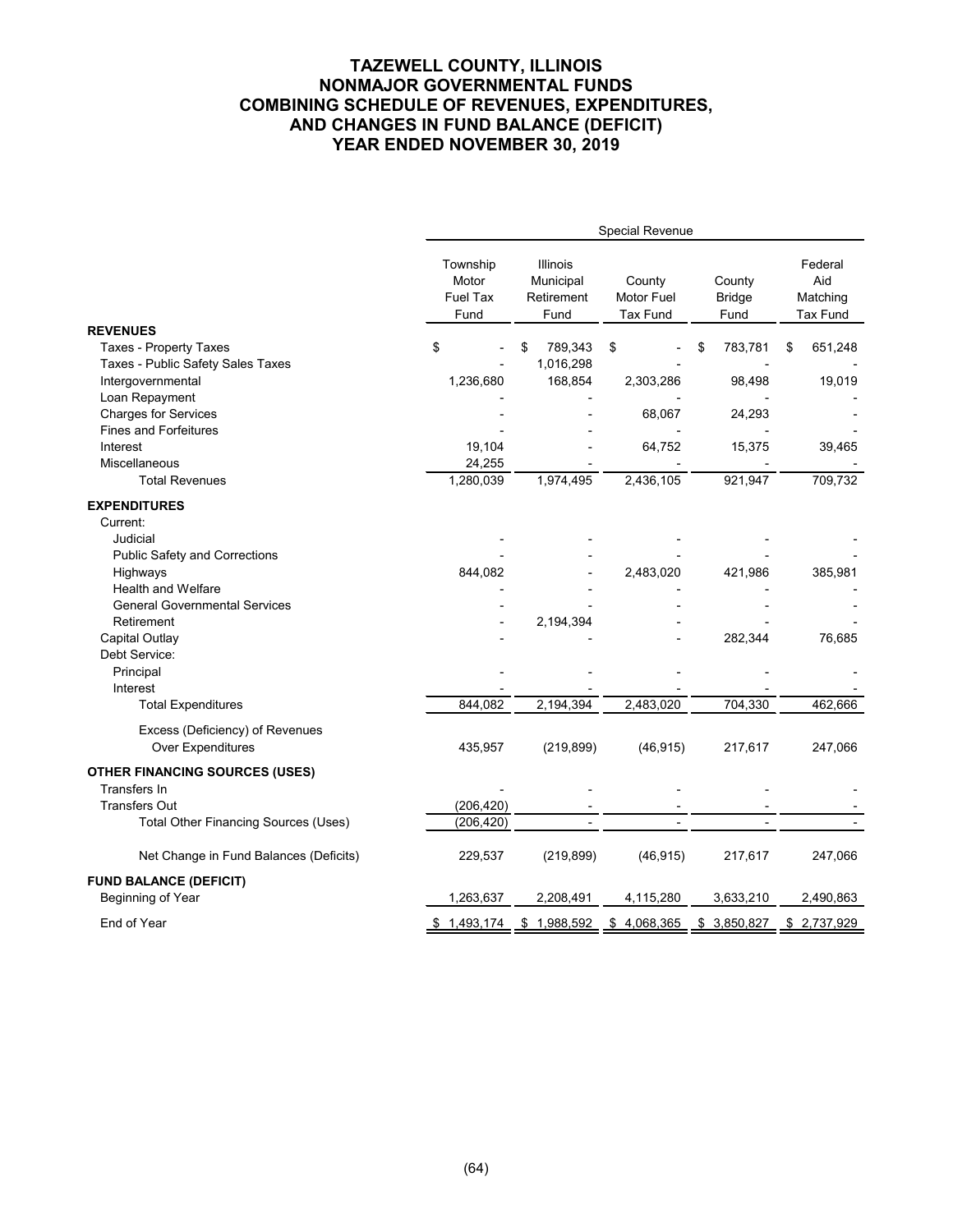|                                   |                            |                           |                            | Special Revenue                                      |                                 |                        |                                        |
|-----------------------------------|----------------------------|---------------------------|----------------------------|------------------------------------------------------|---------------------------------|------------------------|----------------------------------------|
|                                   |                            |                           |                            | Persons                                              |                                 |                        |                                        |
| Township<br><b>Bridge</b><br>Fund | Social<br>Security<br>Fund | Animal<br>Control<br>Fund | County<br>Highway<br>Fund  | with<br>Developmental<br><b>Disabilities</b><br>Fund | Veterans'<br>Assistance<br>Fund | Law<br>Library<br>Fund | Circuit<br>Clerk<br>Automation<br>Fund |
| \$                                | 1,054,395<br>\$<br>539,414 | \$                        | 1,738,244<br>\$<br>220,963 | \$<br>547,880                                        | \$<br>209,658                   | \$                     | \$                                     |
| 62,001                            |                            | 632,230<br>15,380         | 160,421                    |                                                      |                                 | 41,302                 | 355,295                                |
| 96                                |                            | 9,684<br>2,084            | 43,494<br>9,260            |                                                      | 265                             |                        | 10,588                                 |
| 62,097                            | 1,593,809                  | 659,378                   | 2,172,382                  | 547,880                                              | 209,923                         | 41,302                 | 365,883                                |
|                                   |                            |                           |                            |                                                      |                                 | 35,869                 | 479,523                                |
|                                   |                            | 574,614                   | 1,819,978                  | 542,100                                              | 163,774                         |                        |                                        |
|                                   | 1,509,849                  | 38,319                    | 26,265                     |                                                      |                                 |                        |                                        |
|                                   |                            |                           | 20,027<br>11,567           |                                                      |                                 |                        |                                        |
| $\overline{a}$                    | 1,509,849                  | 612,933                   | 1,877,837                  | 542,100                                              | 163,774                         | 35,869                 | 479,523                                |
| 62,097                            | 83,960                     | 46,445                    | 294,545                    | 5,780                                                | 46,149                          | 5,433                  | (113, 640)                             |
|                                   |                            |                           | 206,420                    |                                                      |                                 |                        |                                        |
|                                   |                            |                           | 206,420                    |                                                      |                                 |                        |                                        |
| 62,097                            | 83,960                     | 46,445                    | 500,965                    | 5,780                                                | 46,149                          | 5,433                  | (113, 640)                             |
| 137,613                           | 1,415,651                  | 706,844                   | 2,421,748                  | 28,165                                               | 216,991                         | 89,419                 | 855,926                                |
| 199,710<br>S                      | \$1,499,611                | 753,289<br>\$             | \$2,922,713                | 33,945<br>\$                                         | 263,140<br>\$                   | 94,852<br>\$           | 742,286<br>\$                          |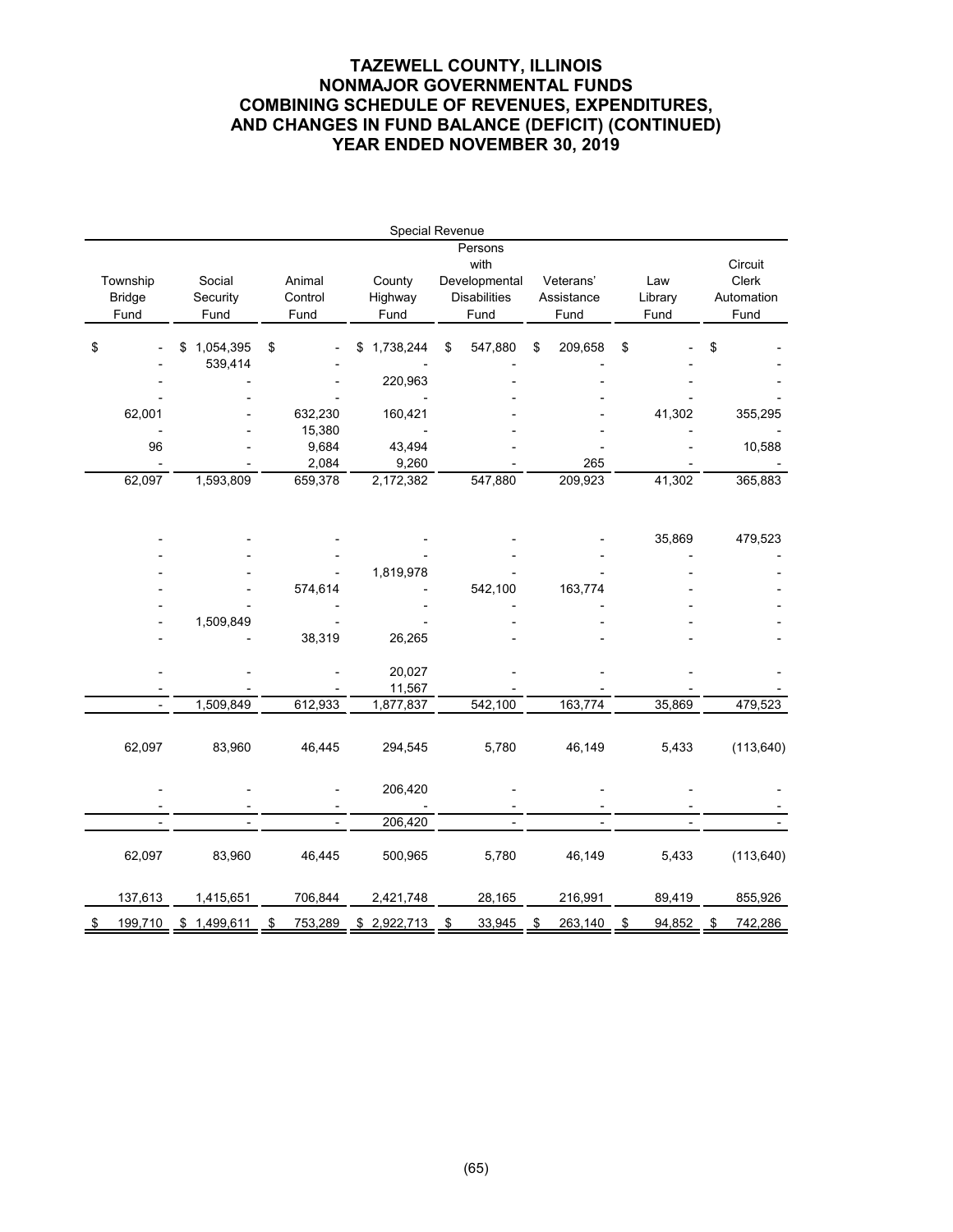|                                                             | <b>Special Revenue</b>                       |                                          |                                                  |                                   |                                    |  |  |  |
|-------------------------------------------------------------|----------------------------------------------|------------------------------------------|--------------------------------------------------|-----------------------------------|------------------------------------|--|--|--|
|                                                             | Economic<br>Development<br><b>Grant Fund</b> | County<br>Recorder<br>Automation<br>Fund | Circuit<br><b>Clerk Child</b><br>Support<br>Fund | Treasurer's<br>Automation<br>Fund | Solid<br>Waste<br>Planning<br>Fund |  |  |  |
| <b>REVENUES</b>                                             |                                              |                                          |                                                  |                                   |                                    |  |  |  |
| <b>Taxes - Property Taxes</b>                               | \$                                           | \$                                       | \$                                               | \$                                | \$                                 |  |  |  |
| Taxes - Public Safety Sales Taxes                           |                                              |                                          |                                                  |                                   |                                    |  |  |  |
| Intergovernmental                                           |                                              |                                          | 8,529                                            |                                   |                                    |  |  |  |
| Loan Repayment                                              | 38,118                                       |                                          |                                                  |                                   |                                    |  |  |  |
| <b>Charges for Services</b><br><b>Fines and Forfeitures</b> |                                              | 183,769                                  | 26,389                                           | 16,074                            | 427,456                            |  |  |  |
| Interest                                                    | 35,454                                       | 6,564                                    | 924                                              | 992                               | 30,903                             |  |  |  |
| Miscellaneous                                               |                                              |                                          |                                                  |                                   |                                    |  |  |  |
| <b>Total Revenues</b>                                       | 73,572                                       | 190,333                                  | 35,842                                           | 17,066                            | 458,359                            |  |  |  |
|                                                             |                                              |                                          |                                                  |                                   |                                    |  |  |  |
| <b>EXPENDITURES</b>                                         |                                              |                                          |                                                  |                                   |                                    |  |  |  |
| Current:                                                    |                                              |                                          |                                                  |                                   |                                    |  |  |  |
| Judicial                                                    |                                              |                                          | 26,456                                           |                                   |                                    |  |  |  |
| <b>Public Safety and Corrections</b>                        |                                              |                                          |                                                  |                                   |                                    |  |  |  |
| Highways<br><b>Health and Welfare</b>                       |                                              |                                          |                                                  |                                   |                                    |  |  |  |
| <b>General Governmental Services</b>                        |                                              |                                          |                                                  |                                   | 234,086                            |  |  |  |
| Retirement                                                  |                                              | 101,406                                  |                                                  | 17,473                            |                                    |  |  |  |
| Capital Outlay                                              |                                              |                                          |                                                  |                                   |                                    |  |  |  |
| Debt Service:                                               |                                              |                                          |                                                  |                                   |                                    |  |  |  |
| Principal                                                   |                                              |                                          |                                                  |                                   |                                    |  |  |  |
| Interest                                                    |                                              |                                          |                                                  |                                   |                                    |  |  |  |
| <b>Total Expenditures</b>                                   | $\overline{a}$                               | 101,406                                  | 26,456                                           | 17,473                            | 234,086                            |  |  |  |
|                                                             |                                              |                                          |                                                  |                                   |                                    |  |  |  |
| Excess (Deficiency) of Revenues                             |                                              |                                          |                                                  |                                   |                                    |  |  |  |
| Over Expenditures                                           | 73,572                                       | 88,927                                   | 9,386                                            | (407)                             | 224,273                            |  |  |  |
| <b>OTHER FINANCING SOURCES (USES)</b>                       |                                              |                                          |                                                  |                                   |                                    |  |  |  |
| Transfers In                                                |                                              |                                          |                                                  |                                   |                                    |  |  |  |
| <b>Transfers Out</b>                                        |                                              |                                          |                                                  |                                   | (30, 903)                          |  |  |  |
| Total Other Financing Sources (Uses)                        |                                              |                                          |                                                  |                                   | (30, 903)                          |  |  |  |
| Net Change in Fund Balances (Deficits)                      | 73,572                                       | 88,927                                   | 9,386                                            | (407)                             | 193,370                            |  |  |  |
| <b>FUND BALANCE (DEFICIT)</b>                               |                                              |                                          |                                                  |                                   |                                    |  |  |  |
| Beginning of Year                                           | 722,852                                      | 404,332                                  | 79,788                                           | 71,720                            | 1,506,490                          |  |  |  |
|                                                             |                                              |                                          |                                                  |                                   |                                    |  |  |  |
| End of Year                                                 | 796,424<br>S                                 | 493,259<br>\$                            | 89,174<br>\$                                     | 71,313<br>\$                      | \$1,699,860                        |  |  |  |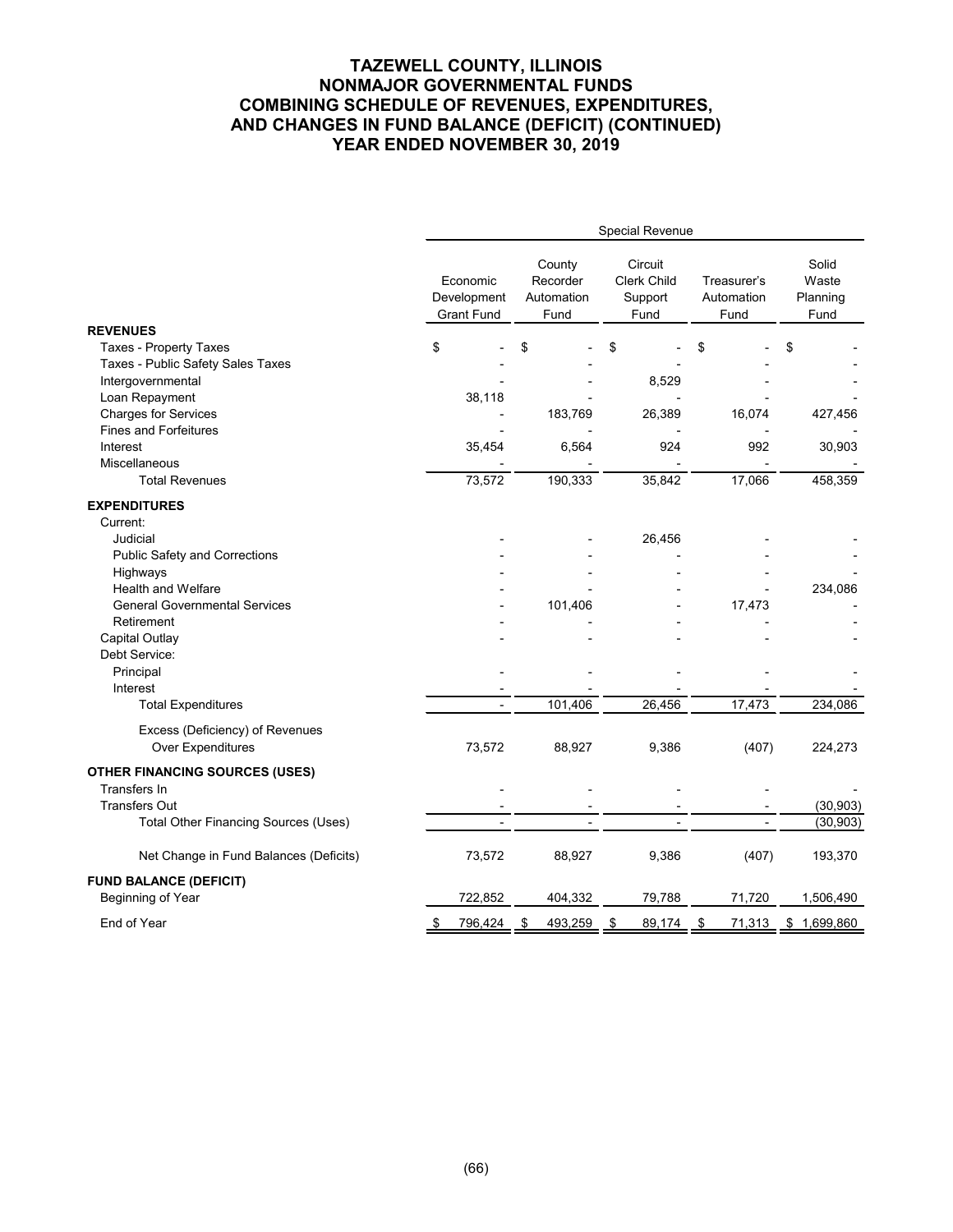| Special Revenue                |                                                 |                                          |                                          |                            |                                     |  |  |  |  |  |
|--------------------------------|-------------------------------------------------|------------------------------------------|------------------------------------------|----------------------------|-------------------------------------|--|--|--|--|--|
| Rural<br>We-Care,<br>Inc. Fund | Circuit<br>Clerk<br>Document<br>Storage<br>Fund | Police<br>Vehicle &<br>Equipment<br>Fund | Children's<br>Advocacy<br>Center<br>Fund | Sheriff's<br>Grant<br>Fund | GIS<br>Fund                         |  |  |  |  |  |
| \$                             | \$                                              | \$                                       | \$                                       | \$                         | \$                                  |  |  |  |  |  |
|                                |                                                 |                                          |                                          |                            |                                     |  |  |  |  |  |
| 654,158                        |                                                 |                                          | 165,710                                  | 54,894                     |                                     |  |  |  |  |  |
|                                | 355,626                                         | 11,720                                   |                                          |                            | 324,423                             |  |  |  |  |  |
| 1                              | 9,560                                           | 717                                      | 838<br>97,970                            |                            | 4,223                               |  |  |  |  |  |
| 654,159                        | 365,186                                         | 12,437                                   | 264,518                                  | 54,894                     | 328,646                             |  |  |  |  |  |
|                                |                                                 |                                          |                                          |                            |                                     |  |  |  |  |  |
|                                | 487,134                                         |                                          |                                          |                            |                                     |  |  |  |  |  |
|                                |                                                 | 30,476                                   |                                          | 47,111                     |                                     |  |  |  |  |  |
| 654,158                        |                                                 |                                          | 264,574                                  |                            |                                     |  |  |  |  |  |
|                                |                                                 |                                          |                                          |                            | 295,790                             |  |  |  |  |  |
|                                |                                                 | 8,475                                    |                                          |                            |                                     |  |  |  |  |  |
|                                |                                                 |                                          |                                          |                            |                                     |  |  |  |  |  |
|                                |                                                 |                                          |                                          |                            |                                     |  |  |  |  |  |
| 654,158                        | 487,134                                         | 38,951                                   | 264,574                                  | 47,111                     | 295,790                             |  |  |  |  |  |
| $\mathbf{1}$                   | (121, 948)                                      | (26, 514)                                | (56)                                     | 7,783                      | 32,856                              |  |  |  |  |  |
|                                |                                                 |                                          |                                          |                            |                                     |  |  |  |  |  |
|                                |                                                 |                                          |                                          |                            |                                     |  |  |  |  |  |
| $\mathbf{1}$                   | (121, 948)                                      | (26, 514)                                | (56)                                     | 7,783                      | 32,856                              |  |  |  |  |  |
| 32                             | 812,800                                         | 76,276                                   | 83,829                                   | (14, 891)                  | 309,231                             |  |  |  |  |  |
| 33<br>\$                       | \$<br>690,852                                   | $$\mathfrak{F}$$<br>49,762               | \$<br>83,773                             | \$<br>(7, 108)             | 342,087<br>$\overline{\mathcal{L}}$ |  |  |  |  |  |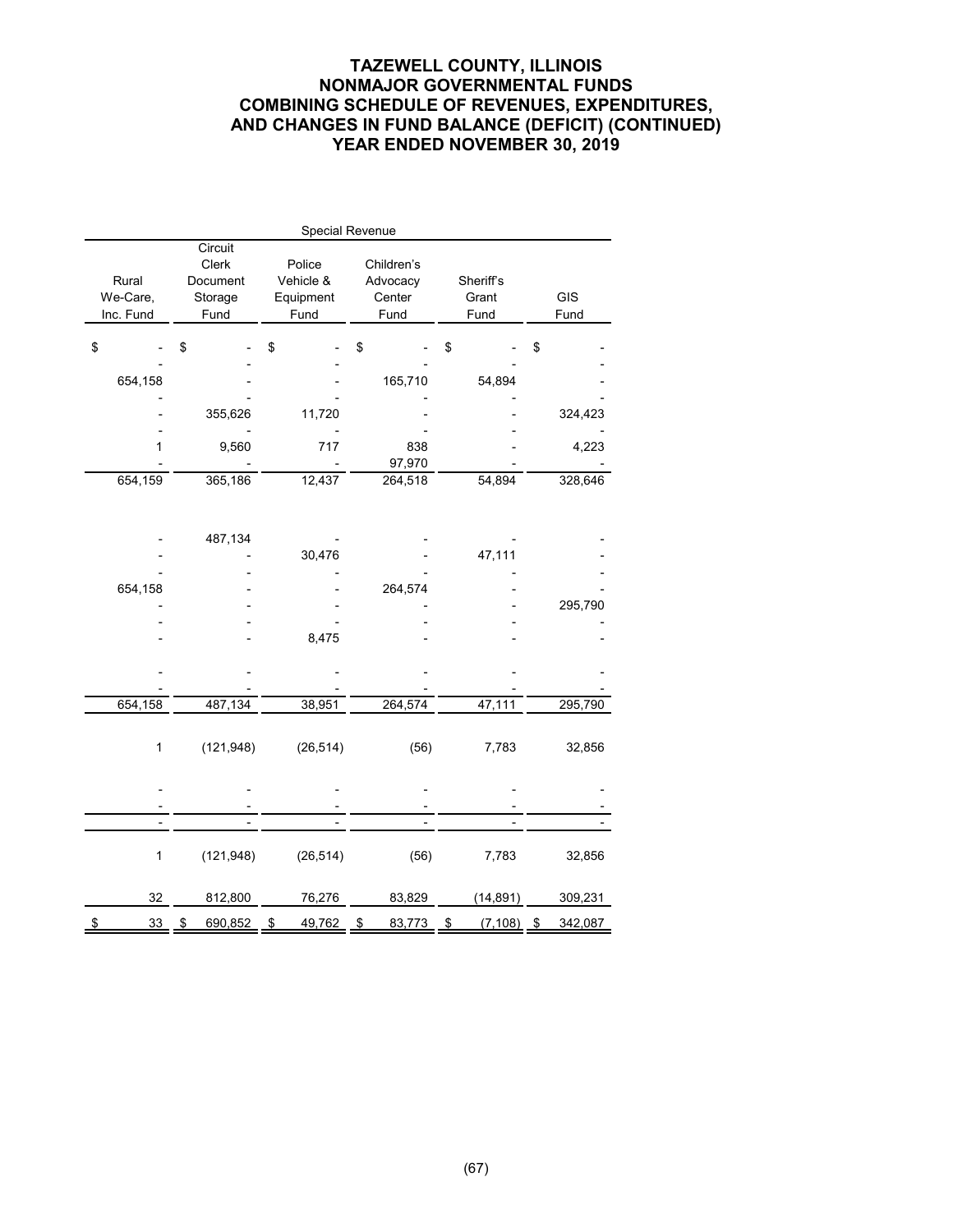|                                                      | <b>Special Revenue</b>                       |                                           |                                        |                       |                                           |  |  |
|------------------------------------------------------|----------------------------------------------|-------------------------------------------|----------------------------------------|-----------------------|-------------------------------------------|--|--|
|                                                      | County<br><b>Clerk</b><br>Automation<br>Fund | State's<br>Attorney<br>Forfeiture<br>Fund | Circuit<br>Clerk<br>Operations<br>Fund | Coroner's<br>Fee Fund | State's<br>Attorney<br>Automation<br>Fund |  |  |
| <b>REVENUES</b>                                      |                                              |                                           |                                        |                       |                                           |  |  |
| <b>Taxes - Property Taxes</b>                        | \$                                           | \$                                        | \$                                     | \$                    | \$                                        |  |  |
| Taxes - Public Safety Sales Taxes                    |                                              |                                           |                                        |                       |                                           |  |  |
| Intergovernmental                                    |                                              |                                           |                                        |                       |                                           |  |  |
| Loan Repayment<br><b>Charges for Services</b>        |                                              |                                           |                                        |                       | 8,788                                     |  |  |
| <b>Fines and Forfeitures</b>                         | 23,055                                       | 76,210                                    | 47,954                                 | 43,725                |                                           |  |  |
| Interest                                             | 523                                          | 5,524                                     | 2,273                                  | 2,400                 | 1,169                                     |  |  |
| Miscellaneous                                        |                                              |                                           |                                        |                       |                                           |  |  |
| <b>Total Revenues</b>                                | 23,578                                       | 81,734                                    | 50,227                                 | 46,125                | 9,957                                     |  |  |
|                                                      |                                              |                                           |                                        |                       |                                           |  |  |
| <b>EXPENDITURES</b>                                  |                                              |                                           |                                        |                       |                                           |  |  |
| Current:                                             |                                              |                                           |                                        |                       |                                           |  |  |
| Judicial                                             |                                              |                                           | 5,395                                  |                       | 4,542                                     |  |  |
| <b>Public Safety and Corrections</b>                 |                                              |                                           |                                        |                       |                                           |  |  |
| Highways                                             |                                              |                                           |                                        |                       |                                           |  |  |
| Health and Welfare                                   |                                              |                                           |                                        |                       |                                           |  |  |
| <b>General Governmental Services</b>                 | 24,851                                       |                                           |                                        | 1,011                 |                                           |  |  |
| Retirement                                           |                                              |                                           |                                        |                       |                                           |  |  |
| Capital Outlay                                       |                                              |                                           |                                        |                       |                                           |  |  |
| Debt Service:                                        |                                              |                                           |                                        |                       |                                           |  |  |
| Principal<br>Interest                                |                                              |                                           |                                        |                       |                                           |  |  |
| <b>Total Expenditures</b>                            | 24,851                                       |                                           | 5,395                                  | 1,011                 | 4,542                                     |  |  |
|                                                      |                                              |                                           |                                        |                       |                                           |  |  |
| Excess (Deficiency) of Revenues<br>Over Expenditures | (1, 273)                                     | 81,734                                    | 44,832                                 | 45,114                | 5,415                                     |  |  |
| <b>OTHER FINANCING SOURCES (USES)</b>                |                                              |                                           |                                        |                       |                                           |  |  |
| Transfers In                                         |                                              |                                           |                                        |                       |                                           |  |  |
| <b>Transfers Out</b>                                 |                                              |                                           |                                        |                       |                                           |  |  |
| <b>Total Other Financing Sources (Uses)</b>          |                                              |                                           |                                        |                       |                                           |  |  |
| Net Change in Fund Balances (Deficits)               | (1, 273)                                     | 81,734                                    | 44,832                                 | 45,114                | 5,415                                     |  |  |
| <b>FUND BALANCE (DEFICIT)</b>                        |                                              |                                           |                                        |                       |                                           |  |  |
| Beginning of Year                                    | 39,628                                       | 366,884                                   | 152,650                                | 150,954               | 81,237                                    |  |  |
|                                                      |                                              |                                           |                                        |                       |                                           |  |  |
| End of Year                                          | 38,355<br>\$                                 | 448,618<br>\$                             | 197,482<br>\$                          | 196,068<br>\$         | \$<br>86,652                              |  |  |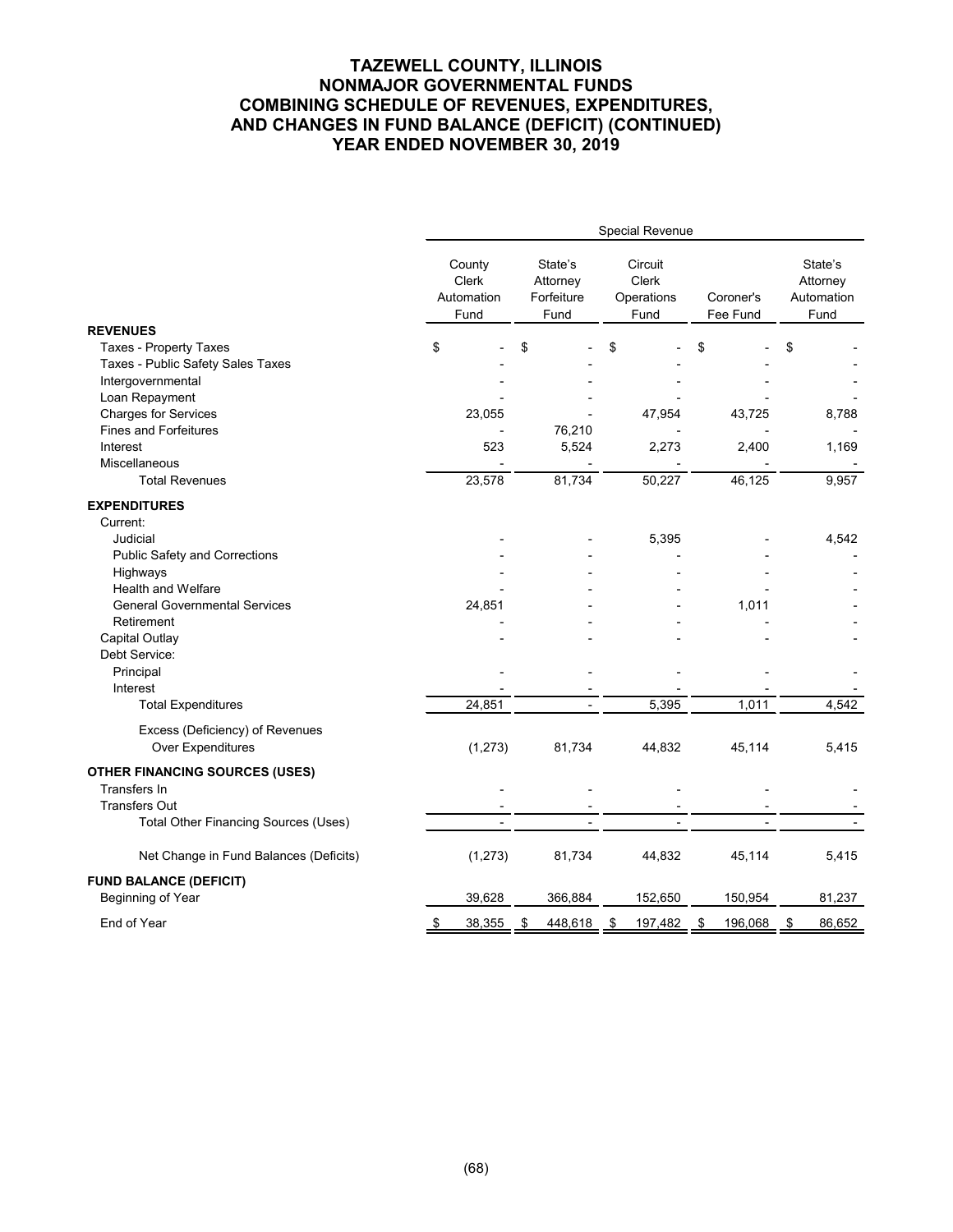## **TAZEWELL COUNTY, ILLINOIS NONMAJOR GOVERNMENTAL FUNDS COMBINING SCHEDULE OF REVENUES, EXPENDITURES, AND CHANGES IN FUND BALANCE (DEFICIT) (CONTINUED) YEAR ENDED NOVEMBER 30, 2019**

| Special Revenue                                 |                                           |                  |                   |                                 |                                                        |                                          |                  |  |
|-------------------------------------------------|-------------------------------------------|------------------|-------------------|---------------------------------|--------------------------------------------------------|------------------------------------------|------------------|--|
| Circuit Clerk<br>Electronic<br>Citation<br>Fund | Sheriff<br>Electronic<br>Citation<br>Fund | Heritage<br>Lake | Indemnity<br>Fund | Sheriff's<br>Commissary<br>Fund | Drug Court<br>Operations and<br>Administration<br>Fund | Public<br>Defender<br>Automation<br>Fund | Total            |  |
| \$                                              | \$                                        | 418,664<br>\$    | \$                | \$                              | \$                                                     | \$                                       | 6,193,213<br>\$  |  |
|                                                 |                                           |                  |                   |                                 |                                                        |                                          | 1,555,712        |  |
|                                                 |                                           |                  |                   |                                 |                                                        |                                          | 4,930,591        |  |
|                                                 |                                           |                  |                   |                                 |                                                        |                                          | 38,118           |  |
| 24,825                                          | 2,539                                     |                  |                   | 105,110                         | 24,925                                                 | 423                                      | 2,970,410        |  |
|                                                 |                                           |                  | 26,520            |                                 |                                                        |                                          | 118,110          |  |
| 780                                             | 93                                        | 7,900            | 4,986             |                                 | 1,765                                                  |                                          | 320,147          |  |
|                                                 |                                           | 63,450           |                   |                                 |                                                        |                                          | 197,284          |  |
| 25,605                                          | 2,632                                     | 490,014          | 31,506            | 105,110                         | 26,690                                                 | 423                                      | 16,323,585       |  |
|                                                 |                                           |                  |                   |                                 |                                                        |                                          |                  |  |
| 4,748                                           |                                           |                  |                   |                                 |                                                        |                                          | 1,043,667        |  |
|                                                 | 805                                       |                  |                   | 85,456                          | 32,682                                                 |                                          | 196,530          |  |
|                                                 |                                           | 32,074           |                   |                                 |                                                        |                                          | 5,987,121        |  |
|                                                 |                                           |                  |                   |                                 |                                                        |                                          | 2,433,306        |  |
|                                                 |                                           |                  | 2,332             |                                 |                                                        |                                          | 442,863          |  |
|                                                 |                                           |                  |                   |                                 |                                                        |                                          | 3,704,243        |  |
| 1,094                                           |                                           |                  |                   |                                 |                                                        |                                          | 433,182          |  |
|                                                 |                                           |                  |                   |                                 |                                                        |                                          |                  |  |
|                                                 |                                           |                  |                   |                                 |                                                        |                                          | 20,027           |  |
|                                                 |                                           | 119,546          |                   |                                 |                                                        |                                          | 131,113          |  |
| 5,842                                           | 805                                       | 151,620          | 2,332             | 85,456                          | 32,682                                                 |                                          | 14,392,052       |  |
| 19,763                                          | 1,827                                     | 338,394          | 29,174            | 19,654                          | (5,992)                                                | 423                                      | 1,931,533        |  |
|                                                 |                                           |                  |                   |                                 | 130,062                                                |                                          | 336,482          |  |
|                                                 |                                           |                  | (24, 432)         |                                 |                                                        |                                          | (261, 755)       |  |
|                                                 |                                           |                  | (24, 432)         |                                 | 130,062                                                |                                          | 74,727           |  |
| 19,763                                          | 1,827                                     | 338,394          | 4,742             | 19,654                          | 124,070                                                | 423                                      | 2,006,260        |  |
|                                                 |                                           |                  |                   |                                 |                                                        |                                          |                  |  |
| 51,242                                          | 6,199                                     | 395,343          | 822,329           | 71,973                          |                                                        |                                          | 25,774,736       |  |
| 71,005<br>\$                                    | 8,026<br>$\frac{1}{2}$                    | \$<br>733,737    | 827,071<br>\$     | \$<br>91,627                    | \$<br>124,070                                          | \$<br>423                                | \$<br>27,780,996 |  |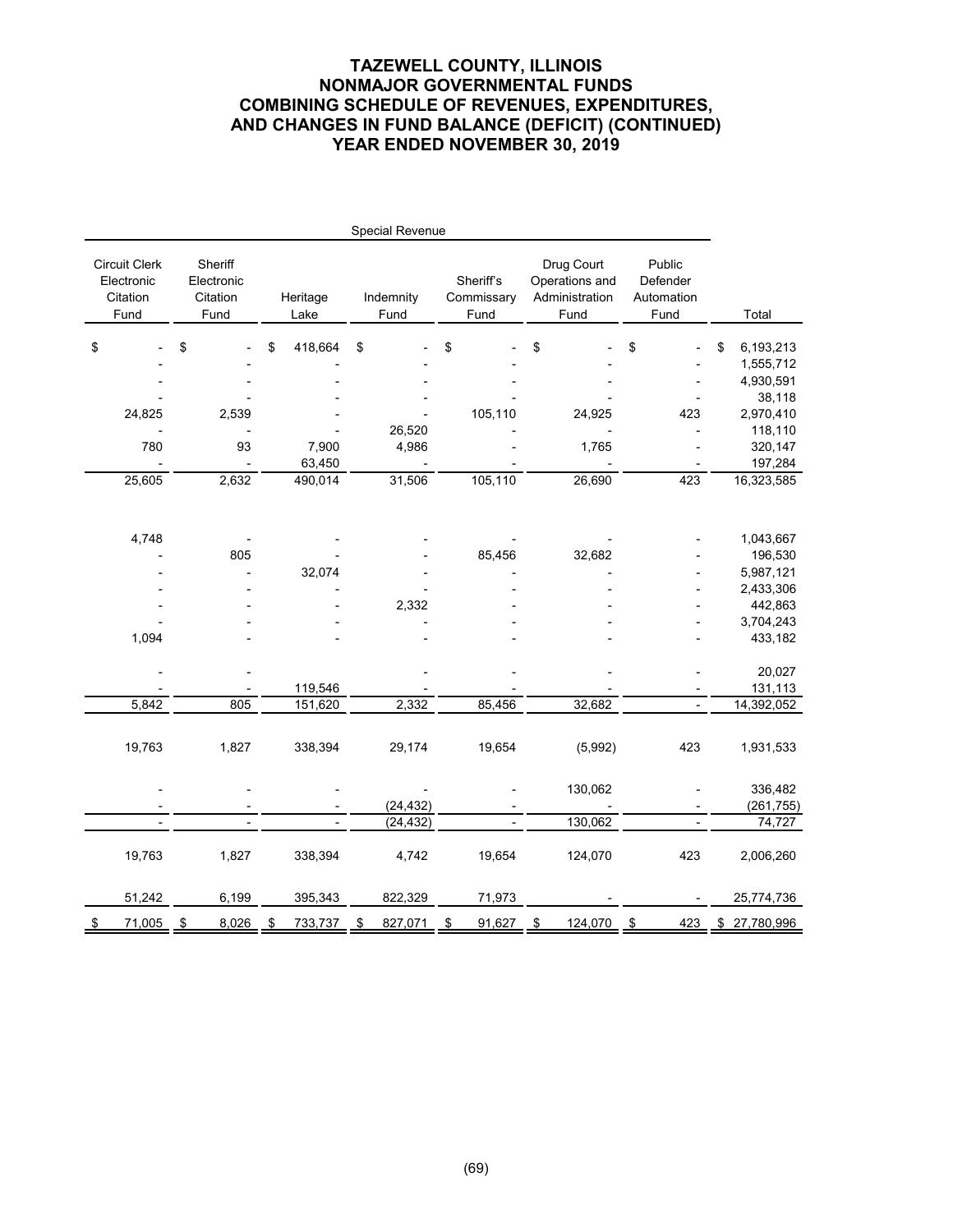# **TAZEWELL COUNTY, ILLINOIS GENERAL FUND BALANCE SHEET – BY ACCOUNT NOVEMBER 30, 2019 WITH COMPARATIVE TOTALS FOR NOVEMBER 30, 2018**

|                                                                                | General |            | Working<br>Cash |           | Total |            |    |            |
|--------------------------------------------------------------------------------|---------|------------|-----------------|-----------|-------|------------|----|------------|
| <b>ASSETS</b>                                                                  |         | Account    | Account         |           |       | 2019       |    | 2018       |
| Cash and Cash Equivalents                                                      | \$      | 17,362,260 | \$              | 235,737   | \$    | 17,597,997 | \$ | 14,984,265 |
| Investments                                                                    |         | 3,293,069  |                 | 230,302   |       | 3,523,371  |    | 3,461,634  |
| Receivables:                                                                   |         |            |                 |           |       |            |    |            |
| <b>Property Taxes</b>                                                          |         | 5,445,000  |                 |           |       | 5,445,000  |    | 5,483,686  |
| State of Illinois:                                                             |         |            |                 |           |       |            |    |            |
| <b>Sales Taxes</b>                                                             |         | 3,145,307  |                 |           |       | 3,145,307  |    | 3,216,772  |
| <b>Income Taxes</b>                                                            |         | 167,511    |                 |           |       | 167,511    |    | 145,687    |
| <b>Video Gaming Taxes</b>                                                      |         | 11,994     |                 |           |       | 11,994     |    | 12,383     |
| Personal Property Replacement Taxes                                            |         | 62,526     |                 |           |       | 62,526     |    | 45,815     |
| Use Taxes                                                                      |         | 227,891    |                 |           |       | 227,891    |    | 195,164    |
| Miscellaneous                                                                  |         | 109,074    |                 |           |       | 109,074    |    | 126,381    |
| Reimbursements                                                                 |         | 438,690    |                 |           |       | 438,690    |    | 419,107    |
| Other                                                                          |         |            |                 |           |       |            |    | 482,397    |
| <b>Total Receivables</b>                                                       |         | 9,607,993  |                 |           |       | 9,607,993  |    | 10,127,392 |
| <b>Prepaid Expenses</b>                                                        |         | 69,952     |                 |           |       | 69,952     |    | 44,043     |
| <b>Accrued Interest Receivable</b>                                             |         | 44,647     |                 |           |       | 44,647     |    | 44,647     |
| Due from Other Funds                                                           |         | 194,866    |                 |           |       | 194,866    |    | 265,482    |
| Due from (to) Other General Fund Accounts                                      |         | 15,282     |                 | (15, 282) |       |            |    |            |
| <b>Total Assets</b>                                                            |         | 30,588,069 | \$              | 450,757   | \$    | 31,038,826 | \$ | 28,927,463 |
| <b>LIABILITIES, DEFERRED INFLOWS OF</b><br><b>RESOURCES, AND FUND BALANCES</b> |         |            |                 |           |       |            |    |            |
| <b>LIABILITIES</b>                                                             |         |            |                 |           |       |            |    |            |
| Accounts Payable                                                               | \$      | 619,489    | \$              |           | \$    | 619,489    | \$ | 582,035    |
| <b>Accrued Payroll and Related Costs</b>                                       |         | 766,415    |                 |           |       | 766,415    |    | 345,866    |
| Due to Others - Deferred Prosecution                                           |         | 20,372     |                 |           |       | 20,372     |    | 20,222     |
| Due to Others - Veteran Memorial                                               |         | 2,668      |                 |           |       | 2,668      |    | 4,008      |
| <b>Trust Funds Due Others</b>                                                  |         | 660,377    |                 |           |       | 660,377    |    | 473,094    |
| <b>Total Liabilities</b>                                                       |         | 2,069,321  |                 |           |       | 2,069,321  |    | 1,425,225  |
| DEFERRED INFLOWS OF RESOURCES                                                  |         |            |                 |           |       |            |    |            |
| Subsequent Year's Property Taxes                                               |         | 5,445,000  |                 |           |       | 5,445,000  |    | 5,483,686  |
| Unavailable Revenue                                                            |         |            |                 |           |       |            |    | 1,687      |
| <b>Total Deferred Inflows of Resources</b>                                     |         | 5,445,000  |                 |           |       | 5,445,000  |    | 5,485,373  |
| <b>FUND BALANCE</b>                                                            |         |            |                 |           |       |            |    |            |
| Nonspendable:                                                                  |         |            |                 |           |       |            |    |            |
| Prepaids                                                                       |         | 69,952     |                 |           |       | 69,952     |    | 44,043     |
| Committed to:                                                                  |         |            |                 |           |       |            |    |            |
| <b>Public Safety and Corrections</b>                                           |         | 1,571,752  |                 |           |       | 1,571,752  |    | 528,795    |
| Assigned to:                                                                   |         |            |                 |           |       |            |    |            |
| Judicial                                                                       |         | 453,524    |                 |           |       | 453,524    |    | 436,887    |
| <b>Public Safety and Corrections</b>                                           |         | 86,908     |                 |           |       | 86,908     |    | 90,019     |
| <b>Working Cash</b>                                                            |         |            |                 | 450,757   |       | 450,757    |    | 450,757    |
| Unassigned                                                                     |         | 20,891,612 |                 |           |       | 20,891,612 |    | 20,466,364 |
| <b>Total Fund Balance</b>                                                      |         | 23,073,748 |                 | 450,757   |       | 23,524,505 |    | 22,016,865 |
| Total Liabilities, Deferred Inflows of                                         |         |            |                 |           |       |            |    |            |
| Resources, and Fund Balances                                                   |         | 30,588,069 |                 | 450,757   | \$    | 31,038,826 |    | 28,927,463 |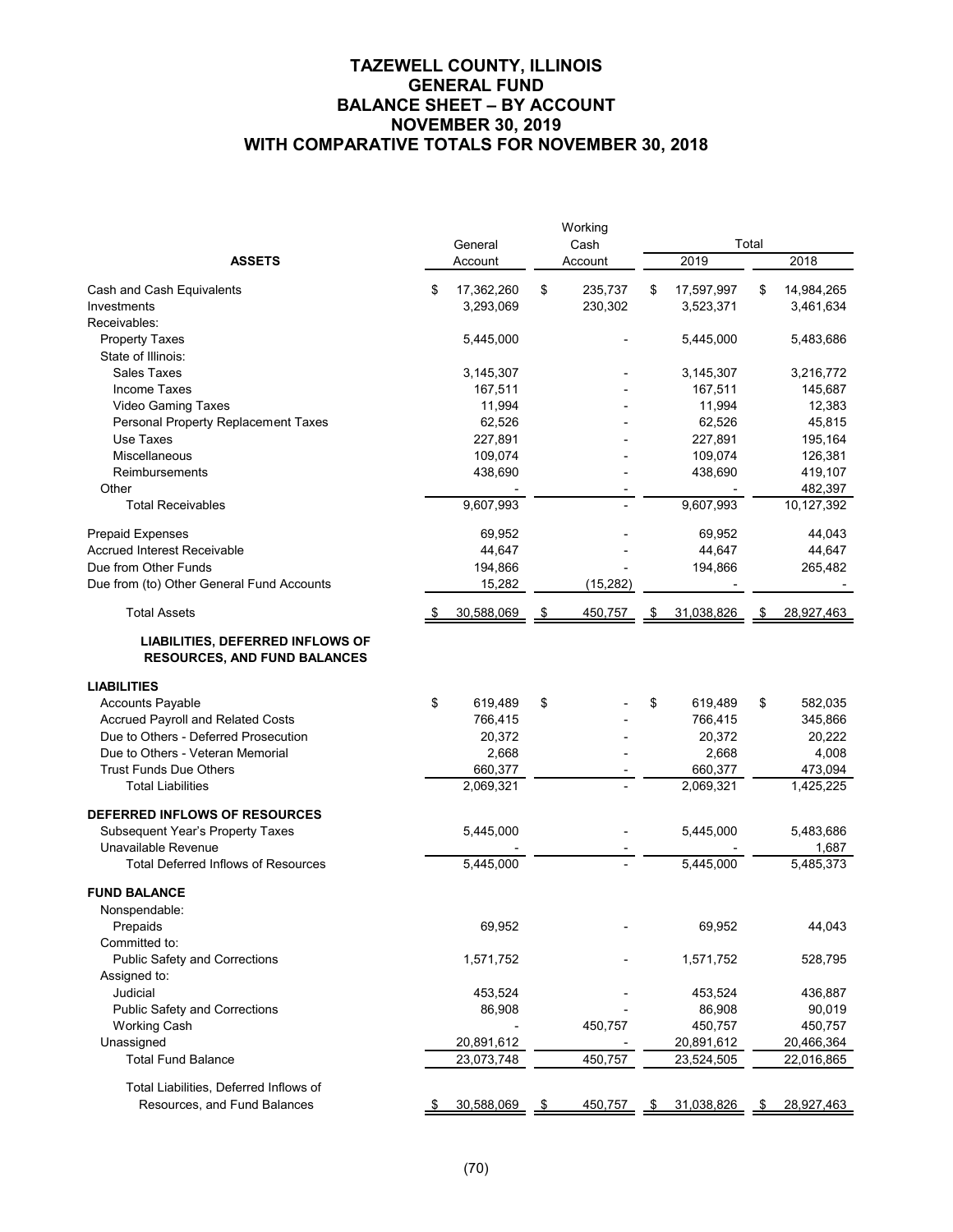|                                                 | General |            | Working<br>Cash |    | Total      |    |            |  |
|-------------------------------------------------|---------|------------|-----------------|----|------------|----|------------|--|
|                                                 |         | Account    | Account         |    | 2019       |    | 2018       |  |
| <b>REVENUES</b>                                 |         |            |                 |    |            |    |            |  |
| <b>Property Taxes</b>                           | \$      | 5,471,317  | \$              | \$ | 5,471,317  | \$ | 4,756,313  |  |
| Sales Tax/Retailers' Occupation Taxes           |         | 11,140,015 |                 |    | 11,140,015 |    | 11,220,876 |  |
| Intergovernmental                               |         | 5,817,538  |                 |    | 5,817,538  |    | 5,333,834  |  |
| <b>Licenses and Permits</b>                     |         | 841,835    |                 |    | 841,835    |    | 797,679    |  |
| <b>Charges for Services</b>                     |         | 3,094,118  |                 |    | 3,094,118  |    | 3,525,439  |  |
| <b>Fines and Forfeitures</b>                    |         | 422,326    |                 |    | 422,326    |    | 468,252    |  |
| Interest                                        |         | 382,226    | 7,450           |    | 389,676    |    | 280,915    |  |
| Miscellaneous Revenue                           |         | 461,003    |                 |    | 461,003    |    | 664,366    |  |
| <b>Total Revenues</b>                           |         | 27,630,378 | 7,450           |    | 27,637,828 |    | 27,047,674 |  |
| <b>EXPENDITURES</b>                             |         |            |                 |    |            |    |            |  |
| Current:                                        |         |            |                 |    |            |    |            |  |
| Judicial                                        |         | 7,674,679  |                 |    | 7,674,679  |    | 6,697,732  |  |
| <b>Public Safety and Corrections</b>            |         | 11,484,994 |                 |    | 11,484,994 |    | 9,715,748  |  |
| <b>Community Development</b>                    |         | 363,453    |                 |    | 363,453    |    | 285,582    |  |
| <b>General Governmental Services</b>            |         | 4,758,784  |                 |    | 4,758,784  |    | 7,318,062  |  |
| Capital Outlay                                  |         | 1,115,609  |                 |    | 1,115,609  |    | 1,691,778  |  |
| Debt Service:                                   |         |            |                 |    |            |    |            |  |
| Principal                                       |         | 771,055    |                 |    | 771,055    |    | 17,297     |  |
| Interest                                        |         | 60,326     |                 |    | 60,326     |    | 7,844      |  |
| <b>Total Expenditures</b>                       |         | 26,228,900 |                 |    | 26,228,900 |    | 25,734,043 |  |
| Excess (Deficiency) of Revenues                 |         |            |                 |    |            |    |            |  |
| <b>Over Expenditures</b>                        |         | 1,401,478  | 7,450           |    | 1,408,928  |    | 1,313,631  |  |
| <b>OTHER FINANCING SOURCES (USES)</b>           |         |            |                 |    |            |    |            |  |
| Proceeds from Capital Lease Obligation          |         | 174,323    |                 |    | 174,323    |    | 236,589    |  |
| Proceeds from Issuance of Debt                  |         |            |                 |    |            |    | 1,474,555  |  |
| Transfers In                                    |         | 55,335     |                 |    | 55,335     |    | 197,088    |  |
| <b>Transfers Out</b>                            |         | (130, 946) |                 |    | (130, 946) |    | (16)       |  |
| Transfers from (to) Other General Fund Accounts |         | 7,450      | (7, 450)        |    |            |    |            |  |
| Total Other Financing Sources (Uses)            |         | 106,162    | (7, 450)        |    | 98,712     |    | 1,908,216  |  |
| <b>CHANGE IN FUND BALANCES</b>                  |         | 1,507,640  |                 |    | 1,507,640  |    | 3,221,847  |  |
| <b>FUND BALANCE</b>                             |         |            |                 |    |            |    |            |  |
| Beginning of Year                               |         | 21,566,108 | 450,757         |    | 22,016,865 |    | 18,795,018 |  |
| End of Year                                     | \$      | 23,073,748 | \$<br>450,757   | \$ | 23,524,505 | \$ | 22,016,865 |  |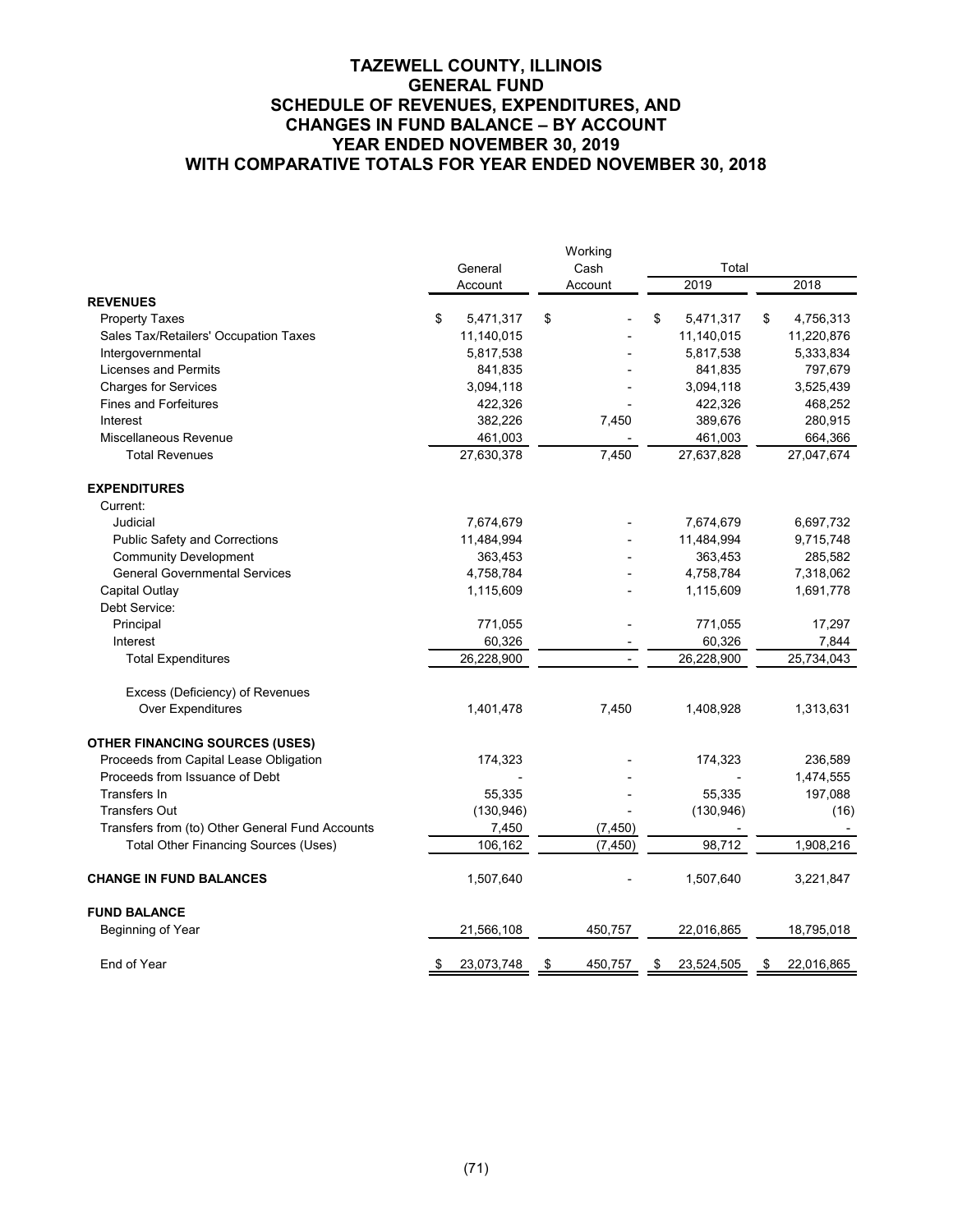|                                         | Original        | Amended         |    |            | 2018            |
|-----------------------------------------|-----------------|-----------------|----|------------|-----------------|
|                                         | <b>Budget</b>   | <b>Budget</b>   |    | Actual     | Actual          |
| <b>REVENUES</b>                         |                 |                 |    |            |                 |
| Taxes:                                  |                 |                 |    |            |                 |
| <b>Property Taxes</b>                   | \$<br>5,539,077 | \$<br>5,539,077 | \$ | 5,471,317  | \$<br>4,756,313 |
| Sales Tax                               | 4,500,000       | 4,500,000       |    | 4,801,685  | 4,809,098       |
| Retailers' Occupation Tax               | 600,000         | 600,000         |    | 736,168    | 964,879         |
| <b>Public Safety Sales Tax</b>          | 4,900,000       | 4,900,000       |    | 5,602,162  | 5,446,899       |
| <b>Total Taxes</b>                      | 15,539,077      | 15,539,077      |    | 16,611,332 | 15,977,189      |
| Intergovernmental Revenues:             |                 |                 |    |            |                 |
| Illinois State Income Tax               | 2,150,000       | 2,150,000       |    | 2,723,242  | 2,449,974       |
| Personal Property Replacement Tax       | 600,000         | 600,000         |    | 847,990    | 677,637         |
| Local Use Tax                           | 500,000         | 500,000         |    | 859,511    | 738,178         |
| Video Gaming Tax                        | 121,500         | 121,500         |    | 139,295    | 120,027         |
| Salary Reimbursements:                  |                 |                 |    |            |                 |
| <b>State's Attorney</b>                 | 151,877         | 151,877         |    | 157,028    | 153,404         |
| Drug Attorney                           | 28,200          | 28,200          |    | (4,700)    | 28,200          |
| <b>Director of Court Services</b>       | 516,333         | 516,333         |    | 479,960    | 548,463         |
| <b>Probation Officers</b>               | 277,915         | 277,915         |    | 239,381    | 279,475         |
| <b>Supervisor of Assessments</b>        | 37,000          | 37,000          |    | 46,365     | 52,910          |
| <b>Public Defender</b>                  | 100,000         | 100,000         |    | 103,901    | 99,895          |
| Expenditure Reimbursements:             |                 |                 |    |            |                 |
| Administrative Adjudication             | 3,500           | 3,500           |    | 6,017      | 3,842           |
| Illinois Emergency Services and         |                 |                 |    |            |                 |
| Disaster Agency                         | 45,000          | 45,000          |    | 55,931     | 112,024         |
| Election Polling Place, Judges, and     |                 |                 |    |            |                 |
| Miscellaneous Reimbursements            | 30,000          | 30,000          |    | 37,365     | 25,315          |
| Hazardous Materials Emergency           |                 |                 |    |            |                 |
| Preparedness                            |                 |                 |    | 583        |                 |
| <b>Governmental Grants:</b>             |                 |                 |    |            |                 |
| Intake Fee                              | 15,000          | 15,000          |    |            |                 |
| <b>HAVA Grant</b>                       | 62,490          | 62,490          |    | 125,669    | 44.490          |
| <b>Total Intergovernmental Revenues</b> | 4,638,815       | 4,638,815       |    | 5,817,538  | 5,333,834       |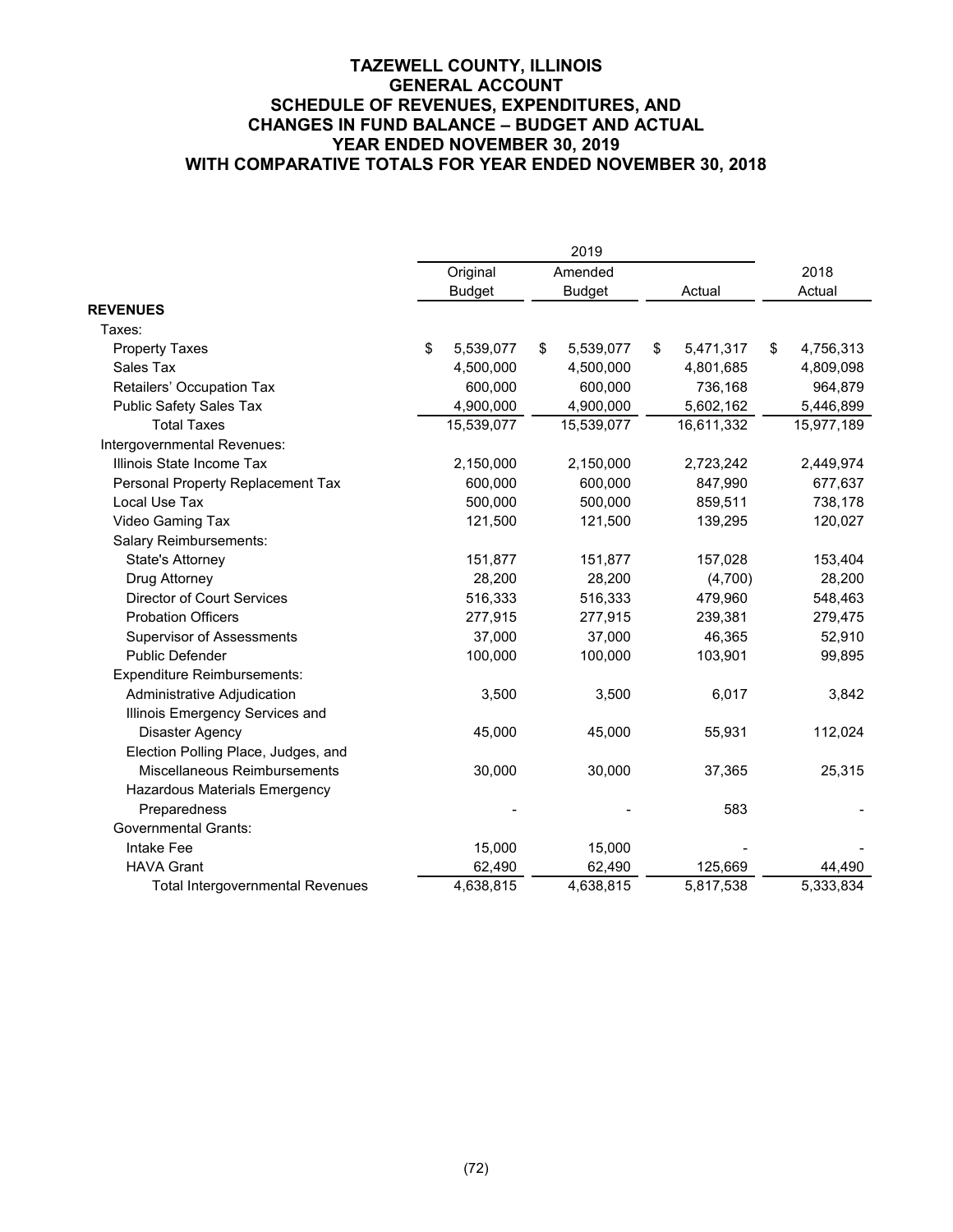|                                    | 2019 |               |    |               |    |           |    |           |
|------------------------------------|------|---------------|----|---------------|----|-----------|----|-----------|
|                                    |      | Original      |    | Amended       |    |           |    | 2018      |
|                                    |      | <b>Budget</b> |    | <b>Budget</b> |    | Actual    |    | Actual    |
| <b>REVENUES (CONTINUED)</b>        |      |               |    |               |    |           |    |           |
| Licenses and Permits:              |      |               |    |               |    |           |    |           |
| <b>Liquor Licenses</b>             | \$   | 20,000        | \$ | 20,000        | \$ | 18,484    | \$ | 16,825    |
| <b>Building and Zoning Permits</b> |      | 94,625        |    | 94,625        |    | 145,128   |    | 106,928   |
| Marriage Licenses                  |      | 32,500        |    | 32,500        |    | 36,558    |    | 42,233    |
| <b>Host Fees</b>                   |      | 530,000       |    | 530,000       |    | 641,665   |    | 631,693   |
| <b>Total Licenses and Permits</b>  |      | 677,125       |    | 677,125       |    | 841,835   |    | 797,679   |
| <b>Charges for Services:</b>       |      |               |    |               |    |           |    |           |
| County Recorder:                   |      |               |    |               |    |           |    |           |
| Sale of Revenue Stamps             |      | 233,000       |    | 233,000       |    | 220,260   |    | 313,401   |
| <b>Recording Fees</b>              |      | 508,500       |    | 508,500       |    | 447,312   |    | 429,683   |
| Certified Copies and Federal Liens |      | 100           |    | 100           |    | 190       |    | 128       |
| Circuit Clerk:                     |      |               |    |               |    |           |    |           |
| <b>Case Costs and Fees</b>         |      | 1,190,000     |    | 1,190,000     |    | 886,746   |    | 983,159   |
| <b>Court Systems</b>               |      | 95,000        |    | 95,000        |    | 76,509    |    | 69,229    |
| Miscellaneous                      |      | 128,400       |    | 128,400       |    | 102,806   |    | 123,594   |
| <b>County Clerk:</b>               |      |               |    |               |    |           |    |           |
| Certificates, Recording, and       |      |               |    |               |    |           |    |           |
| Copy Fees                          |      | 183,550       |    | 183,550       |    | 207,497   |    | 197,060   |
| <b>County Sheriff:</b>             |      |               |    |               |    |           |    |           |
| <b>Case Fees</b>                   |      | 65,000        |    | 65,000        |    | 52,372    |    | 72,399    |
| <b>Protection Fund</b>             |      | 275,000       |    | 275,000       |    | 199,495   |    | 236,827   |
| Imprisonment Fee                   |      | 18,000        |    | 18,000        |    | 16,561    |    | 18,926    |
| <b>Bond Fees</b>                   |      | 58,000        |    | 58,000        |    | 55,299    |    | 52,549    |
| Jail Rental                        |      | 385,000       |    | 385,000       |    | 217,346   |    | 390,961   |
| Other                              |      | 210,250       |    | 210,250       |    | 189,612   |    | 219,355   |
| County Treasurer:                  |      |               |    |               |    |           |    |           |
| Interest, Penalties, and Costs     |      | 360,000       |    | 360,000       |    | 388,605   |    | 378,278   |
| <b>Deferred Prosecution</b>        |      | 48,000        |    | 48,000        |    | 30,870    |    | 36,574    |
| <b>Court Services</b>              |      | 6,750         |    | 6,750         |    | 1,603     |    | 2,896     |
| <b>Legal Services</b>              |      |               |    |               |    | 1,035     |    | 420       |
| <b>Total Charges for Services</b>  |      | 3,764,550     |    | 3,764,550     |    | 3,094,118 |    | 3,525,439 |
| <b>Fines and Forfeitures</b>       |      | 467,000       |    | 467,000       |    | 422,326   |    | 468,252   |
| Interest                           |      | 133,600       |    | 133,600       |    | 382,226   |    | 275,099   |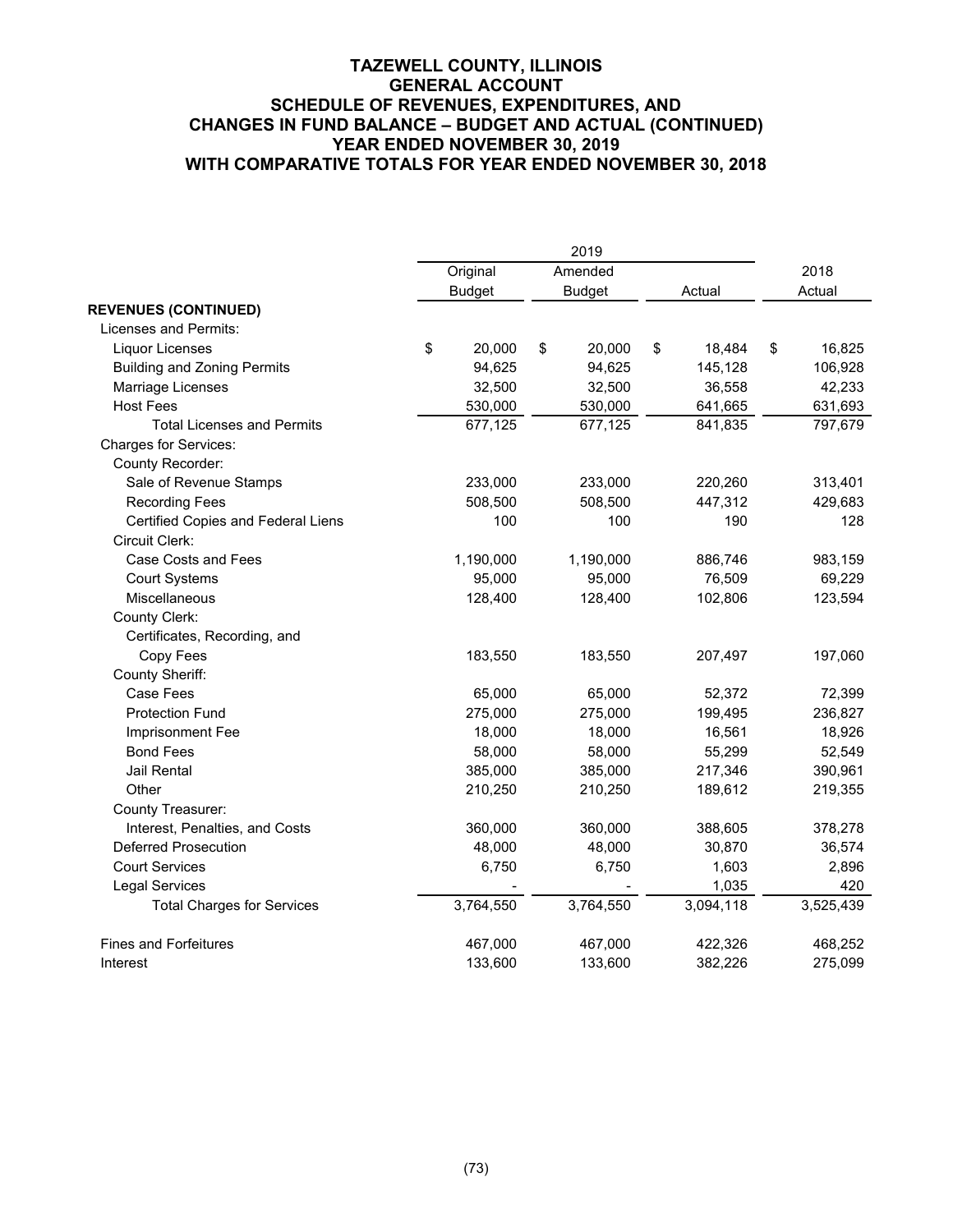|                                            | 2019          |    |               |    |            |        |            |
|--------------------------------------------|---------------|----|---------------|----|------------|--------|------------|
|                                            | Original      |    | Amended       |    |            |        | 2018       |
|                                            | <b>Budget</b> |    | <b>Budget</b> |    | Actual     | Actual |            |
| <b>REVENUES (CONTINUED)</b>                |               |    |               |    |            |        |            |
| Miscellaneous:                             |               |    |               |    |            |        |            |
| <b>County Farm</b>                         | \$<br>40,000  | \$ | 40,000        | \$ | 52,859     | \$     | 51,280     |
| <b>Franchise Fees</b>                      | 185,000       |    | 185,000       |    | 163,179    |        | 174,171    |
| Rent                                       | 100,000       |    | 100,000       |    | 104,445    |        | 104,820    |
| Copy Fees                                  | 37,400        |    | 37,400        |    | 26,266     |        | 38,511     |
| Other                                      | 108,050       |    | 108,050       |    | 114,254    |        | 295,584    |
| <b>Total Miscellaneous</b>                 | 470,450       |    | 470,450       |    | 461,003    |        | 664,366    |
| <b>Total Revenues</b>                      | 25,690,617    |    | 25,690,617    |    | 27,630,378 |        | 27,041,858 |
| <b>EXPENDITURES</b>                        |               |    |               |    |            |        |            |
| <b>General Governmental Services -</b>     |               |    |               |    |            |        |            |
| County Board:                              |               |    |               |    |            |        |            |
| <b>Board Chairman</b>                      | 28,232        |    | 28,232        |    | 28,232     |        | 27,277     |
| Liquor Commissioner                        | 2,599         |    | 2,649         |    | 2,649      |        | 1,874      |
| <b>Director of Administrative Services</b> | 136,961       |    | 136,961       |    | 138,891    |        | 136,886    |
| <b>Clerk Hire</b>                          | 41,067        |    | 41,067        |    | 41,691     |        | 41,225     |
| Overtime                                   | 750           |    | 750           |    | 11         |        |            |
| Board Members - Committee Work             | 21,000        |    | 21,000        |    | 20,400     |        | 20,100     |
| Board Members - Board Meetings             | 50,400        |    | 50,400        |    | 50,000     |        | 50,460     |
| Medical Insurance                          | 30,564        |    | 30,564        |    | 30,564     |        |            |
| <b>Office Supplies</b>                     | 300           |    | 300           |    | 122        |        | 399        |
| <b>Technology Equipment</b>                |               |    |               |    |            |        | 7,590      |
| <b>Dues and Subscriptions</b>              | 13,500        |    | 13,500        |    | 10,326     |        | 10,050     |
| <b>Consulting Fees</b>                     | 10,000        |    | 10,000        |    |            |        |            |
| Mileage                                    | 8,100         |    | 8,100         |    | 10,141     |        | 8,686      |
| <b>Board Chairman Travel</b>               | 6,000         |    | 5,950         |    | 1,997      |        | 3,271      |
| <b>Administrator Travel</b>                | 2,500         |    | 2,500         |    |            |        | 533        |
| <b>Total County Board</b>                  | 351,973       |    | 351,973       |    | 335,024    |        | 308,351    |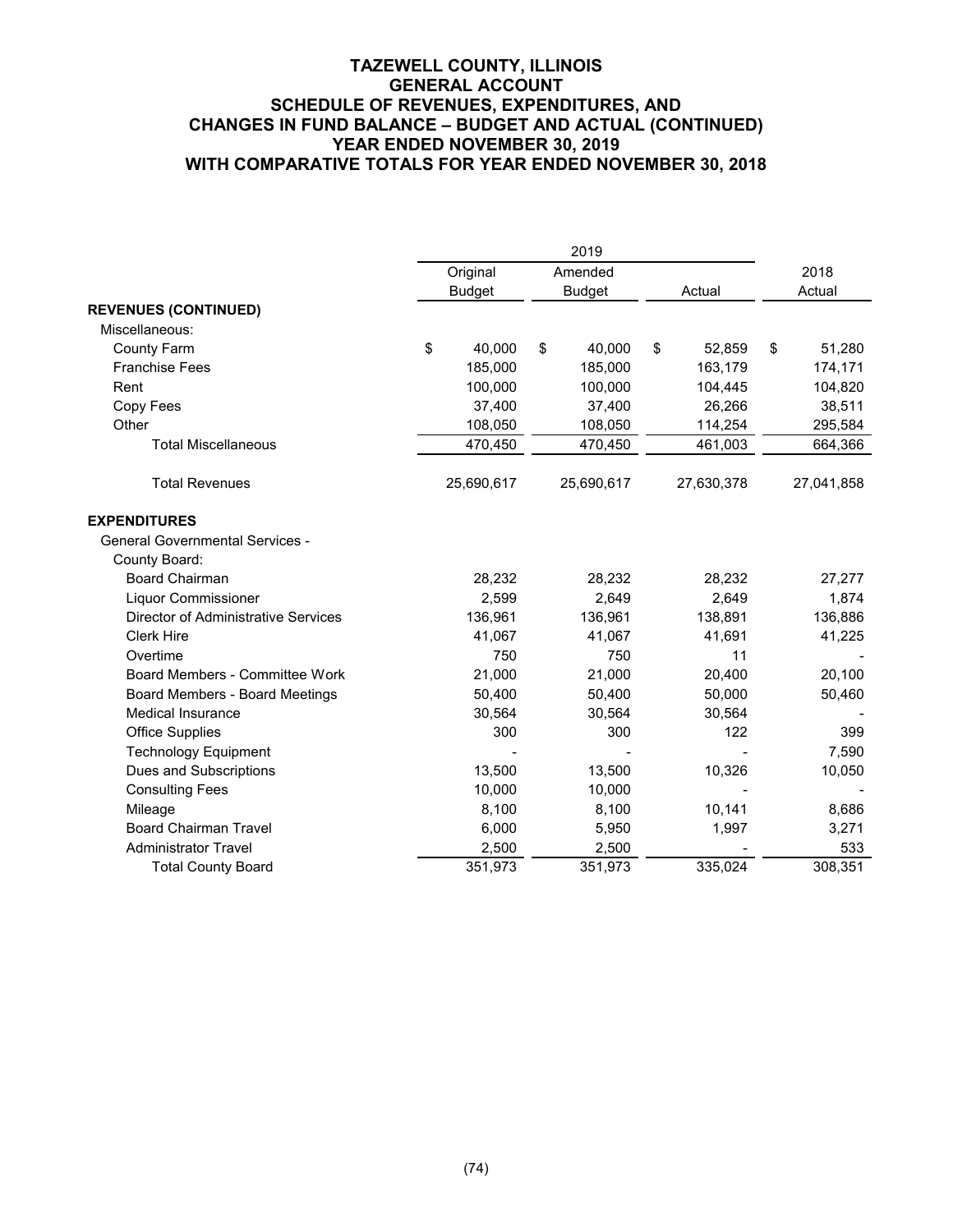|                                              |               | 2019          |    |           |    |           |  |
|----------------------------------------------|---------------|---------------|----|-----------|----|-----------|--|
|                                              | Original      | Amended       |    |           |    | 2018      |  |
|                                              | <b>Budget</b> | <b>Budget</b> |    | Actual    |    | Actual    |  |
| <b>EXPENDITURES (CONTINUED)</b>              |               |               |    |           |    |           |  |
| Judicial - Circuit Clerk:                    |               |               |    |           |    |           |  |
| <b>Clerk Hire</b>                            | \$<br>702,644 | \$<br>702,644 | \$ | 566,818   | \$ | 759,042   |  |
| <b>County Officer</b>                        | 93,504        | 93,504        |    | 93,504    |    | 90,342    |  |
| <b>Exempt Personnel</b>                      | 58,764        | 58,764        |    | 61,562    |    |           |  |
| Overtime                                     |               |               |    | 5,371     |    | 1,599     |  |
| <b>Medical Insurance</b>                     | 286,968       | 286,968       |    | 265,444   |    |           |  |
| <b>Office Supplies</b>                       | 550           | 550           |    |           |    |           |  |
| <b>Books and Records</b>                     |               |               |    |           |    | 723       |  |
| Dues and Subscriptions                       | 500           | 500           |    | 490       |    | 490       |  |
| <b>Special Audit</b>                         | 8,200         | 8,200         |    | 12,500    |    | 7,900     |  |
| Miscellaneous Equipment                      | 448           | 448           |    | 8         |    |           |  |
| <b>Total Circuit Clerk</b>                   | 1,151,578     | 1,151,578     |    | 1,005,697 |    | 860,096   |  |
| Judicial - Public Defender:                  |               |               |    |           |    |           |  |
| Public Defender - Salary                     | 153,155       | 154,270       |    | 154,269   |    | 151,247   |  |
| <b>Assistant Public Defenders - Salaries</b> | 680,949       | 679,834       |    | 707,677   |    | 702,158   |  |
| <b>Clerk Hire</b>                            | 31,649        | 31,649        |    | 33,387    |    | 34,743    |  |
| Part-Time Help                               | 12,500        | 12,500        |    | 9,867     |    |           |  |
| Overtime                                     | 1,200         | 1,200         |    | 610       |    |           |  |
| <b>Medical Insurance</b>                     | 222,075       | 222,075       |    | 222,309   |    |           |  |
| <b>Office Supplies</b>                       | 70            | 70            |    |           |    |           |  |
| Dues and Subscriptions                       | 1,500         | 1,500         |    | 1,488     |    | 1,090     |  |
| <b>Books and Records</b>                     | 400           | 400           |    | 320       |    | 292       |  |
| <b>Investigator Services</b>                 | 250           | 250           |    |           |    |           |  |
| Mileage                                      | 200           | 200           |    | 195       |    | 178       |  |
| <b>Education and Training</b>                | 2,500         | 2,500         |    | 1,200     |    | 340       |  |
| Assistant Public Defender - Office           | 31,100        | 31,100        |    | 26,088    |    | 30,180    |  |
| <b>Total Public Defender</b>                 | 1,137,548     | 1,137,548     |    | 1,157,410 |    | 920,228   |  |
| Judicial - State's Attorney:                 |               |               |    |           |    |           |  |
| State's Attorney - Salary                    | 170,172       | 170,172       |    | 171,398   |    | 168,052   |  |
| Assistant State's Attorneys - Salaries       | 1,227,011     | 1,227,011     |    | 1,077,073 |    | 1,163,919 |  |
| Investigators                                | 98,384        | 98,384        |    | 57,819    |    | 105,023   |  |
| Victim Witness Coordinator                   | 177,428       | 177,428       |    | 128,754   |    | 184,948   |  |
| Legal Secretaries                            | 53,310        | 53,310        |    | 53,115    |    | 51,949    |  |
| Clerical                                     | 60,000        | 60,000        |    | 70,121    |    | 70,042    |  |
| Part-Time Help                               | 25,000        | 25,000        |    | 4,905     |    | 1,108     |  |
| Overtime                                     | 1,000         | 1,000         |    | 495       |    | 417       |  |
| <b>Medical Insurance</b>                     | 260,098       | 260,098       |    | 245,001   |    |           |  |
| <b>Office Supplies</b>                       | 4,400         | 4,400         |    | 557       |    | 3,986     |  |
| <b>Books and Records</b>                     | 13,500        | 13,500        |    | 9,742     |    | 10,341    |  |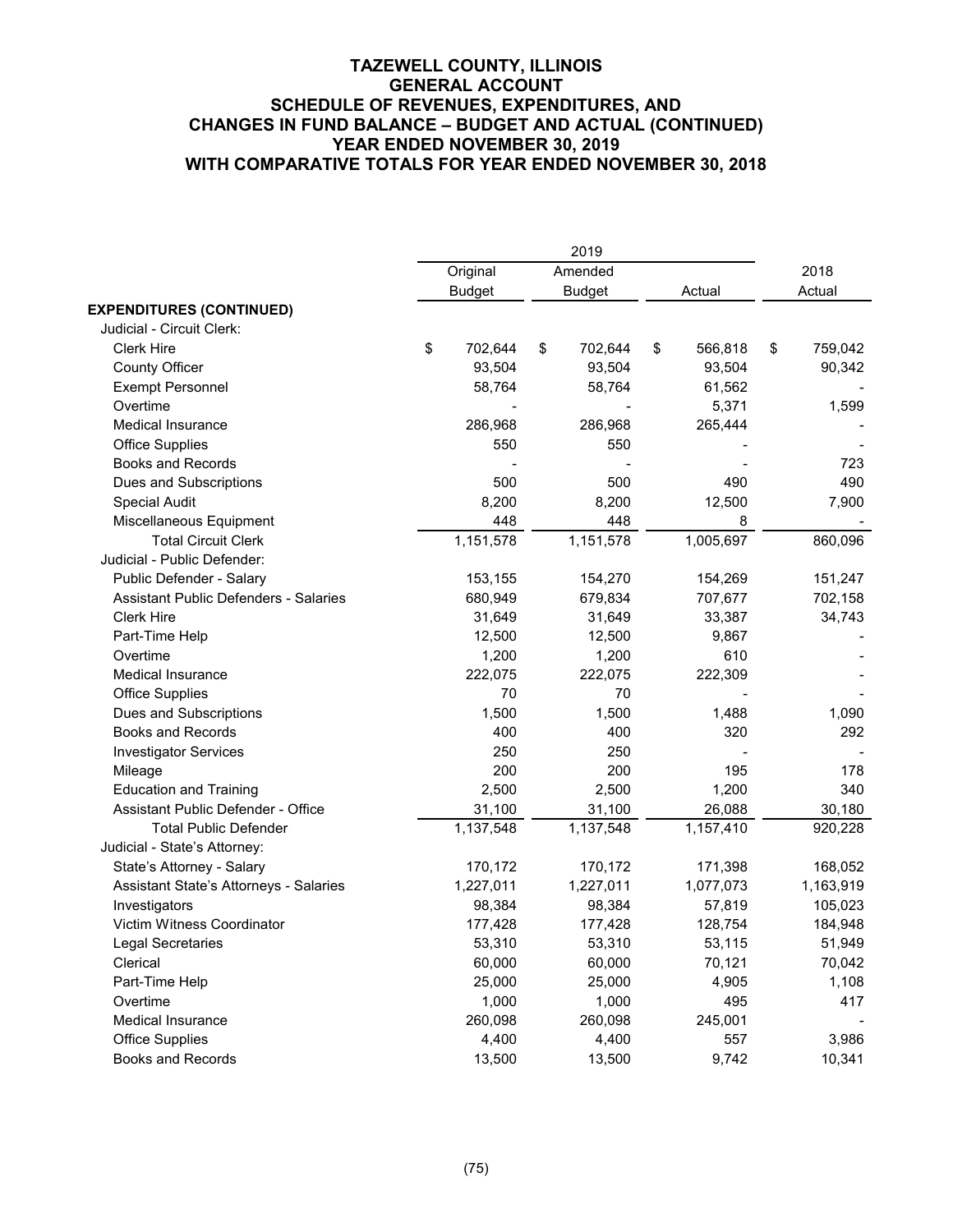|                                          | Original      | Amended       |             | 2018        |
|------------------------------------------|---------------|---------------|-------------|-------------|
|                                          | <b>Budget</b> | <b>Budget</b> | Actual      | Actual      |
| <b>EXPENDITURES (CONTINUED)</b>          |               |               |             |             |
| Judicial - State's Attorney (Continued): |               |               |             |             |
| Dues and Insurance                       | \$<br>8,500   | \$<br>8,500   | \$<br>8,261 | \$<br>5,888 |
| <b>Contractual Services</b>              | 2,400         | 2,400         |             |             |
| Leads/Secretary of State                 | 2,000         | 2,000         |             | 295         |
| State Appellate Prosecutor Service       | 108,000       | 108,000       | 126,388     | 86,656      |
| <b>Court Reporter Fees</b>               | 24,000        | 24,000        | 17,825      | 23,025      |
| <b>Witness Fees</b>                      | 5,000         | 5,000         | 2,309       | 6,291       |
| Mileage                                  | 1,000         | 1,000         | 222         | 335         |
| Extradition                              | 4,000         | 4,000         | 4,289       | 2,913       |
| <b>Publication of Legal Notices</b>      | 7,500         | 7,500         | 2,674       | 1,497       |
| Vehicle Maintenance                      | 1,000         | 1,000         | 484         | 885         |
| <b>Equipment Maintenance</b>             | 1,000         | 1,000         |             | (20)        |
| Travel                                   | 1,000         | 1,000         | 51          | 46          |
| Miscellaneous Equipment                  | 2,000         | 2,000         | 705         | 838         |
| <b>Total State's Attorney</b>            | 2,257,703     | 2,257,703     | 1,982,188   | 1,888,434   |
| Judicial - Jury Commission:              |               |               |             |             |
| <b>Chief Clerk</b>                       |               |               |             | 7,194       |
| <b>Jury Commissioners</b>                | 5,850         | 5,850         | 5,513       | 4,260       |
| Part-Time Help                           | 12,000        | 12,000        | 10,166      | 14,480      |
| Jurors' Fees                             | 50,000        | 50,000        | 36,770      | 33,819      |
| Office Supplies                          | 4,900         | 4,900         | 224         | 346         |
| <b>Computer Contract</b>                 | 26,650        | 26,650        | 19,988      |             |
| Telephone                                | 1,000         | 1,000         |             |             |
| Mileage                                  | 40,000        | 40,000        | 41,054      | 42,590      |
| <b>Equipment Maintenance</b>             | 648           | 648           |             | 648         |
| Equipment                                |               |               |             | 13,326      |
| <b>Total Jury Commission</b>             | 141,048       | 141,048       | 113,715     | 116,663     |
| <b>General Governmental Services -</b>   |               |               |             |             |
| <b>County Audit:</b>                     |               |               |             |             |
| <b>External Audit Fee</b>                | 84,100        | 84,100        | 82,300      | 81,950      |
| Single Audit                             | 3,000         | 3,000         | 3,000       | 3,691       |
| Consultant                               | 3,500         | 3,500         | 850         | 12,950      |
| <b>Total County Audit</b>                | 90,600        | 90,600        | 86,150      | 98,591      |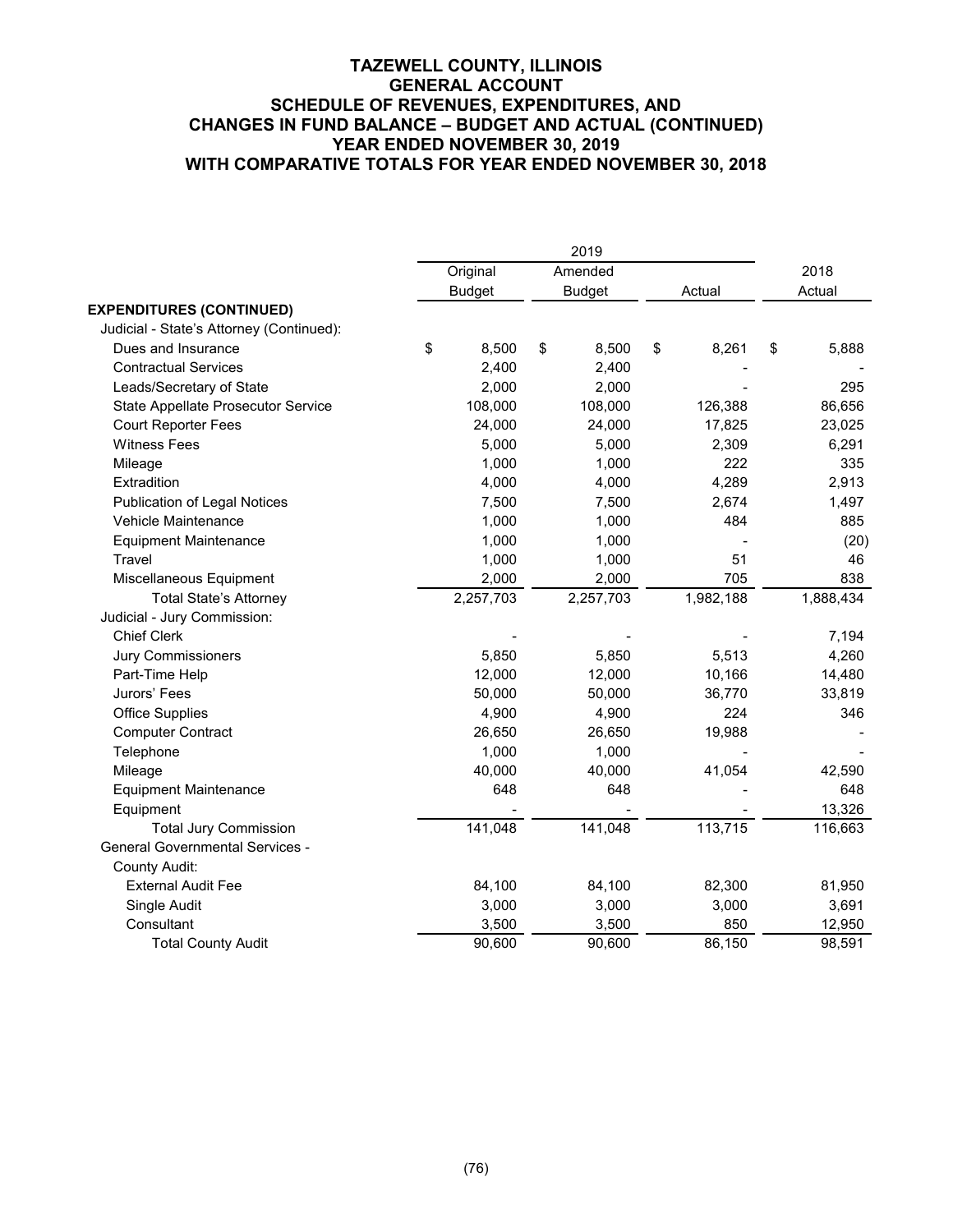|                                        |               | 2019          |              |    |           |
|----------------------------------------|---------------|---------------|--------------|----|-----------|
|                                        | Original      | Amended       |              |    | 2018      |
|                                        | <b>Budget</b> | <b>Budget</b> | Actual       |    | Actual    |
| <b>EXPENDITURES (CONTINUED)</b>        |               |               |              |    |           |
| <b>General Governmental Services -</b> |               |               |              |    |           |
| Auditor:                               |               |               |              |    |           |
| Auditor - Salary                       | \$<br>53,302  | \$<br>53,302  | \$<br>53,302 | \$ | 51,500    |
| Part-Time Help                         | 15,000        | 15,000        | 12,736       |    | 3,364     |
| Medical Insurance                      | 17,971        | 17,971        | 17,971       |    |           |
| <b>Office Supplies</b>                 | 500           | 500           | 380          |    | 219       |
| Dues and Subscriptions                 | 2,000         | 2,000         | 1,006        |    | 1,166     |
| Mileage                                | 1,000         | 1,000         |              |    | 490       |
| Consultant                             | 2,000         | 2,000         |              |    |           |
| <b>Legal Notices</b>                   | 100           | 100           |              |    |           |
| <b>Total Auditor</b>                   | 91,873        | 91,873        | 85,395       |    | 56,739    |
| <b>General Governmental Services -</b> |               |               |              |    |           |
| County Clerk:                          |               |               |              |    |           |
| Department Head - Salary               | 83,707        | 83,707        | 83,707       |    | 83,707    |
| <b>Elections Supervisor</b>            | 94,450        | 94,450        | 98,181       |    | 153,864   |
| <b>Clerk Hire</b>                      | 361,803       | 361,803       | 366,316      |    | 370,224   |
| Part-Time Help                         | 12,800        | 12,800        | 15,130       |    | 18,072    |
| <b>Election Judges</b>                 | 57,500        | 57,500        | 131,428      |    | 116,675   |
| Overtime                               | 6,700         | 6,700         | 4,401        |    | 12,269    |
| <b>Medical Insurance</b>               | 122,044       | 122,044       | 100,534      |    |           |
| <b>Office Supplies</b>                 | 1,250         | 1,599         | 1,713        |    | 2,202     |
| <b>Election Supplies</b>               | 238,000       | 238,000       | 270,090      |    | 253,581   |
| Dues and Subscriptions                 | 405           | 405           | 405          |    |           |
| <b>Computer Service</b>                | 44,490        | 44,490        | 44,490       |    | 44,490    |
| Mileage                                | 2,275         | 2,275         | 6,489        |    | 6,075     |
| Printing                               | 25,075        | 22,092        | 18,890       |    | 18,871    |
| <b>Equipment Maintenance</b>           | 975           | 4,975         | 6,719        |    | 975       |
| Equipment                              | 5,000         | 5,000         | 32,336       |    | 664,693   |
| <b>Total County Clerk</b>              | 1,056,474     | 1,057,840     | 1,180,829    |    | 1,745,698 |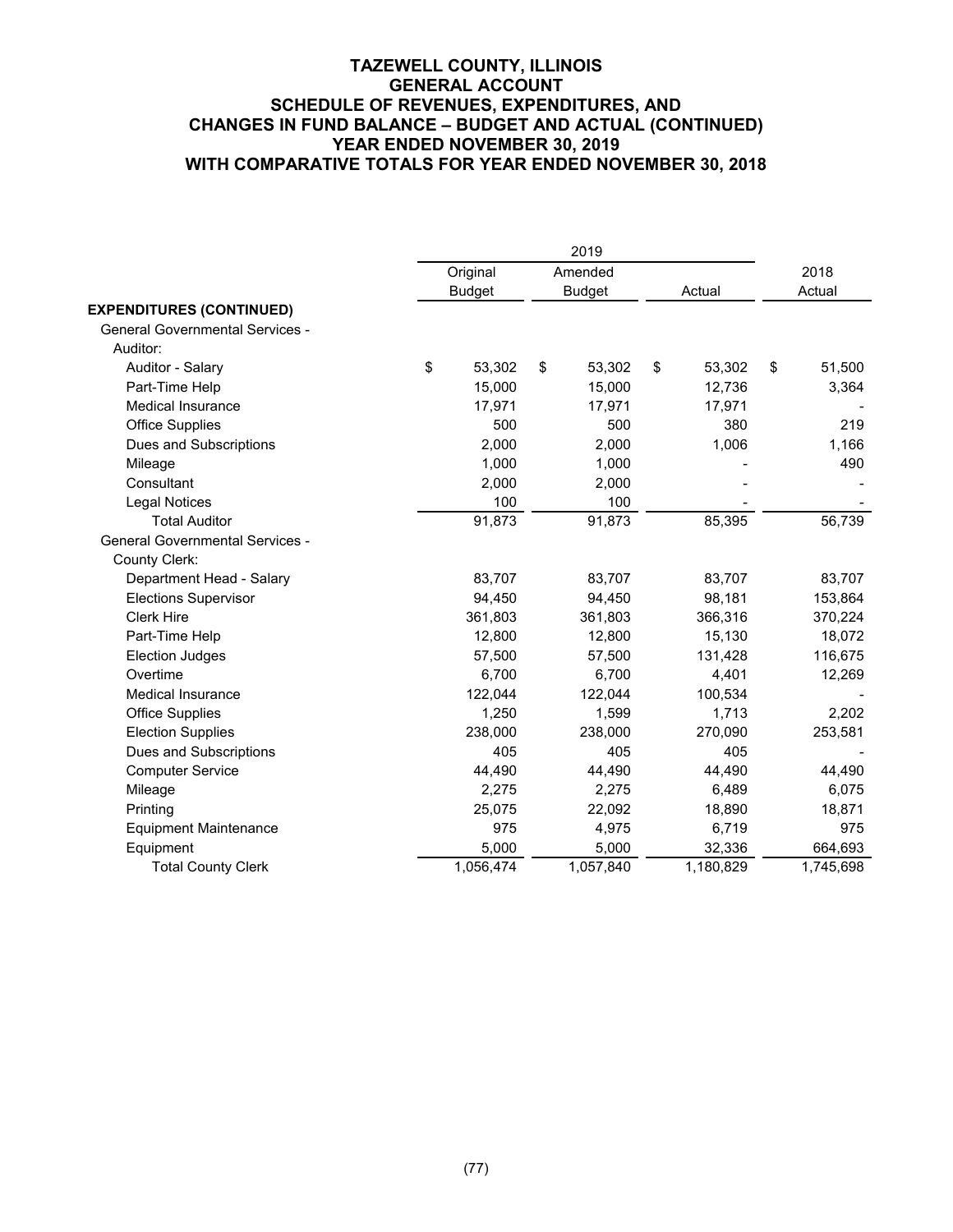|                                        | 2019          |    |               |    |         |    |         |
|----------------------------------------|---------------|----|---------------|----|---------|----|---------|
|                                        | Original      |    | Amended       |    |         |    | 2018    |
|                                        | <b>Budget</b> |    | <b>Budget</b> |    | Actual  |    | Actual  |
| <b>EXPENDITURES (CONTINUED)</b>        |               |    |               |    |         |    |         |
| <b>General Governmental Services -</b> |               |    |               |    |         |    |         |
| County Treasurer and Tax               |               |    |               |    |         |    |         |
| <b>Extension and Collection:</b>       |               |    |               |    |         |    |         |
| Department Head - Salary               | \$<br>82,157  | \$ | 82,157        | \$ | 82,157  | \$ | 82,157  |
| Management/Professional                | 113,040       |    | 113,040       |    | 114,719 |    | 113,034 |
| <b>Clerk Hire</b>                      | 104,130       |    | 104,130       |    | 108,643 |    | 112,481 |
| Part-Time Help                         | 15,000        |    | 15,000        |    | 17,164  |    | 22,937  |
| Overtime                               | 2,000         |    | 2,000         |    | 2,445   |    | 2,375   |
| <b>Medical Insurance</b>               | 88,083        |    | 88,083        |    | 88,083  |    |         |
| <b>Office Supplies</b>                 | 870           |    | 870           |    | 808     |    | 555     |
| Dues and Subscriptions                 | 700           |    | 700           |    | 698     |    | 698     |
| <b>Publication of Legal Notices</b>    | 2,875         |    | 2,875         |    | 5,447   |    | 701     |
| Office Equipment and Maintenance       | 7,800         |    | 7,800         |    | 5,000   |    | 9,507   |
| Equipment                              | 2,223         |    | 2,223         |    |         |    | 1,541   |
| <b>Total County Treasurer and Tax</b>  |               |    |               |    |         |    |         |
| <b>Extension and Collection</b>        | 418,878       |    | 418,878       |    | 425,164 |    | 345,986 |
| <b>General Governmental Services -</b> |               |    |               |    |         |    |         |
| Supervisor of Assessments and          |               |    |               |    |         |    |         |
| Assessment Maps:                       |               |    |               |    |         |    |         |
| Department Head                        | 72,813        |    | 72,813        |    | 75,111  |    | 74,174  |
| Deputy Assessor                        | 35,217        |    | 35,217        |    | 35,744  |    | 37,793  |
| <b>Chief Clerk</b>                     | 55,949        |    | 55,949        |    | 56,877  |    | 56,151  |
| <b>Clerk Hire</b>                      | 59,709        |    | 59,709        |    | 55,194  |    | 81,403  |
| Part-Time Help                         | 50,400        |    | 50,400        |    | 33,249  |    | 26,892  |
| Overtime                               | 500           |    | 500           |    |         |    |         |
| <b>Medical Insurance</b>               | 85,454        |    | 85,454        |    | 70,653  |    |         |
| <b>Office Supplies</b>                 | 691           |    | 691           |    | 524     |    | 1,027   |
| Dues and Subscriptions                 | 363           |    | 363           |    | 364     |    | 423     |
| Mileage                                | 513           |    | 513           |    | 218     |    | 224     |
| <b>Publication of Legal Notices</b>    | 21,000        |    | 21,000        |    | 17,864  |    | 19,658  |
| Equipment                              | 246           |    | 246           |    | 247     |    | 278     |
| <b>Total Supervisor of Assessments</b> |               |    |               |    |         |    |         |
| and Assessment Maps                    | 382,855       |    | 382,855       |    | 346,045 |    | 298,023 |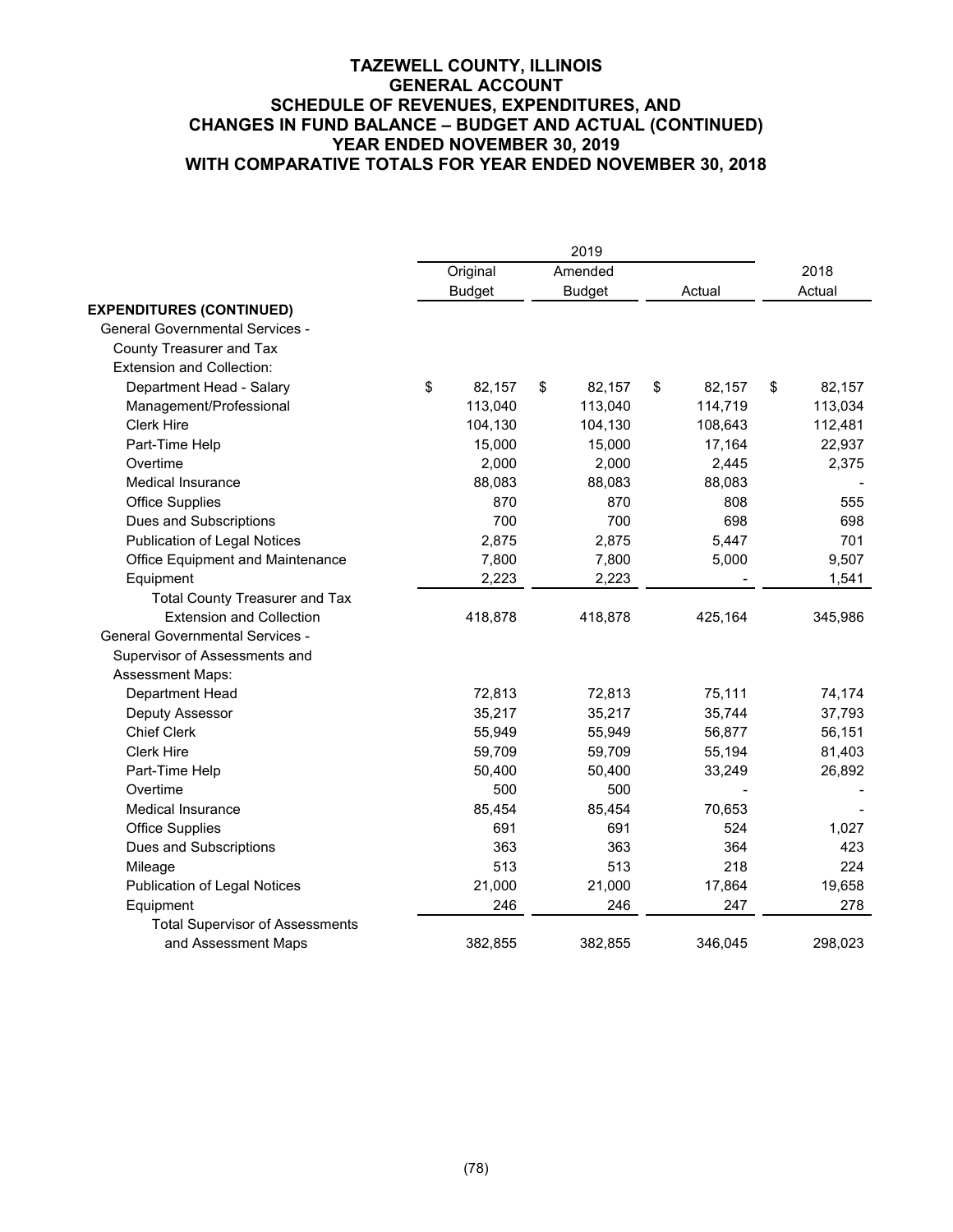|                                        |               | 2019          |              |              |
|----------------------------------------|---------------|---------------|--------------|--------------|
|                                        | Original      | Amended       |              | 2018         |
|                                        | <b>Budget</b> | <b>Budget</b> | Actual       | Actual       |
| <b>EXPENDITURES (CONTINUED)</b>        |               |               |              |              |
| <b>General Governmental Services -</b> |               |               |              |              |
| County Board of Review:                |               |               |              |              |
| <b>Board of Review Members</b>         | \$<br>86,032  | \$<br>86,032  | \$<br>86,032 | \$<br>85,180 |
| <b>Office Supplies</b>                 | 640           | 640           | 633          | 583          |
| Dues and Subscriptions                 | 1,309         | 1,309         | 1,212        | 994          |
| Appraisals                             | 25,000        | 25,000        |              | 2,000        |
| Mileage                                | 300           | 300           |              |              |
| <b>Medical Insurance</b>               | 11,419        | 11,419        | 11,403       |              |
| <b>Total County Board of Review</b>    | 124,700       | 124,700       | 99,280       | 88,757       |
| <b>Community Development - Zoning:</b> |               |               |              |              |
| Department Head                        | 72,094        | 72,094        | 73,183       | 72,094       |
| <b>Building Inspector</b>              | 54,974        | 54,974        | 55,806       | 55,186       |
| <b>Clerk Hire</b>                      | 56,999        | 56,999        | 57,579       | 57,218       |
| Field Inspector                        | 60,155        | 60,155        | 61,069       | 60,155       |
| <b>Medical Insurance</b>               | 68,569        | 68,569        | 72,873       |              |
| <b>Office Supplies</b>                 | 400           | 400           | 341          | 489          |
| <b>Technical Supplies</b>              | 600           | 600           | 600          | 896          |
| <b>Computer Supplies</b>               |               |               |              | 277          |
| <b>Books and Records</b>               |               |               |              | 105          |
| Gasoline                               | 1,539         | 2,139         | 2,162        | 1,980        |
| Dues and Subscriptions                 | 997           | 997           | 757          | 1,272        |
| <b>Tri-County Regional</b>             |               |               |              |              |
| <b>Planning Committee</b>              | 9,045         | 9,045         | 9,045        | 9,045        |
| Appeal Board                           | 8,701         | 8,701         | 9,059        | 8,429        |
| Mileage                                | 424           | 424           | 361          | 687          |
| <b>Publication of Legal Notices</b>    | 3,389         | 3,389         | 3,246        | 3,482        |
| Vehicle Maintenance                    | 997           | 997           | 802          | 2,217        |
| <b>NPDES</b>                           | 1,000         | 1,000         | 1,000        | 1,000        |
| <b>Building Code Inspections</b>       | 13,200        | 12,600        | 12,325       | 7,850        |
| <b>Addressing Services</b>             | 3,200         | 3,200         | 3,200        | 3,200        |
| Deposit Reimbursement                  | 450           | 450           | 45           |              |
| <b>Total Zoning</b>                    | 356,733       | 356,733       | 363,453      | 285,582      |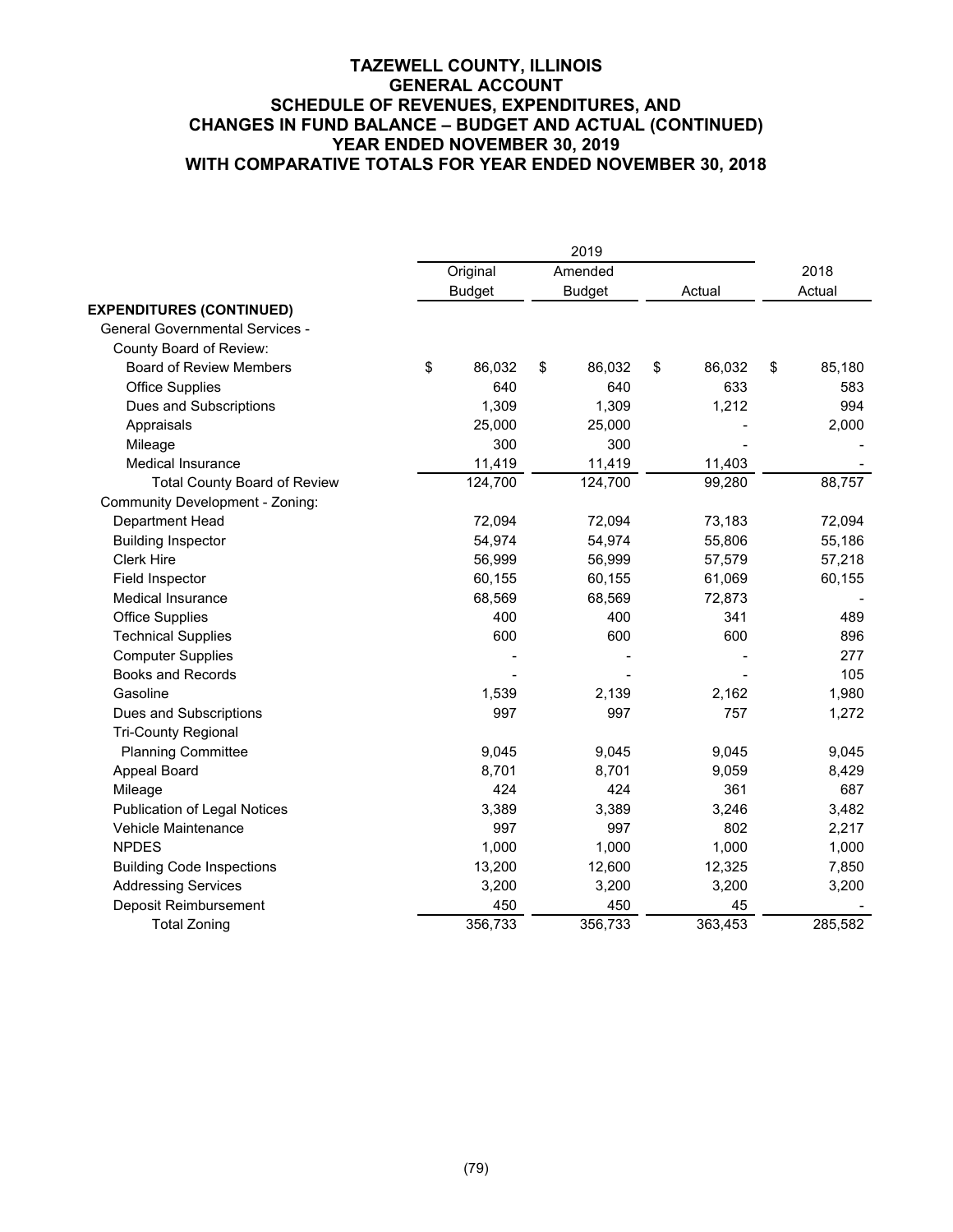|                                        |               | 2019          |              |              |
|----------------------------------------|---------------|---------------|--------------|--------------|
|                                        | Original      | Amended       |              | 2018         |
|                                        | <b>Budget</b> | <b>Budget</b> | Actual       | Actual       |
| <b>EXPENDITURES (CONTINUED)</b>        |               |               |              |              |
| <b>General Governmental Services -</b> |               |               |              |              |
| <b>Building Administration:</b>        |               |               |              |              |
| Department Head - Salary               | \$<br>63,765  | \$<br>63,765  | \$<br>59,004 | \$<br>58,812 |
| Maintenance Personnel                  | 48,402        | 48,402        | 39,909       | 41,235       |
| Part-Time Help                         | 30,000        | 30,000        | 28,230       | 30,292       |
| Overtime                               | 2,500         | 2,500         | 2,593        | 3,577        |
| Medical Insurance                      | 24,179        | 24,179        | 21,649       |              |
| Clothing                               | 2,500         | 2,500         | 810          | 1,186        |
| Repair/Maintenance Supplies            | 16,500        | 16,500        | 14,010       | 20,620       |
| <b>Property Taxes</b>                  | 13,000        | 13,000        | 12,335       | 12,012       |
| Janitorial Service                     | 100,000       | 100,000       | 94,407       | 98,898       |
| <b>Architect Consultant Fees</b>       | 10,000        | 10,000        | 4,296        | 5,563        |
| <b>Other Consultant Fees</b>           | 2,000         | 5,500         |              | 4,569        |
| Telephone                              | 117,000       | 117,000       | 58,739       | 336,908      |
| Phone Repair                           | 250           | 250           |              |              |
| <b>Cellular and Pager Service</b>      | 71,000        | 71,000        | 64,704       | 64,884       |
| Mileage                                | 250           | 250           |              | 130          |
| Parking Lot                            | 7,500         | 7,500         | 7,950        | 8,060        |
| <b>Publication of Legal Notices</b>    | 4,000         | 4,000         | 2,683        | 2,187        |
| Fuel                                   | 1,100         | 1,100         | 282          | 719          |
| <b>Electricity and Gas</b>             | 135,000       | 135,000       | 133,561      | 145,235      |
| Water                                  | 20,000        | 20,000        | 21,531       | 22,268       |
| Pest Control                           | 3,600         | 3,600         | 3,591        | 3,793        |
| Garbage Collection                     | 4,000         | 4,000         | 4,460        | 5,673        |
| <b>Building Maintenance</b>            | 66,500        | 68,634        | 33,496       | 22,238       |
| <b>Equipment Maintenance</b>           | 30,000        | 33,373        | 17,003       | 47,914       |
| <b>Elevator Maintenance</b>            | 7,500         | 9,800         | 7,926        | 8,985        |
| Grounds Maintenance                    | 5,500         | 10,850        | 1,998        | 6,998        |
| Fire Extinguisher Maintenance          | 2,000         | 2,000         | 2,091        | 2,048        |
| <b>Capital Projects</b>                | 1,433,014     | 1,464,716     | 389,835      | 308,127      |
| <b>Building Construction</b>           | 75,000        | 75,000        | 8,425        | 36,834       |
| Security/Technology                    | 29,250        | 29,250        | 29,250       | 29,784       |
| Miscellaneous Equipment                |               | 1,855         | 459          | 29,499       |
| <b>Total Building Administration</b>   | 2,325,310     | 2,375,524     | 1,065,227    | 1,359,048    |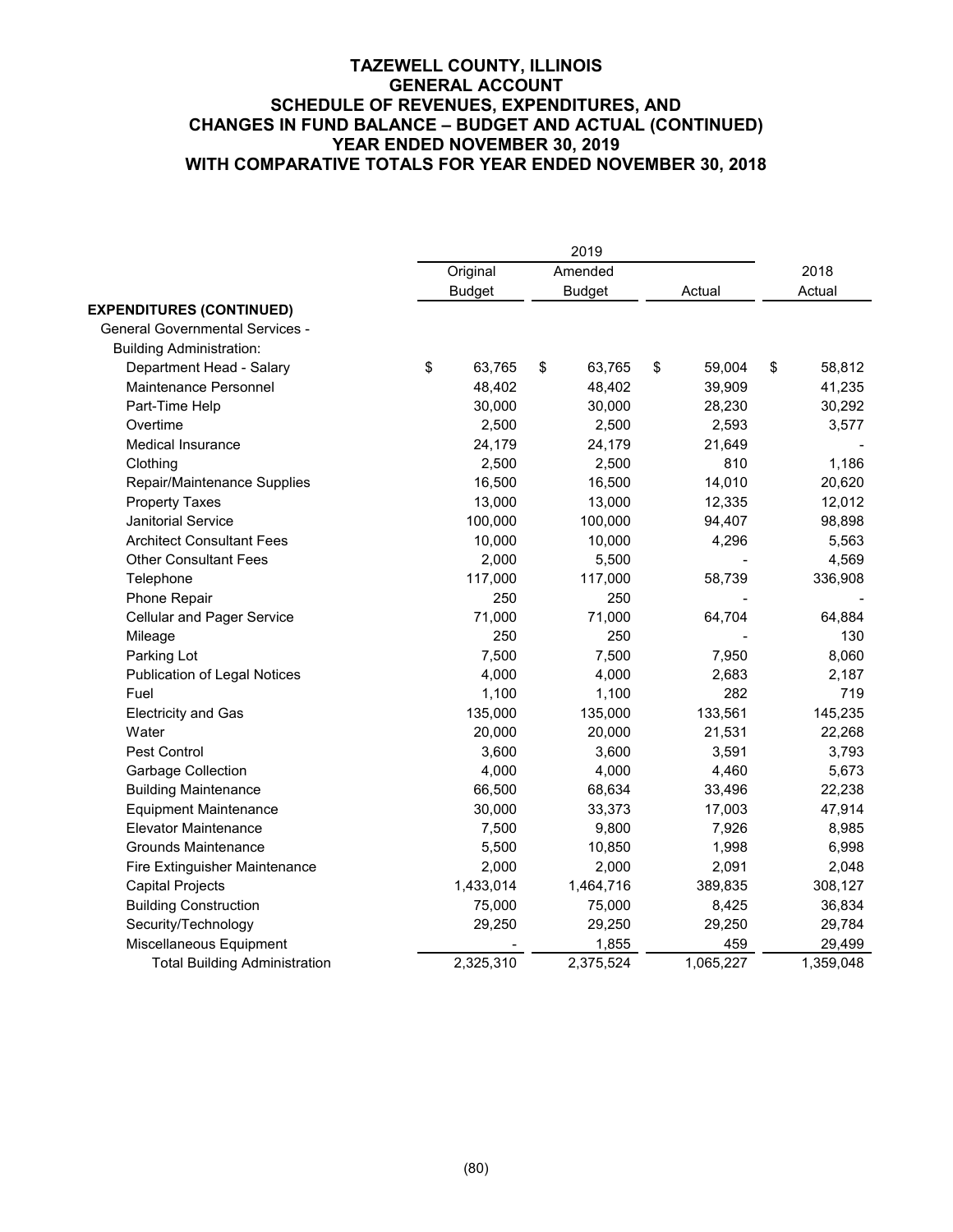|                                             | Original      | Amended       |           | 2018         |  |  |
|---------------------------------------------|---------------|---------------|-----------|--------------|--|--|
| <b>EXPENDITURES (CONTINUED)</b>             | <b>Budget</b> | <b>Budget</b> | Actual    | Actual       |  |  |
| Public Safety and Corrections -             |               |               |           |              |  |  |
| Justice Center:                             |               |               |           |              |  |  |
| Maintenance Personnel                       | \$            | \$            | \$        | \$<br>24,033 |  |  |
| <b>Custodial Personnel</b>                  | 56,347        | 56,347        | 65,885    | 34,084       |  |  |
| Part Time                                   | 17,000        | 17,000        | 14,855    | 18,821       |  |  |
| Overtime                                    | 10,000        | 10,000        | 5,740     | 7,269        |  |  |
| <b>Medical Insurance</b>                    | 22,021        | 22,021        | 16,427    |              |  |  |
| Clothing                                    | 2,000         | 2,000         | 975       | 1,404        |  |  |
| Repair/Maintenance Supplies                 | 54,200        | 53,760        | 40,011    | 60,181       |  |  |
| Janitorial Service                          | 58,800        | 58,800        | 58,800    | 58,800       |  |  |
| Consultant                                  | 8,000         | 8,000         |           |              |  |  |
| Parking Lot                                 | 5,000         | 5,000         | 4,025     | 5,089        |  |  |
| <b>Electricity and Gas</b>                  | 135,000       | 135,000       | 172,752   | 177,029      |  |  |
| Fuel                                        | 2,500         | 2,500         | 1,383     | 4,258        |  |  |
| Water                                       | 35,000        | 35,000        | 33,125    | 47,966       |  |  |
| Pest Control                                | 1,000         | 1,440         | 1,440     | 879          |  |  |
| Garbage Collection                          | 5,500         | 5,500         | 6,793     | 6,573        |  |  |
| <b>Building Maintenance</b>                 | 45,000        | 45,943        | 36,690    | 56,049       |  |  |
| <b>Equipment Maintenance</b>                | 30,000        | 30,000        | 26,023    | 29,332       |  |  |
| Elevator Maintenance                        | 4,500         | 4,500         | 3,808     | 5,115        |  |  |
| <b>Grounds Maintenance</b>                  | 3,500         | 3,500         | 2,991     | 2,485        |  |  |
| Fire Extinguisher Maintenance               | 2,500         | 2,500         | 359       | 1,806        |  |  |
| Security/Technology                         | 79,250        |               | 67,193    | 65,984       |  |  |
|                                             |               | 79,250        |           |              |  |  |
| Miscellaneous Equipment                     |               |               |           | 1,080        |  |  |
| <b>Building Construction and Remodeling</b> | 470,500       | 547,963       | 203,685   | 185,294      |  |  |
| <b>Total Justice Center</b>                 | 1,047,618     | 1,126,024     | 762,960   | 793,531      |  |  |
| Public Safety and Corrections -             |               |               |           |              |  |  |
| <b>County Sheriff:</b>                      |               |               |           |              |  |  |
| Department Head - Salary                    | 113,029       | 113,029       | 113,030   | 113,029      |  |  |
| <b>Deputies</b>                             | 269,452       | 269,452       | 237,519   | 231,385      |  |  |
| Jail Superintendent                         | 90,494        | 90,494        | 106,964   | 91,852       |  |  |
| <b>Jail Command Officers</b>                | 466,835       | 466,835       | 472,275   | 483,402      |  |  |
| <b>Chief Clerk</b>                          | 50,297        | 60,297        | 65,977    | 65,501       |  |  |
| Clerk Hire                                  | 401,274       | 401,274       | 404,856   | 405,865      |  |  |
| Control Room Technician                     | 155,397       | 155,397       | 164,798   | 158,727      |  |  |
| Database Manager                            | 62,504        | 62,504        | 64,707    | 62,744       |  |  |
| Overtime                                    | 447,390       | 677,390       | 770,992   | 609,842      |  |  |
| Part-Time Help                              | 124,256       | 134,256       | 141,276   | 116,991      |  |  |
| Deputy Hire                                 | 2,344,376     | 2,314,376     | 2,400,884 | 2,352,780    |  |  |
| Jailers                                     | 2,172,778     | 1,952,778     | 2,067,875 | 1,930,143    |  |  |
| Clerical Holiday Pay                        | 19,250        | 19,250        | 19,961    | 20,208       |  |  |
| Control Room Holiday Pay                    | 19,250        | 19,250        | 14,230    | 13,457       |  |  |
| Deputies Holiday Pay                        | 165,377       | 165,377       | 177,981   | 159,728      |  |  |
| Jailers Holiday Pay                         | 141,372       | 141,372       | 151,156   | 134,002      |  |  |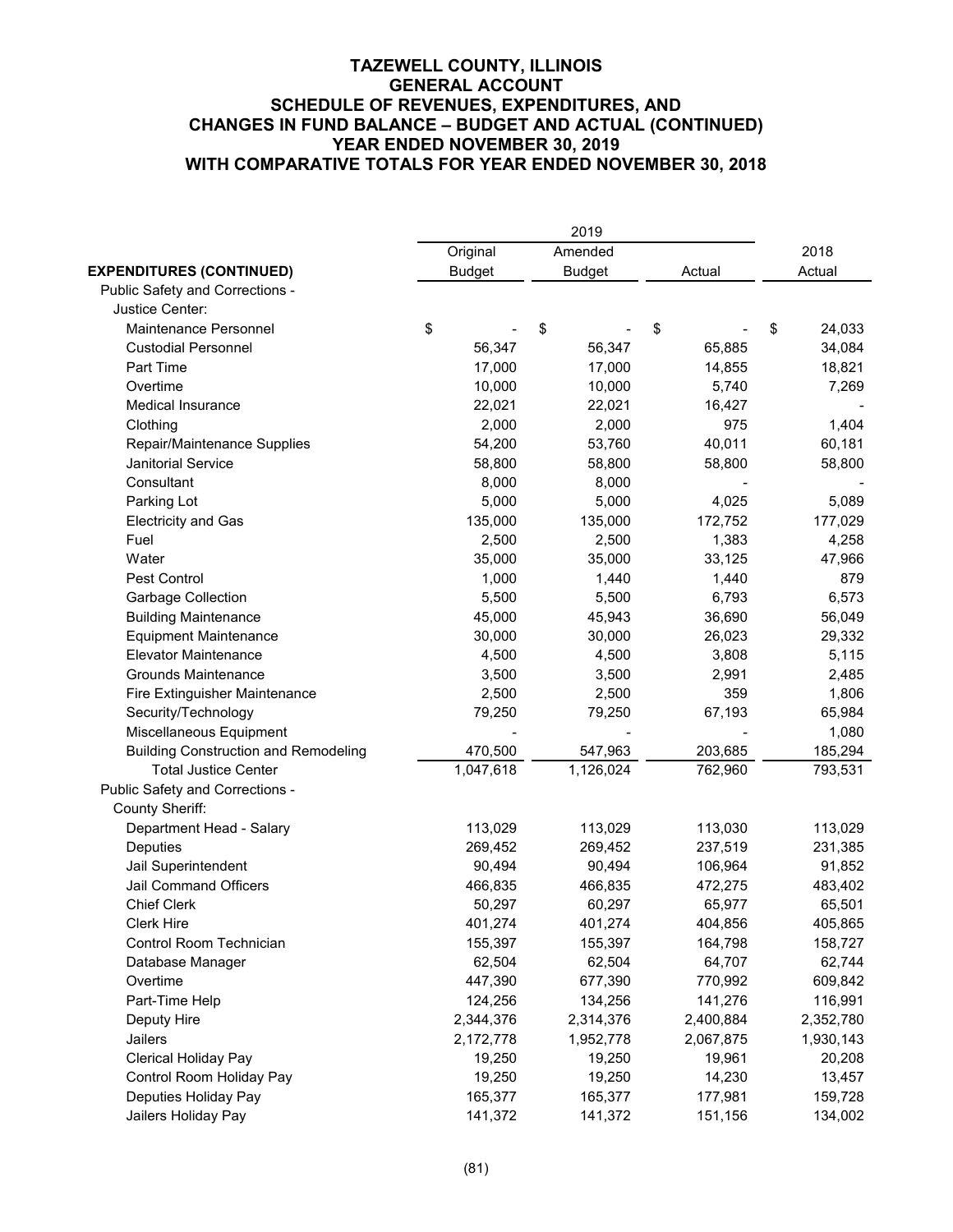|                                       |    | Original      | Amended       |            | 2018      |
|---------------------------------------|----|---------------|---------------|------------|-----------|
|                                       |    | <b>Budget</b> | <b>Budget</b> | Actual     | Actual    |
| <b>EXPENDITURES (CONTINUED)</b>       |    |               |               |            |           |
| Public Safety and Corrections -       |    |               |               |            |           |
| County Sheriff (Continued):           |    |               |               |            |           |
| <b>Deputies Educational Allowance</b> | \$ | 500           | \$<br>500     | \$         | \$        |
| <b>Medical Insurance</b>              |    | 1,337,178     | 1,337,178     | 1,334,350  |           |
| <b>Physical Fitness</b>               |    | 34,000        | 34,000        | 25,200     | 27,600    |
| <b>Office Supplies</b>                |    | 18,000        | 18,042        | 17,983     | 18,816    |
| <b>Field Supplies</b>                 |    | 18,000        | 18,000        | 15,667     | 13,041    |
| <b>Books and Records</b>              |    | 2,000         | 2,000         | 1,147      | 493       |
| <b>Food for Prisoners</b>             |    | 260,000       | 260,000       | 241,330    | 235,016   |
| <b>Medical and Nursing Supplies</b>   |    | 55,000        | 60,000        | 88,255     | 83,534    |
| <b>Crime Prevention</b>               |    | 4,300         | 4,300         | 3,784      | 3,231     |
| Gasoline                              |    | 100,000       | 90,000        | 109,181    | 117,114   |
| Uniform Equipment and Weapons         |    | 136,100       | 163,973       | 168,693    | 132,622   |
| Dues and Subscriptions                |    | 3,000         | 3,000         | 2,615      | 2,398     |
| K-9 Expenses                          |    | 2,800         | 2,800         | 2,732      | 2,873     |
| Process Servers                       |    | 35,000        | 35,000        | 26,250     | 25,899    |
| <b>Health Professionals</b>           |    | 378,560       | 378,560       | 399,611    | 322,139   |
| <b>Communication Center</b>           |    | 350,000       | 350,000       | 333,707    | 537,655   |
| Automobile Maintenance                |    | 72,000        | 72,524        | 57,574     | 55,953    |
| Radio Maintenance                     |    | 44,000        | 44,000        | 39,540     | 43,863    |
| <b>DUI Education</b>                  |    | 2,000         | 2,000         |            | 1,048     |
| <b>Sheriff Merit Board</b>            |    | 15,000        | 15,000        | 15,690     | 13,499    |
| <b>MEG Unit</b>                       |    | 13,168        | 13,168        | 12,025     | 10,882    |
| Drug Enforcement                      |    |               |               | 65,723     |           |
| Law Enforcement Technology            |    | 35,000        | 35,000        | 34,064     | 33,891    |
| Automobile Purchase                   |    | 245,000       | 227,000       | 226,978    | 173,250   |
| New Equipment (Emergency)             |    |               |               |            | 92,720    |
| Miscellaneous Equipment (Squad Cars)  |    | 20,000        | 20,000        | 15,188     |           |
| Miscellaneous Equipment               |    | 12,000        | 12,000        | 11,659     | 4,292     |
| <b>Total County Sheriff</b>           |    | 10,235,937    | 10,241,376    | 10,623,427 | 8,901,485 |
| Public Safety and Corrections -       |    |               |               |            |           |
| <b>Emergency Services:</b>            |    |               |               |            |           |
| Department Head                       |    | 77,882        | 77,882        | 79,040     | 79,010    |
| Response Coordinator/P.T.             |    | 24,700        | 24,700        | 19,392     | 22,393    |
| Medical Insurance                     |    | 16,620        | 16,620        | 16,620     |           |
| <b>Office Supplies</b>                |    | 400           | 400           | 35         | 330       |
| Volunteer Awards and Recognition      |    | 550           | 550           | 545        | 508       |
| Gasoline                              |    | 1,100         | 1,100         | 1,257      | 1,378     |
| Uniforms                              |    | 595           | 1,155         | 679        | 560       |
| <b>Communication/Direct TV</b>        |    | 1,700         | 1,700         | 1,073      | 1,029     |
| Mileage                               |    | 1,900         | 1,900         | 1,883      | 1,555     |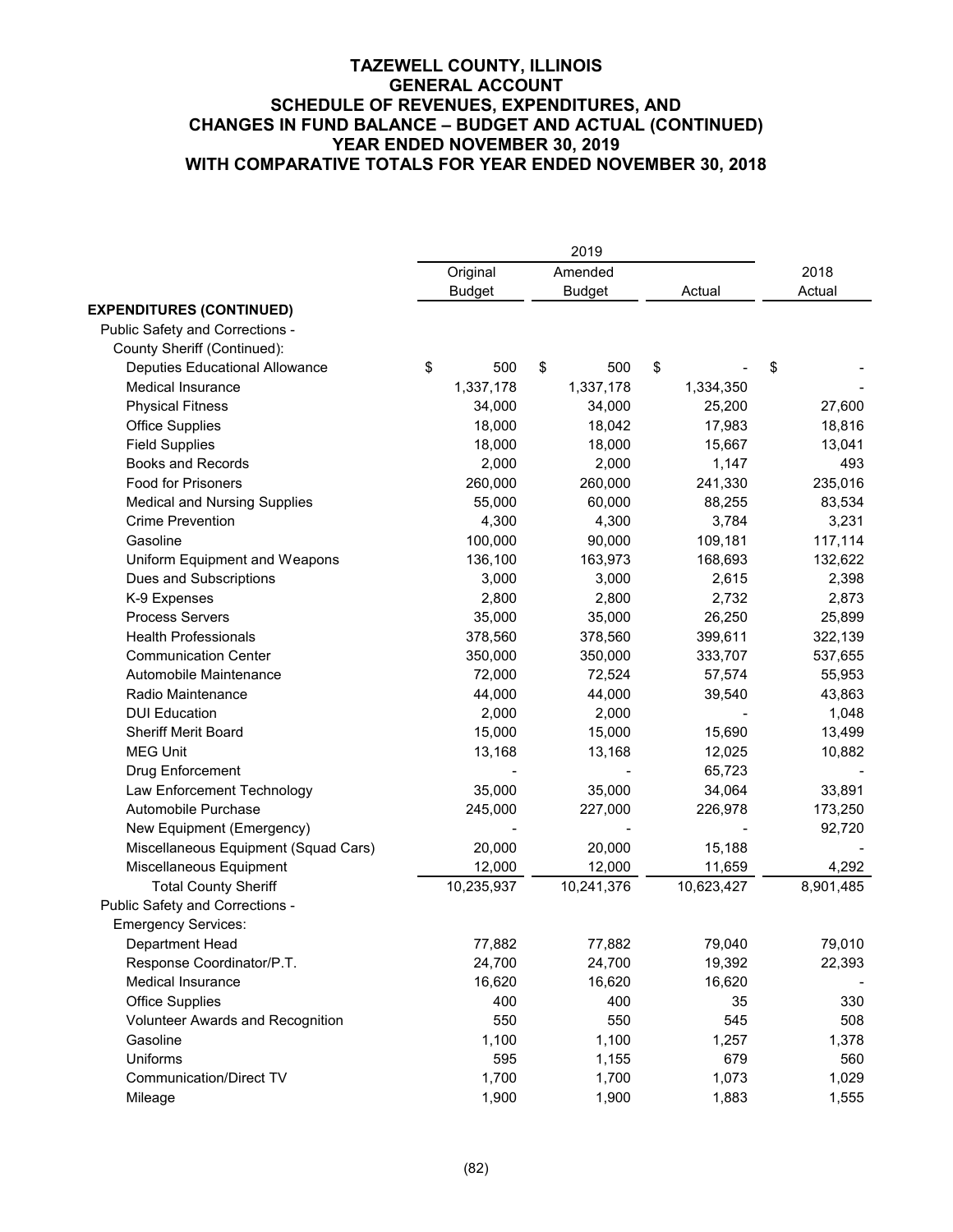|                                        |               | 2019          |             |             |
|----------------------------------------|---------------|---------------|-------------|-------------|
|                                        | Original      | Amended       |             | 2018        |
|                                        | <b>Budget</b> | <b>Budget</b> | Actual      | Actual      |
| <b>EXPENDITURES (CONTINUED)</b>        |               |               |             |             |
| Public Safety and Corrections -        |               |               |             |             |
| <b>Emergency Services (Continued):</b> |               |               |             |             |
| <b>Emergency Call</b>                  | \$<br>3,500   | \$<br>3,800   | \$<br>2,028 | \$<br>1,732 |
| <b>Utilities</b>                       | 8,500         | 8,500         | 8,964       | 8,992       |
| <b>Equipment Maintenance</b>           | 7,825         | 7,825         | 4,511       | 3,684       |
| Public Awareness Campaign              | 550           | 550           | 286         | 77          |
| <b>HMEP LEPC Grant</b>                 | 5,125         | 5,125         | 653         | 438         |
| New Equipment                          | 3,500         | 3,500         | 3,162       | 5,330       |
| Miscellaneous Equipment                | 3,500         | 3,500         | 856         | 314         |
| <b>Total Emergency Services</b>        | 157,947       | 158,807       | 140,984     | 127,330     |
| Judicial - Court Security:             |               |               |             |             |
| <b>Salaries</b>                        | 455,993       | 455,993       | 486,021     | 497,680     |
| <b>Medical Insurance</b>               | 553           | 553           | 552         |             |
| <b>Contractual Services</b>            | 45,000        | 45,000        | 53,659      | 45,107      |
| New Equipment                          | 4,100         | 4,100         | 2,306       | 4,160       |
| <b>Total Court Security</b>            | 505,646       | 505,646       | 542,538     | 546,947     |
| Judicial - Court Services Probation    |               |               |             |             |
| Upgrade:                               |               |               |             |             |
| <b>Office Supplies</b>                 | 2,500         | 4,612         | 2,771       | 2,141       |
| <b>Books and Records</b>               | 1,000         | 1,000         | 546         | (248)       |
| Gas/Oil                                | 14,180        | 14,180        | 9,029       | 8,252       |
| Dues and Subscriptions                 | 1,000         | 1,000         | 340         | 115         |
| <b>Contractual Services</b>            | 86,500        | 50,500        | 29,339      | 18,909      |
| Work Release/Electronic Monitoring     | 48,000        | 58,000        | 58,295      | 50,114      |
| <b>Medical Services</b>                | 50,525        | 66,660        | 46,830      | 60,821      |
| T/PCC                                  | 12,113        | 15,113        | 12,733      | 11,382      |
| Meals/Miles                            | 1,000         | 1,000         | 57          | 249         |
| Vehicle Maintenance                    | 11,000        | 17,265        | 12,556      | 12,331      |
| <b>Equipment Maintenance</b>           | 2,030         | 2,030         |             |             |
| Training                               | 15,834        | 20,834        | 27,605      | 12,487      |
| Center for Prevention and Abuse        | 27,000        | 27,000        | 26,648      | 20,248      |
| <b>Computer Equipment</b>              | 29,120        | 29,120        | 29,287      | 21,959      |
| Vehicle Acquisition                    |               |               |             | 23,632      |
| <b>Officer Safety Equipment</b>        | 4,160         | 4,819         | 802         | 2,203       |
| Miscellaneous Equipment                | 4,000         | 4,000         | 557         | 8,364       |
| <b>Total Court Services</b>            |               |               |             |             |
| <b>Probation Upgrade</b>               | 309,962       | 317,133       | 257,395     | 252,959     |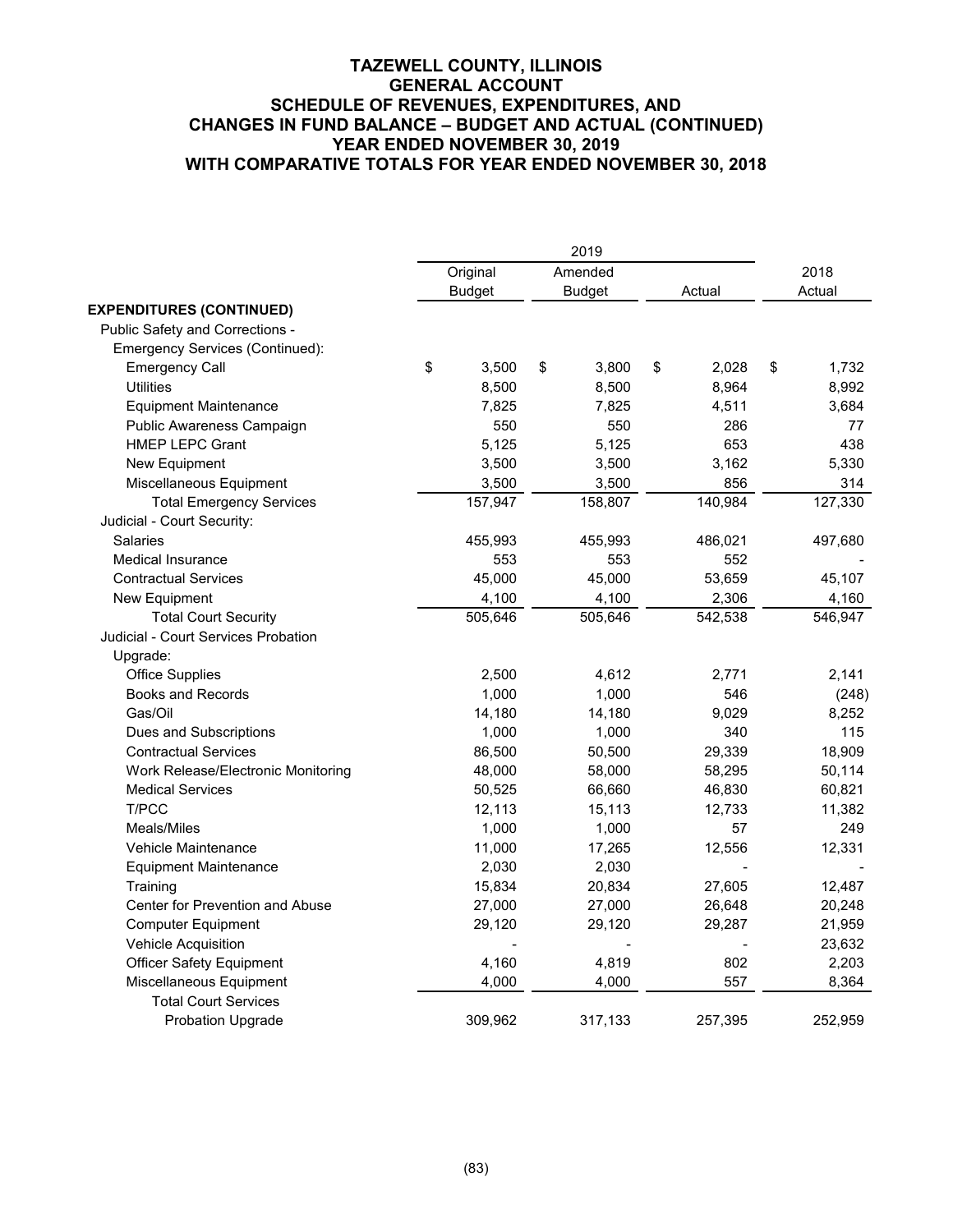|                                       |               | 2019          |               |               |  |  |  |  |  |
|---------------------------------------|---------------|---------------|---------------|---------------|--|--|--|--|--|
|                                       | Original      | Amended       |               | 2018          |  |  |  |  |  |
|                                       | <b>Budget</b> | <b>Budget</b> | Actual        | Actual        |  |  |  |  |  |
| <b>EXPENDITURES (CONTINUED)</b>       |               |               |               |               |  |  |  |  |  |
| Judicial - Court Services and         |               |               |               |               |  |  |  |  |  |
| Juvenile Detention:                   |               |               |               |               |  |  |  |  |  |
| Director - Salary                     | \$<br>102,746 | \$<br>102,746 | \$<br>106,260 | \$<br>104,104 |  |  |  |  |  |
| <b>Chief Probation Officers</b>       | 344,365       | 344,365       | 336,562       | 350,581       |  |  |  |  |  |
| <b>Officers Merit</b>                 | 2,500         | 2,500         | 2,500         | 2,500         |  |  |  |  |  |
| <b>Probation Officers</b>             | 896,114       | 896,114       | 874,169       | 809,297       |  |  |  |  |  |
| <b>Pretrial Officers</b>              | 142,220       | 142,220       | 149,369       | 142,767       |  |  |  |  |  |
| Stipends                              | 14,500        | 14,500        | 14,455        | 9,160         |  |  |  |  |  |
| On Call Wages                         | 35,000        | 35,000        | 37,364        | 37,096        |  |  |  |  |  |
| Clerk Hire                            | 239,003       | 239,003       | 173,214       | 186,701       |  |  |  |  |  |
| Overtime                              | 2,704         | 2,704         | 3,693         | 3,269         |  |  |  |  |  |
| <b>Medical Insurance</b>              | 388,592       | 388,592       | 377,643       |               |  |  |  |  |  |
| Detention                             | 175,000       | 175,000       | 191,340       | 147,728       |  |  |  |  |  |
| <b>Private Homes and Institutions</b> | 235,000       | 235,000       | 112,356       | 117,251       |  |  |  |  |  |
| <b>Total Court Services and</b>       |               |               |               |               |  |  |  |  |  |
| Juvenile Detention                    | 2,577,744     | 2,577,744     | 2,378,925     | 1,910,454     |  |  |  |  |  |
| Judicial - Courts:                    |               |               |               |               |  |  |  |  |  |
| <b>Court Secretaries</b>              | 38,275        | 38,275        | 39,577        | 41,927        |  |  |  |  |  |
| Guardian Ad Litem                     | 54,557        | 54,557        | 55,586        | 60,422        |  |  |  |  |  |
| Part-Time Help                        | 12,000        | 12,000        | 6,101         | 6,723         |  |  |  |  |  |
| <b>Medical Insurance</b>              | 35,115        | 35,115        | 25,155        |               |  |  |  |  |  |
| <b>Office Supplies</b>                | 800           | 800           | 998           | 1,305         |  |  |  |  |  |
| Jurors' Food and Lodging              | 1,300         | 1,300         | 1,341         | 619           |  |  |  |  |  |
| Judge's Salaries                      | 4,100         | 4,100         | 4,021         | 4,098         |  |  |  |  |  |
| Attorney's Fees                       | 31,800        | 31,800        | 50,750        | 44,803        |  |  |  |  |  |
| <b>Court Reporting Fees</b>           | 9,100         | 9,100         | 7,463         | 9,072         |  |  |  |  |  |
| <b>Specialty Court</b>                | 14,100        | 14,100        | 14,836        | 27,882        |  |  |  |  |  |
| Drug Court                            |               |               | 1,282         | 39,163        |  |  |  |  |  |
| <b>Witness Fees</b>                   | 1,900         | 1,900         | 1,520         | 3,600         |  |  |  |  |  |
| <b>Testing Fees</b>                   | 15,750        | 15,750        | 26,689        | 15,583        |  |  |  |  |  |
| Indigent Publications                 |               |               | 295           |               |  |  |  |  |  |
| Office Equipment Maintenance          | 800           | 800           |               | 365           |  |  |  |  |  |
| Miscellaneous Equipment               | 1,500         | 1,500         | 1,197         | 1,900         |  |  |  |  |  |
| <b>Total Courts</b>                   | 221,097       | 221,097       | 236,811       | 257,462       |  |  |  |  |  |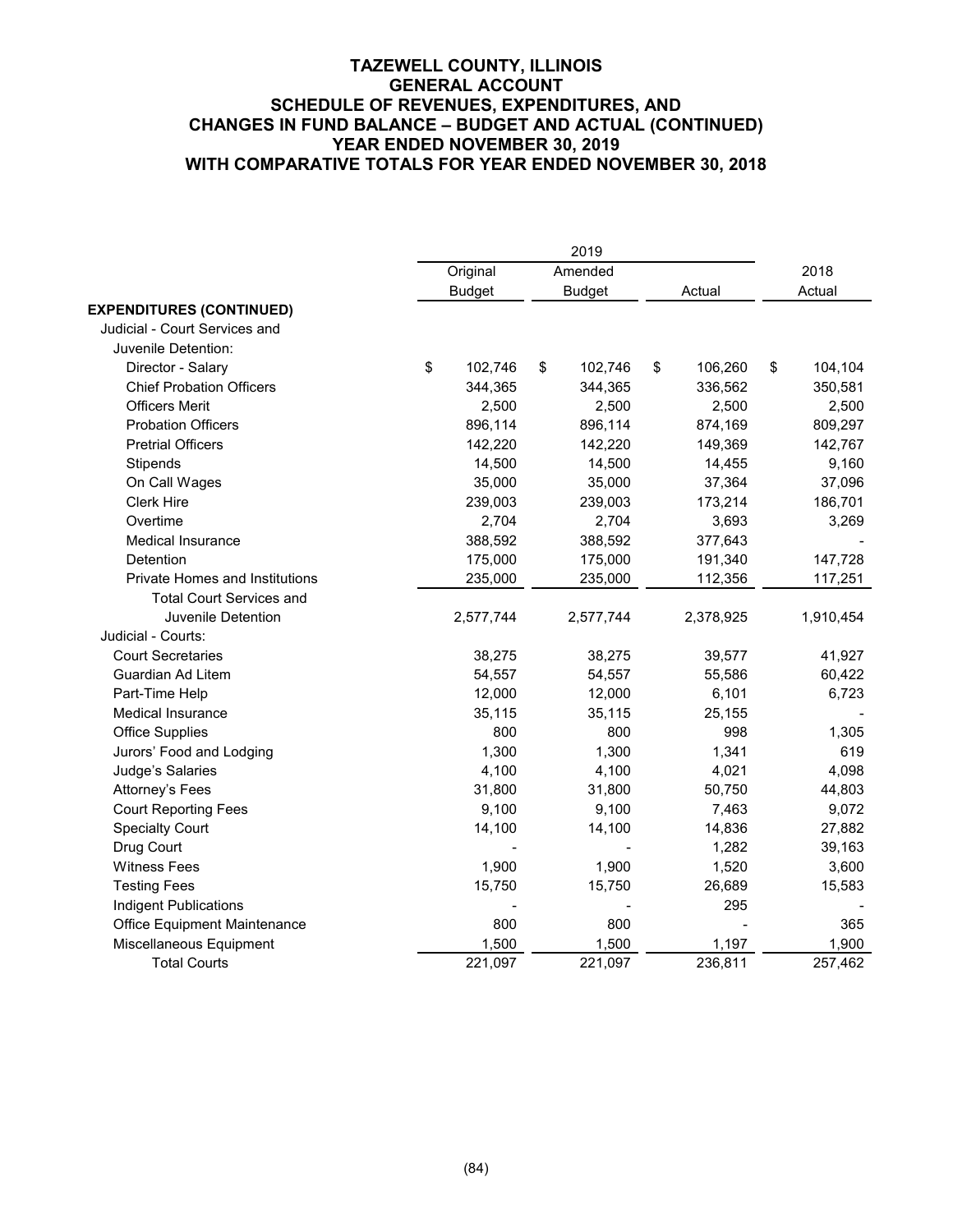|                                        |    | Original      |               | Amended |        |         |        | 2018    |
|----------------------------------------|----|---------------|---------------|---------|--------|---------|--------|---------|
|                                        |    | <b>Budget</b> | <b>Budget</b> |         | Actual |         | Actual |         |
| <b>EXPENDITURES (CONTINUED)</b>        |    |               |               |         |        |         |        |         |
| <b>Public Safety and Corrections -</b> |    |               |               |         |        |         |        |         |
| <b>County Coroner:</b>                 |    |               |               |         |        |         |        |         |
| Coroner - Salary                       | \$ | 76.417        | \$            | 76.417  | \$     | 76.417  | \$     | 73,872  |
| <b>Clerk Hire</b>                      |    | 29,640        |               | 29,640  |        | 29,933  |        | 35,702  |
| Deputy Coroner                         |    | 53,474        |               | 53,474  |        | 58,164  |        | 53,041  |
| Part-Time Clerical                     |    | 1,700         |               | 1,700   |        |         |        | 1,568   |
| Part-Time Deputy Coroner Expense       |    | 64,802        |               | 64,802  |        | 53,050  |        | 61,590  |
| <b>Clerical Overtime</b>               |    | 150           |               | 150     |        |         |        | 86      |
| <b>Inquest Transcription</b>           |    | 500           |               | 500     |        |         |        |         |
| Jurors                                 |    | 50            |               | 50      |        |         |        |         |
| <b>Medical Insurance</b>               |    | 30,869        |               | 30,869  |        | 27,718  |        |         |
| <b>Office Supplies</b>                 |    | 650           |               | 525     |        | 398     |        | 321     |
| <b>Investigation Supplies</b>          |    | 1,500         |               | 1,500   |        | 2,371   |        | 1,405   |
| Gasoline                               |    | 2,500         |               | 2,500   |        | 1,399   |        | 2,067   |
| Dues and Subscriptions                 |    | 625           |               | 750     |        | 750     |        | 575     |
| Pathologist and Laboratory             |    | 87,500        |               | 87,500  |        | 92,655  |        | 86,763  |
| Morque Use                             |    | 18,000        |               | 18,000  |        | 18,156  |        | 14,171  |
| Mileage                                |    | 2,000         |               | 2,000   |        | 994     |        | 1,593   |
| <b>Body Removal</b>                    |    | 20,000        |               | 20,000  |        | 19,415  |        | 17,432  |
| <b>Indigent Burial</b>                 |    | 1,000         |               | 1,000   |        | 300     |        |         |
| Vehicle Maintenance                    |    | 900           |               | 900     |        | 2,268   |        | 1,048   |
| <b>Equipment Maintenance</b>           |    | 250           |               | 250     |        | 2,877   |        | 42      |
| <b>Total County Coroner</b>            |    | 392,527       |               | 392,527 |        | 386,865 |        | 351,276 |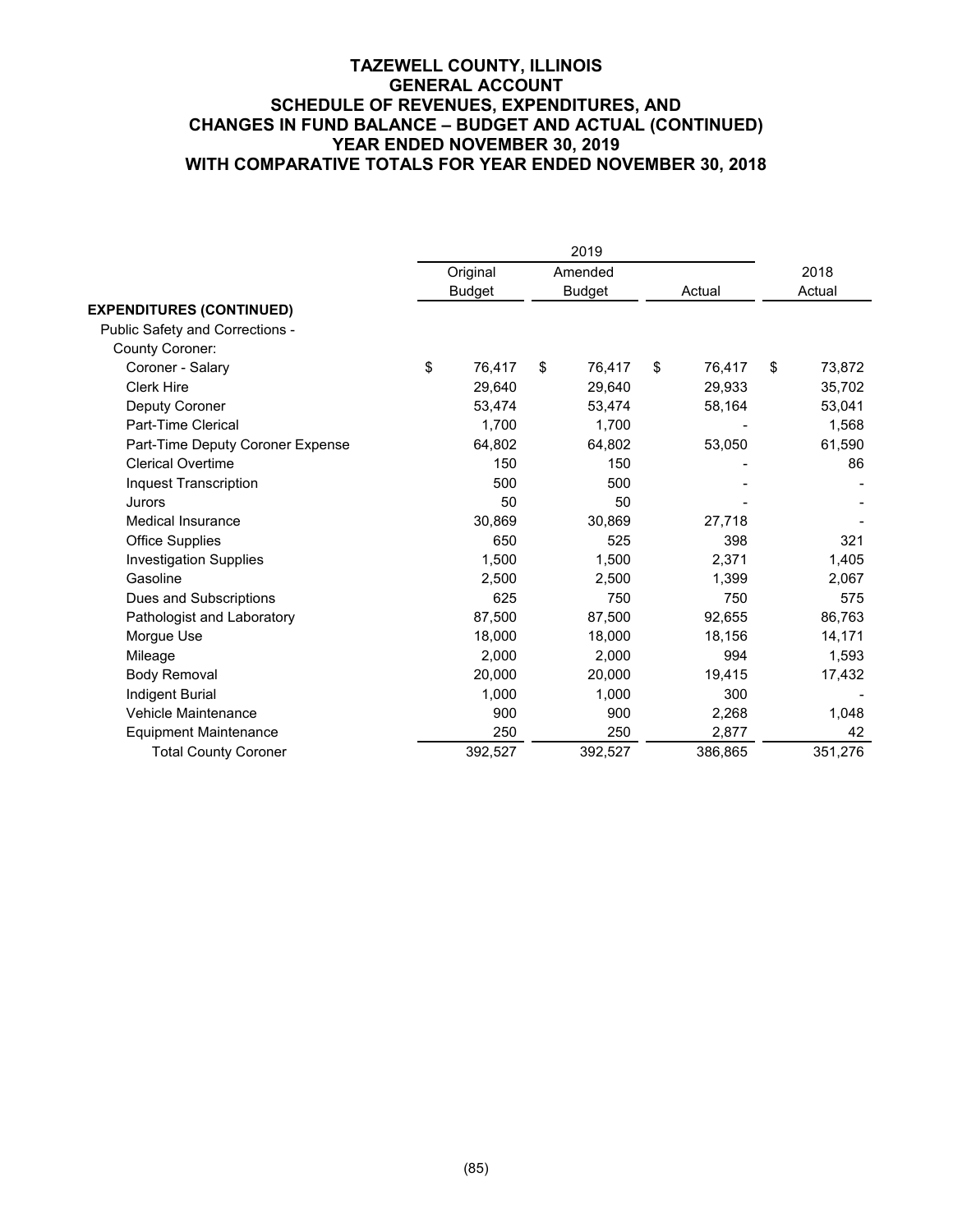|                                        | 2019 |               |         |               |    |         |    |           |  |
|----------------------------------------|------|---------------|---------|---------------|----|---------|----|-----------|--|
|                                        |      | Original      | Amended |               |    |         |    | 2018      |  |
|                                        |      | <b>Budget</b> |         | <b>Budget</b> |    | Actual  |    | Actual    |  |
| <b>EXPENDITURES (CONTINUED)</b>        |      |               |         |               |    |         |    |           |  |
| <b>General Governmental Services -</b> |      |               |         |               |    |         |    |           |  |
| Farm Operations:                       |      |               |         |               |    |         |    |           |  |
| <b>Field Repairs</b>                   | \$   | 700           | \$      | 2.700         | \$ | 2.460   | \$ |           |  |
| <b>Fertilizer and Chemicals</b>        |      | 15,900        |         | 16,400        |    | 16,743  |    | 18,530    |  |
| Seed                                   |      | 8,000         |         | 8,000         |    | 6,962   |    | 6,487     |  |
| Insurance                              |      | 600           |         | 600           |    | 510     |    | 517       |  |
| <b>Total Farm Operations</b>           |      | 25,200        |         | 27,700        |    | 26,675  |    | 25,534    |  |
| <b>General Governmental Services -</b> |      |               |         |               |    |         |    |           |  |
| General County:                        |      |               |         |               |    |         |    |           |  |
| <b>Systems Administrator</b>           |      | 62,097        |         | 62,097        |    | 64,234  |    | 62,760    |  |
| I.T. Manager                           |      | 39,189        |         | 39,189        |    | 39,770  |    | 39,434    |  |
| Human Resources Manager                |      | 119,103       |         | 119,103       |    | 120,202 |    | 51,135    |  |
| <b>Clerk Hire</b>                      |      | 75,992        |         | 75,992        |    | 77,142  |    | 76,284    |  |
| <b>Finance Director</b>                |      | 64,999        |         | 64,999        |    | 65,978  |    | 64,999    |  |
| Overtime                               |      | 1,000         |         | 1,000         |    |         |    | 28        |  |
| Employees' Group Insurance             |      | 74,876        |         | 74,876        |    | 125,748 |    | 2,845,996 |  |
| <b>Office Supplies</b>                 |      | 11,200        |         | 11,518        |    | 8,201   |    | 10,651    |  |
| <b>Computer Supplies</b>               |      | 15,000        |         | 15,000        |    | 18,412  |    | 11,649    |  |
| Copy Machine Supplies                  |      | 12,000        |         | 12,985        |    | 12,971  |    | 18,807    |  |
| <b>Computer Contract</b>               |      | 300,000       |         | 301,812       |    | 278,370 |    | 280,239   |  |
| <b>Computer Maintenance</b>            |      | 3,100         |         | 3,100         |    | 1,742   |    | 2,888     |  |
| <b>Systems Consultant</b>              |      | 44,000        |         | 44,000        |    | 24,863  |    | 28,332    |  |
| Administrative Adjudication Services   |      | 8,500         |         | 8,500         |    | 9,145   |    | 6,379     |  |
| Tax Notice Handling                    |      | 4,200         |         | 4,200         |    | 3,605   |    | 3,872     |  |
| <b>Attorney Fees</b>                   |      | 6,000         |         | 6,000         |    | 4,398   |    |           |  |
| IRS Audit Adj/Affordable Care          |      | 3,500         |         | 3,500         |    | 1,985   |    | 2,155     |  |
| Postage                                |      | 162,000       |         | 162,000       |    | 125,542 |    | 127,731   |  |
| Copy Machine Maintenance               |      | 58,000        |         | 58,000        |    | 52,616  |    | 54,379    |  |
| <b>Education and Training</b>          |      | 172,089       |         | 172,860       |    | 88,170  |    | 75,672    |  |
| Pekin Landfill                         |      | 25,000        |         | 25,000        |    | 11,576  |    | 45,369    |  |
| Multi County ROE                       |      | 132,063       |         | 132,063       |    | 132,064 |    | 132,064   |  |
| <b>Youth Services Board</b>            |      | 13,500        |         | 13,500        |    | 13,500  |    | 13,500    |  |
| <b>Tri-County Regional Planning</b>    |      |               |         |               |    |         |    |           |  |
| Commission                             |      | 14,050        |         | 14,050        |    | 14,050  |    | 14,050    |  |
| Tazewell County Soil and Water         |      |               |         |               |    |         |    |           |  |
| Conservation                           |      | 7,500         |         | 7,500         |    | 7,500   |    | 7,500     |  |
| <b>Economic Development Council</b>    |      | 75,000        |         | 75,000        |    | 93,750  |    | 78,750    |  |
| Center for Prevention of Abuse         |      | 31,000        |         | 31,000        |    | 31,000  |    | 31,000    |  |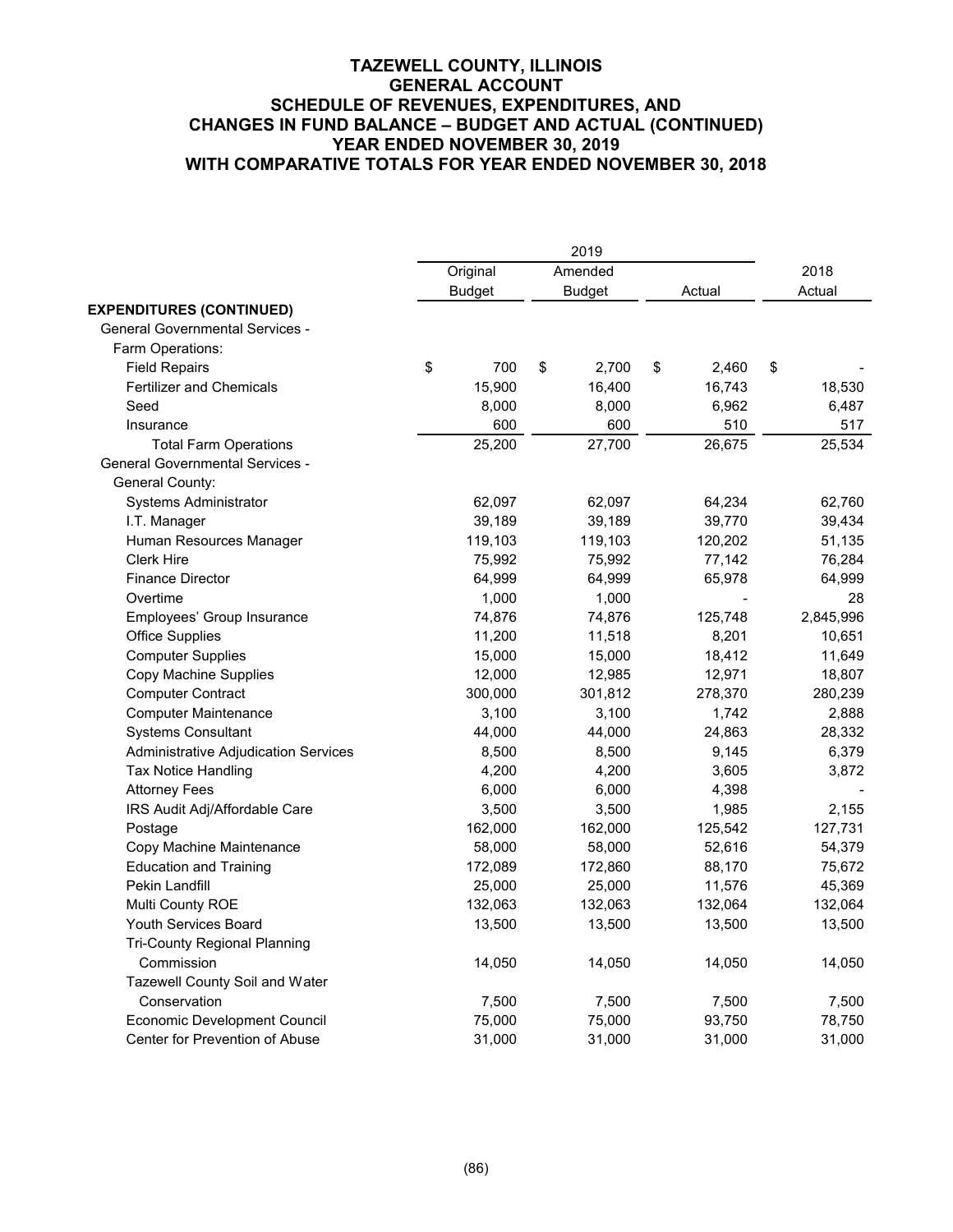|                                             | 2019          |             |    |               |        |            |    |            |
|---------------------------------------------|---------------|-------------|----|---------------|--------|------------|----|------------|
|                                             |               | Original    |    | Amended       |        |            |    | 2018       |
|                                             | <b>Budget</b> |             |    | <b>Budget</b> | Actual |            |    | Actual     |
| <b>EXPENDITURES (CONTINUED)</b>             |               |             |    |               |        |            |    |            |
| <b>General Governmental Services -</b>      |               |             |    |               |        |            |    |            |
| General County (Continued):                 |               |             |    |               |        |            |    |            |
| <b>Heartland Community Health Clinic</b>    | \$            | 5,000       | \$ | 5,000         | \$     | 5,000      | \$ | 5,000      |
| <b>Technology Upgrades</b>                  |               | 137,275     |    | 148,654       |        | 298,042    |    | 70,188     |
| Software/Licenses                           |               | 221,850     |    | 221,850       |        | 63,286     |    | 6,417      |
| <b>Hazmat Equipment</b>                     |               | 2,500       |    | 2,500         |        | 2,500      |    | 2,500      |
| Adjustments                                 |               | 390,000     |    | 390,000       |        |            |    |            |
| <b>Contingent and Miscellaneous</b>         |               | 1,424,379   |    | 1,421,879     |        |            |    |            |
| <b>Total General County</b>                 |               | 3,715,962   |    | 3,728,727     |        | 1,795,362  |    | 4,169,728  |
| Debt Service:                               |               |             |    |               |        |            |    |            |
| Principal                                   |               | 1,145,000   |    | 1,145,000     |        | 771,055    |    | 17,297     |
| Interest                                    |               |             |    |               |        | 60,326     |    | 7,844      |
| <b>Total Debt Service</b>                   |               | 1,145,000   |    | 1,145,000     |        | 831,381    |    | 25,141     |
| <b>Total Expenditures</b>                   |               | 30,221,913  |    | 30,380,634    |        | 26,228,900 |    | 25,734,043 |
| Excess (Deficiency) of Revenues             |               |             |    |               |        |            |    |            |
| <b>Over Expenditures</b>                    |               | (4,531,296) |    | (4,690,017)   |        | 1,401,478  |    | 1,307,815  |
| <b>OTHER FINANCING SOURCES (USES)</b>       |               |             |    |               |        |            |    |            |
| Proceeds from Capital Lease Obligation      |               |             |    |               |        | 174,323    |    | 236,589    |
| Proceeds from Issuance of Debt              |               | 1,878,514   |    | 1,878,514     |        |            |    | 1,474,555  |
| <b>Transfers In</b>                         |               |             |    |               |        | 62,785     |    | 202,904    |
| <b>Transfers Out</b>                        |               |             |    |               |        | (130, 946) |    | (16)       |
| <b>Total Other Financing Sources (Uses)</b> |               | 1,878,514   |    | 1,878,514     |        | 106,162    |    | 1,914,032  |
| Net Change in Fund Balance                  | \$            | (2,652,782) | \$ | (2,811,503)   |        | 1,507,640  |    | 3,221,847  |
| <b>FUND BALANCE</b>                         |               |             |    |               |        |            |    |            |
| Beginning of Year                           |               |             |    |               |        | 21,566,108 |    | 18,344,261 |
| End of Year                                 |               |             |    |               | \$     | 23,073,748 | \$ | 21,566,108 |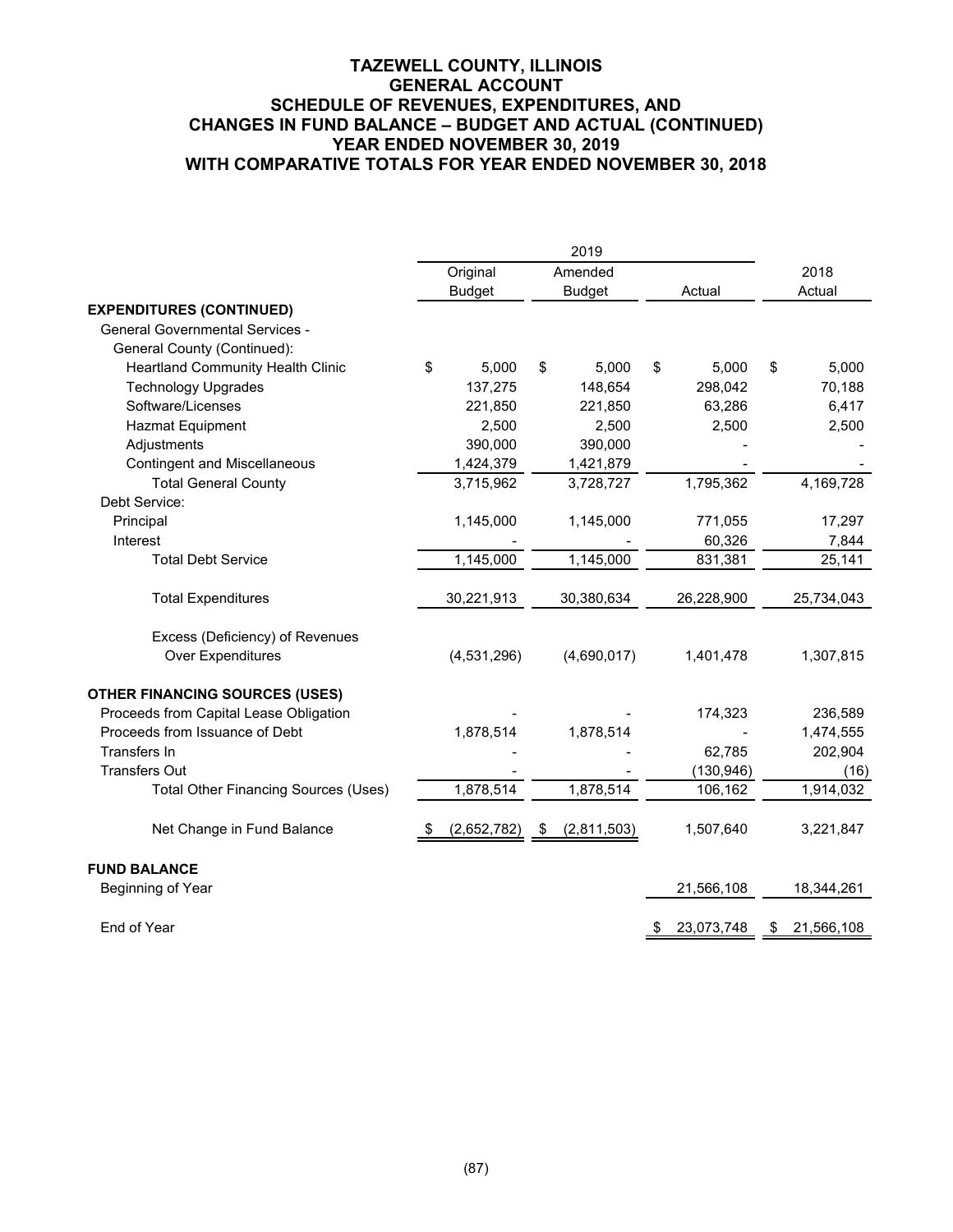## **TAZEWELL COUNTY, ILLINOIS SPECIAL REVENUE FUNDS SCHEDULE OF REVENUES, EXPENDITURES, AND CHANGES IN FUND BALANCE – BUDGET AND ACTUAL TOWNSHIP MOTOR FUEL TAX FUND YEAR ENDED NOVEMBER 30, 2019 WITH COMPARATIVE TOTALS FOR YEAR ENDED NOVEMBER 30, 2018**

|                                  | 2019            |     |               |        |            |        |           |  |
|----------------------------------|-----------------|-----|---------------|--------|------------|--------|-----------|--|
|                                  | Original        |     | Amended       | Actual |            |        | 2018      |  |
|                                  | <b>Budget</b>   |     | <b>Budget</b> |        |            | Actual |           |  |
| <b>REVENUES</b>                  |                 |     |               |        |            |        |           |  |
| Intergovernmental Revenue:       |                 |     |               |        |            |        |           |  |
| <b>Motor Fuel Tax Allotments</b> | \$<br>1,035,000 | \$  | 1,035,000     | \$     | 1,236,680  | \$     | 1,035,412 |  |
| Interest                         | 11,500          |     | 11,500        |        | 19,104     |        | 16,784    |  |
| Miscellaneous Income             | 36,097          |     | 36,097        |        | 24,255     |        | 17,942    |  |
| <b>Total Revenues</b>            | 1,082,597       |     | 1,082,597     |        | 1,280,039  |        | 1,070,138 |  |
| <b>EXPENDITURES</b>              |                 |     |               |        |            |        |           |  |
| Highways:                        |                 |     |               |        |            |        |           |  |
| <b>Contract Construction</b>     | 1,010,000       |     | 1,010,000     |        | 844,082    |        | 883,019   |  |
| <b>Excess of Revenues Over</b>   |                 |     |               |        |            |        |           |  |
| Expenditures                     | 72,597          |     | 72,597        |        | 435,957    |        | 187,119   |  |
| <b>OTHER FINANCING USES</b>      |                 |     |               |        |            |        |           |  |
| <b>Transfers Out</b>             | (64, 100)       |     | (64, 100)     |        | (206, 420) |        |           |  |
| Net Change in Fund Balance       | 8,497           | -\$ | 8,497         |        | 229,537    |        | 187,119   |  |
| <b>FUND BALANCE</b>              |                 |     |               |        |            |        |           |  |
| Beginning of Year                |                 |     |               |        | 1,263,637  |        | 1,076,518 |  |
| End of Year                      |                 |     |               |        | 1,493,174  | \$     | 1,263,637 |  |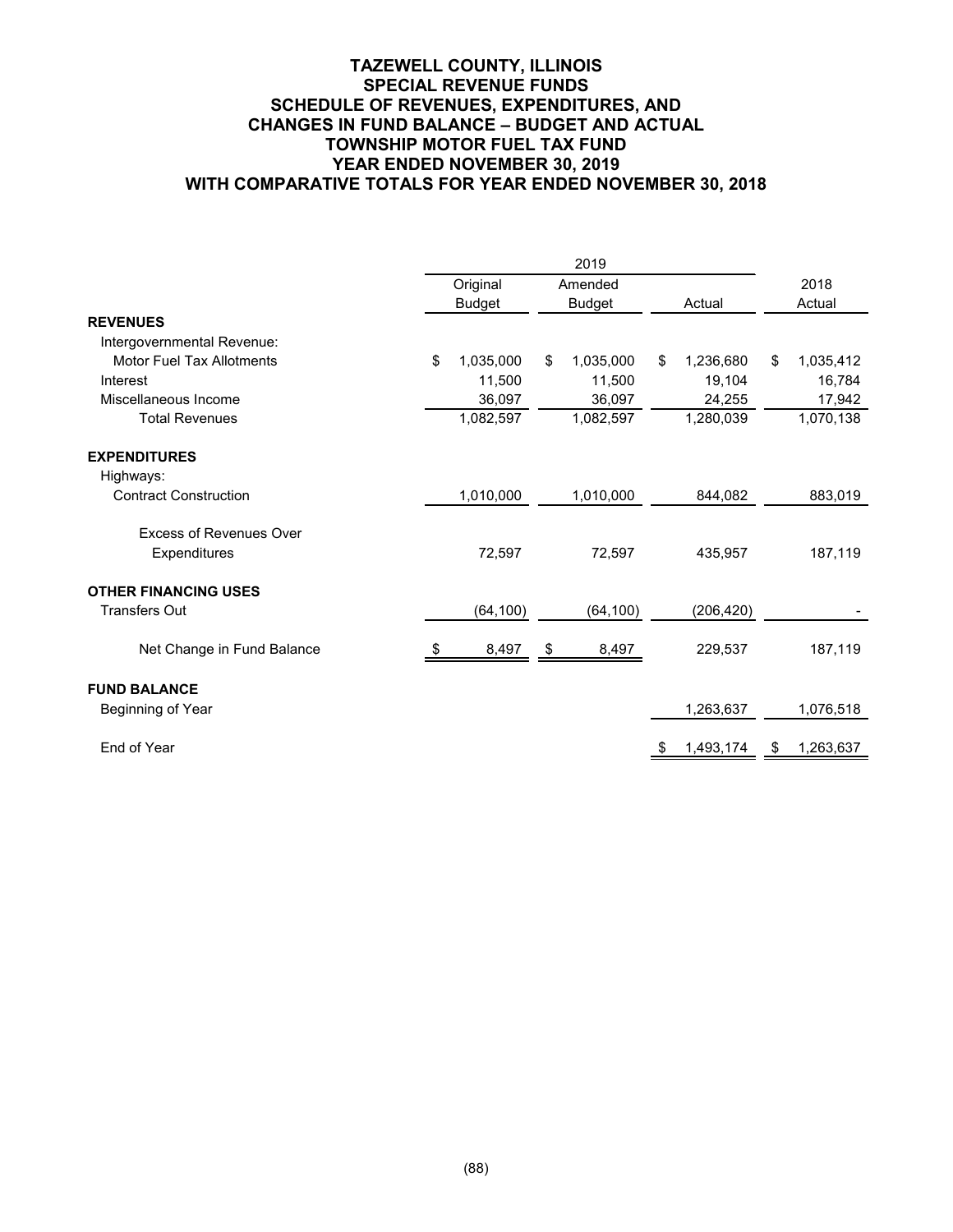## **TAZEWELL COUNTY, ILLINOIS SPECIAL REVENUE FUNDS SCHEDULE OF REVENUES, EXPENDITURES, AND CHANGES IN FUND BALANCE – BUDGET AND ACTUAL ILLINOIS MUNICIPAL RETIREMENT FUND YEAR ENDED NOVEMBER 30, 2019 WITH COMPARATIVE TOTALS FOR YEAR ENDED NOVEMBER 30, 2018**

|                                                                | Original      | Amended       |               | 2018            |
|----------------------------------------------------------------|---------------|---------------|---------------|-----------------|
|                                                                | <b>Budget</b> | <b>Budget</b> | Actual        | Actual          |
| <b>REVENUES</b>                                                |               |               |               |                 |
| <b>Taxes - Property Taxes</b>                                  | \$<br>798,879 | \$<br>798,879 | 789,343<br>\$ | 1,239,501<br>S. |
| Taxes - Public Safety Sales Tax<br>Intergovernmental Revenue - | 1,350,000     | 1,350,000     | 1,016,298     | 1,174,201       |
| <b>Replacement Taxes</b>                                       | 135,000       | 135,000       | 168,854       | 136,866         |
| <b>Total Revenues</b>                                          | 2,283,879     | 2,283,879     | 1,974,495     | 2,550,568       |
| <b>EXPENDITURES</b><br>Retirement - Illinois Municipal         |               |               |               |                 |
| <b>Retirement Fund</b>                                         | 2,265,476     | 2,265,476     | 2,194,394     | 2,347,068       |
| Net Change in Fund Balance                                     | 18,403        | 18,403<br>\$  | (219, 899)    | 203,500         |
| <b>FUND BALANCE</b>                                            |               |               |               |                 |
| Beginning of Year                                              |               |               | 2,208,491     | 2,004,991       |
| End of Year                                                    |               |               | 1,988,592     | 2,208,491<br>S  |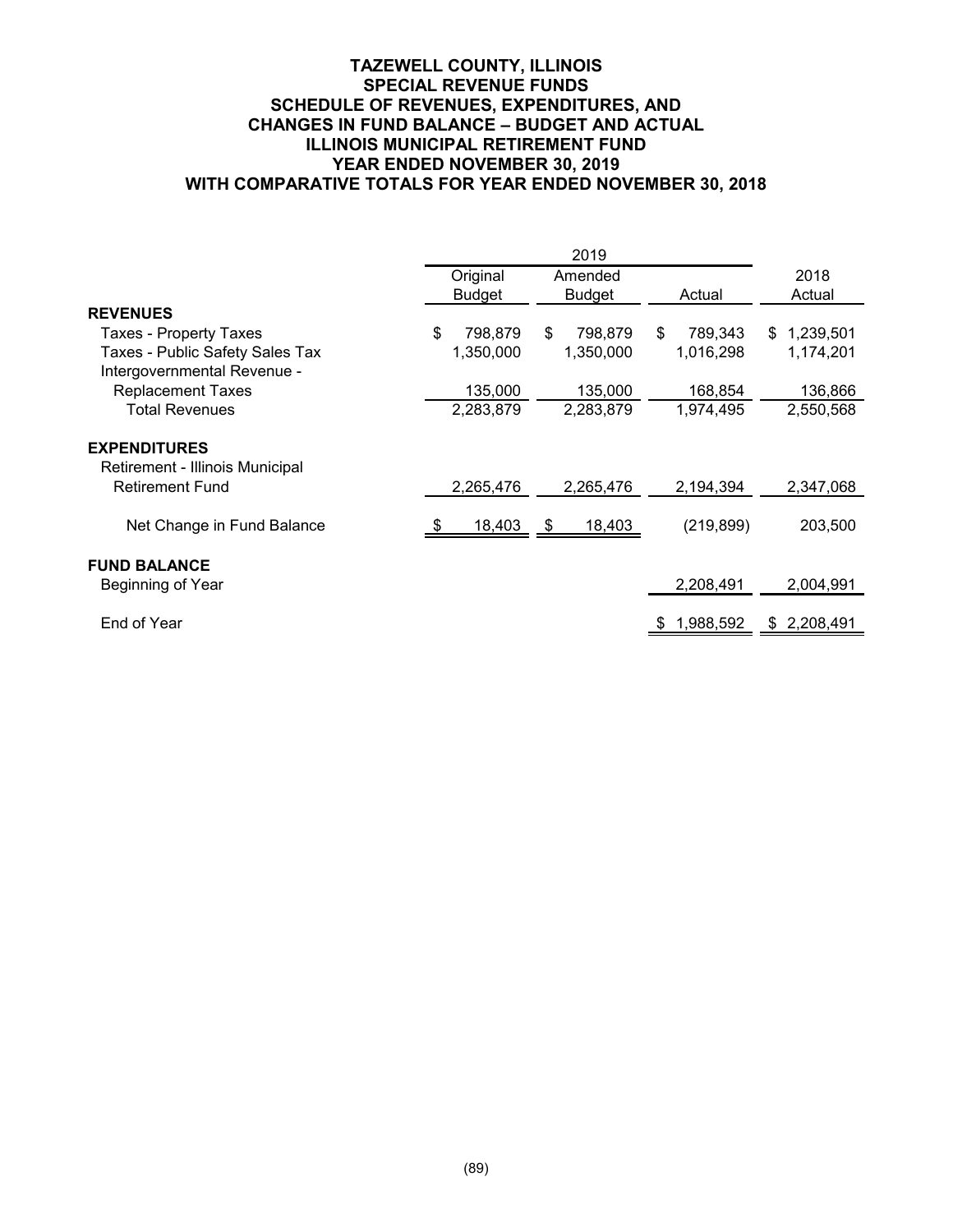## **TAZEWELL COUNTY, ILLINOIS SPECIAL REVENUE FUNDS SCHEDULE OF REVENUES, EXPENDITURES, AND CHANGES IN FUND BALANCE – BUDGET AND ACTUAL TORT JUDGMENT FUND YEAR ENDED NOVEMBER 30, 2019 WITH COMPARATIVE TOTALS FOR YEAR ENDED NOVEMBER 30, 2018**

|                                  |      | Original      |     | Amended       |                 | 2018            |
|----------------------------------|------|---------------|-----|---------------|-----------------|-----------------|
|                                  |      | <b>Budget</b> |     | <b>Budget</b> | Actual          | Actual          |
| <b>REVENUES</b>                  |      |               |     |               |                 |                 |
| <b>Taxes - Property Taxes</b>    | \$   | 1,686,554     | \$. | 1,686,554     | \$<br>1,666,416 | \$<br>1,483,269 |
| Interest                         |      | 200           |     | 200           | 2,243           | 3,563           |
| <b>Total Revenues</b>            |      | 1,686,754     |     | 1,686,754     | 1,668,659       | 1,486,832       |
| <b>EXPENDITURES</b>              |      |               |     |               |                 |                 |
| <b>Administrative Costs:</b>     |      |               |     |               |                 |                 |
| Workmen's Compensation           |      | 625,000       |     | 625,000       | 505,445         | 450,325         |
| Unemployment Insurance           |      | 50,000        |     | 50,000        | 14,361          | 8,972           |
| <b>Outside Defense</b>           |      | 215,000       |     | 215,000       | 226,880         | 98,094          |
| <b>Risk Management</b>           |      | 3,000         |     | 3,000         |                 |                 |
| <b>Medical Insurance</b>         |      | 21,166        |     | 21,166        | 21,166          |                 |
| Adjustments                      |      | 3,650         |     | 3,650         |                 |                 |
| <b>Professional Services</b>     |      | 205,482       |     | 205,482       | 212,802         |                 |
| Stop Loss Reinsurance:           |      |               |     |               |                 |                 |
| Property                         |      | 67,060        |     | 67,060        | 67,060          | 67,597          |
| <b>General Liability</b>         |      | 195,559       |     | 195,559       | 205,014         | 205,562         |
| <b>Bonds</b>                     |      | 8,000         |     | 8,000         | 5,311           | 917             |
| <b>Broker/TPA Fees</b>           |      | 30,000        |     | 30,000        |                 | 60,000          |
| Physical Damage/Loss Replacement |      | 50,000        |     | 50,000        | 29,916          | 23,264          |
| Contingency                      |      | 74,905        |     | 74,905        |                 |                 |
| Automobile                       |      | 24,187        |     | 24,187        | 24,186          | 21,814          |
| <b>Total Expenditures</b>        |      | 1,573,009     |     | 1,573,009     | 1,312,141       | 936,545         |
| Net Change in Fund Balance       | - \$ | 113,745       | \$  | 113,745       | 356,518         | 550,287         |
| <b>FUND BALANCE</b>              |      |               |     |               |                 |                 |
| Beginning of Year                |      |               |     |               | 1,201,178       | 650,891         |
| End of Year                      |      |               |     |               | \$<br>1,557,696 | \$<br>1,201,178 |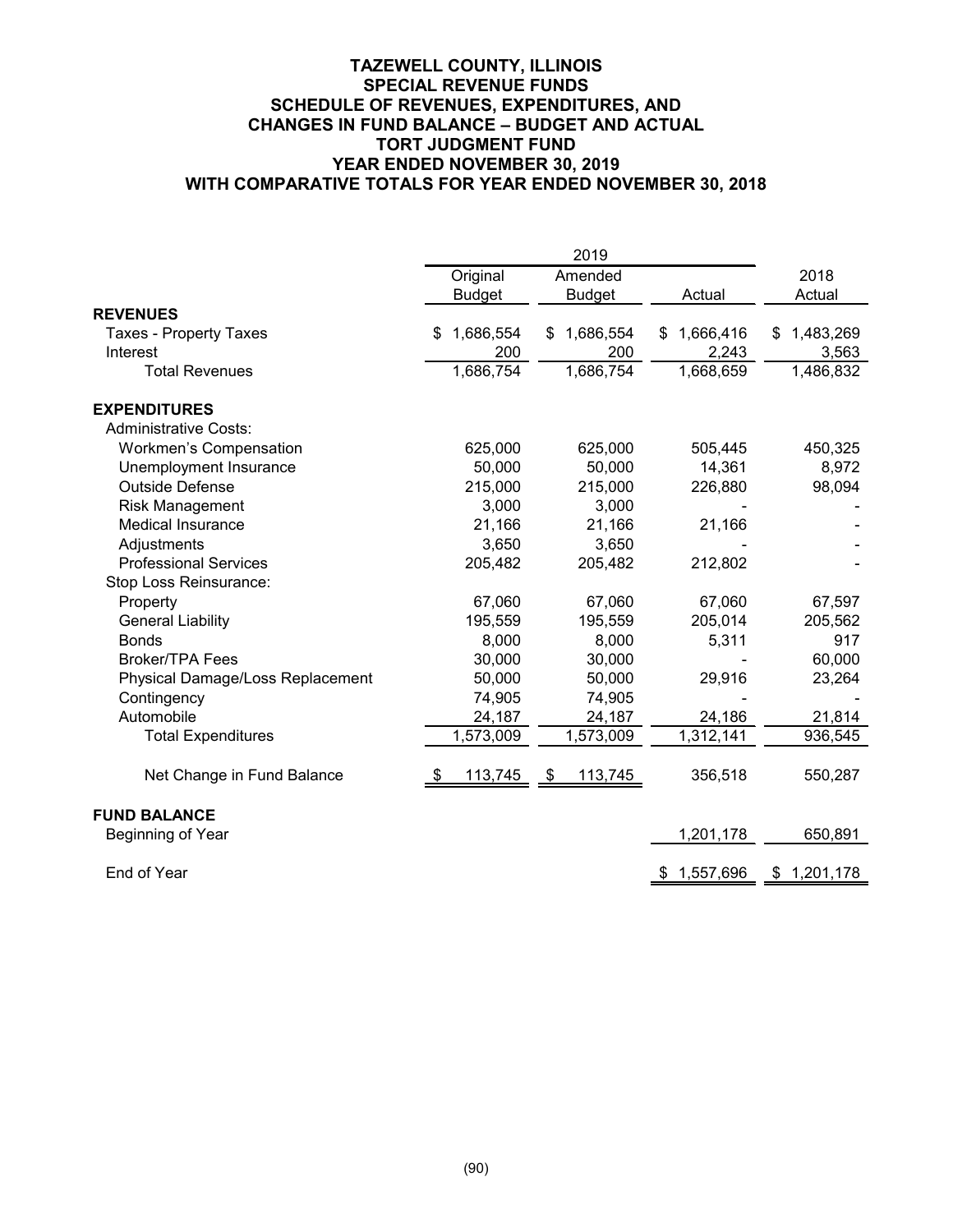## **TAZEWELL COUNTY, ILLINOIS SPECIAL REVENUE FUNDS SCHEDULE OF REVENUES, EXPENDITURES, AND CHANGES IN FUND BALANCE – BUDGET AND ACTUAL COUNTY MOTOR FUEL TAX FUND YEAR ENDED NOVEMBER 30, 2019 WITH COMPARATIVE TOTALS FOR YEAR ENDED NOVEMBER 30, 2018**

|                                   | 2019            |    |               |    |           |    |           |
|-----------------------------------|-----------------|----|---------------|----|-----------|----|-----------|
|                                   | Original        |    | Amended       |    |           |    | 2018      |
|                                   | <b>Budget</b>   |    | <b>Budget</b> |    | Actual    |    | Actual    |
| <b>REVENUES</b>                   |                 |    |               |    |           |    |           |
| Intergovernmental Revenue:        |                 |    |               |    |           |    |           |
| <b>Motor Fuel Tax Allotments</b>  | \$<br>2,235,188 | \$ | 2,235,188     | \$ | 2,303,286 | \$ | 2,419,443 |
| <b>Charges for Services:</b>      |                 |    |               |    |           |    |           |
| <b>Reimbursement for Services</b> |                 |    |               |    |           |    |           |
| and Materials                     | 62,100          |    | 62,100        |    | 68,067    |    | 67,643    |
| Interest                          | 24,000          |    | 24,000        |    | 64,752    |    | 68,176    |
| <b>Total Revenues</b>             | 2,321,288       |    | 2,321,288     |    | 2,436,105 |    | 2,555,262 |
| <b>EXPENDITURES</b>               |                 |    |               |    |           |    |           |
| Highways:                         |                 |    |               |    |           |    |           |
| Superintendent's Salary           | 141,047         |    | 141,047       |    | 141,945   |    | 141,572   |
| Illinois Municipal Retirement     | 13,613          |    | 13,613        |    | 15,842    |    | 14,677    |
| Social Security                   | 10,790          |    | 10,790        |    | 10,198    |    | 9,965     |
| <b>Medical Insurance</b>          | 10,801          |    | 10,801        |    | 10,801    |    | 9,656     |
| Engineering                       | 29,050          |    | 29,050        |    | 28,491    |    | 28,479    |
| Mileage                           | 1,500           |    | 1,500         |    | 1,781     |    | 1,804     |
| Maintenance                       | 2,338,000       |    | 2,338,000     |    | 2,273,962 |    | 2,154,422 |
| Adjustments                       | 3,310           |    | 3,310         |    |           |    |           |
| <b>Building Improvement</b>       |                 |    |               |    |           |    | 79,575    |
| <b>Total Expenditures</b>         | 2,548,111       |    | 2,548,111     |    | 2,483,020 |    | 2,440,150 |
| Net Change in Fund Balance        | (226,823)       | \$ | (226, 823)    |    | (46, 915) |    | 115,112   |
| <b>FUND BALANCE</b>               |                 |    |               |    |           |    |           |
| Beginning of Year                 |                 |    |               |    | 4,115,280 |    | 4,000,168 |
| End of Year                       |                 |    |               | \$ | 4,068,365 | S  | 4,115,280 |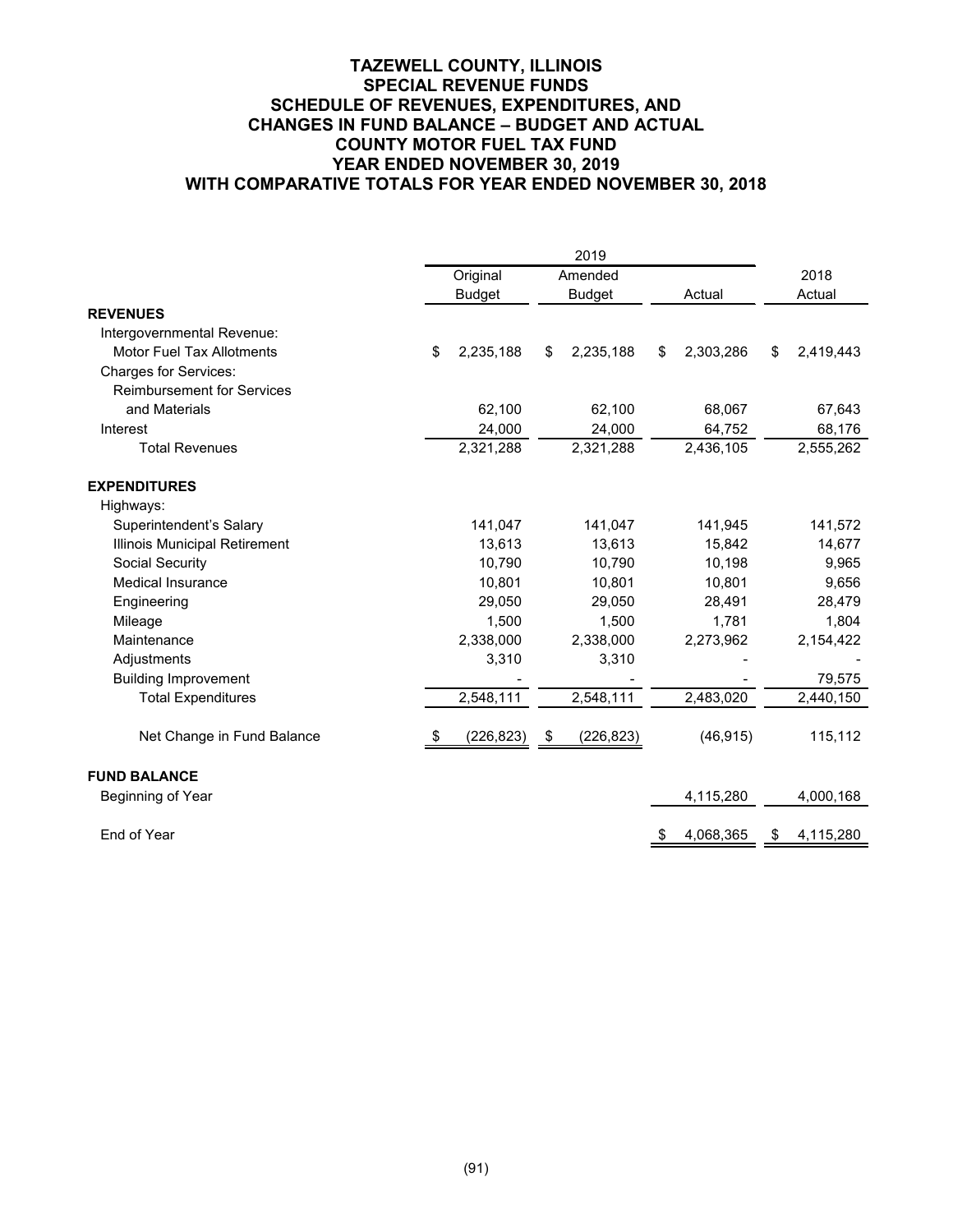|                                           | Original      |               | Amended    |        |           | 2018          |
|-------------------------------------------|---------------|---------------|------------|--------|-----------|---------------|
|                                           | <b>Budget</b> | <b>Budget</b> |            | Actual |           | Actual        |
| <b>REVENUES</b>                           |               |               |            |        |           |               |
| <b>Taxes - Property Taxes</b>             | \$<br>793,100 | \$            | 793,100    | \$     | 783,781   | \$<br>788,752 |
| Intergovernmental Revenue - Personal      |               |               |            |        |           |               |
| <b>Property Replacement Tax</b>           | 77,000        |               | 77,000     |        | 98,498    | 79,838        |
| <b>Charges for Services - Fees Earned</b> |               |               |            |        |           |               |
| from Other Governmental Units             | 35,025        |               | 35,025     |        | 24,293    |               |
| Interest                                  | 8,400         |               | 8,400      |        | 15,375    | 14,311        |
| <b>Total Revenues</b>                     | 913,525       |               | 913,525    |        | 921,947   | 882,901       |
| <b>EXPENDITURES</b>                       |               |               |            |        |           |               |
| Highways:                                 |               |               |            |        |           |               |
| Engineering                               | 252,216       |               | 252,216    |        | 241,649   | 114,277       |
| <b>Bridge Construction</b>                | 1,519,690     |               | 1,519,690  |        | 462,681   | 325,300       |
| <b>Total Expenditures</b>                 | 1,771,906     |               | 1,771,906  |        | 704,330   | 439,577       |
| Excess (Deficiency) of Revenues           |               |               |            |        |           |               |
| <b>Over Expenditures</b>                  | (858, 381)    |               | (858, 381) |        | 217,617   | 443,324       |
| <b>OTHER FINANCING SOURCES</b>            |               |               |            |        |           |               |
| Transfers In                              |               |               |            |        |           | 104,002       |
| Net Change in Fund Balance                | (858, 381)    | \$            | (858, 381) |        | 217,617   | 547,326       |
| <b>FUND BALANCE</b>                       |               |               |            |        |           |               |
| Beginning of Year                         |               |               |            |        | 3,633,210 | 3,085,884     |
| End of Year                               |               |               |            | \$     | 3,850,827 | \$3,633,210   |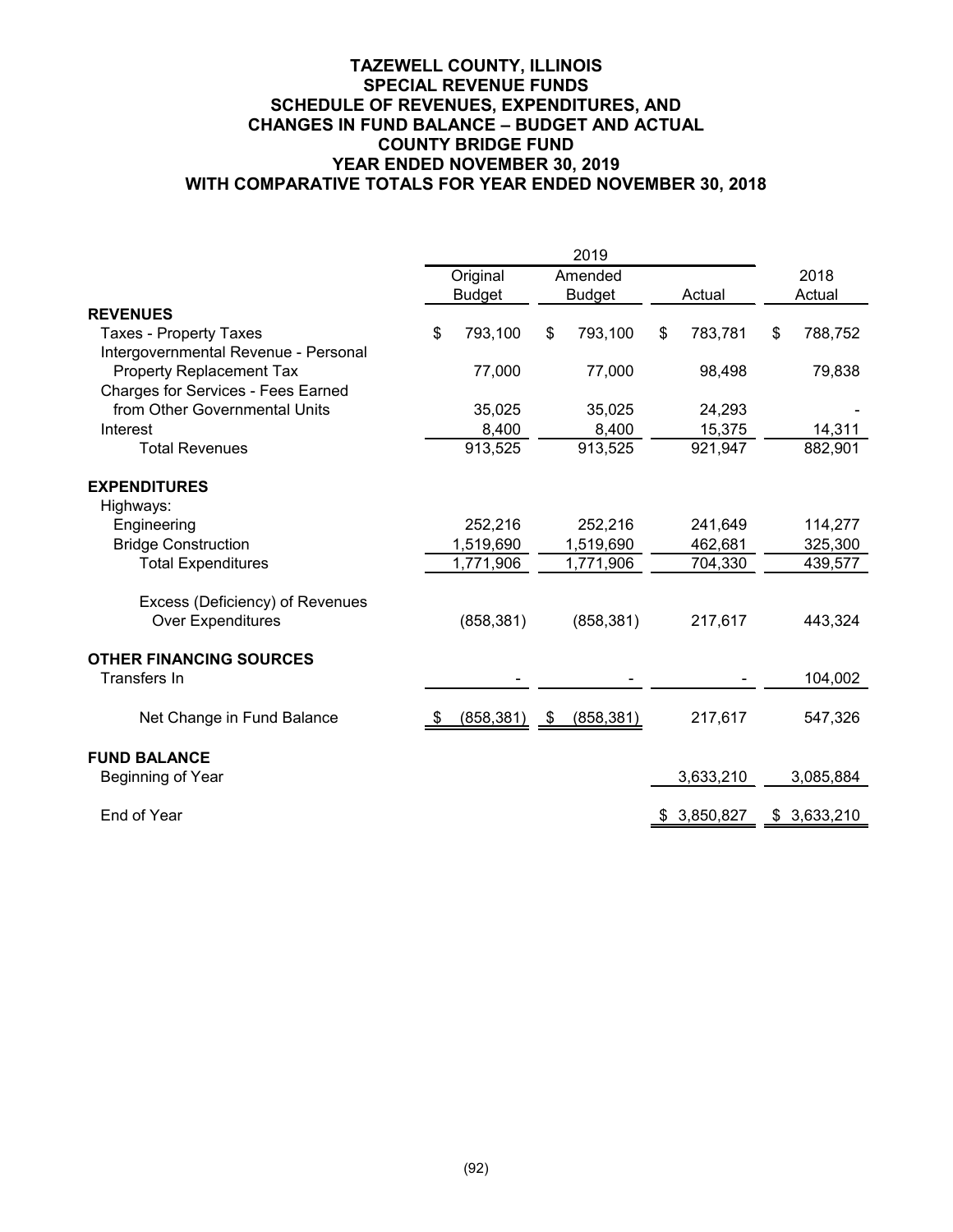## **TAZEWELL COUNTY, ILLINOIS SPECIAL REVENUE FUNDS SCHEDULE OF REVENUES, EXPENDITURES, AND CHANGES IN FUND BALANCE – BUDGET AND ACTUAL FEDERAL AID MATCHING TAX FUND YEAR ENDED NOVEMBER 30, 2019 WITH COMPARATIVE TOTALS FOR YEAR ENDED NOVEMBER 30, 2018**

|                                       | 2019 |            |    |               |        |           |      |           |
|---------------------------------------|------|------------|----|---------------|--------|-----------|------|-----------|
|                                       |      | Original   |    | Amended       |        |           | 2018 |           |
|                                       |      | Budget     |    | <b>Budget</b> | Actual |           |      | Actual    |
| <b>REVENUES</b>                       |      |            |    |               |        |           |      |           |
| Taxes - Property Taxes                | \$   | 659,200    | \$ | 659,200       | \$     | 651,248   | \$   | 655,876   |
| Intergovernmental Revenue:            |      |            |    |               |        |           |      |           |
| <b>Replacement Tax</b>                |      | 12,000     |    | 12,000        |        | 19,019    |      | 15,416    |
| Interest                              |      | 16,000     |    | 16,000        |        | 39,465    |      | 33,556    |
| <b>Total Revenues</b>                 |      | 687,200    |    | 687,200       |        | 709,732   |      | 704,848   |
| <b>EXPENDITURES</b>                   |      |            |    |               |        |           |      |           |
| Highways:                             |      |            |    |               |        |           |      |           |
| <b>Contract Construction and Road</b> |      |            |    |               |        |           |      |           |
| Improvements                          |      | 900,000    |    | 900,000       |        | 462,666   |      | 596,881   |
| Net Change in Fund Balance            |      | (212, 800) | \$ | (212, 800)    |        | 247,066   |      | 107,967   |
| <b>FUND BALANCE</b>                   |      |            |    |               |        |           |      |           |
| Beginning of Year                     |      |            |    |               |        | 2,490,863 |      | 2,382,896 |
| End of Year                           |      |            |    |               |        | 2,737,929 | \$   | 2,490,863 |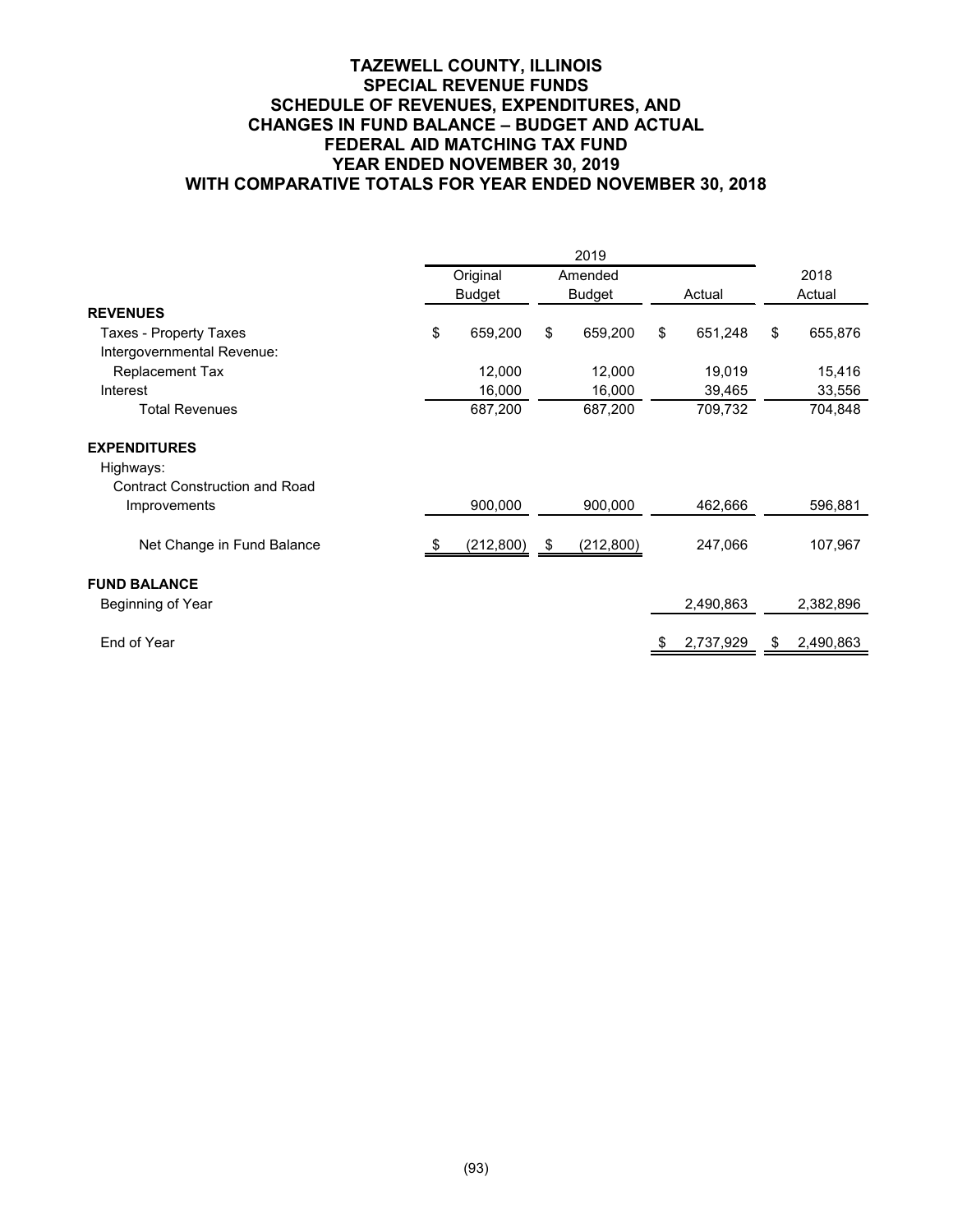## **TAZEWELL COUNTY, ILLINOIS SPECIAL REVENUE FUNDS SCHEDULE OF REVENUES, EXPENDITURES, AND CHANGES IN FUND BALANCE – BUDGET AND ACTUAL TOWNSHIP BRIDGE FUND YEAR ENDED NOVEMBER 30, 2019 WITH COMPARATIVE TOTALS FOR YEAR ENDED NOVEMBER 30, 2018**

|                                           |    | Original      |               | Amended |        |         |                | 2018             |
|-------------------------------------------|----|---------------|---------------|---------|--------|---------|----------------|------------------|
| <b>REVENUES</b>                           |    | <b>Budget</b> | <b>Budget</b> |         | Actual |         | Actual         |                  |
| Charges for Services - Maintenance        |    |               |               |         |        |         |                |                  |
| and Construction                          | \$ |               | \$            |         | S      | 62,001  | $\mathfrak{S}$ | 500,581          |
| Interest                                  |    | 100           |               | 100     |        | 96      |                | 144              |
| <b>Total Revenues</b>                     |    | 100           |               | 100     |        | 62,097  |                | 500,725          |
| <b>EXPENDITURES</b>                       |    |               |               |         |        |         |                |                  |
| Highways:                                 |    |               |               |         |        |         |                |                  |
| Engineering<br><b>Bridge Construction</b> |    |               |               |         |        |         |                | 2,245<br>441,170 |
| <b>Total Expenditures</b>                 |    |               |               |         |        |         |                | 443,415          |
| <b>Excess of Revenues</b>                 |    |               |               |         |        |         |                |                  |
| Over Expenditures                         |    | 100           |               | 100     |        | 62,097  |                | 57,310           |
| <b>OTHER FINANCING USES</b>               |    |               |               |         |        |         |                |                  |
| <b>Transfers Out</b>                      |    |               |               |         |        |         |                | (139, 296)       |
| Net Change in Fund Balance                |    | 100           | $\sqrt{3}$    | 100     |        | 62,097  |                | (81,986)         |
| <b>FUND BALANCE</b>                       |    |               |               |         |        |         |                |                  |
| Beginning of Year                         |    |               |               |         |        | 137,613 |                | 219,599          |
| End of Year                               |    |               |               |         | £.     | 199,710 | \$             | 137,613          |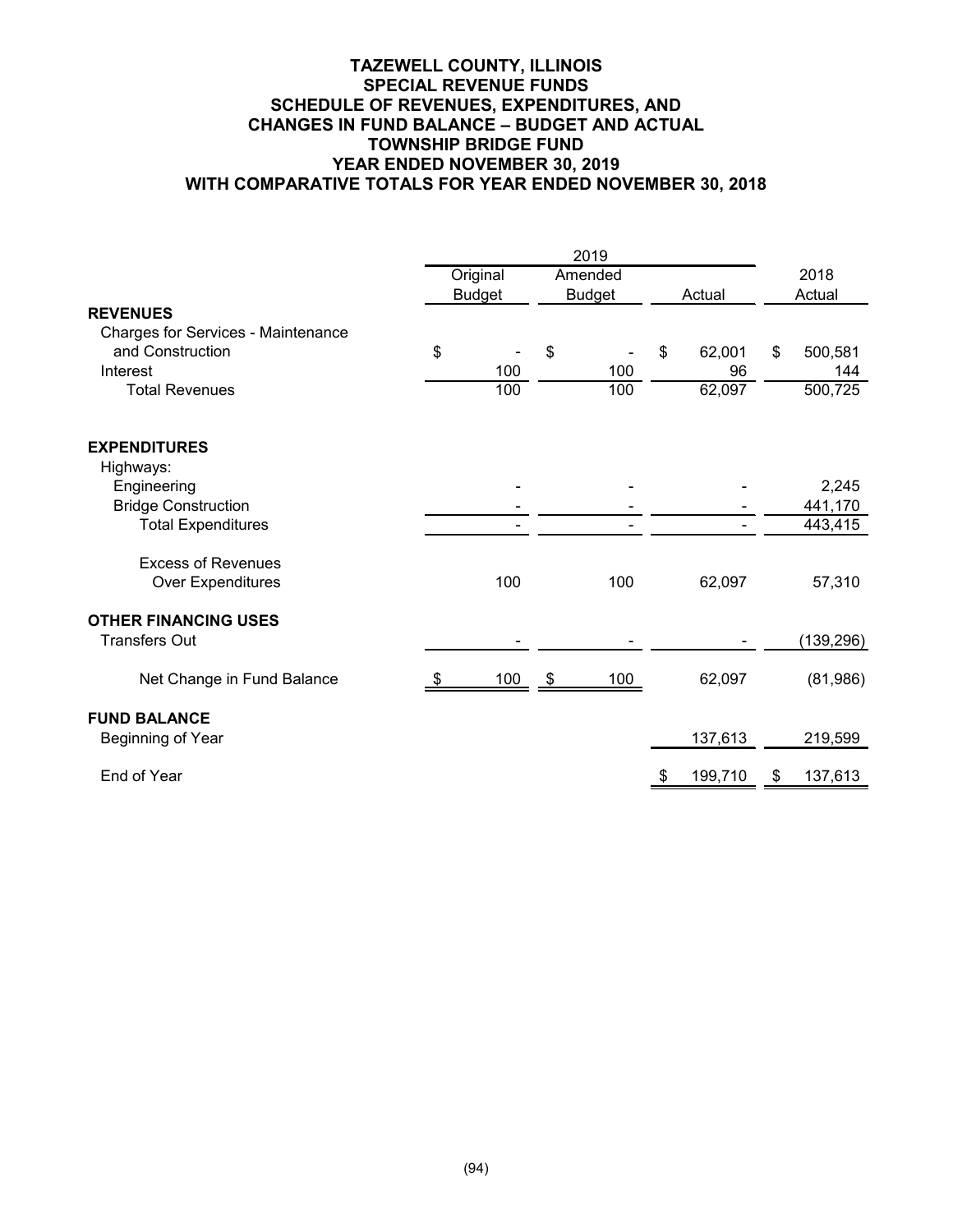|                                     | 2019          |    |               |        |           |    |           |  |
|-------------------------------------|---------------|----|---------------|--------|-----------|----|-----------|--|
|                                     | Original      |    | Amended       | Actual |           |    | 2018      |  |
|                                     | <b>Budget</b> |    | <b>Budget</b> |        |           |    | Actual    |  |
| <b>REVENUES</b>                     |               |    |               |        |           |    |           |  |
| <b>Taxes - Property Taxes</b>       | \$<br>917,679 | \$ | 917,679       | \$     | 906,769   | \$ | 912,619   |  |
| Intergovernmental Revenues:         |               |    |               |        |           |    |           |  |
| <b>Replacement Taxes</b>            | 187,230       |    | 187,230       |        | 207,665   |    | 168,325   |  |
| Grants:                             |               |    |               |        |           |    |           |  |
| <b>Bioterrorism Preparedness</b>    | 137,385       |    | 137,385       |        | 172,979   |    | 141,354   |  |
| Vaccine Allowance and Grant         | 78,285        |    | 78,285        |        | 123,900   |    | 118,236   |  |
| <b>IDPA Medicaid</b>                | 225,000       |    | 225,000       |        | 112,654   |    | 170,688   |  |
| Illinois Breast/Cervical Center     | 203,942       |    | 203,942       |        | 344,526   |    | 166,219   |  |
| <b>IDPA Medi-Check</b>              | 37,000        |    | 37,000        |        | 60,969    |    | 83,471    |  |
| <b>IDPH Local Health Protection</b> | 227,567       |    | 227,567       |        | 273,221   |    | 227,557   |  |
| <b>Tobacco Grant</b>                | 58,000        |    | 58,000        |        | 40,891    |    | 44,907    |  |
| Dental Health (Doral Dental)        | 445,000       |    | 445,000       |        | 291,019   |    | 457,887   |  |
| <b>Family Case Management</b>       | 421,080       |    | 421,080       |        | 300,655   |    | 312,357   |  |
| Women, Infants, and Children        | 893,580       |    | 893,580       |        | 850,023   |    | 863,176   |  |
| <b>Teen Reach</b>                   | 155,520       |    | 155,520       |        | 148,341   |    | 180,384   |  |
| Illinois Environmental Protection   |               |    |               |        |           |    |           |  |
| Agency - Solid Waste                |               |    |               |        |           |    |           |  |
| <b>Enforcement Grant</b>            | 64,017        |    | 64,017        |        | 75,186    |    | 72,578    |  |
| Medicare                            | 2,500         |    | 2,500         |        | 7,470     |    | 7,906     |  |
| <b>Drug Free Communities</b>        | 125,000       |    | 125,000       |        | 125,020   |    | 116,411   |  |
| <b>Better Birth Outcomes</b>        | 210,672       |    | 210,672       |        | 176,682   |    | 142,413   |  |
| Other                               | 1,103,587     |    | 1,103,587     |        | 1,140,612 |    | 1,017,894 |  |
| <b>Total Grants</b>                 | 4,388,135     |    | 4,388,135     |        | 4,244,148 |    | 4,123,438 |  |
| <b>Charges for Services:</b>        |               |    |               |        |           |    |           |  |
| Fees:                               |               |    |               |        |           |    |           |  |
| <b>Dental Clinic Patient</b>        | 25,000        |    | 25,000        |        | 11,385    |    | 21,833    |  |
| Immunizations and Other             | 163,450       |    | 163,450       |        | 140,935   |    | 161,434   |  |
| <b>Environmental Health</b>         | 305,000       |    | 305,000       |        | 293,589   |    | 290,869   |  |
| <b>Teen Reach</b>                   | 90,000        |    | 90,000        |        | 83,881    |    | 84,681    |  |
| <b>Total Fees</b>                   | 583,450       |    | 583,450       |        | 529,790   |    | 558,817   |  |
| Interest                            | 20,000        |    | 20,000        |        | 48,663    |    | 39,388    |  |
| Susan G. Komen Grant                | 88,889        |    | 88,889        |        | 87,146    |    | 89,183    |  |
| Miscellaneous                       | 231,320       |    | 231,320       |        | 159,170   |    | 174,087   |  |
| <b>Total Revenues</b>               | 6,416,703     |    | 6,416,703     |        | 6,183,351 |    | 6,065,857 |  |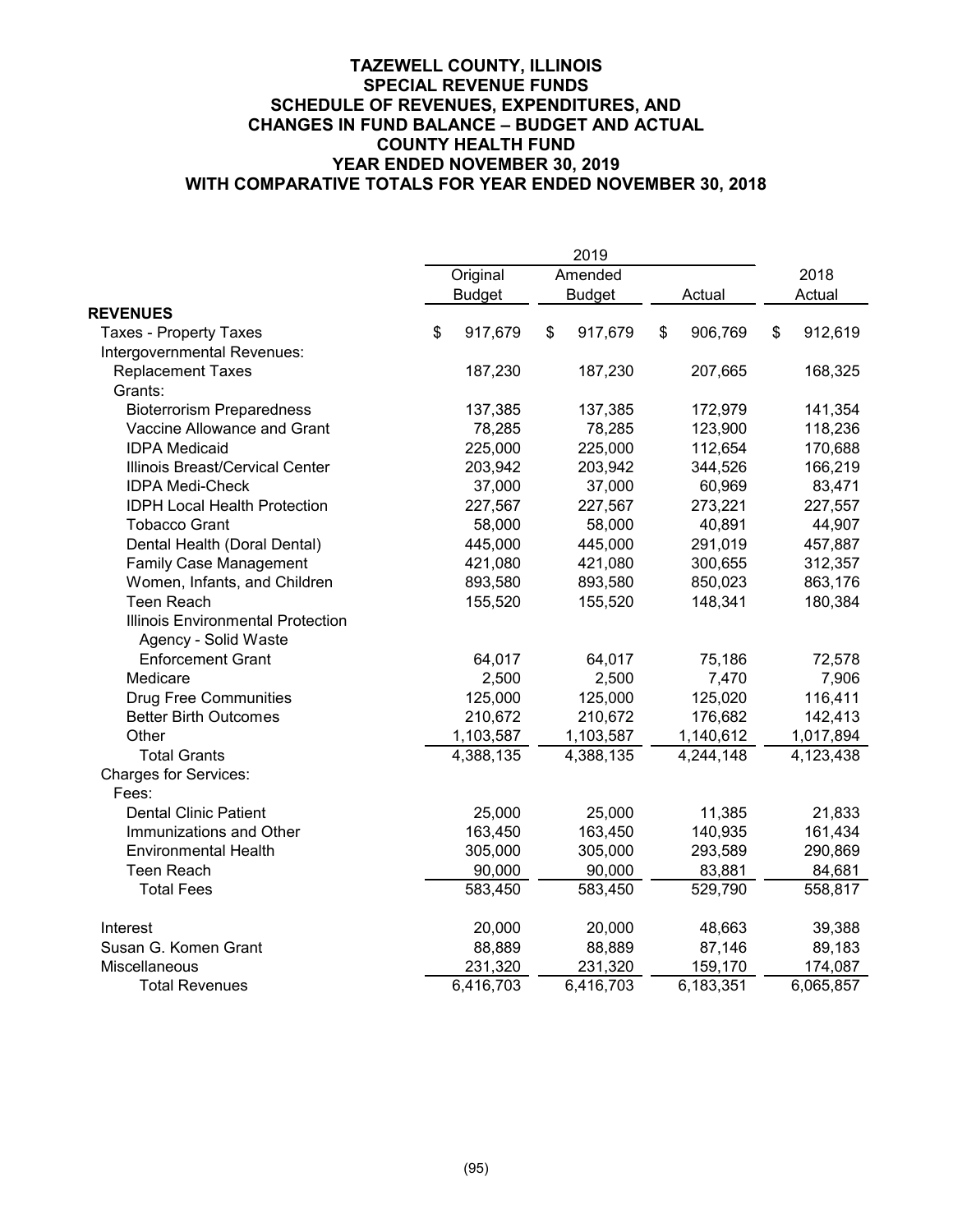|                                    | Original      | Amended       |               | 2018          |
|------------------------------------|---------------|---------------|---------------|---------------|
|                                    | <b>Budget</b> | <b>Budget</b> | Actual        | Actual        |
| <b>EXPENDITURES</b>                |               |               |               |               |
| Health and Welfare:                |               |               |               |               |
| County Health:                     |               |               |               |               |
| <b>Department Head</b>             | \$<br>102,680 | \$<br>102,680 | \$<br>101,761 | \$<br>101,973 |
| <b>Administrative Staff</b>        | 364,550       | 364,550       | 349,194       | 355,475       |
| <b>Health Education Staff</b>      | 76,504        | 76,504        | 55,360        | 62,653        |
| <b>Nursing Staff</b>               | 268,605       | 263,105       | 258,637       | 276,175       |
| <b>Environmental Health Staff</b>  | 323,485       | 323,485       | 320,898       | 312,075       |
| Screening Technician               | 2,409         | 7,909         | 5,531         | 2,427         |
| <b>Maintenance Salaries</b>        | 37,740        | 37,740        | 36,598        | 39,114        |
| <b>Clinician's Salaries</b>        | 45,000        | 45,000        |               |               |
| On-Call Help                       | 20,277        | 20,277        | 20,354        | 19,351        |
| Part-Time Help                     | 22,547        | 22,547        | 6,294         | 4,479         |
| Overtime                           | 1,000         | 1,000         | 507           | 1,021         |
| Medical Insurance                  | 228,580       | 228,580       | 216,908       | 157,269       |
| <b>Office Supplies</b>             | 7,081         | 8,081         | 9,628         | 5,747         |
| <b>Educational Materials</b>       | 24,764        | 21,764        | 21,127        | 19,321        |
| <b>DHC Supplies</b>                |               |               | 2,885         |               |
| Vaccine                            | 212,145       | 212,145       | 121,660       | 156,875       |
| Medical Supplies - Field Staff     | 142,082       | 154,582       | 147,745       | 172,216       |
| <b>Technical Supplies</b>          | 6,285         | 7,285         | 5,761         | 6,461         |
| <b>Contractual Services</b>        | 170,400       | 170,400       | 168,507       | 164,982       |
| Laboratory Expense                 |               |               | 233           |               |
| <b>Medical Service</b>             | 7,500         | 7,500         | 4,170         | 4,810         |
| Telephone                          | 9,600         | 9,600         | 17,303        |               |
| Postage                            | 4,476         | 4,476         | 3,778         | 4,526         |
| Mileage                            | 15,000        | 17,500        | 17,344        | 17,382        |
| <b>Utilities</b>                   | 26,000        | 23,500        | 22,532        | 24,126        |
| Vehicle Maintenance                | 2,500         | 4,500         | 2,023         | 2,099         |
| <b>Building Maintenance</b>        | 15,403        | 21,903        | 20,833        | 24,918        |
| <b>Conferences and Seminars</b>    | 1,870         | 2,870         | 2,620         | 1,050         |
| <b>Education and Training</b>      | 6,500         | 4,000         | 3,232         | 6,413         |
| Vaccine Immunizations - Noncash    |               |               | 123,900       | 118,236       |
| Building, Equipment, and Furniture | 46,650        | 47,150        | 47,193        | 43,491        |
| Adjustments                        | 108,000       | 89,000        | 26,387        |               |
| Contingency                        | 114,982       | 114,982       |               |               |
| <b>Total County Health</b>         | 2,414,615     | 2,414,615     | 2,140,903     | 2,104,665     |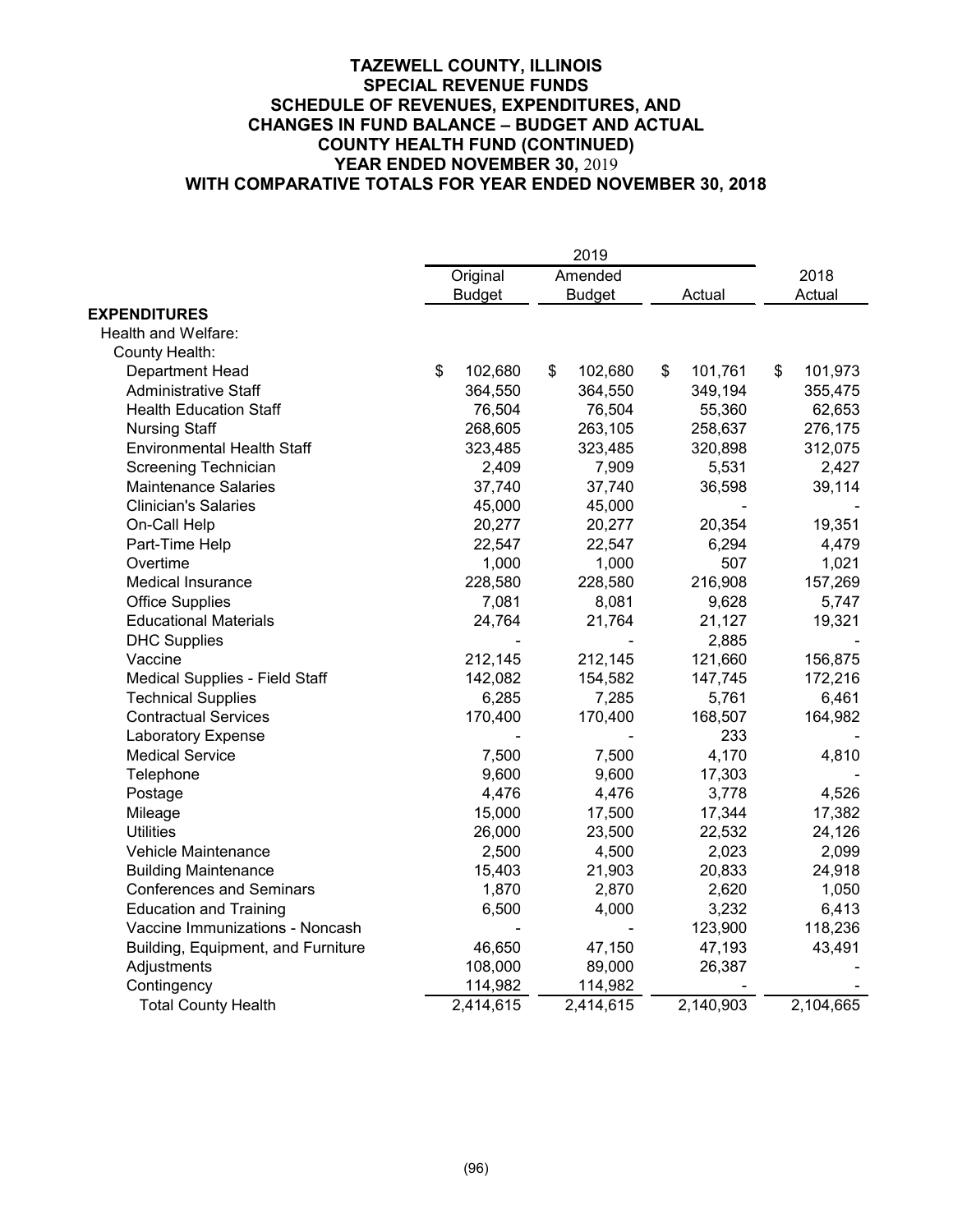|                                    | 2019 |               |    |               |    |         |      |         |
|------------------------------------|------|---------------|----|---------------|----|---------|------|---------|
|                                    |      | Original      |    | Amended       |    |         | 2018 |         |
|                                    |      | <b>Budget</b> |    | <b>Budget</b> |    | Actual  |      | Actual  |
| <b>EXPENDITURES (CONTINUED)</b>    |      |               |    |               |    |         |      |         |
| Women, Infants, and Children:      |      |               |    |               |    |         |      |         |
| <b>Salaries</b>                    | \$   | 218,009       | \$ | 218,009       | \$ | 215,635 | \$   | 225,436 |
| <b>Medical Insurance</b>           |      | 72,921        |    | 72,921        |    | 75,113  |      | 62,435  |
| <b>Office Supplies</b>             |      | 1,978         |    | 1,978         |    | 678     |      | 1,060   |
| <b>Contractual Services</b>        |      | 1,830         |    | 1,830         |    | 1,809   |      | 1,740   |
| Postage                            |      | 369           |    | 369           |    | 227     |      | 326     |
| WIC - Food Instruments - Noncash   |      | 595,811       |    | 595,811       |    | 549,723 |      | 579,101 |
| Mileage                            |      | 4,649         |    | 4,649         |    | 1,043   |      | 1,281   |
| <b>Education and Training</b>      |      | 4,625         |    | 4,625         |    | 5,673   |      | 5,499   |
| Total Women, Infants, and Children |      | 900,192       |    | 900,192       |    | 849,901 |      | 876,878 |
| Teen Reach:                        |      |               |    |               |    |         |      |         |
| <b>Salaries</b>                    |      | 688,022       |    | 688,022       |    | 649,455 |      | 601,970 |
| <b>Medical Insurance</b>           |      | 51,176        |    | 51,176        |    | 40,652  |      | 49,704  |
| Supplies                           |      | 29,534        |    | 29,534        |    | 26,692  |      | 29,896  |
| <b>Contractual Services</b>        |      | 103,721       |    | 103,721       |    | 103,128 |      | 84,657  |
| Postage                            |      | 256           |    | 256           |    | 341     |      | 270     |
| Mileage                            |      | 8,700         |    | 8,700         |    | 8,171   |      | 8,674   |
| <b>Education and Training</b>      |      | 1,502         |    | 1,502         |    | 1,451   |      | 1,843   |
| Equipment                          |      |               |    |               |    | 2,162   |      | 3,635   |
| <b>Total Teen Reach</b>            |      | 882,911       |    | 882,911       |    | 832,052 |      | 780,649 |
| Case Management:                   |      |               |    |               |    |         |      |         |
| <b>Salaries</b>                    |      | 500,363       |    | 500,363       |    | 468,436 |      | 538,720 |
| <b>Medical Insurance</b>           |      | 94,595        |    | 94,595        |    | 77,430  |      | 79,523  |
| <b>Supplies</b>                    |      | 4,885         |    | 4,885         |    | 4,495   |      | 4,936   |
| <b>Contractual Services</b>        |      | 60,709        |    | 60,709        |    | 27,787  |      | 18,928  |
| Postage                            |      | 1,575         |    | 1,575         |    | 1,046   |      | 1,059   |
| <b>Travel</b>                      |      | 8,829         |    | 8,829         |    | 11,561  |      | 10,352  |
| <b>Education and Training</b>      |      | 260           |    | 260           |    | 1,255   |      | 129     |
| Equipment                          |      | 1,400         |    | 1,400         |    | 309     |      | 856     |
| <b>Total Case Management</b>       |      | 672,616       |    | 672,616       |    | 592,319 |      | 654,503 |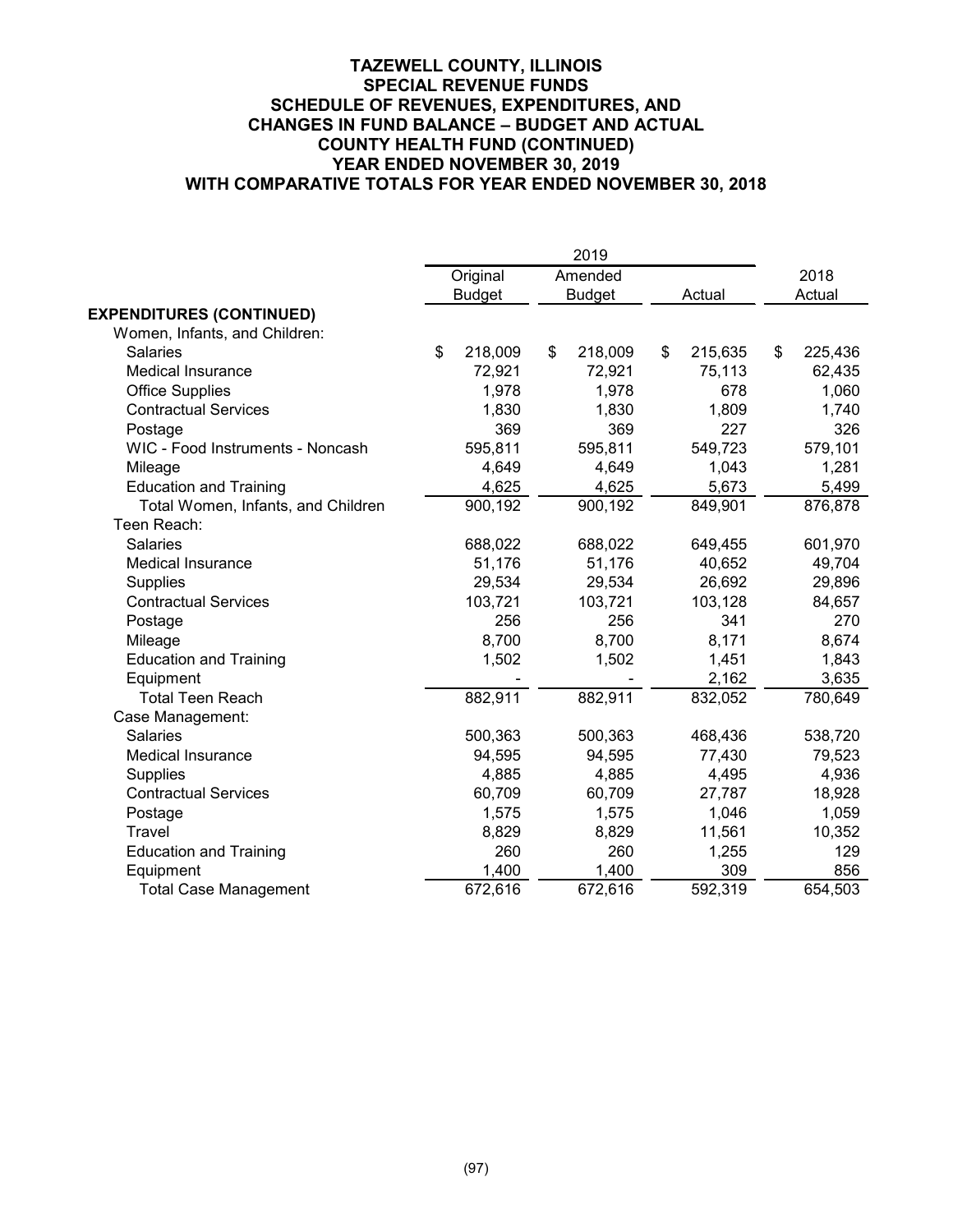|                                          | Original        | Amended       |               | 2018          |
|------------------------------------------|-----------------|---------------|---------------|---------------|
|                                          | <b>Budget</b>   | <b>Budget</b> | Actual        | Actual        |
| <b>EXPENDITURES (CONTINUED)</b>          |                 |               |               |               |
| Health and Welfare (Continued):          |                 |               |               |               |
| <b>Dental Health Services:</b>           |                 |               |               |               |
| <b>Salaries</b>                          | \$<br>402,200   | \$<br>402,200 | \$<br>387,036 | \$<br>435,678 |
| Medical Insurance                        | 94,192          | 94,192        | 90,176        | 99,997        |
| <b>Dental Health Supplies</b>            | 48,154          | 48,154        | 46,139        | 38,484        |
| Contractual                              | 31,762          | 31,762        | 27,575        | 25,255        |
| Postage                                  | 225             | 225           | 124           | 98            |
| Mileage                                  | 891             | 891           | 652           | 786           |
| <b>DHC Rent and Utilities</b>            | 60,000          | 60,000        | 62,397        | 53,938        |
| <b>Education and Training</b>            | 1,250           | 1,250         | 8,415         | 598           |
| Equipment                                | 7,175           | 7,175         | 2,015         | 7,032         |
| <b>Total Dental Health Services</b>      | 645,849         | 645,849       | 624,529       | 661,866       |
| <b>Special Grants:</b>                   |                 |               |               |               |
| <b>Salaries</b>                          | 647,413         | 647,413       | 716,191       | 591,377       |
| <b>Medical Insurance</b>                 | 114,534         | 114,534       | 118,877       | 94,926        |
| Supplies                                 | 13,431          | 13,431        | 32,200        | 13,637        |
| <b>Contractual Services</b>              | 40,879          | 40,879        | 83,465        | 44,527        |
| <b>Patient Care</b>                      | 139,252         | 139,252       | 213,686       | 118,756       |
| Postage                                  | 2,374           | 2,374         | 2,840         | 2,993         |
| Mileage                                  | 6,779           | 6,779         | 8,214         | 5,837         |
| <b>Education and Training</b>            | 10,153          | 10,153        | 7,748         | 6,974         |
| Equipment                                | 2,000           | 2,000         | 6,269         | 5,780         |
| <b>Total Special Grants</b>              | 976,815         | 976,815       | 1,189,490     | 884,807       |
| Debt Service:                            |                 |               |               |               |
| Principal                                | 30,000          | 30,000        | 18,382        | 18,187        |
| Interest                                 |                 |               | 3,293         | 3,452         |
| <b>Total Debt Service</b>                | 30,000          | 30,000        | 21,675        | 21,639        |
| <b>Total Expenditures</b>                | 6,522,998       | 6,522,998     | 6,250,869     | 5,985,007     |
| Excess (Deficiency) of Revenues          |                 |               |               |               |
| <b>Over Expenditures</b>                 | (106, 295)      | (106, 295)    | (67, 518)     | 80,850        |
| OTHER FINANCING SOURCES                  |                 |               |               |               |
| Transfers In                             |                 |               | 884           |               |
| Net Change in Fund Balance               | $(106, 295)$ \$ | (106, 295)    | (66, 634)     | 80,850        |
| <b>FUND BALANCE</b><br>Beginning of Year |                 |               | 3,351,314     | 3,270,464     |
|                                          |                 |               |               |               |
| End of Year                              |                 |               | \$3,284,680   | \$3,351,314   |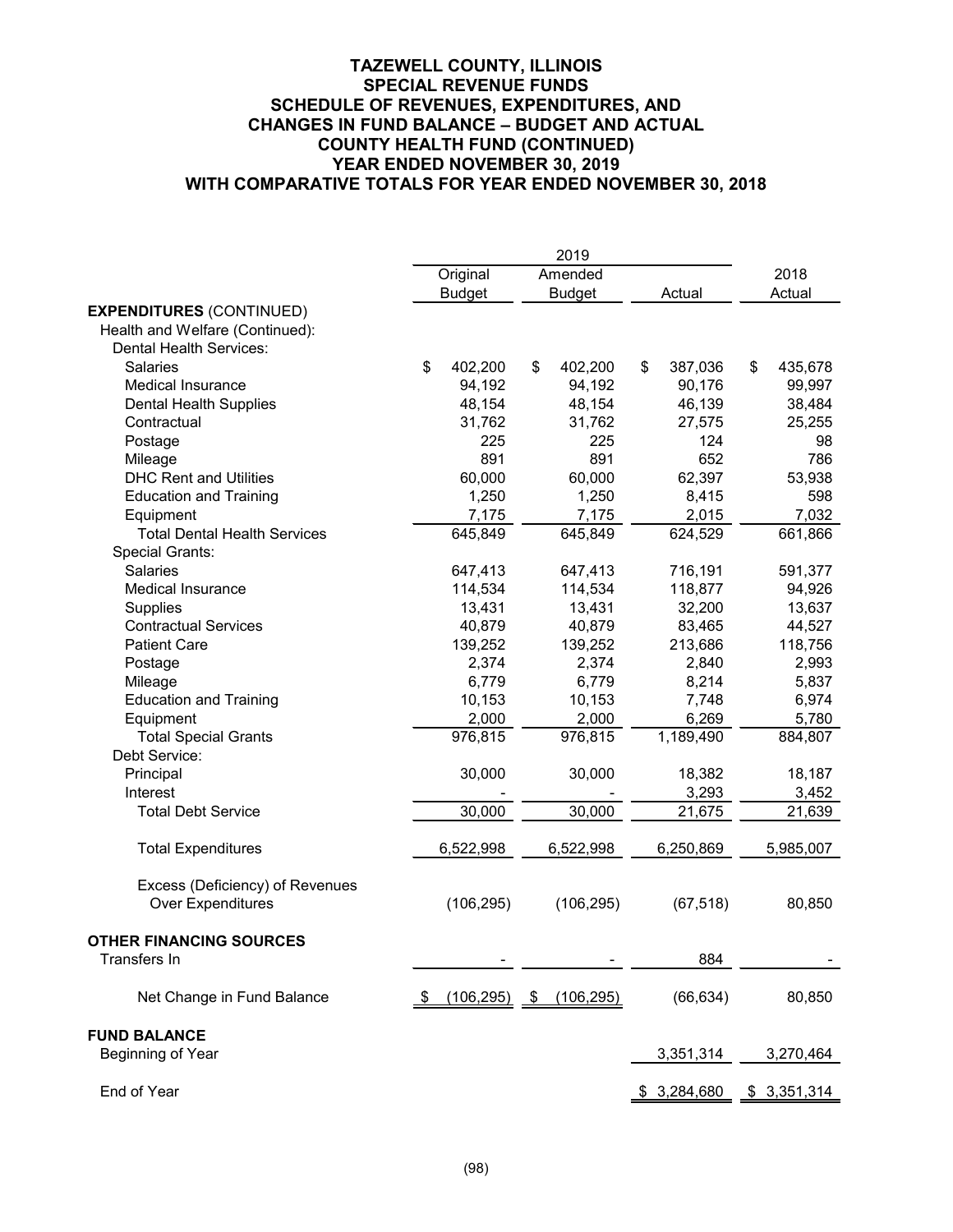## **TAZEWELL COUNTY, ILLINOIS SPECIAL REVENUE FUNDS SCHEDULE OF REVENUES, EXPENDITURES, AND CHANGES IN FUND BALANCE – BUDGET AND ACTUAL SOCIAL SECURITY FUND YEAR ENDED NOVEMBER 30, 2019 WITH COMPARATIVE TOTALS FOR YEAR ENDED NOVEMBER 30, 2018**

|                                          |                 | 2019            |                 |                  |  |  |  |  |  |  |
|------------------------------------------|-----------------|-----------------|-----------------|------------------|--|--|--|--|--|--|
|                                          | Original        | Amended         |                 | 2018             |  |  |  |  |  |  |
|                                          | <b>Budget</b>   | <b>Budget</b>   | Actual          | Actual           |  |  |  |  |  |  |
| <b>REVENUES</b>                          |                 |                 |                 |                  |  |  |  |  |  |  |
| <b>Taxes - Property Taxes</b>            | 1,066,820<br>\$ | 1,066,820<br>\$ | 1,054,395<br>\$ | 1,126,484<br>\$. |  |  |  |  |  |  |
| Taxes - Public Safety Sales Tax          | 550,000         | 550,000         | 539,414         | 593,669          |  |  |  |  |  |  |
| <b>Total Revenues</b>                    | 1,616,820       | 1,616,820       | 1,593,809       | 1,720,153        |  |  |  |  |  |  |
| <b>EXPENDITURES</b><br>Retirement:       |                 |                 |                 |                  |  |  |  |  |  |  |
| Social Security                          | 1,616,717       | 1,616,717       | 1,509,849       | 1,499,254        |  |  |  |  |  |  |
| Net Change in Fund Balance               | 103             | \$<br>103       | 83,960          | 220,899          |  |  |  |  |  |  |
| <b>FUND BALANCE</b><br>Beginning of Year |                 |                 | 1,415,651       | 1,194,752        |  |  |  |  |  |  |
| End of Year                              |                 |                 | 1,499,611<br>æ. | 1,415,651<br>\$  |  |  |  |  |  |  |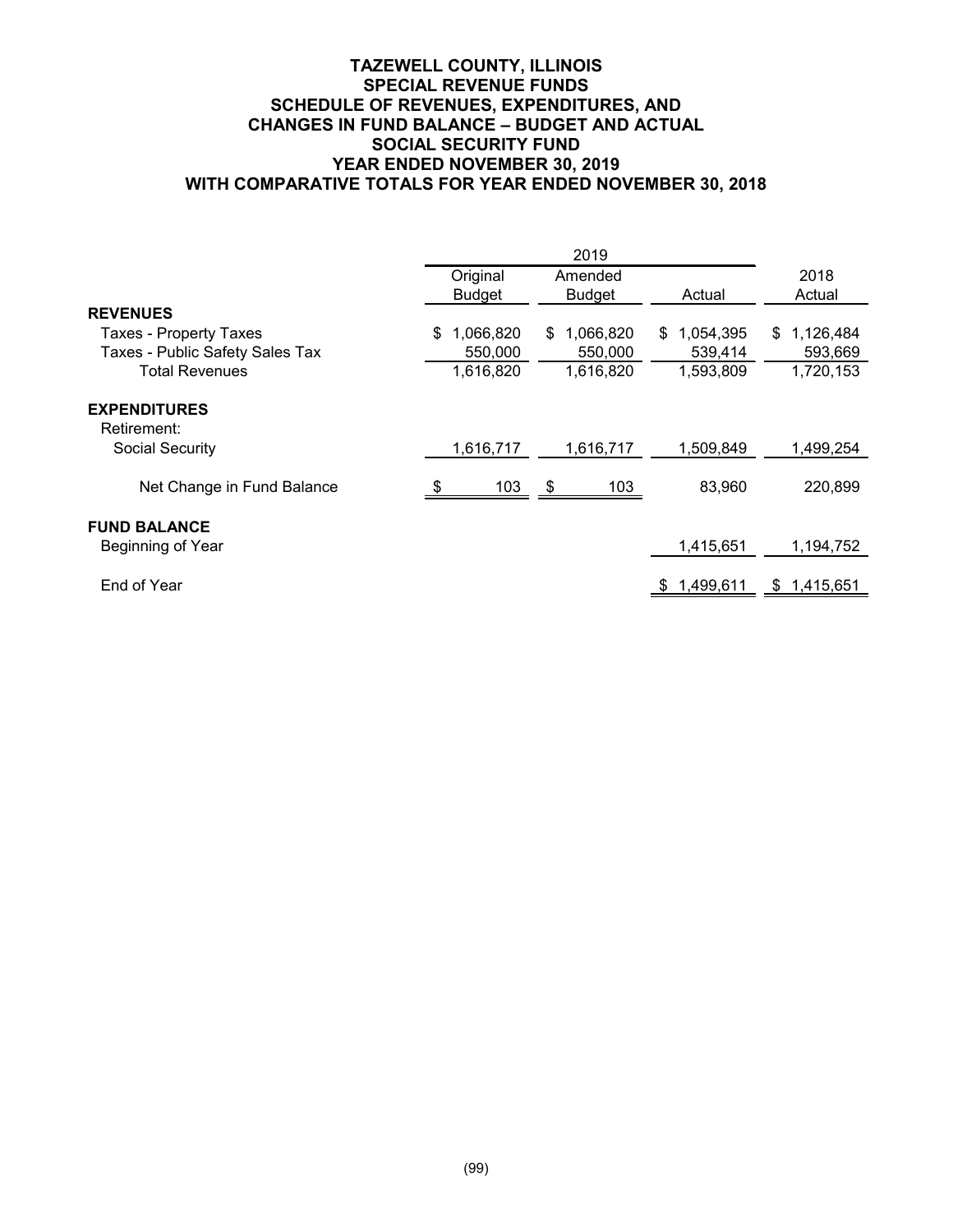|                                           |               | 2019          |    |         |               |
|-------------------------------------------|---------------|---------------|----|---------|---------------|
|                                           | Original      | Amended       |    |         | 2018          |
|                                           | <b>Budget</b> | <b>Budget</b> |    | Actual  | Actual        |
| <b>REVENUES</b>                           |               |               |    |         |               |
| Charges for Services - Registration Fees, |               |               |    |         |               |
| Kennel Services, City Contracts           | \$<br>602,269 | \$<br>602,269 | \$ | 632,230 | \$<br>607,082 |
| <b>Fines and Forfeitures</b>              | 15,750        | 15,750        |    | 15,380  | 13,275        |
| Interest                                  | 3,000         | 3,000         |    | 9,684   | 5,745         |
| Donations                                 | 2,000         | 2,000         |    | 616     | 1,737         |
| Miscellaneous                             | 1,500         | 1,500         |    | 1,468   | 879           |
| <b>Total Revenues</b>                     | 624,519       | 624,519       |    | 659,378 | 628,718       |
| <b>EXPENDITURES</b>                       |               |               |    |         |               |
| Health and Welfare:                       |               |               |    |         |               |
| Department Head Salary                    | 59,529        | 59,529        |    | 60,424  | 60,639        |
| Kennel Manager                            | 32,253        | 32,253        |    | 32,615  | 32,503        |
| Animal Rabies Warden                      | 95,862        | 95,862        |    | 97,438  | 88,338        |
| Kennel Assistant                          | 28,022        | 28,022        |    | 28,451  | 28,129        |
| On-Call                                   | 9,600         | 9,600         |    | 9,200   | 9,540         |
| <b>Clerk Hire</b>                         | 64,409        | 64,409        |    | 63,309  | 64,469        |
| Part-Time Help                            | 7,400         | 7,400         |    | 7,585   | 6,750         |
| Overtime                                  | 20,000        | 20,000        |    | 15,583  | 21,711        |
| <b>IMRF</b>                               | 29,889        | 29,889        |    | 34,814  | 31,434        |
| Social Security                           | 24,256        | 24,256        |    | 22,576  | 22,476        |
| Medical Insurance                         | 80,804        | 80,804        |    | 81,215  | 71,652        |
| <b>Office Supplies</b>                    | 665           | 665           |    | 649     | 584           |
| <b>Dues/Certifications</b>                | 500           | 500           |    | 325     | 673           |
| Feed                                      | 1,000         | 1,000         |    | 951     | 1,078         |
| Drugs, Vaccines, and Medical Supplies     | 4,845         | 5,345         |    | 5,319   | 5,034         |
| Cleaning, Maintenance, and                |               |               |    |         |               |
| <b>Chemical Supplies</b>                  | 3,965         | 4,745         |    | 4,714   | 3,827         |
| Gasoline                                  | 7,890         | 10,890        |    | 11,532  | 11,618        |
| Uniforms                                  | 2,275         | 2,275         |    | 2,275   | 2,194         |
| <b>Veterinary Office Service</b>          | 21,000        | 21,000        |    | 23,253  | 22,080        |
| Telephone                                 | 4,880         | 4,880         |    | 1,946   | 2,618         |
| Cellular Telephone                        | 2,000         | 2,300         |    | 2,449   | 1,946         |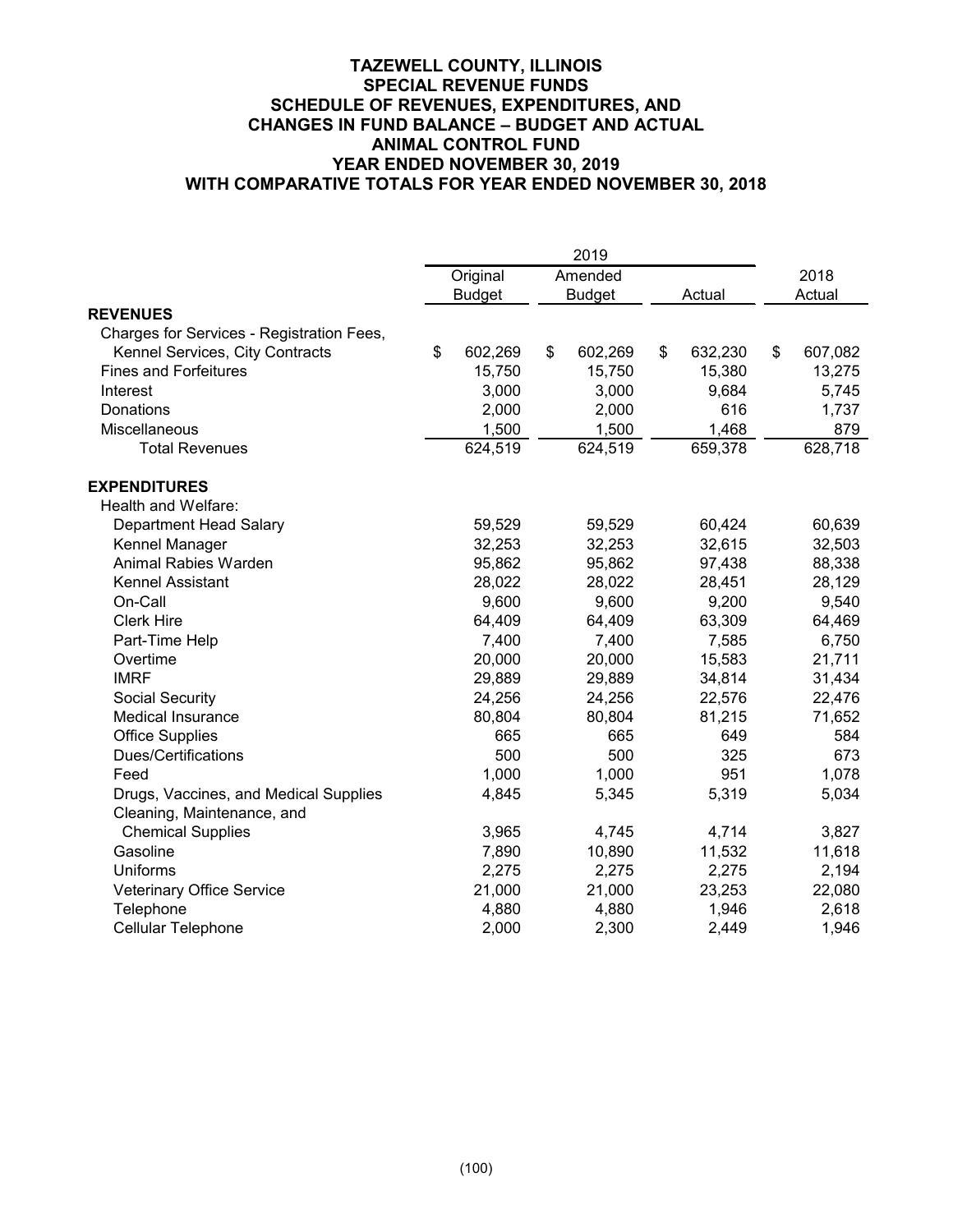|                                             |               |      | 2019          |    |         |    |         |  |  |  |
|---------------------------------------------|---------------|------|---------------|----|---------|----|---------|--|--|--|
|                                             | Original      |      | Amended       |    |         |    | 2018    |  |  |  |
|                                             | <b>Budget</b> |      | <b>Budget</b> |    | Actual  |    | Actual  |  |  |  |
| <b>EXPENDITURES (CONTINUED)</b>             |               |      |               |    |         |    |         |  |  |  |
| Health and Welfare (Continued):             |               |      |               |    |         |    |         |  |  |  |
| Postage                                     | \$<br>13,650  | \$   | 13,650        | \$ | 12,780  | \$ | 19,107  |  |  |  |
| <b>Communication Center</b>                 | 30,000        |      | 30,000        |    | 10,478  |    | 9,628   |  |  |  |
| <b>Alarm Service</b>                        | 875           |      | 2,875         |    | 2,853   |    | 926     |  |  |  |
| Mileage                                     | 500           |      | 500           |    | 339     |    | 509     |  |  |  |
| <b>Computer Contract</b>                    | 1,900         |      | 1,900         |    | 1,650   |    | 1,650   |  |  |  |
| Gas, Electricity, and Water                 | 8,000         |      | 8,000         |    | 8,710   |    | 9,002   |  |  |  |
| <b>Garbage Collection</b>                   | 1,450         |      | 1,450         |    | 1,416   |    | 1,195   |  |  |  |
| Maintenance                                 | 7,800         |      | 8,300         |    | 5,950   |    | 7,766   |  |  |  |
| <b>Education and Training</b>               | 500           |      | 500           |    |         |    | 175     |  |  |  |
| <b>Employee Rabies Immunization</b>         | 2,400         |      | 2,400         |    | 2,412   |    |         |  |  |  |
| <b>Veterinary Association</b>               | 8,000         |      | 8,000         |    | 2,530   |    | 3,100   |  |  |  |
| Spay/Neuter Deposit Reimbursement           | 2,350         |      | 2,350         |    | 2,752   |    | 2,411   |  |  |  |
| New Equipment                               | 51,500        |      | 46,650        |    | 40,576  |    | 7,127   |  |  |  |
| <b>Building Construction and Remodeling</b> | 20,000        |      | 20,000        |    | 13,864  |    | 24,639  |  |  |  |
| Adjustments                                 | 7,450         |      | 7,450         |    |         |    |         |  |  |  |
| Contingency                                 | 32,871        |      | 32,871        |    |         |    |         |  |  |  |
| <b>Total Expenditures</b>                   | 690,290       |      | 692,520       |    | 612,933 |    | 576,528 |  |  |  |
| Net Change in Fund Balance                  | (65, 771)     | - \$ | (68,001)      |    | 46,445  |    | 52,190  |  |  |  |
| <b>FUND BALANCE</b>                         |               |      |               |    |         |    |         |  |  |  |
| Beginning of Year                           |               |      |               |    | 706,844 |    | 654,654 |  |  |  |
| End of Year                                 |               |      |               | \$ | 753,289 | \$ | 706,844 |  |  |  |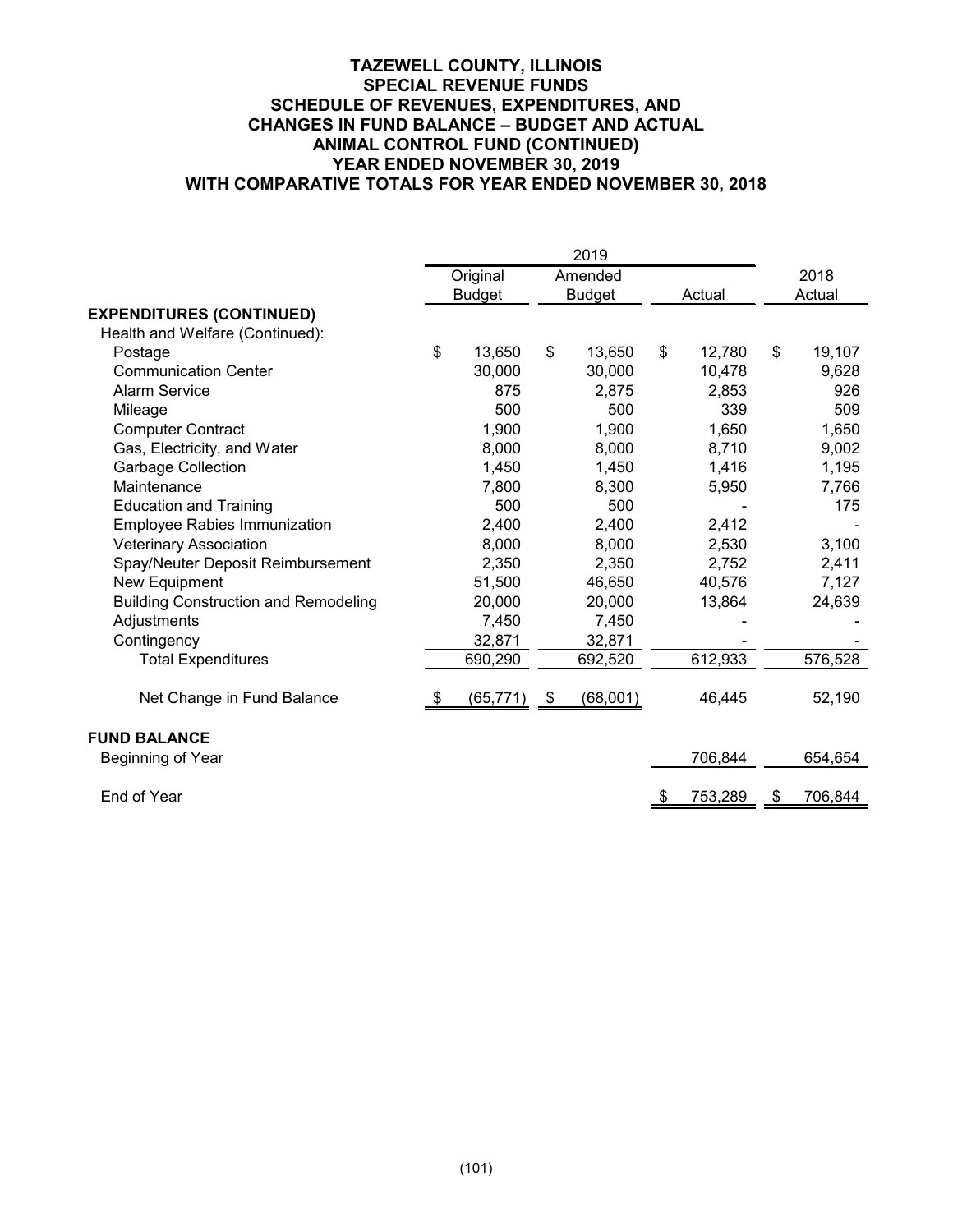|                                               | 2019 |               |    |               |    |                               |                 |  |
|-----------------------------------------------|------|---------------|----|---------------|----|-------------------------------|-----------------|--|
|                                               |      | Original      |    | Amended       |    |                               | 2018            |  |
|                                               |      | <b>Budget</b> |    | <b>Budget</b> |    | Actual                        | Actual          |  |
| <b>REVENUES</b>                               |      |               |    |               |    |                               |                 |  |
| <b>Taxes - Property Taxes</b>                 | \$   | 1,759,150     | \$ | 1,759,150     | \$ | 1,738,244                     | \$<br>1,749,008 |  |
| Intergovernmental Revenue - Replacement Taxes |      | 153,000       |    | 153,000       |    | 220,963                       | 179,104         |  |
| Charges for Services - Highway Maintenance    |      |               |    |               |    |                               |                 |  |
| <b>Fees and Construction Reimbursement</b>    |      | 111,000       |    | 111,000       |    | 160,421                       | 122,437         |  |
| Interest                                      |      | 13,000        |    | 13,000        |    | 43,494                        | 38,109          |  |
| Miscellaneous                                 |      | 15,000        |    | 15,000        |    | 9,260                         | 33,674          |  |
| <b>Total Revenues</b>                         |      | 2,051,150     |    | 2,051,150     |    | 2,172,382                     | 2,122,332       |  |
| <b>EXPENDITURES</b>                           |      |               |    |               |    |                               |                 |  |
| Highways:                                     |      |               |    |               |    |                               |                 |  |
| Salaries:                                     |      |               |    |               |    |                               |                 |  |
| Engineer - Assistant Superintendent           |      | 109,595       |    | 109,595       |    | 113,269                       | 110,923         |  |
| Engineers                                     |      | 285,027       |    | 285,027       |    | 292,151                       | 263,984         |  |
| Maintenance Foreman                           |      | 70,065        |    | 70,065        |    | 71,555                        | 70,334          |  |
| Maintenance Personnel                         |      | 652,621       |    | 652,621       |    | 619,063                       | 608,852         |  |
|                                               |      |               |    |               |    |                               |                 |  |
| <b>Clerk Hire</b>                             |      | 44,620        |    | 44,620        |    | 46,080                        | 45,325          |  |
| Surveyor Stipend                              |      | 5,463         |    | 5,463         |    | 5,463                         | 5,463           |  |
| <b>Temporary Personnel</b>                    |      | 21,430        |    | 21,430        |    |                               | 16,116          |  |
| Overtime Premium                              |      | 101,634       |    | 101,634       |    | 107,038                       | 88,700          |  |
| <b>Medical Insurance</b>                      |      | 254,133       |    | 254,133       |    | 244,388                       | 227,771         |  |
| Vacation Buyback                              |      | 7,193         |    | 7,193         |    |                               |                 |  |
| <b>Office Supplies</b>                        |      | 4,000         |    | 4,000         |    | 3,296                         | 2,723           |  |
| <b>Clothing Allowance</b>                     |      | 10,200        |    | 10,200        |    | 9,600                         | 10,200          |  |
| <b>Engineering Supplies</b>                   |      | 8,000         |    | 8,000         |    | 4,517                         | 981             |  |
| <b>Field Engineer Expense</b>                 |      | 4,000         |    | 4,000         |    | 3,760                         | 2,352           |  |
| Dues and Subscriptions                        |      | 2,400         |    | 2,400         |    | 1,816                         | 2,323           |  |
| Gasoline                                      |      | 105,000       |    | 105,000       |    | 60,494                        | 63,063          |  |
| <b>Engineering Consultant</b>                 |      | 5,000         |    | 5,000         |    |                               |                 |  |
| <b>Publication of Legal Notices</b>           |      | 1,500         |    | 1,500         |    | 718                           | 980             |  |
| Maintenance of Roads - Materials              |      | 30,000        |    | 30,000        |    | 25,976                        | 53,787          |  |
| <b>Highway Maintenance</b>                    |      | 6,700         |    | 6,700         |    | 6,423                         | 6,572           |  |
| <b>Conference and Seminars</b>                |      | 2,500         |    | 2,500         |    | 3,169                         | 2,081           |  |
| <b>Tech Equipment</b>                         |      | 5,000         |    | 5,000         |    | 7,600                         | 1,542           |  |
| Training                                      |      | 1,500         |    | 1,500         |    | 367                           | 600             |  |
|                                               |      | 60,000        |    | 60,000        |    | 51,502                        |                 |  |
| Maintenance of Buildings                      |      |               |    |               |    |                               | 53,372          |  |
| Maintenance of Machinery and Equipment        |      | 80,000        |    | 80,000        |    | 61,839                        | 82,807          |  |
| <b>New Equipment</b>                          |      | 315,400       |    | 315,400       |    | 71,837                        | 193,241         |  |
| Telephone                                     |      | 5,700         |    | 5,700         |    | 5,691                         | 1,430           |  |
| Road Improvement                              |      | 24,000        |    | 24,000        |    | 28,631                        | 27,195          |  |
| Adjustments                                   |      | 10,650        |    | 10,650        |    |                               |                 |  |
| Contingency                                   |      | 111,667       |    | 111,667       |    |                               |                 |  |
| <b>Total Highways</b>                         |      | 2,344,998     |    | 2,344,998     |    | 1.846.243                     | 1,942,717       |  |
| Debt Service:                                 |      |               |    |               |    |                               |                 |  |
| Principal                                     |      |               |    |               |    | 20.027                        | 17,696          |  |
| Interest                                      |      |               |    |               |    | 11,567                        | 11,468          |  |
| <b>Total Debt Service</b>                     |      |               |    |               |    | 31,594                        | 29,164          |  |
| <b>Total Expenditures</b>                     |      | 2.344.998     |    | 2,344,998     |    | 1,877,837                     | 1,971,881       |  |
|                                               |      |               |    |               |    |                               |                 |  |
| Excess (Deficiency) of Revenues               |      |               |    |               |    |                               |                 |  |
| <b>Over Expenditures</b>                      |      | (293, 848)    |    | (293, 848)    |    | 294,545                       | 150,451         |  |
| <b>OTHER FINANCING SOURCES</b>                |      |               |    |               |    |                               |                 |  |
| Transfers In                                  |      | 64,100        |    | 64,100        |    | 206,420                       | 35,294          |  |
|                                               |      |               |    |               |    |                               |                 |  |
| Net Change in Fund Balance                    | -\$  | (229, 748)    | \$ | (229, 748)    |    | 500,965                       | 185,745         |  |
| <b>FUND BALANCE</b>                           |      |               |    |               |    |                               |                 |  |
| Beginning of Year                             |      |               |    |               |    | 2,421,748                     | 2,236,003       |  |
| End of Year                                   |      |               |    |               |    | <u>2,922,713 \$ 2,421,748</u> |                 |  |
|                                               |      |               |    |               |    |                               |                 |  |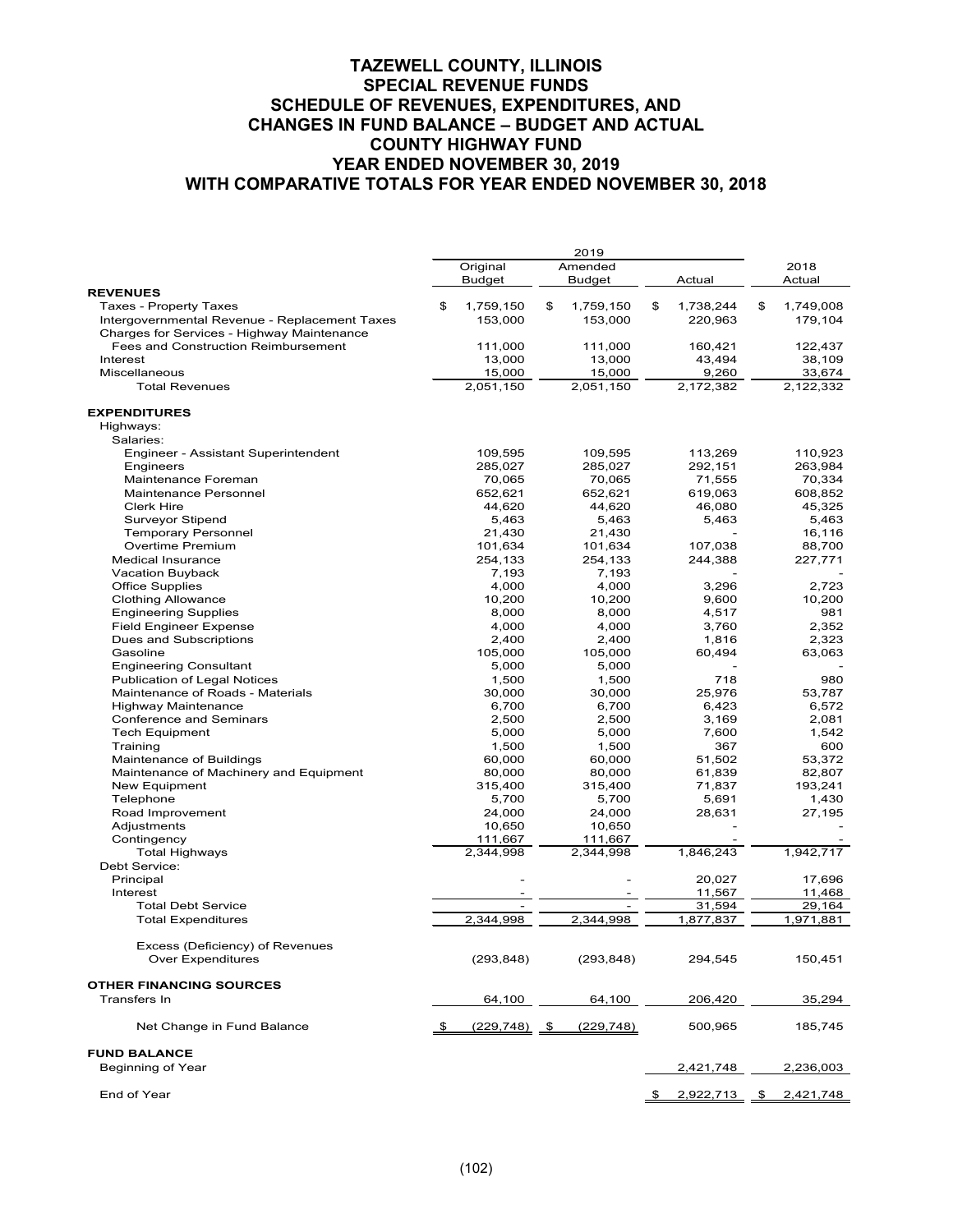## **TAZEWELL COUNTY, ILLINOIS SPECIAL REVENUE FUNDS SCHEDULE OF REVENUES, EXPENDITURES, AND CHANGES IN FUND BALANCE – BUDGET AND ACTUAL PERSONS WITH DEVELOPMENTAL DISABILITIES FUND YEAR ENDED NOVEMBER 30, 2019 WITH COMPARATIVE TOTALS FOR YEAR ENDED NOVEMBER 30, 2018**

|                                          | Original      |               | Amended |        |         | 2018 |         |
|------------------------------------------|---------------|---------------|---------|--------|---------|------|---------|
|                                          | <b>Budget</b> | <b>Budget</b> |         | Actual |         |      | Actual  |
| <b>REVENUES</b>                          |               |               |         |        |         |      |         |
| Taxes - Property Taxes                   | \$<br>554,500 | \$            | 554,500 | \$.    | 547,880 | \$   | 551,336 |
| <b>EXPENDITURES</b>                      |               |               |         |        |         |      |         |
| Health and Welfare:                      |               |               |         |        |         |      |         |
| <b>Special Recreation</b>                | 9,500         |               | 9,500   |        | 9,500   |      | 9,500   |
| <b>Central Illinois Riding Therapy</b>   | 23,100        |               | 23,100  |        | 23,100  |      | 23,100  |
| <b>Fondulac Park</b>                     | 9,500         |               | 9,500   |        | 9,500   |      | 9,500   |
| Tazewell County Resource Center          | 500,000       |               | 500,000 |        | 500,000 |      | 500,000 |
| <b>Total Expenditures</b>                | 542,100       |               | 542,100 |        | 542,100 |      | 542,100 |
| Net Change in Fund Balance               | 12,400        | \$            | 12,400  |        | 5,780   |      | 9,236   |
| <b>FUND BALANCE</b><br>Beginning of Year |               |               |         |        | 28,165  |      | 18,929  |
|                                          |               |               |         |        |         |      |         |
| End of Year                              |               |               |         |        | 33,945  | \$   | 28,165  |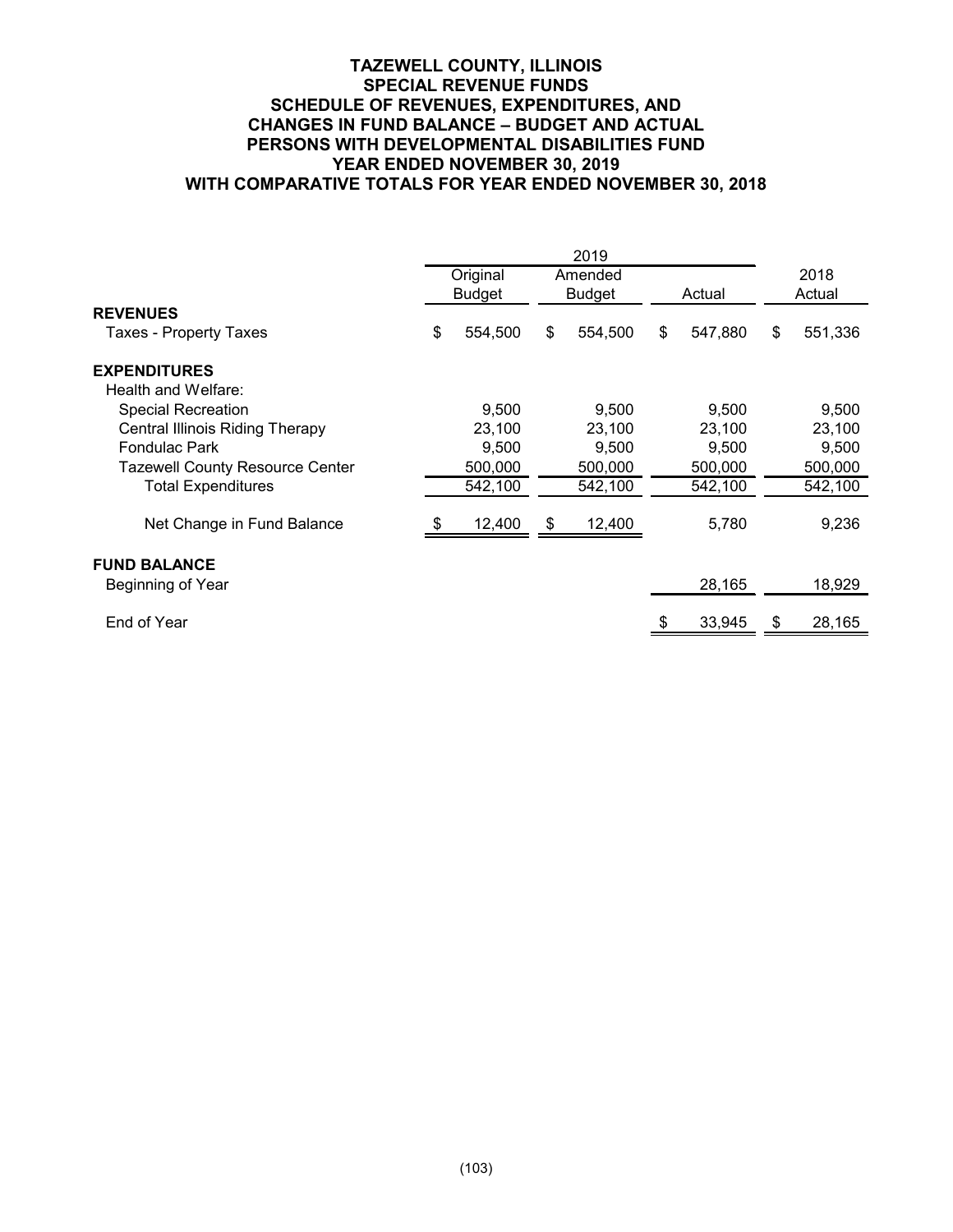## **TAZEWELL COUNTY, ILLINOIS SPECIAL REVENUE FUNDS SCHEDULE OF REVENUES, EXPENDITURES, AND CHANGES IN FUND BALANCE – BUDGET AND ACTUAL VETERANS' ASSISTANCE FUND YEAR ENDED NOVEMBER 30, 2019 WITH COMPARATIVE TOTALS FOR YEAR ENDED NOVEMBER 30, 2018**

| 2019                          |    |               |    |               |               |         |    |         |
|-------------------------------|----|---------------|----|---------------|---------------|---------|----|---------|
|                               |    | Original      |    | Amended       |               |         |    | 2018    |
|                               |    | <b>Budget</b> |    | <b>Budget</b> |               | Actual  |    | Actual  |
| <b>REVENUES</b>               |    |               |    |               |               |         |    |         |
| <b>Taxes - Property Taxes</b> | \$ | 211,150       | \$ | 211,150       | \$            | 209,658 | \$ | 210,416 |
| Miscellaneous Income          |    |               |    |               |               | 265     |    | 65      |
| <b>Total Revenues</b>         |    | 211,150       |    | 211,150       |               | 209,923 |    | 210,481 |
| <b>EXPENDITURES</b>           |    |               |    |               |               |         |    |         |
| Health and Welfare:           |    |               |    |               |               |         |    |         |
| <b>Department Head</b>        |    | 52,218        |    | 52,218        |               | 54,001  |    | 53,192  |
| <b>Clerk Hire</b>             |    |               |    |               |               |         |    | 33,677  |
| Part-Time Help                |    | 10,000        |    | 10,000        |               | 9,158   |    |         |
| <b>Medical Insurance</b>      |    | 18,196        |    | 18,196        |               | 18,174  |    | 16,032  |
| <b>Office Supplies</b>        |    | 275           |    | 275           |               | 252     |    | 593     |
| Food                          |    | 7,000         |    | 7,000         |               | 6,997   |    | 7,201   |
| Dues and Subscriptions        |    | 225           |    | 225           |               | 225     |    | 225     |
| Telephone                     |    | 500           |    | 500           |               |         |    | 824     |
| Postage                       |    | 400           |    | 400           |               | 378     |    | 347     |
| Mileage                       |    | 3,650         |    | 3,650         |               | 3,691   |    | 3,658   |
| <b>Indigent Burial</b>        |    | 3,000         |    | (1,500)       |               | 750     |    | 1,500   |
| <b>Education and Training</b> |    | 100           |    | 100           |               |         |    |         |
| <b>Emergency Assistance</b>   |    | 68,120        |    | 72,620        |               | 70,148  |    | 58,621  |
| Adjustments                   |    | 1,700         |    | 1,700         |               |         |    |         |
| Contingency                   |    | 8,269         |    | 8,269         |               |         |    |         |
| <b>Total Expenditures</b>     |    | 173,653       |    | 173,653       |               | 163,774 |    | 175,870 |
| Net Change in Fund Balance    |    | 37,497        | \$ | 37,497        |               | 46,149  |    | 34,611  |
| <b>FUND BALANCE</b>           |    |               |    |               |               |         |    |         |
| Beginning of Year             |    |               |    |               |               | 216,991 |    | 182,380 |
| End of Year                   |    |               |    |               | $\frac{1}{2}$ | 263,140 | \$ | 216,991 |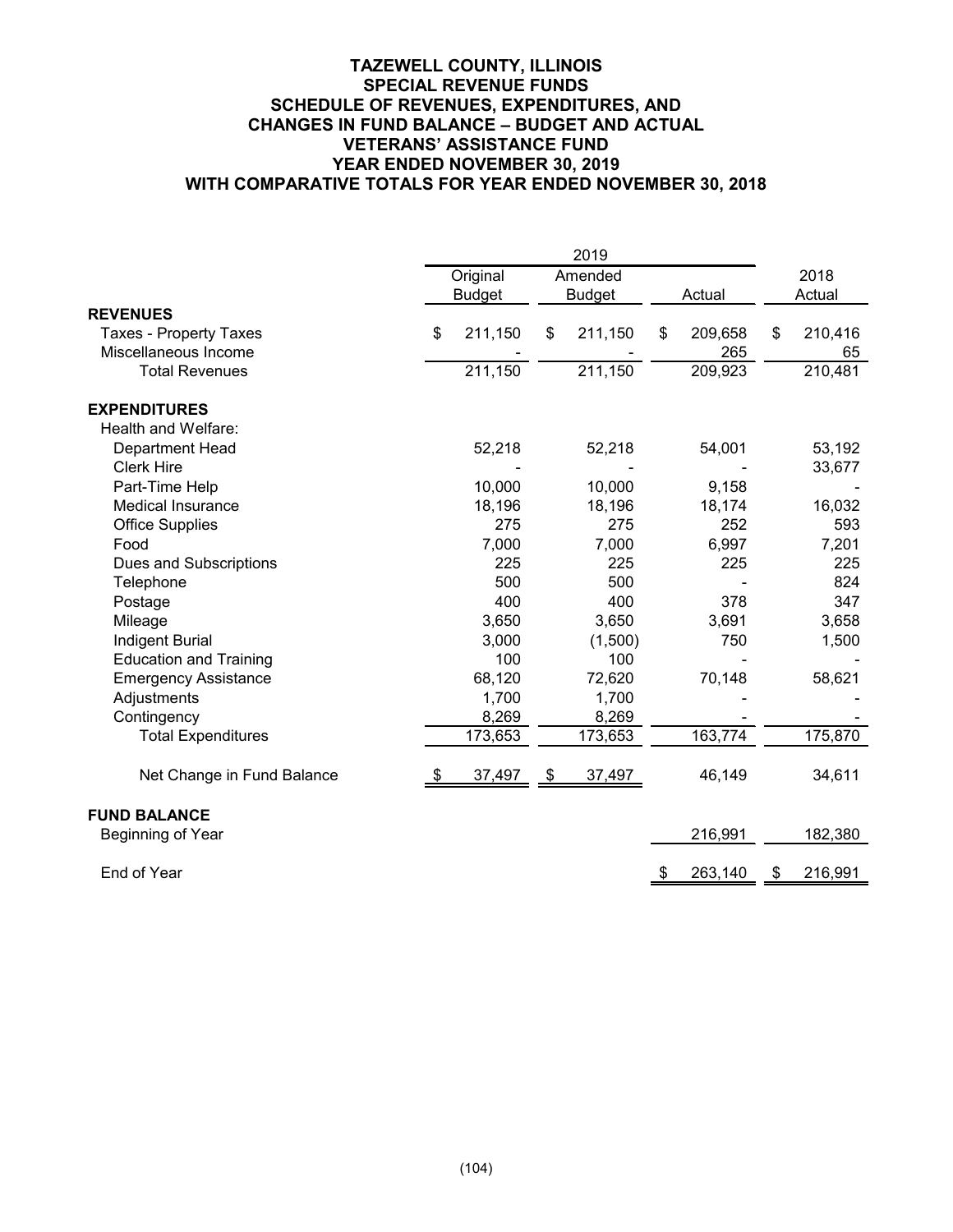# **TAZEWELL COUNTY, ILLINOIS SPECIAL REVENUE FUNDS SCHEDULE OF REVENUES, EXPENDITURES, AND CHANGES IN FUND BALANCE – BUDGET AND ACTUAL LAW LIBRARY FUND YEAR ENDED NOVEMBER 30, 2019 WITH COMPARATIVE TOTALS FOR YEAR ENDED NOVEMBER 30, 2018**

|                                         | Original<br><b>Budget</b> |                | Amended<br><b>Budget</b> | Actual    |    | 2018<br>Actual |    |        |
|-----------------------------------------|---------------------------|----------------|--------------------------|-----------|----|----------------|----|--------|
| <b>REVENUES</b>                         |                           |                |                          |           |    |                |    |        |
| Charges for Services - Law Library Fees | \$                        | 57,500         | \$                       | 57,500    | \$ | 41,302         | \$ | 54,288 |
| <b>EXPENDITURES</b><br>Judicial:        |                           |                |                          |           |    |                |    |        |
| Part-Time Personnel                     |                           | 12,000         |                          | 12,000    |    | 12,387         |    | 6,723  |
| <b>IMRF</b>                             |                           |                |                          |           |    | 1,053          |    |        |
| Social Security                         |                           |                |                          |           |    | 949            |    |        |
| <b>Medical Insurance</b>                |                           |                |                          |           |    | 201            |    |        |
| Miscellaneous Equipment                 |                           |                |                          |           |    |                |    | 2,601  |
| Adjustments                             |                           | 240            |                          | 240       |    |                |    |        |
| <b>Books and Records</b>                |                           | 56,400         |                          | 56,400    |    | 21,279         |    | 27,635 |
| <b>Total Expenditures</b>               |                           | 68,640         |                          | 68,640    |    | 35,869         |    | 36,959 |
| Net Change in Fund Balance              |                           | $(11, 140)$ \$ |                          | (11, 140) |    | 5,433          |    | 17,329 |
| <b>FUND BALANCE</b>                     |                           |                |                          |           |    |                |    |        |
| Beginning of Year                       |                           |                |                          |           |    | 89,419         |    | 72,090 |
| End of Year                             |                           |                |                          |           |    | 94,852         | S  | 89,419 |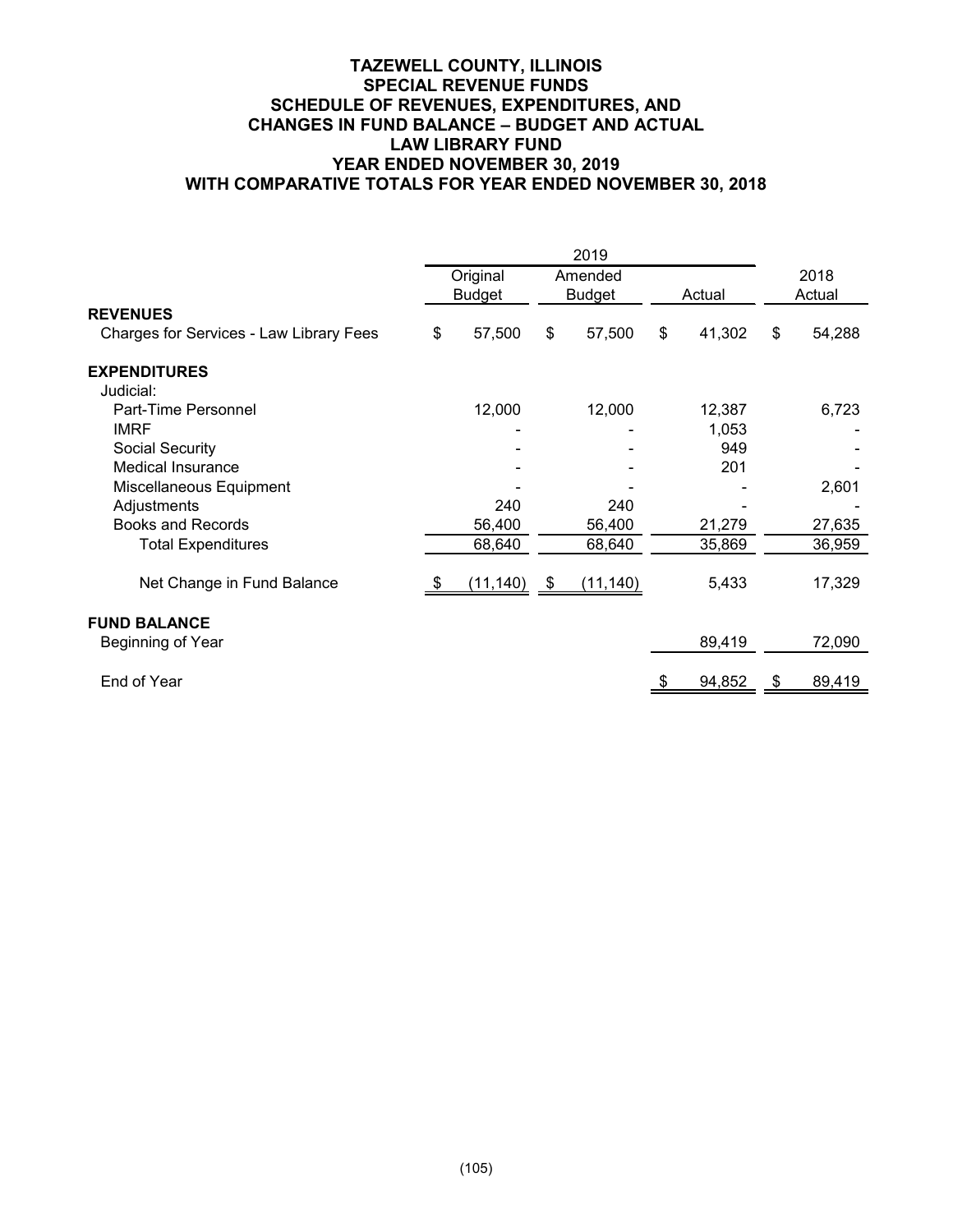# **TAZEWELL COUNTY, ILLINOIS SPECIAL REVENUE FUNDS SCHEDULE OF REVENUES, EXPENDITURES, AND CHANGES IN FUND BALANCE – BUDGET AND ACTUAL CIRCUIT CLERK AUTOMATION FUND YEAR ENDED NOVEMBER 30, 2019 WITH COMPARATIVE TOTALS FOR YEAR ENDED NOVEMBER 30, 2018**

|                                   | 2019 |               |    |               |    |            |    |            |
|-----------------------------------|------|---------------|----|---------------|----|------------|----|------------|
|                                   |      | Original      |    | Amended       |    |            |    | 2018       |
|                                   |      | <b>Budget</b> |    | <b>Budget</b> |    | Actual     |    | Actual     |
| <b>REVENUES</b>                   |      |               |    |               |    |            |    |            |
| Charges for Services - Automation |      |               |    |               |    |            |    |            |
| Revenue                           | \$   | 400,000       | \$ | 400,000       | \$ | 355,295    | \$ | 457,306    |
| Interest                          |      | 10,000        |    | 10,000        |    | 10,588     |    | 13,977     |
| <b>Total Revenues</b>             |      | 410,000       |    | 410,000       |    | 365,883    |    | 471,283    |
| <b>EXPENDITURES</b>               |      |               |    |               |    |            |    |            |
| Judicial:                         |      |               |    |               |    |            |    |            |
| Clerk Hire - Exempt               |      | 161,827       |    | 161,827       |    | 185,891    |    | 153,518    |
| Part-Time                         |      | 8,200         |    | 8,200         |    | 44,611     |    | 9,468      |
| <b>IMRF</b>                       |      | 16,439        |    | 16,439        |    | 20,952     |    | 15,841     |
| Social Security                   |      | 13,030        |    | 13,030        |    | 16,814     |    | 11,633     |
| <b>Supplies</b>                   |      | 5,000         |    | 5,000         |    |            |    | 85         |
| Contractual                       |      | 130,000       |    | 130,000       |    | 181,704    |    | 488,997    |
| Mileage                           |      | 1,000         |    | 1,000         |    |            |    | 169        |
| <b>Medical Insurance</b>          |      |               |    |               |    | 73         |    |            |
| <b>Education and Training</b>     |      | 10,000        |    | 10,000        |    | 4,445      |    | 6,371      |
| Adjustments                       |      | 4,460         |    | 4,460         |    |            |    |            |
| Equipment                         |      | 30,000        |    | 30,000        |    | 25,033     |    | 46,231     |
| <b>Total Expenditures</b>         |      | 379,956       |    | 379,956       |    | 479,523    |    | 732,313    |
| Net Change in Fund Balance        | - \$ | 30,044        | \$ | 30,044        |    | (113, 640) |    | (261, 030) |
| <b>FUND BALANCE</b>               |      |               |    |               |    |            |    |            |
| Beginning of Year                 |      |               |    |               |    | 855,926    |    | 1,116,956  |
| End of Year                       |      |               |    |               | \$ | 742,286    | \$ | 855,926    |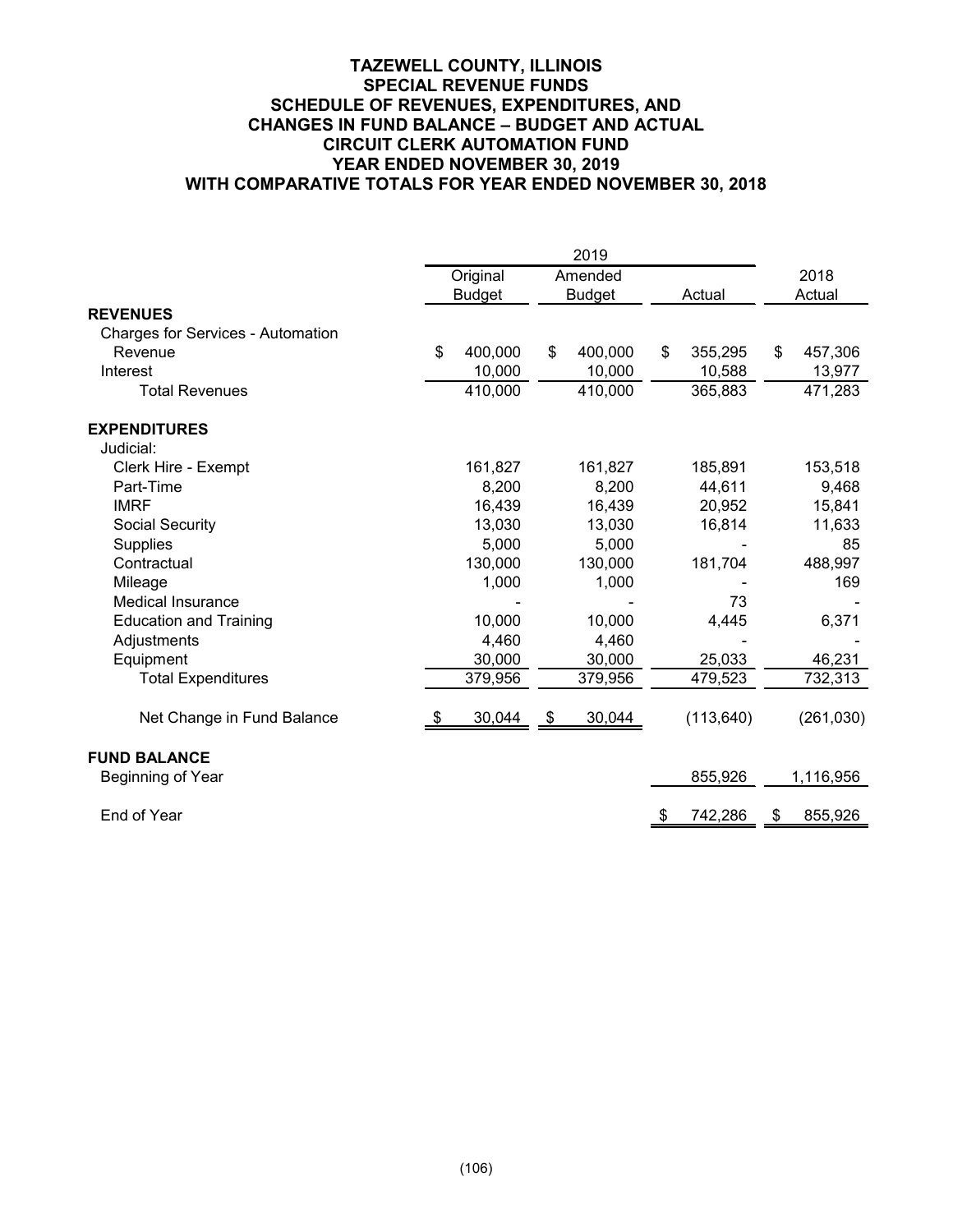# **TAZEWELL COUNTY, ILLINOIS SPECIAL REVENUE FUNDS SCHEDULE OF REVENUES, EXPENDITURES, AND CHANGES IN FUND BALANCE – BUDGET AND ACTUAL ECONOMIC DEVELOPMENT GRANT FUND YEAR ENDED NOVEMBER 30, 2019 WITH COMPARATIVE TOTALS FOR YEAR ENDED NOVEMBER 30, 2018**

|                               | 2019          |                |               |    |         |    |         |  |
|-------------------------------|---------------|----------------|---------------|----|---------|----|---------|--|
|                               | Original      |                | Amended       |    | Actual  |    | 2018    |  |
| <b>REVENUES</b>               | <b>Budget</b> |                | <b>Budget</b> |    |         |    | Actual  |  |
| Loan Repayment                | \$<br>94,647  | \$             | 94,647        | \$ | 38,118  | \$ | 53,514  |  |
| Interest                      | 6,500         |                | 6,500         |    | 35,454  |    | 19,594  |  |
| <b>Total Revenues</b>         | 101,147       |                | 101,147       |    | 73,572  |    | 73,108  |  |
| <b>EXPENDITURES</b>           |               |                |               |    |         |    |         |  |
| <b>Community Development:</b> |               |                |               |    |         |    |         |  |
| <b>Bad Debt</b>               |               |                |               |    |         |    | (3,000) |  |
| Loan Disbursements            |               |                |               |    |         |    | 2,700   |  |
| <b>Total Expenditures</b>     |               |                |               |    |         |    | (300)   |  |
| Net Change in Fund Balance    | 101,147       | $\mathfrak{D}$ | 101,147       |    | 73,572  |    | 73,408  |  |
| <b>FUND BALANCE</b>           |               |                |               |    |         |    |         |  |
| Beginning of Year             |               |                |               |    | 722,852 |    | 649,444 |  |
| End of Year                   |               |                |               |    | 796,424 | \$ | 722,852 |  |
|                               |               |                |               |    |         |    |         |  |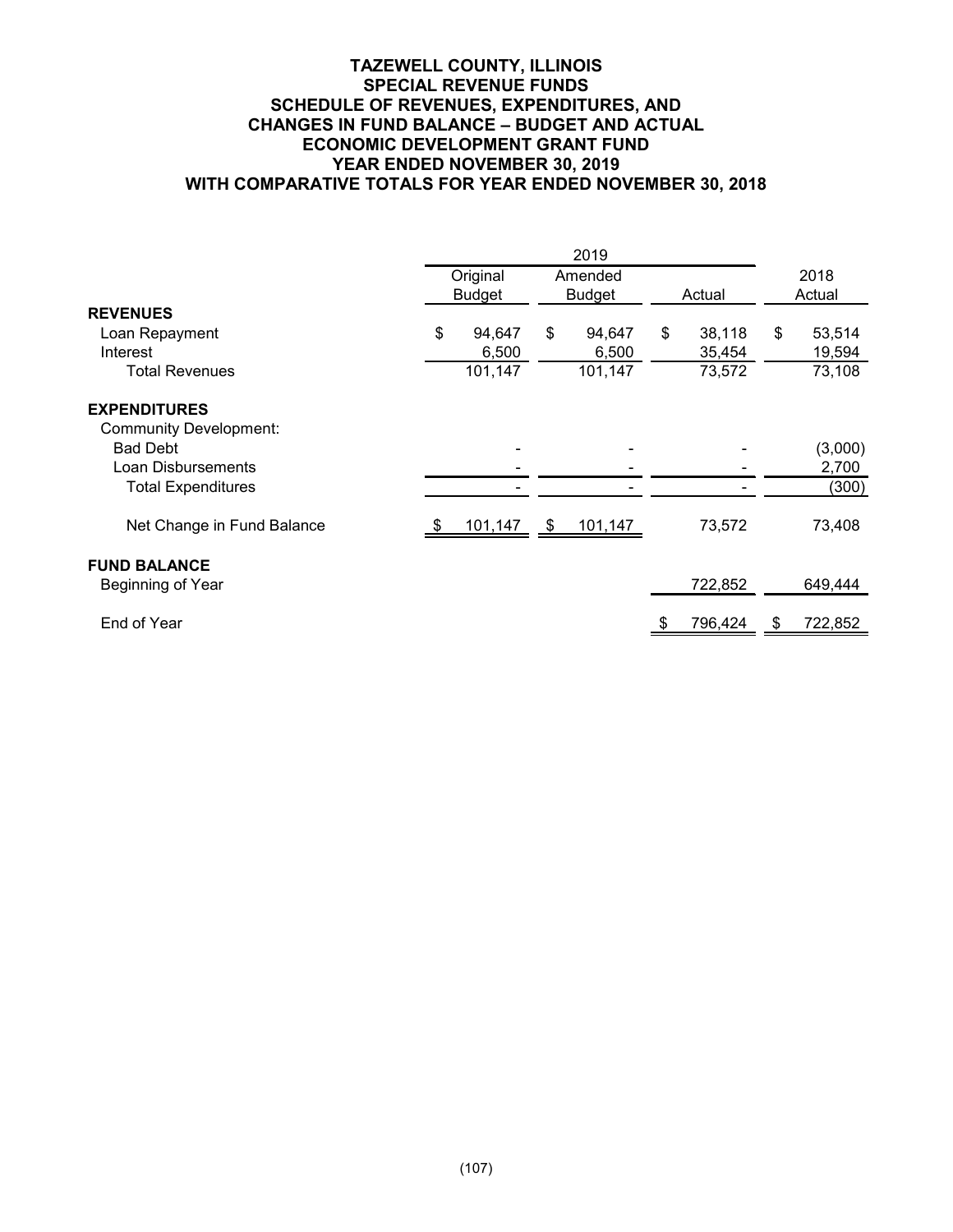# **TAZEWELL COUNTY, ILLINOIS SPECIAL REVENUE FUNDS SCHEDULE OF REVENUES, EXPENDITURES, AND CHANGES IN FUND BALANCE – BUDGET AND ACTUAL COUNTY RECORDER AUTOMATION FUND YEAR ENDED NOVEMBER 30, 2019 WITH COMPARATIVE TOTALS FOR YEAR ENDED NOVEMBER 30, 2018**

|                                       | Original      | Amended       |        |         |        | 2018    |
|---------------------------------------|---------------|---------------|--------|---------|--------|---------|
|                                       | <b>Budget</b> | <b>Budget</b> | Actual |         | Actual |         |
| <b>REVENUES</b>                       |               |               |        |         |        |         |
| <b>Charges for Services:</b>          |               |               |        |         |        |         |
| <b>Automation Revenue</b>             | \$<br>129,000 | \$<br>129,000 | \$     | 164,406 | \$     | 135,601 |
| <b>GIS Revenue</b>                    | 20,000        | 20,000        |        | 19,363  |        | 17,282  |
| Interest                              | 3,000         | 3,000         |        | 6,564   |        | 5,201   |
| <b>Total Revenues</b>                 | 152,000       | 152,000       |        | 190,333 |        | 158,084 |
| <b>EXPENDITURES</b>                   |               |               |        |         |        |         |
| <b>General Governmental Services:</b> |               |               |        |         |        |         |
| Part-Time Help                        | 20,000        | 20,000        |        | 11,249  |        | 19,528  |
| Illinois Municipal Retirement         | 1,682         | 1,682         |        | 1,474   |        | 2,062   |
| Social Security                       | 1,530         | 1,530         |        | 866     |        | 1,494   |
| <b>Office Supplies</b>                | 1,000         | 1,000         |        | 884     |        | 575     |
| <b>Contractual Services</b>           | 21,500        | 21,500        |        | 26,844  |        | 1,000   |
| Photography and Microfilm             | 100,000       | 100,000       |        | 58,159  |        | 77,170  |
| Adjustments                           | 500           | 500           |        |         |        |         |
| Equipment                             | 5,000         | 5,000         |        | 1,930   |        |         |
| <b>Total Expenditures</b>             | 151,212       | 151,212       |        | 101,406 |        | 101,829 |
| Net Change in Fund Balance            | \$<br>788     | \$<br>788     |        | 88,927  |        | 56,255  |
| <b>FUND BALANCE</b>                   |               |               |        |         |        |         |
| Beginning of Year                     |               |               |        | 404,332 |        | 348,077 |
| End of Year                           |               |               | \$     | 493,259 | \$     | 404,332 |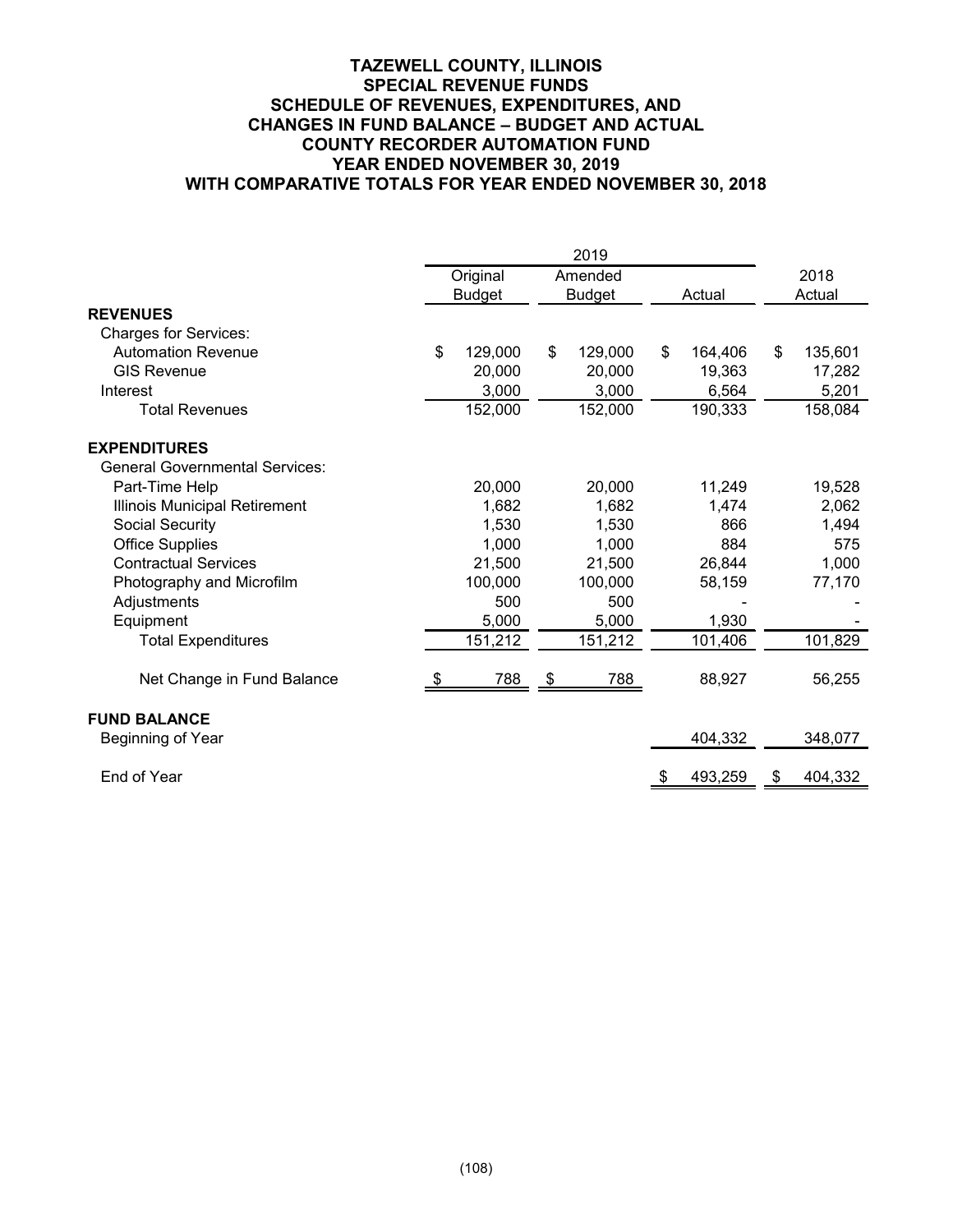# **TAZEWELL COUNTY, ILLINOIS SPECIAL REVENUE FUNDS SCHEDULE OF REVENUES, EXPENDITURES, AND CHANGES IN FUND BALANCE – BUDGET AND ACTUAL CIRCUIT CLERK CHILD SUPPORT FUND YEAR ENDED NOVEMBER 30, 2019 WITH COMPARATIVE TOTALS FOR YEAR ENDED NOVEMBER 30, 2018**

|                                                  | Original       |                | Amended   |              |        | 2018      |  |
|--------------------------------------------------|----------------|----------------|-----------|--------------|--------|-----------|--|
|                                                  | <b>Budget</b>  | <b>Budget</b>  |           | Actual       | Actual |           |  |
| <b>REVENUES</b>                                  |                |                |           |              |        |           |  |
| Intergovernmental Revenue - Grant                | \$<br>7,500    | $\mathfrak{S}$ | 7,500     | \$<br>8,529  | \$     | 10,034    |  |
| <b>Charges for Services - Child Support Fees</b> | 15,000         |                | 15,000    | 26,389       |        | 20,094    |  |
| Interest                                         | 750            |                | 750       | 924          |        | 1,008     |  |
| <b>Total Revenues</b>                            | 23,250         |                | 23,250    | 35,842       |        | 31,136    |  |
| <b>EXPENDITURES</b>                              |                |                |           |              |        |           |  |
| Judicial:                                        |                |                |           |              |        |           |  |
| Supervisor                                       |                |                |           |              |        | 16,413    |  |
| <b>Clerk Hire</b>                                | 25,272         |                | 24,454    | 10,466       |        | 25,369    |  |
| Part-Time Help                                   |                |                |           |              |        | 1,969     |  |
| Overtime                                         |                |                | 605       | 605          |        | 274       |  |
| Illinois Municipal Retirement                    | 2,439          |                | 1,630     | 1,630        |        | 4,862     |  |
| Social Security                                  | 1,933          |                | 781       | 781          |        | 3,232     |  |
| <b>Medical Insurance</b>                         | 10,801         |                | 5,400     | 5,400        |        | 9,886     |  |
| Contractual                                      |                |                | 7,575     | 7,574        |        |           |  |
| Adjustments                                      | 1,925          |                | 1,925     |              |        |           |  |
| <b>Total Expenditures</b>                        | 42,370         |                | 42,370    | 26,456       |        | 62,005    |  |
| Net Change in Fund Balance                       | $(19, 120)$ \$ |                | (19, 120) | 9,386        |        | (30, 869) |  |
| <b>FUND BALANCE</b>                              |                |                |           |              |        |           |  |
| Beginning of Year                                |                |                |           | 79,788       |        | 110,657   |  |
| End of Year                                      |                |                |           | \$<br>89,174 | \$     | 79,788    |  |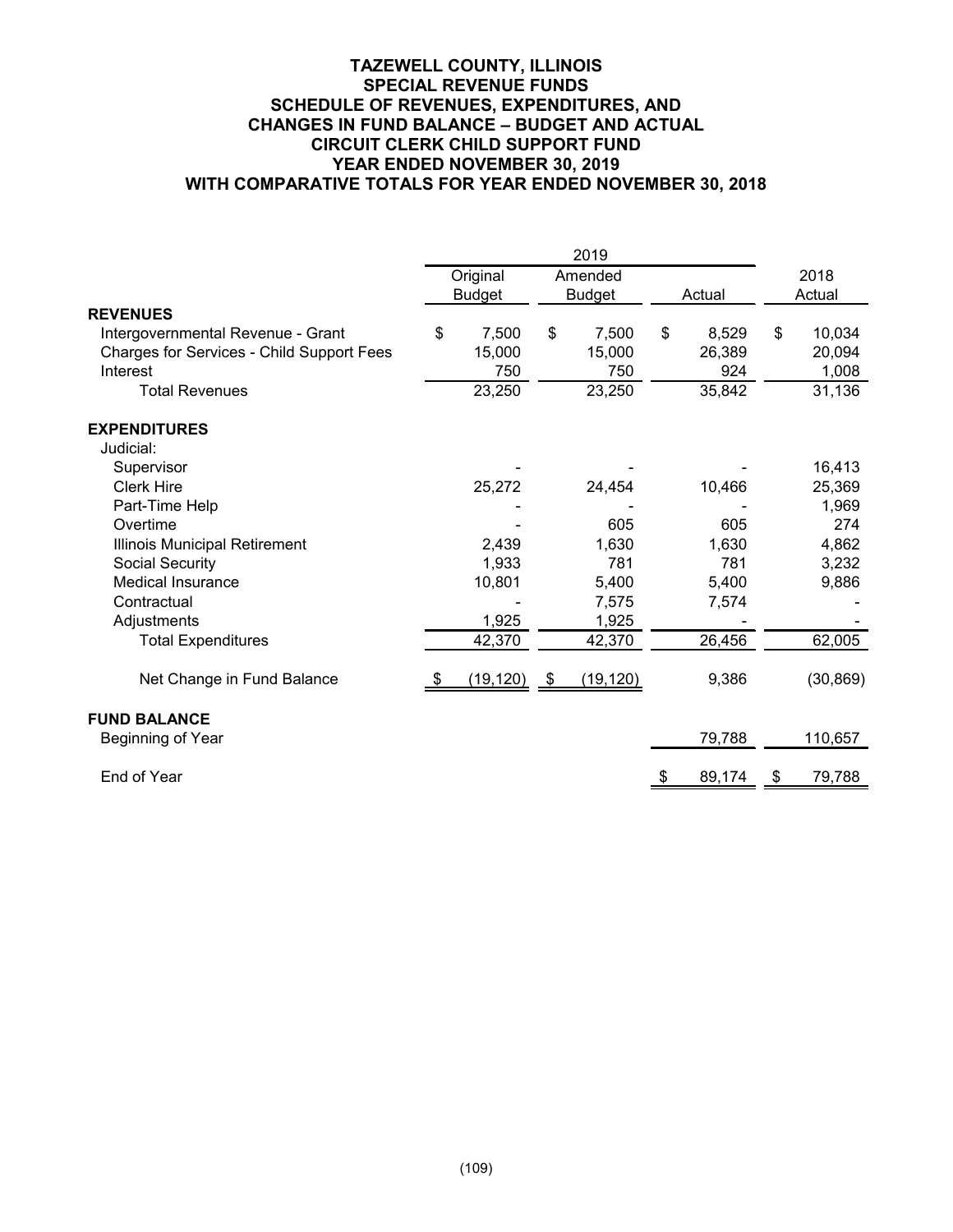# **TAZEWELL COUNTY, ILLINOIS SPECIAL REVENUE FUNDS SCHEDULE OF REVENUES, EXPENDITURES, AND CHANGES IN FUND BALANCE – BUDGET AND ACTUAL TREASURER'S AUTOMATION FUND YEAR ENDED NOVEMBER 30, 2019 WITH COMPARATIVE TOTALS FOR YEAR ENDED NOVEMBER 30, 2018**

|                                                              | Original<br>Amended<br><b>Budget</b><br><b>Budget</b> |                 |    | Actual          |    | 2018<br>Actual  |    |                |
|--------------------------------------------------------------|-------------------------------------------------------|-----------------|----|-----------------|----|-----------------|----|----------------|
| <b>REVENUES</b><br><b>Charges for Services - Automation</b>  |                                                       |                 |    |                 |    |                 |    |                |
| Revenue<br>Interest                                          | \$                                                    | 12,500<br>700   | \$ | 12,500<br>700   | \$ | 16,074<br>992   | \$ | 13,950<br>921  |
| <b>Total Revenues</b>                                        |                                                       | 13,200          |    | 13,200          |    | 17,066          |    | 14,871         |
| <b>EXPENDITURES</b><br><b>General Governmental Services:</b> |                                                       |                 |    |                 |    |                 |    |                |
| Part Time<br><b>Office Supplies</b>                          |                                                       | 10,614<br>5,772 |    | 10,614<br>5,772 |    | 11,283<br>6,190 |    | 5,165<br>8,364 |
| <b>Total Expenditures</b>                                    |                                                       | 16,386          |    | 16,386          |    | 17,473          |    | 13,529         |
| Net Change in Fund Balance                                   |                                                       | $(3, 186)$ \$   |    | (3, 186)        |    | (407)           |    | 1,342          |
| <b>FUND BALANCE</b><br>Beginning of Year                     |                                                       |                 |    |                 |    | 71,720          |    | 70,378         |
| End of Year                                                  |                                                       |                 |    |                 |    | 71,313          | \$ | 71,720         |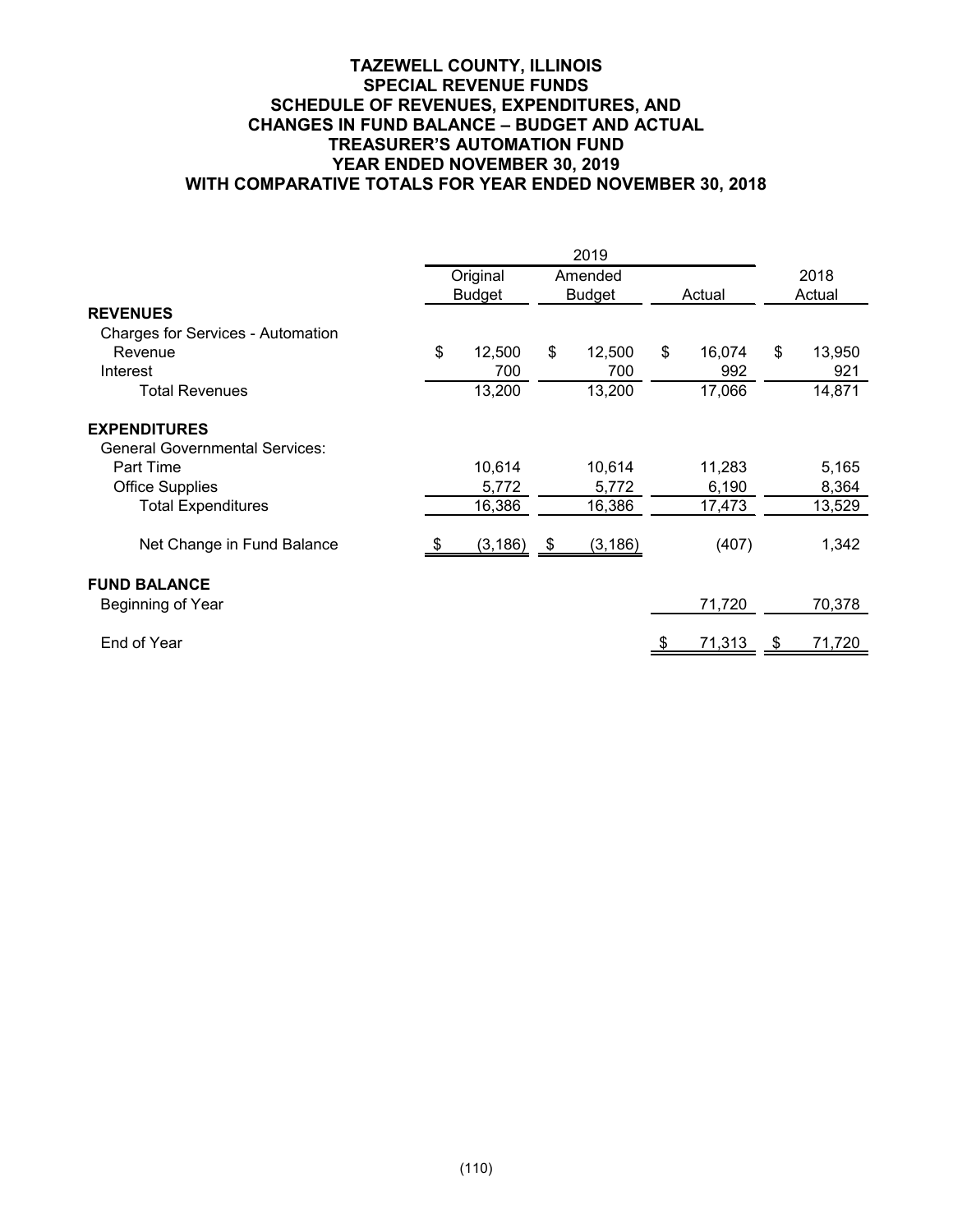# **TAZEWELL COUNTY, ILLINOIS SPECIAL REVENUE FUNDS SCHEDULE OF REVENUES, EXPENDITURES, AND CHANGES IN FUND BALANCE – BUDGET AND ACTUAL SOLID WASTE PLANNING FUND YEAR ENDED NOVEMBER 30, 2019 WITH COMPARATIVE TOTALS FOR YEAR ENDED NOVEMBER 30, 2018**

|                                                                   |                 |                     | 2019          |                 |                 |
|-------------------------------------------------------------------|-----------------|---------------------|---------------|-----------------|-----------------|
|                                                                   | Original        |                     | Amended       |                 | 2018            |
|                                                                   | <b>Budget</b>   |                     | <b>Budget</b> | Actual          | Actual          |
| <b>REVENUES</b>                                                   |                 |                     |               |                 |                 |
| Charges for Services - Tipping Fees and<br><b>Landfill Siting</b> | \$<br>340,000   | \$                  | 340,000       | \$<br>427,456   | \$<br>414,781   |
| Interest                                                          | 15,000          |                     | 15,000        | 30,903          | 29,764          |
| <b>Total Revenues</b>                                             | 355,000         |                     | 355,000       | 458,359         | 444,545         |
|                                                                   |                 |                     |               |                 |                 |
| <b>EXPENDITURES</b>                                               |                 |                     |               |                 |                 |
| Health and Welfare:                                               |                 |                     |               |                 |                 |
| <b>Salaries</b>                                                   | 105,408         |                     | 105,408       | 107,346         | 107,987         |
| <b>Health Insurance</b>                                           | 26,329          |                     | 26,329        | 20,254          | 21,061          |
| <b>Office Supplies</b>                                            | 100             |                     | 100           | 234             | 54              |
| <b>Educational Materials</b>                                      | 500             |                     | 500           | 3,749           | 1,765           |
| <b>Contractual Services</b>                                       | 231,871         |                     | 231,871       | 56,135          | 234,524         |
| Postage                                                           | 300             |                     | 300           | 92              | 92              |
| Mileage                                                           | 600             |                     | 600           | 584             | 845             |
| Solid Waste Plan                                                  | 50,000          |                     | 50,000        | 37,645          | 72,345          |
| <b>Education and Training</b>                                     | 500             |                     | 500           | 4,503           | 832             |
| Adjustments                                                       | 14,535          |                     | 14,535        |                 |                 |
| Equipment                                                         | 500             |                     | 500           | 3,544           | 500             |
| <b>Total Expenditures</b>                                         | 430,643         |                     | 430,643       | 234,086         | 440,005         |
| Excess (Deficiency) of Revenues                                   |                 |                     |               |                 |                 |
| <b>Over Expenditures</b>                                          | (75, 643)       |                     | (75, 643)     | 224,273         | 4,540           |
| <b>OTHER FINANCING USES</b>                                       |                 |                     |               |                 |                 |
| <b>Transfers Out</b>                                              |                 |                     |               | (30, 903)       | (29, 764)       |
| Net Change in Fund Balance                                        | \$<br>(75, 643) | $\hat{\mathcal{F}}$ | (75, 643)     | 193,370         | (25, 224)       |
| <b>FUND BALANCE</b>                                               |                 |                     |               |                 |                 |
| Beginning of Year                                                 |                 |                     |               | 1,506,490       | 1,531,714       |
| End of Year                                                       |                 |                     |               | \$<br>1,699,860 | \$<br>1,506,490 |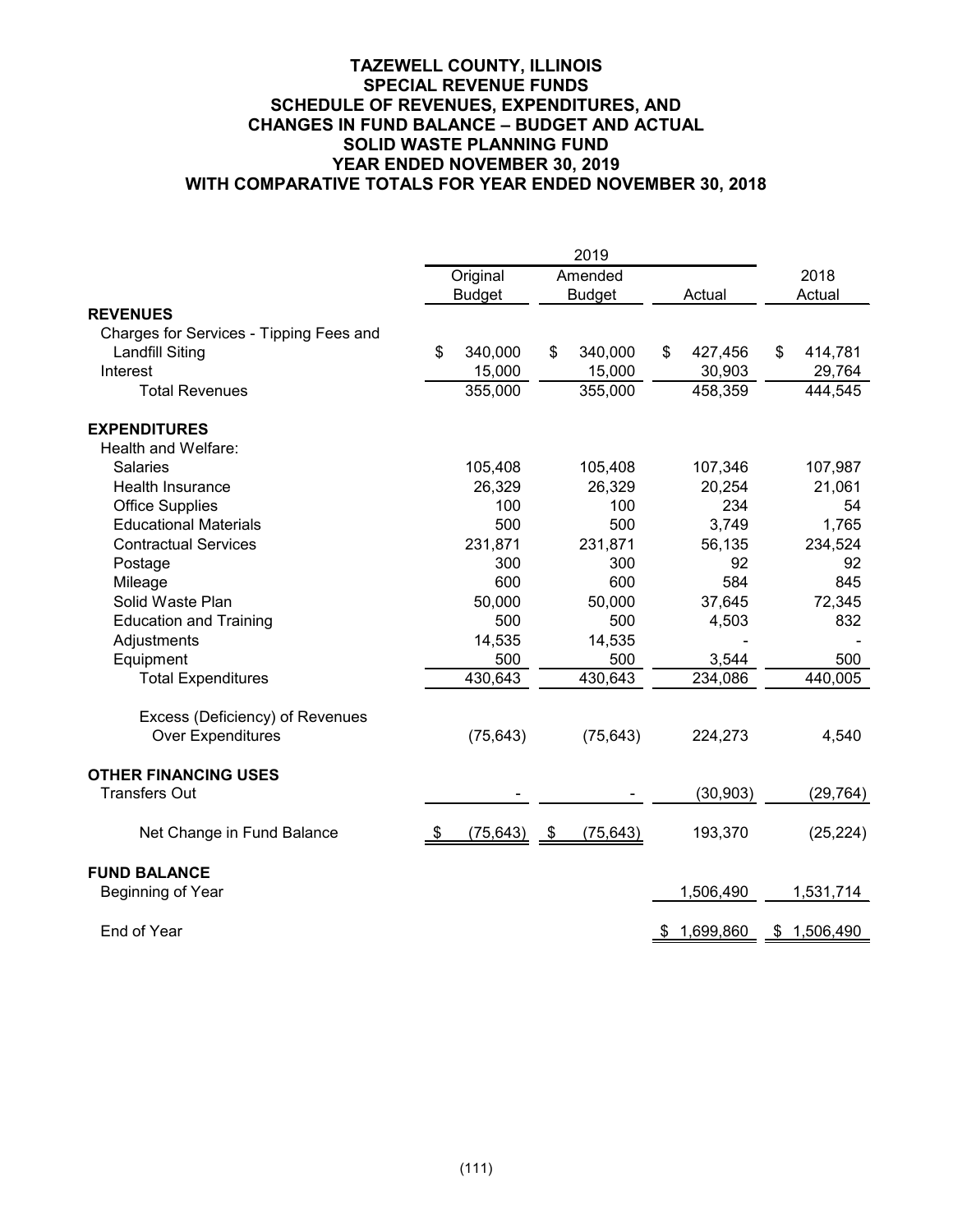# **TAZEWELL COUNTY, ILLINOIS SPECIAL REVENUE FUNDS SCHEDULE OF REVENUES, EXPENDITURES, AND CHANGES IN FUND BALANCE – BUDGET AND ACTUAL RURAL WE CARE, INC. FUND YEAR ENDED NOVEMBER 30, 2019 WITH COMPARATIVE TOTALS FOR YEAR ENDED NOVEMBER 30, 2018**

| 2018<br>Original<br>Amended<br><b>Budget</b><br><b>Budget</b><br>Actual<br>Actual<br><b>REVENUES</b><br>Intergovernmental Revenue -<br><b>Governmental Grants</b><br>\$<br>672,375<br>\$<br>672,375<br>\$<br>654,158<br>\$<br>Interest<br>672,375<br>672,375<br>654,159<br><b>Total Revenues</b><br><b>EXPENDITURES</b><br><b>Health and Welfare - Contractual Services</b><br>672,375<br>654,158<br>672,375<br>Net Change in Fund Balance<br><b>FUND BALANCE</b><br>32<br>Beginning of Year<br>End of Year<br>33 |  |  |  |  |  |  |  |         |
|-------------------------------------------------------------------------------------------------------------------------------------------------------------------------------------------------------------------------------------------------------------------------------------------------------------------------------------------------------------------------------------------------------------------------------------------------------------------------------------------------------------------|--|--|--|--|--|--|--|---------|
|                                                                                                                                                                                                                                                                                                                                                                                                                                                                                                                   |  |  |  |  |  |  |  |         |
|                                                                                                                                                                                                                                                                                                                                                                                                                                                                                                                   |  |  |  |  |  |  |  |         |
|                                                                                                                                                                                                                                                                                                                                                                                                                                                                                                                   |  |  |  |  |  |  |  |         |
|                                                                                                                                                                                                                                                                                                                                                                                                                                                                                                                   |  |  |  |  |  |  |  |         |
|                                                                                                                                                                                                                                                                                                                                                                                                                                                                                                                   |  |  |  |  |  |  |  | 663,982 |
|                                                                                                                                                                                                                                                                                                                                                                                                                                                                                                                   |  |  |  |  |  |  |  |         |
|                                                                                                                                                                                                                                                                                                                                                                                                                                                                                                                   |  |  |  |  |  |  |  | 663,983 |
|                                                                                                                                                                                                                                                                                                                                                                                                                                                                                                                   |  |  |  |  |  |  |  |         |
|                                                                                                                                                                                                                                                                                                                                                                                                                                                                                                                   |  |  |  |  |  |  |  | 663,982 |
|                                                                                                                                                                                                                                                                                                                                                                                                                                                                                                                   |  |  |  |  |  |  |  |         |
|                                                                                                                                                                                                                                                                                                                                                                                                                                                                                                                   |  |  |  |  |  |  |  |         |
|                                                                                                                                                                                                                                                                                                                                                                                                                                                                                                                   |  |  |  |  |  |  |  | 31      |
|                                                                                                                                                                                                                                                                                                                                                                                                                                                                                                                   |  |  |  |  |  |  |  | 32      |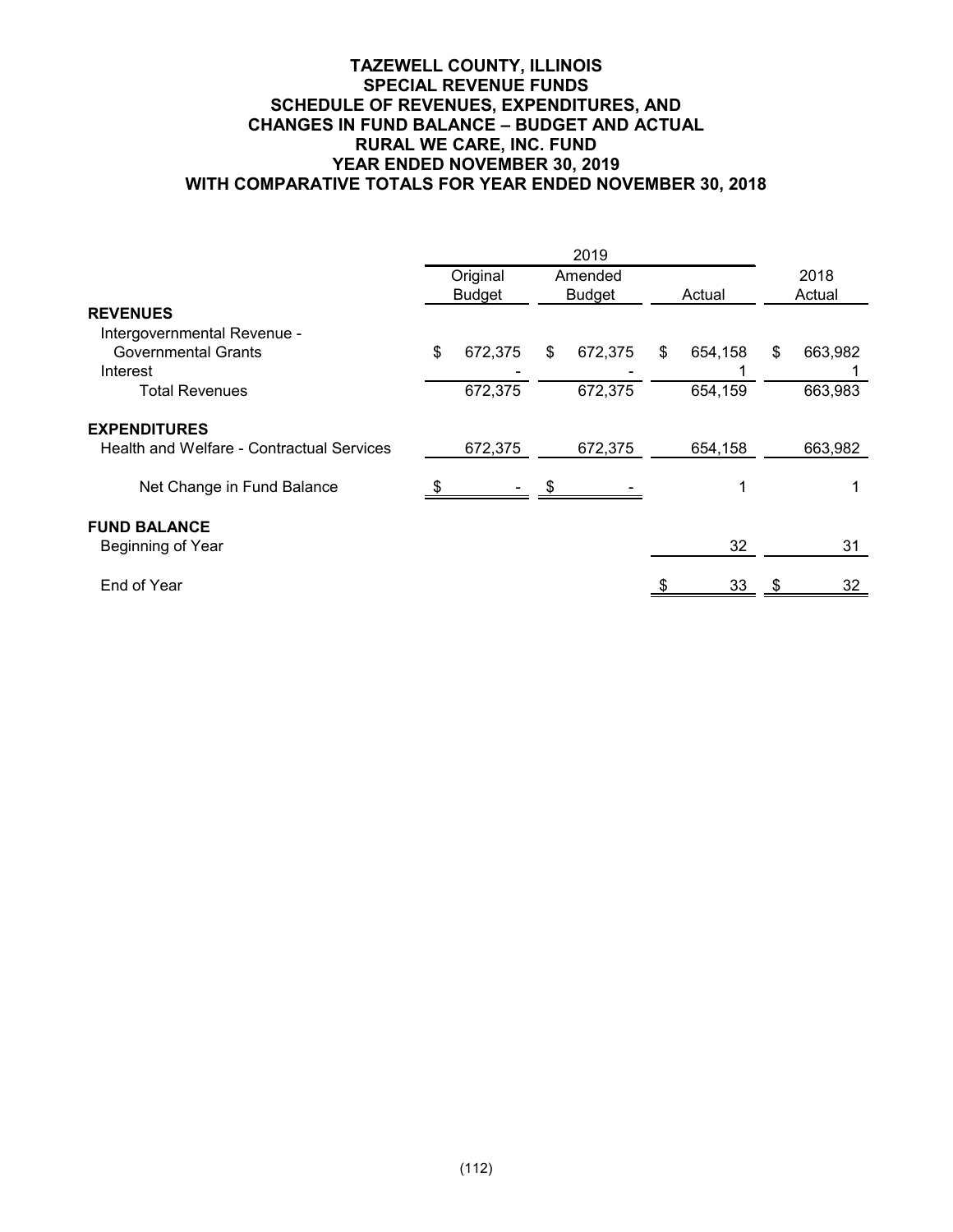# **TAZEWELL COUNTY, ILLINOIS SPECIAL REVENUE FUNDS SCHEDULE OF REVENUES, EXPENDITURES, AND CHANGES IN FUND BALANCE – BUDGET AND ACTUAL CIRCUIT CLERK DOCUMENT STORAGE FUND YEAR ENDED NOVEMBER 30, 2019 WITH COMPARATIVE TOTALS FOR YEAR ENDED NOVEMBER 30, 2018**

|                                        | 2019 |               |      |               |    |            |    |            |  |
|----------------------------------------|------|---------------|------|---------------|----|------------|----|------------|--|
|                                        |      | Original      |      | Amended       |    |            |    | 2018       |  |
|                                        |      | <b>Budget</b> |      | <b>Budget</b> |    | Actual     |    | Actual     |  |
| <b>REVENUES</b>                        |      |               |      |               |    |            |    |            |  |
| <b>Charges for Services - Document</b> |      |               |      |               |    |            |    |            |  |
| <b>Storage Fees</b>                    | \$   | 400,000       | \$   | 400,000       | \$ | 355,626    | \$ | 457,503    |  |
| Interest                               |      | 8,500         |      | 8,500         |    | 9,560      |    | 13,292     |  |
| <b>Total Revenues</b>                  |      | 408,500       |      | 408,500       |    | 365,186    |    | 470,795    |  |
| <b>EXPENDITURES</b>                    |      |               |      |               |    |            |    |            |  |
| Judicial:                              |      |               |      |               |    |            |    |            |  |
| <b>Exempt Personnel</b>                |      | 147,087       |      | 147,087       |    | 161,352    |    | 136,106    |  |
| <b>Clerk Hire</b>                      |      | 63,141        |      | 63,141        |    | 69,614     |    | 63,394     |  |
| Part-Time Help                         |      | 5,000         |      | 5,000         |    | 8,249      |    |            |  |
| Overtime                               |      | 250           |      | 250           |    | 1,192      |    |            |  |
| Illinois Municipal Retirement          |      | 20,315        |      | 20,315        |    | 25,790     |    | 20,089     |  |
| Social Security                        |      | 16,484        |      | 16,484        |    | 16,873     |    | 14,690     |  |
| Supplies                               |      | 10,000        |      | 13,750        |    | 13,684     |    | 21,054     |  |
| <b>Books and Records</b>               |      | 750           |      | 750           |    |            |    |            |  |
| <b>Contractual Services</b>            |      | 130,000       |      | 130,000       |    | 180,811    |    | 456,818    |  |
| Mileage                                |      | 1,000         |      | 1,000         |    |            |    |            |  |
| <b>Education and Training</b>          |      | 10,000        |      | 10,000        |    | 7,690      |    | 5,145      |  |
| Adjustments                            |      | 2,125         |      | 2,125         |    |            |    |            |  |
| Equipment                              |      | 5,000         |      | 5,000         |    | 1,879      |    | 19,353     |  |
| <b>Total Expenditures</b>              |      | 411,152       |      | 414,902       |    | 487,134    |    | 736,649    |  |
| Net Change in Fund Balance             | P.   | (2,652)       | - \$ | (6, 402)      |    | (121, 948) |    | (265, 854) |  |
| <b>FUND BALANCE</b>                    |      |               |      |               |    |            |    |            |  |
| Beginning of Year                      |      |               |      |               |    | 812,800    |    | 1,078,654  |  |
| End of Year                            |      |               |      |               | \$ | 690,852    | \$ | 812,800    |  |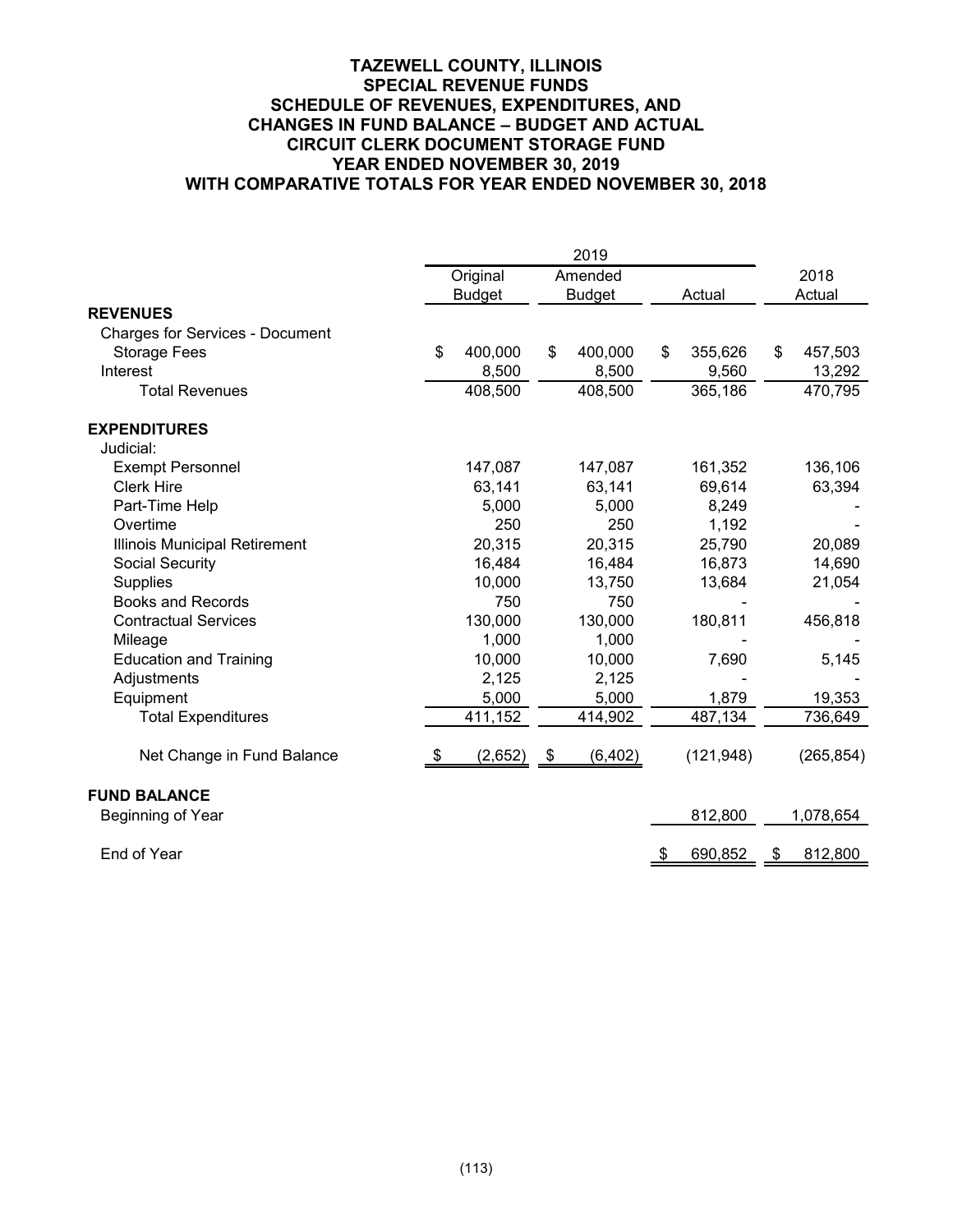# **TAZEWELL COUNTY, ILLINOIS SPECIAL REVENUE FUNDS SCHEDULE OF REVENUES, EXPENDITURES, AND CHANGES IN FUND BALANCE – BUDGET AND ACTUAL POLICE VEHICLE AND EQUIPMENT FUND YEAR ENDED NOVEMBER 30, 2019 WITH COMPARATIVE TOTALS FOR YEAR ENDED NOVEMBER 30, 2018**

|                                       |    | Original      | Amended       |    |           |        | 2018   |
|---------------------------------------|----|---------------|---------------|----|-----------|--------|--------|
|                                       |    | <b>Budget</b> | <b>Budget</b> |    | Actual    | Actual |        |
| <b>REVENUES</b>                       |    |               |               |    |           |        |        |
| Charges for Services - Police Vehicle |    |               |               |    |           |        |        |
| Revenue                               | \$ | 53,000        | \$<br>53,000  | \$ | 11,720    | \$     | 48,023 |
| Interest                              |    | 600           | 600           |    | 717       |        | 884    |
| Total Revenues                        |    | 53,600        | 53,600        |    | 12,437    |        | 48,907 |
| <b>EXPENDITURES</b>                   |    |               |               |    |           |        |        |
| Vehicle Equipment                     |    | 50,000        | 50,000        |    | 38,951    |        | 34,123 |
| Net Change in Fund Balance            |    | 3,600         | \$<br>3,600   |    | (26, 514) |        | 14,784 |
| <b>FUND BALANCE</b>                   |    |               |               |    |           |        |        |
| Beginning of Year                     |    |               |               |    | 76,276    |        | 61,492 |
| End of Year                           |    |               |               |    | 49,762    |        | 76,276 |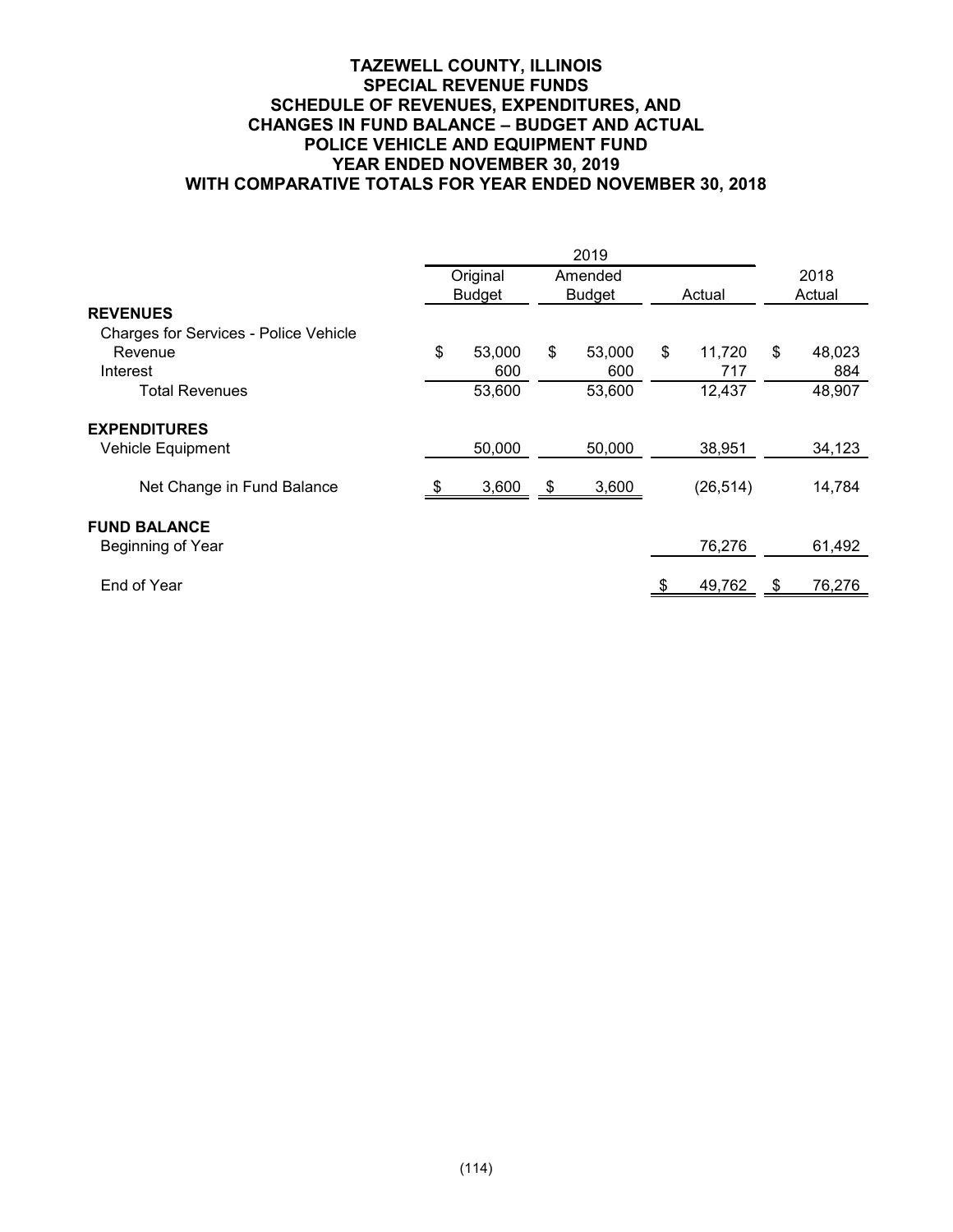# **TAZEWELL COUNTY, ILLINOIS SPECIAL REVENUE FUNDS SCHEDULE OF REVENUES, EXPENDITURES, AND CHANGES IN FUND BALANCE – BUDGET AND ACTUAL CHILDREN'S ADVOCACY CENTER FUND YEAR ENDED NOVEMBER 30, 2019 WITH COMPARATIVE TOTALS FOR YEAR ENDED NOVEMBER 30, 2018**

|                                   |    | Original      | Amended         |    |         | 2018          |
|-----------------------------------|----|---------------|-----------------|----|---------|---------------|
|                                   |    | <b>Budget</b> | <b>Budget</b>   |    | Actual  | Actual        |
| <b>REVENUES</b>                   |    |               |                 |    |         |               |
| Intergovernmental Revenue - Grant | \$ | 185,794       | \$<br>185,794   | \$ | 165,710 | \$<br>170,856 |
| Interest                          |    | 750           | 750             |    | 838     | 1,053         |
| Miscellaneous                     |    | 70,000        | 70,000          |    | 97,970  | 32,704        |
| <b>Total Revenues</b>             |    | 256,544       | 256,544         |    | 264,518 | 204,613       |
| <b>EXPENDITURES</b>               |    |               |                 |    |         |               |
| Health and Welfare:               |    |               |                 |    |         |               |
| <b>Salaries</b>                   |    | 170,908       | 170,908         |    | 134,446 | 146,856       |
| Illinois Municipal Retirement     |    | 15,530        | 15,530          |    | 14,141  | 13,899        |
| Social Security                   |    | 13,074        | 13,074          |    | 10,124  | 11,083        |
| <b>Medical Insurance</b>          |    | 12,009        | 12,009          |    | 12,009  | 13,159        |
| Supplies                          |    | 4,000         | 4,000           |    | 2,613   | 4,145         |
| Food                              |    | 1,000         | 1,000           |    | 1,880   | 1,123         |
| Dues and Subscriptions            |    | 600           | 600             |    | 236     | 425           |
| Contractual                       |    | 32,000        | 32,000          |    | 54,330  | 40,599        |
| <b>Consulting Services</b>        |    |               |                 |    |         | 98            |
| Postage                           |    | 800           | 800             |    | 566     | 725           |
| <b>Local Transportation</b>       |    | 6,000         | 6,000           |    | 5,725   | 5,662         |
| <b>Printing and Artwork</b>       |    | 3,500         | 3,500           |    | 1,160   | 1,585         |
| <b>Utilities</b>                  |    | 9,000         | 9,000           |    | 7,704   | 7,744         |
| Conferences                       |    | 4,000         | 4,000           |    | 4,910   | 6,720         |
| Rent                              |    | 7,200         | 7,200           |    | 7,200   | 6,600         |
| Equipment                         |    | 3,500         | 3,500           |    | 3,195   | 2,755         |
| Adjustments                       |    | 3,925         | 3,925           |    |         |               |
| Occupancy                         |    | 6,000         | 6,000           |    | 4,335   | 5,110         |
| <b>Total Expenditures</b>         |    | 293,046       | 293,046         |    | 264,574 | 268,288       |
| Net Change in Fund Balance        | S. | (36, 502)     | \$<br>(36, 502) |    | (56)    | (63, 675)     |
| <b>FUND BALANCE</b>               |    |               |                 |    |         |               |
| Beginning of Year                 |    |               |                 |    | 83,829  | 147,504       |
| End of Year                       |    |               |                 | \$ | 83,773  | \$<br>83,829  |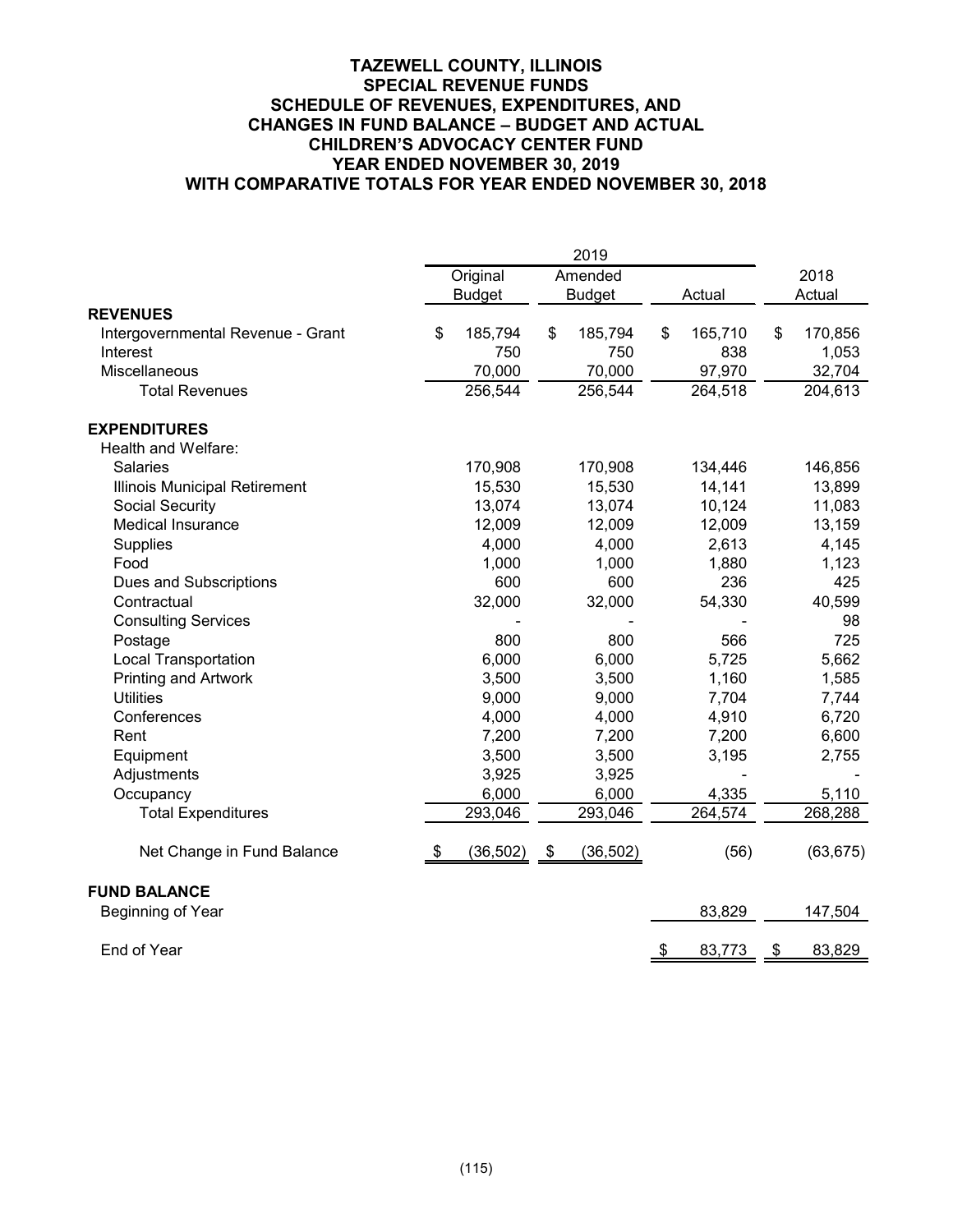# **TAZEWELL COUNTY, ILLINOIS SPECIAL REVENUE FUNDS SCHEDULE OF REVENUES, EXPENDITURES, AND CHANGES IN FUND BALANCE – BUDGET AND ACTUAL SHERIFF'S GRANT FUND YEAR ENDED NOVEMBER 30, 2019 WITH COMPARATIVE TOTALS FOR YEAR ENDED NOVEMBER 30, 2018**

|                                                       | Original<br>Amended<br><b>Budget</b><br><b>Budget</b> |        |    | Actual |    | 2018<br>Actual |    |           |
|-------------------------------------------------------|-------------------------------------------------------|--------|----|--------|----|----------------|----|-----------|
| <b>REVENUES</b><br>Intergovernmental Revenue - Grants | \$                                                    | 47,500 | \$ | 47,500 | \$ | 54,894         | \$ | 21,016    |
| <b>EXPENDITURES</b><br>Personnel                      |                                                       | 43,500 |    | 43,500 |    | 47,111         |    | 22,189    |
| Net Change in Fund Deficit                            |                                                       | 4,000  | \$ | 4,000  |    | 7,783          |    | (1, 173)  |
| <b>FUND DEFICIT</b><br>Beginning of Year              |                                                       |        |    |        |    | (14, 891)      |    | (13, 718) |
| End of Year                                           |                                                       |        |    |        |    | (7, 108)       | \$ | (14, 891) |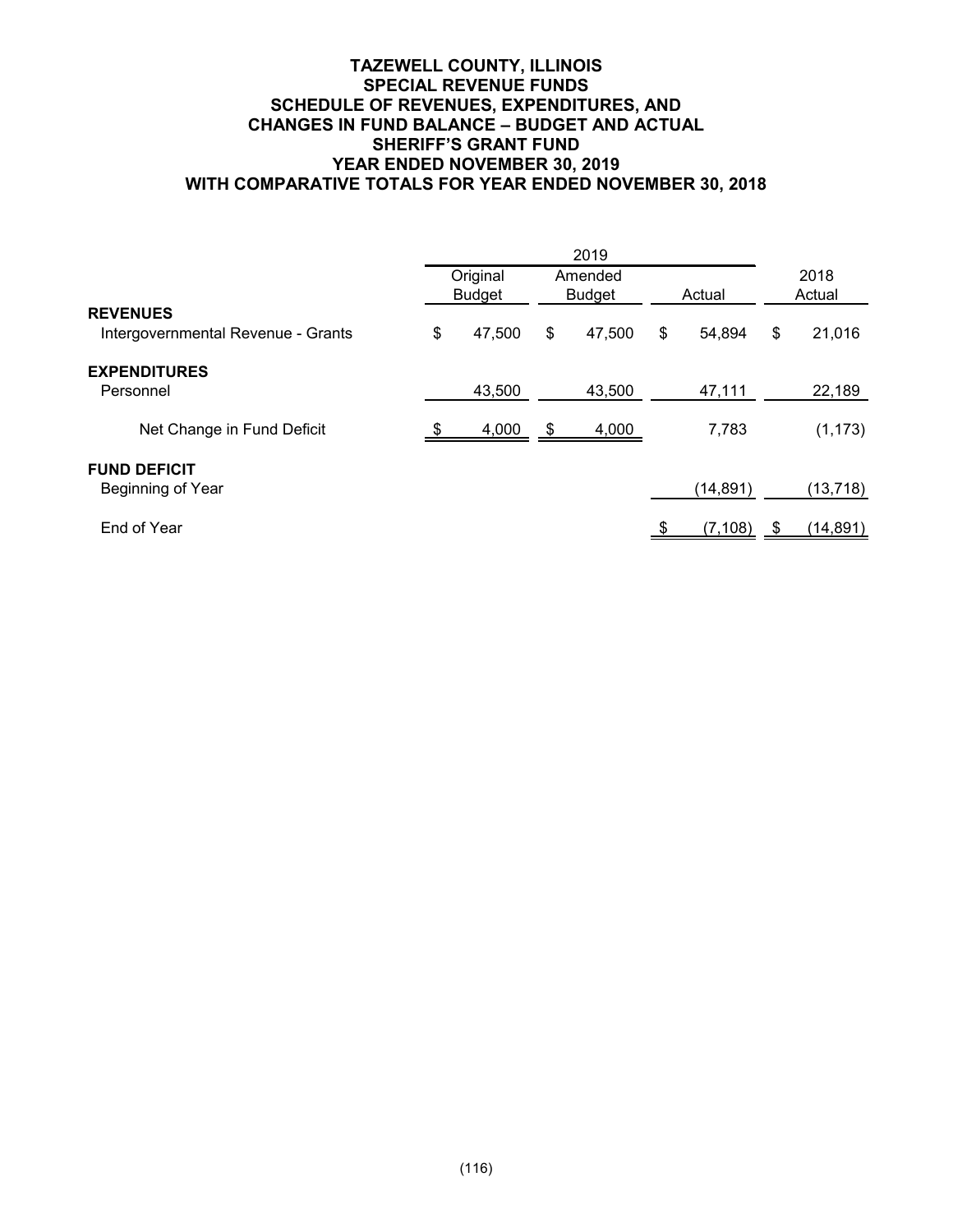# **TAZEWELL COUNTY, ILLINOIS SPECIAL REVENUE FUNDS SCHEDULE OF REVENUES, EXPENDITURES, AND CHANGES IN FUND BALANCE – BUDGET AND ACTUAL GIS FUND YEAR ENDED NOVEMBER 30, 2019 WITH COMPARATIVE TOTALS FOR YEAR ENDED NOVEMBER 30, 2018**

|                                           | 2019 |               |    |               |    |         |    |          |
|-------------------------------------------|------|---------------|----|---------------|----|---------|----|----------|
|                                           |      | Original      |    | Amended       |    |         |    | 2018     |
|                                           |      | <b>Budget</b> |    | <b>Budget</b> |    | Actual  |    | Actual   |
| <b>REVENUES</b>                           |      |               |    |               |    |         |    |          |
| <b>Charges for Services - GIS Revenue</b> | \$   | 310,000       | \$ | 310,000       | \$ | 324,423 | \$ | 259,715  |
| Interest                                  |      | 2,500         |    | 2,500         |    | 4,223   |    | 4,221    |
| <b>Total Revenues</b>                     |      | 312,500       |    | 312,500       |    | 328,646 |    | 263,936  |
| <b>EXPENDITURES</b>                       |      |               |    |               |    |         |    |          |
| <b>General Governmental Services:</b>     |      |               |    |               |    |         |    |          |
| Department Head                           |      | 36,227        |    | 36,227        |    | 37,074  |    | 36,567   |
| Deputy Assessor                           |      | 41,379        |    | 41,379        |    | 42,394  |    | 41,538   |
| <b>GIS Coordinator</b>                    |      | 49,803        |    | 49,803        |    | 50,544  |    | 49,803   |
| <b>Clerk Hire</b>                         |      | 70,766        |    | 70,766        |    | 60,094  |    | 69,837   |
| <b>IMRF</b>                               |      | 19,127        |    | 19,127        |    | 21,295  |    | 20,603   |
| Social Security                           |      | 15,160        |    | 15,160        |    | 13,575  |    | 13,797   |
| Maps and Plats                            |      | 1,400         |    | 1,400         |    | 829     |    | 2,044    |
| <b>Contractual Services</b>               |      | 3,877         |    | 3,877         |    | 740     |    | 4,485    |
| <b>GIS Software/License</b>               |      | 23,000        |    | 23,000        |    | 19,300  |    | 20,541   |
| GIS Flyover/Data                          |      | 60,000        |    | 60,000        |    | 47,795  |    |          |
| Mileage                                   |      | 200           |    | 200           |    | 19      |    | 77       |
| Education/Training                        |      | 2,046         |    | 2,046         |    | 2,016   |    | 2,011    |
| <b>GIS Computer Equipment</b>             |      | 1,794         |    | 1,794         |    | 115     |    | 5,759    |
| Adjustments                               |      | 4,650         |    | 4,650         |    |         |    |          |
| <b>Total Expenditures</b>                 |      | 329,429       |    | 329,429       |    | 295,790 |    | 267,062  |
| Net Change in Fund Balance                | \$   | (16, 929)     | \$ | (16, 929)     |    | 32,856  |    | (3, 126) |
| <b>FUND BALANCE</b>                       |      |               |    |               |    |         |    |          |
| Beginning of Year                         |      |               |    |               |    | 309,231 |    | 312,357  |
| End of Year                               |      |               |    |               | \$ | 342,087 | \$ | 309,231  |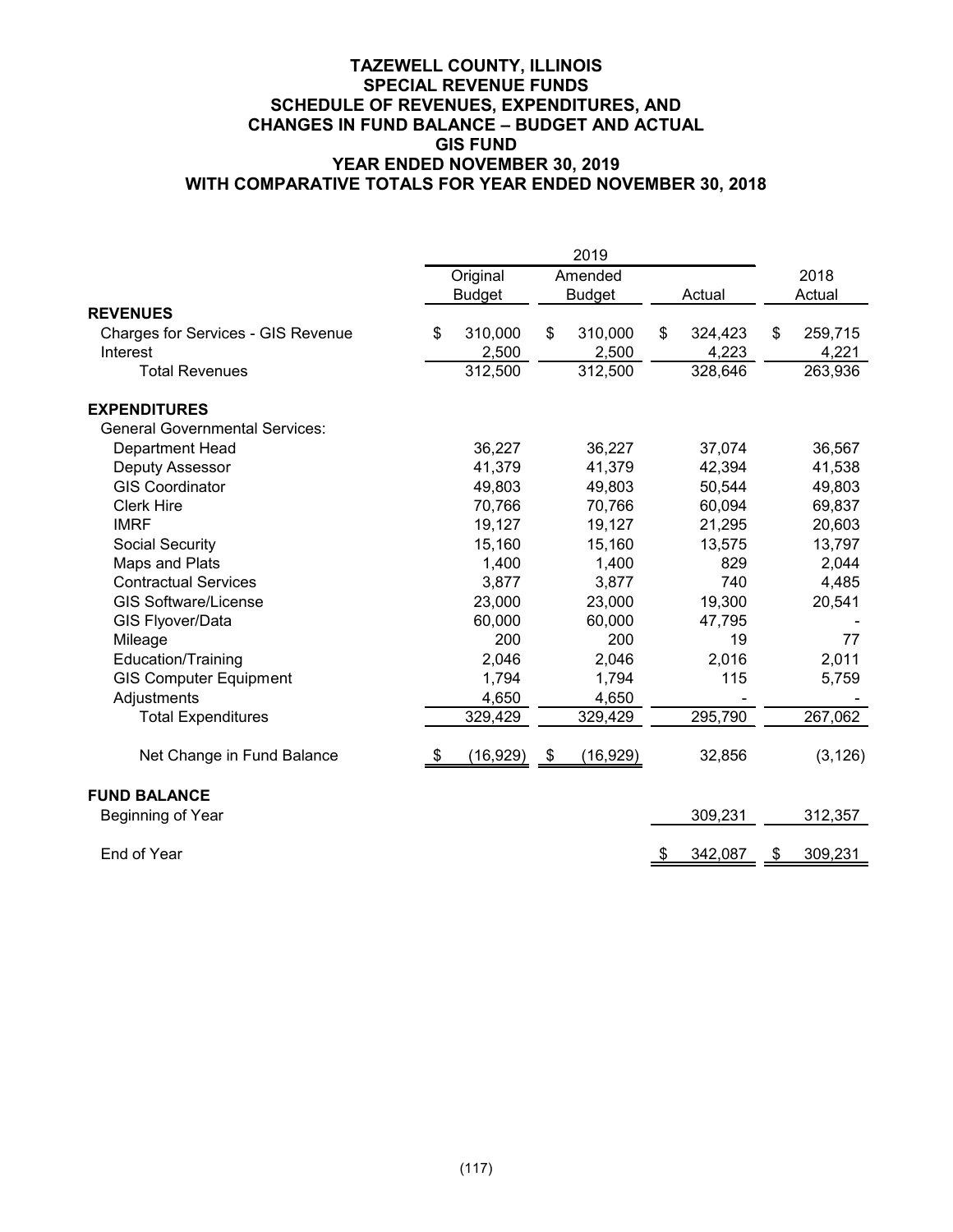# **TAZEWELL COUNTY, ILLINOIS SPECIAL REVENUE FUNDS SCHEDULE OF REVENUES, EXPENDITURES, AND CHANGES IN FUND BALANCE – BUDGET AND ACTUAL COUNTY CLERK AUTOMATION FUND YEAR ENDED NOVEMBER 30, 2019 WITH COMPARATIVE TOTALS FOR YEAR ENDED NOVEMBER 30, 2018**

|                                       |    | Original      |               | Amended |        |          | 2018         |
|---------------------------------------|----|---------------|---------------|---------|--------|----------|--------------|
|                                       |    | <b>Budget</b> | <b>Budget</b> |         | Actual |          | Actual       |
| <b>REVENUES</b>                       |    |               |               |         |        |          |              |
| <b>Charges for Services</b>           | \$ | 22,500        | \$            | 22,500  | \$     | 23,055   | \$<br>22,877 |
| Interest                              |    | 375           |               | 375     |        | 523      | 537          |
| <b>Total Revenues</b>                 |    | 22,875        |               | 22,875  |        | 23,578   | 23,414       |
| <b>EXPENDITURES</b>                   |    |               |               |         |        |          |              |
| <b>General Governmental Services:</b> |    |               |               |         |        |          |              |
| <b>Clerk Hire</b>                     |    | 7,839         |               | 7,839   |        | 6,337    | 11,533       |
| <b>Office Supplies</b>                |    | 3,000         |               | 4,350   |        | 6,129    | 1,271        |
| <b>Contractual Services</b>           |    | 10,200        |               | 10,200  |        | 10,200   | 10,200       |
| Adjustments                           |    | 215           |               | 215     |        |          |              |
| New Equipment                         |    |               |               |         |        | 2,185    |              |
| <b>Total Expenditures</b>             |    | 21,254        |               | 22,604  |        | 24,851   | 23,004       |
| Excess (Deficiency) of Revenues       |    |               |               |         |        |          |              |
| <b>Over Expenditures</b>              |    | 1,621         |               | 271     |        | (1, 273) | 410          |
| <b>OTHER FINANCING SOURCES</b>        |    |               |               |         |        |          |              |
| Transfers In                          |    |               |               |         |        |          | 16           |
| Net Change in Fund Balance            |    | 1,621         | $\frac{1}{2}$ | 271     |        | (1, 273) | 426          |
| <b>FUND BALANCE</b>                   |    |               |               |         |        |          |              |
| Beginning of Year                     |    |               |               |         |        | 39,628   | 39,202       |
| End of Year                           |    |               |               |         |        | 38,355   | \$<br>39,628 |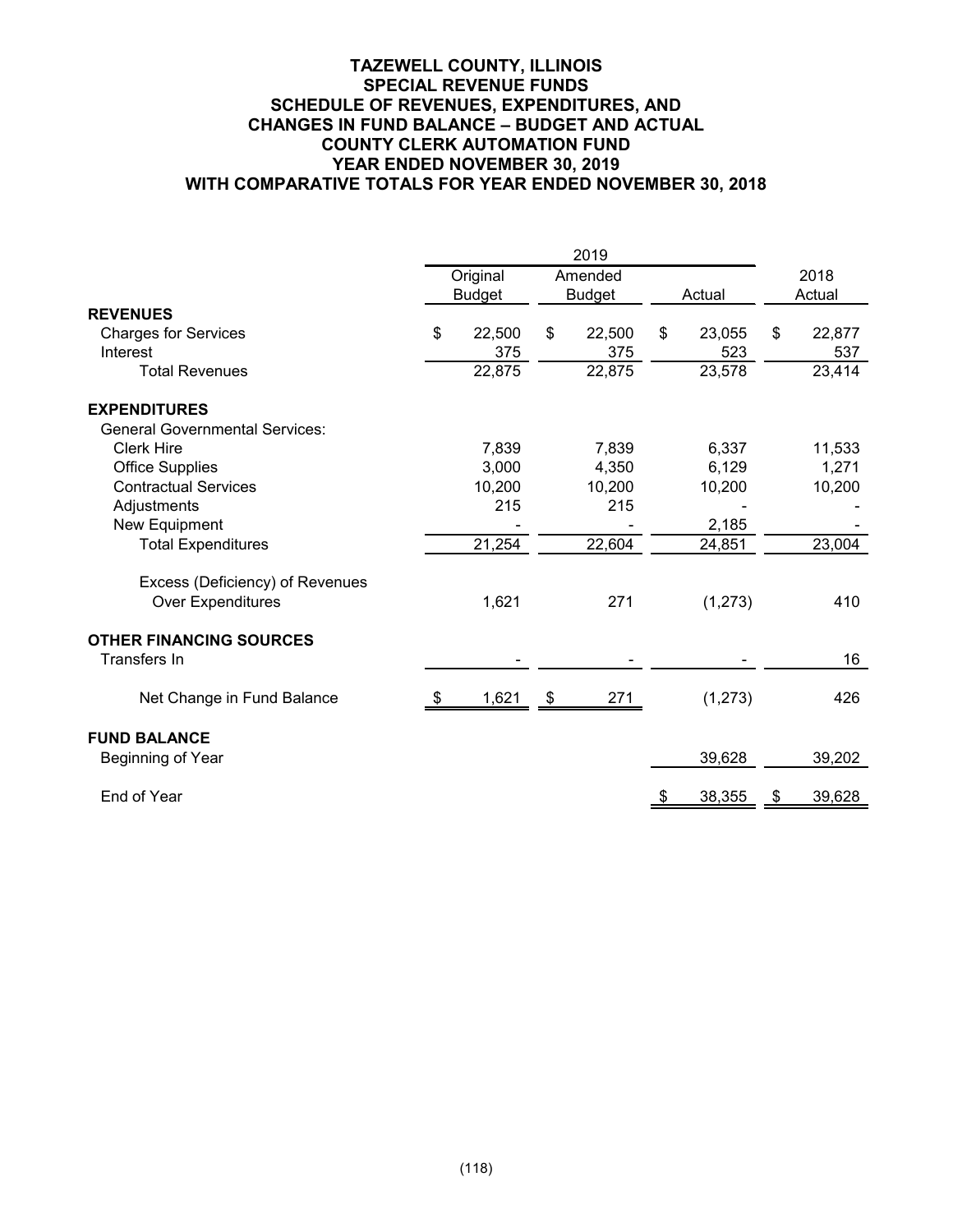# **TAZEWELL COUNTY, ILLINOIS SPECIAL REVENUE FUNDS SCHEDULE OF REVENUES, EXPENDITURES, AND CHANGES IN FUND BALANCE – BUDGET AND ACTUAL STATE'S ATTORNEY FORFEITURE FUND YEAR ENDED NOVEMBER 30, 2019 WITH COMPARATIVE TOTALS FOR YEAR ENDED NOVEMBER 30, 2018**

|                                       | 2019                      |           |                          |           |        |         |    |                |
|---------------------------------------|---------------------------|-----------|--------------------------|-----------|--------|---------|----|----------------|
|                                       | Original<br><b>Budget</b> |           | Amended<br><b>Budget</b> |           | Actual |         |    | 2018<br>Actual |
| <b>REVENUES</b>                       |                           |           |                          |           |        |         |    |                |
| <b>Fines and Forfeitures</b>          | \$                        | 9,300     | \$                       | 9,300     | \$     | 76,210  | \$ | 36,569         |
| Interest                              |                           | 3,150     |                          | 3,150     |        | 5,524   |    | 4,495          |
| Total Revenues                        |                           | 12,450    |                          | 12,450    |        | 81,734  |    | 41,064         |
| <b>EXPENDITURES</b>                   |                           |           |                          |           |        |         |    |                |
| <b>Public Safety and Corrections:</b> |                           |           |                          |           |        |         |    |                |
| <b>Forfeiture Expenses</b>            |                           | 50,000    |                          | 50,000    |        |         |    |                |
| <b>Special Prosecutor</b>             |                           | 9,000     |                          | 9,000     |        |         |    |                |
| <b>Drug Enforcement Expenses</b>      |                           | 35,000    |                          | 35,000    |        |         |    |                |
| <b>Total Expenditures</b>             |                           | 94,000    |                          | 94,000    |        |         |    |                |
|                                       |                           |           |                          |           |        |         |    |                |
| Net Change in Fund Balance            |                           | (81, 550) | \$                       | (81, 550) |        | 81,734  |    | 41,064         |
| <b>FUND BALANCE</b>                   |                           |           |                          |           |        |         |    |                |
| Beginning of Year                     |                           |           |                          |           |        | 366,884 |    | 325,820        |
| End of Year                           |                           |           |                          |           |        | 448,618 | P. | 366,884        |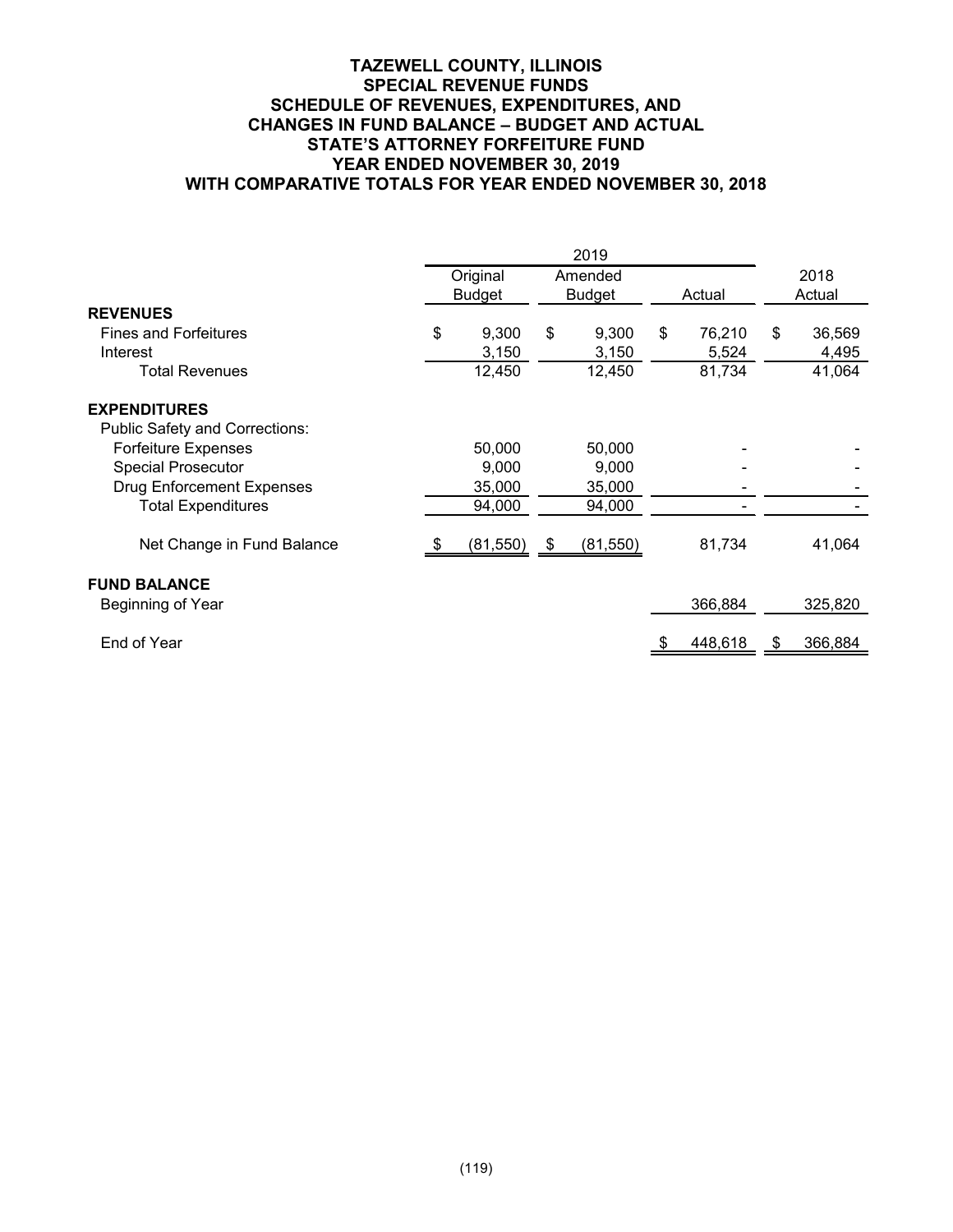# **TAZEWELL COUNTY, ILLINOIS SPECIAL REVENUE FUNDS SCHEDULE OF REVENUES, EXPENDITURES, AND CHANGES IN FUND BALANCE – BUDGET AND ACTUAL CIRCUIT CLERK OPERATIONS FUND YEAR ENDED NOVEMBER 30, 2019 WITH COMPARATIVE TOTALS FOR YEAR ENDED NOVEMBER 30, 2018**

|                                          |                     | 2019 |                     |        |         |        |            |
|------------------------------------------|---------------------|------|---------------------|--------|---------|--------|------------|
|                                          | Original            |      | Amended             |        |         |        | 2018       |
|                                          | <b>Budget</b>       |      | <b>Budget</b>       | Actual |         | Actual |            |
| <b>REVENUES</b>                          |                     |      |                     |        |         |        |            |
| <b>Charges for Services - Operations</b> |                     |      |                     |        |         |        |            |
| Revenue                                  | \$<br>35,000        | \$   | 35,000              | \$     | 47,954  | \$     | 62,988     |
| Interest                                 | 2,200               |      | 2,200               |        | 2,273   |        | 3,288      |
| <b>Total Revenues</b>                    | $\overline{37,200}$ |      | $\overline{37,200}$ |        | 50,227  |        | 66,276     |
| <b>EXPENDITURES</b>                      |                     |      |                     |        |         |        |            |
| Personnel                                |                     |      |                     |        |         |        | 59,921     |
| <b>IMRF</b>                              |                     |      | 759                 |        | 759     |        | 6,200      |
| Social Security                          |                     |      |                     |        |         |        | 4,150      |
| <b>Contractual Services</b>              | 500                 |      | 542                 |        | 543     |        | 221        |
| Mileage                                  | 1,500               |      | 1,500               |        | 942     |        | 1,789      |
| <b>Education and Training</b>            | 3,000               |      | 3,088               |        | 3,088   |        | 4,099      |
| New Equipment                            | 1,000               |      | 111                 |        | 63      |        |            |
| <b>Total Expenditures</b>                | 6,000               |      | 6,000               |        | 5,395   |        | 76,380     |
| Excess (Deficiency) of Revenues          |                     |      |                     |        |         |        |            |
| <b>Over Expenditures</b>                 | 31,200              |      | 31,200              |        | 44,832  |        | (10, 104)  |
| <b>OTHER FINANCING USES</b>              |                     |      |                     |        |         |        |            |
| <b>Transfers Out</b>                     |                     |      |                     |        |         |        | (151, 170) |
| Net Change in Fund Balance               | 31,200              | - \$ | 31,200              |        | 44,832  |        | (161, 274) |
| <b>FUND BALANCE</b>                      |                     |      |                     |        |         |        |            |
| Beginning of Year                        |                     |      |                     |        | 152,650 |        | 313,924    |
| End of Year                              |                     |      |                     |        | 197,482 | \$     | 152,650    |
|                                          |                     |      |                     |        |         |        |            |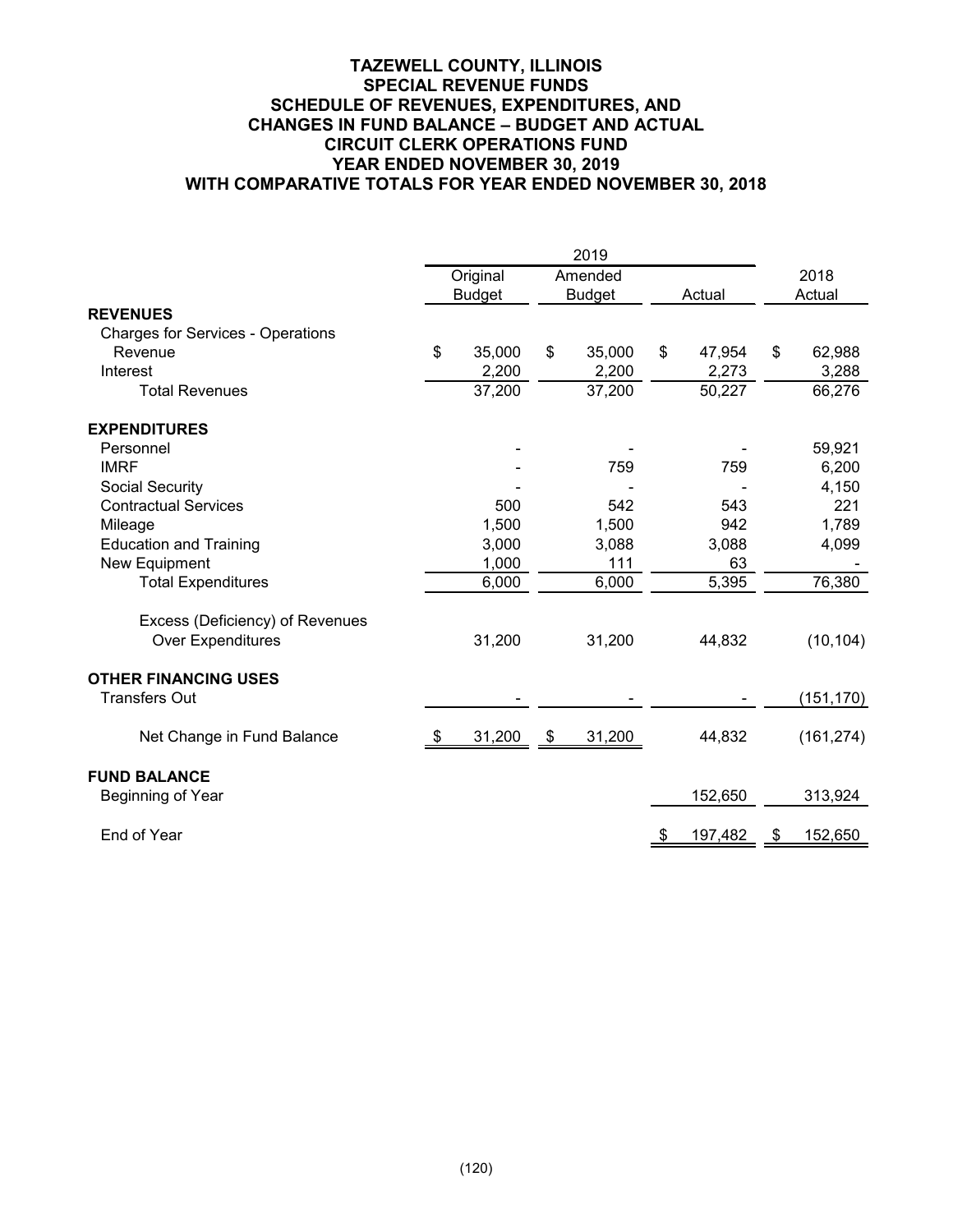# **TAZEWELL COUNTY, ILLINOIS SPECIAL REVENUE FUNDS SCHEDULE OF REVENUES, EXPENDITURES, AND CHANGES IN FUND BALANCE – BUDGET AND ACTUAL CORONER'S FEE FUND YEAR ENDED NOVEMBER 30, 2019 WITH COMPARATIVE TOTALS FOR YEAR ENDED NOVEMBER 30, 2018**

|                                       | Original<br>Amended |                 |                |           |    |         | 2018   |         |
|---------------------------------------|---------------------|-----------------|----------------|-----------|----|---------|--------|---------|
|                                       | <b>Budget</b>       |                 | <b>Budget</b>  |           |    | Actual  | Actual |         |
| <b>REVENUES</b>                       |                     |                 |                |           |    |         |        |         |
| Charges for Services - Coroner's Fees | \$                  | 29,000          | \$             | 29,000    | \$ | 43,725  | \$     | 29,929  |
| Interest                              |                     | 1,400           |                | 1,400     |    | 2,400   |        | 1,932   |
| <b>Total Revenues</b>                 |                     | 30,400          |                | 30,400    |    | 46,125  |        | 31,861  |
| <b>EXPENDITURES</b>                   |                     |                 |                |           |    |         |        |         |
| Part Time                             |                     | 5,000           |                | 5,000     |    |         |        | 389     |
| <b>Office Supplies</b>                |                     | 3,000           |                | 3,000     |    | 96      |        | 1,683   |
| Uniforms and Clothing                 |                     | 2,000           |                | 2,000     |    | 553     |        |         |
| <b>Weapons and Ammunition</b>         |                     | 800             |                | 800       |    |         |        |         |
| <b>Contractual Services</b>           |                     | 2,700           |                | 2,700     |    | 314     |        | 1,113   |
| New Equipment                         |                     | 65,000          |                | 65,000    |    | 48      |        | 12,872  |
| <b>Total Expenditures</b>             |                     | 78,500          |                | 78,500    |    | 1,011   |        | 16,057  |
| Net Change in Fund Balance            |                     | <u>(48,100)</u> | $\mathfrak{S}$ | (48, 100) |    | 45,114  |        | 15,804  |
| <b>FUND BALANCE</b>                   |                     |                 |                |           |    |         |        |         |
| Beginning of Year                     |                     |                 |                |           |    | 150,954 |        | 135,150 |
| End of Year                           |                     |                 |                |           |    | 196,068 | S      | 150,954 |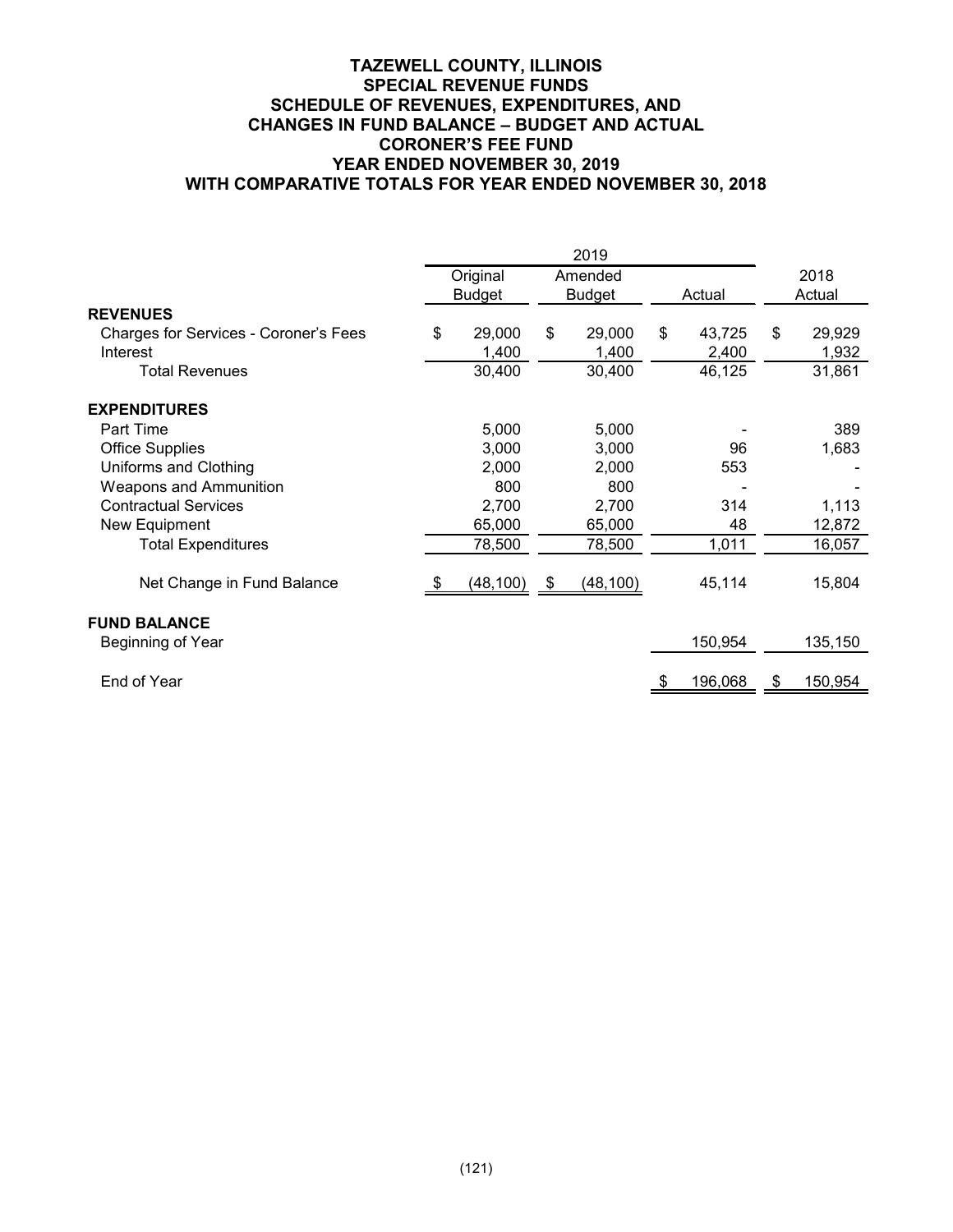# **TAZEWELL COUNTY, ILLINOIS SPECIAL REVENUE FUNDS SCHEDULE OF REVENUES, EXPENDITURES, AND CHANGES IN FUND BALANCE – BUDGET AND ACTUAL STATE'S ATTORNEY AUTOMATION FUND YEAR ENDED NOVEMBER 30, 2019 WITH COMPARATIVE TOTALS FOR YEAR ENDED NOVEMBER 30, 2018**

|                                              |    | Original      | Amended         |             | 2018         |
|----------------------------------------------|----|---------------|-----------------|-------------|--------------|
|                                              |    | <b>Budget</b> | <b>Budget</b>   | Actual      | Actual       |
| <b>REVENUES</b>                              |    |               |                 |             |              |
| <b>Charges for Services - Automation Fee</b> | \$ | 10,000        | \$<br>10,000    | \$<br>8,788 | \$<br>20,729 |
| Interest                                     |    | 600           | 600             | 1,169       | 876          |
| Total Revenues                               |    | 10,600        | 10,600          | 9,957       | 21,605       |
| <b>EXPENDITURES</b>                          |    |               |                 |             |              |
| <b>Contractual Services</b>                  |    | 20,000        | 20,000          | 4,542       |              |
| New Equipment                                |    | 20,000        | 20,000          |             |              |
| <b>Total Expenditures</b>                    |    | 40,000        | 40,000          | 4,542       |              |
| Net Change in Fund Balance                   |    | (29, 400)     | \$<br>(29, 400) | 5,415       | 21,605       |
| <b>FUND BALANCE</b>                          |    |               |                 |             |              |
| Beginning of Year                            |    |               |                 | 81,237      | 59,632       |
| End of Year                                  |    |               |                 | 86,652      | \$<br>81,237 |
|                                              |    |               |                 |             |              |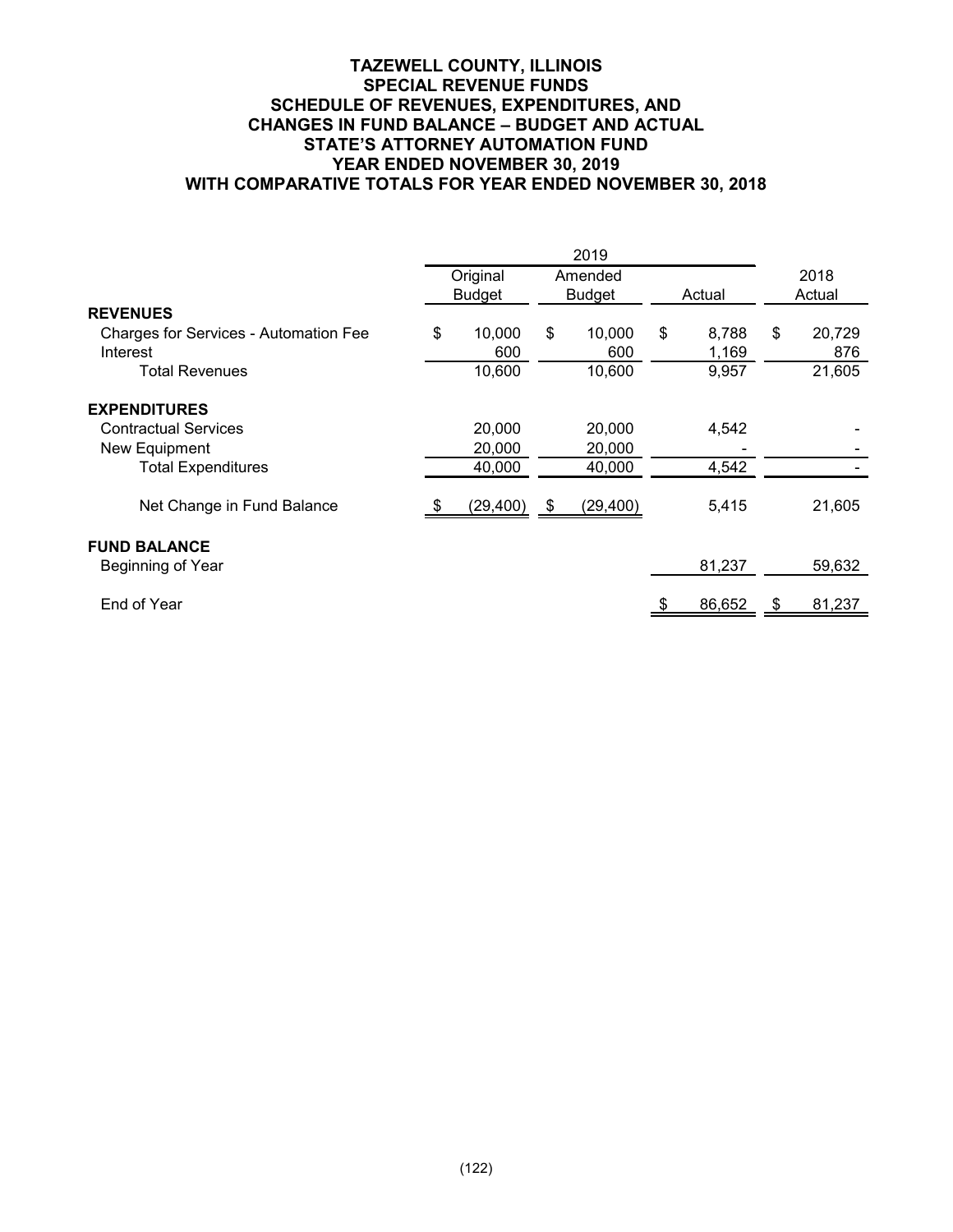# **TAZEWELL COUNTY, ILLINOIS SPECIAL REVENUE FUNDS SCHEDULE OF REVENUES, EXPENDITURES, AND CHANGES IN FUND BALANCE – BUDGET AND ACTUAL CIRCUIT CLERK ELECTRONIC CITATION FUND YEAR ENDED NOVEMBER 30, 2019 WITH COMPARATIVE TOTALS FOR YEAR ENDED NOVEMBER 30, 2018**

|                                          |    | Original<br><b>Budget</b> | Amended<br>Budget |        | Actual |        | 2018<br>Actual |        |
|------------------------------------------|----|---------------------------|-------------------|--------|--------|--------|----------------|--------|
| <b>REVENUES</b>                          |    |                           |                   |        |        |        |                |        |
| <b>Charges for Services - Electronic</b> |    |                           |                   |        |        |        |                |        |
| <b>Citation Fee</b>                      | \$ | 13,500                    | \$                | 13,500 | \$     | 24,825 | \$             | 14,820 |
| Interest                                 |    | 450                       |                   | 450    |        | 780    |                | 647    |
| <b>Total Revenues</b>                    |    | 13,950                    |                   | 13,950 |        | 25,605 |                | 15,467 |
| <b>EXPENDITURES</b>                      |    |                           |                   |        |        |        |                |        |
| <b>Contractual Services</b>              |    | 3,000                     |                   | 3,000  |        | 4,748  |                | 7,931  |
| New Equipment                            |    |                           |                   |        |        | 1,094  |                |        |
| <b>Total Expenditures</b>                |    | 3,000                     |                   | 3,000  |        | 5,842  |                | 7,931  |
| Net Change in Fund Balance               |    | 10,950                    | \$                | 10,950 |        | 19,763 |                | 7,536  |
| <b>FUND BALANCE</b><br>Beginning of Year |    |                           |                   |        |        | 51,242 |                | 43,706 |
|                                          |    |                           |                   |        |        |        |                |        |
| End of Year                              |    |                           |                   |        |        | 71,005 | \$             | 51,242 |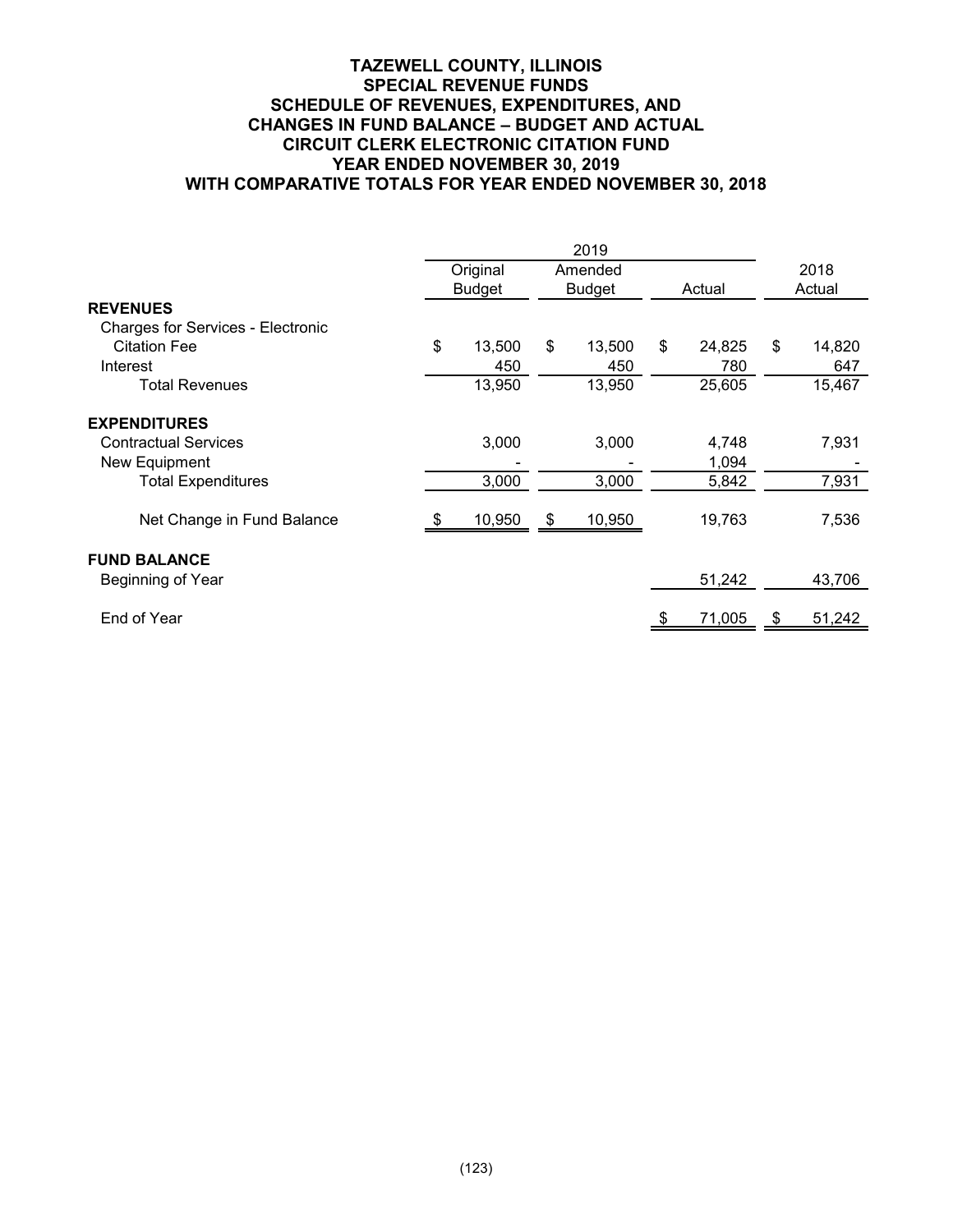# **TAZEWELL COUNTY, ILLINOIS SPECIAL REVENUE FUNDS SCHEDULE OF REVENUES, EXPENDITURES, AND CHANGES IN FUND BALANCE – BUDGET AND ACTUAL SHERIFF ELECTRONIC CITATION FUND YEAR ENDED NOVEMBER 30, 2019 WITH COMPARATIVE TOTALS FOR YEAR ENDED NOVEMBER 30, 2018**

|                                          |    | Original      |     | Amended       |             |      | 2018   |
|------------------------------------------|----|---------------|-----|---------------|-------------|------|--------|
|                                          |    | <b>Budget</b> |     | <b>Budget</b> | Actual      |      | Actual |
| <b>REVENUES</b>                          |    |               |     |               |             |      |        |
| <b>Charges for Services - Electronic</b> |    |               |     |               |             |      |        |
| <b>Citation Fee</b>                      | \$ | 1,500         | \$  | 1,500         | \$<br>2,539 | \$   | 1,694  |
| Interest                                 |    | 45            |     | 45            | 93          |      | 69     |
| <b>Total Revenues</b>                    |    | 1,545         |     | 1,545         | 2,632       |      | 1,763  |
| <b>EXPENDITURES</b>                      |    |               |     |               |             |      |        |
| New Equipment                            |    | 1,500         |     | 1,500         | 805         |      |        |
| Net Change in Fund Balance               |    | 45            | -\$ | 45            | 1,827       |      | 1,763  |
| <b>FUND BALANCE</b>                      |    |               |     |               |             |      |        |
| Beginning of Year                        |    |               |     |               | 6,199       |      | 4,436  |
| End of Year                              |    |               |     |               | 8,026       | - \$ | 6,199  |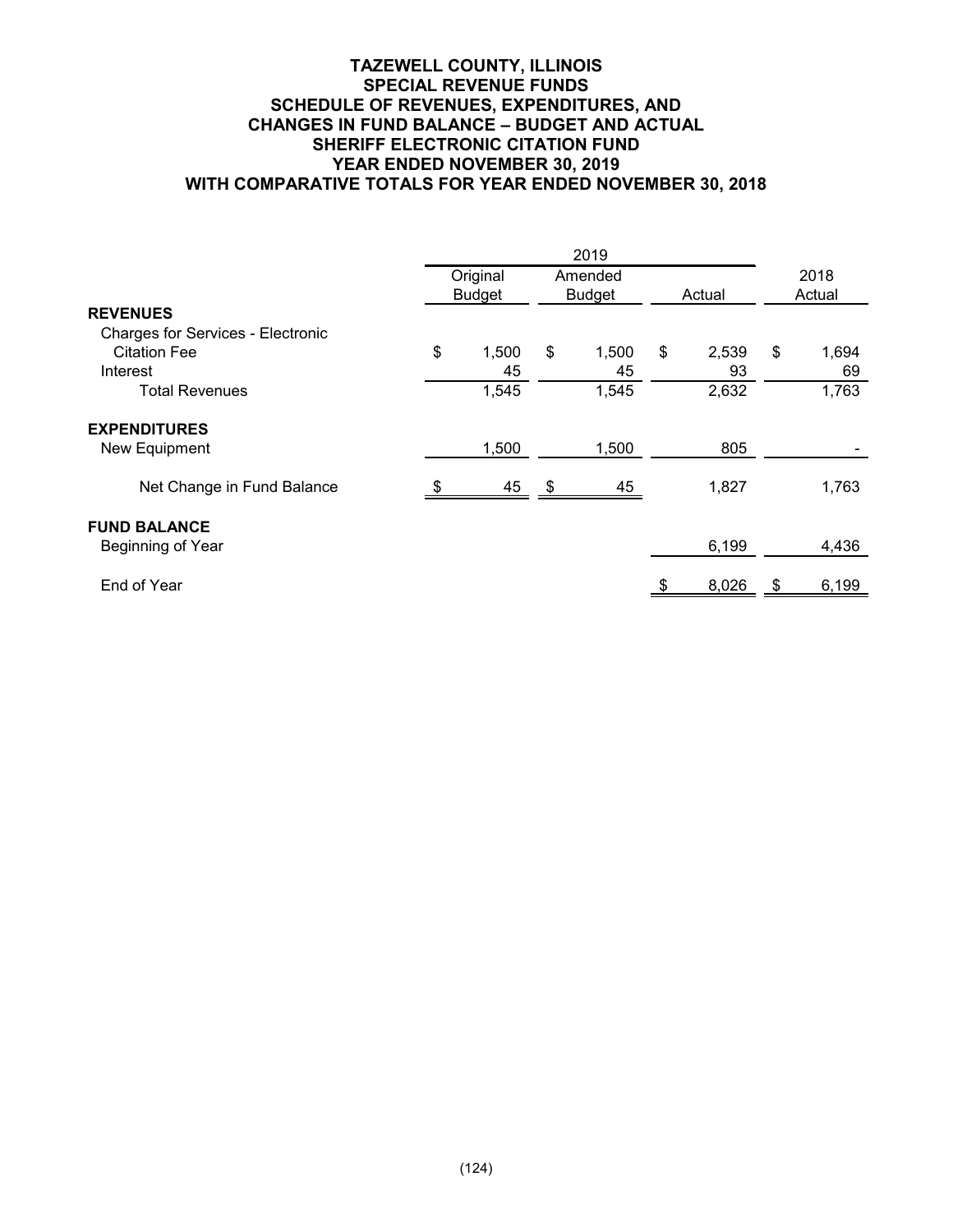# **TAZEWELL COUNTY, ILLINOIS SPECIAL REVENUE FUNDS SCHEDULE OF REVENUES, EXPENDITURES, AND CHANGES IN FUND BALANCE – BUDGET AND ACTUAL HERITAGE LAKE FUND YEAR ENDED NOVEMBER 30, 2019 WITH COMPARATIVE TOTALS FOR YEAR ENDED NOVEMBER 30, 2018**

|                                          |               | Original   |               | Amended    |        |         |                | 2018        |
|------------------------------------------|---------------|------------|---------------|------------|--------|---------|----------------|-------------|
|                                          | <b>Budget</b> |            | <b>Budget</b> |            | Actual |         |                | Actual      |
| <b>REVENUES</b>                          |               |            |               |            |        |         |                |             |
| Taxes - Property Taxes                   | \$            | 438,304    | \$            | 438,304    | \$     | 418,664 | $\mathfrak{S}$ | 425,128     |
| Project Fund                             |               |            |               |            |        | 63,450  |                |             |
| Interest                                 |               |            |               |            |        | 7,900   |                | 1,833       |
| <b>Total Revenues</b>                    |               | 438,304    |               | 438,304    |        | 490,014 |                | 426,961     |
| <b>EXPENDITURES</b>                      |               |            |               |            |        |         |                |             |
| Heritage Lake Project                    |               | 549,084    |               | 549,084    |        | 32,074  |                | 2,810,908   |
| Debt Service:                            |               |            |               |            |        |         |                |             |
| Interest                                 |               |            |               |            |        | 119,546 |                | 31,618      |
| <b>Total Expenditures</b>                |               | 549,084    |               | 549,084    |        | 151,620 |                | 2,842,526   |
| Excess (Deficiency) of Revenues          |               |            |               |            |        |         |                |             |
| <b>Over Expenditures</b>                 |               | (110, 780) |               | (110, 780) |        | 338,394 |                | (2,415,565) |
| <b>OTHER FINANCING SOURCES</b>           |               |            |               |            |        |         |                |             |
| Proceeds from Issuance of Debt           |               |            |               |            |        |         |                | 2,810,908   |
| Net Change in Fund Balance               |               | (110, 780) | $\sqrt{ }$    | (110, 780) |        | 338,394 |                | 395,343     |
| <b>FUND BALANCE</b><br>Beginning of Year |               |            |               |            |        | 395,343 |                |             |
|                                          |               |            |               |            |        |         |                |             |
| End of Year                              |               |            |               |            |        | 733,737 | \$             | 395,343     |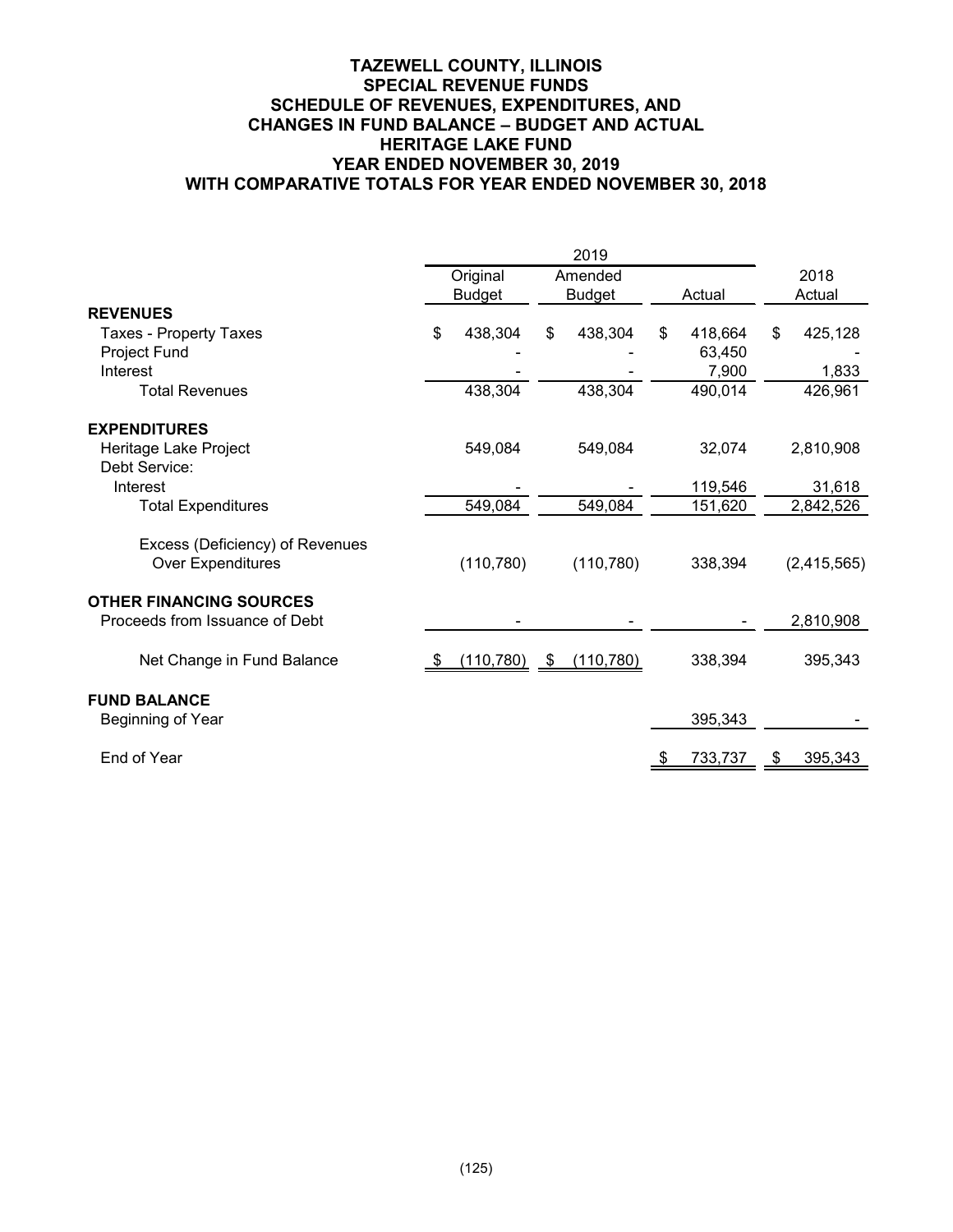# **TAZEWELL COUNTY, ILLINOIS SPECIAL REVENUE FUNDS SCHEDULE OF REVENUES, EXPENDITURES, AND CHANGES IN FUND BALANCE – BUDGET AND ACTUAL INDEMNITY FUND YEAR ENDED NOVEMBER 30, 2019 WITH COMPARATIVE TOTALS FOR YEAR ENDED NOVEMBER 30, 2018**

|                                             | 2019         | 2018         |  |  |
|---------------------------------------------|--------------|--------------|--|--|
| <b>REVENUES</b>                             |              |              |  |  |
| Fines and Forfeitures - Indemnity Fees      | \$<br>26,520 | \$<br>27,900 |  |  |
| Interest                                    | 4,986        | 1,603        |  |  |
| <b>Total Revenues</b>                       | 31,506       | 29,503       |  |  |
| <b>EXPENDITURES</b>                         |              |              |  |  |
| <b>General Governmental Services:</b>       |              |              |  |  |
| <b>Contractual Service</b>                  | 2,332        |              |  |  |
| <b>Excess of Revenues Over Expenditures</b> | 29,174       | 29,503       |  |  |
| <b>OTHER FINANCING USES</b>                 |              |              |  |  |
| <b>Transfers Out</b>                        | (24, 432)    | (16, 154)    |  |  |
| Net Change in Fund Balance                  | 4,742        | 13,349       |  |  |
| <b>FUND BALANCE</b>                         |              |              |  |  |
| Beginning of Year                           | 822,329      | 808,980      |  |  |
| End of Year                                 | 827,071      | 822,329      |  |  |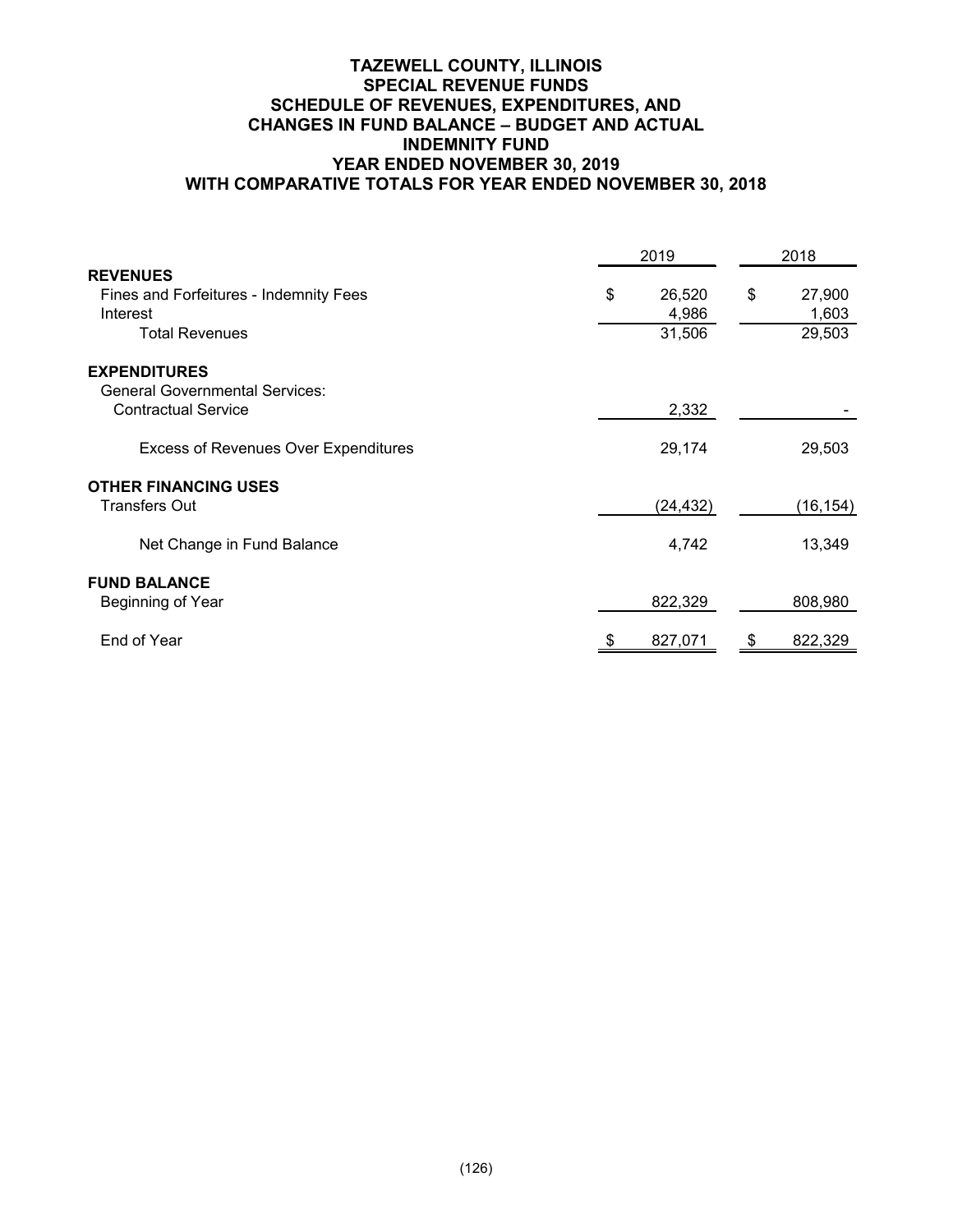# **TAZEWELL COUNTY, ILLINOIS SPECIAL REVENUE FUNDS SCHEDULE OF REVENUES, EXPENDITURES, AND CHANGES IN FUND BALANCE – BUDGET AND ACTUAL SHERIFF'S COMMISSARY FUND YEAR ENDED NOVEMBER 30, 2019 WITH COMPARATIVE TOTALS FOR YEAR ENDED NOVEMBER 30, 2018**

|                                                 | 2019         | 2018         |
|-------------------------------------------------|--------------|--------------|
| <b>REVENUES</b>                                 |              |              |
| <b>Charges for Services:</b>                    |              |              |
| Fees for Phone Use                              | \$<br>71,488 | \$<br>89,174 |
| <b>Commissary Sales</b>                         | 33,622       | 54,497       |
| <b>Total Revenues</b>                           | 105,110      | 143,671      |
| <b>EXPENDITURES</b>                             |              |              |
| <b>Public Safety and Corrections:</b>           |              |              |
| Supplies Purchased for the Benefit of Prisoners | 85,456       | 101,253      |
| Net Change in Fund Balance                      | 19,654       | 42,418       |
| <b>FUND BALANCE</b>                             |              |              |
| Beginning of Year                               | 71,973       | 29,555       |
| End of Year                                     | 91,627       | 71,973<br>S  |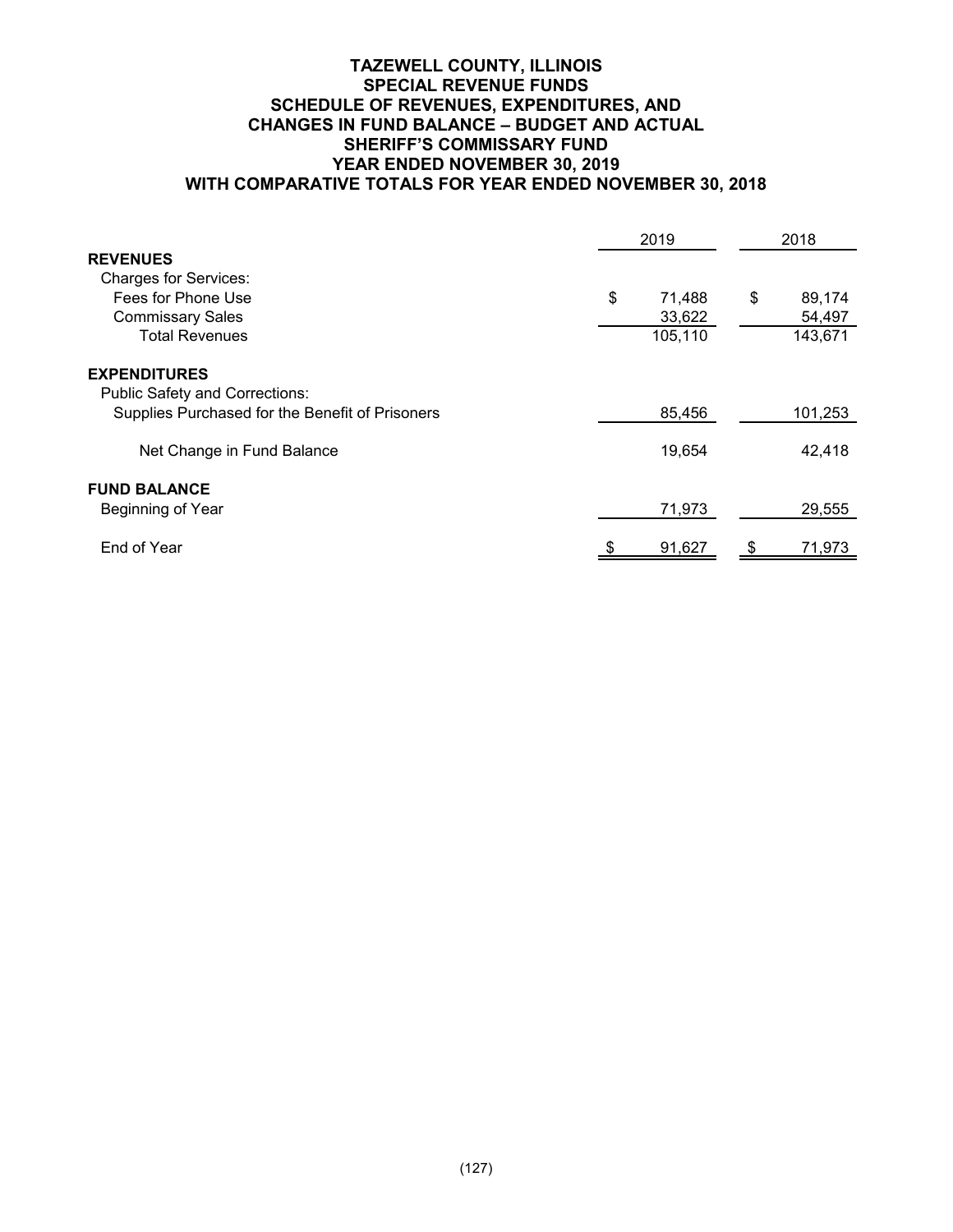# **TAZEWELL COUNTY, ILLINOIS SPECIAL REVENUE FUNDS SCHEDULE OF REVENUES, EXPENDITURES, AND CHANGES IN FUND BALANCE – BUDGET AND ACTUAL DRUG COURT OPERATIONS AND ADMINISTRATION FUND YEAR ENDED NOVEMBER 30, 2019 WITH COMPARATIVE TOTALS FOR YEAR ENDED NOVEMBER 30, 2018**

|                                                            | 2019 |               |    |               |        |         |      |        |  |
|------------------------------------------------------------|------|---------------|----|---------------|--------|---------|------|--------|--|
|                                                            |      | Original      |    | Amended       |        |         | 2018 |        |  |
|                                                            |      | <b>Budget</b> |    | <b>Budget</b> | Actual |         |      | Actual |  |
| <b>REVENUES</b>                                            |      |               |    |               |        |         |      |        |  |
| <b>Charges for Services</b>                                |      |               |    |               |        |         |      |        |  |
| Drug Court Fee                                             | \$   | 26,000        | \$ | 26,000        | \$     | 24,925  | \$   |        |  |
| Interest                                                   |      |               |    |               |        | 1,765   |      |        |  |
| <b>Total Revenues</b>                                      |      | 26,000        |    | 26,000        |        | 26,690  |      |        |  |
| <b>EXPENDITURES</b>                                        |      |               |    |               |        |         |      |        |  |
| Drug Court                                                 |      | 9,650         |    | 9,650         |        | 32,682  |      |        |  |
| Excess (Deficiency) of Revenue<br><b>Over Expenditures</b> |      | 16,350        |    | 16,350        |        | (5,992) |      |        |  |
| <b>OTHER FINANCING SOURCES</b>                             |      |               |    |               |        |         |      |        |  |
| Transfers In                                               |      |               |    |               |        | 130,062 |      |        |  |
| Net Change in Fund Balance                                 |      | 16,350        | \$ | 16,350        |        | 124,070 |      |        |  |
| <b>FUND BALANCE</b><br>Beginning of Year                   |      |               |    |               |        |         |      |        |  |
| End of Year                                                |      |               |    |               |        | 124,070 | \$   |        |  |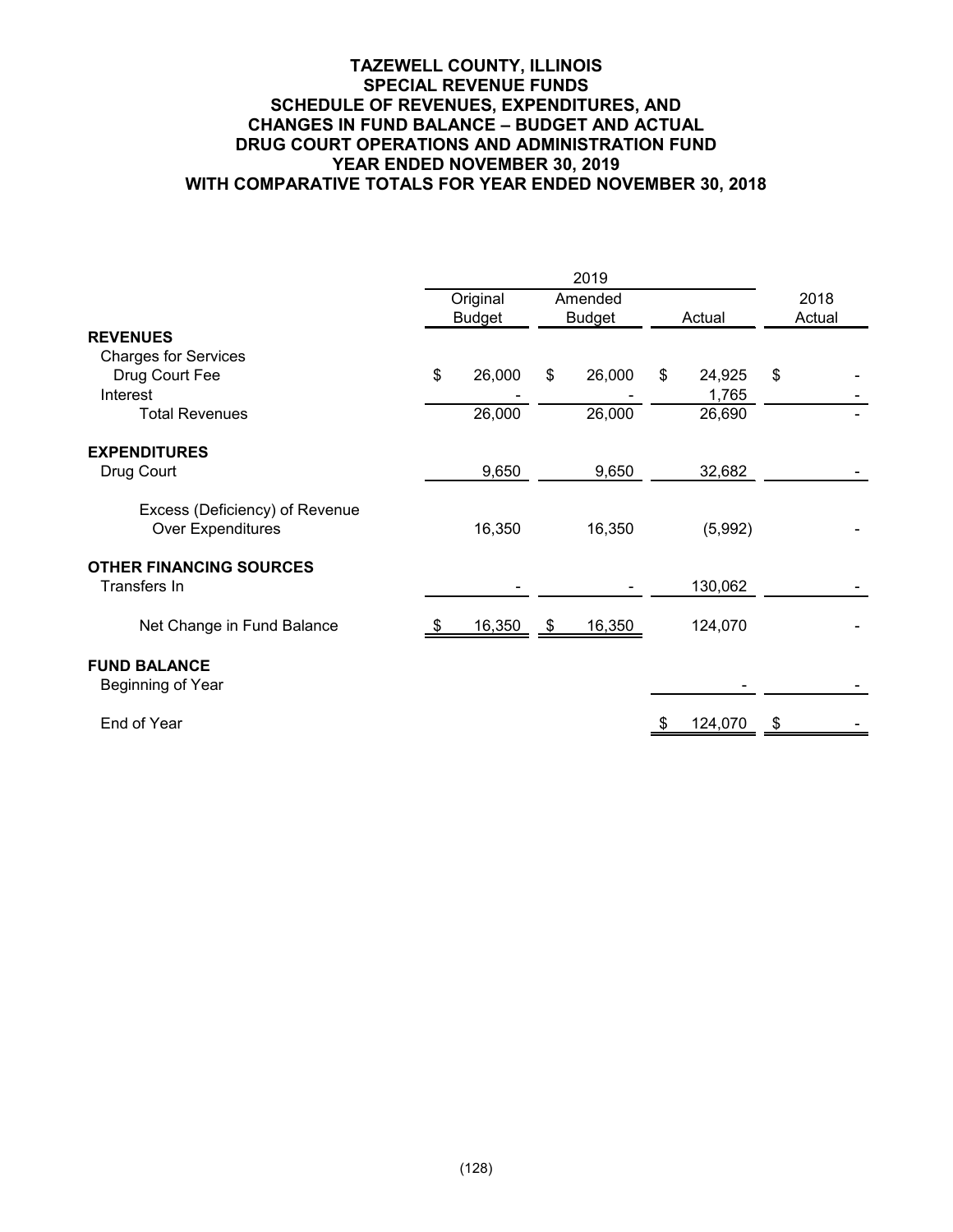# **TAZEWELL COUNTY, ILLINOIS SPECIAL REVENUE FUNDS SCHEDULE OF REVENUES, EXPENDITURES, AND CHANGES IN FUND BALANCE – BUDGET AND ACTUAL PUBLIC DEFENDER AUTOMATION FUND YEAR ENDED NOVEMBER 30, 2019 WITH COMPARATIVE TOTALS FOR YEAR ENDED NOVEMBER 30, 2018**

|                                                                                  | 2019                                                  |                |        |  |                |     |               |  |
|----------------------------------------------------------------------------------|-------------------------------------------------------|----------------|--------|--|----------------|-----|---------------|--|
|                                                                                  | Original<br>Amended<br><b>Budget</b><br><b>Budget</b> |                | Actual |  | 2018<br>Actual |     |               |  |
| <b>REVENUES</b><br><b>Charges for Services</b><br><b>Public Defender Records</b> | \$                                                    | $\blacksquare$ | \$     |  | \$             | 423 | $\frac{1}{2}$ |  |
| <b>EXPENDITURES</b><br>Expenses                                                  |                                                       |                |        |  |                |     |               |  |
| Net Change in Fund Balance                                                       |                                                       |                |        |  |                | 423 |               |  |
| <b>FUND BALANCE</b><br>Beginning of Year                                         |                                                       |                |        |  |                |     |               |  |
| End of Year                                                                      |                                                       |                |        |  |                | 423 | - \$          |  |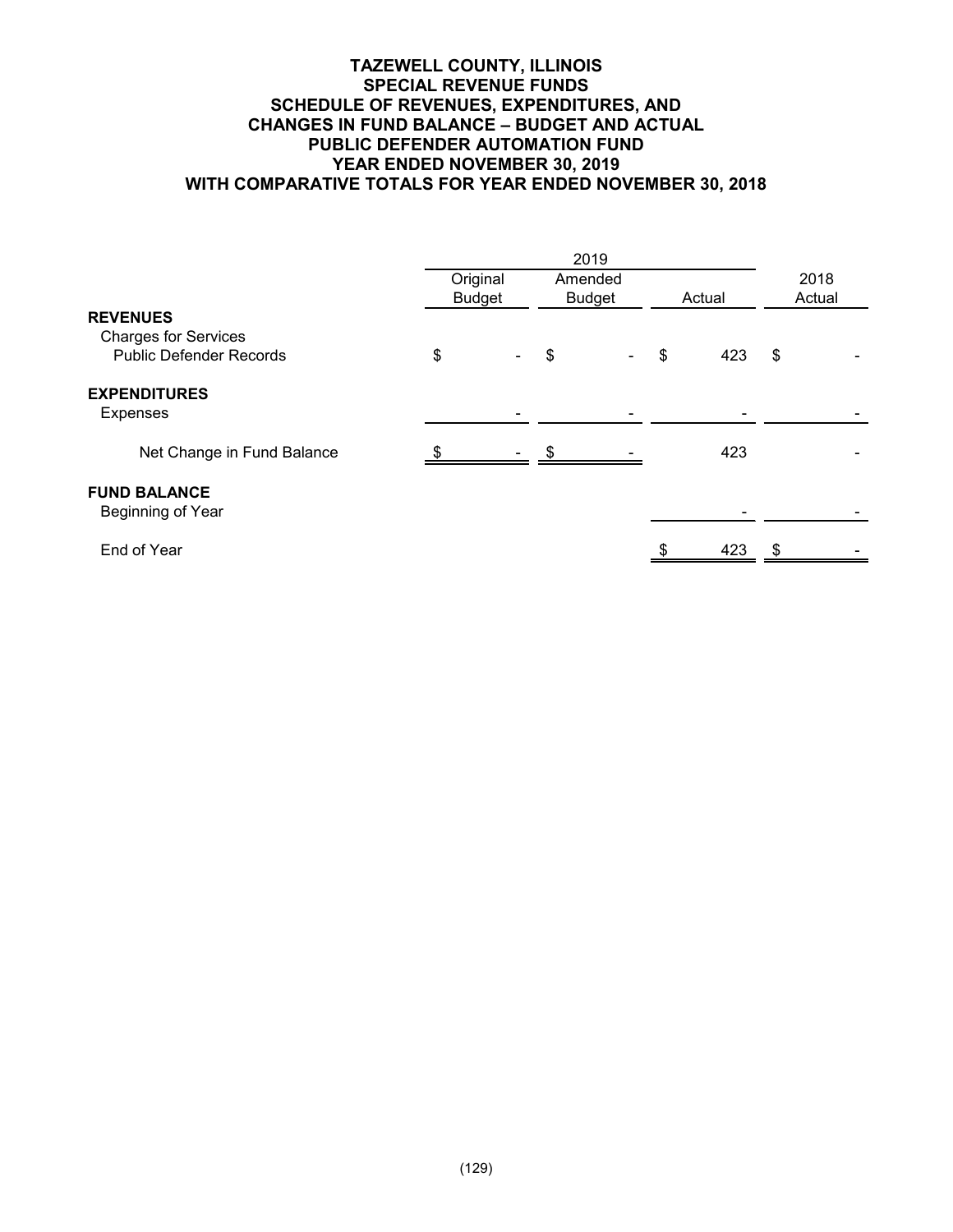# **TAZEWELL COUNTY, ILLINOIS PROPRIETARY FUND HEALTH INSURANCE FUND STATEMENT OF NET POSITION NOVEMBER 30, 2019 WITH COMPARATIVE TOTALS FOR NOVEMBER 30, 2018**

|                                                                                                                                                          | Actual |                                      |    |                                      |  |  |  |  |
|----------------------------------------------------------------------------------------------------------------------------------------------------------|--------|--------------------------------------|----|--------------------------------------|--|--|--|--|
| <b>ASSETS</b>                                                                                                                                            | 2019   |                                      |    | 2018                                 |  |  |  |  |
| <b>CURRENT ASSETS</b><br>Cash                                                                                                                            | -S     | 7,889,146                            | \$ | 7,542,178                            |  |  |  |  |
| <b>LIABILITIES AND NET POSITION</b>                                                                                                                      |        |                                      |    |                                      |  |  |  |  |
| <b>CURRENT LIABILITIES</b><br><b>Accounts Payable</b><br><b>Flex Spending Payable</b><br><b>Estimated Payable for Claims and Losses</b><br>Due to Others | \$     | 3,535<br>20,739<br>294,313<br>19,129 | \$ | 3,535<br>22,528<br>544,408<br>19,129 |  |  |  |  |
| <b>Total Liabilities</b><br><b>NET POSITION</b>                                                                                                          |        | 337,716<br>7,551,430                 |    | 589,600<br>6,952,578                 |  |  |  |  |
| <b>Total Liabilities and Net Position</b>                                                                                                                |        | 7,889,146                            |    | 7,542,178                            |  |  |  |  |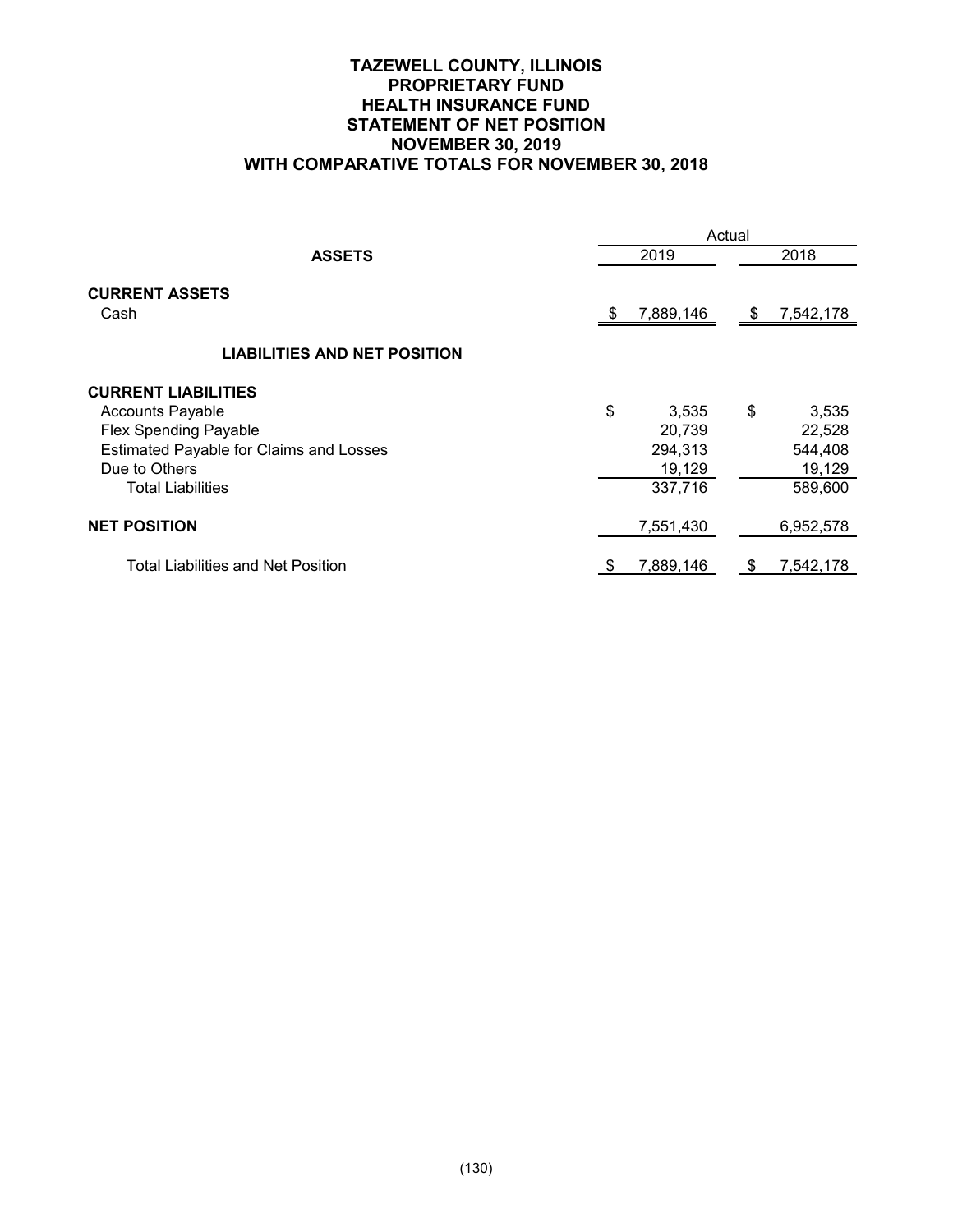# **TAZEWELL COUNTY, ILLINOIS PROPRIETARY FUND HEALTH INSURANCE FUND STATEMENT OF REVENUES, EXPENSES, AND CHANGES IN NET POSITION YEAR ENDED NOVEMBER 30, 2019 WITH COMPARATIVE TOTALS FOR YEAR ENDED NOVEMBER 30, 2018**

|                                         | Actual          |                 |  |  |  |  |  |
|-----------------------------------------|-----------------|-----------------|--|--|--|--|--|
|                                         | 2019            | 2018            |  |  |  |  |  |
| <b>OPERATING REVENUES</b>               |                 |                 |  |  |  |  |  |
| <b>Charges for Services</b>             | 5,305,188<br>\$ | \$<br>4,981,256 |  |  |  |  |  |
| <b>Refunds and Recoveries</b>           | 232,099         | 1,095,740       |  |  |  |  |  |
| <b>Total Operating Revenues</b>         | 5,537,287       | 6,076,996       |  |  |  |  |  |
| <b>OPERATING EXPENSES - GENERAL</b>     |                 |                 |  |  |  |  |  |
| <b>GOVERNMENTAL SERVICES</b>            |                 |                 |  |  |  |  |  |
| <b>Medical Claims</b>                   | 4,454,076       | 5,263,094       |  |  |  |  |  |
| <b>Administrative Costs:</b>            |                 |                 |  |  |  |  |  |
| <b>Health and Dental Administration</b> | 92,938          | 93,269          |  |  |  |  |  |
| <b>EAP Program</b>                      | 7,200           | 7,200           |  |  |  |  |  |
| Employee Life Insurance                 | 25,509          | 25,982          |  |  |  |  |  |
| Voluntary Life Insurance                | 17,851          | 19,606          |  |  |  |  |  |
| Voluntary Accidental, Death, and        |                 |                 |  |  |  |  |  |
| Dismemberment Life Insurance            | 336             | 360             |  |  |  |  |  |
| <b>Total Administrative Costs</b>       | 143,834         | 146,417         |  |  |  |  |  |
| Stop-Loss Reinsurance:                  |                 |                 |  |  |  |  |  |
| Employee                                | 192,622         | 151,760         |  |  |  |  |  |
| Dependent                               | 231,084         | 236,920         |  |  |  |  |  |
| Aggregate                               | 27,857          | 25,476          |  |  |  |  |  |
| <b>Total Stop-Loss Reinsurance</b>      | 451,563         | 414,156         |  |  |  |  |  |
| <b>Total Operating Expenses</b>         | 5,049,473       | 5,823,667       |  |  |  |  |  |
| <b>OPERATING INCOME</b>                 | 487,814         | 253,329         |  |  |  |  |  |
| <b>NONOPERATING REVENUES</b>            |                 |                 |  |  |  |  |  |
| Interest Income                         | 111,038         | 97,641          |  |  |  |  |  |
| Change in Net Position                  | 598,852         | 350,970         |  |  |  |  |  |
| <b>NET POSITION</b>                     |                 |                 |  |  |  |  |  |
| Beginning of Year                       | 6,952,578       | 6,601,608       |  |  |  |  |  |
| End of Year                             | 7,551,430<br>\$ | \$<br>6,952,578 |  |  |  |  |  |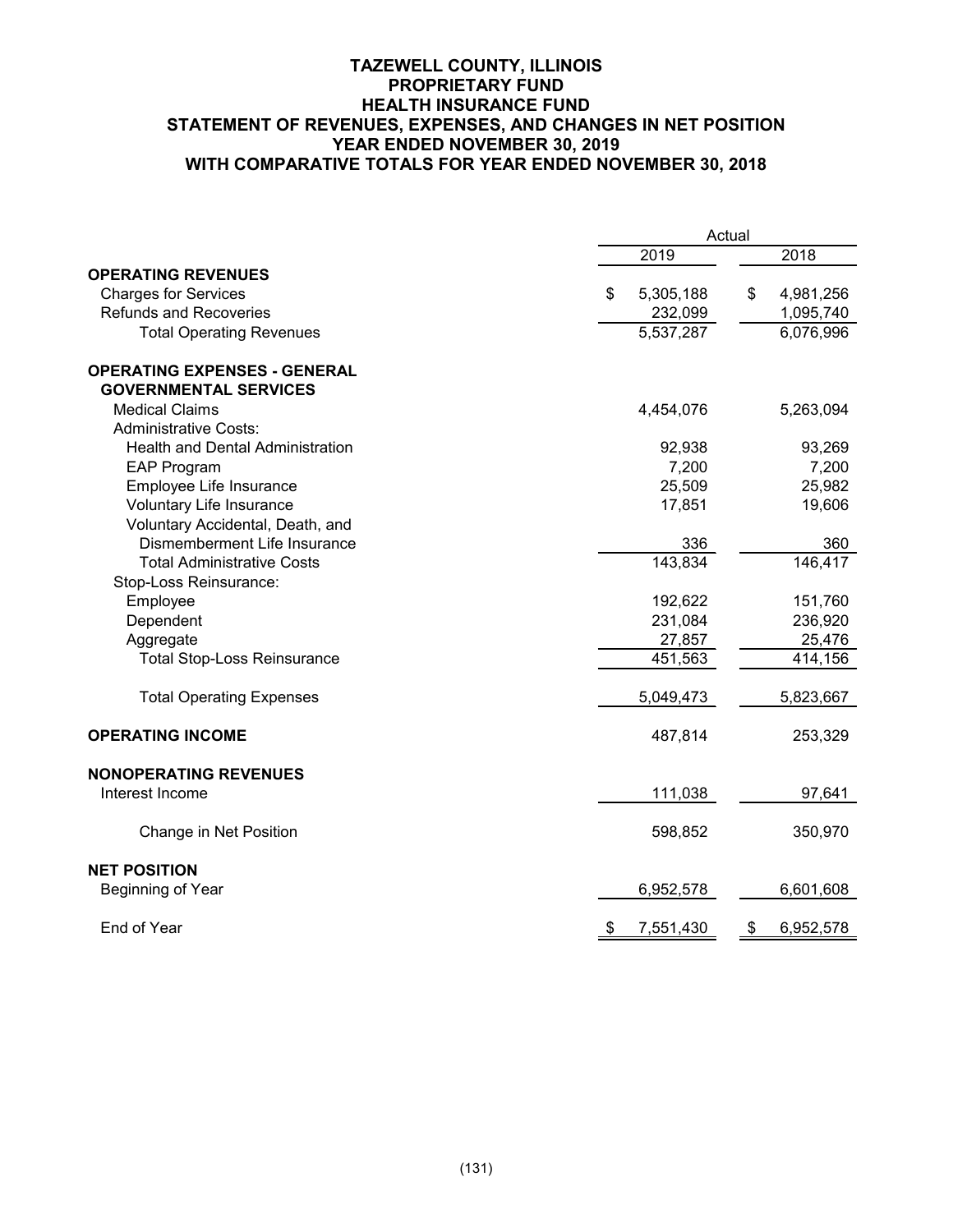# **TAZEWELL COUNTY, ILLINOIS PROPRIETARY FUND HEALTH INSURANCE FUND STATEMENT OF CASH FLOWS YEAR ENDED NOVEMBER 30, 2019 WITH COMPARATIVE TOTALS FOR YEAR ENDED NOVEMBER 30, 2018**

|                                                            | Actual |             |    |             |  |  |
|------------------------------------------------------------|--------|-------------|----|-------------|--|--|
|                                                            |        | 2019        |    | 2018        |  |  |
| <b>CASH FLOWS FROM OPERATING ACTIVITIES</b>                |        |             |    |             |  |  |
| Cash Received from Assessments Made to Other Funds         | \$     | 3,942,169   | \$ | 3,679,046   |  |  |
| Cash Received from Employees and Others                    |        | 1,363,019   |    | 1,363,017   |  |  |
| Cash Received from Refunds and Recoveries                  |        | 232,099     |    | 1,344,372   |  |  |
| <b>Cash Paid for Claims</b>                                |        | (4,705,960) |    | (4,927,606) |  |  |
| Cash Paid for Administrative Costs and Stop Loss Insurance |        | (595, 397)  |    | (560, 573)  |  |  |
| Net Cash Provided by Operating Activities                  |        | 235,930     |    | 898,256     |  |  |
| <b>CASH FLOWS FROM INVESTING ACTIVITIES</b>                |        |             |    |             |  |  |
| Interest Received on Cash and Investments                  |        | 111,038     |    | 97,641      |  |  |
| <b>NET INCREASE IN CASH</b>                                |        | 346,968     |    | 995,897     |  |  |
| <b>CASH</b>                                                |        |             |    |             |  |  |
| Beginning of Year                                          |        | 7,542,178   |    | 6,546,281   |  |  |
| End of Year                                                | \$     | 7,889,146   | \$ | 7,542,178   |  |  |
| <b>RECONCILIATION OF OPERATING INCOME TO NET</b>           |        |             |    |             |  |  |
| <b>CASH PROVIDED BY OPERATING ACTIVITIES</b>               |        |             |    |             |  |  |
| Operating Income                                           | \$     | 487,814     | \$ | 253,329     |  |  |
| Adjustments to Reconcile Operating Income                  |        |             |    |             |  |  |
| to Net Cash Provided (Used) by Operating Activities        |        |             |    |             |  |  |
| Change in Assets and Liabilities:                          |        |             |    |             |  |  |
| <b>Stop Loss Receivable</b>                                |        |             |    | 248,632     |  |  |
| Due from Other Funds                                       |        |             |    | 60,807      |  |  |
| <b>Flex Spending Payable</b>                               |        | (1,789)     |    | 22,528      |  |  |
| <b>Estimated Payable for Claims and Losses</b>             |        | (250,095)   |    | 312,960     |  |  |
| Net Cash Provided by Operating Activities                  | \$     | 235,930     | \$ | 898,256     |  |  |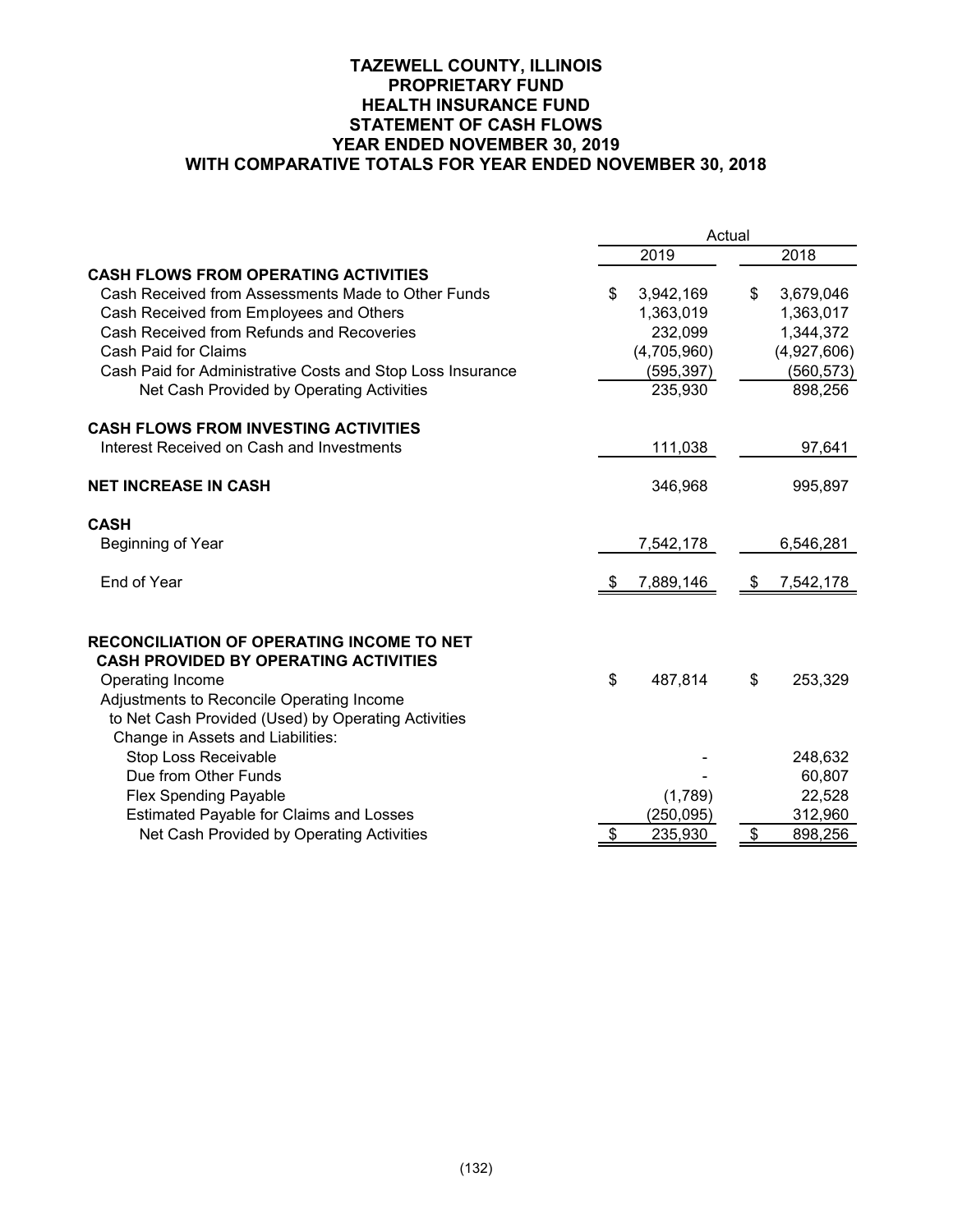# **TAZEWELL COUNTY, ILLINOIS AGENCY FUNDS COMBINING SCHEDULE OF ASSETS AND LIABILITIES YEAR ENDED NOVEMBER 30, 2019**

|                                                                                   |      | Balance,             |            |                               |    |                   |      | Balance,             |
|-----------------------------------------------------------------------------------|------|----------------------|------------|-------------------------------|----|-------------------|------|----------------------|
|                                                                                   |      | November 30,<br>2018 |            | Additions                     |    | <b>Deductions</b> |      | November 30,<br>2019 |
| <b>PROPERTY TAX FUND</b>                                                          |      |                      |            |                               |    |                   |      |                      |
| Assets:                                                                           |      |                      |            |                               |    |                   |      |                      |
| Cash and Investments                                                              | \$   | 102,783              |            | $$228,602,787$ $$228,628,911$ |    |                   | - \$ | 76,659               |
| Liabilities:                                                                      |      |                      |            |                               |    |                   |      |                      |
| Amounts Due Taxing Bodies                                                         | \$   | 102,783              |            | \$ 228,602,787                |    | \$ 228,628,911    | \$   | 76,659               |
| <b>ESTATE TAX FUND</b><br>Assets:                                                 |      |                      |            |                               |    |                   |      |                      |
| Cash and Investments                                                              | \$F  | 5,187                | $\sqrt{5}$ |                               |    |                   |      | 5,191                |
| Liabilities:                                                                      |      |                      |            |                               |    |                   |      |                      |
| Due to State of Illinois                                                          | \$   | 5,187                | \$         | 4                             | \$ |                   | \$   | 5,191                |
| <b>UNCLAIMED FUND</b><br>Assets:                                                  |      |                      |            |                               |    |                   |      |                      |
| Cash and Investments                                                              | S.   | 80,267               | \$         | 10                            | \$ | 13,538            | \$   | 66,739               |
| Liabilities:                                                                      |      |                      |            |                               |    |                   |      |                      |
| Due to State of Illinois                                                          | \$   | 25,067               | \$         |                               | \$ |                   | \$   | 25,067               |
| Due to Others                                                                     |      | 55,200               |            | 10                            |    | 13,538            |      | 41,672               |
|                                                                                   | \$   | 80,267               | \$         | 10                            | \$ | 13,538            | \$   | 66,739               |
| <b>CIRCUIT CLERK/COUNTY</b><br><b>CLERK ESCROW FUND</b><br>Assets:                |      |                      |            |                               |    |                   |      |                      |
| Cash and Investments                                                              | - \$ | 2,287,542            | \$         | 12,344,535                    | S  | 12,761,198        | S    | 1,870,879            |
| Liabilities:<br>Bond, Restitution, Tax Redemption,<br>and Miscellaneous Available |      |                      |            |                               |    |                   |      |                      |
| for Distribution                                                                  | \$   | 2,287,542            | \$         | 12,344,535                    | \$ | 12,761,198        | \$   | 1,870,879            |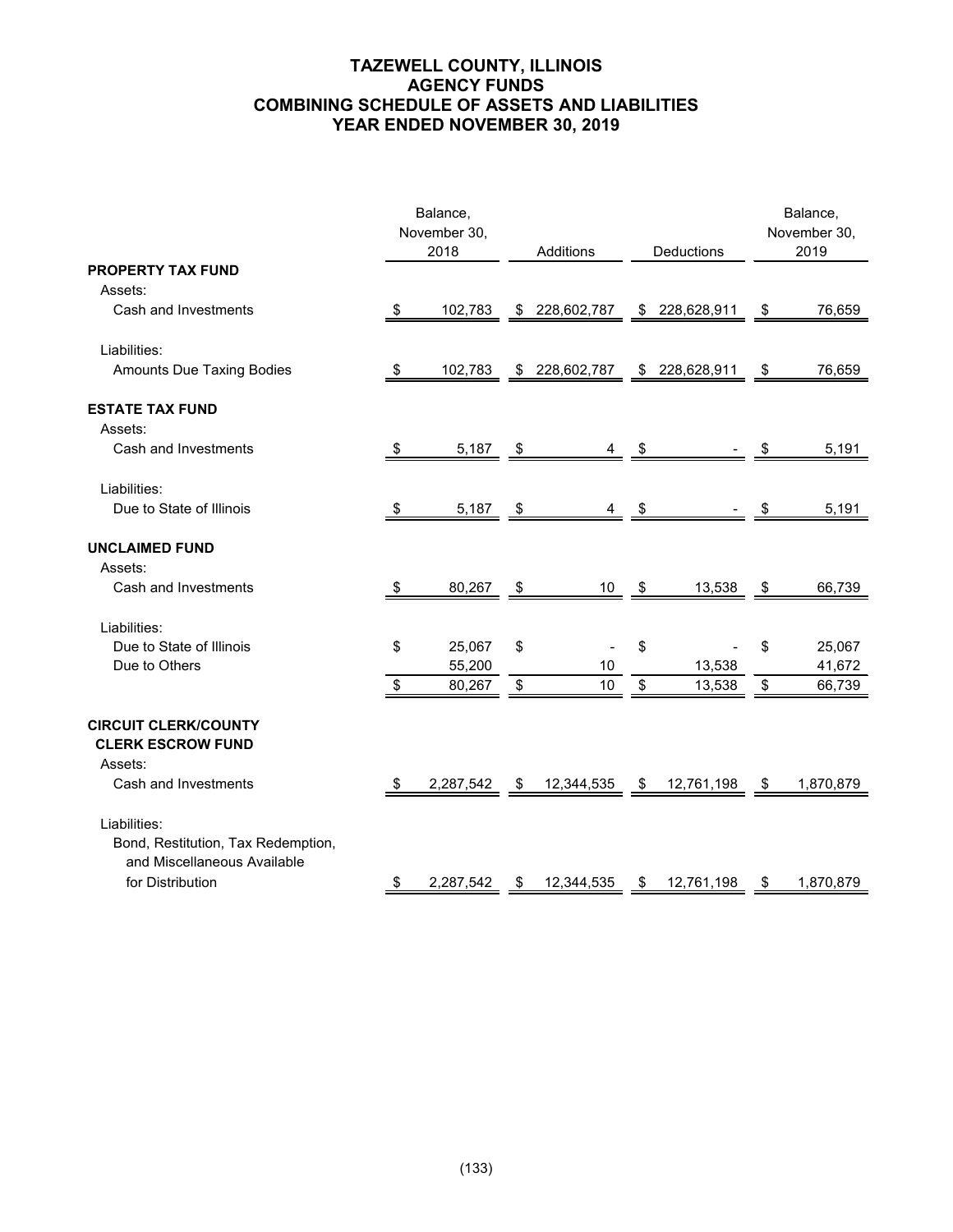# **TAZEWELL COUNTY, ILLINOIS AGENCY FUNDS COMBINING SCHEDULE OF ASSETS AND LIABILITIES (CONTINUED) YEAR ENDED NOVEMBER 30, 2019**

|                                                                            |      | Balance,     |      |                |                   | Balance,        |
|----------------------------------------------------------------------------|------|--------------|------|----------------|-------------------|-----------------|
|                                                                            |      | November 30, |      |                |                   | November 30,    |
| <b>INMATE BENEFIT FUND</b>                                                 |      | 2018         |      | Additions      | Deductions        | 2019            |
| Assets:                                                                    |      |              |      |                |                   |                 |
| Cash and Investments                                                       | S.   | 13,756       | \$   | 410,292        | \$<br>415,128     | \$<br>8,920     |
| Liabilities:                                                               |      |              |      |                |                   |                 |
| <b>Amounts Held for Prisoners</b>                                          | \$   | 13,756       | \$   | 410,292        | \$<br>415,128     | \$<br>8,920     |
| <b>VETERANS' MEMORIAL FUND</b><br>Assets:                                  |      |              |      |                |                   |                 |
| Cash and Investments                                                       | - \$ | 4,008        | - \$ |                | 1,340             | \$<br>2,668     |
| Liabilities:                                                               |      |              |      |                |                   |                 |
| Due to Others                                                              |      | 4,008        | \$   |                | 1,340             | \$<br>2,668     |
| <b>CONDEMNATION ESCROW FUND</b><br>Assets:                                 |      |              |      |                |                   |                 |
| Cash and Investments                                                       | \$   | 112,802      | - \$ | 11,885         | \$                | \$<br>124,687   |
| Liabilities:                                                               |      |              |      |                |                   |                 |
| Amounts Held Pending Court Disposition                                     | \$   | 112,802      | \$   | 11,885         | \$                | 124,687         |
| <b>TOTAL - ALL AGENCY FUNDS</b><br>Assets:                                 |      |              |      |                |                   |                 |
| Cash and Investments                                                       | \$   | 2,606,345    | \$   | 241,369,513    | \$<br>241,820,115 | \$<br>2,155,743 |
| Liabilities:                                                               |      |              |      |                |                   |                 |
| Due to State of Illinois                                                   | \$   | 30,254       | \$   | 4              | \$                | \$<br>30,258    |
| Due to Others                                                              |      | 59,208       |      | 10             | 14,878            | 44,340          |
| Amounts Due Taxing Bodies and Others                                       |      | 102,783      |      | 228,602,787    | 228,628,911       | 76,659          |
| Amounts Held Pending Court Disposition                                     |      | 112,802      |      | 11,885         |                   | 124,687         |
| <b>Amounts Held for Prisoners</b><br>Bond Restitution, Tax Redemption, and |      | 13,756       |      | 410,292        | 415,128           | 8,920           |
| Miscellaneous Available for Distribution                                   |      | 2,287,542    |      | 12,344,535     | 12,761,198        | 1,870,879       |
| <b>Total Liabilities</b>                                                   | \$   | 2,606,345    |      | \$ 241,369,513 | \$ 241,820,115    | \$<br>2,155,743 |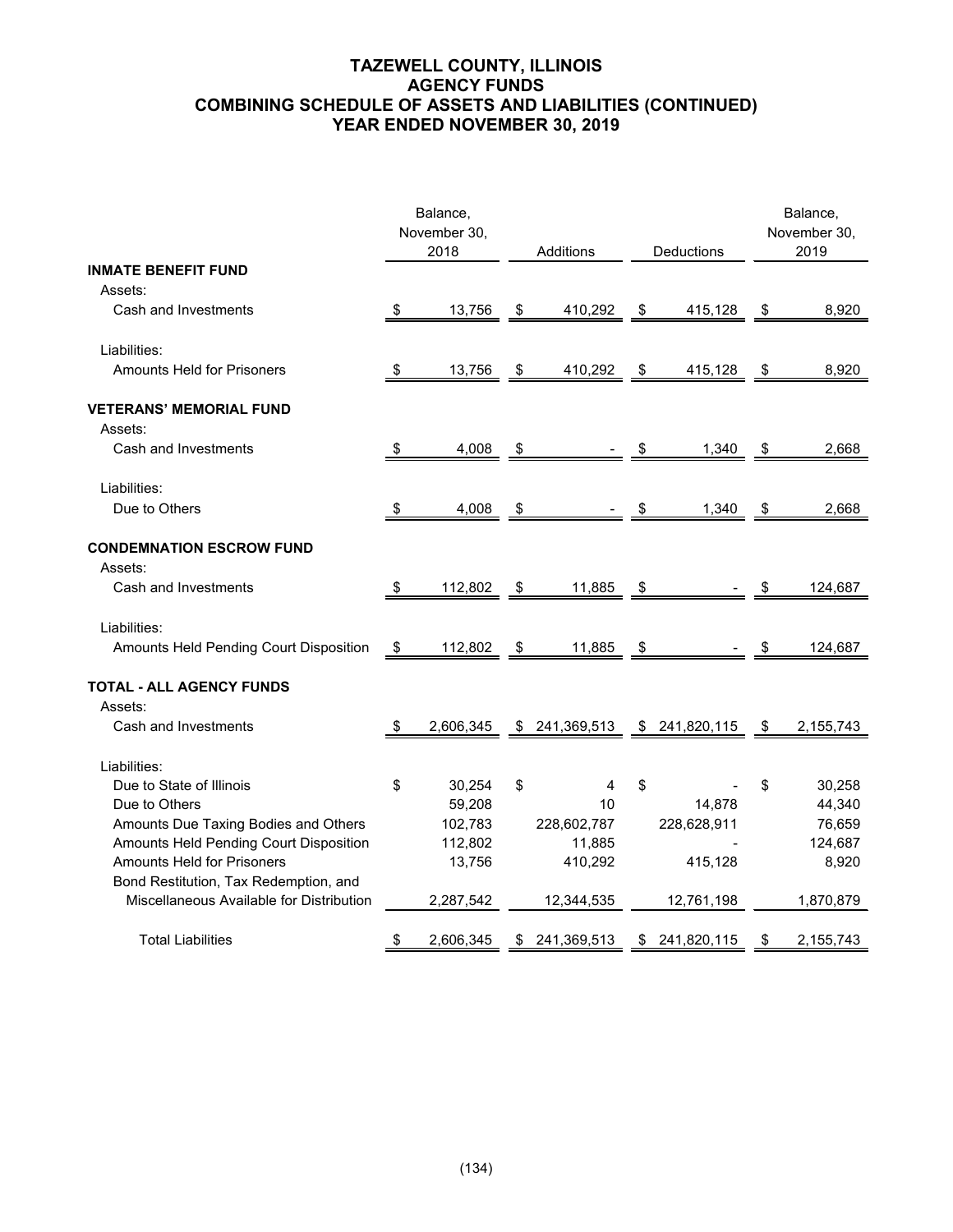# **TAZEWELL COUNTY, ILLINOIS EMERGENCY SYSTEM TELEPHONE BOARD (911) A COMPONENT UNIT OF TAZEWELL COUNTY, ILLINOIS BALANCE SHEET AND STATEMENT OF NET POSITION NOVEMBER 30, 2019**

|                                                                                                                                                                                         | <b>Balance</b><br>Sheet |                                   | Adjustments |                                         | Statement of<br><b>Net Position</b>     |
|-----------------------------------------------------------------------------------------------------------------------------------------------------------------------------------------|-------------------------|-----------------------------------|-------------|-----------------------------------------|-----------------------------------------|
| <b>ASSETS</b>                                                                                                                                                                           |                         |                                   |             |                                         |                                         |
| <b>CURRENT ASSETS</b><br>Cash<br><b>Accounts Receivable</b><br><b>Total Current Assets</b>                                                                                              | \$                      | 1,370,203<br>663,719<br>2,033,922 | \$          |                                         | \$<br>1,370,203<br>663,719<br>2,033,922 |
| <b>NONCURRENT ASSETS</b><br>Capital Assets, Net                                                                                                                                         |                         |                                   |             | 1,220,282                               | 1,220,282                               |
| DEFERRED OUTFLOWS OF RESOURCES<br>Deferred Amount Related to OPEB Liability<br>Deferred Amount Related to Pension Liability<br><b>Total Deferred Outflows of Resources</b>              |                         |                                   |             | 20,547<br>77,669<br>98,216              | 20,547<br>77,669<br>98,216              |
| Total Assets and Deferred Outflows of Resources                                                                                                                                         |                         | 2,033,922                         | \$          | 1,318,498                               | \$<br>3,352,420                         |
| <b>LIABILITIES AND FUND</b><br><b>BALANCE/NET POSITION</b>                                                                                                                              |                         |                                   |             |                                         |                                         |
| <b>CURRENT LIABILITIES</b><br><b>Accounts Payable</b><br><b>Accrued Payroll and Related Costs</b><br><b>Total Current Liabilities</b>                                                   | \$                      | 33,059<br>1,647<br>34,706         | \$          |                                         | \$<br>33,059<br>1,647<br>34,706         |
| <b>NONCURRENT LIABILITIES</b><br>Net Pension Liability<br><b>Total Other Postemployment Benefit Liability</b><br><b>Capital Lease Obligation</b><br><b>Total Noncurrent Liabilities</b> |                         |                                   |             | 131,246<br>68,792<br>785,497<br>985,535 | 131,246<br>68,792<br>785,497<br>985,535 |
| <b>Total Liabilities</b>                                                                                                                                                                |                         | 34,706                            |             | 985,535                                 | 1,020,241                               |
| DEFERRED INFLOWS OF RESOURCES<br>Deferred Amount Related to Pension Liability<br>Deferred Amount Related to OPEB Liability<br>Total Deferred Inflows of Resources                       |                         |                                   |             | 19,080<br>12,126<br>31,206              | 19,080<br>12,126<br>31,206              |
| <b>FUND BALANCE/NET POSITION</b><br><b>Investment in Capital Assets</b><br>Unrestricted<br><b>Total Net Position</b>                                                                    |                         | 1,999,216<br>1,999,216            |             | 434,785<br>(133, 028)<br>301,757        | 434,785<br>1,866,188<br>2,300,973       |
| Total Liabilities, Deferred Inflows of Resources,<br>and Fund Balance/Net Position                                                                                                      | \$                      | 2,033,922                         | \$          | 1,318,498                               | \$<br>3,352,420                         |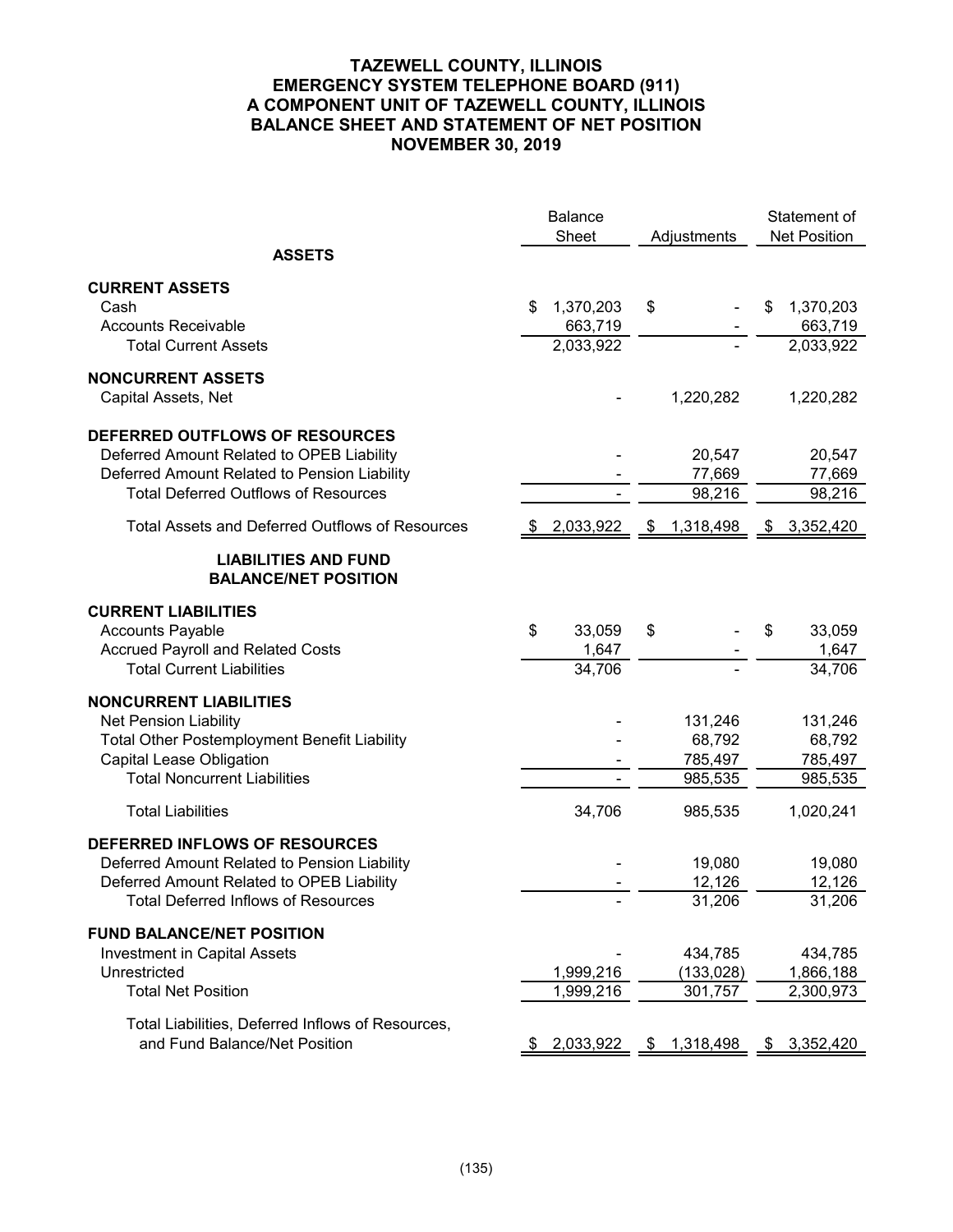# **TAZEWELL COUNTY, ILLINOIS EMERGENCY SYSTEM TELEPHONE BOARD (911) A COMPONENT UNIT OF TAZEWELL COUNTY, ILLINOIS RECONCILIATION OF BALANCE SHEET TO STATEMENT OF NET POSITION YEAR ENDED NOVEMBER 30, 2019**

| <b>Total Fund Balance for Fund Balance Sheet</b>                                                                                                                                                                 | \$<br>1,999,216                                     |
|------------------------------------------------------------------------------------------------------------------------------------------------------------------------------------------------------------------|-----------------------------------------------------|
| Total net position reported in the statement of net position is<br>different because:                                                                                                                            |                                                     |
| Capital assets used in governmental activities are not financial resources<br>and therefore are not reported as assets in governmental funds. The cost<br>of the assets and related accumulated depreciation is: |                                                     |
| <b>Cost of Capital Assets</b><br><b>Accumulated Depreciation</b><br>Total                                                                                                                                        | 4,447,302<br>(3,227,020)<br>1,220,282               |
| Deferred outflows of resources for net pension liability                                                                                                                                                         | 77,669                                              |
| Deferred inflows of resources for net pension liability                                                                                                                                                          | (19,080)                                            |
| Deferred outflows of resources for total other postemployment benefit liability                                                                                                                                  | 20,547                                              |
| Deferred inflows of resources for total other postemployment benefit liability                                                                                                                                   | (12, 126)                                           |
| Certain liabilities are not due and payable in the current period and, therefore, are<br>not reported as liabilities in the governmental funds. These liabilities at<br>November 30, 2019 consist of:            |                                                     |
| Net Pension Liability<br><b>Total Other Postemployment Benefit Liability</b><br><b>Capital Lease Obligation</b><br>Total                                                                                         | (131, 246)<br>(68, 792)<br>(785, 497)<br>(985, 535) |
| <b>Net Position</b>                                                                                                                                                                                              | 2,300,973                                           |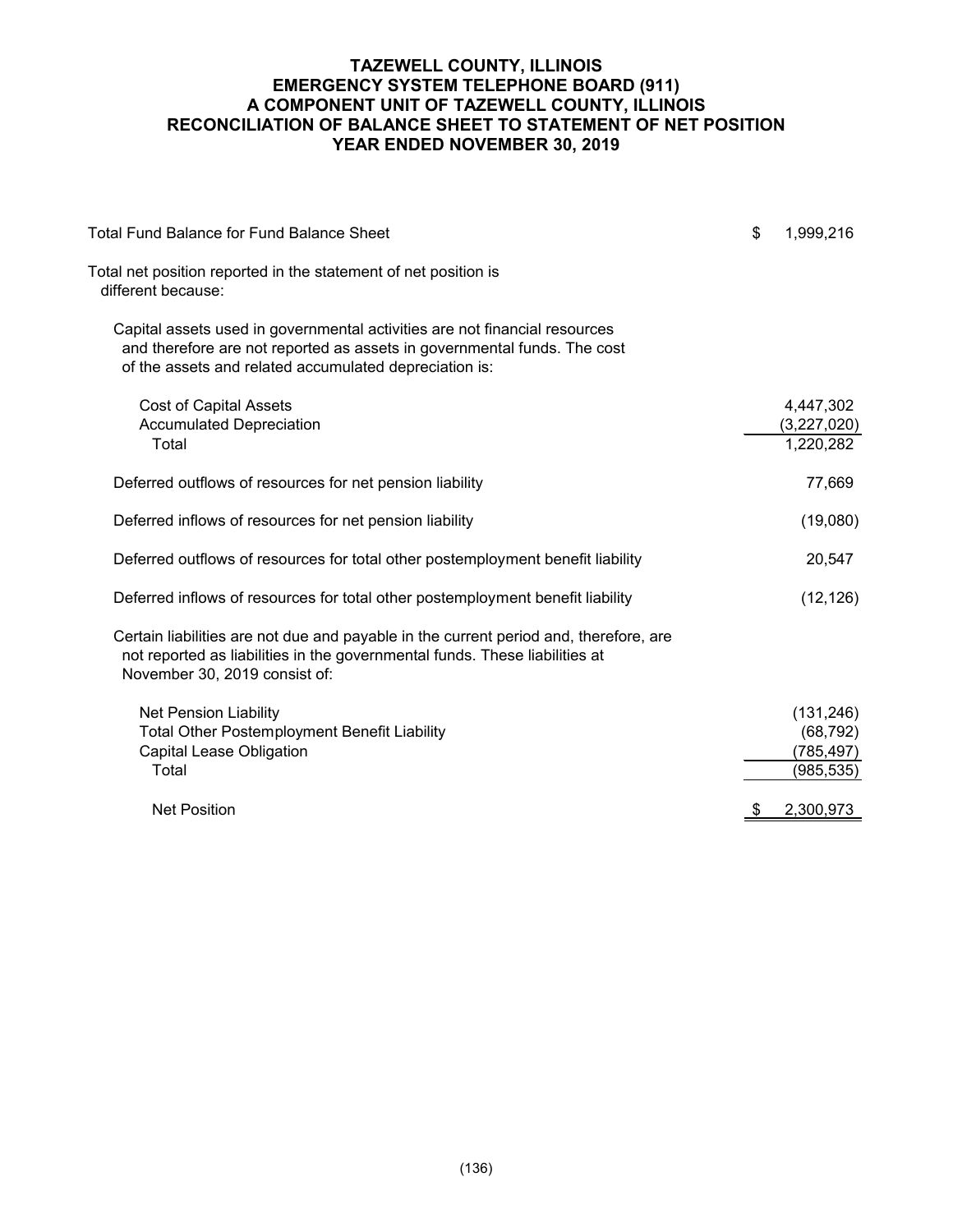# **TAZEWELL COUNTY, ILLINOIS EMERGENCY SYSTEM TELEPHONE BOARD (911) A COMPONENT UNIT OF TAZEWELL COUNTY, ILLINOIS STATEMENT OF REVENUES, EXPENDITURES, AND CHANGES IN FUND BALANCE AND STATEMENT OF ACTIVITIES YEAR ENDED NOVEMBER 30, 2019**

|                                         |     | Statement                     |    |             |     |                            |
|-----------------------------------------|-----|-------------------------------|----|-------------|-----|----------------------------|
|                                         |     | of Revenues,<br>Expenditures, |    |             |     |                            |
|                                         |     |                               |    |             |     |                            |
|                                         |     | and Changes<br>in Fund        |    |             |     |                            |
|                                         |     | <b>Balance</b>                |    | Adjustments |     | Statement<br>of Activities |
| <b>REVENUES</b>                         |     |                               |    |             |     |                            |
|                                         | \$  | 2,070,368                     | \$ |             | \$. | 2,070,368                  |
| <b>Charges for Services</b><br>Interest |     |                               |    |             |     |                            |
|                                         |     | 16,506                        |    |             |     | 16,506                     |
| Miscellaneous                           |     | 8                             |    |             |     | 8                          |
| <b>Total Revenues</b>                   |     | 2,086,882                     |    |             |     | 2,086,882                  |
| <b>EXPENDITURES/EXPENSES</b>            |     |                               |    |             |     |                            |
| Current                                 |     | 1,114,818                     |    | 22,761      |     | 1,137,579                  |
| Debt Service:                           |     |                               |    |             |     |                            |
| Principal                               |     | 186,364                       |    | (186, 364)  |     |                            |
| Interest                                |     | 76,783                        |    |             |     | 76,783                     |
| <b>Capital Outlay</b>                   |     | 44,893                        |    | (44, 893)   |     |                            |
| Depreciation                            |     |                               |    | 126,786     |     | 126,786                    |
| <b>Total Expenditures/Expenses</b>      |     | 1,422,858                     |    | (81, 710)   |     | 1,341,148                  |
| Net Change in Fund Balance/Net Position |     | 664,024                       |    | 81,710      |     | 745,734                    |
| <b>FUND BALANCE/NET POSITION</b>        |     |                               |    |             |     |                            |
|                                         |     |                               |    |             |     |                            |
| <b>Beginning of Period</b>              |     | 1,335,192                     |    | 220,047     |     | 1,555,239                  |
| <b>End of Period</b>                    | -SS | 1,999,216                     | \$ | 301,757     | \$  | 2,300,973                  |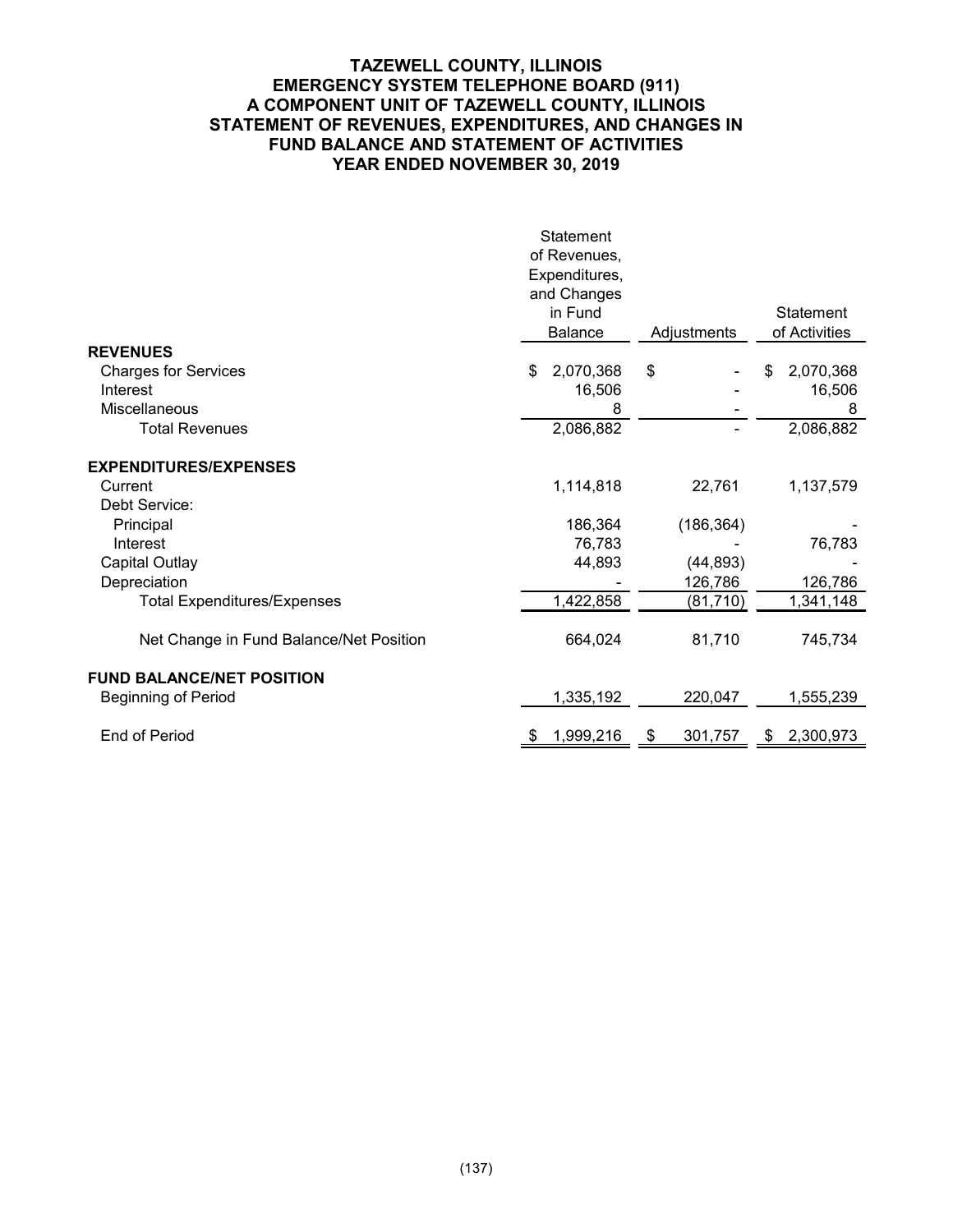# **TAZEWELL COUNTY, ILLINOIS EMERGENCY SYSTEM TELEPHONE BOARD (911) A COMPONENT UNIT OF TAZEWELL COUNTY, ILLINOIS RECONCILIATION OF STATEMENT OF REVENUES, EXPENDITURES, AND CHANGES IN FUND BALANCE TO STATEMENT OF ACTIVITIES YEAR ENDED NOVEMBER 30, 2019**

| Net Change in Fund Balance                                                                                                                                                                                                                                                                                                      | \$<br>664,024                     |
|---------------------------------------------------------------------------------------------------------------------------------------------------------------------------------------------------------------------------------------------------------------------------------------------------------------------------------|-----------------------------------|
| The change in net position reported in the statement of activities is<br>different because:                                                                                                                                                                                                                                     |                                   |
| Capital outlays are reported in governmental funds as expenditures. However, in the<br>statement of activities, the cost of those assets is allocated over their estimated<br>useful lives as depreciation expense. Below is the capital outlay and depreciation<br>expense for the year:                                       |                                   |
| Capital Outlay/Equipment<br><b>Depreciation Expense</b><br>Total                                                                                                                                                                                                                                                                | 44,893<br>(126, 786)<br>(81, 893) |
| Repayments of principal on long-term debt are expenditures in the governmental<br>funds, but the repayments reduce long-term debt in the statement of net position.                                                                                                                                                             |                                   |
| <b>Capital Lease Obligation</b>                                                                                                                                                                                                                                                                                                 | 186,364                           |
| OPEB contributions are reported in governmental funds as expenditures. However, in<br>the statement of activities, OPEB expense is the cost of benefits earned, adjusted for<br>recognition of changes in deferred outflows and inflows of resources related to OPEB.                                                           |                                   |
| <b>OPEB Payments</b><br><b>OPEB Expense</b><br>Total                                                                                                                                                                                                                                                                            | 3,923<br>(8, 517)<br>(4, 594)     |
| Pension contributions are reported in governmental funds as expenditures. However, in<br>the statement of activities, pension expense is the cost of benefits earned, adjusted<br>for member contributions, the recognition of changes in deferred outflows of resources<br>related to pensions, and the investment experience. |                                   |
| <b>Pension Contributions</b><br><b>Pension Expense</b><br>Total                                                                                                                                                                                                                                                                 | 12,441<br>(30, 608)<br>(18, 167)  |
| Change in Net Position                                                                                                                                                                                                                                                                                                          | \$<br>745,734                     |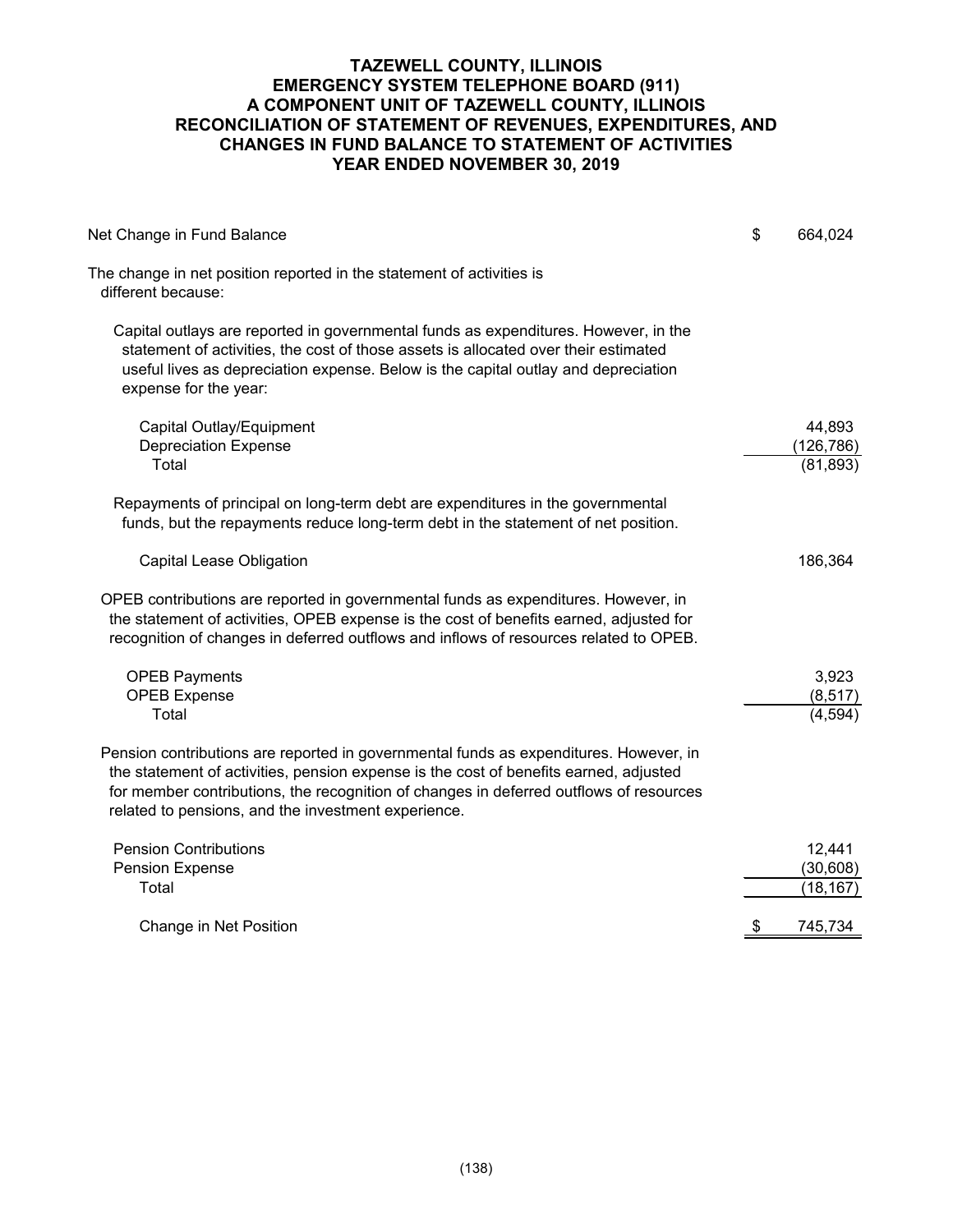# **TAZEWELL COUNTY, ILLINOIS EMERGENCY SYSTEM TELEPHONE BOARD (911) A COMPONENT UNIT OF TAZEWELL COUNTY, ILLINOIS STATEMENT OF REVENUES, EXPENDITURES, AND CHANGES IN FUND BALANCE – BUDGET AND ACTUAL YEAR ENDED NOVEMBER 30, 2019 WITH COMPARATIVE FIGURES FOR YEAR ENDED NOVEMBER 30, 2018**

|                                            | Original      | Amended       |                    |             |
|--------------------------------------------|---------------|---------------|--------------------|-------------|
|                                            |               |               |                    | 2018        |
|                                            | <b>Budget</b> | <b>Budget</b> | Actual             | Actual      |
| <b>REVENUES</b>                            |               |               |                    |             |
| <b>Charges for Services:</b>               |               |               |                    |             |
| Telephone Surcharge<br>\$                  | 1,875,415     | \$1,875,415   | \$2,070,368        | \$2,063,750 |
| Interest                                   | 3,500         | 3,500         | 16,506             | 6,811       |
| Forgiveness of Debt                        |               |               |                    | 92,344      |
| Miscellaneous                              |               |               | 8                  |             |
| <b>Total Revenues</b>                      | 1,878,915     | 1,878,915     | 2,086,882          | 2,162,905   |
| <b>EXPENDITURES</b>                        |               |               |                    |             |
| <b>Public Safety and Corrections:</b>      |               |               |                    |             |
| Administrator                              | 149,133       | 149,133       | 134,726            | 183,834     |
| Illinois Municipal Retirement              | 14,394        | 14,394        | 16,676             | 14,939      |
| Social Security                            | 11,409        | 11,409        | 10,375             | 10,720      |
| Supplies                                   | 500           | 500           | 4,074              | 582         |
| Gas/Oil                                    | 3,500         | 3,500         | 2,910              | 3,121       |
| Insurance                                  | 8,000         | 8,000         | 7,499              | 7,250       |
| <b>Medical Insurance</b>                   | 42,908        | 42,908        | 40,126             |             |
| Repair and Maintenance                     | 410,000       | 410,000       | 401,208            | 536,634     |
| Administration - Other                     | 5,000         | 5,000         | 6,309              | 3,174       |
| Dues and Subscriptions                     | 6,000         | 6,000         | 3,783              | 3,167       |
| Legal Notices/Publications                 | 1,000         | 1,000         |                    | 54          |
| <b>Conferences and Seminars</b>            | 6,500         | 6,500         | 541                | 253         |
| Line Charges                               | 250,000       | 250,000       | 148,763            | 171,549     |
| <b>Consulting Services</b>                 | 50,000        | 50,000        | 78,190             | 41,289      |
| Vehicle Purchase                           | 25,000        | 25,000        |                    |             |
| Equipment                                  | 838,632       | 838,632       | 304,531            | 1,101,326   |
| Adjustments                                | 3,500         | 3,500         |                    |             |
| Contingency                                | 91,274        | 91,274        |                    |             |
| <b>Total Public Safety and Corrections</b> | 1,916,750     | 1,916,750     | 1,159,711          | 2,077,892   |
| Debt Service:                              |               |               |                    |             |
| Principal                                  |               |               | 186,364            | 87,657      |
| Interest                                   |               |               | 76,783             | 43,917      |
| <b>Total Debt Service</b>                  |               |               | 263,147            | 131,574     |
| <b>Total Expenditures</b>                  | 1,916,750     | 1,916,750     | 1,422,858          | 2,209,466   |
| Excess (Deficiency) of Revenues            |               |               |                    |             |
| Over Expenditures                          | (37, 835)     | (37, 835)     | 664,024            | (46, 561)   |
| <b>OTHER FINANCING SOURCES</b>             |               |               |                    |             |
| Proceeds from Capital Lease Obligation     |               |               |                    | 1,059,518   |
| Net Change in Fund Balance<br>\$F          | $(37,835)$ \$ | (37, 835)     | 664,024            | 1,012,957   |
| <b>FUND BALANCE</b><br>Beginning of Year   |               |               | <u>1,335,192</u>   | 322,235     |
| End of Year                                |               |               | <u>\$1,999,216</u> | \$1,335,192 |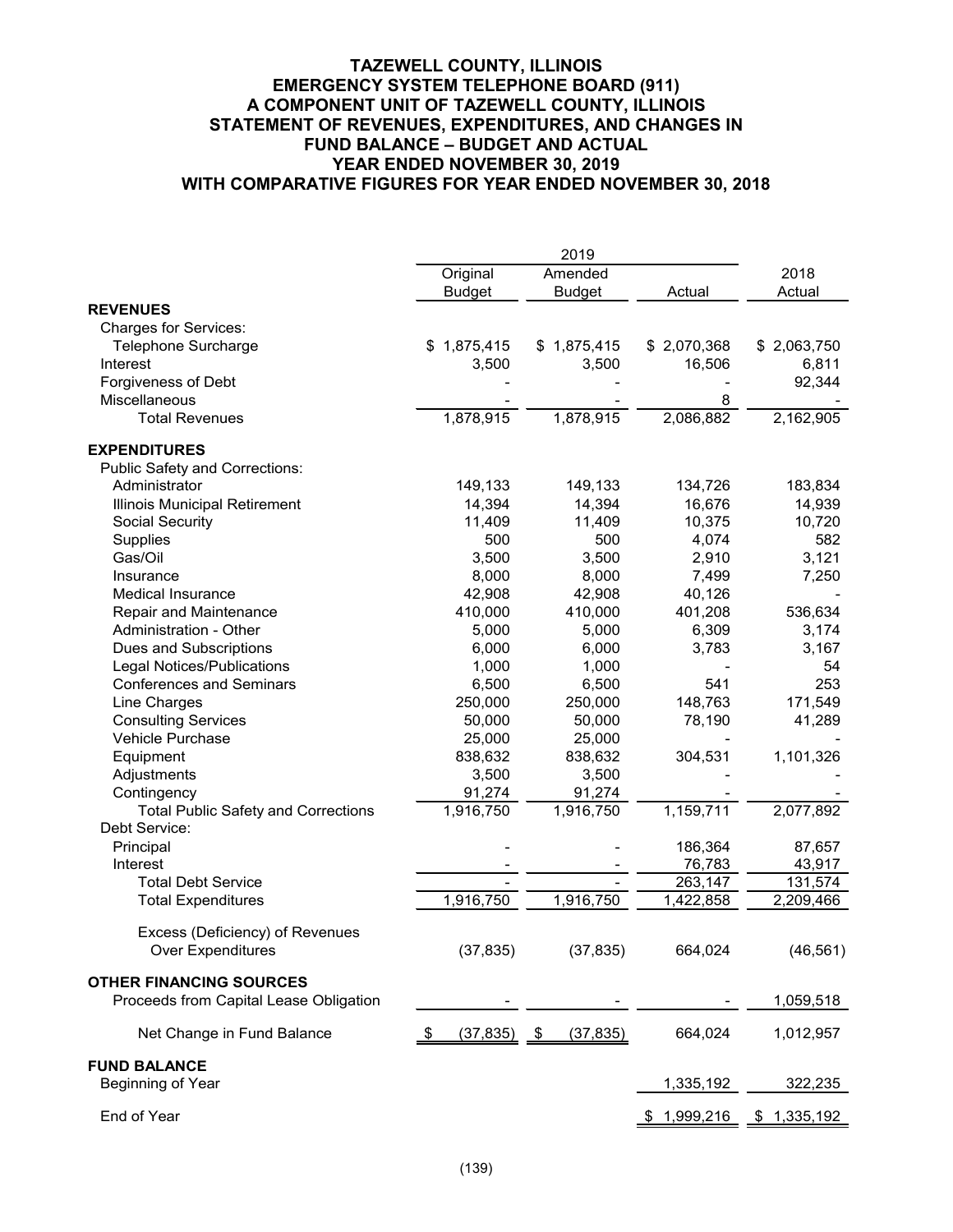# **TAZEWELL COUNTY, ILLINOIS SCHEDULE OF ASSESSED VALUATIONS, TAX EXTENSIONS, TAX DISTRIBUTIONS, AND TAX RATES TAX YEARS 2018, 2017, AND 2016**

|                                         | 2018 |                  |      |            |                 |  |  |  |  |  |
|-----------------------------------------|------|------------------|------|------------|-----------------|--|--|--|--|--|
| <b>ASSESSED VALUATIONS</b>              |      |                  |      |            | \$2,756,903,228 |  |  |  |  |  |
| Fund                                    |      | <b>Extension</b> | Rate |            |                 |  |  |  |  |  |
| General                                 | \$   | 5,539,142        | \$   | 5,471,317  | .2074           |  |  |  |  |  |
| Illinois Municipal Retirement           |      | 798,899          |      | 789,343    | .0299           |  |  |  |  |  |
| County Highway                          |      | 1,759,395        |      | 1,738,244  | .0659           |  |  |  |  |  |
| <b>County Bridge</b>                    |      | 793,290          |      | 783,781    | .0297           |  |  |  |  |  |
| Federal Aid Matching Tax                |      | 659,205          |      | 651,248    | .0247           |  |  |  |  |  |
| <b>County Health</b>                    |      | 917,759          |      | 906,769    | .0344           |  |  |  |  |  |
| Social Security                         |      | 1,067,069        |      | 1,054,395  | .0400           |  |  |  |  |  |
| Persons With Developmental Disabilities |      | 554,502          |      | 547,880    | .0208           |  |  |  |  |  |
| Veterans' Assistance                    |      | 211.277          |      | 209.658    | .0079           |  |  |  |  |  |
| Tort Judgment                           |      | 1,686,743        |      | 1,666,416  | .0632           |  |  |  |  |  |
| <b>Extension Education</b>              |      | 157,055          |      | 155,547    | .0059           |  |  |  |  |  |
| Total                                   |      | 14, 144, 337     | S    | 13,974,598 | .5296           |  |  |  |  |  |

Note: Distribution amounts include delinquent, forfeited, objected, and mobile home taxes distributed during the fiscal year and, therefore, may exceed amounts extended.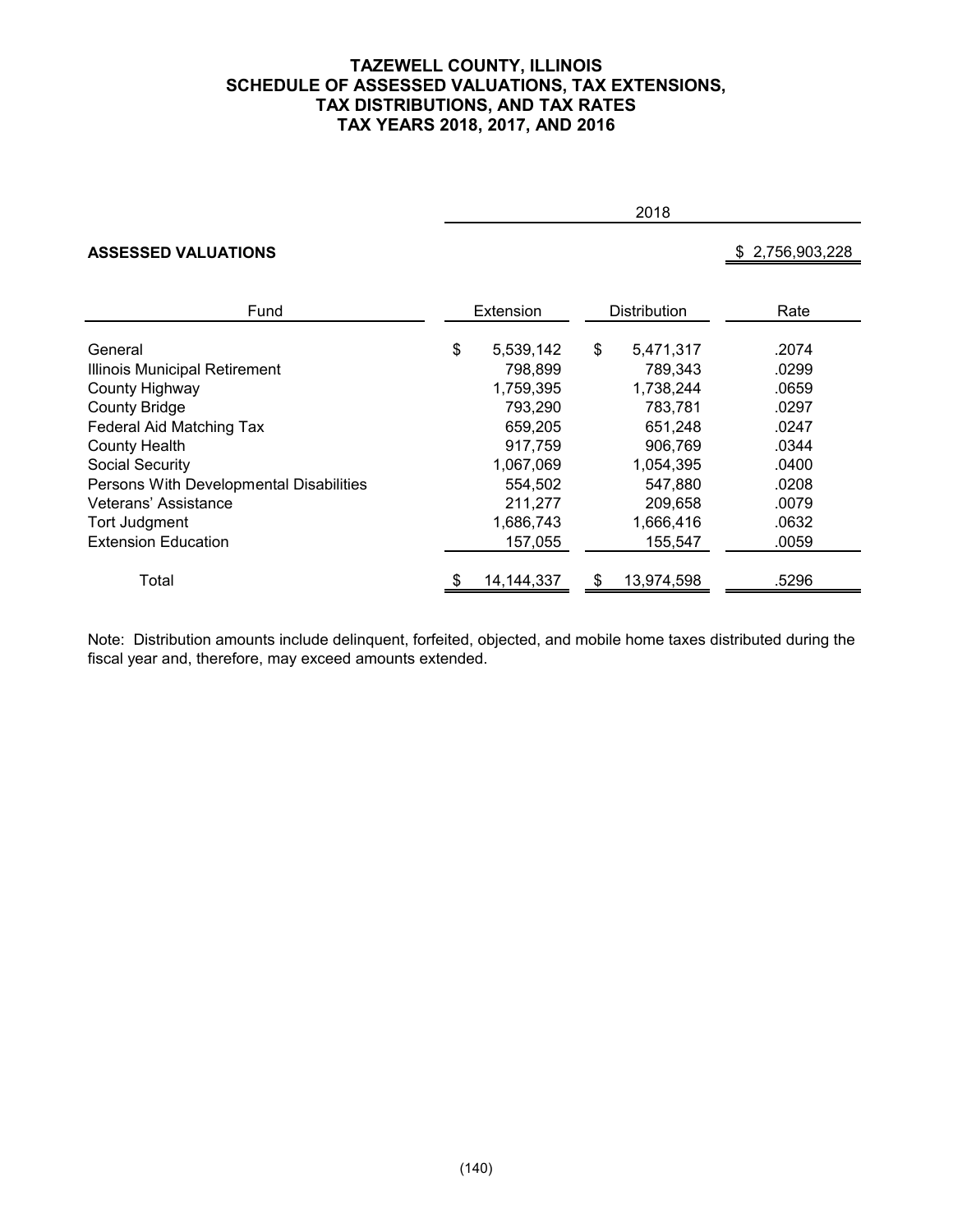## **TAZEWELL COUNTY, ILLINOIS SCHEDULE OF ASSESSED VALUATIONS, TAX EXTENSIONS, TAX DISTRIBUTIONS, AND TAX RATES (CONTINUED) TAX YEARS 2018, 2017, AND 2016**

| 2017      |            |                     |            |                 | 2016      |            |                     |            |               |  |
|-----------|------------|---------------------|------------|-----------------|-----------|------------|---------------------|------------|---------------|--|
|           |            |                     |            | \$2,741,103,965 |           |            |                     |            | 2,696,600,064 |  |
|           |            |                     |            |                 |           |            |                     |            |               |  |
| Extension |            | <b>Distribution</b> |            | Rate            | Extension |            | <b>Distribution</b> |            | Rate          |  |
|           |            |                     |            |                 |           |            |                     |            |               |  |
| \$        | 4,785,229  | \$                  | 4,756,313  | .1797           | \$        | 4,200,187  | \$                  | 4,173,075  | .1606         |  |
|           | 1,246,657  |                     | 1,239,501  | .0468           |           | 1,679,865  |                     | 1,669,016  | .0642         |  |
|           | 1,759,189  |                     | 1,749,008  | .0661           |           | 1,805,162  |                     | 1,793,509  | .0690         |  |
|           | 793,110    |                     | 788,752    | .0298           |           | 770,091    |                     | 765,113    | .0294         |  |
|           | 659,463    |                     | 655,876    | .0248           |           | 640,086    |                     | 635,949    | .0245         |  |
|           | 917,722    |                     | 912,619    | .0345           |           | 891,202    |                     | 885,443    | .0341         |  |
|           | 1,132,938  |                     | 1,126,484  | .0426           |           | 1,092,880  |                     | 1,085,824  | .0418         |  |
|           | 554,513    |                     | 551,336    | .0208           |           | 554,549    |                     | 550,968    | .0212         |  |
|           | 211,230    |                     | 210.416    | .0080           |           | 205,079    |                     | 203.754    | .0078         |  |
|           | 1,491,897  |                     | 1,483,269  | .0560           |           | 1,060,183  |                     | 1,053,342  | .0405         |  |
|           | 157,028    |                     | 156,156    | .0059           |           | 157,209    |                     | 156,198    | .0060         |  |
|           |            |                     |            |                 |           |            |                     |            |               |  |
| \$        | 13,708,976 | S                   | 13,629,730 | .5150           | \$        | 13,056,493 | \$                  | 12,972,191 | .4991         |  |